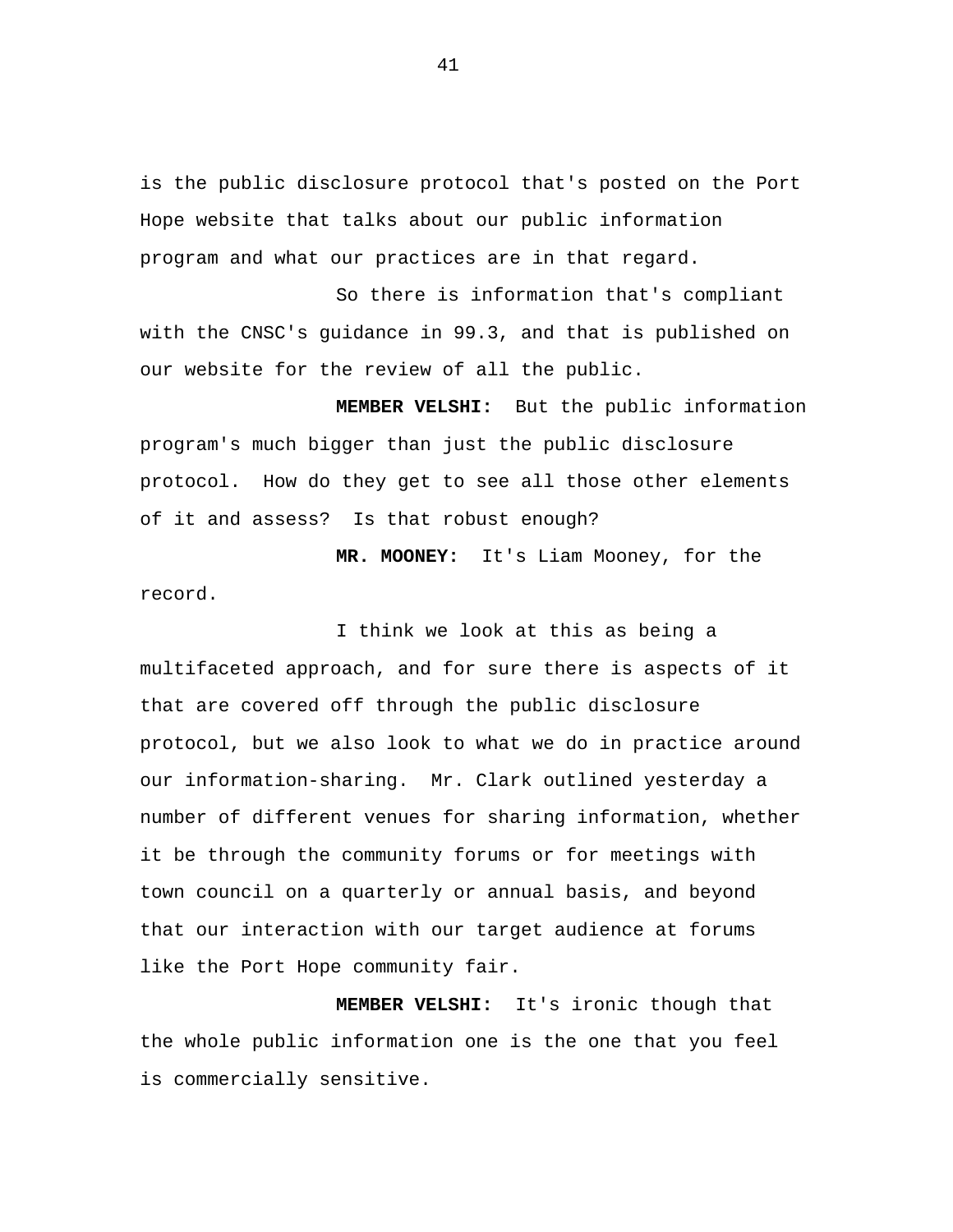I'd like to get staff's comments on that. I mean do we see this with other licensees, where they see this as proprietary information that cannot be shared widely?

**MS MURTHY:** Kavita Murthy, for the record. So, yes, to your question, the requirements under the regulatory document RD/GD-99.3 is for licensees to make public their public disclosure protocol. There is not a requirement for them to publish the public information program details. That program is assessed by specialists in the CNSC, in communications. Amy Rupert is here. She will give a more fulsome answer to that.

But closing off, Dr. Binder, on the point you raised about action levels, speaking to the previous issue about effluents, we will present in the regulatory oversight report next year any changes, any updates that are required on action levels, and things that we will be setting as a result of this, of our completed work on effluent limits.

I'll now pass this mike on to Amy Rupert, communications specialist, at the CNSC.

**MS RUPERT:** Hello. My name is Amy Rupert, senior communications adviser with the CNSC.

As previously stated, Cameco is meeting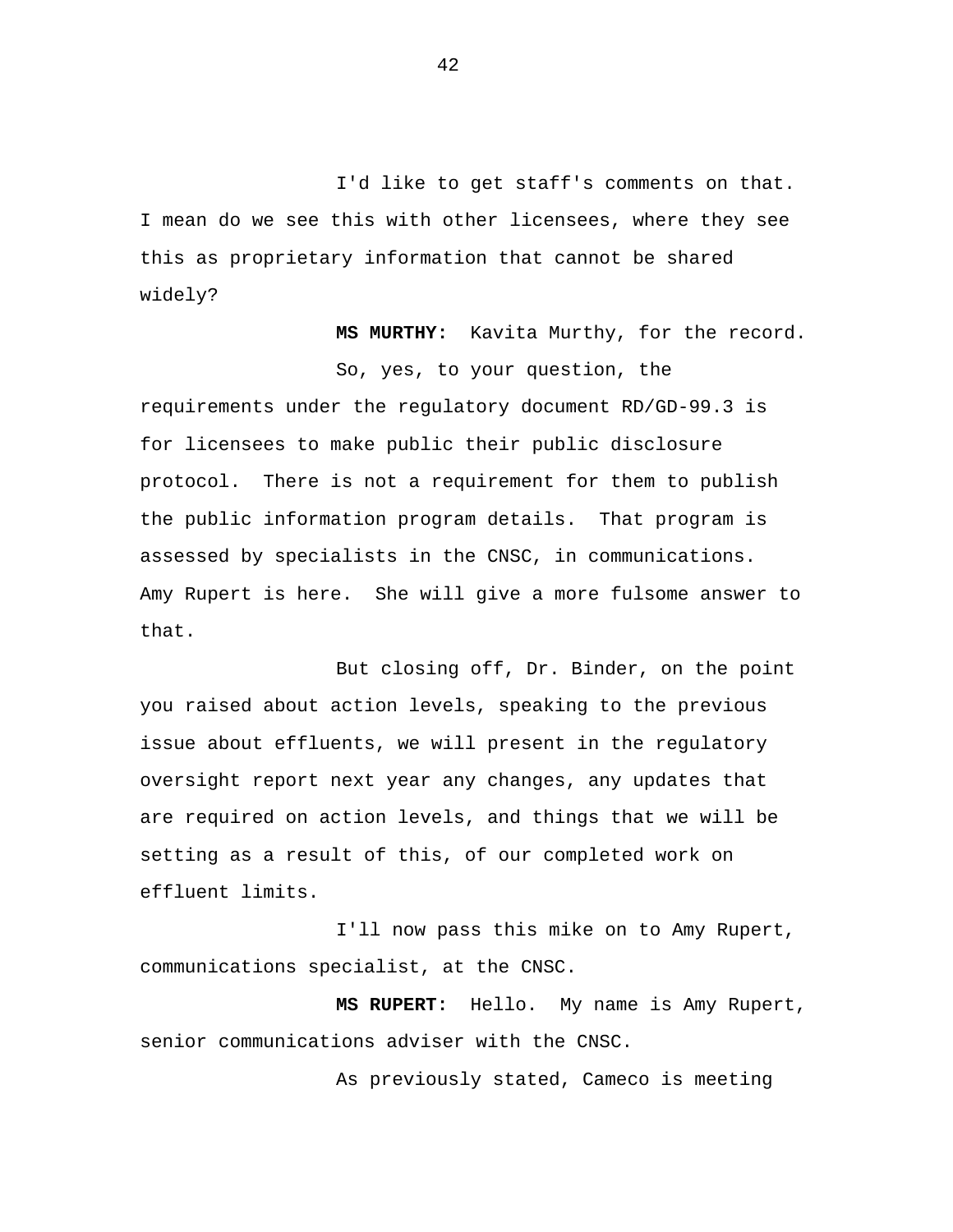the requirement for posting their disclosure protocol. There is no requirement under RD/GD 99.3 to post the program in its entirety; however, we've seen other licensees in the past post summaries of programs documents that are of public interest.

And just to remind the Commission members, or maybe you're not aware, Cameco, in a 2013 community forum, did walk the members in attendance through their public information program and did consult on their disclosure protocol at that time.

At a subsequent community forum, CNSC staff were invited to come to a forum to talk about RD/GD 99.3 and how we assessed the licensees' public information program, and also, in general, how the CNSC communicates. So that was discussed at that point in time.

We would expect -- or we do expect licensees to consider intervenors' recommendations to improve their public information program and to assess the options to address those concerns.

## **MEMBER VELSHI:** Thank you.

Cameco, have you looked at maybe -- you know, whatever you shared with the Commission members, I really can't say I remember it right off the top of my head, but is that something that you have shared widely? I don't know if the intervenor has seen that, that describes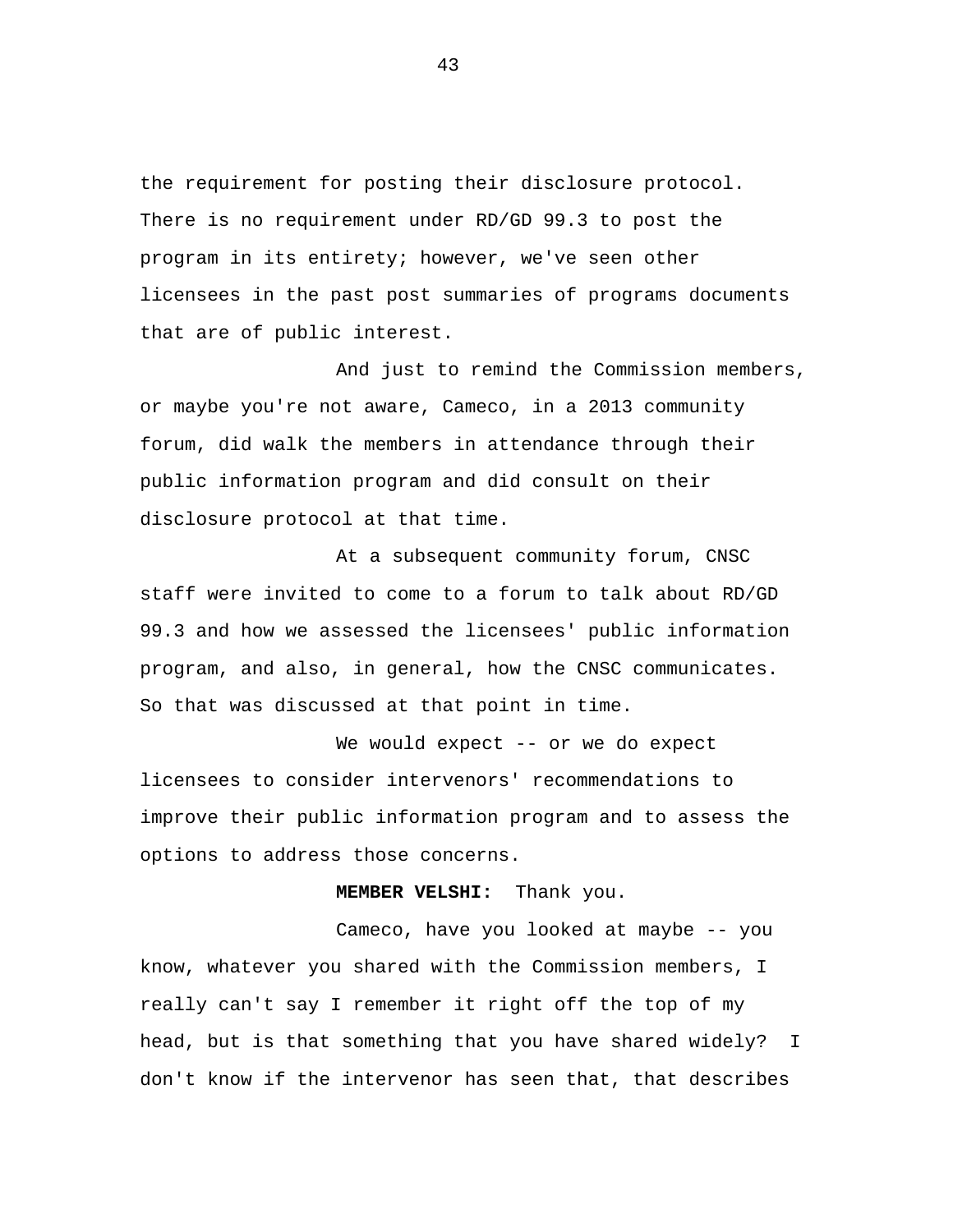what the different aspects of your public information program are.

**MR. MOONEY:** It's Liam Mooney, for the record.

I'm not sure which document we're talking about, but I can say that, in addition to the public disclosure protocol that is posted on our website, we can look at, as staff has mentioned, providing a summary in relation to the public information program itself that is CNSC staff for acceptance, and look at sharing that more broadly.

**MEMBER VELSHI:** Does that help you?

**MS FEINSTEIN:** It would be very helpful to get more information about the whole public information program, and so, yes, that would be helpful. It doesn't address the other concerns that we have about spill reporting or the disclosure of disaggregated data from monitoring reports, and those are with regards to the public disclosure protocol that we have seen.

So we do have several recommendations to make on that point that I would like the opportunity to discuss a little bit more now if that's possible.

**MEMBER VELSHI:** Yeah, now is a good time then.

**MS FEINSTEIN:** Okay.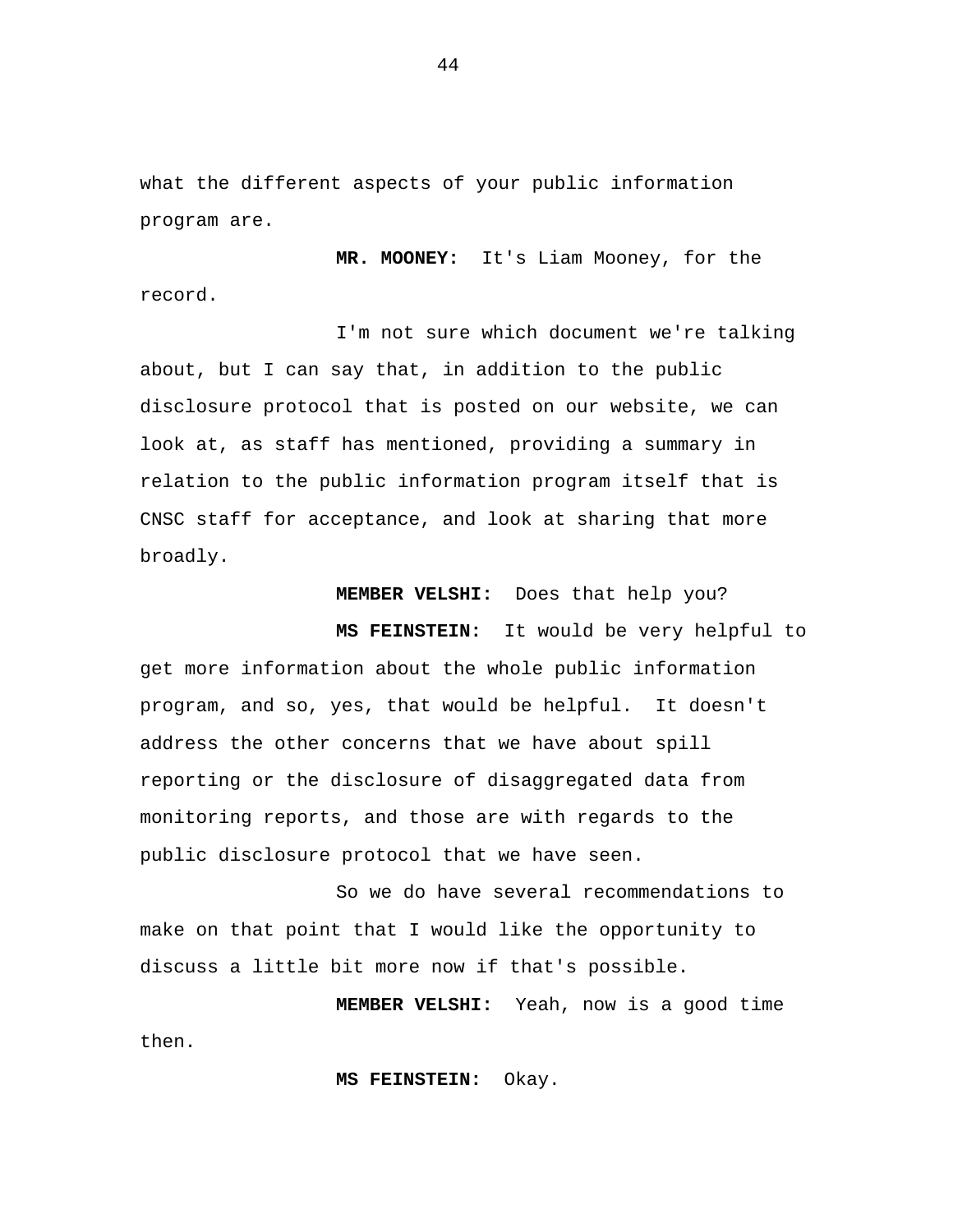One thing that is clear from the public information program is that Cameco is very involved in the community and engaging in outreach activities that let the public know that there's no risk or give assurances that there's no risk. What Waterkeeper is asking for is more access to the actual data that would support those claims.

One example is some recommendations that we're making with regards to spill reporting, that actual quantities of spills are specific in the reports and that the applicable release limits or action levels are also included on those reports, just so the public can get a sense of the severity of accidents that are being reported, and to ensure that these reports aren't just opaque assurances.

As well, the monitoring data for the site, they are, to some extent, included in annual and quarterly compliance reports, but usually, when Waterkeeper is looking at access to monitoring data, the gold standard is real-time disaggregated data in machine-readable formats. This allows the public to understand in a very real way the actual impacts on the environment, the evidence that Cameco may be drawing on to claim that there aren't any safety risks.

This is especially important not just because it's a general gold standard that industry should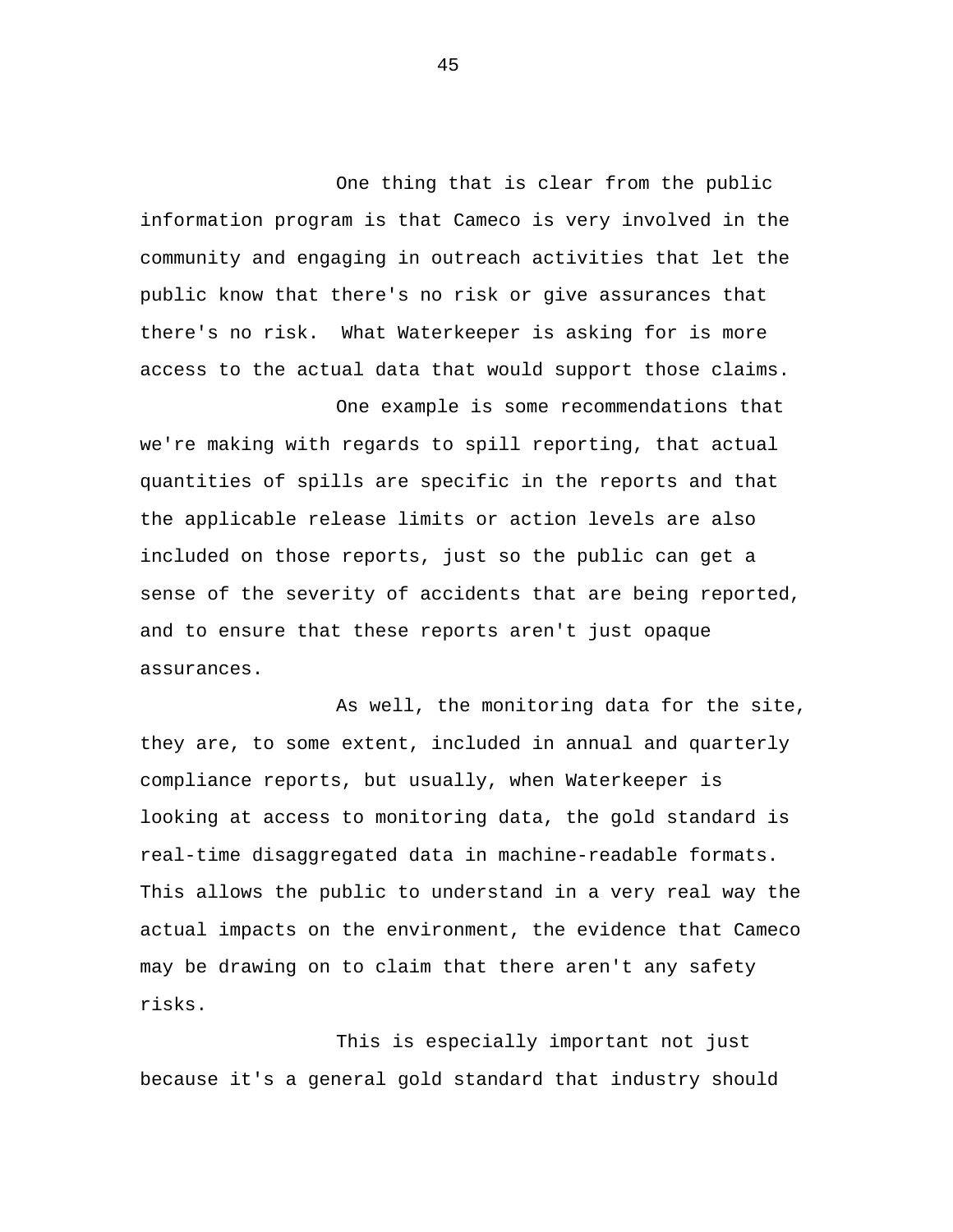be held to, but also because there are significant -- as we've seen significant emissions concerns at the facility. Ensuring that the public knows how these are being managed and has a very clear idea of the actual impacts of the facility to the environment in real numbers is very important from a public interest perspective.

**MEMBER VELSHI:** Cameco, do you want to comment on the two areas?

**MR. MOONEY:** It's Liam Mooney, for the record.

With respect to the first area, we are undertaking a redesign of our website and we'll have a new website up in 2017. I think that Cameco's record of transparent public communication has served the company well in relation to the public support that you've seen, and also the employee heartfelt messages that you've heard around both safety and environmental protection.

In relation to the quantities and categorizing, if you look at our incidents that are reported, there are times where we do give more definitive information around quantities, and sometimes we're a little inconsistent in that regard. So an improvement in that particular pieces fits well with the point we've made previously about our desire to continually improve our performance.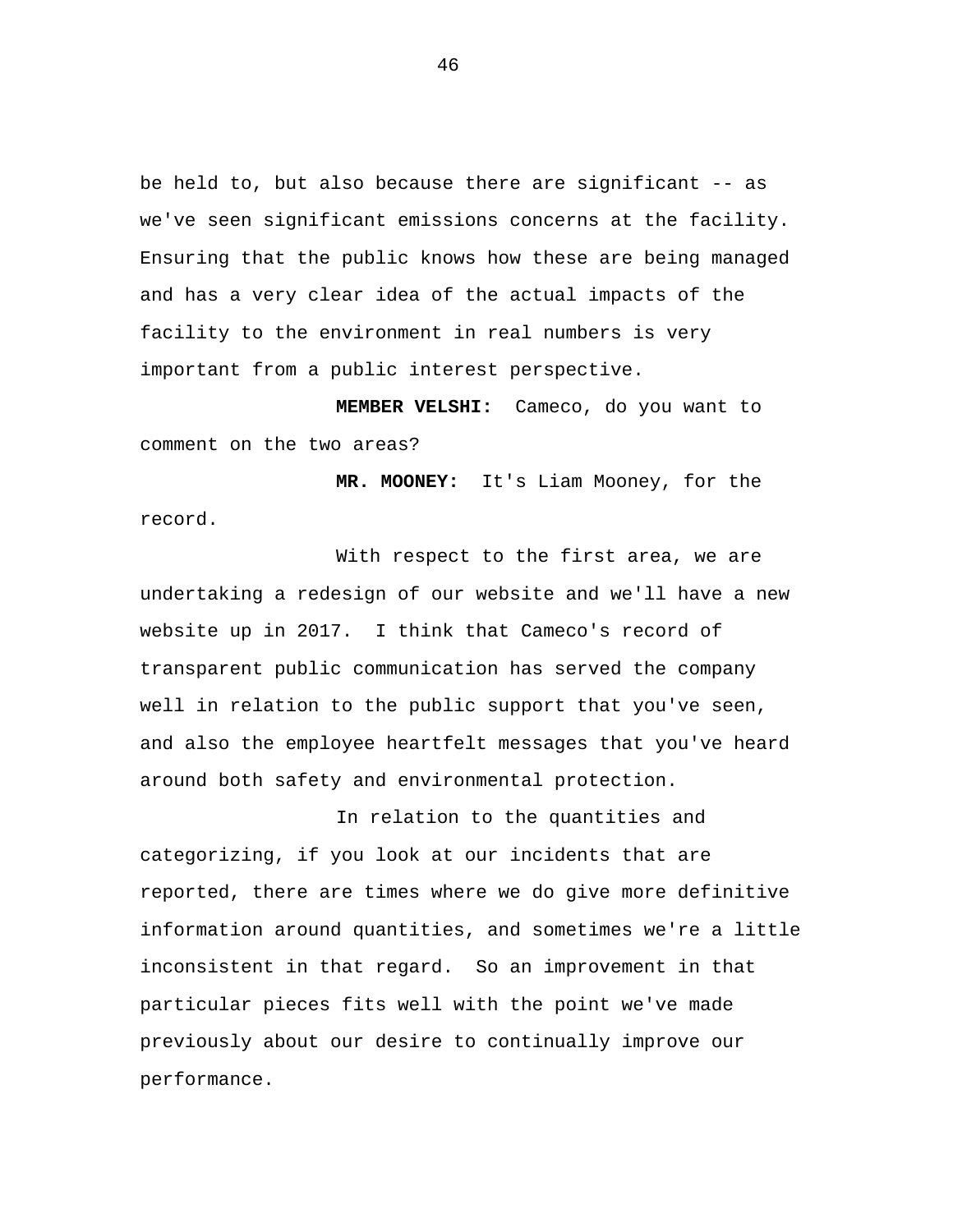With respect to real-time data, I think we see that as being another aspect that we can look at. We're quite comfortable with the aggregated data that's providing that overarching reassurance, as Mr. Feinstein referenced. But we do share that detailed information with CNSC staff, and they review it and comment and provide any follow-up through their inspections or inquiries in relation to that data.

## **MEMBER VELSHI:** Thank you.

So the first one, besides providing the quantum of the spill, I think the recommendation was you also provide your action levels or administrative levels so that one can appreciate how does that compare with. Any comments on that?

**MR. MOONEY:** It's Liam Mooney again, for the record.

I think we would look at that where there are applicable action levels to be part of the discourse. All of that goes into the characterization of the environmental incident that's posted on our website.

## **MEMBER VELSHI:** Thank you.

**THE PRESIDENT:** Staff?

**MS MURTHY:** Kavita Murthy, for the record. With regards to spills, the CNSC has a

very low threshold for a licensee to report to us on spills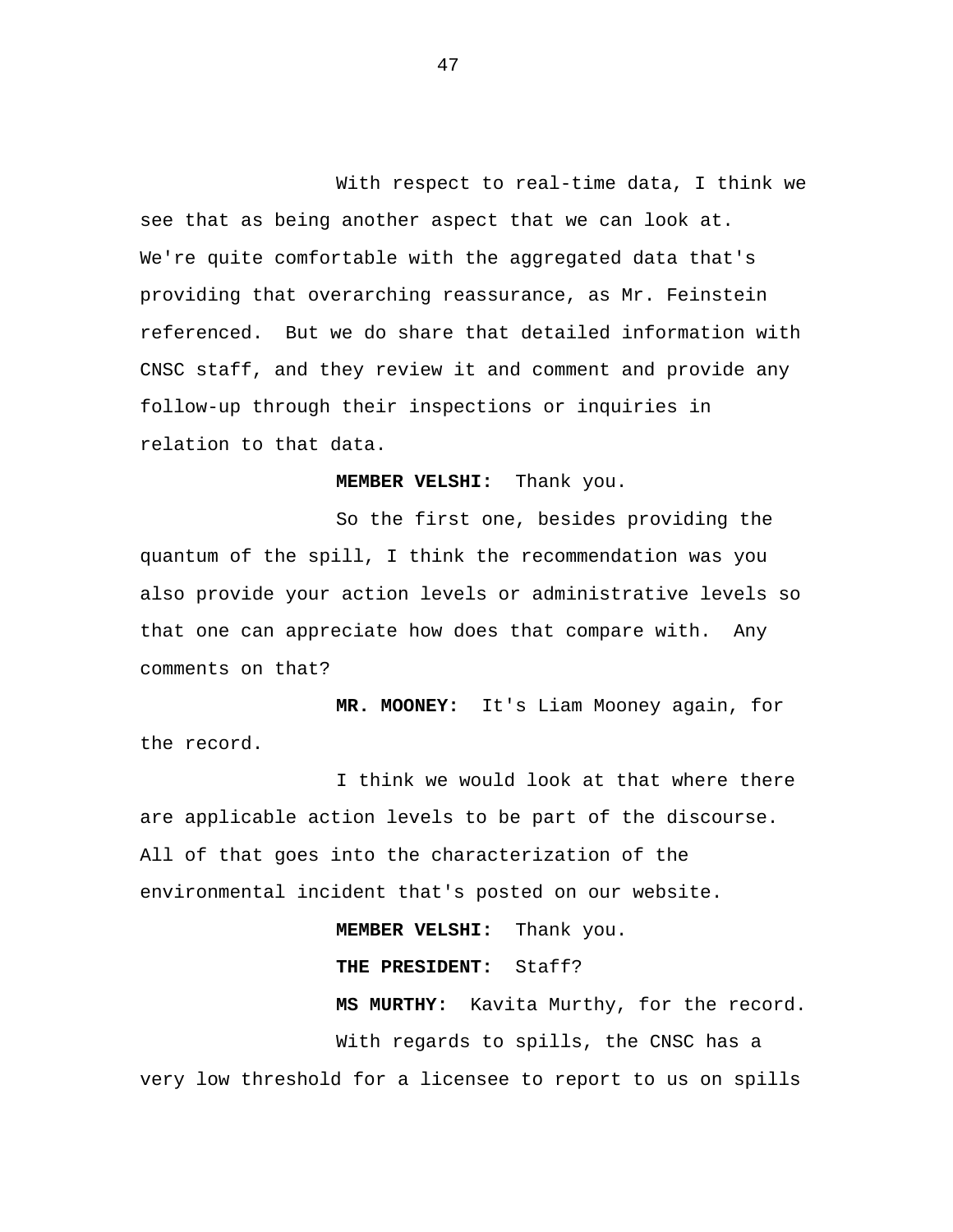that happen on their site. This licensee has a very strong reporting culture. We do report on spills through our regulatory oversight reports in public meetings.

With respect to monitoring, there are requirements for the licensee to submit quarterly and yearly monitoring reports that staff do an in-depth review of.

With regards to controls and action levels, these are levels that are visible in the licensees' *Licence Conditions Handbook*, and any exceedance of the action level is also reported to the Commission as a part of the regulatory oversight report. In fact, it is also rigged to a requirement that an action level exceedance is reported immediately to the CNSC so we can make sure that the licensee takes corrective actions.

**THE PRESIDENT:** Thank you.

Mr. Tolgyesi.

**MEMBER TOLGYESI:** One of the ways to control a release of contaminants to the environment and to the harbour, what's used by Cameco is these pump-and-treat wells, which increase recovery and decrease the release of contaminants to the harbour.

Now what we see is that 2012 to 2014 the ammonia release was increasing. What the staff is reporting on page 29 that: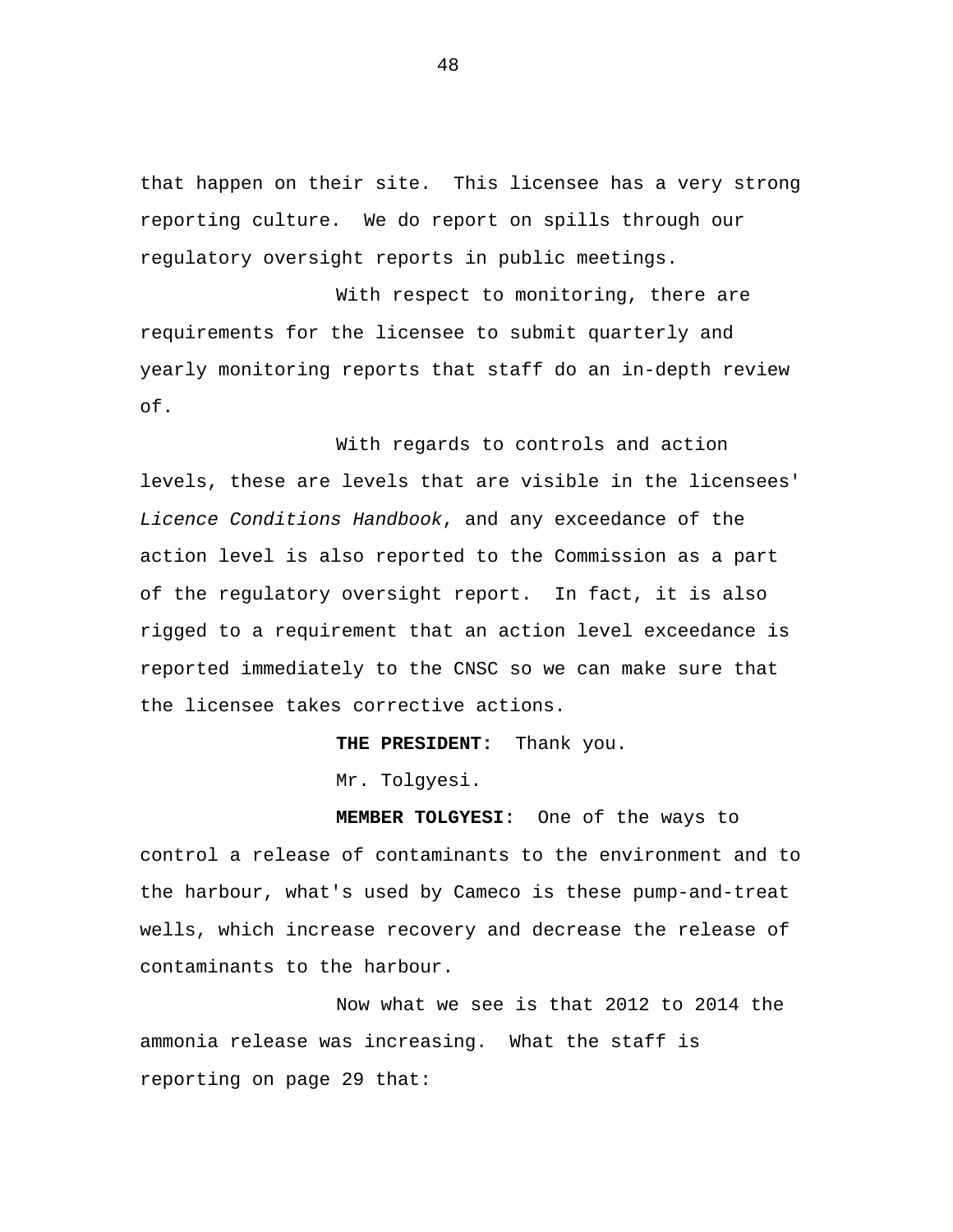"... increase in total discharge of ammonia between 2012 and 2014 is attributable to decreases in well production from two wells over the noted time period."

It means that the reduced pumping rate is followed by the increased release.

> Now further down you are saying that: "... loading of COPCs to the harbour from groundwater discharge protects the public and the environment, even when the pumping well network is not operating."

So on one side you are saying that this increase to the release was due to reduced pumping, and on the other side you are saying that even if it's no pumping, the public is protected and the environmental is protected.

Could you comment on that?

**MR. McALLISTER:** It's Andrew McAlister, director of the Environmental Risk Assessment Division.

The first matter that you raised was related to a performance issue around ammonia that was acknowledged in the report. The concluding statement that we had around the overall risk, that was actually done as part of a risk assessment, where they did look at,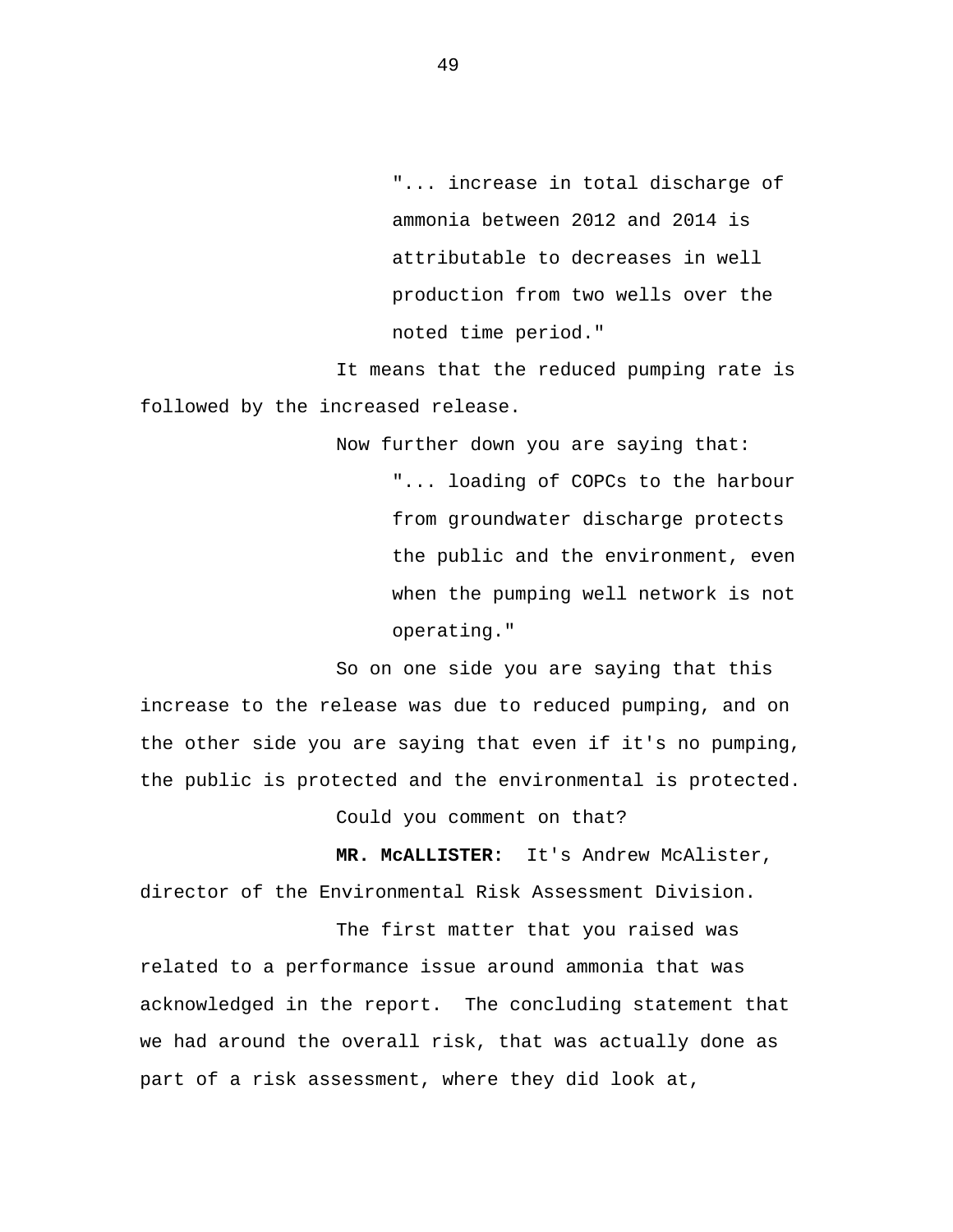essentially, the pump-and-treat wells ceasing to function, looking at the subsequent impacts to the surface water quality in the harbour, and no adverse effects were identified.

One is acknowledgement of a specific time when the pump-and-treat wells weren't functioning as well, which would point to why the ammonia values were what they were. The second was in a risk assessment context, looking at it more broadly, with halting all the pump-and-treat wells operating and the subsequent impacts, or lack thereof, on the surface water quality.

**MEMBER TOLGYESI:** Because we are looking at ammonia, it's like this, but it's fluoride and arsenic was also increased, and nitrates, and I'm talking about this pumping performance. So when you are looking at an environmental risk assessment, how does it match with actual performances, because the risk assessment, it was a study which said which are risk and what's potential consequences.

Now here you have something what you measure, which is a performance, actual performance.

How do you relate those two?

**MR. McALLISTER:** What I'll do is just to maybe frame with the risk part, when we do a risk assessment, or when a risk assessment gets updated, it's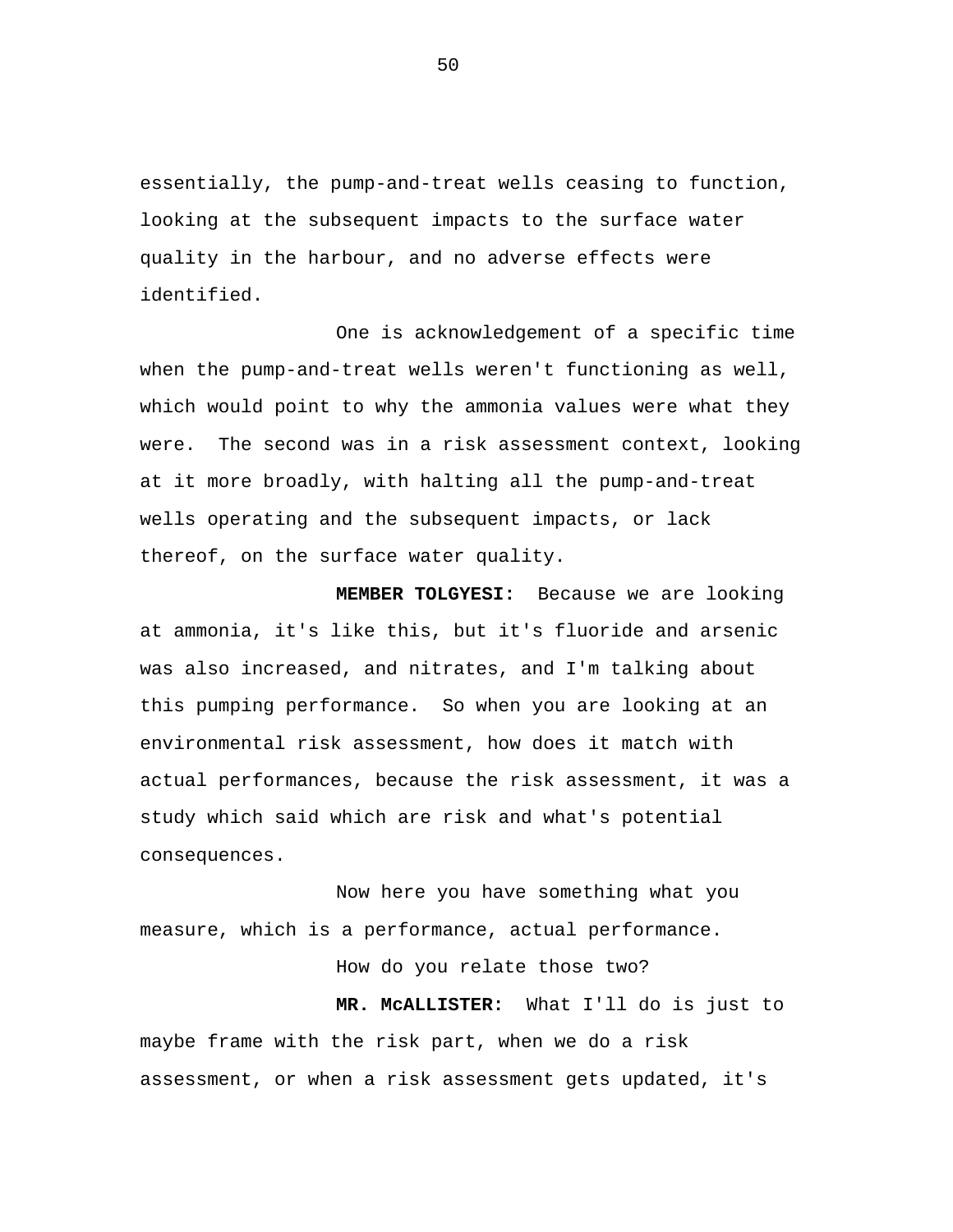really a very sort of holistic approach. The values that get reported upon in the monitoring, that get reported upon through the pump-and-treat performance are those values that help inform that risk assessment. So that risk assessment, in part, is relying on that information that's generated through the monitoring. It then helps it do the appropriate -- follow the appropriate methodology to subsequently take that information, move it through that groundwater pathway into the surface water environment, and then to look at the subsequent receptors.

So all to say that performance information is some of the data that is being used to inform the subsequent risk assessment, and that will continue to go on as the facility continues. There's going to be continued groundwater monitoring, with a continued evaluation of the performance.

The risk assessment gets updated in a five-year cycle, and so that new information will then be used and brought to bear in the updated risk assessment in the future. It's really a cyclical basis, where we learn from what we have monitored, what we've observed, the science gets refreshed, and all that then gets updated in the risk assessment to look at impacts to humans, impacts to biota to ensure that protection remains.

**THE PRESIDENT:** But coming back to what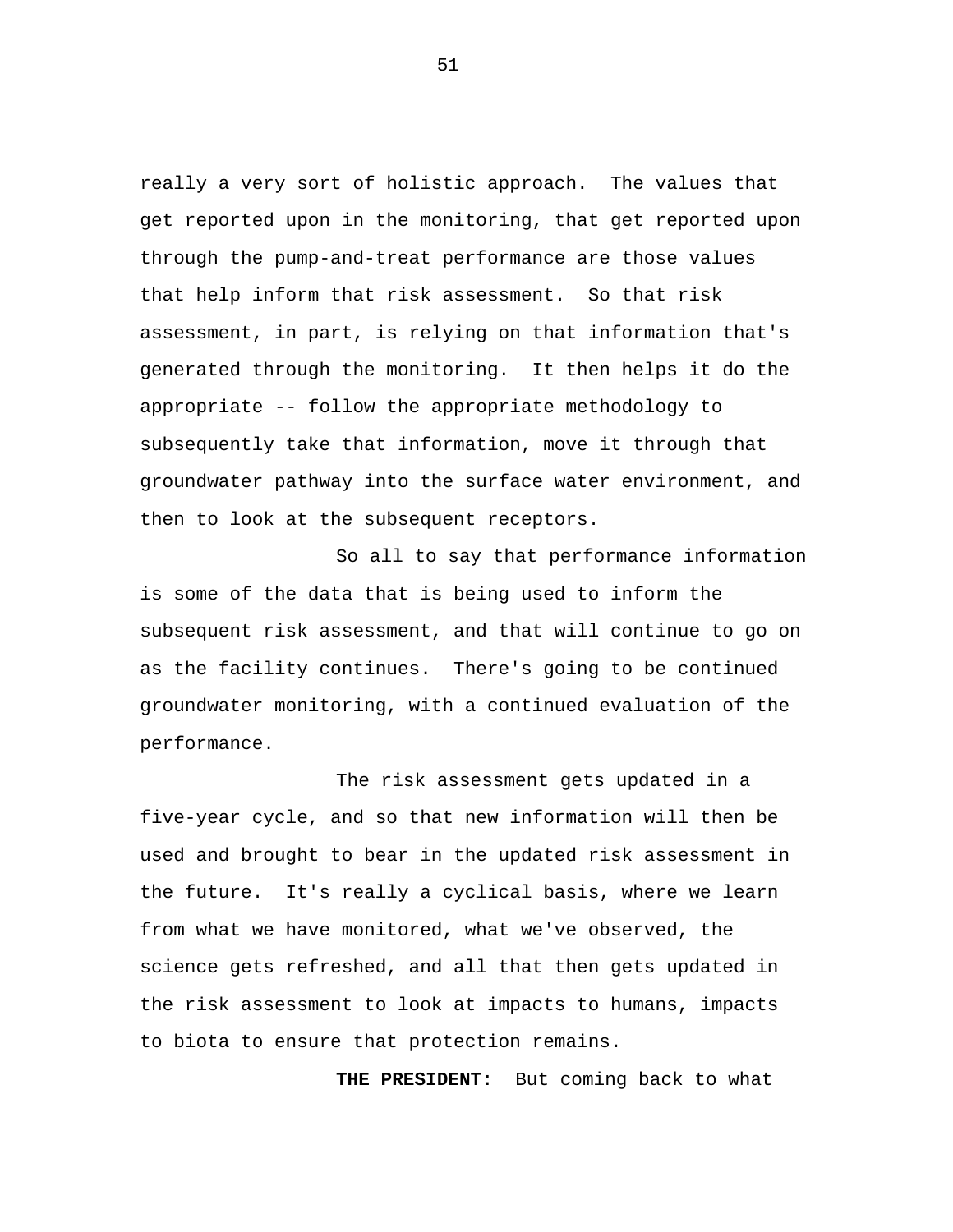they recommend, that the monitoring of the pump-and-treat system pumping should continue, I assume it will continue. There has never been any question of discontinuing, unless I misunderstood something here. Is that correct?

**MS MURTHY:** Kavita Murthy, for the record.

It is a licence requirement for the licensee to continue pump-and-treat systems, and any changes they would make would be considered a change to the licensing basis.

> **THE PRESIDENT:** Okay, thank you. More questions? Dr. McEwan?

**MEMBER McEWAN:** I'm still very

uncomfortable at the idea of a licence for a major contaminant, uranium, where we have no idea of what the action level is going to be. I'm really uncomfortable being asked to do that.

You also said, I think, that you have action levels in the *Licence Conditions Handbook*. If I look at the *Licence Conditions Handbook*, you have action levels for air, for uranium and fluorides, and uranium and ammonia. I see no action levels for the single line on the sanitary sewer discharge.

So again, this is using the old figure, but presumably you had an action level at that. If you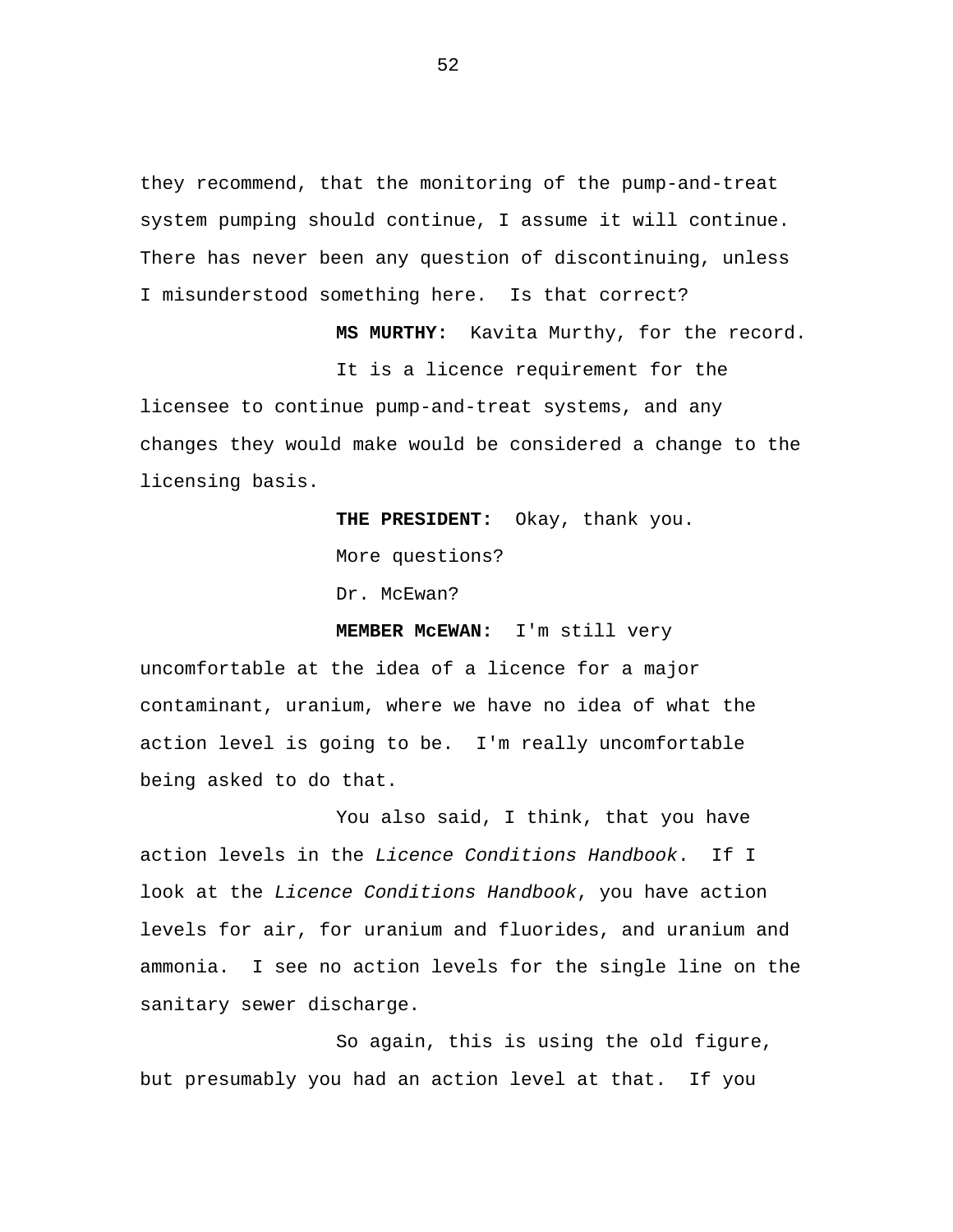did, why isn't it in the Licence Condition Handbook like you said it was?

**MS MURTHY:** Kavita Murthy for the record. There isn't a number in the Licence Condition Handbook. What the Licence Condition Handbook is saying is that by December 2016 we will have an established action level.

**MEMBER McEWAN:** So you want us to grant a licence for 10 years with no action level defined?

**MR. JAMMAL:** Ramzi Jammal for the record.

I hear you, and I hear your concern. From regulatory perspective, we have the regulatory limit and then the action levels are determined based on the operational capability of the licensee. So as we are introducing the new load limit and to ensure that the CCME guidelines will be implemented, the proposal by the licensee is undergoing review by staff currently.

So the regulatory limit is the limit that we are proposing for the licence and taking into consideration the action levels by which the operation of the licensee will meet. So we are reviewing the action level that's being proposed by the licensee. Because the action level is an indicator with respect to loss of control. It is not a protective measure. It is an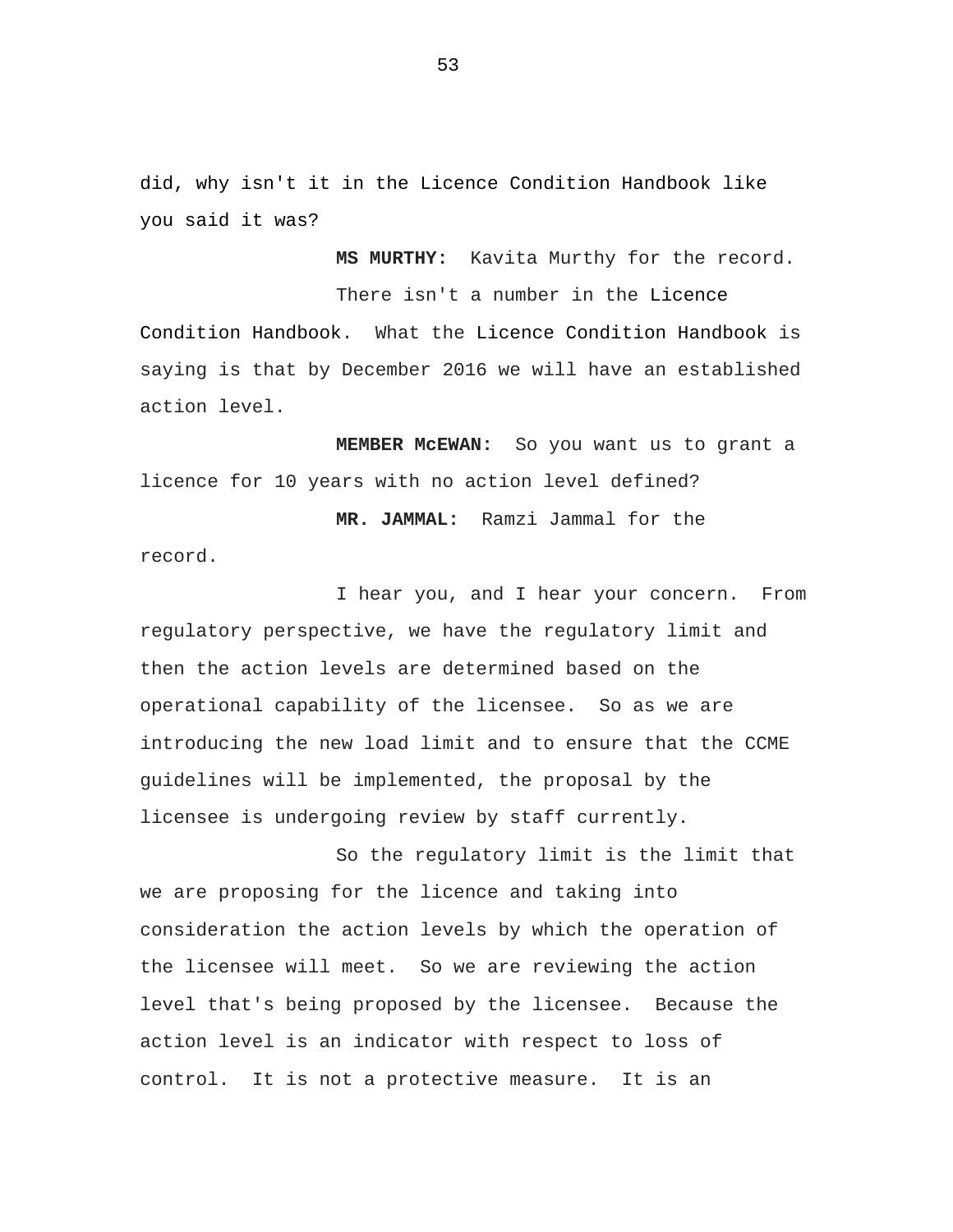operational requirement to determine if there is a loss of control to put back the operation within the regulatory limits. So from regulatory limits is the highest level, then action level is based on the operational, and then there is administrative level. So we have the defence in depth with respect to what is the regulatory requirement and what is protective.

So we heard a discussion about the loading of uranium. We fully understand and accept the recommendations arising from the intervenors because it made us look at things in a different way. At no time it was no protection, but there is a difference between the loading requirement, regulatory limits, and toxic limits. So we're looking at what is the lowest denominator and we are going to impose it as an action level, but it's got to be proposed by the operator. And that's where we are right now with respect to the evaluation by the licensee.

The regulatory limit is the protective limit. We have reviewed the regulatory limit to meet the CCME, the Canadian Council of Ministers of the Environment, and then the action level is an operational limitation that indicates under the regulation if there are any loss of control so that the licensee will take actions accordingly.

So there is no missteps with respect to regulatory requirements and the action levels. Once the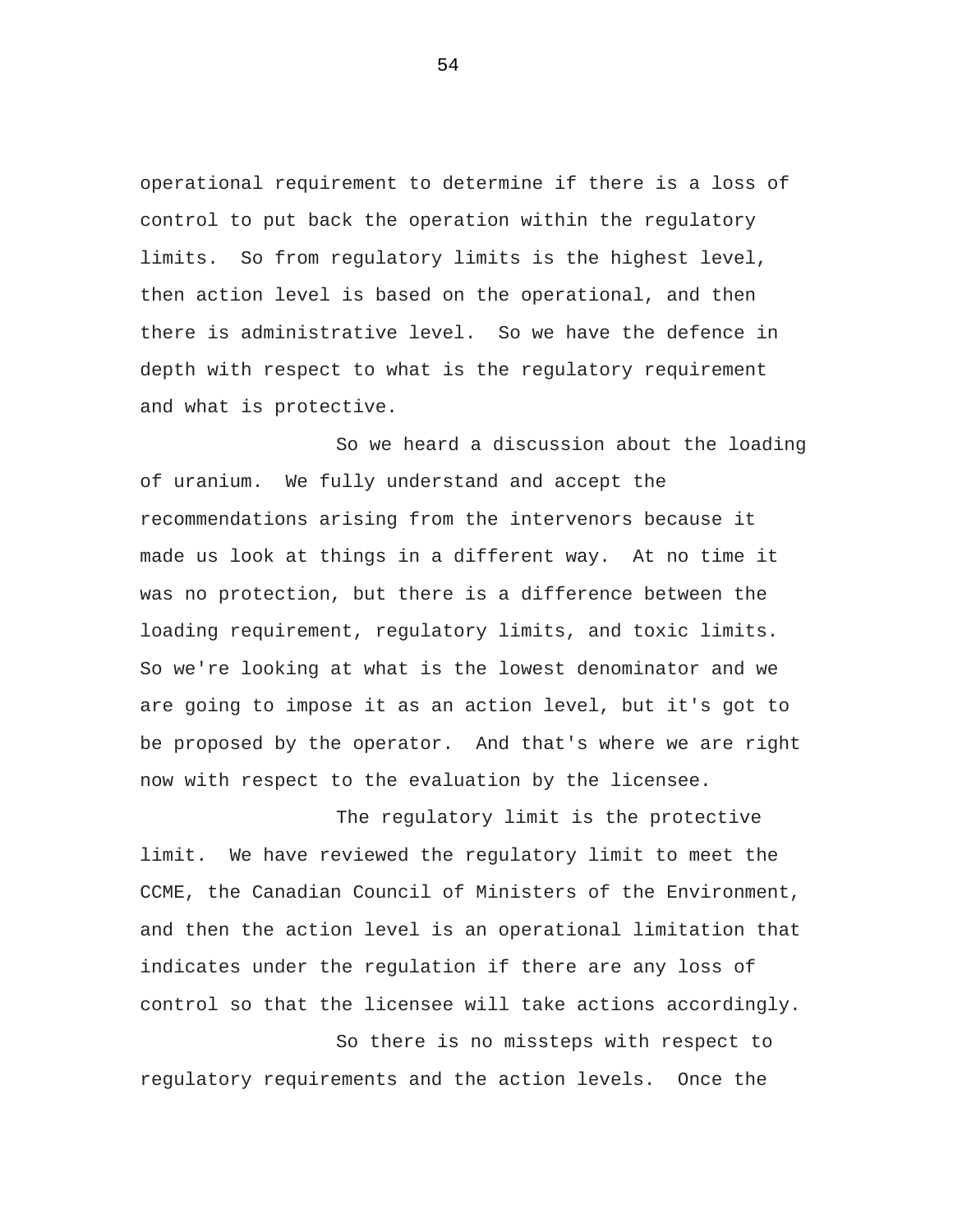action levels are proposed and accepted by the CNSC staff, then it becomes the line by which the licensee will have to report according to the CNSC.

And that's where I'd like to clarify the regulatory limit, plus we have the health limits, the regulatory limits, operation limits, action levels, and the administrative levels. So the defence in depth is being put in place.

We fully accept that if the operation and the best available technology and the capacity of the licensee to go to the lowest level, we will impose it on the licensee based on capacity that we are able to regulate and ensure regulatory oversight based on that action level.

**THE PRESIDENT:** Do you want to add something?

**MR. RINKER:** Mike Rinker for the record.

So just to complement that answer, there are action levels, for example, for stack commissions and other releases from this facility. And the operating release limit that was in the draft LCH for the sewer was a dose constraint of 50 microsieverts per annum. So it wasn't the 1 millisievert per annum; it was a fairly constrained value.

We have a proposed action level because we've come up with a new way to establish a release limit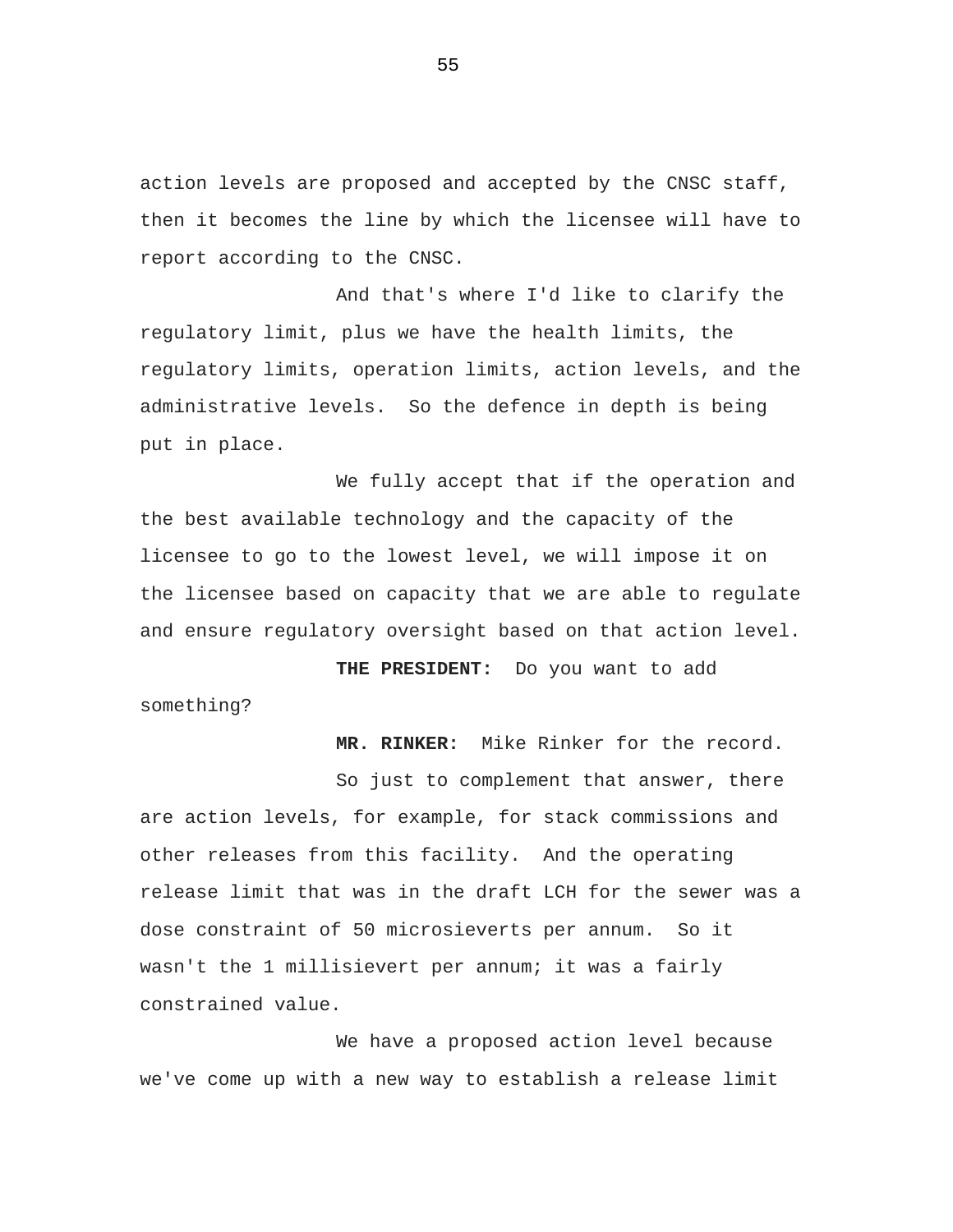for that facility, and that's why it's interim and we're reviewing it. The new proposed limit of 275 micrograms per litre has to have an associated action level. But that was work that we'd done since the receipt and review of this intervention. And then the final -- so we have something that's interim, but we're reviewing it.

There's also, for information, a CSA standard for the establishment of environmental action levels that has been voted on and passed but will be published not until the winter of this year. And so all facilities will be going through a review and strengthening of action levels for environmental releases.

**MEMBER McEWAN:** So maybe I can go back to Waterkeeper, because I think you said that the water quality level was 5 micrograms.

> **MR. RULAND:** That's the Ontario one, yes. **MEMBER McEWAN:** So that's for drinking

water?

 **MR. RULAND:** It's the surface water. It's called the Provincial Water Quality Objective, and it's designed to be protective of aquatic life. It's not the drinking water number.

**MR. RINKER:** Mike Rinker for the record. So there's a federal water quality objective of 20 micrograms per litre. And there is --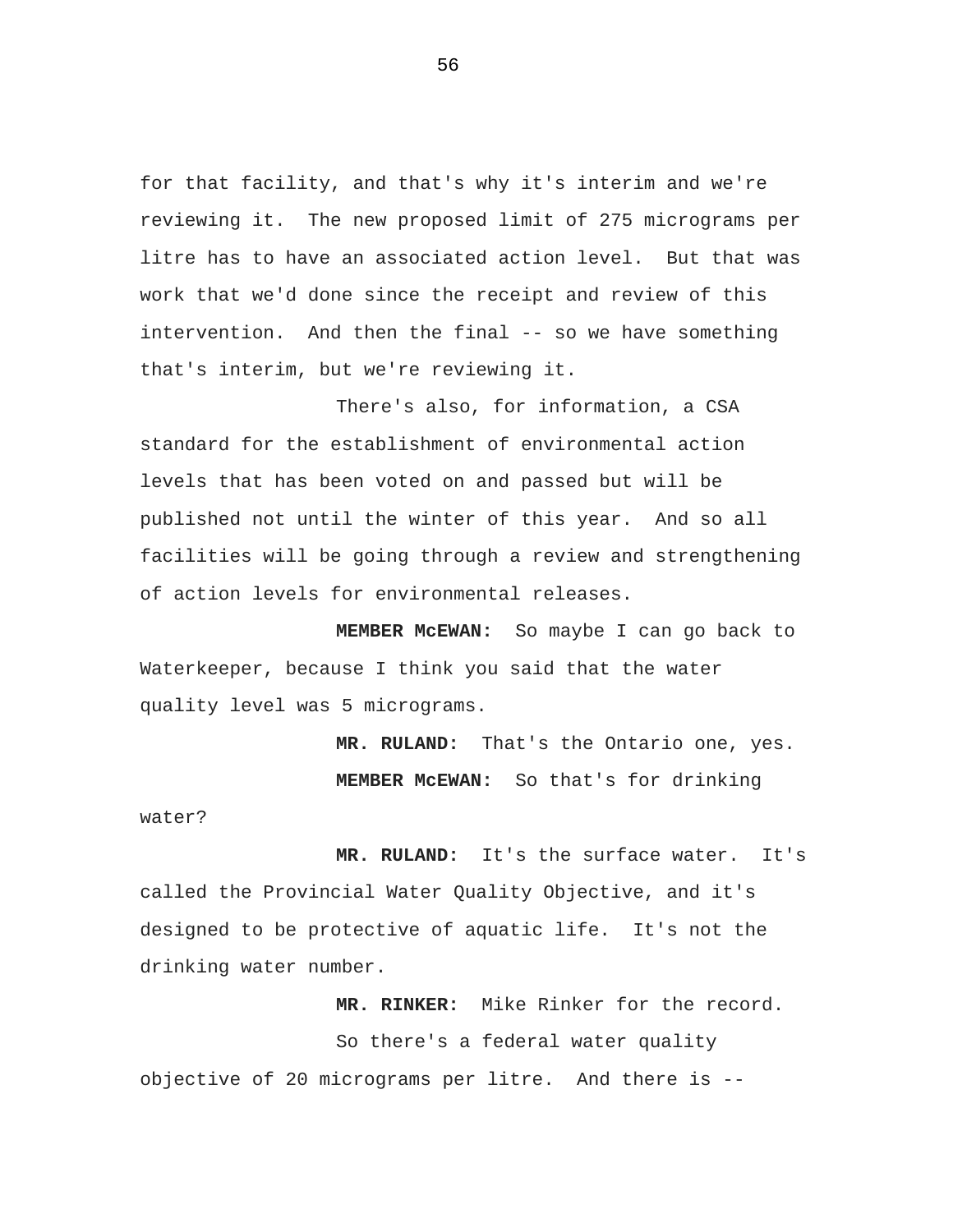sorry, 15 micrograms per litre. There is a provincial that is an interim number, an older number of 5 micrograms per litre. But the 15 micrograms per litre, the federal number, is more scientifically defensible. The drinking water standard for uranium is 20.

**MEMBER McEWAN:** So there's still a big gap between our release limit.

Now, your calculation for the release limit was primarily derived -- radiologically safety or chemical safety?

**MR. RINKER:** Mike Rinker for the record.

So the initial limit of 1,800 kilograms per annum was based on a radiological number for protection of the workers at the waste water treatment plant, with the knowledge that there would be sufficient dilution that the environment would be protected; however, that wasn't the appropriate place to put the control. We agreed with what the Waterkeeper has suggested, and we've added a 275 microgram per litre at the release point from the facility. It takes into account dilution that would occur before the water would make it to the lake. And so we know with that limit in place that the Canadian federal water quality limit -- or sorry -- for the protection of aquatic life of 15 micrograms per litre would be met with that limit.

**THE PRESIDENT:** Ready to go? Ms Velshi.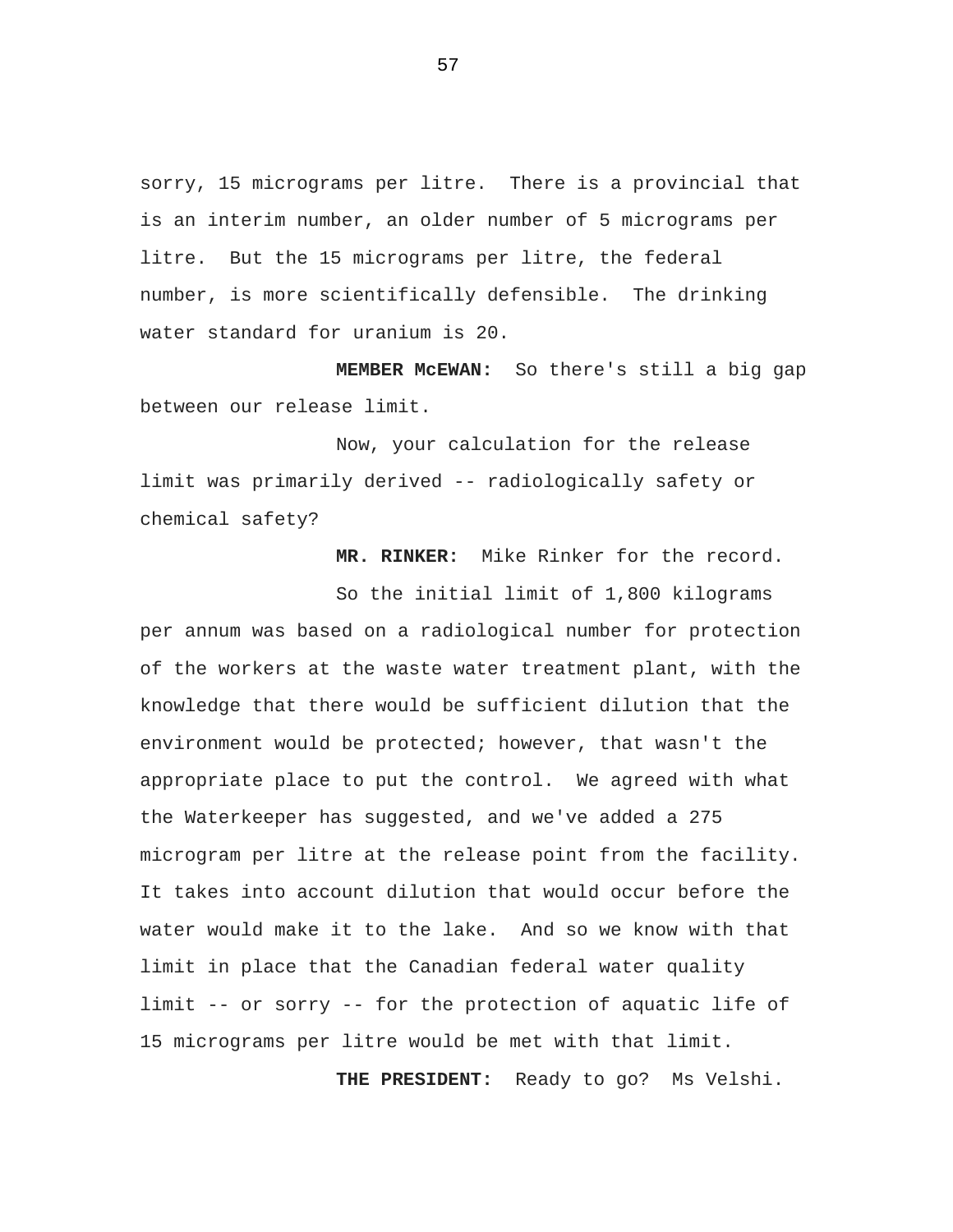**MEMBER VELSHI:** I'll start with staff. One of the other areas of concern raised by the intervenor is around a waste water treatment plan for the Vision in Motion project. So my understanding from yesterday is that the harbour water is part of CNL's responsibility and not Cameco's. So I see a nod. So but it really is the other waste water that will come out. And the comment here is that you don't have a treatment plan for that, or not one that has been shared with the intervenor.

Maybe I'll ask Cameco first. Can you comment on that concern, please.

**MR. CLARK**: Dale Clark for the record.

So today the water that is generated from that pump and treat system is treated through evaporation. That's a system that's proven, approved, and you know very protective of the public and the environment. And to be clear, in our application and through this process, that is the intent. And so we're not asking for a change in the new discharge method or change in that process.

If there were a change in design or approach at some point in the future, we would certainly go through the applicable federal, municipal, or provincial regulatory processes. We'd follow our public information program to do that.

But to be clear, we're not looking --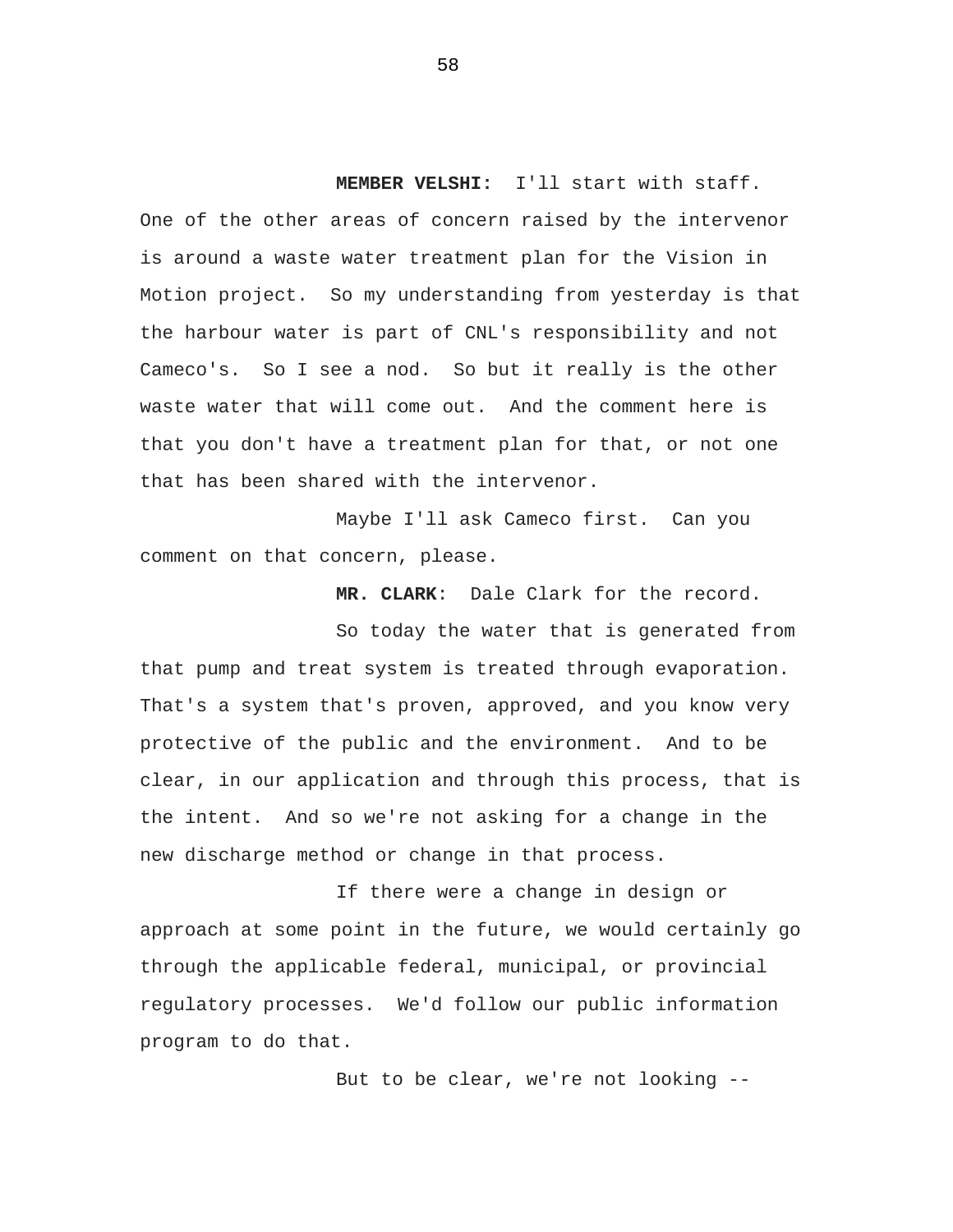we're not asking for a change in that process with this application.

**MEMBER VELSHI:** So you do have a plan and you've put in limits and what's required under it.

Do you have any comments on that?

**MR. RULAND:** If there is a plan, it wasn't something that was presented to us.

**MR. CLARK:** Dale Clarke for the record.

I do understand some of the confusion. In an early application there was an ask for an additional discharge of process effluent. And there's a lot of documentation through this process, so we certainly understand that. In a subsequent letter and correspondence, that request was removed.

So our current plan is based on that method of evaporation, which is proven safe for the public and the environment.

**MEMBER VELSHI:** Thank you.

**THE PRESIDENT:** Dr. Tolgyesi.

**MEMBER TOLGYESI:** During dismantling work and at the site, I suppose there will be an increase in the volume of waste water and also an increase in the volume of contaminants. How the actual pump and treat system will respond? Do you have the capacity? What do you expect will be the increase in volumes? And what do you expect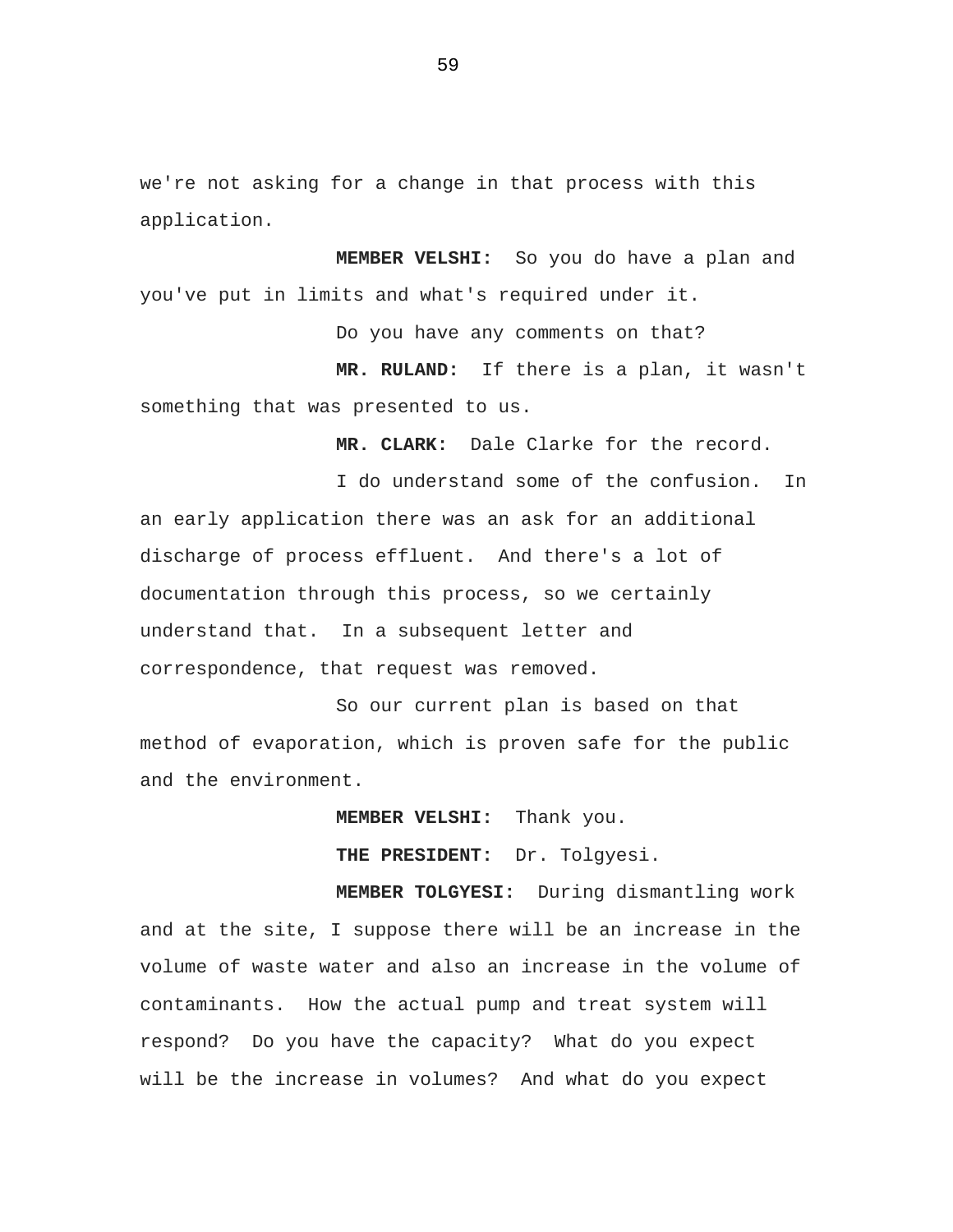you will have to add to capacity of pumping to maintain the discharge at low levels?

**MR. CLARK:** So Dale Clark for the record.

There will be, as part of the Vision in Motion project and as presented in our documents and the presentation and to the community in different forums, there are additional pump and treat wells planned to be installed on that site that enhances the current level of protection and capture of that groundwater that does result in some additional water to be treated. And we will ensure that we have the capacity to do that.

There may be enhancements required for the existing system, but we're certainly capable of doing that. The method of treatment is capable. If there were changes in that method or approach, as I said earlier, we would go through the necessary approval process and public information program to do that, but we're certainly capable of treating the additional water that would result from those additional pump and treat wells through the Vision in Motion project.

**MEMBER TOLGYESI:** So you will have an additional spare capacity? Because when you look at experience, this pumping between 2012 and '14, there was pumping problems. That's why this ammonia level of discharge was going up. So you expect to have additional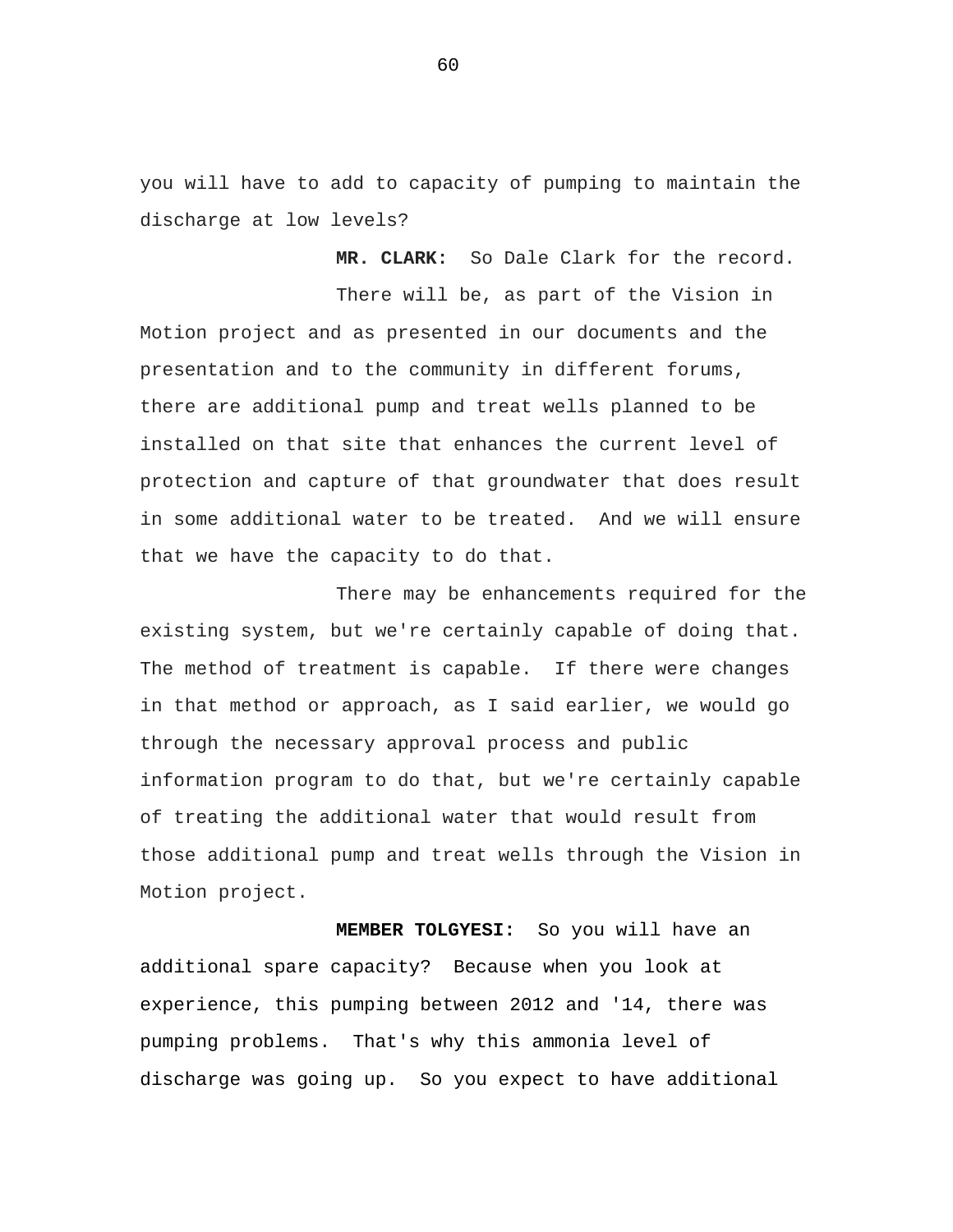spare capacity to make sure that if something has happened, the pumping system will perform?

**MR. CLARK:** Dale Clark for the record.

And I can ask my colleagues to add information if needed, but I would clarify or emphasize the actual pumping rates over that time period has steadily increased, and so our ability and our ability to treat and recover that water has steadily increased, and we have demonstrated the ability to operate that system at above the targeted rates. And as mentioned before, those are well above what is required by the risk assessment to ensure the protection of the environment and the public. But we have established those targeted rates. We have been able to operate at greater than those targeted rates.

So yes, we have the capacity today. There will be extra water and necessary extra capacity needed, but we're certainly capable of doing that.

**THE PRESIDENT:** Questions? Ms Velshi.

**MEMBER VELSHI:** Staff, the intervenor has made a comment that we need better regulation, better oversight, that not all contaminants of primary concern are being monitored and assessed. How do you respond to that? And is there a way for our regulatory regime to be compared with, say, others for other uranium processing facilities and see does it look similar?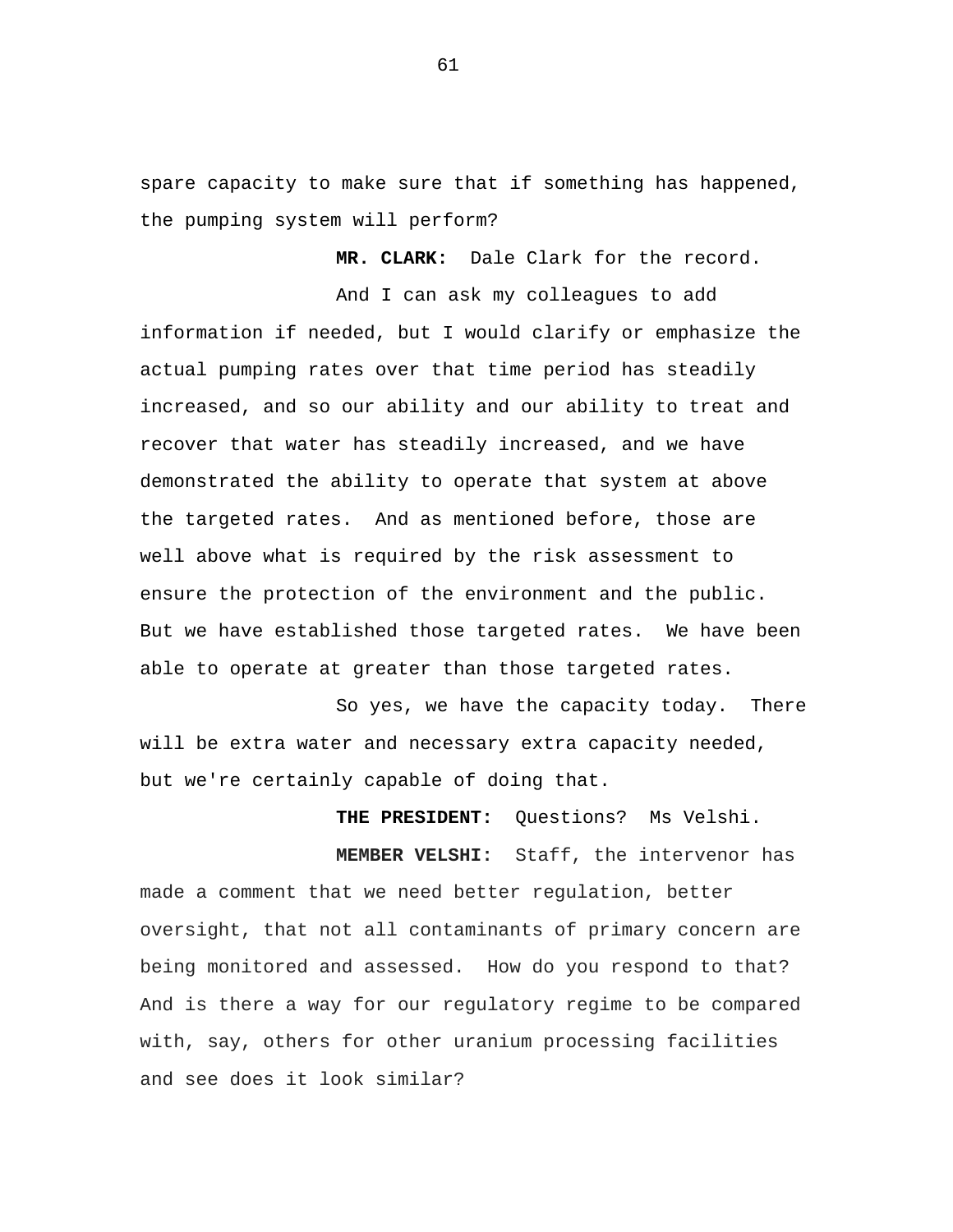**MR. McALLISTER:** Andrew McAllister, director of the Environmental Risk Assessment Division.

I'll just take us back to the environment risk assessment. And how that really unfolds, so to speak, is that really you start off with you're gathering all that available information that's out there on the monitoring information, other information regarding the site, regarding the environment. So you're starting very, very broad with a very large list of contaminants of potential concern. And then you really go through a systematic process to look at what really matters.

And the first part is you do sort of a screening where you would look at -- we've heard mention of different types of guidelines and things like that. That one's almost your first sort of screening, where you look at that and you're able to remove some of those contaminants of potential concern.

And then you go into the more detailed sort of risk assessments, looking at your receptors, looking at the pathways, looking at the uptake of potential contaminants. And it really allows you to focus on those ones that might matter to human health or to aquatic biota. And those results of the risk assessment then are fed into the development of environmental monitoring, the development of effluent monitoring.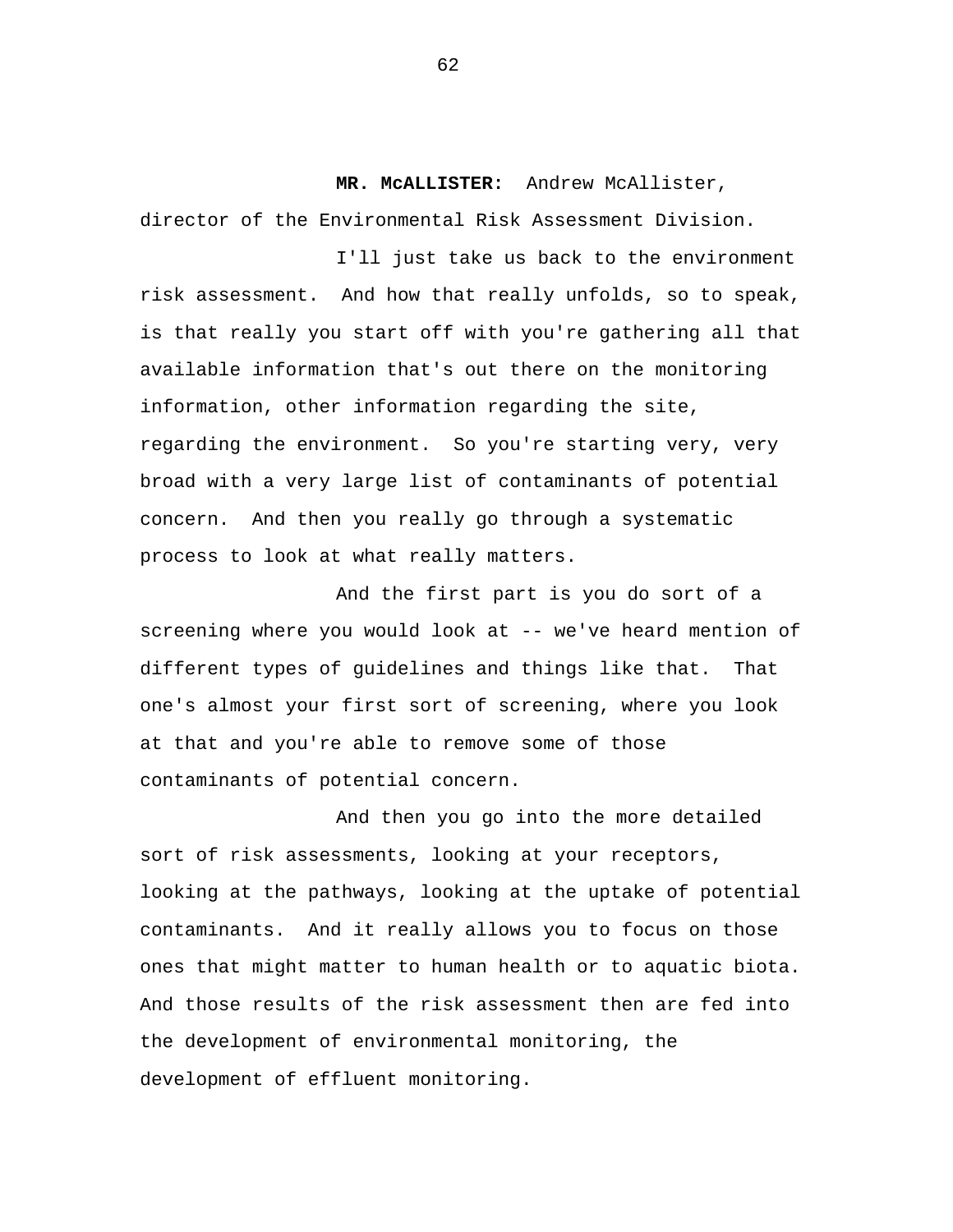So it's really quite a cyclical nature in how it works. So it's, yes, there is reporting on certain contaminants that's of potential concern, but there has been a real systematic process that has allowed them to land on those particular ones that are reported on.

**THE PRESIDENT:** So can I jump in?

So on page 5, the intervenor lists a list of possible contaminants of primary concern. Are all of these being monitored? Is that the kind of list that you looked at in your risk assessment? What is being monitored? This is page 5.

> **MEMBER McEWAN:** Of their report? **THE PRESIDENT:** Of their report, sorry.

 **MR. McALLISTER:** That's correct. Cameco would be in a better position to confirm that, but those are the ones that are examined, yes.

**THE PRESIDENT:** But in the ERA you didn't do kind of -- the process you just described is you go, you look at the broad list of contamination.

**MR. McALLISTER:** That's correct. You would go very broad.

**THE PRESIDENT:** And then you come down to what's important.

 **MR. McALLISTER:** Correct.

**THE PRESIDENT:** So are these what's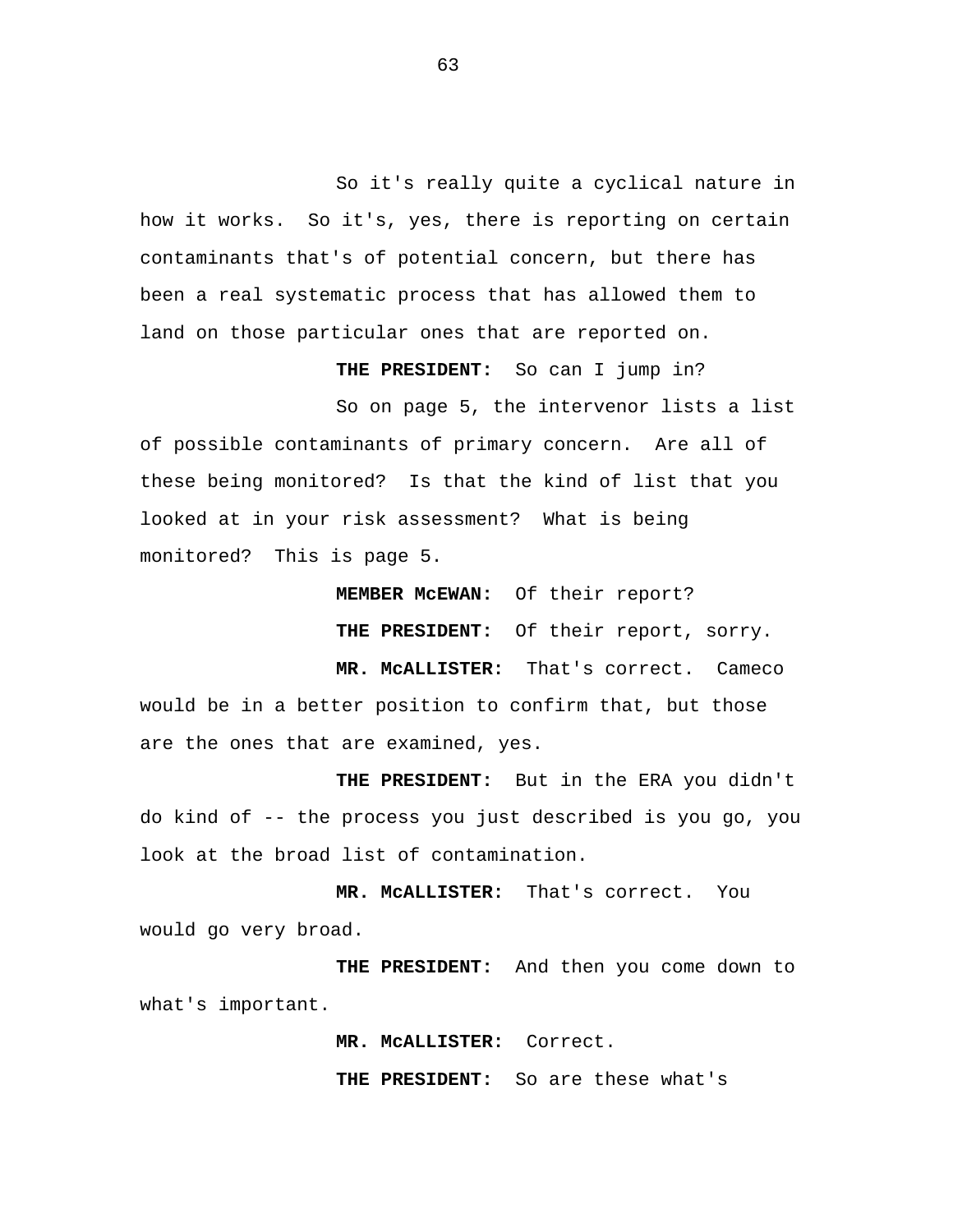important, or it's a subset of that? And what is being monitored right now?

 **MR. McALLISTER:** What is important would depend on what, for example, if we're looking in aquatic environment versus a terrestrial environment. But all to say that that is, to the best of my knowledge, a good snapshot of the ones that are important, the ones that have been advanced through the risk assessment for more detailed examination, yes.

**THE PRESIDENT:** Cameco.

record.

**MR. INGALLS:** Dave Ingalls for the

I can confirm that the list on page 5 - we do monitor for those items that are listed there. We do focus our reports on specific ones that are our primary contaminants of concern, and those are the ones that are essentially at the higher level that essentially the other ones will follow basically. So we're tracking the ones such as the uraniums and the fluorides. It's considering those other ones because they're all at much lower levels.

**THE PRESIDENT:** I interrupted you.

 **MEMBER VELSHI:** Yes. I think that I still find a few pieces up in the air. I understand the process you have described. I think it would be helpful to say, Here are the five ones that we felt should be monitored,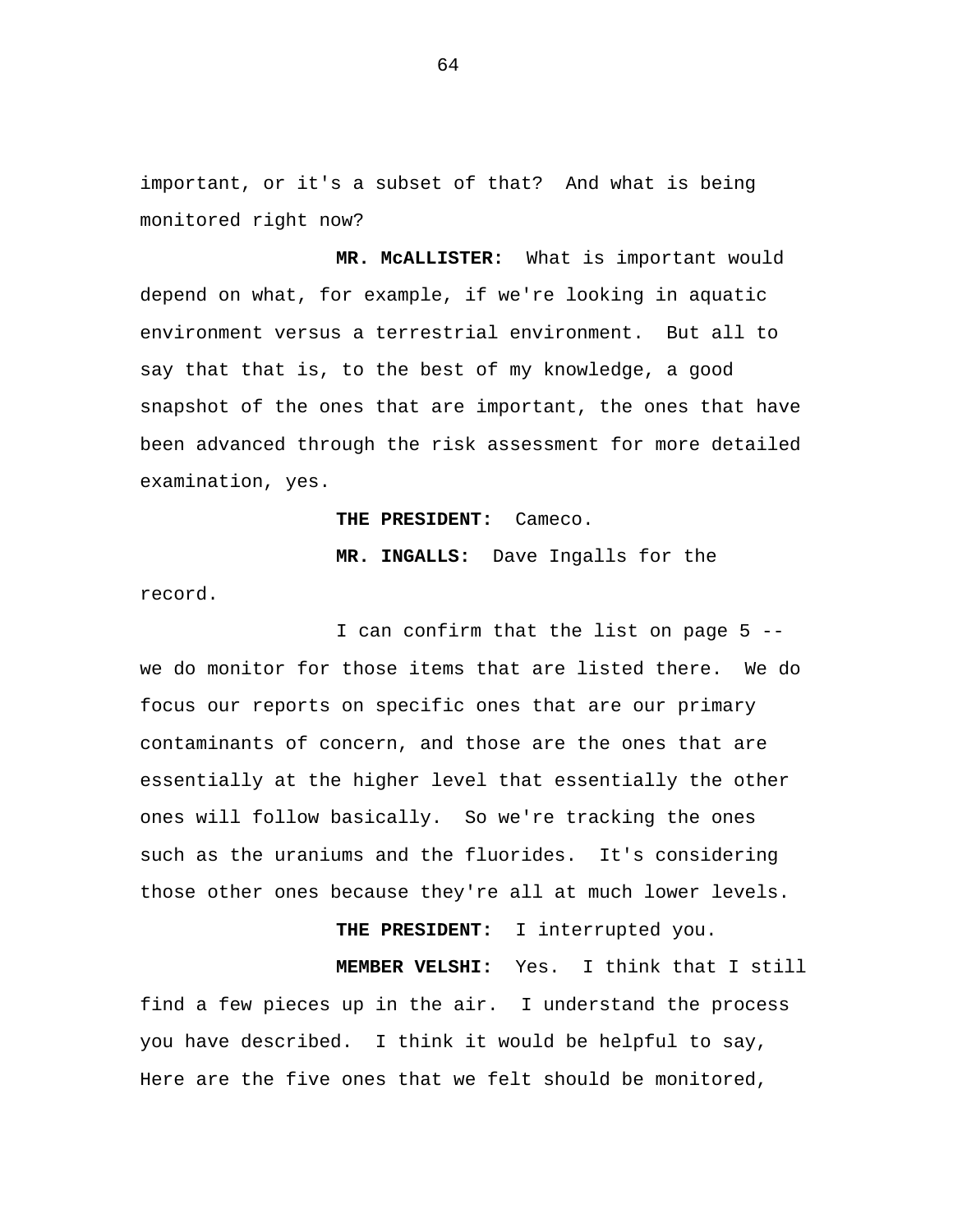and then I guess you guys are monitoring that. And where does this list come from, and why is there a delta. And that hasn't been explained. This could be some legacy stuff that's not relevant to monitor now. I don't know. But we don't have a clear answer on what's being monitored, how does that compare to the list on page 5, and why is there a difference if there is one.

**THE PRESIDENT:** Go ahead.

**MR. RULAND:** I just want to say I think Cameco overall, from my perspective, is doing a pretty good job. We had a lengthy meeting with them. I was very impressed by staff and their commitment to progressively improving their facility. I'm not entirely in accord with the monitoring, but my report provides the company with recommendations on where gaps can be closed.

My greatest concern is actually when it comes to regulatory oversight. That I think is where we're failing right now. And you know, these contaminants of primary concern -- this is the list. The only one that's even addressed at all in the site licence handbook is uranium. None of the others are even addressed, but they're there.

And so to me what's missing, on the one hand I've got a company that is certainly doing encouraging things and going the direction they need to be going, but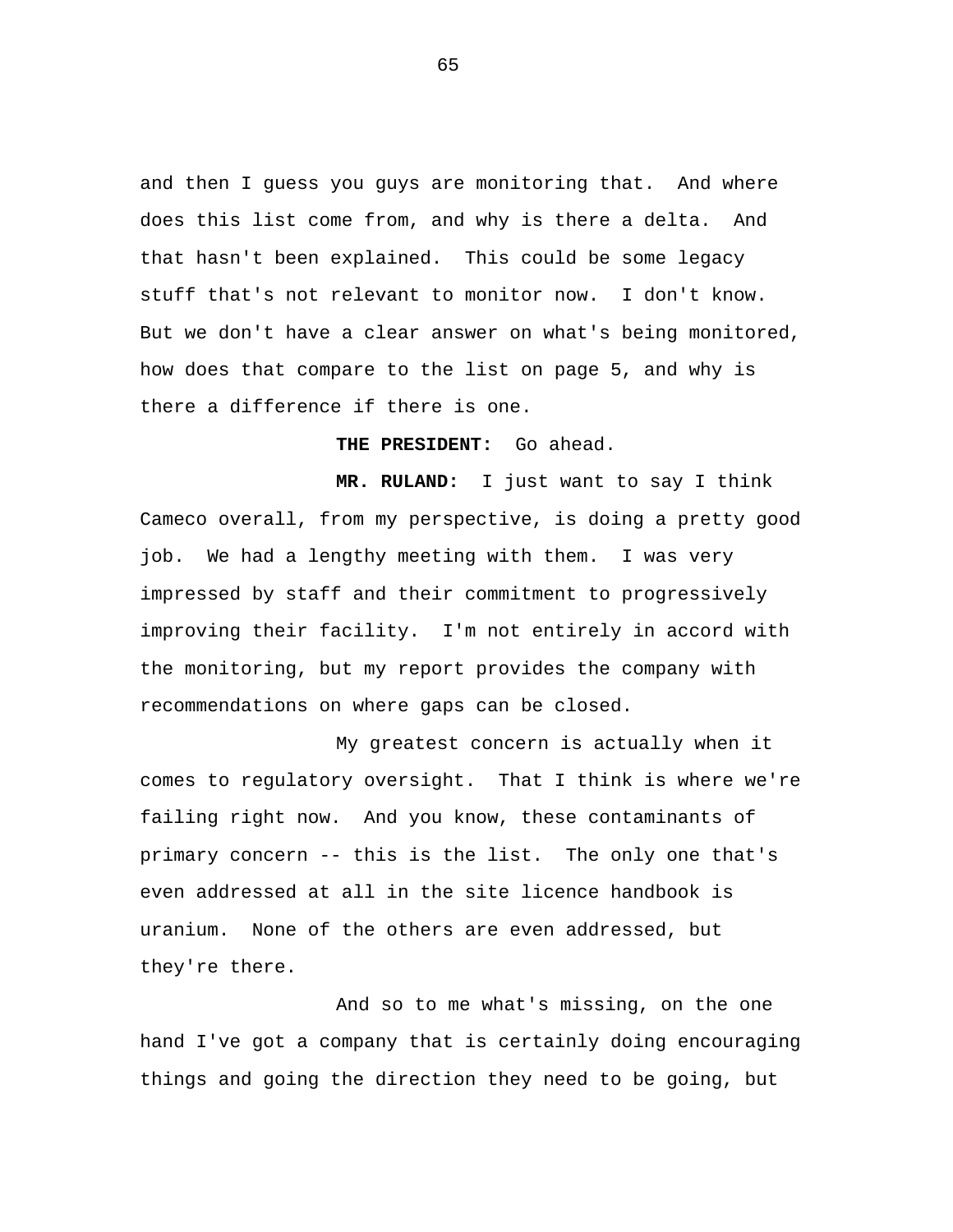I'm missing the regulator saying, Okay, here's what you're telling us you can achieve, so here's upper limits on releases from the site. I'm having a problem with CNSC - a bigger problem with CNSC than I am with the company itself at this point.

**THE PRESIDENT:** Okay. CNSC and also the independent environmental monitoring, which I thought was measuring a lot of those things. So please.

**MR. RINKER:** Mike Rinker for the record. So in general, coming up with a list of constituents of potential concern is something that we have reviewed through the conduct of the environmental assessments for Vision in Motion, through regulatory action.

What is missing in a transparent way is where is the list of things that we agreed did not need to be monitored because they weren't risk significant or monitoring of these other constituents were an appropriate surrogate, much in the way the Port Hope Area Initiative has four key elements that define where low level waste is, despite that we know that there are other characteristics and chemicals associated with that.

One way to move as a regulator, that we have moved towards increasing that transparency, is the CSA standard for environmental monitoring and for effluent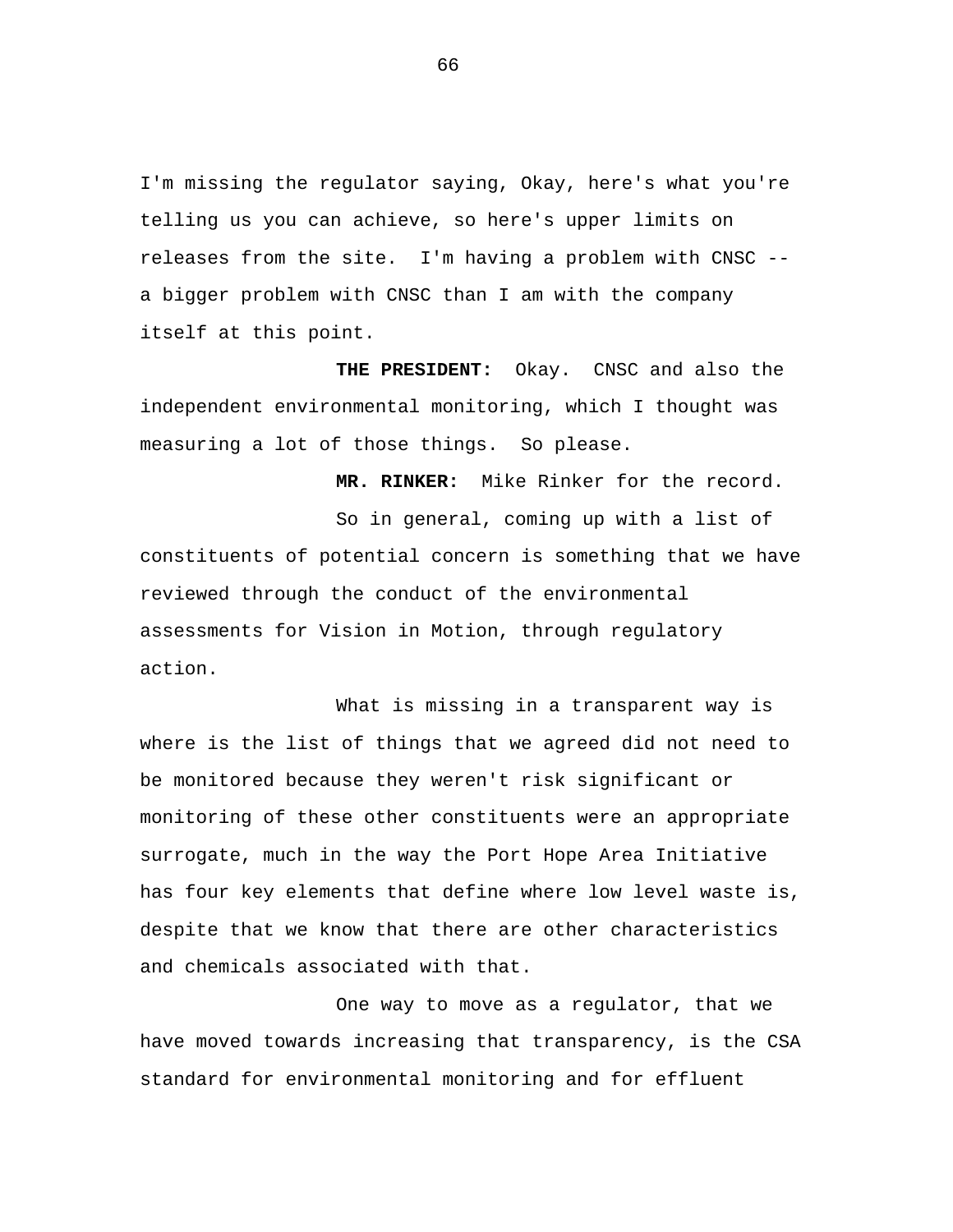monitoring that has steps to go through to transparently document how that selection process of constituents of potential concern has arrived. And this facility will be compliant with that in the end of calendar year 2017. So they are transitioning into that standard. And I think then improvement in terms of that transparency is there.

But I just want to emphasize that it's only that additional transparency that is lacking and that our oversight and our review of how chemicals of potential concern were selected is something that we've had our technical specialists review many times for this facility over many years.

In addition, I think it's a good point about our independent environmental monitoring program where we do our own monitoring and how we've selected what parameters need to be assessed. And I'll ask Kiza Sauvé to address that question.

**MS SAUVÉ:** Kiza Sauvé. I'm the director of the Environmental Compliance and Laboratory Services Division.

As Mike Rinker mentioned, through our independent environmental monitoring program, we are monitoring in the water and air and soil, vegetation, contaminants of uranium, fluorides, nitrates, and ammonia. And the results for 2014 and 2015 show that the environment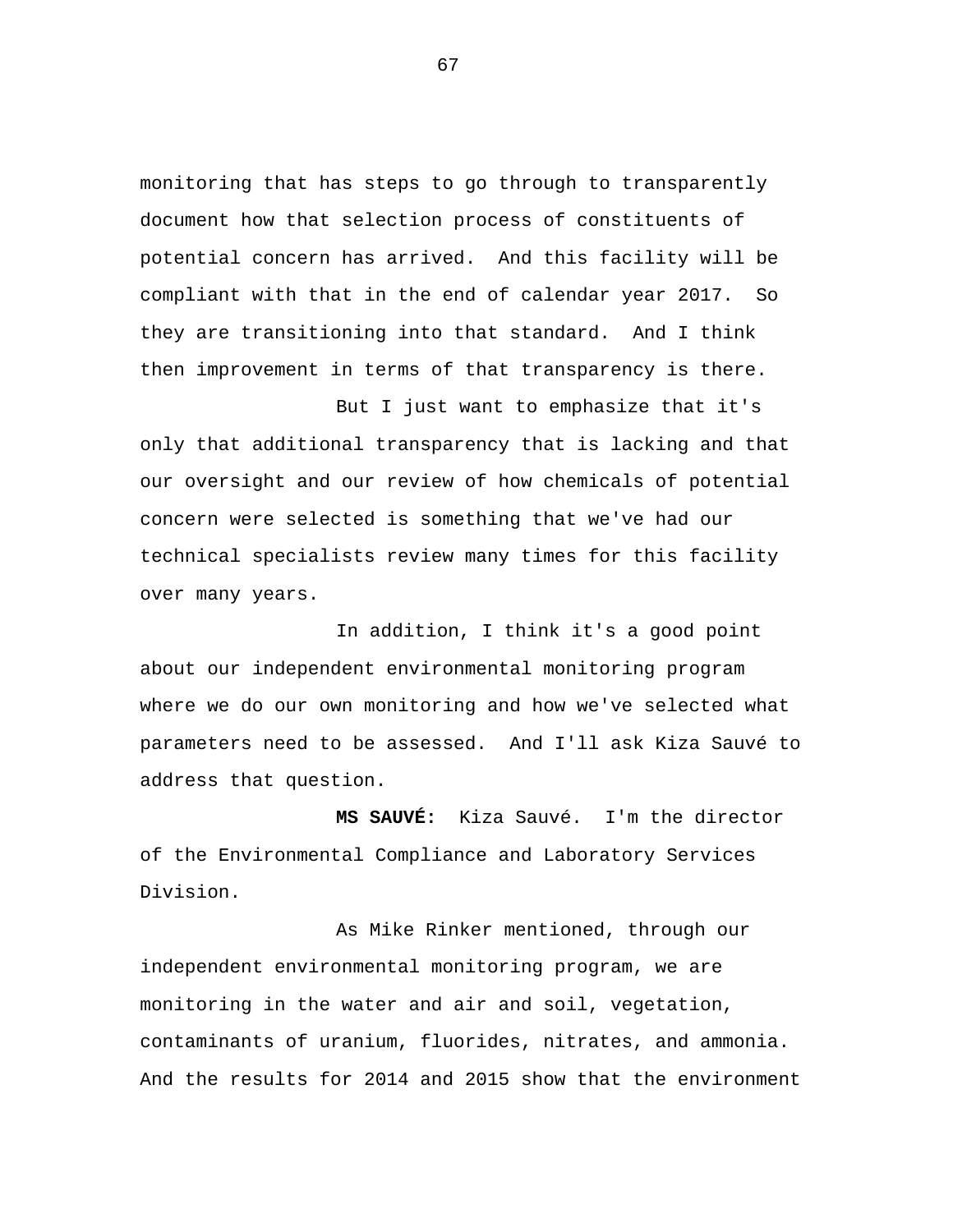is protected.

In terms of other environmental monitoring requirements throughout staff CMD we'll see results of uranium and fluoride and nitrate and ammonia throughout the CMD and requirements in the LCH as well.

**THE PRESIDENT:** So maybe it's not as comprehensive, but that is, in your view, not sufficient?

**MR. RULAND:** There's monitoring and then there are release limits or action levels, whatever upper bounds on permitted releases from the facility. And the monitoring is pretty good for this facility, aside from the gaps that I've pointed out. It's at the regulatory limits that are being applied that I'm seeing huge gaping holes.

So what I'm hearing here is we're doing monitoring, and I'm glad they're going monitoring. It's good they're doing monitoring. But what I'm missing from CNSC as a regulator are limits on the releases from this facility of different contaminants of concern. And I apologize if I've not been clear enough in really articulating that. I think I have, though.

**THE PRESIDENT:** But my understanding of what was posted recently about the independent environmental monitoring did have the guidance in them beside the actual measurement. Somebody correct me if I'm wrong here.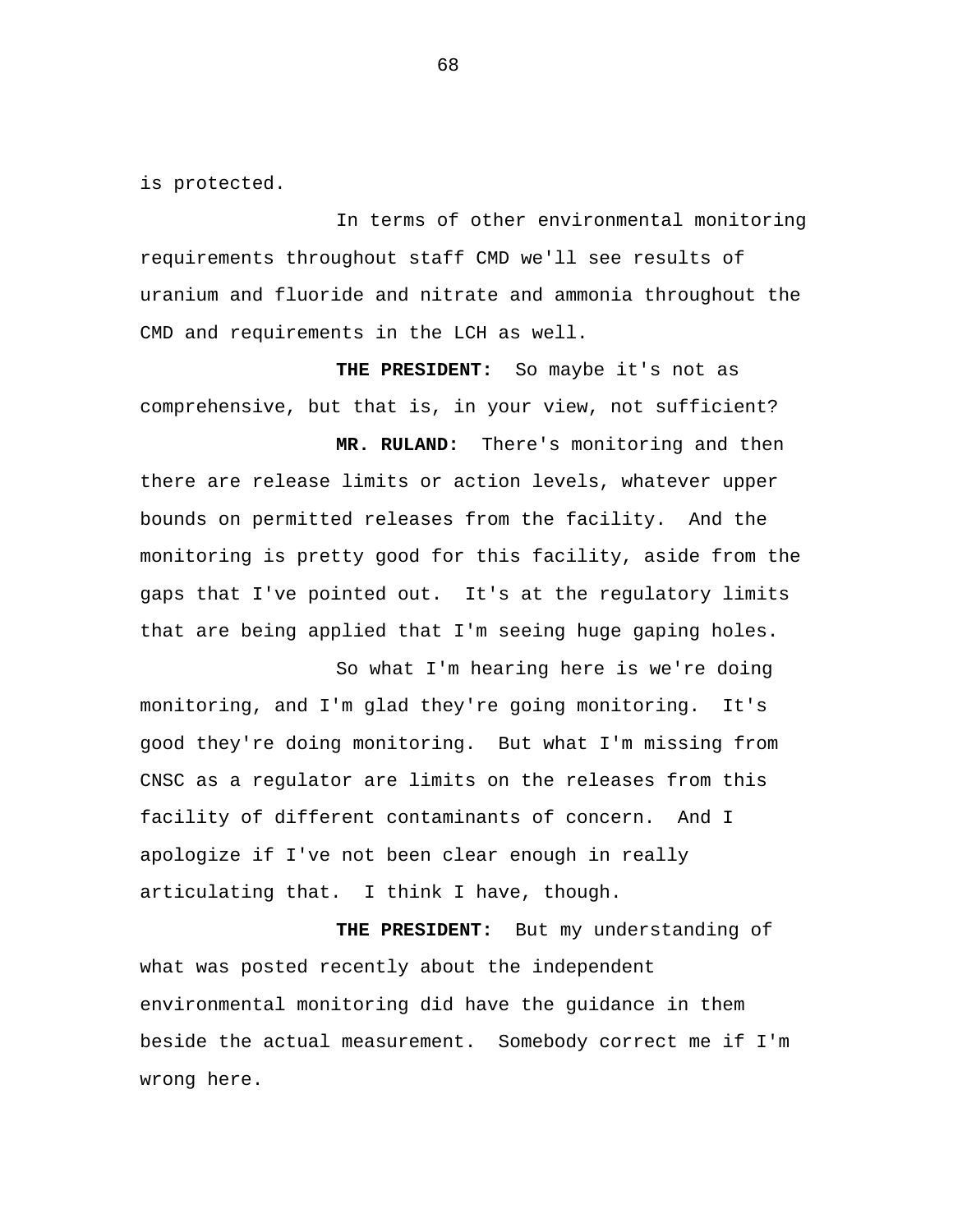So what we provide as a comparison to our independent environmental monitoring are the reference levels for levels in the environment that would indicate safety or protection of the environment, as opposed to the end of stack release limit that I think the intervener is discussing.

**MR. RINKER:** Mike Rinker, for the record.

So to address that, we do have action levels and release limits for those constituents that have, through a risk assessment, indicated that they would have that potential to pose harm and therefore should be monitored and controlled.

However, we'll be asking the intervener for help next year when we go out with our next version of REGDOC-2.9.1 as a formalized process to establish release limits for all nuclear facilities that may expand -- we'll listen to input on how to expand setting limits for constituents that we would have not monitored or set limits, because they were not risk significant. If there's a transparency or communication exercise that is needed, we'll listen to that.

But I can definitely ensure the Commission that all constituents that are being released from this facility that could have the potential to pose any risk are being monitored and are being controlled and there are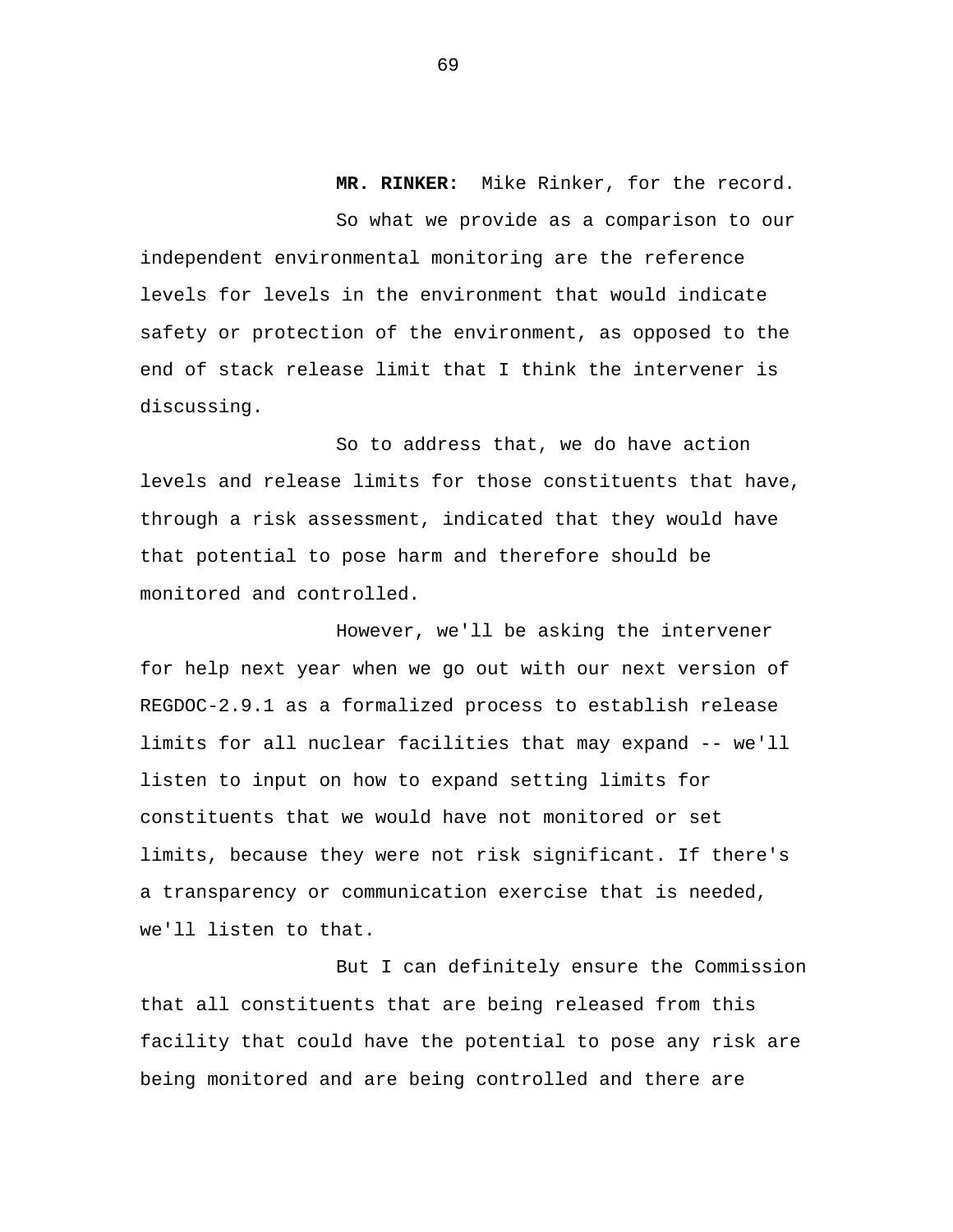limits associated with those.

 **THE PRESIDENT:** Okay, thank you. Monsieur Tolgyesi

 **MEMBER TOLGYESI:** One short one. When you're talking about limits, when you're looking at licence conditions handbook on page 52, you are talking about release sources and the limits. It's a UF<sub>6</sub> stack, UF2 stack, and what are sanitary sewers...

There is no limits or such a thing for groundwater, what's coming out after pumping. You have no limits there. Should there be limits or is it difficult to establish or difficult to control or what?

 **MR. RINKER:** Mike Rinker, for the record.

So we do not have limits for groundwater. In fact, the concentrations and the mass of constituent that is captured in the groundwater, I would say the more that is captured the better, because that means it's an interceptor and it's not being released to the turning basin.

So what's being reported here is really the efficiency of a mitigation system that is collecting contaminants out of groundwater, is going to the evaporator for treatment and management.

What I would think would be important to monitor as a failure of that system would be the quality of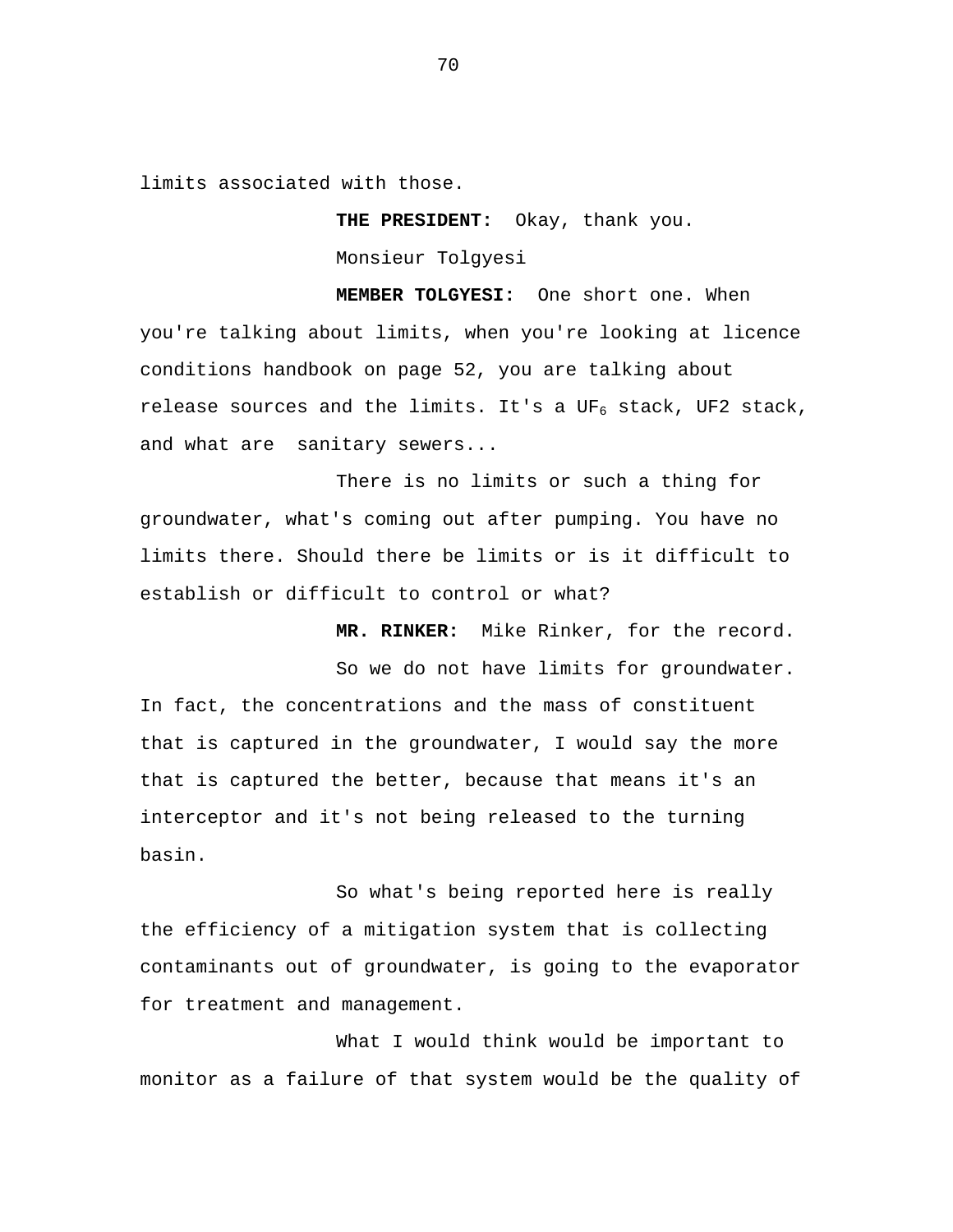water that is reaching the turning basin itself, and ensuring that the turning basin remains protected now as it has been and post-cleanup under the Port Hope Area Initiative.

So I don't think there should be a limit. This is a measure of its performance and we track it from a trending perspective, year after year we can see, and it's reported in our regulatory oversight reports about how efficient these interceptor wells are performing in terms of intercepting contamination.

 **MEMBER TOLGYESI:** So it's on the goodwill of Cameco if they add pumping or if they will reduce pumping whatsoever?

 **MR. RINKER:** Mike Rinker, for the record.

So it's more than goodwill. First, I would like to start with the turning basin from a uranium perspective and from the constituents that they are capturing has been fairly protective of the environment. There has been marginal exceedances of the provincial surface water quality objective for uranium, as an example.

Nevertheless, under the notion of pollution prevention under the Canadian *Environmental Protection Act*, just because the turning basin is not becoming more and more polluted, does not mean that Cameco should allow it to be releasing the contaminated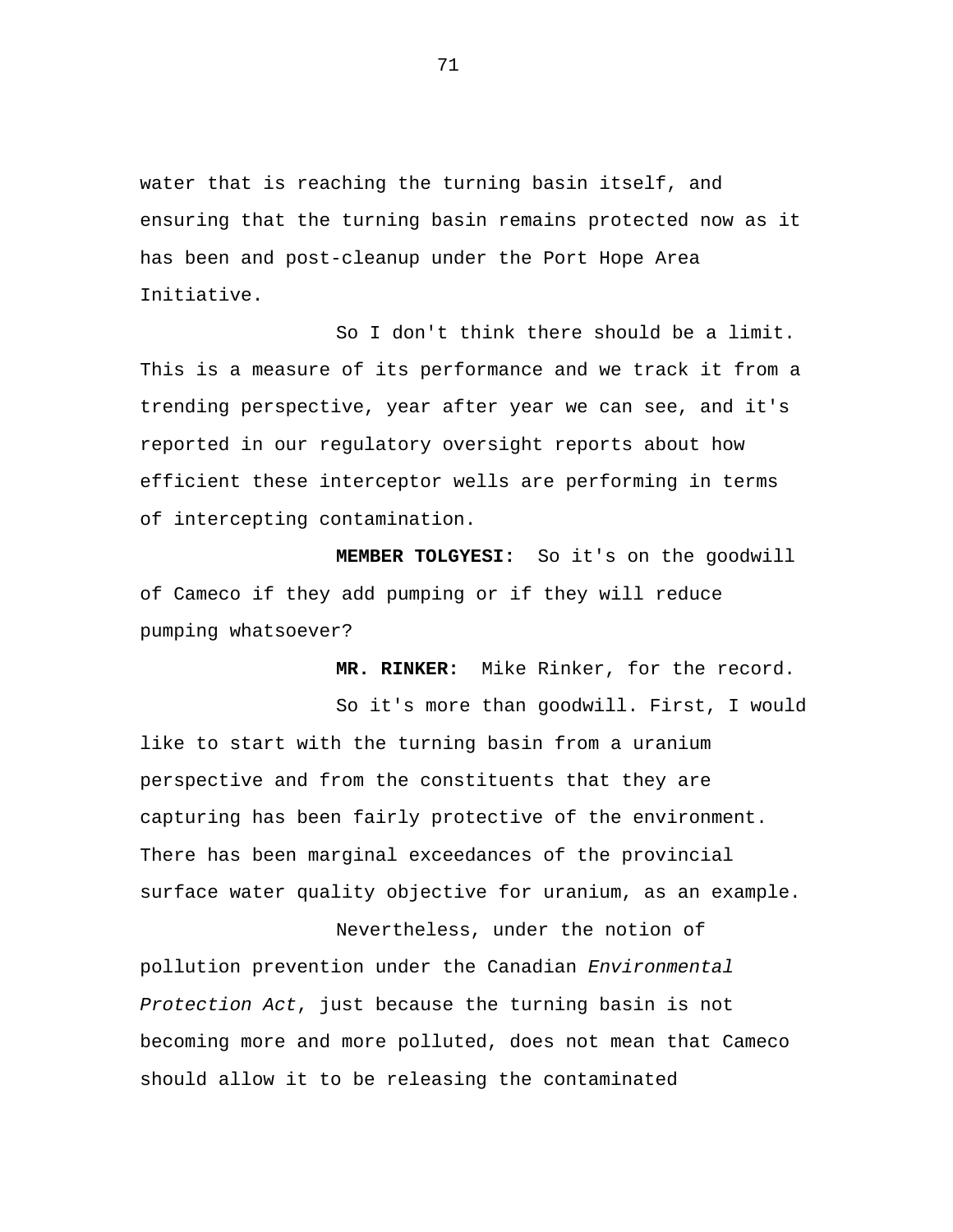groundwater.

So they have proposed to Vision in Motion to do something about that. We are taking regulatory action to make sure that this proceeds and you are considering the application for licensing Vision in Motion, progressive rehabilitation of this site. I can assure you that Environment and Climate Change Canada is very interested to make sure that those releases of groundwater are controlled, as is the provincial government who is monitoring this data. We are to meet regularly to make sure that this continues.

So if Cameco decided to change their will and not treat groundwater anymore, we would step in to make sure that it would continue.

> **MEMBER TOLGYESI:** So you understand.  **THE PRESIDENT:** Dr. McEwan.

 **MEMBER McEWAN:** So this is a very simple question. You have data to assure us that, for example, on this list arsenic and radium 226, are not issues?

 **MR. RINKER:** On the issues of groundwater or, sorry, on the issues of controlled releases?

 **MEMBER McEWAN:** (off microphone) we've had a lot of discussion on ammonium. The interveners have come up with a broader list than that. I think I heard you say you have data to assure us that arsenic, for example, and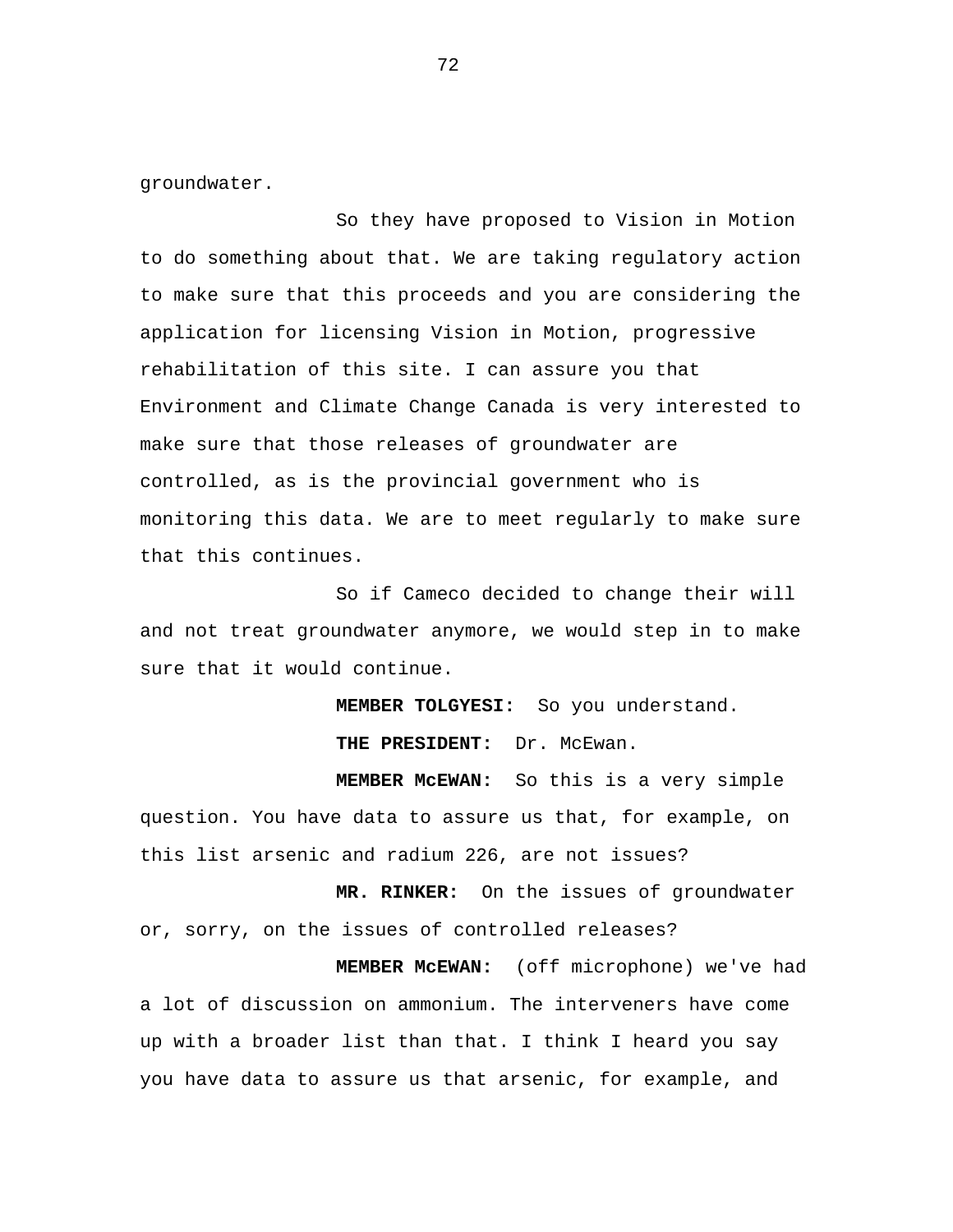radium 226 are not issues?

 **MR. RINKER:** Mike Rinker, for the record.

So I don't want to qualify it as not issues, because there are cleanup activities that are proposed to get fluoride and arsenic contamination that is on, you know, the wall of the turning basin, and it must be cleaned up. But we are aware of what the levels are and we know that cleanup needs to be required.

We are aware of what gets released from the stack and that it's no longer being contributed. As an example, there was a soil plot put next to the facility many years ago that was fresh soil, non-contaminated soil, and that is being monitored to make sure that there isn't any accumulation of releases from the facility onto non-contaminated soil.

So we have a very good awareness of what's leaving the facility and what its impact is on the environment. But we're equally aware that there are areas of the environment in Port Hope that do need remediation and cleanup.

 **MEMBER McEWAN:** But it is not an ongoing issue where there is an increase in historical --

> **MR. RINKER:** Mike Rinker, for the record. That's correct, it's a legacy issue.  **THE PRESIDENT:** Anybody else? Anything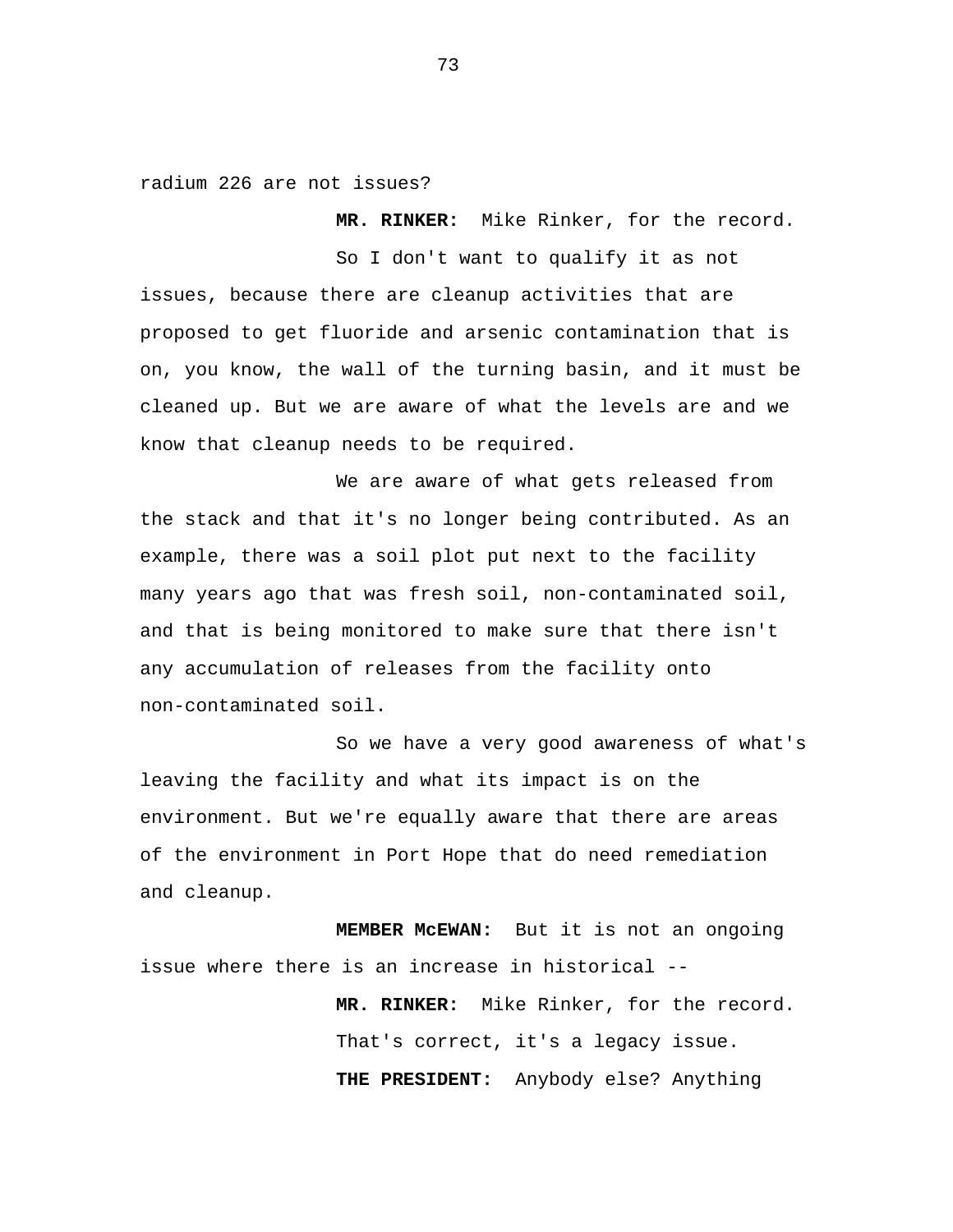else? Okay, you have the final say here.

 **MS FEINSTEIN:** Thank you. I do have four points to make based on my understanding of the questions and answers that were posed at the hearing, and then I have a short paragraph, final statement.

The first point I'd like to make is with regards to our discussions about the involvement of the Department of Fisheries and Oceans in this application process. There's been at least five years' notice that this hearing would take place at this time.

The fact that action levels and the cooling water intake assessment is only going to be assessed a month from now is unacceptable. The memorandum of understanding between the Department of Fisheries and Oceans and the Canadian Nuclear Safety Commission requires that any DFO authorizations or any consideration of fish and fish habitat occur during applications, and that's section 4 of this memorandum of understanding.

Release limits, including the 1,825 kilograms a year uranium limit, as well as the assessment of the cooling water intake reasonably raise the concern of impacts to local aquatic life, and they both require a DFO review. This really hasn't happened for us to be able to assess during this hearing.

We were hearing a lot about an update that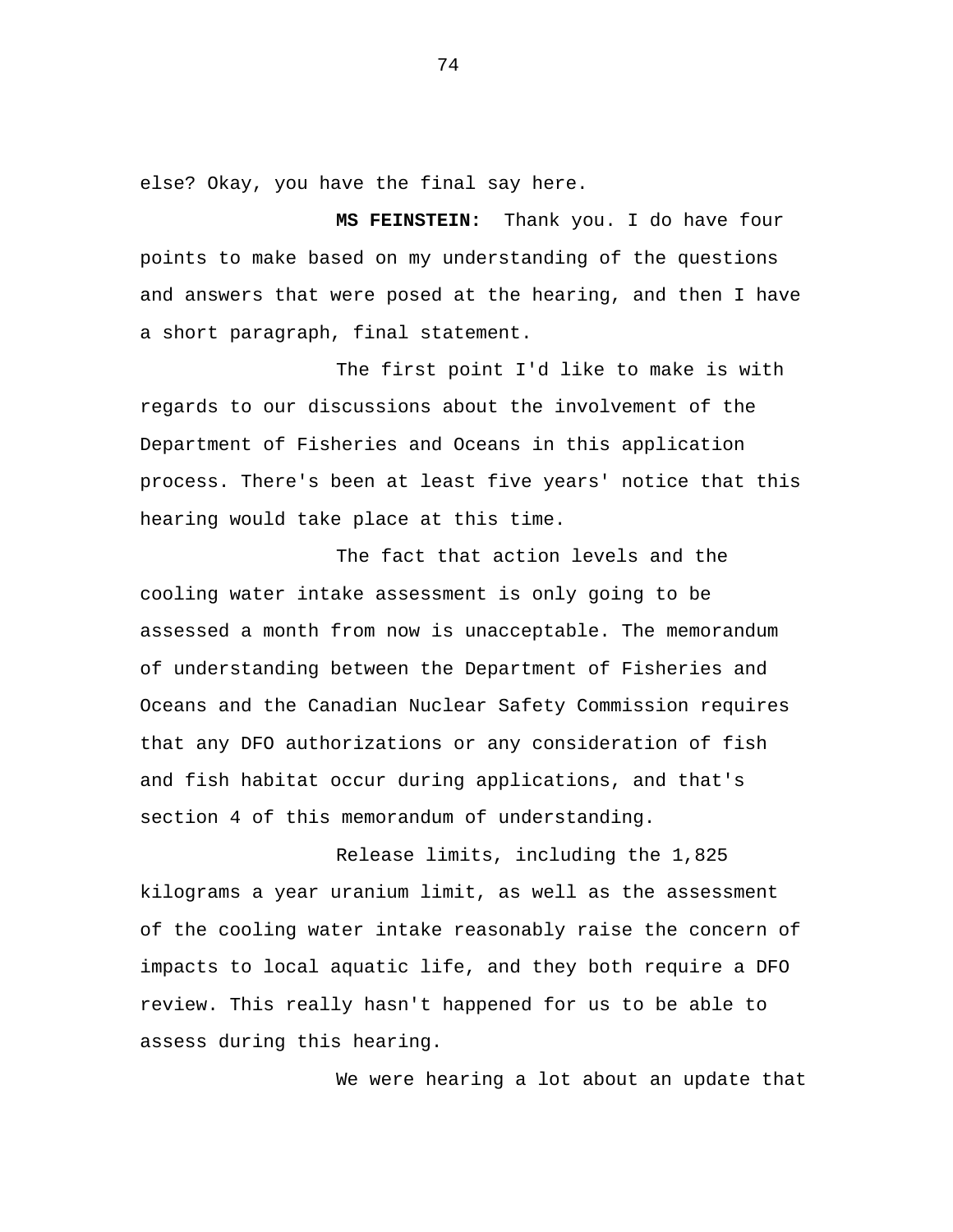will occur a year from now, and that more information will be available at that update. My understanding is that that update won't be a hearing. I don't know if there's the possibility to add licence requirements at these update meetings.

But if all of the substance on which the Commission has to arrive at a decision is only going to be released a year from now at a meeting, then what's the point of having a hearing now, especially when my understanding of this hearing is that this is the chance that we have to establish licence conditions that will be legally binding on Cameco for the next 10 years?

 **THE PRESIDENT:** So just to correct you on this, the Commission can intervene anytime, anyplace, on any submission. So anytime there is an observation made by anybody to the Commission, it'll be taken into consideration on our own motion, we can do whatever needs to be done.

 **MS FEINSTEIN:** Okay. My understanding is that participant funding isn't the same for meetings, and so there's less of an opportunity for public interest organizations to fully participate and provide expert evidence at those meetings.

 **THE PRESIDENT:** Again, it's on a case-by-case basis, and it doesn't necessarily even apply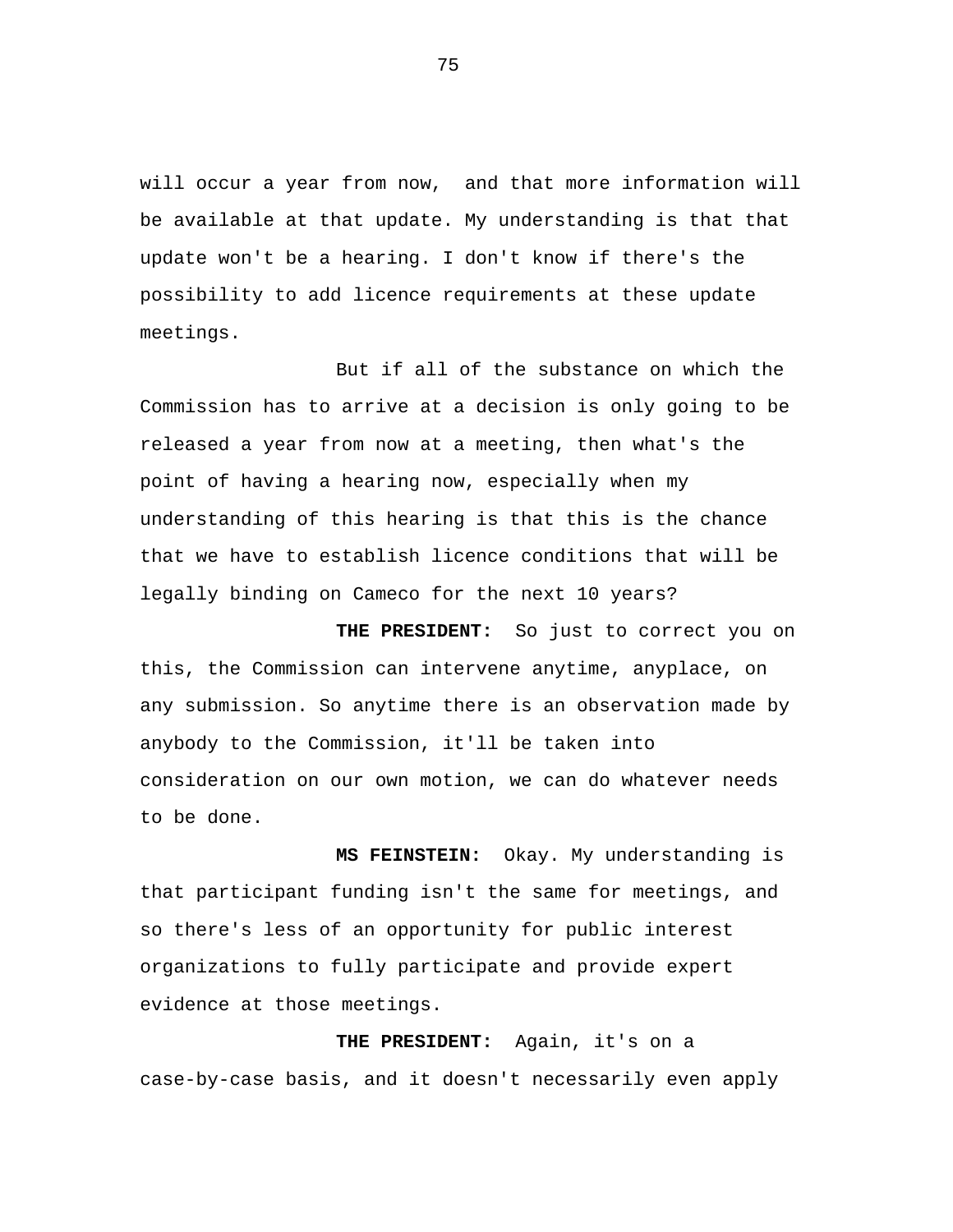to a particular hearing or meeting. You can apply for participant funding, my understanding, you can correct me on this, on any subject at anytime.

 **MS FEINSTEIN:** So we also heard from CNSC staff that it doesn't look as though DFO permits would be required for the facilities, although they've noted that monitoring is a bit unclear and that clarification is still ongoing.

Lake Ontario Waterkeeper is also quite unclear about certain aspects of the monitoring that is to occur with regards to impacts on aquatic life, including the emissions, but also the monitoring of the intake pipe that will occur for the next 10 years to ensure that certain kinds of incidents, like one that occurred last year, doesn't happen again.

So in the environmental risk assessment, there was an in incident in which the intake grate malfunctioned and the impingement and entrainment rates were higher during that event, and it was found that a juvenile snapping turtle was killed due to that malfunction, and that's a species of concern.

So there was no evidence that monitoring would continue to ensure such events don't happen again. That's in addition to emissions issues.

So those are the concerns that we have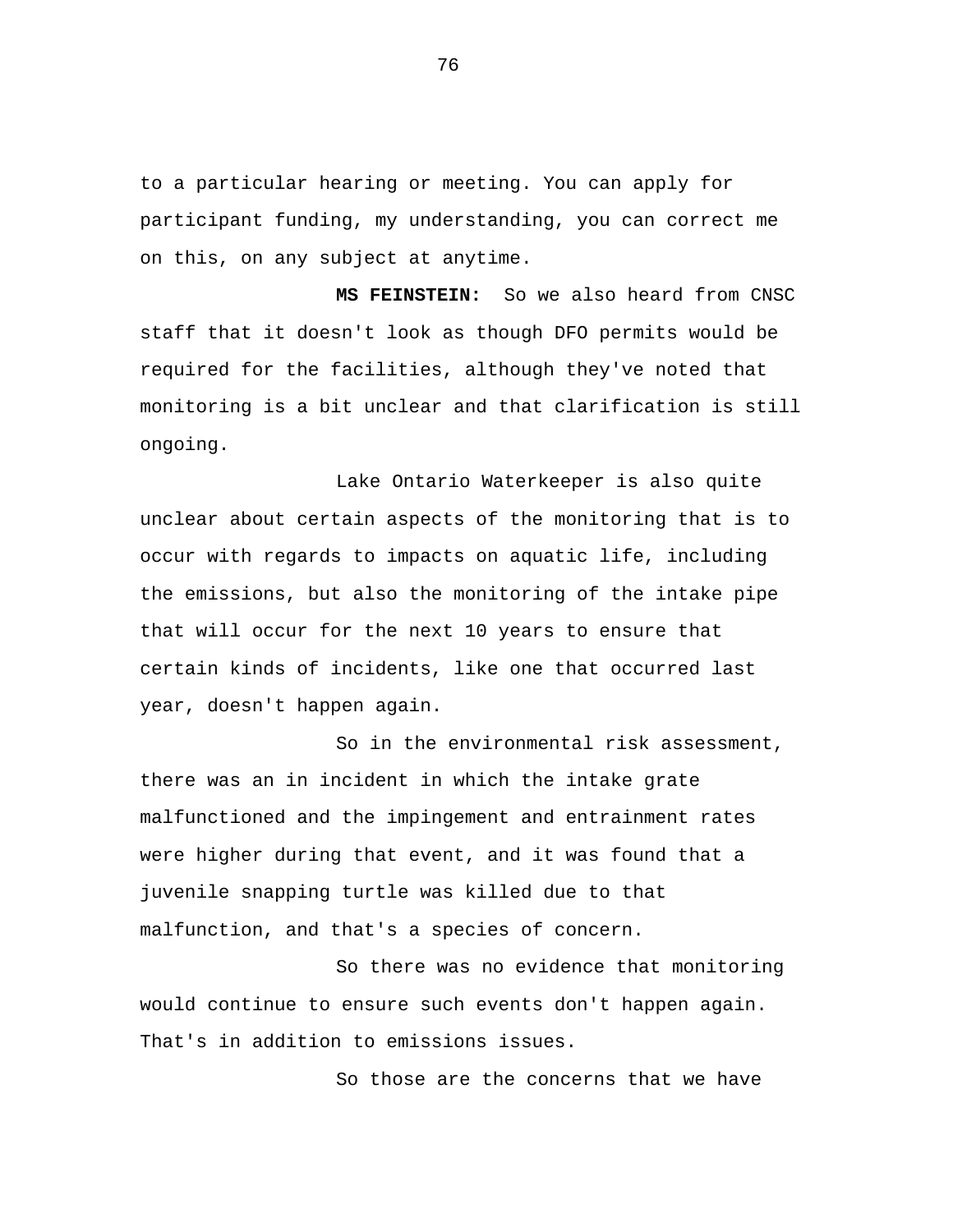with regards to the necessity for informed discussions to be having about what kinds of permits are required for this facility. It's the Waterkeeper's view that these types of discussions need to be held during licence hearings so that the findings, at the end of those discussions, will be included as conditions on Cameco's operations.

So that's with regards to the first issue of these DFO authorization processes.

The second issue has to do with the public disclosure protocol. We heard from Cameco that with regards to spill reporting that they are looking to redesign their website this year and that they recognize that an improvement in consistency if spill reporting is required.

Again, this is sort of putting off an important aspect of our intervention in this hearing until next year. With regards to the public disclosure protocols, the recommendations that we're making for the improvement on the protocol with regards to monitoring data being released, we also heard that Cameco will look into the possibility of having real-time data released to the public, real-time disaggregated data.

Again, no timeline for this has been discussed. So I'm thinking about transparency and accountability. I'm not sure where this hearing leaves us on those fronts.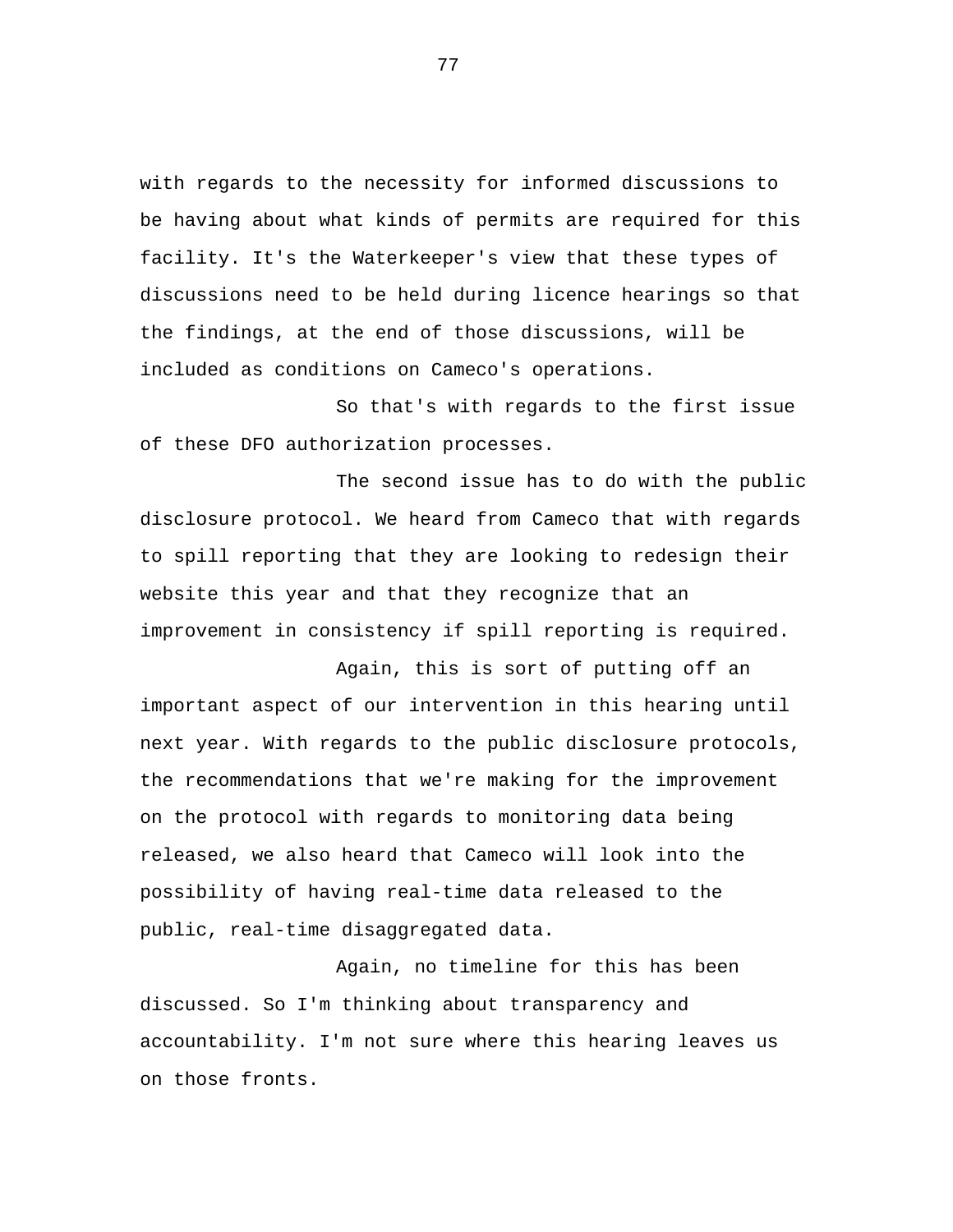The CNSC and the Provincial Ministry of Environment and Climate Change require specific types of spill reporting. The requirements for that spill reporting is quite clear in the ECA for the facility as well as the CNSC licence. So it's just ensuring that that information, which is already being required by government offices, are also shares with the public. So it needs to be communicated better and should also be enforced as a licence requirement on Cameco. If they're not complying with those reporting requirements, they need to be made to do so.

The third issue regards our discussions about the 1,825 kilogram limit discharge for uranium. It was admitted that this limit took into account the radioactive properties of uranium but not its chemical impacts.

As well, there's a point in our intervention that uranium's really an indicator substance that if such high levels of uranium are being discharged it's very likely that other contaminants of concern are being released in startling numbers.

That brings up the fourth point that I wanted to raise about the discussions that have happened so far in this hearing. There, to my understanding, still isn't a clear list of contaminants of concern that are being monitored, that is publicly available. There aren't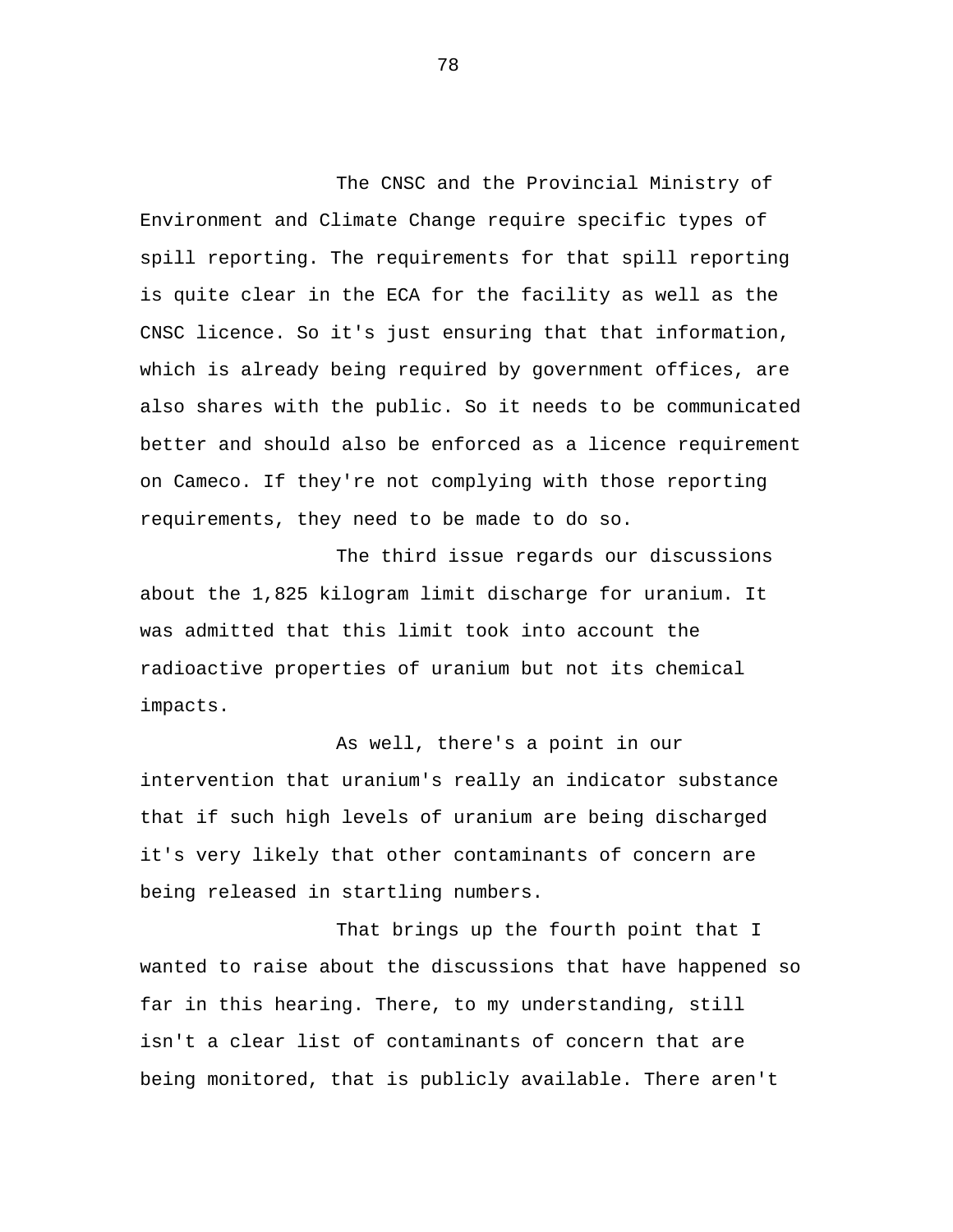publicly available regulatory limits or effluent limits on those other substances as well. This is still a significant concern for Waterkeeper, a public interest organization, but also for our concerns about the already extremely degraded water quality around the Port Hope Harbour.

The specific list of all contaminants of concern and the corresponding release limits need to be explicitly included in Cameco's licence and environmental monitoring plans. This needs to be shown to the public, that these things are included, that they're being tested for and that there are conditions or that there are consequences for any events in which those limits are not met.

So far, from this hearing, I'm not convinced that that is being done or that there's a strong commitment to ensure that that will be done going into the future.

 **MR. RULAND:** I've just got one minor point to add, and that is when it comes to the regulation of liquid released from this facility. Again, right now we're dependant on the goodwill of Cameco because CNSC is invisible on the issue of stormwater releases from the site.

By the way, if those pumping wells stop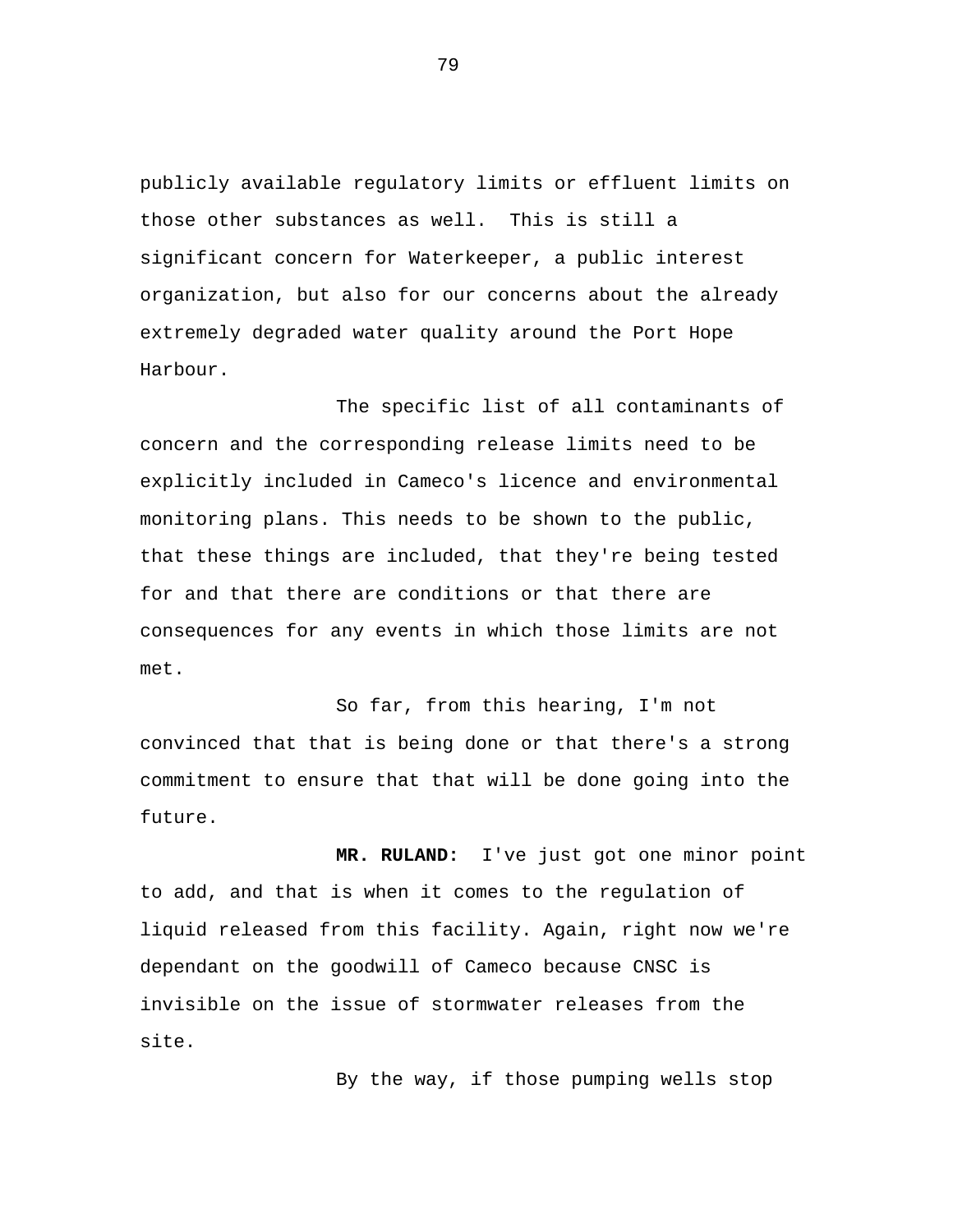pumping, what happens is the groundwater levels just rise and it runs out the storm sewers. This isn't something that was taken into account in the environmental risk assessment.

But anyways, we have three liquid streams from the facility, only one of them is being looked at by the regulator, and that's the discharges to the sanitary sewer.

Storm sewer discharges are not being considered by the regulator in terms of action levels, nor are the groundwater releases. Cameco models each year what their actual releases are. It would not be a problem to set a limit for CNSC, but it's not being done. To my mind, those are two big gaps in regulatory oversight here.

Thank you very much. I do truly feel we've been heard today, it's been a great opportunity. Thank you.

 **MS FEINSTEIN:** So I can give my paragraph closing statement. The Port Hope Conversion Facility is located in the heart of this community's harbour, embedded in a densely populated town. Many homes, businesses, and important aquatic communities and habitats lie with its 1 kilometre exclusion zone.

As a result, Waterkeeper stresses that it is especially important for the CNSC to ensure that Cameco's Vision in Motion project and its continuing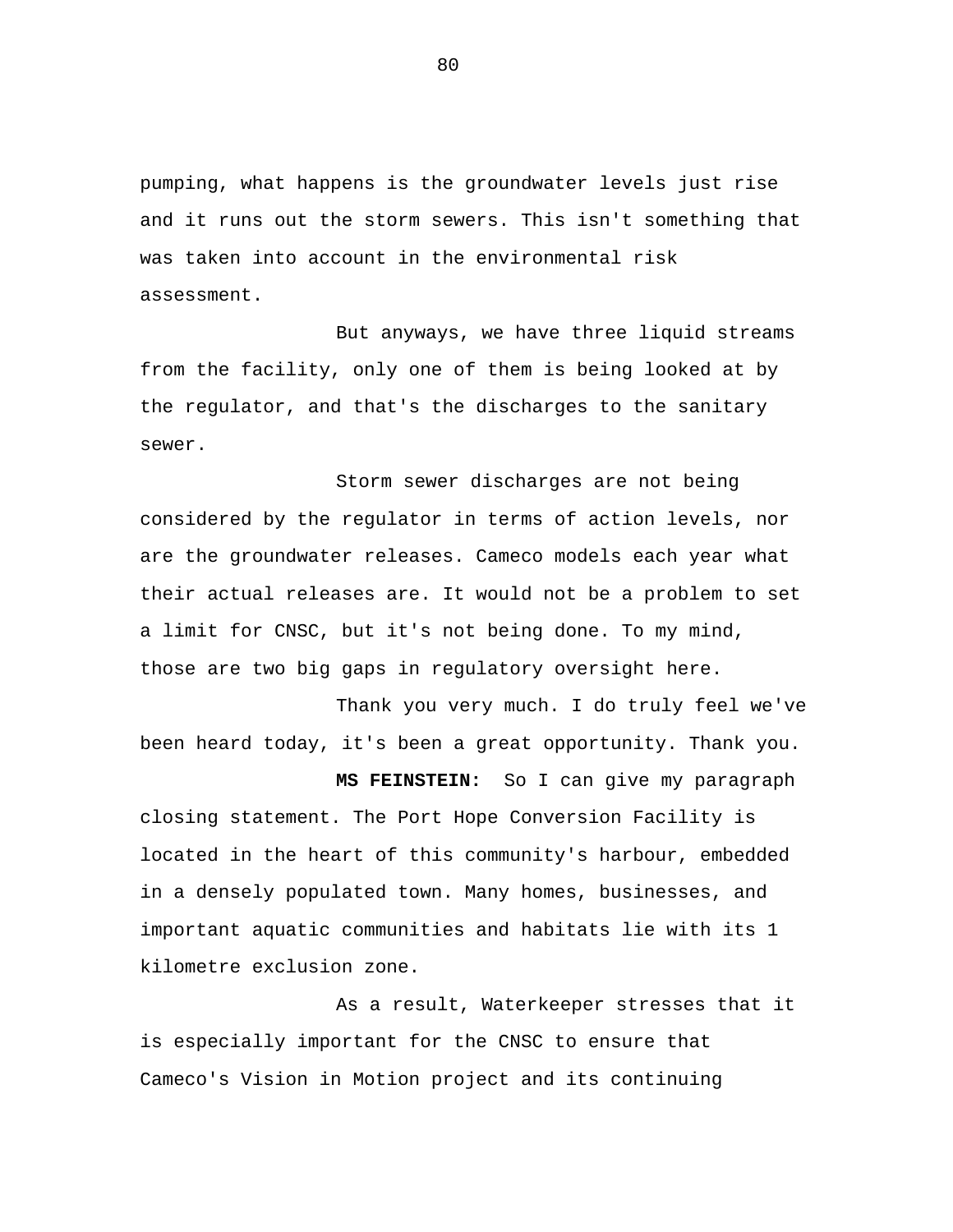conversion operations are thoroughly scrutinized to ensure both are undertaken in a precautionary, responsible and effective way.

Fully transparent, accountable, and ongoing communication with the public about the progress of its Vision in Motion project and continuing conversion operations is crucial. These are the ingredients necessary for the facility's social licence to continue to operate in this community, but they're also just as important for Cameco to establish before the CNSC in order for the facility to receive a legal licence from the Commission to continue to operate its facility.

The questions that I raised have not received very clear promises, and so it's important that we've gotten these things on the record.

But I hope that our concerns are considered when we're looking at a 10-year licence term, and whether or not the evidence available to the Commission is sufficient to provide a licence at this time or whether a year interim licence is required in order for us to meet again in a full hearing to determine, at that time, whether or not the Commission can grant a 10-year licence.

 **THE PRESIDENT:** Okay, thank you. Thank you very much.

Before we're going to take a break I'd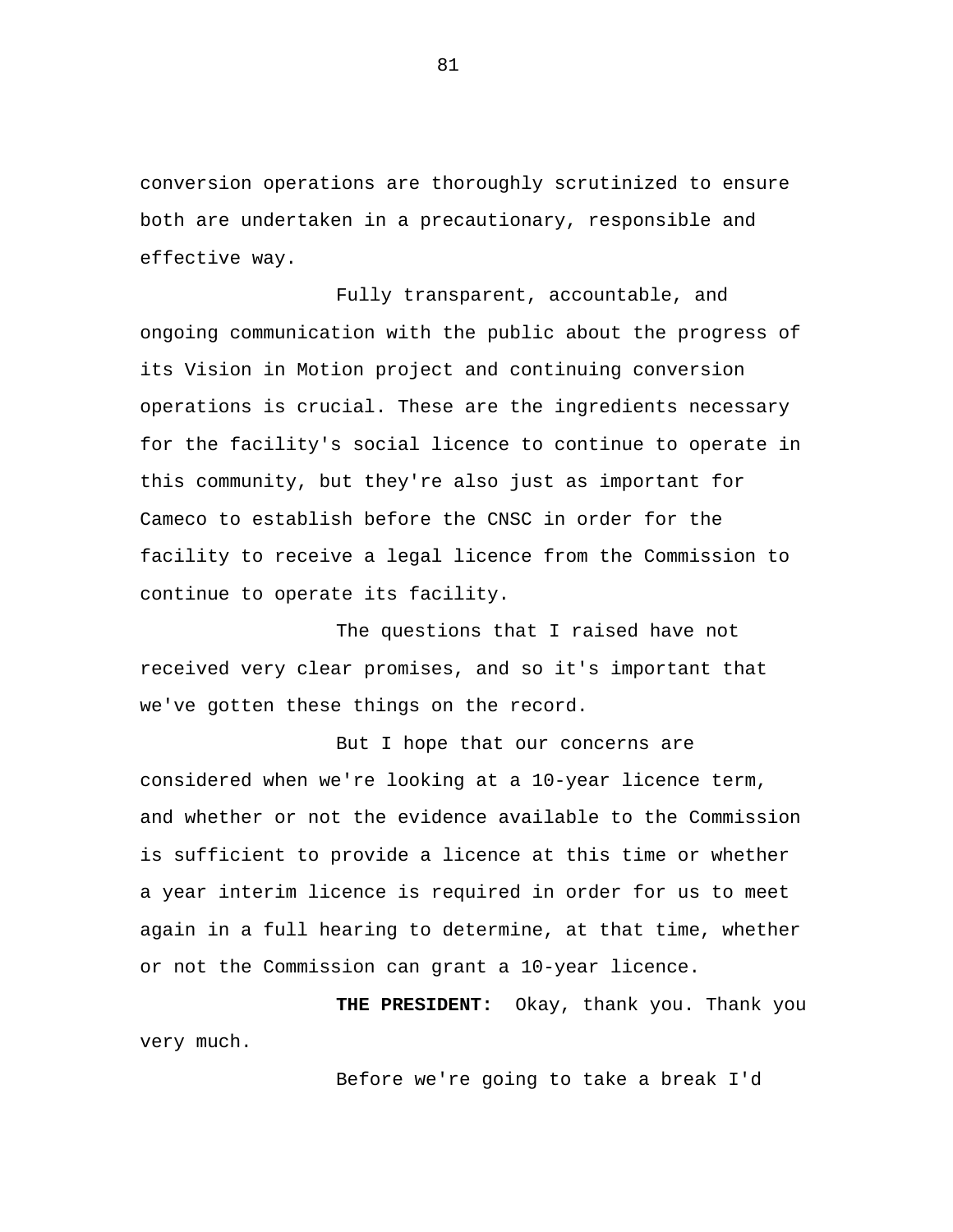like to do one more submission, if you can bear with me. The next submission is an oral presentation by Mr. Patfield as outlined in CMD 16-H8.25 Mr. Patfield, the floor is yours.

**CMD 16-H8.25** 

**Oral presentation by Tyler Patfield** 

 **MR. PATFIELD:** Good morning, Commission. My name is Tyler Patfield, I've had the privilege in working in nuclear for the last 17 years of my life. I've worked at Darlington Nuclear, Pickering Nuclear, and of course Cameco.

I'd like to start off by saying, we're not perfect, and that's a good thing. In this industry I think room for improvement is crucial. It doesn't matter if you're at Darlington, at Pickering, at Bruce, or at Cameco, room for improvement is absolutely crucial in our business.

It wouldn't matter if we had zero LOPCs, zeros all the way across the board, operating at a world-class standard, demonstrating a top quartile of human performance, we would still strive to do better because that's what this industry demands; everybody working together to achieve better.

So the next question then would be what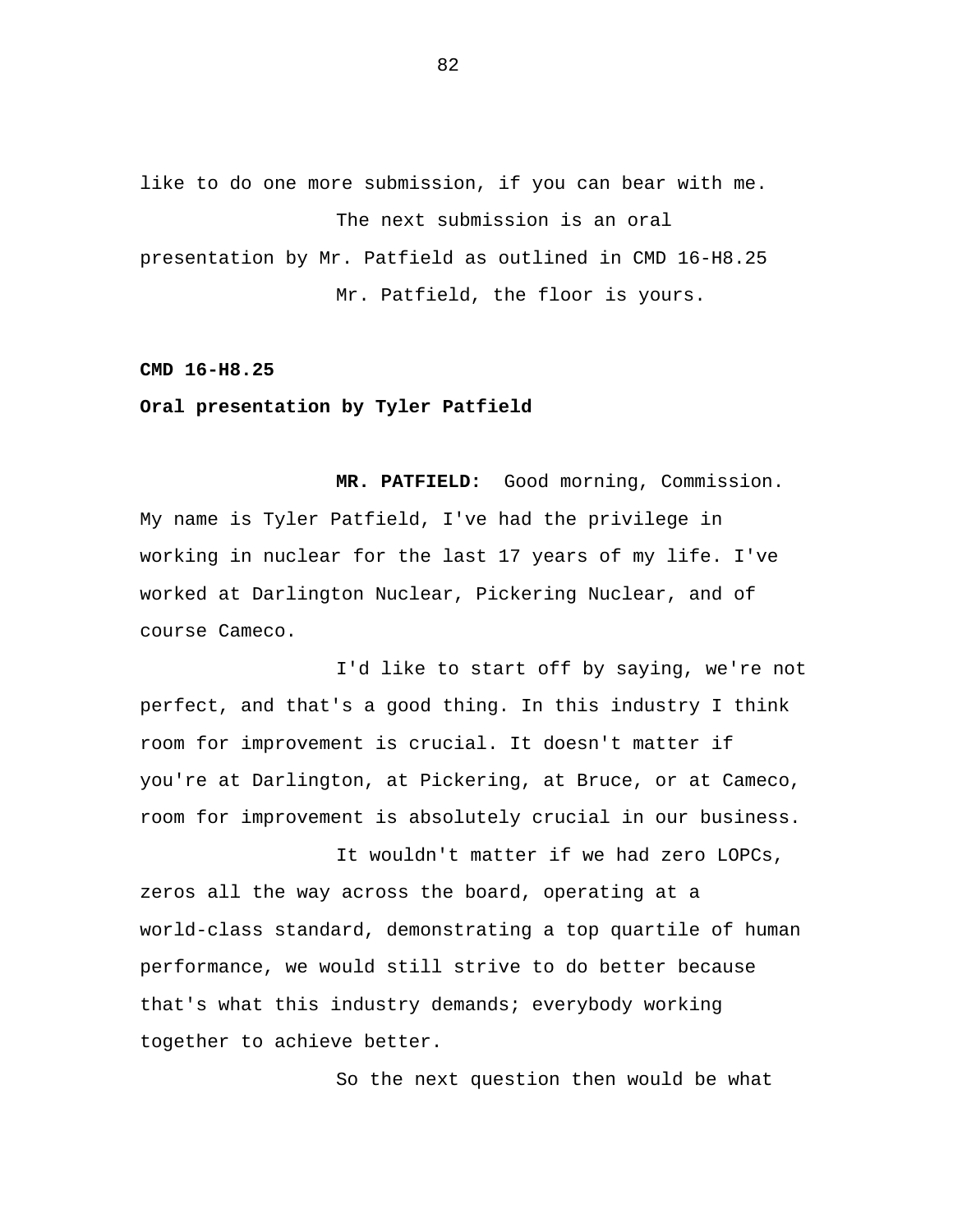are you doing to improve? Well, there's quite a few things in place now that weren't in place a short while ago. We have monitors outside of our lunchrooms to help with zone and contamination control. We have subcommittees composed of people from the floor looking at different areas of the jobs we do to help those jobs become safer and more efficient.

We have adopted the event-free tools into our culture, which are: pre-job briefing; procedural use and adherence; the star principle of stop, think, act, and review; three-way communication and questioning attitude; and, of course, conservative decision making.

We have adopted the five safety basics into our culture, which are: identify the hazard; eliminate the hazard once it's been identified; control it if you can't eliminate it; protect yourself against it; and, of course, minimize the risk to yourself and others.

I think these are great steppingstones to build upon over time to come.

I'd like to switch though now and talk a little bit about my personal experiences with the company as I did in my written submission.

I was four months into the company and my daughter became very ill, she was two at the time. I had to take a week off to help at home. Luckily, she was okay, and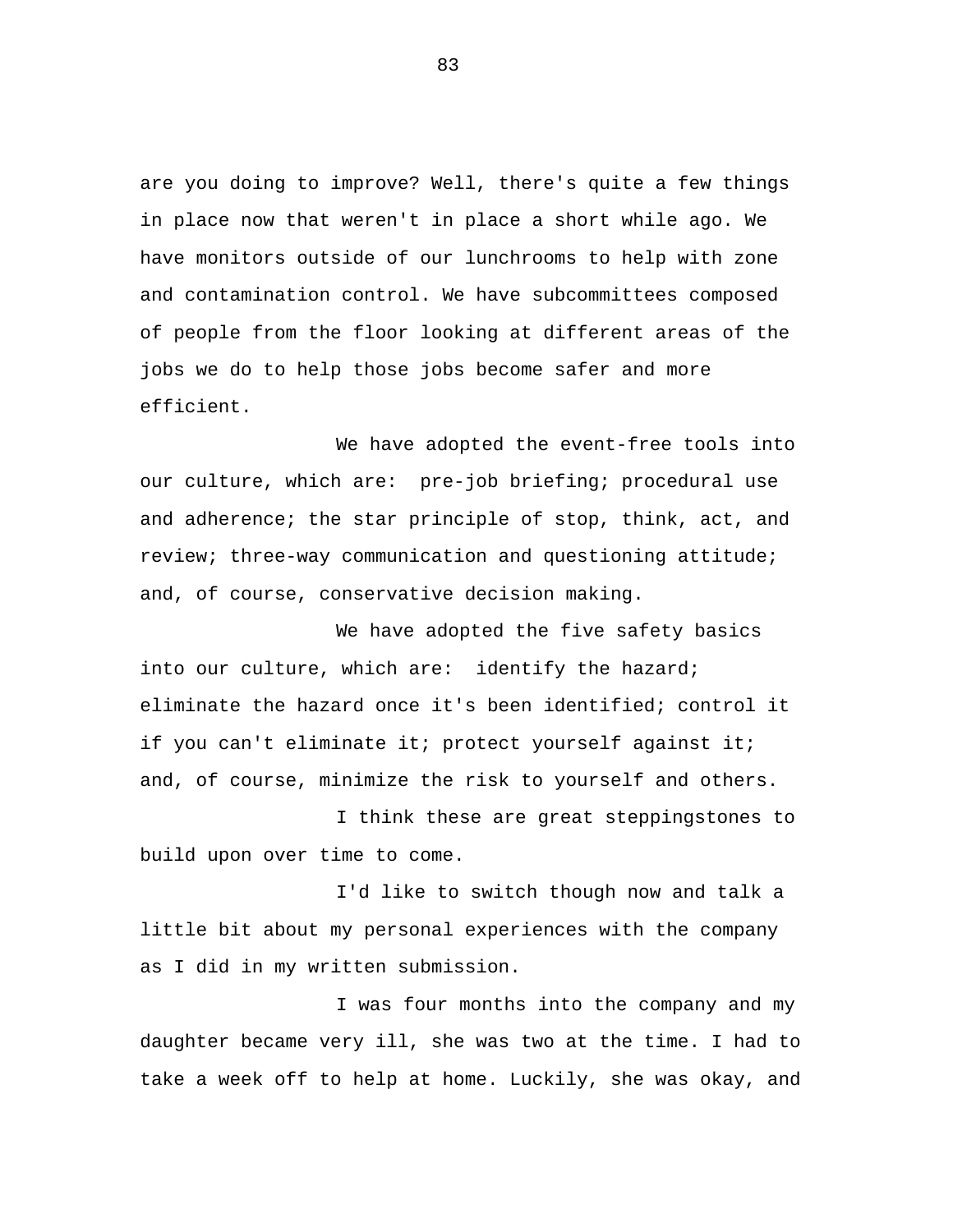I returned back to work and I was brand new. Seven people approached me on that day and said, "Is your daughter okay? How's she doing?" That hit me here, because I was taken back by the fact that people I barely knew expressed so much concern for the wellbeing of my family.

Being employed longer, I got to see more examples of this, as I said in my written submission. One of those examples that sticks out to me more than anything else, a gentleman, a retiree, lost both of his feet. The site came together and raised enough money for that gentleman to get a wheelchair and prosthetics. Pretty remarkable.

It was even more remarkable when I found out maintenance employees went to his house and built an access ramp so he could access his house with his wheelchair, on their own time and their own merit. Pretty incredible.

I got to see more examples of this kind of behaviour also in celebrating firsthand, that's what I said. We had a baby 17 months ago, the baby was about three weeks old, and two members of my crew showed up at my front door with a present for the baby, a card containing a gift certificate for \$200 for anything the baby needed, as well as a gift certificate for dinner for me and my wife to go out and actually have a bit of time, which I thought was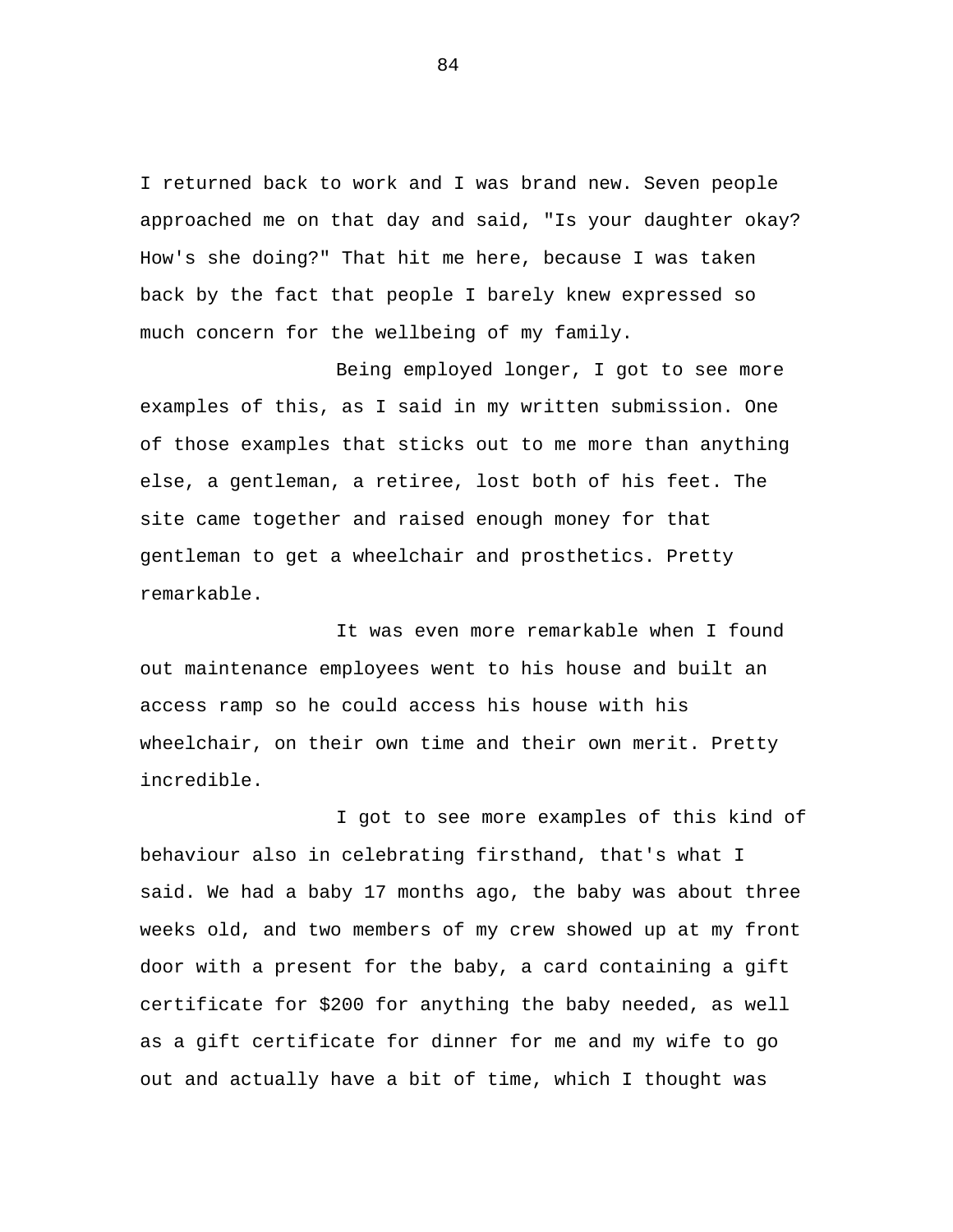pretty remarkable.

I've always believed that the company doesn't make the people, the people make the company. I think this embodies the examples of that behaviour, it really does feel like a family.

I think most would agree that within any family there's always room for improvement, but there's also a sacred trust that can't be duplicated.

We strengthen that trust everyday through our: coordinating; our planning; our operators on the floor and their operational experiences and lessons learned; their OPECs new to their language; people that are removing obsolete equipment as part of a cycling up initiative; our storage people that pick the right part for the right job; our delivery people that deliver those parts to the right locations to ensure the work gets done; our yard people that make sure the yard is clear of any hazardous debris, keep the snow removed and, of course, keep the lawns cut so we can safely do our jobs whether we're travelling by foot or, of course, the tailers moving around the drums of uranium; to our janitorial department who are required to clean to Canada Labour Code Standards, but go above and beyond to Nuclear Standards; to our laundry operator who washes every single pair of coveralls everyday and washes and dries and assembles respirators; to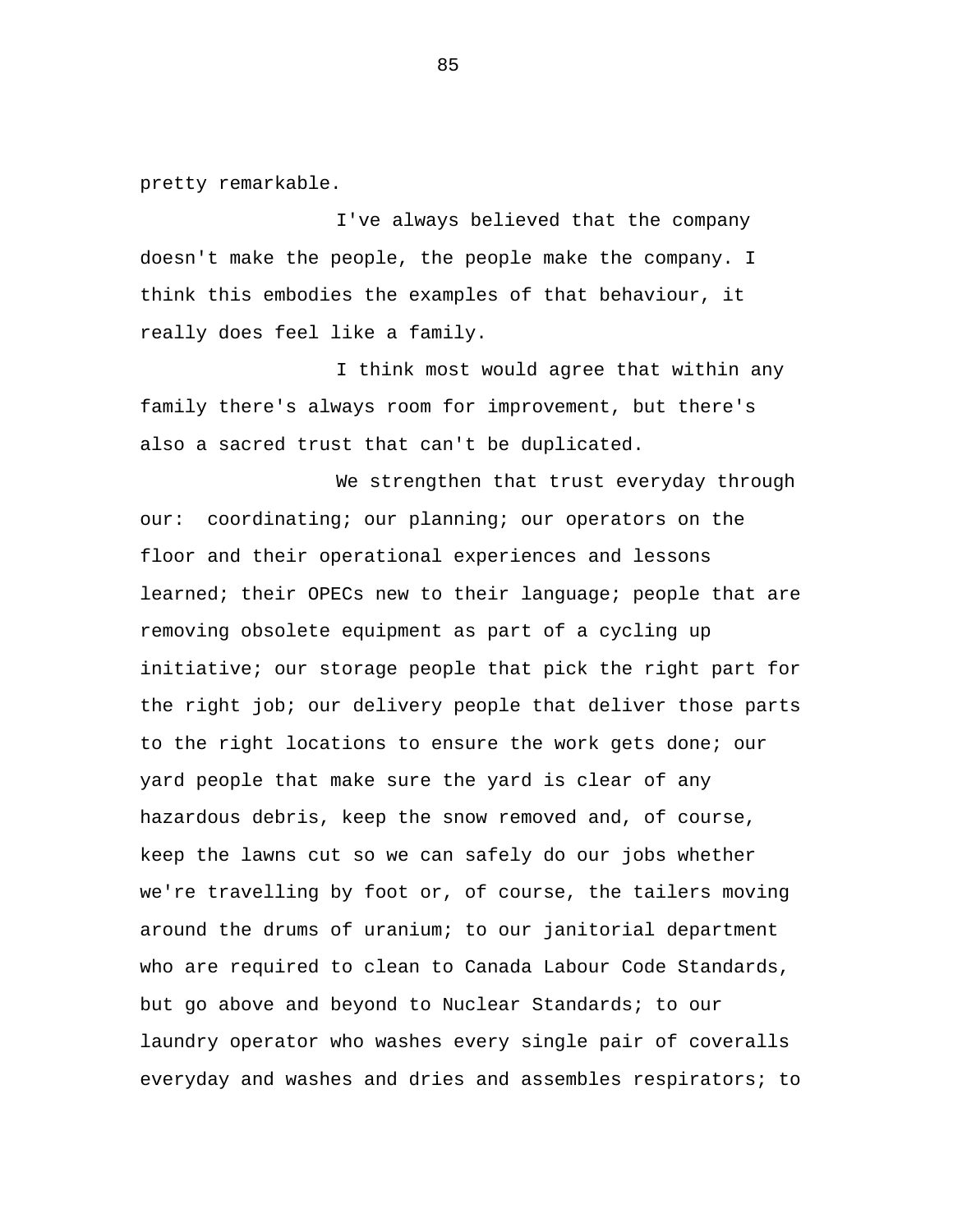our warehouse people that work hand-in-hand with logistics to ensure the right drum goes to the right location with the right stuff inside; to our maintenance and trades people that give 30 to 40 years in their respective trades providing experience and knowledge that's more valuable than money to the company and the apprentices they train; to our health and safety people that know and ensure we know that no job is too important that we can't take the time to do it safely.

We all work as individuals, as well as a collective, with a common purpose, and that common purpose is to provide power to this province and to do so safely.

You, the Commission and the CNSC, in my interpretation, it's your job to oversee the safe and reliable operation of all reactors and all materials contained within.

If that be the case, it's also my interpretation that you would look to better your standards as well through raising a standard, changing a standard, a procedural revision, through your OPEC's case studies and lessons learned. If that's the case, then there's a big thread of commonality here, isn't there? From our distributors at the nuclear stations to us as the producer, all the way up to our governing, controlling and overseeing authority, the CNSC. That common thread is everybody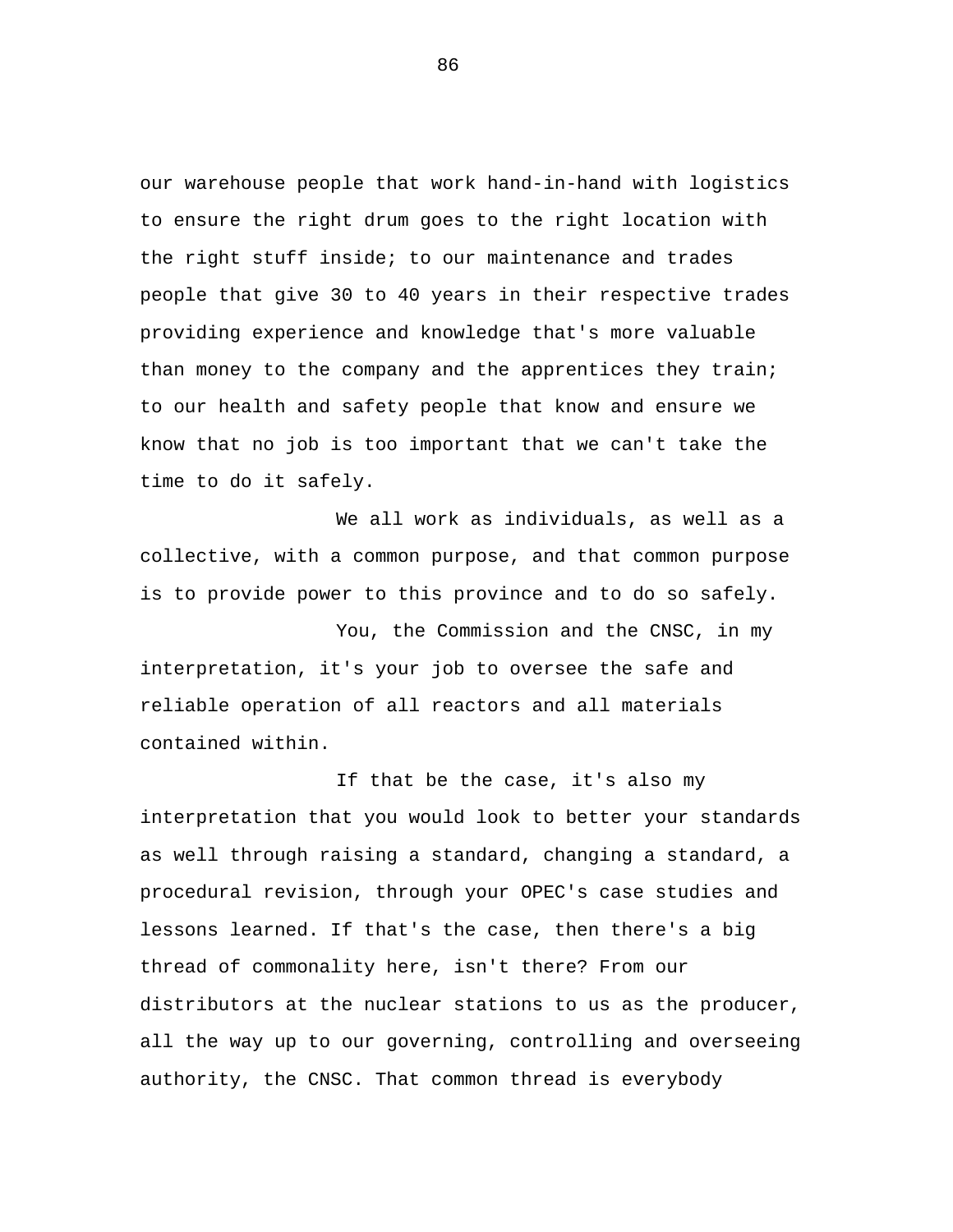working together to achieve better.

You, the CNSC, also have a thread of trust within this family as we have a tread of trust in ours, and that thread of trust is we as a public trust that your rules and regulations and protocols will keep us safe. As a producer and as a nuclear energy worker anew, we trust that your procedures and protocols will keep us safe so we can produce our products. The folks down at the nuclear stations trust that your procedures and practices will keep them safe so they can put the power to the grid and also protect the public at the same time.

It's a big job, big job, and we trust you to do it. Trust us as we continually improve as a producer and do our jobs to keep the lights on in the Province of Ontario, the Country of Canada, and work together to achieve better in powering the future.

Thank you very much.

 **THE PRESIDENT:** Thank you.  **MR. PATFIELD**: Yes, Sir.  **THE PRESIDENT:** Questions? Dr. McEwan.  **MEMBER McEWAN:** We've heard a lot about

the CSSC.

 **MR. PATFIELD:** Oh, I was talking the

 $CNNC$   $--$ 

 **MEMBER McEWAN:** No no no, no no no,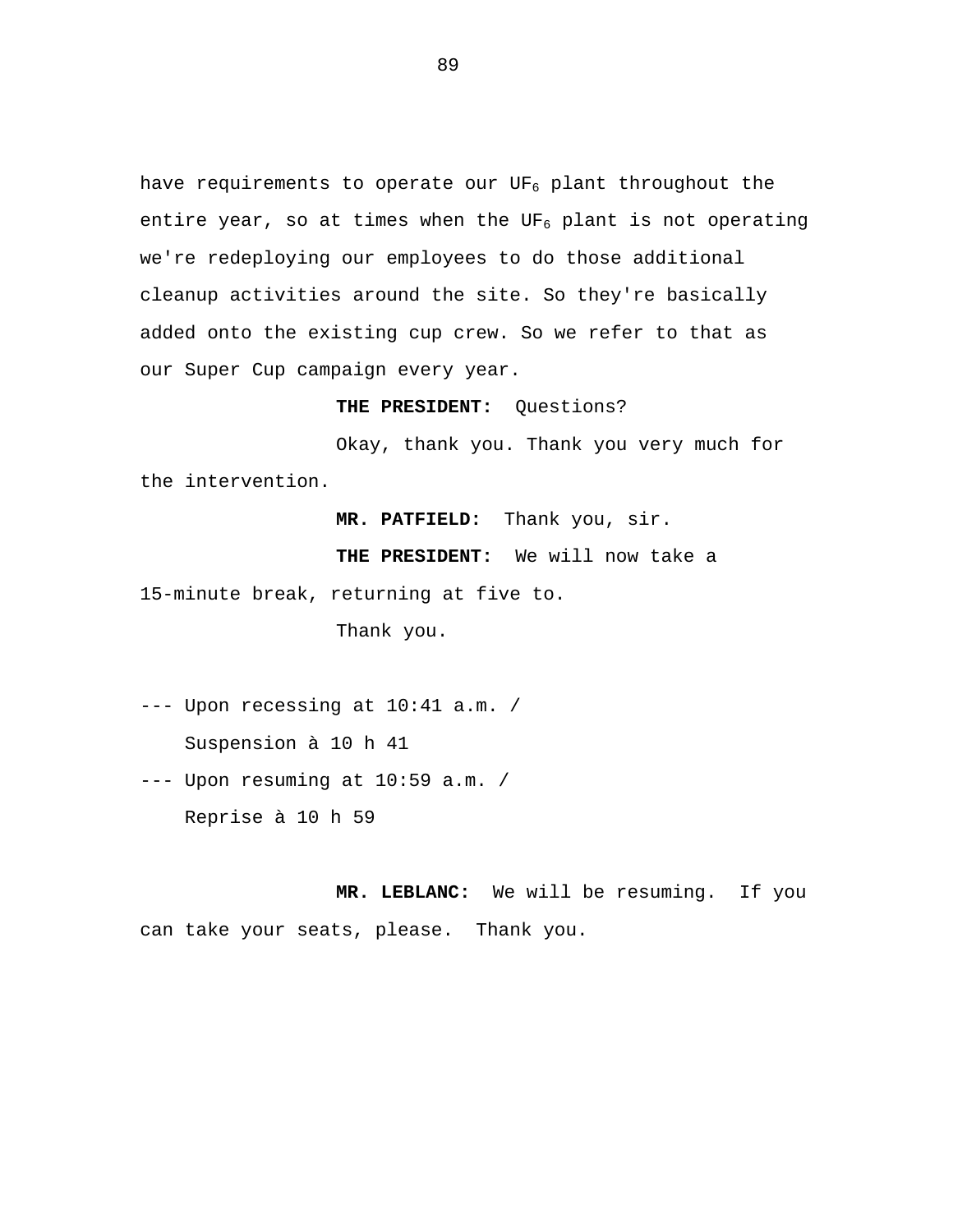**CMD 16-H8.27** 

**Oral presentation by Bruce Power** 

**THE PRESIDENT**: The next submission is an oral presentation by Bruce Power, as outlined in CMD 16-H8.27.

I understand that Mr. Scongack will make the presentation. Over to you.

**MR. SCONGACK:** That's right. Thank you very much.

For the record, my name is James Scongack. I am the Vice President of Corporate Affairs and Environment at Bruce Power.

I appreciate the opportunity to present to the Commission this morning and share and express Bruce Power's strong support for Cameco's 10-year licence before the Commission.

Before I begin, I think -- you know, I have had the personal opportunity of participating in a number of these hearings and I just want to recognize the role of the Commission. There has been a lot of discussion this morning from other intervenors and in the Q&A sessions on public engagement and transparency and I think these hearings being held in the host communities of licensees is a very important step. It brings the Commission to the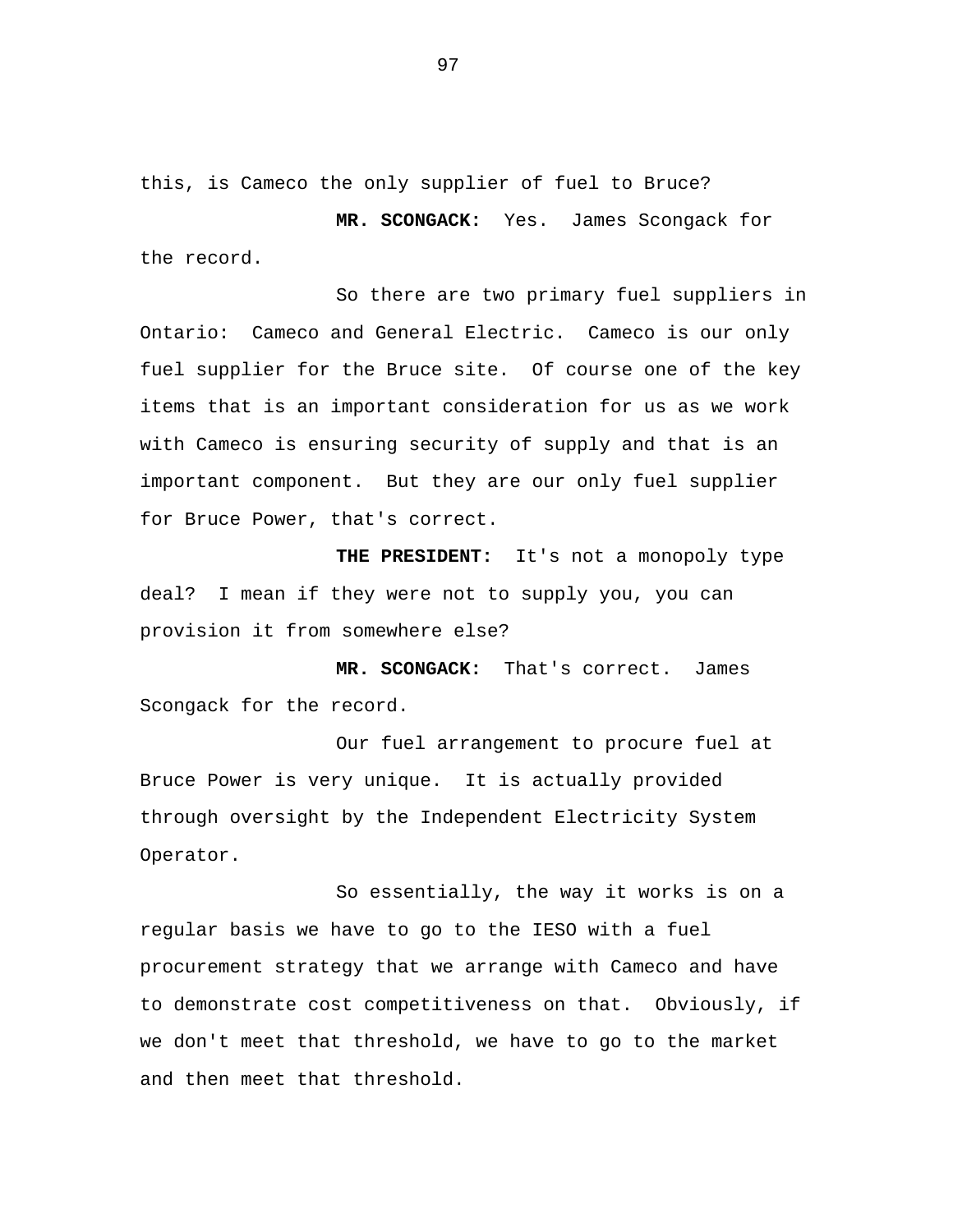So, you know, certainly from a cost competitive point of view, if the cost of fuel was ever uncompetitive, there would be other options, but I think this has been a partnership that has demonstrated exactly the opposite. We have had very competitive fuel costs. Of the \$65 a megawatt that we are paid for electricity, about \$4.00 of that is a fuel cost. So relative to other sources, that's a very competitive fuel source, although I don't want to give them too positive a message for future negotiations.

--- Laughter / Rires

**THE PRESIDENT:** Okay, thank you. Anybody else? Thank you.

**CMD 16-H8.42** 

**Oral presentation by the** 

**Canadian Coalition for Nuclear Responsibility** 

**THE PRESIDENT:** The next submission is an Oral presentation by the Canadian Coalition for Nuclear Responsibility, as outlined in CMD 16-H8.42.

I understand we are going to have Dr. Edwards come to us via telecommunication.

Dr. Edwards, can you hear us?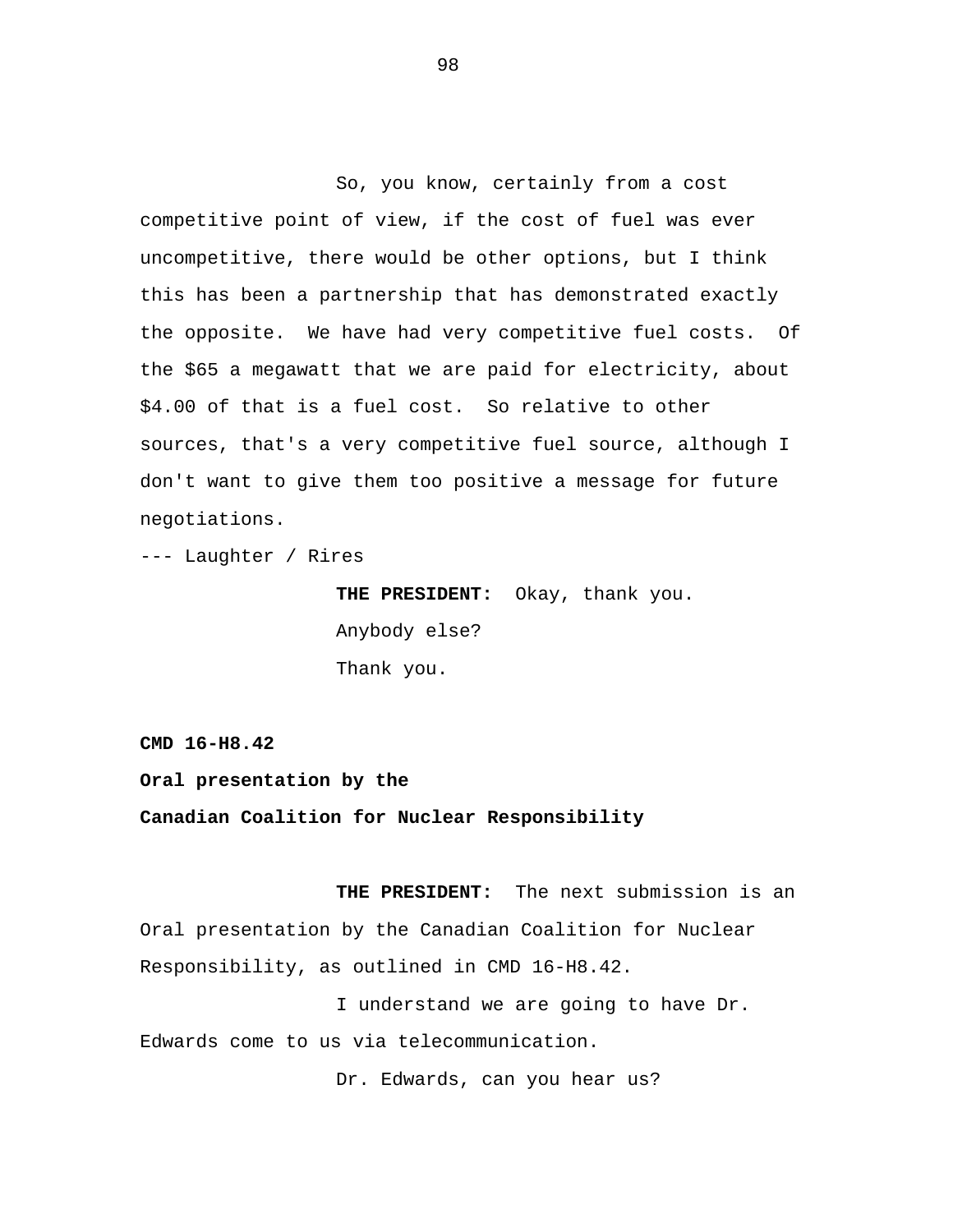**DR. EDWARDS:** Yes, I can. I just unmuted my telephone.

**THE PRESIDENT:** Okay. The floor is yours, please proceed.

**DR. EDWARDS:** Thank you very much.

Thank you, Commissioners, for giving me this opportunity to say a word on behalf of the Canadian Coalition for Nuclear Responsibility.

We are opposed to the idea of giving a 10-year licence to the Cameco facility at Port Hope given the very checkered history and the fact that there have been some regulatory failures in the past that are very much a matter of public record and that are resulting in a current cleanup activity which is, as I understand it, the most expensive and most extensive environmental municipal cleanup in Canadian history due to errors made in the past.

So to really give a 10-year licence would basically mean that the Commission is not really interested in revisiting this dossier in a public manner for that period of time, for a decade, and it seems to us that this is entirely inconsistent with the fact that this is one of the most affected and impacted communities in North America from the nuclear industry at the front end of the nuclear fuel cycle.

When it comes to decommissioning plans, we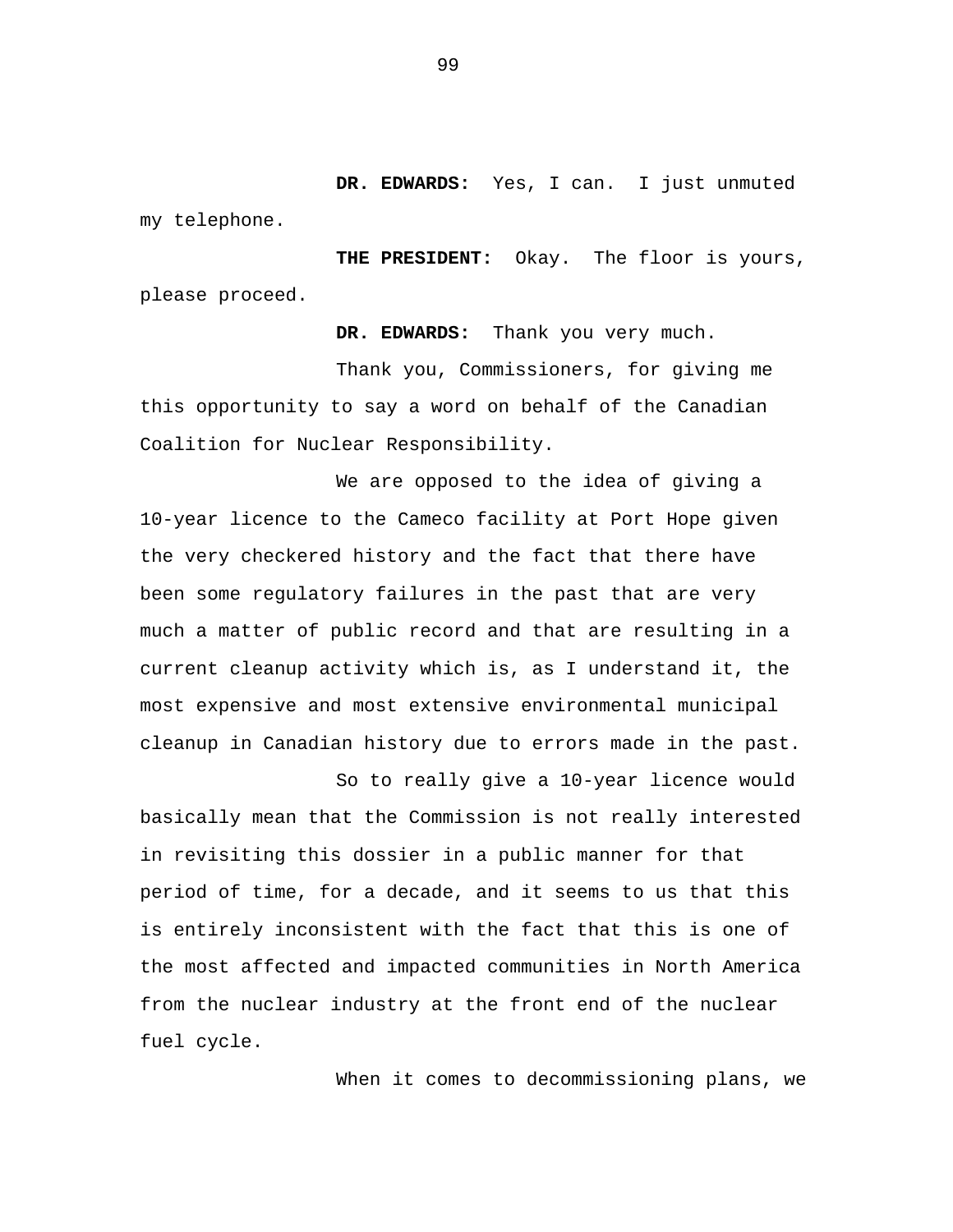believe that, given again the past failures -- there was, as you Commissioners are no doubt aware, a federal siting task force that was established and operated for three years trying in vain to locate a site anywhere in Ontario that would accept the Port Hope waste, the historic wastes which are now being moved to the Welcome site -- it seems to me that it would be necessarily prudent to require of the licensee a detailed technical and financial consideration of exactly what the total decommissioning of this facility would eventually look like and where those wastes would go since the previous governments have come up empty-handed in trying to find an appropriate site for the radioactive wastes that are now being extracted.

Also, there are many surprises that one has to anticipate in such matters. As we know, there very often are cost overruns in nuclear facilities, as in other planning as well, but in addition, the volume of radioactive waste is often far greater than originally anticipated due to surprises that occur during the actual retrieval of those radioactive wastes.

My understanding is that even during the refurbishment of the Point Lepreau reactor in New Brunswick that they ended up with a volume of radioactive waste which was approximately five times greater than the volume that they had originally anticipated.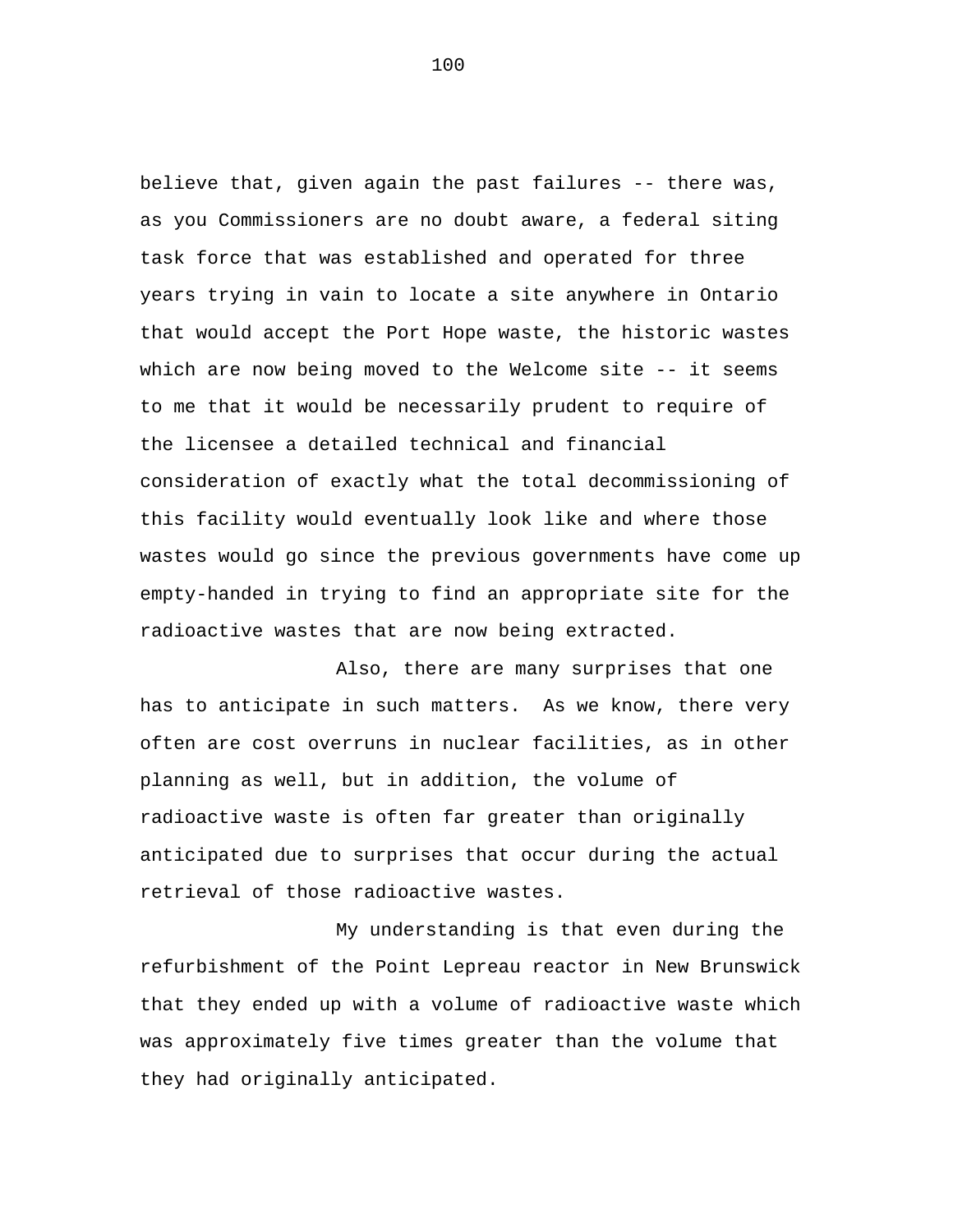So one has to really make plans ahead of time and know where those wastes are going to go and what are the technical and financial aspects that would be appropriate and that would protect the Canadian taxpayer from liabilities in the future.

We know that the Cameco Corporation is currently being pursued in court for a charge of almost \$3 billion in unpaid federal taxes.

We also know that the federal government is cooperating with the Town of Port Hope in a cleanup which has escalated in costs from under \$1 billion to now \$1.2 billion and may escalate further as they are beginning to discover levels of concentration far deeper than were originally thought as well as radioactive properties which are far worse than previously thought.

So the CCNR is recommending that a licence not be granted for 10 years but for a maximum of two years, contingent upon the licensee providing a very detailed and realistic decommissioning plan for the entire complex.

And basically that is our submission. **THE PRESIDENT:** Thank you. Questions? Ms Velshi...? **MEMBER VELSHI:** So a question to staff. It's the first time we are getting to talk about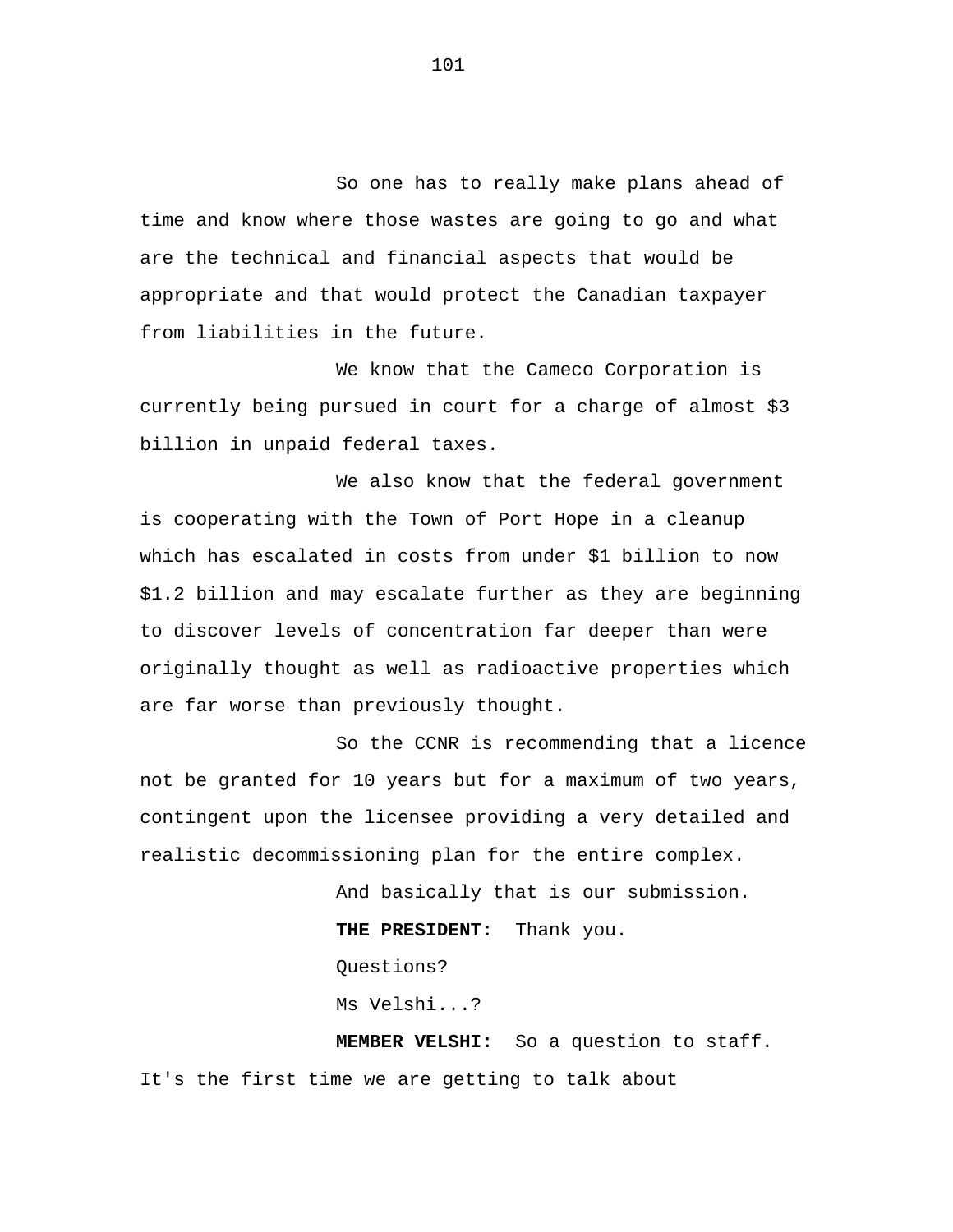decommissioning plans for this facility and one of the requests in front of the Commission for approval is recommending the revised decommissioning cost estimate. So a few questions around that first.

One is maybe you can tell us in more detail why the cost estimate has gone up so significantly.

And the second one, what the intervenor has raised, because I think even in the submission from Cameco it says they don't know where they are going to send their waste, their decommissioning waste. How does that uncertainty get factored in and what's the risk and what are the contingencies built in to address that?

**MS TADROS:** Haidy Tadros for the record. So I will start off and maybe give a high-level explanation of our regulatory oversight with regards to preliminary decommissioning plans and the regulatory requirements around that and then I will pass it to colleagues in Ottawa, Ms Karine Glenn, who can fill in the details for that.

So currently, as referenced in Cameco's draft LCH, the strategy and the preliminary plan for their activities to decommission are laid out. It is a requirement of the CNSC that preliminary decommissioning plans be updated every five years, and in doing so, the licensee looks at their activities, has a better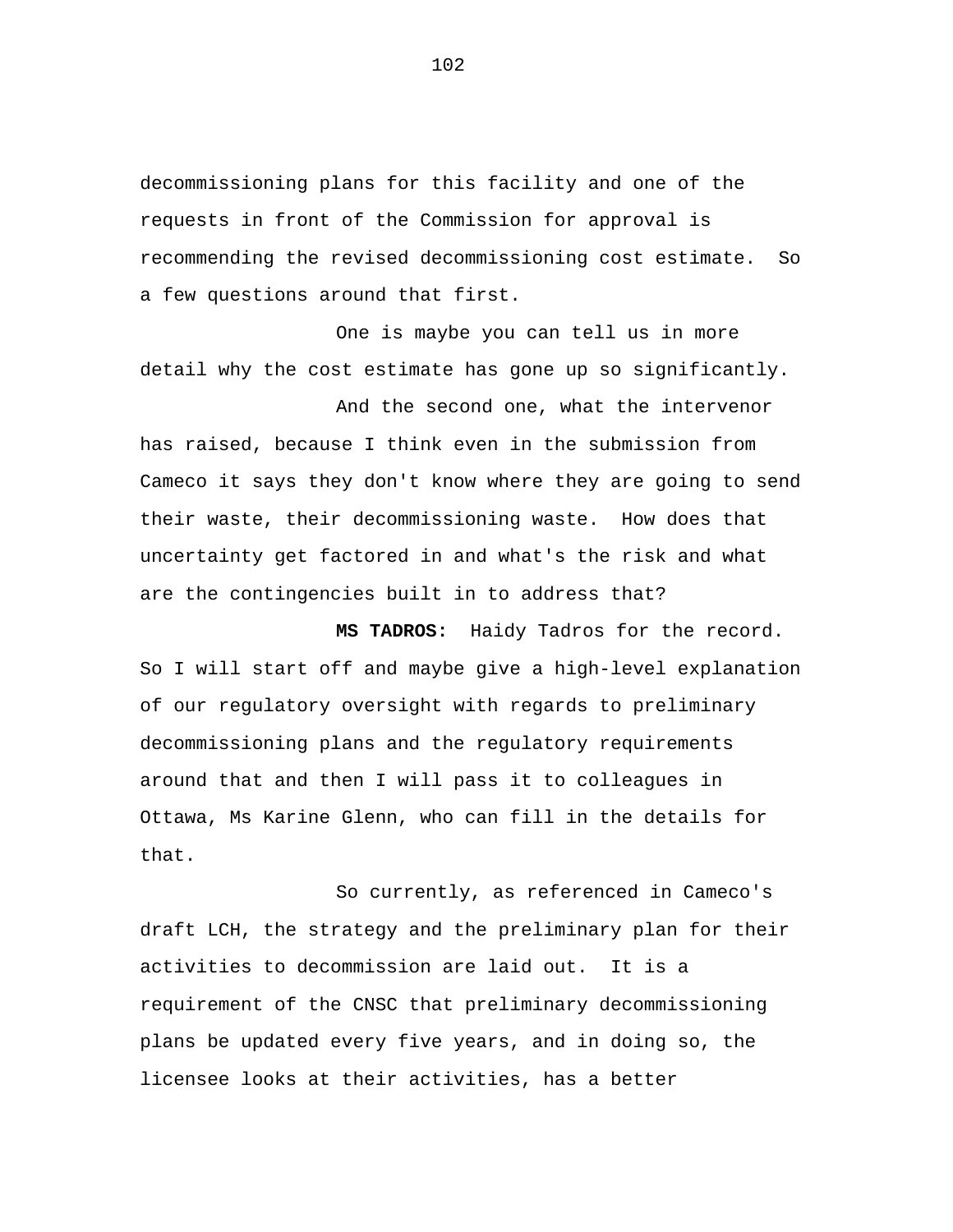perspective of what the activities are, the risks presented, and addresses those updates through an updated preliminary decommissioning plan. The licensee need not wait every five years if there are changes to the activities being proposed. So that can be submitted at any time but at a minimum every five years. And the financial guarantee is adjusted once those plans are better detailed and better known.

So with that, maybe to fulfil on the response that you asked for, I will pass it on to Ms Karine Glenn in Ottawa to identify the current amount.

**MS GLENN:** For the record, my name is Karine Glenn and I'm the Director of Wastes and Decommissioning at the CNSC.

I will start off by answering your question with respect to the increase in the financial guarantee from the last time the preliminary decommissioning plan was submitted and the current revision.

The difference from the 2010 value to the current value is \$26.9 million and it's identified as follows. It was a shift from stage 1 to stage 2 activities that resulted in an increase of waste that will be shipped to Blind River instead of being transported to the Port Hope Area Initiative long-term waste management facility.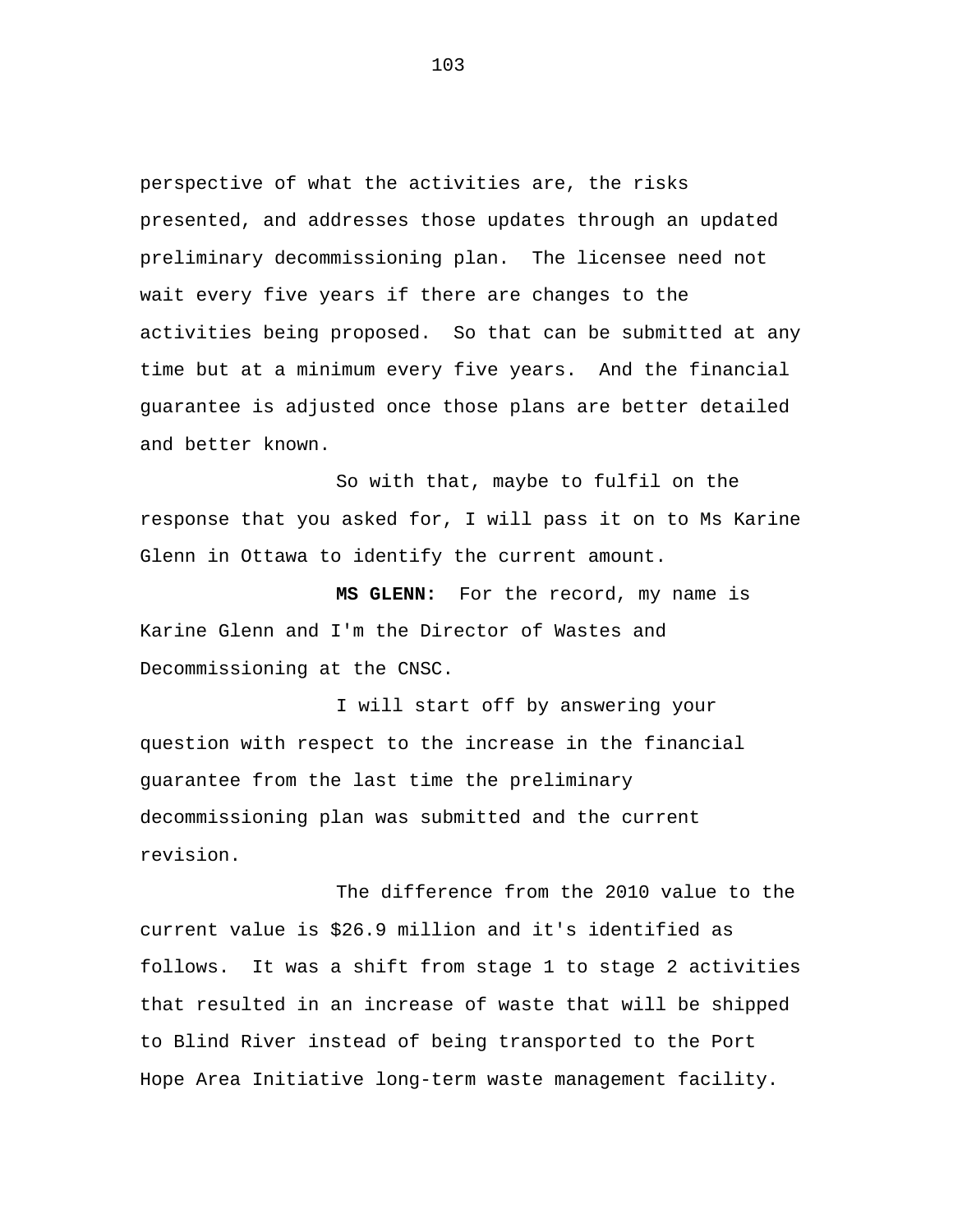There is also the inflation. So increase in labour rates are responsible for approximately a \$5.3 million increase and the increase in soil excavation required due to changing cleanup standards for arsenic and uranium.

This is partially why we require licensees to resubmit at a minimum every five years their preliminary decommissioning plans as well as the associated cost estimates and financial guarantees to make sure that they are maintained current for the operation and for the plans that they have in place and for the waste inventory that they have as well.

Decommissioning plans are just that, they are a plan and they are meant to be revised and looked at on a regular basis. And the financial guarantee is a basis that in the event that the licensee cannot complete the work -- and to address Mr. Edwards' point, it's exactly to prevent a liability to taxpayers -- that financial guarantee is there should we have to step in and decommission the site tomorrow in the event that the licensee cannot do so. That's what that financial guarantee entails.

The plans are preliminary in that they are done at a level of detail where the major activities are listed, the inventories are listed in terms of waste and they include contingencies in quite a large percentage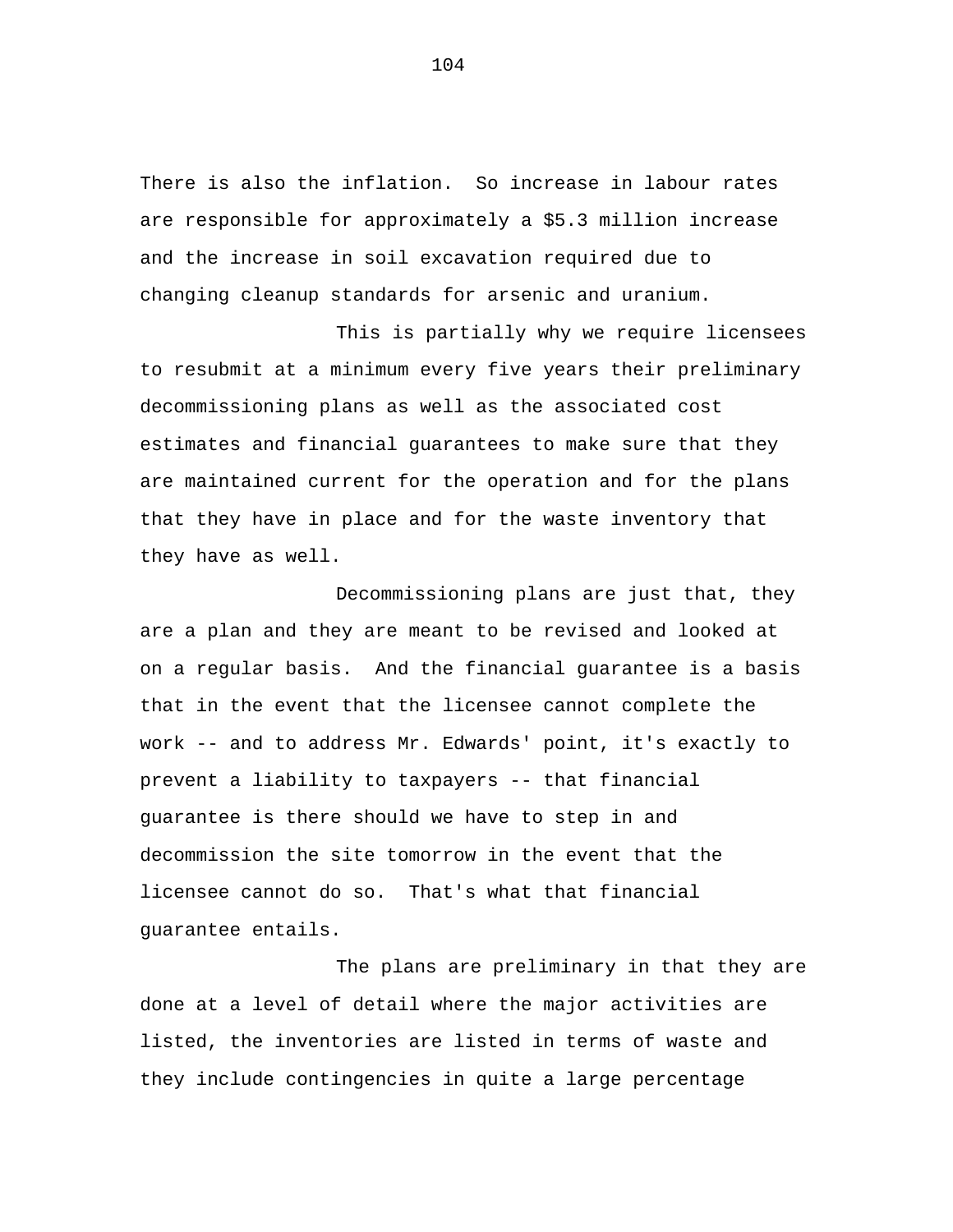because they are preliminary at that point in time.

I'm not sure if I have captured everything that you wanted. If not, I am happy to provide additional information.

**MEMBER VELSHI:** Thank you. I think you have covered most of what I was hoping to have answered.

You did say that one of the components for the increase was because the waste -- the plan now has the waste going to Blind River as opposed to the low-level waste management facility. So this isn't the legacy waste, we are talking about the decommissioning waste. So you are saying originally that the original plan had it going to CNL's low-level waste management facility and now it's going to Blind River?

**MR. INGALLS:** Dave Ingalls for the record. Yes, our decommissioning plan, our preliminary decommissioning plan follows the regulatory guidance documents that the CNSC has provided, and that has been reviewed and accepted by the CNSC.

In terms of the assumptions in that preliminary decommissioning plan, they are preliminary assumptions, and in our current assumptions we are assuming that at final decommissioning those remaining materials at our site will be transferred to a facility in Blind River.

In our past updates of the PDP, when the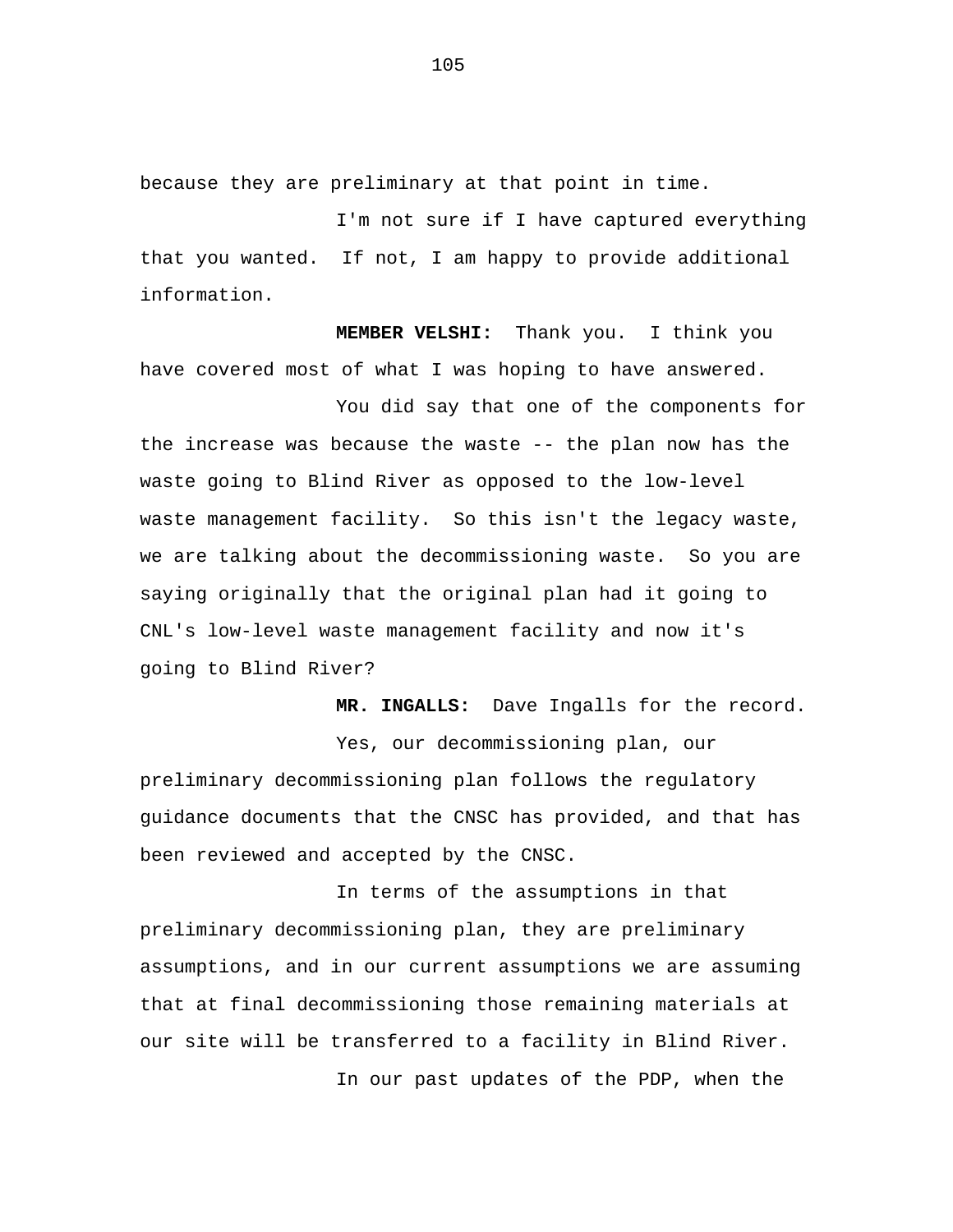scope of the Vision in Motion project was slightly different, there was more waste going to the LTWMF with the PHAI than there is now currently, so that has shifted some of the materials from the LTWMF to a future planned facility in Blind River.

**MEMBER VELSHI:** Thank you.

Does your preliminary decommissioning plan assume an end of life for the facility or is this anytime it happens, like it would be tomorrow and that's what it would be?

**MR. INGALLS:** Dave Ingalls for the record.

The preliminary decommissioning plan is based on assuming we are decommissioning tomorrow, so it does not assume life of the facility.

**THE PRESIDENT:** Is there an end of life in your corporate gossips?

--- Laughter / Rires

**MR. INGALLS:** Dave Ingalls for the record. We do not have an end of life date within Cameco. We heavily invest in our site on an ongoing basis and keep it up to current standards and we are committed to the long-term continued operation in Port Hope here.

**THE PRESIDENT:** Just remind me again. I was under the impression that every preliminary decommissioning plan is to be done by an independent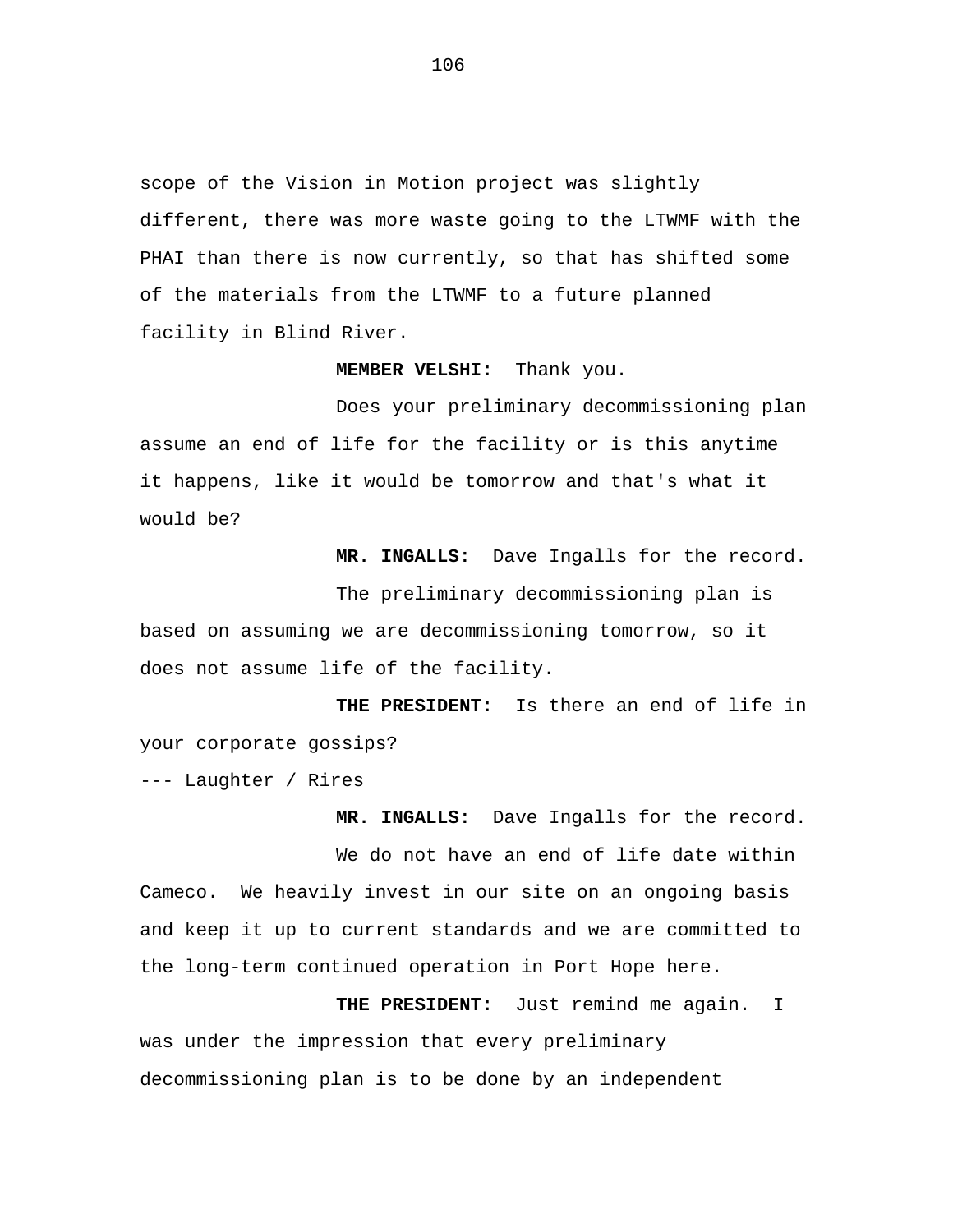advisor or expert. Is that correct?

**MR. INGALLS:** Dave Ingalls for the record.

That is correct, our preliminary decommissioning plan was built, so to speak, by a third party.

**THE PRESIDENT:** Thank you.

Questions...?

**MEMBER TOLGYESI:** This decommissioning assurance is composed of what? What's the composition now and could you expect that it will rise, it will increase, it will remain the same way constituted?

**MR. INGALLS:** Dave Ingalls for the record.

Our financial guarantees that we currently have in place are irrevocable letters of credit from major banks in Canada.

**MEMBER TOLGYESI:** And it will remain the same way, it will be just a number which will be erased and replaced by the new one?

**MR. INGALLS:** Dave Ingalls for the record. That is correct. We will update our irrevocable letters of credit to the revised amount.

**THE PRESIDENT:** Ms Velshi...?

**MEMBER VELSHI:** Thank you.

Staff, the intervenor made a comment that for the Lepreau refurbishment project their waste volume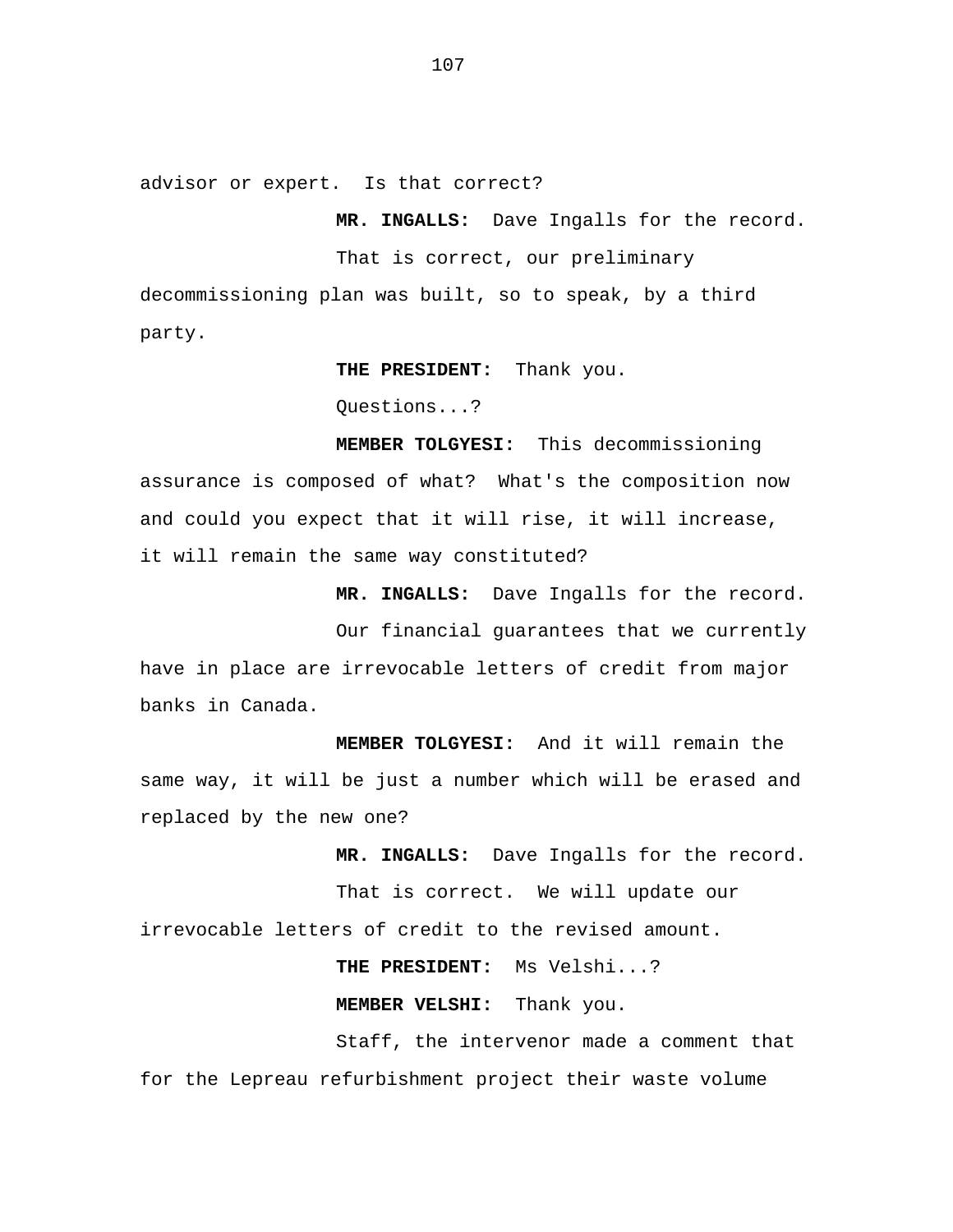was five times higher than what the original estimate was; is that correct? And maybe you can add a bit more depth as to why, if that is indeed the case, that led to that increase and the implications for Cameco's decommissioning plan of that.

**MS TADROS:** So the details of your question I believe Ms Karine Glenn in Ottawa will be able to provide.

**MS GLENN:** Karine Glenn for the record. We don't have that information right now, but we can definitely get that information for you.

At that time, it is very important to note that, as I mentioned, these are preliminary plans. When Cameco would cease operations and proceed to its end of life plan, at that point they would be required to develop a detailed decommissioning plan and there would be further characterization and survey confirmation that the inventory estimates that were done were correct, though waste volumes that are estimated now are based on the current inventory and infrastructure and the cleanup standards that are in place at this point in time. As I mentioned, because it is preliminary there are contingencies that are built into that.

Also, at the time of decommissioning, when that time comes, Cameco will be required to obtain a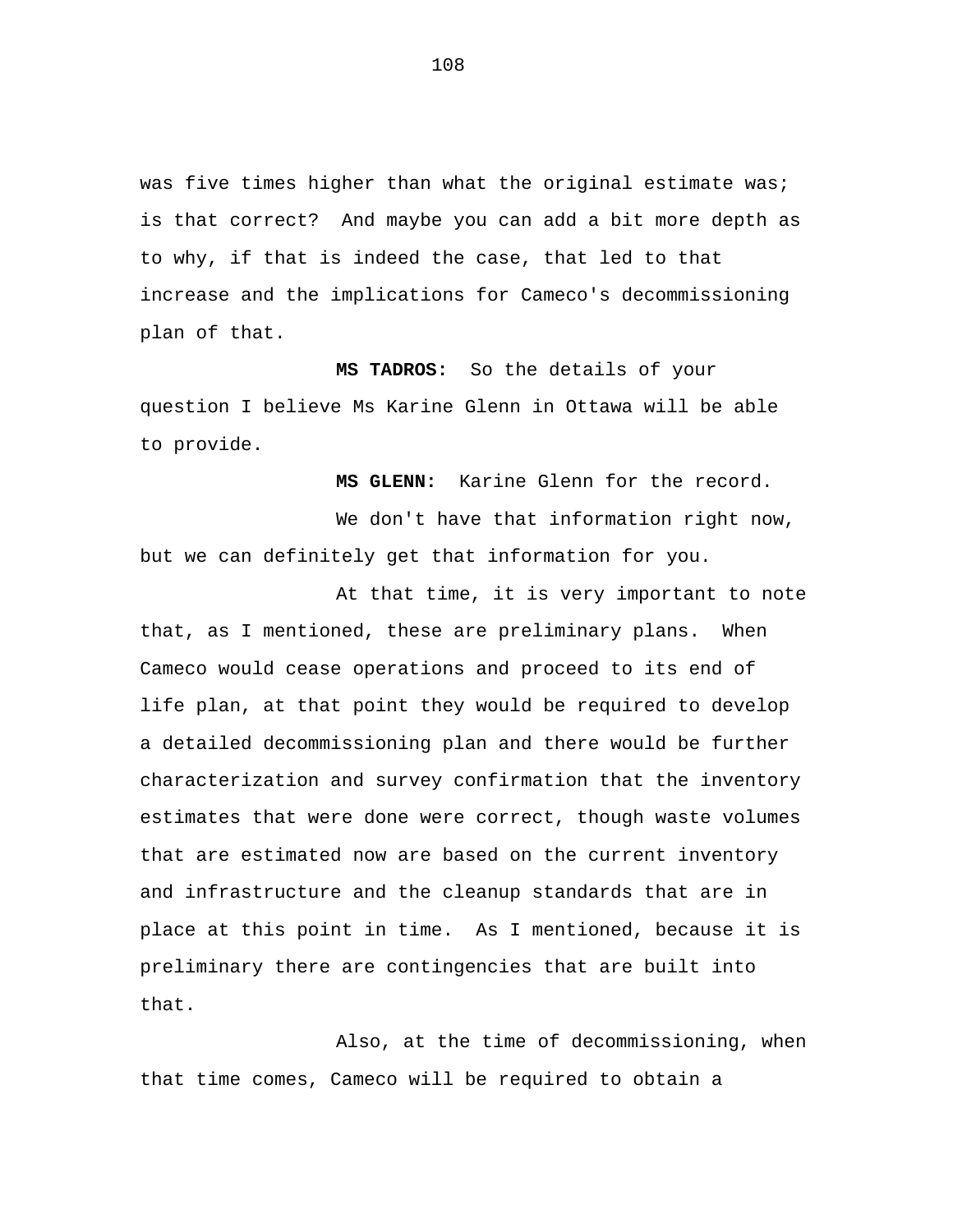licence to conduct a decommissioning from the Commission and a full assessment would then be performed of those detailed plans.

**MEMBER VELSHI:** So that's fair enough. I think what I was getting at is what are the learnings from the Lepreau refurbishment, if any, about waste estimates and should that be reflected in the preliminary decommissioning plan for Cameco?

**MS GLENN:** Karine Glenn for the record.

These are very different situations. The refurbishment is very different than decommissioning of a facility and based on the current facility, again what we know that is in place, the levels of contamination, where they are, surveys, levels of waste that are known. That's what these estimates are based on. It's not exactly a comparable situation.

## **THE PRESIDENT:** Anybody else?

I have one question. So this is the first time I hear that some of the decommissioning material is going to Blind River. To do what? To stay there? To get buried there? I'm trying to understand why you're sending it to Blind River.

**MR. INGALLS:** Dave Ingalls for the record. It has been our plan, even in the previous preliminary decommissioning plan, to construct a low-level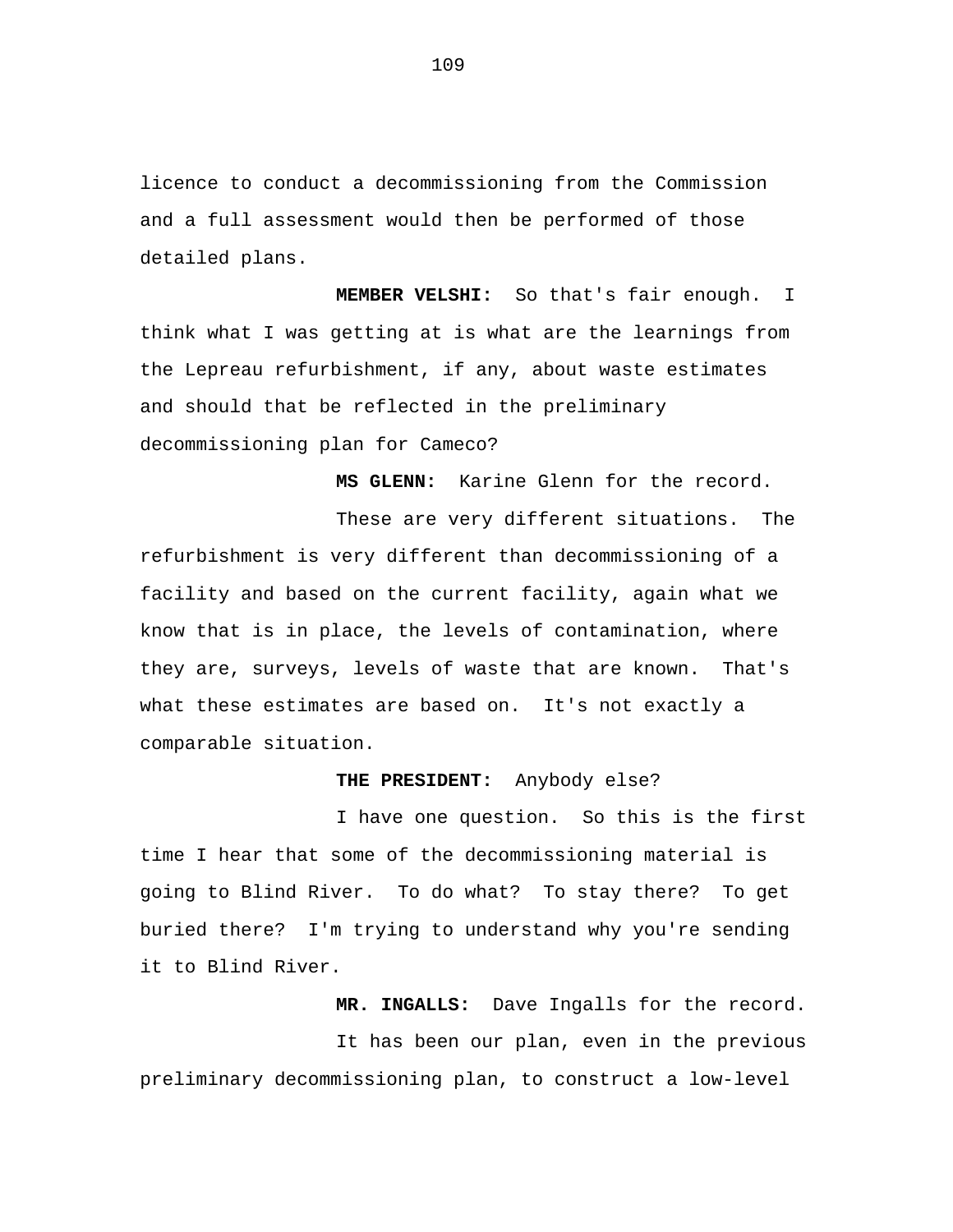facility at our Blind River facility at the time of decommissioning. So it would be similar to a facility for instance that the PHAI is building but constructed in Blind River. That is also captured in the Blind River preliminary decommissioning plan as well.

**THE PRESIDENT:** So is that why you are so comfortable with the 150,000 cubic metres, because if there is excess over there you can always send a lot of this energy -- send it to Blind River?

> **MR. INGALLS:** Dave Ingalls for the record. That is our plan for the final

decommissioning of the facility, that is correct.

**THE PRESIDENT:** So your plan is still to build such a facility in Blind River?

> **MR. INGALLS:** Dave Ingalls for the record. That is correct.

**THE PRESIDENT:** Okay, thank you.

Dr. Edwards, you have the final word.

**DR. EDWARDS:** Well, so the picture is the Blind River community has not actually approved this plan. We don't know whether in fact they are going to be receptive to this idea, because I believe the Blind River community is going to have a say in this, and in the past all the communities that have previously been approached to receive Port Hope waste have refused to do so. So I think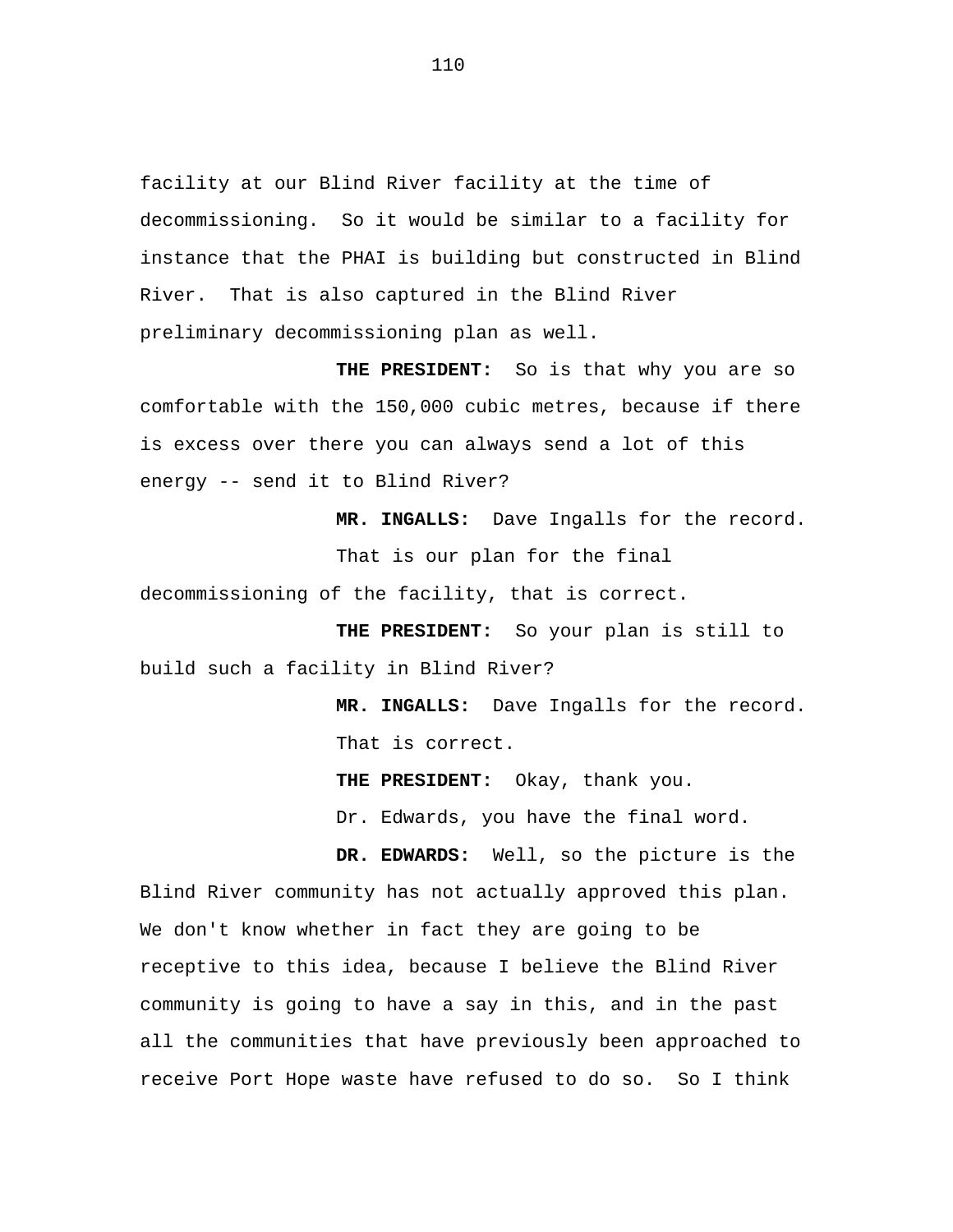that's one consideration.

Another consideration is that Blind River is right on the north shore of Georgian Bay and so the waters of Georgian Bay would be impacted in the event of any long-term leakage into Georgian Bay.

So there are many questions here. Has the Blind River site actually been approved or characterized as a site for permanent storage of this long-lived radioactive waste material and why is the cost of a repository, if they are planning to build a repository, why is that not included in the decommissioning?

It seems to me that there is a concern here that the CNSC as a regulatory agency is perhaps not looking as far ahead as it should in terms of the public liability, given the fact that this is a private corporation and given the fact that this private corporation, to expect them to cough up a lot more money after their profit-making activities have ceased, that is at the end of life time, seems to me to be a poor way of going about the planning.

Perhaps the whole concept of what the totality of the decommissioning wastes and the storage of those wastes and the location of that site and the acceptability of that site to the residents of the community involved, all of these things should be required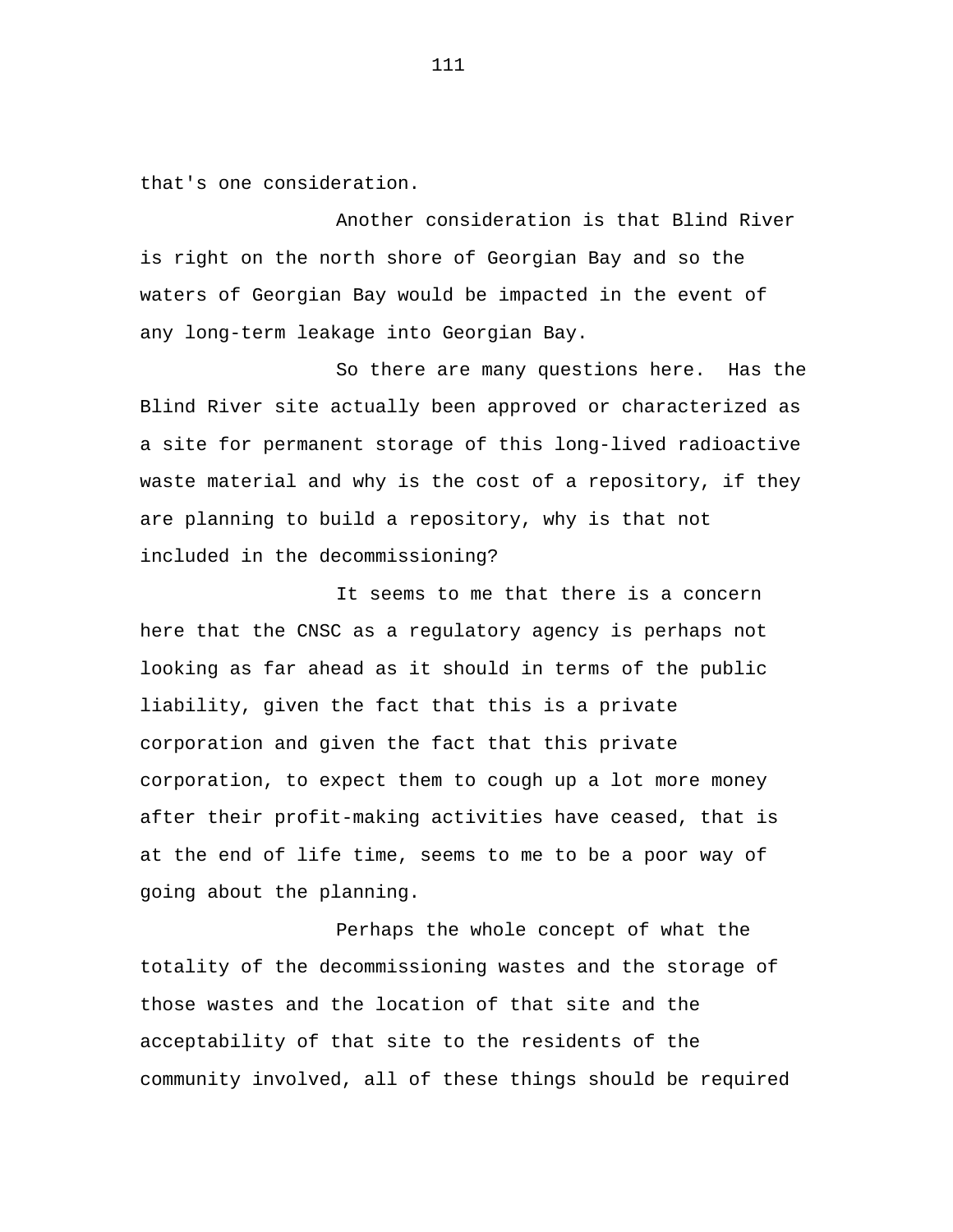of the licensee to investigate in detail as a way of protecting the public purse from future liabilities which could be very, very high.

**THE PRESIDENT:** I thought I was going to give you the last word, but I think you have just forced us to have Cameco reply to this.

**MR. INGALLS:** Dave Ingalls for the record.

We will stress that it is a preliminary decommissioning plan, so the plans are not -- the detailed plans are not yet established.

In relation to the facility in Blind River, it is covered in the Blind River preliminary decommissioning plan, the cost of building that facility in Blind River. If that facility was built, it would have to go through any regulatory approvals of the day.

It is captured in the Blind River one because we are owned by the same company, so if we become incapable at the Cameco Port Hope facility to decommission ourselves, that would also apply to Blind River, which would apply to the financial guarantees.

And the other aspect is that the preliminary decommissioning plan for Blind River, which includes the mound that is proposed to be built there, has been shared with both the Mississauga First Nation, which is adjacent to the facility, and also the Town of Blind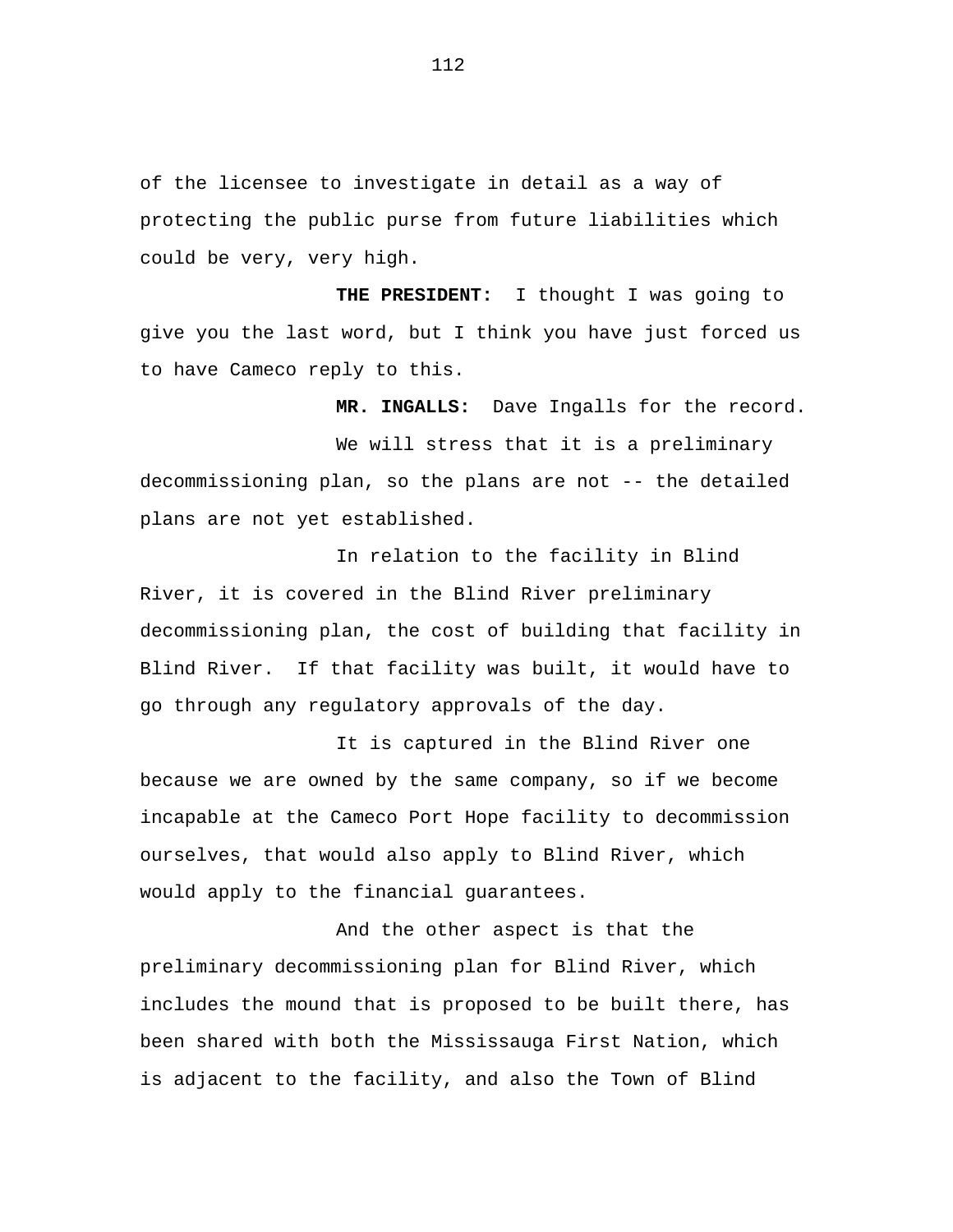River as well.

**THE PRESIDENT:** Okay. Staff, truly the last word.

**MS TADROS:** Haidy Tadros for the record.

I believe Ms Karine Glenn wanted to respond to some of the intervenor's questions.

**MS GLENN:** Karine Glenn for the record.

I can confirm what Cameco has just stated regarding the Blind River preliminary decommissioning plan and financial guarantee. CNSC staff have been reviewing their revised decommissioning plan and financial guarantee and we confirm that it does include a contingency for the construction of a mound and that the amount -- we are in the process of completing our review, but the financial guarantee will be at an amount sufficient to cover that construction of the mound, including long-term care and maintenance of that facility.

> **THE PRESIDENT:** Okay, thank you. Thank you, Dr. Edwards.

**CMD 16-H8.22** 

**Oral presentation by the Northern Ontario School of Medicine** 

**THE PRESIDENT:** I would like to move now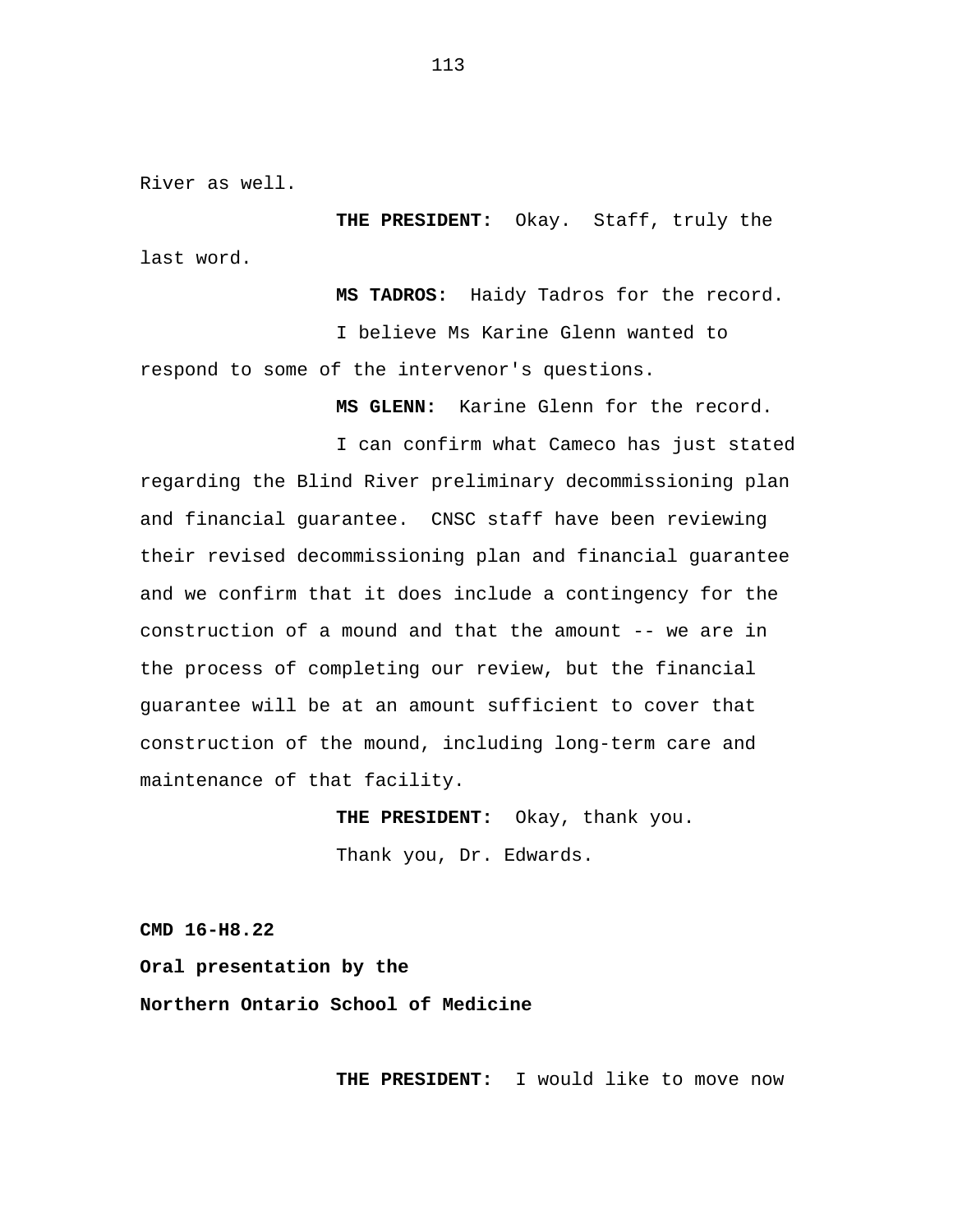to the next oral presentation by the Northern Ontario School of Medicine, as outlined in CMD 16-H8.22.

I understand that Dr. Boreham will make the presentation. Over to you, sir.

**DR. BOREHAM:** Thank you, Mr. Binder and Commission Members, for giving us this opportunity to make our intervention from the Northern Ontario School of Medicine.

For the record, my name is Doug Boreham. I am a tenured professor at the Northern Ontario School of Medicine, I am also the Division Head of Medical Sciences, and I am the Bruce Power Research Chair on Radiation Health.

I have with me today Dr. Chris Thome, who is a recent graduate and represents the next generation of radiation biologists. He just got his PhD recently. He has a Master's in Health Physics from McMaster, a PhD in Radiation Biology and now he is running our research programs up at the Northern Ontario School of Medicine.

We are here today to support Cameco's licence renewal for their conversion facility.

Just a real quick thing about Northern Ontario School of Medicine, which I will call NOSM. Awesome NOSM has a vision, which is "Innovative education and research for a healthier North." This med school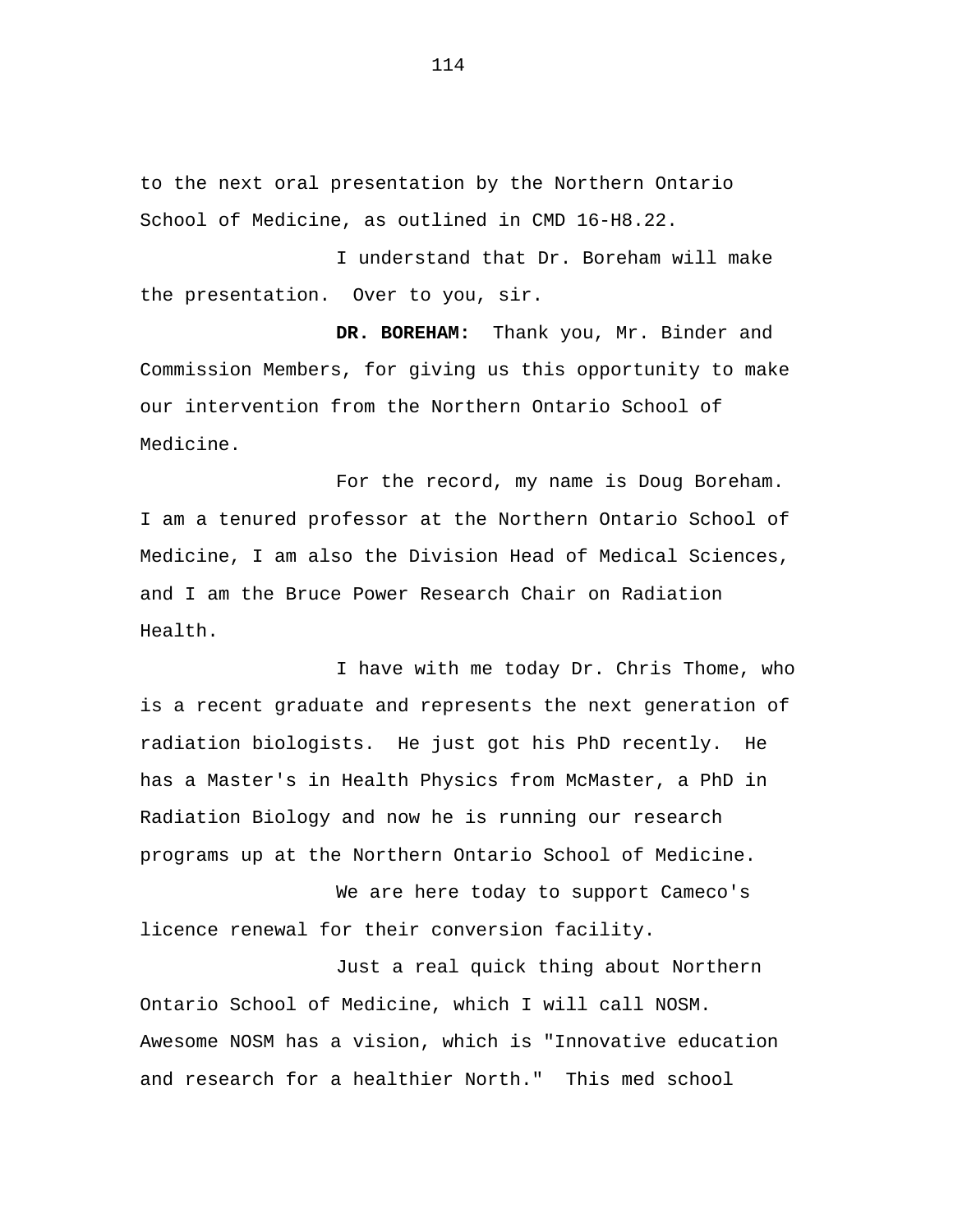started 10 years ago. It recruits students from the North and they stay in the North. And, as you know, Blind River is in the North, so there is interest in good health around Blind River and the surrounding areas.

There are two campuses. One is in Sudbury and one is in Thunder Bay. I am located at the Sudbury campus, but we have a direct fibre-optic link to the West campus, and my faculty and staff meet with me regularly.

Just a quick mention on the Long-Term Energy Plan. We are talking Long-Term Energy Plan. If you look at the Ministry of Environment's document they have just put out -- in fact they are out in the province now doing stakeholder and public hearings on the Long-Term Energy Plan, as you know. I just want to point out that if you look at this, about three pages into it, it demonstrates that nuclear power is a big part of this long-term plan, hence Cameco's importance.

But I find it interesting as a biologist, if you look at the cover, there are lots of things on there, but I don't see the main thing, a fuel bundle or a CANDU reactor, which is kind of interesting. I'm not sure if that's an oversight or an intentional thing, but this is what I deal with when it comes to radiation and nuclear power, and that is that people are afraid of it.

So I am here to hopefully give you some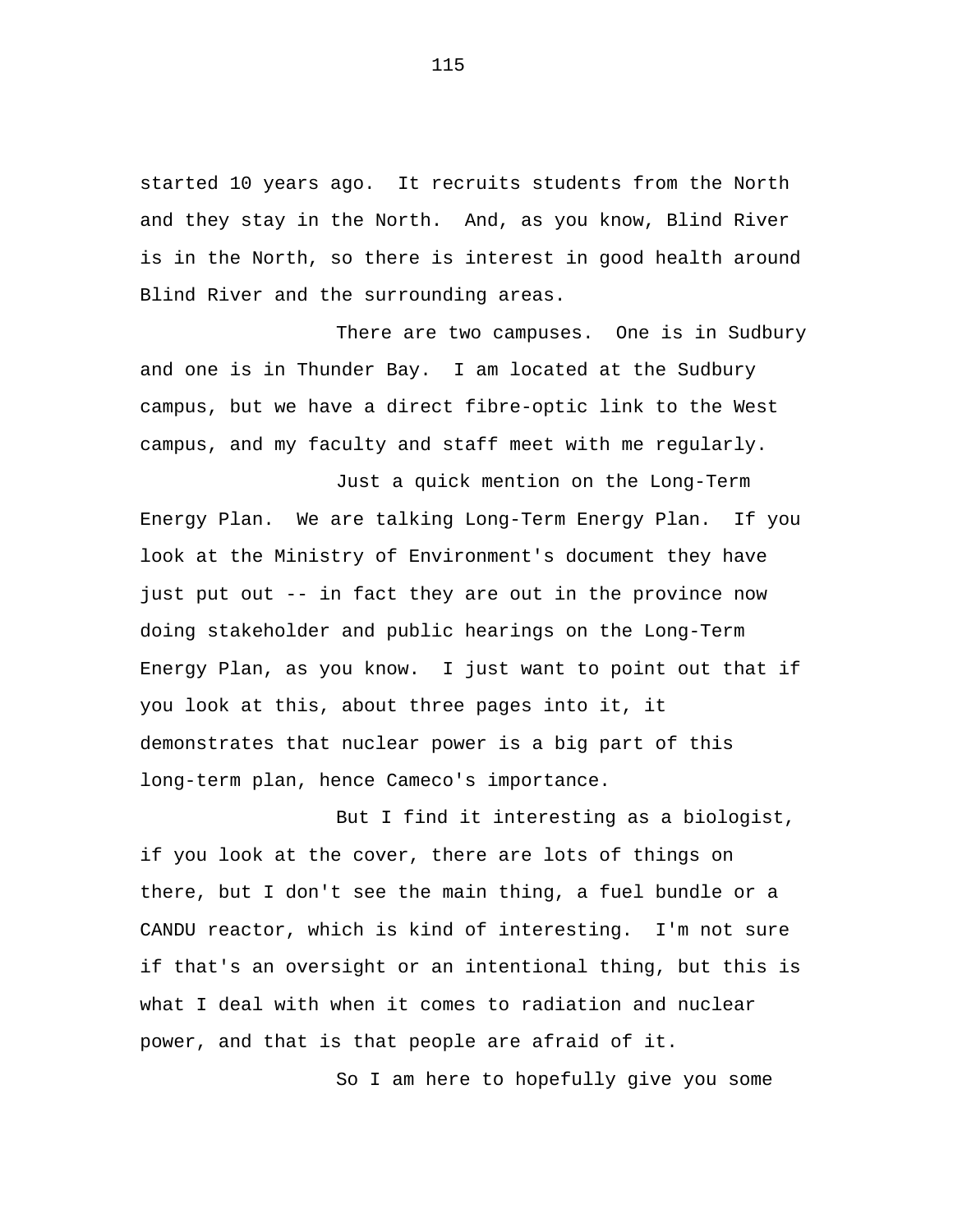information on some of the research we are doing that demonstrates that some of the low doses of radiation we are talking about aren't as detrimental as we used to think and hopefully shed some light on some of the discussions that we have had so far on things like microsieverts and millisieverts and milligray and rads and rems and becquerels and try and put some dimension to some of the actual risks of these doses.

So just to start off with, handling uranium right from the uranium mines down to the refinery in the bottom, which is in Blind River, and I hope that that repository doesn't get too close to my golf course which is right there. Then we go to conversion and you can see a picture of me in the top right holding an actual fuel bundle that's ready to be loaded into the Bruce A reactor.

The dose of radiation coming off any one of these steps in the process on contact is what we call 50 microsieverts an hour. I'm holding that thing roughly 1 metre away from me, or if I'm standing 1 metre away from a yellowcake barrel, then the dose drops significantly because of attenuation through air and I'm getting about 5 microsieverts per hour.

That really doesn't mean anything to anybody, because we were asked the question, is that a risk to anybody? So I want to put a little bit more perspective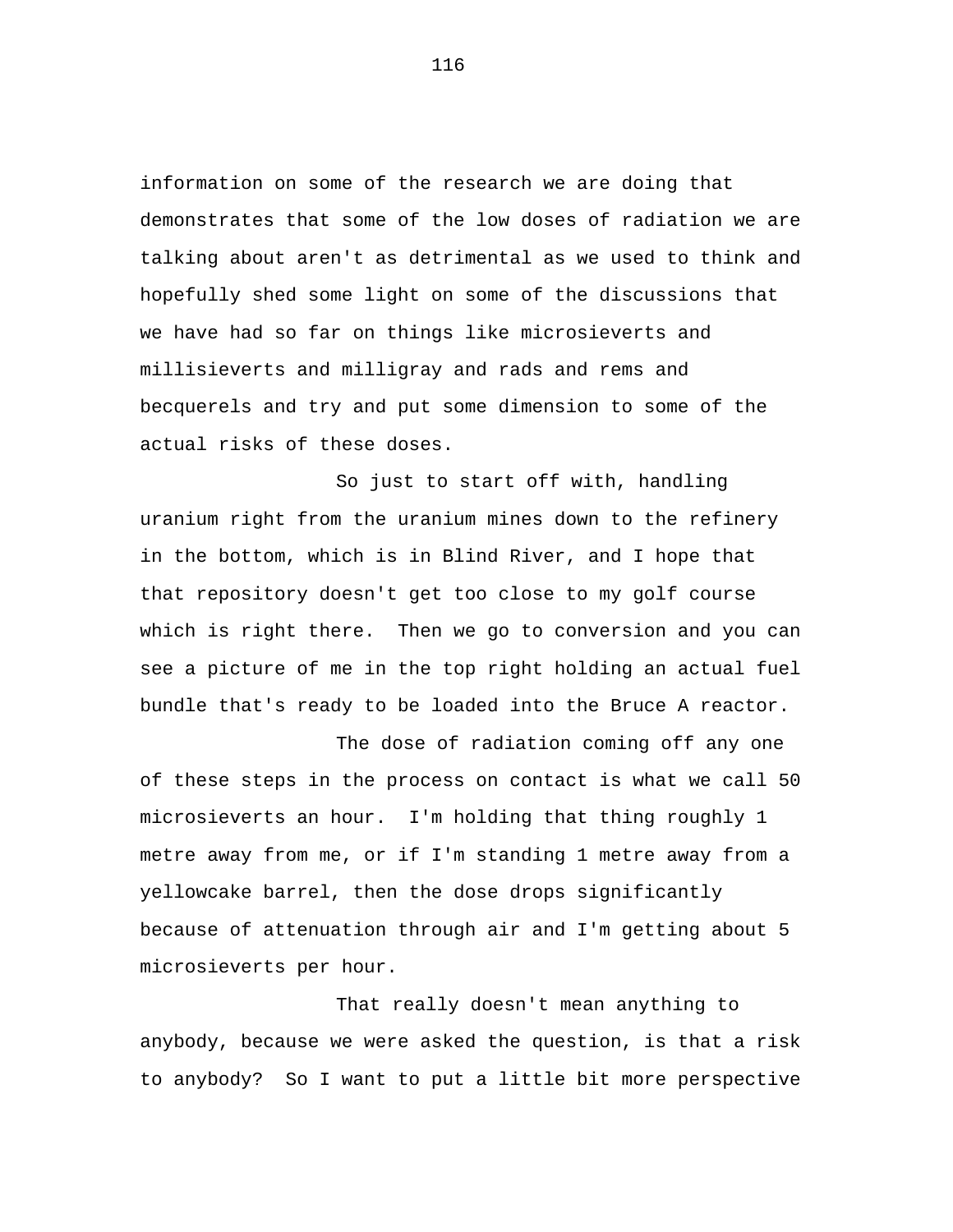into this.

At 1 metre, 5 microsieverts per hour is equivalent to the dose you get from cosmic radiation flying in an aircraft at 30,000 feet, 5 microsieverts per hour. If you look at the maximum yearly dose of 30 microsieverts to the public from the conversion facility, it's equivalent to about six hours of flying. I know there is concern in the public about exposing children and other people to radiation when a transport truck goes by or when someone walks by a fence, but in reality if you take your children to Disney World, that's about six hours of flying, they are going to get a whole year's worth of radiation standing at the gate, or at the fence at Cameco. I get a lot more. I put that 2.4 mSv's out there because I do a lot of talks in Australia and I get a lot of dose from there.

I put this slide up to remind people that uranium is everywhere on the planet and this uranium gets into all our food supplies, our water supplies, and there is something like over 3 million metric tonnes of uranium in Lake Huron alone. That means that uranium being everywhere, we have high doses, areas of the world that have higher doses of natural background radiation and I have listed a few here. The world average is about 2. This is what Canada gets, 2 of these mSv per year.

There are places that get greater than 150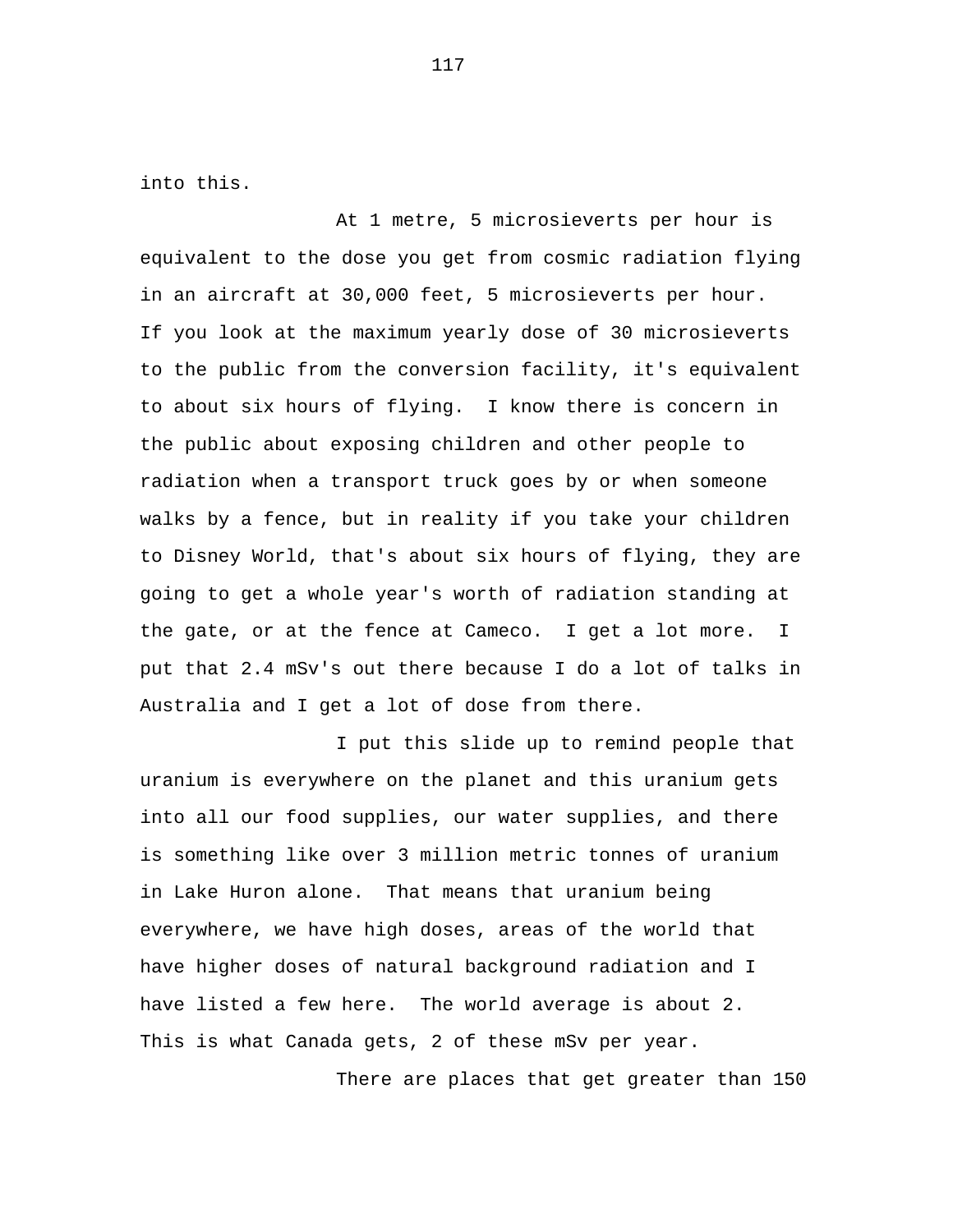mSv a year, which exceeds our legal limits for the nuclear power workers by a long shot and if anyone ever got that in a year there would be some serious consequences in terms of regulations. However, these people have been heavily studied and there is no evidence whatsoever that there are any negative biological impacts from these levels of yearly exposures to these types of radiation in the environment.

So in our bodies, we are radioactive living organisms, we are irradiating people beside us. These are the culprits that get into our body from eating food and drinking water. Tritium is in this drinking water I'm drinking now from cosmic radiation, carbon and potassium from the food I eat. We get tens of thousands of decays of alpha particle every day in our body, we get potassium-40 decay particles, 30 million a day from natural radioactive potassium in our body and 15 million decays of carbon-14. What does that mean? Well, that means we are radiation sources.

So a question came up about what kind of risk is 20 microsieverts of radiation per year? Well, I'm going to put that in perspective. If you sleep with someone on a regular basis, over a year you will irradiate them with about 20 microsieverts of radiation a year and that is equivalent to a hand X-ray. So now you can ask me the question, is that dangerous? And I will say no, that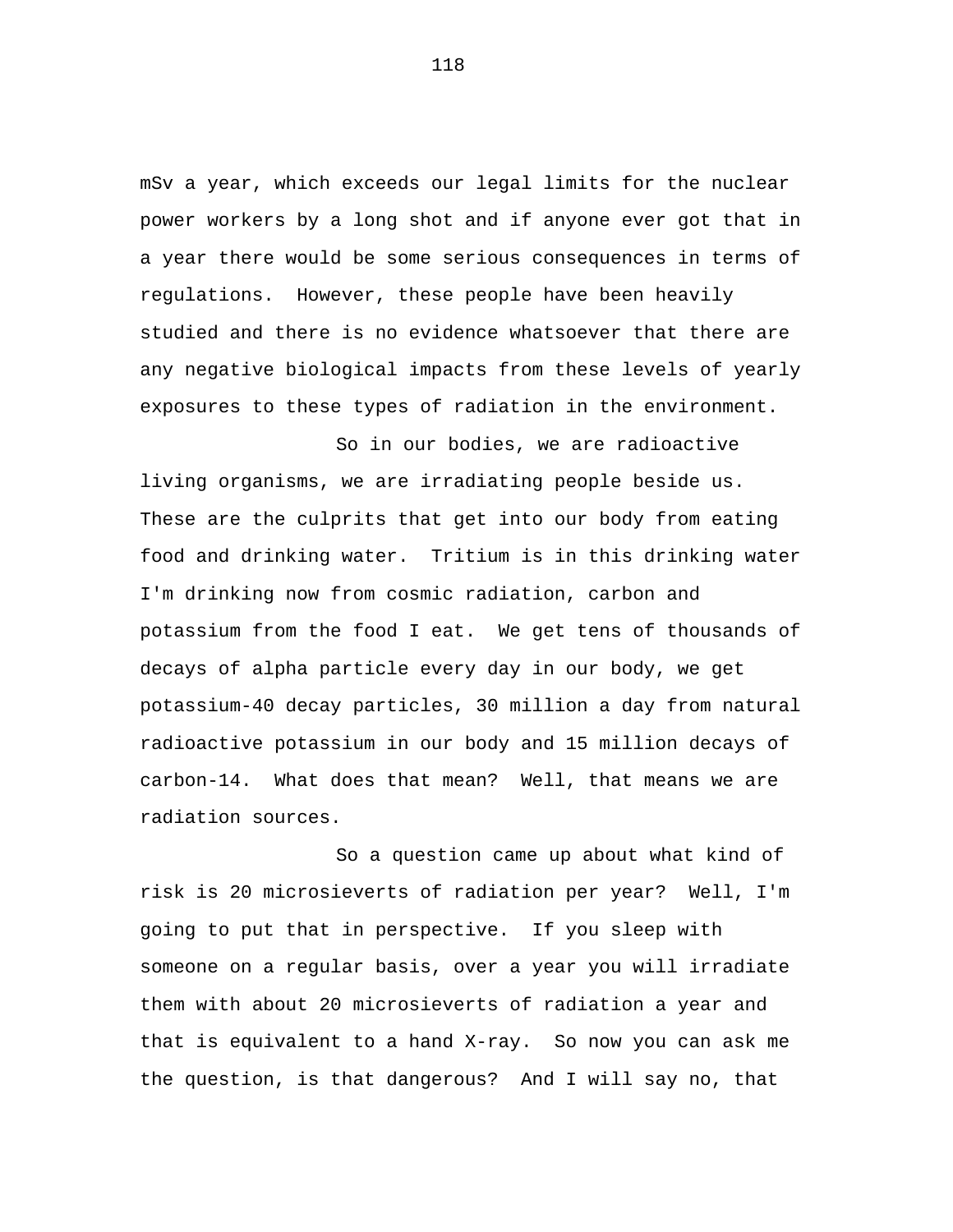is not dangerous, because we would all be in big trouble.

Diagnostic radiation is one of the biggest forms of radiation we are going to be exposed to over the next several centuries because the technology is developing, we are using it more and more and more. Sixty million CT scans are done a year, so people are getting exposed to the stuff.

What does a CT scan mean in terms of free radical biology? We have these things called reactive oxygen species we talk about in biology and whether you get a CT scan on the right there and create water in our body to turn into free radicals, which are these little crazy symbols on the bottom here, or whether you are sitting in a waiting room breathing oxygen and your mitochondria are making these free radicals, both these forms of free radical reactive oxygen species will cause DNA damage.

But if you look at it in perspective, a CT scan will give you approximately less than 100 DNA alterations from the scan, and while you are sitting in that waiting room for one hour, your natural oxidative metabolism is going to give you more than 10,000 DNA alterations in an hour. So it's hard to put things biologically in perspective to say a 10-milligray scan is going to have a detrimental effect when I'm getting orders of magnitude more DNA damage just by breathing oxygen.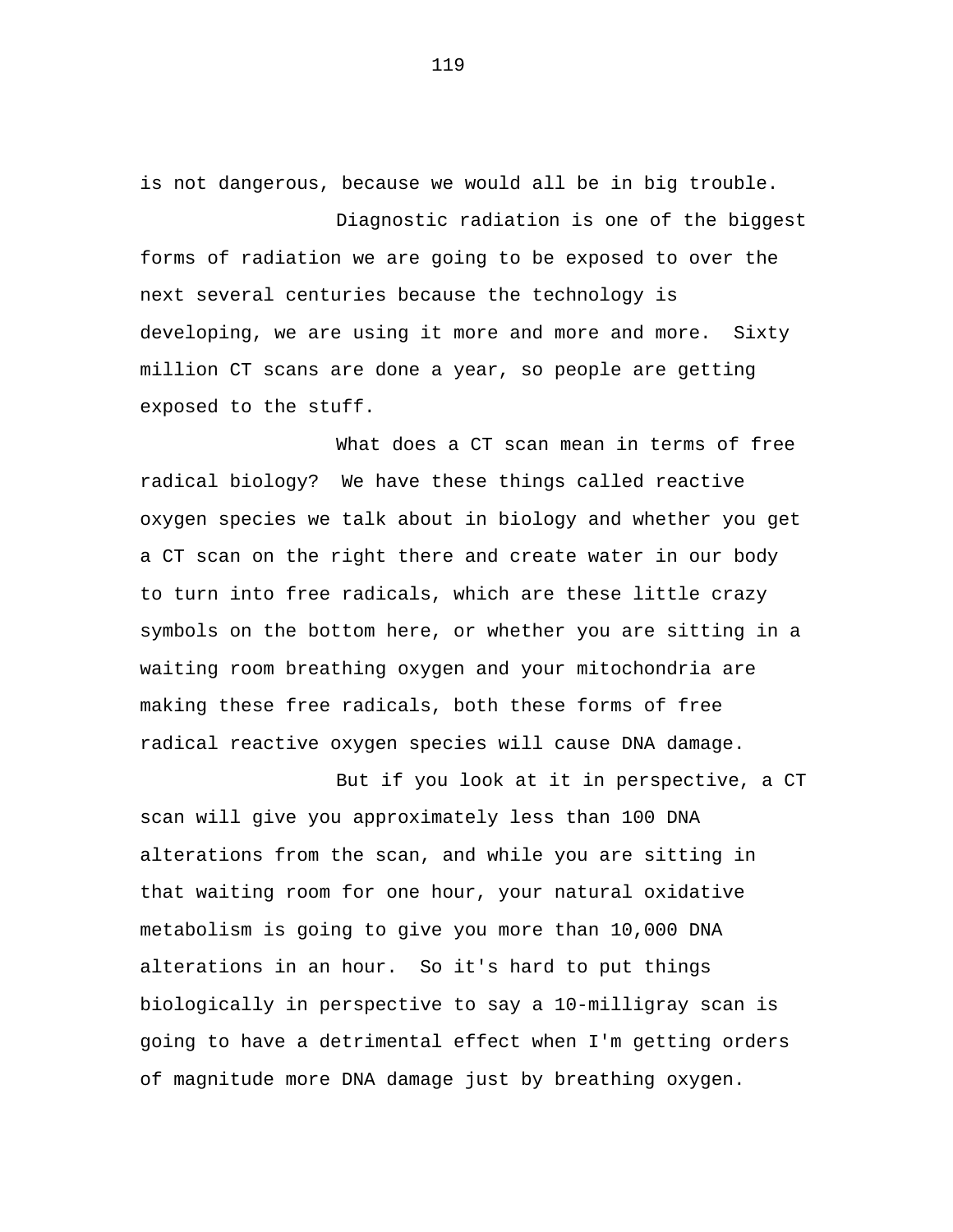I would like to turn it over now to Dr. Thome to talk about some of his research that he is doing with his peers and colleagues, because many times I get accused of not having credibility because of my connection with Bruce Power, but you can challenge the students on whether or not they have credibility.

**DR. THOME:** Most of the research that we are doing is all based on radiation protection to humans and the environment. So we have actually just set up this new centre with the support of Bruce Power and it's called the Bruce Power Centre for Health, Environment and the Effects of Radiation, or BPCHEER. The goals of this facility were to provide independent academic research that we are doing both at the Northern Ontario School of Medicine and with other collaborators at multiple different universities across Canada and across the world. It trains postdoctoral Fellows and graduate students and we are able to use this industrial money and leverage it through peer-reviewed government grants.

So just a few of the streams that are shown here.

We are looking at ultra low doses, so we are doing research down in the Sudbury Neutrino Observatory in Sudbury, which is 2 kilometres underground, and looking at the effects of sub-background exposures.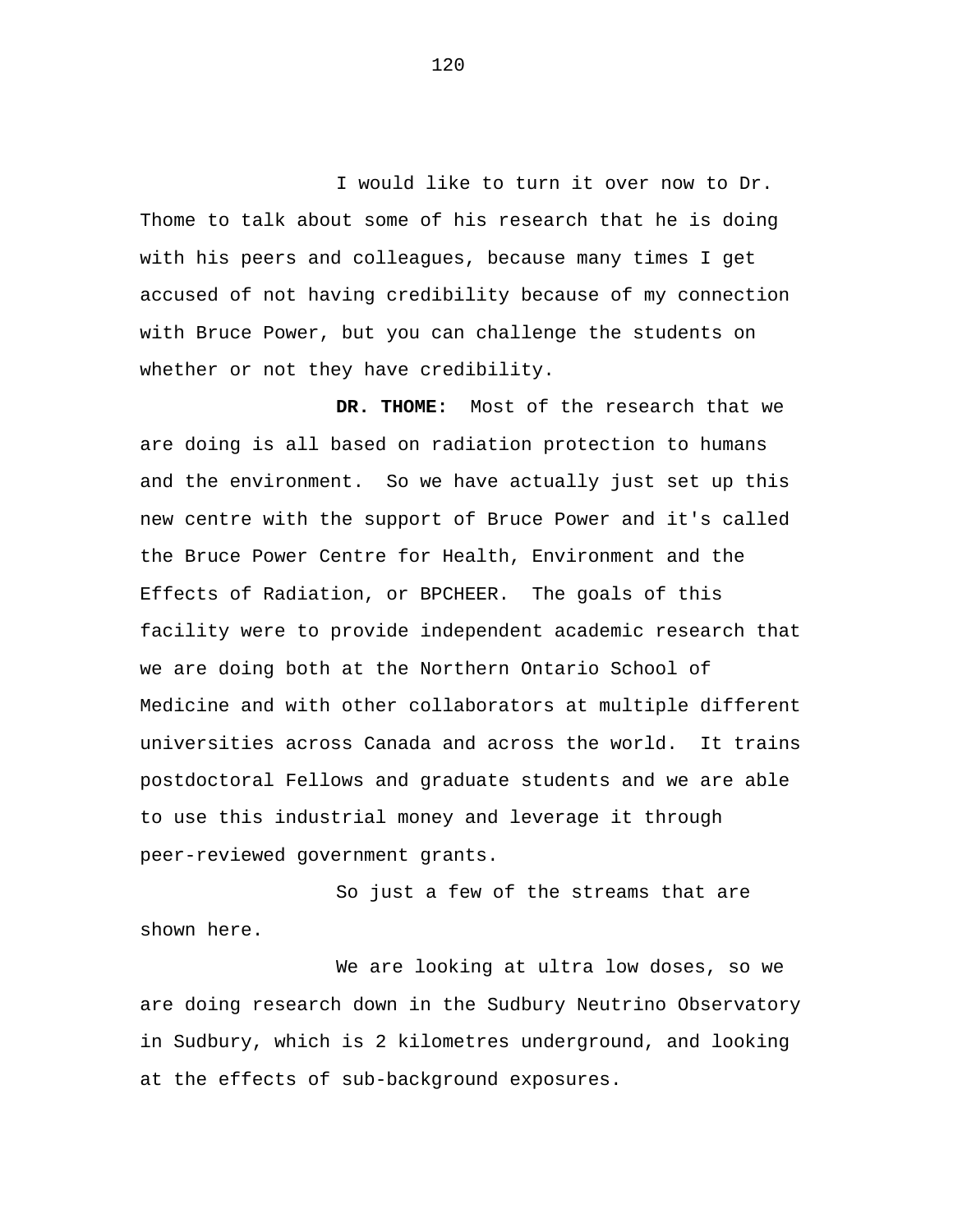We are doing environmental monitoring, and this is being run with Dr. Greg Ross at NOSM, looking at mapping of thermal plumes.

We are working with Dr. Tony Hooker in Australia at Flinders University, looking at radon effects.

We are doing field programming with Dr. T.C. Tai at NOSM, looking at what are the effects of exposure to a pregnant female, what are the effects on the offsprings.

And we are looking at environmental effects. We have a whitefish program with Dr. Joanna Wilson at McMaster University and Dr. Chris Somers and Richard Manzon at the University of Regina, looking at the environmental effects of once-through cooling discharges.

So I'm going to really quickly just run through three different results that we have that kind of show that these low-dose exposures, the biological effects in that low-dose region really are a lot different from what we would see at high doses and you really can't extrapolate from those high doses down to the low-dose region.

So this first study was one that we did. We looked at chronic exposure to developing lake whitefish embryos. The lake whitefish is a pretty good model system for looking at developmental effects of radiation. And so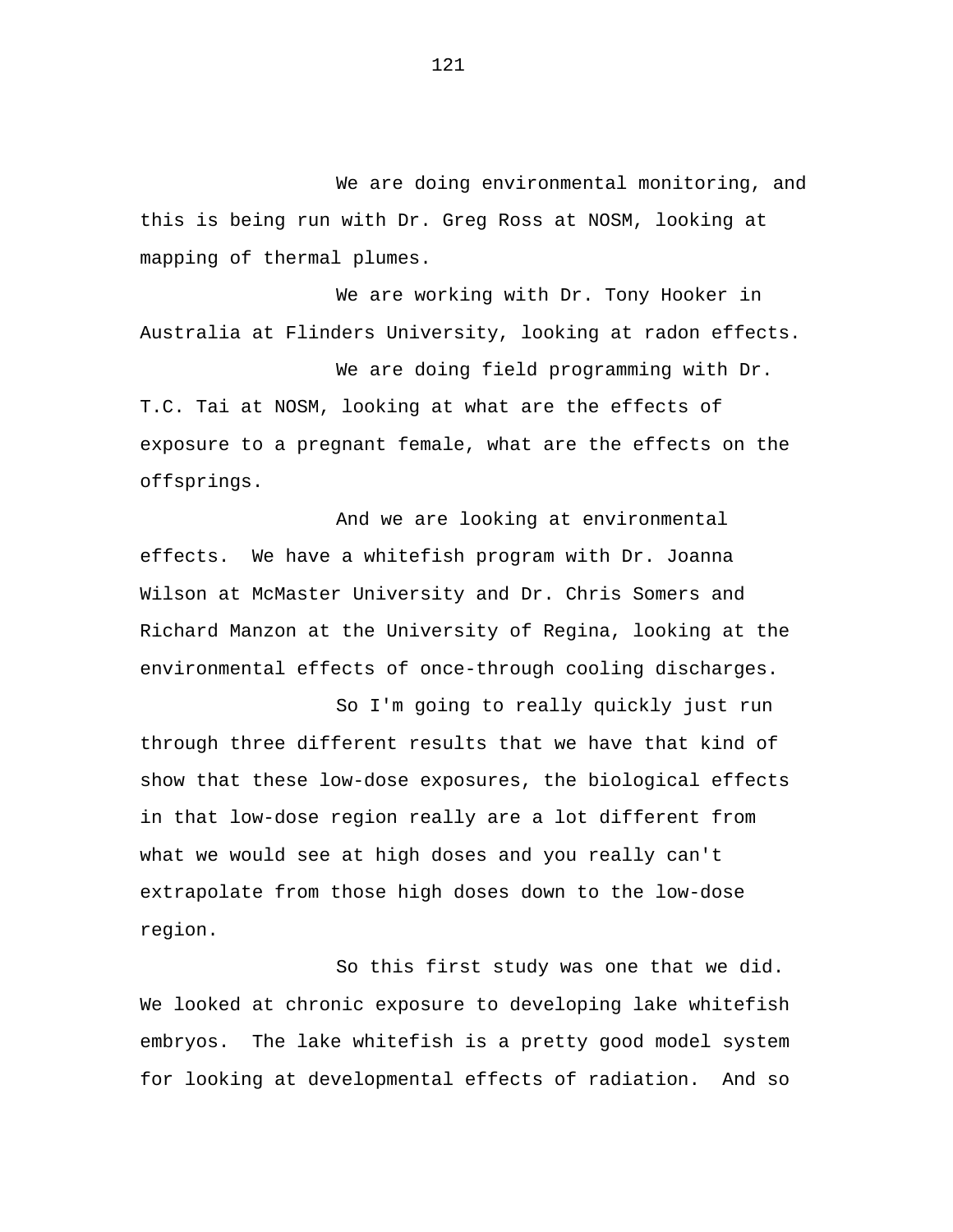these embryos have an extended development period and they were exposed throughout their whole embryonic development to a chronic low-dose gamma radiation from a cesium source. And we saw that at days 76 and 122, which is about halfway and three-quarters of the way through development, the radiated embryos were actually significantly larger. So that radiation stimulated growth. That's body length is what those graphs are showing compared to an unradiated control. These are down as low as .06 milligray per day.

We also looked at some foetal programming. So these are mice that were -- the pregnant mother was irradiated and then we looked at the growth of the newborn pups. And we saw that compared to the sham-irradiated ones, mice that the females, the pregnant females received a single exposure of 5, 10 or 50 milligray throughout the growth, the offspring were significantly larger compared to the sham-irradiated controls.

We have also looked at cancer frequency in a cancer-prone mouse model. So this graph is showing the number of lymphoma tumours. So with this mouse model, if you give them a single 4 gray exposure you can induce cancer. And so that solid black line is showing in a mouse that received just a single 4 gray exposure the increase in the number of lymphomas over time. Now, if we take mice and give them that 4 gray exposure to induce cancer, then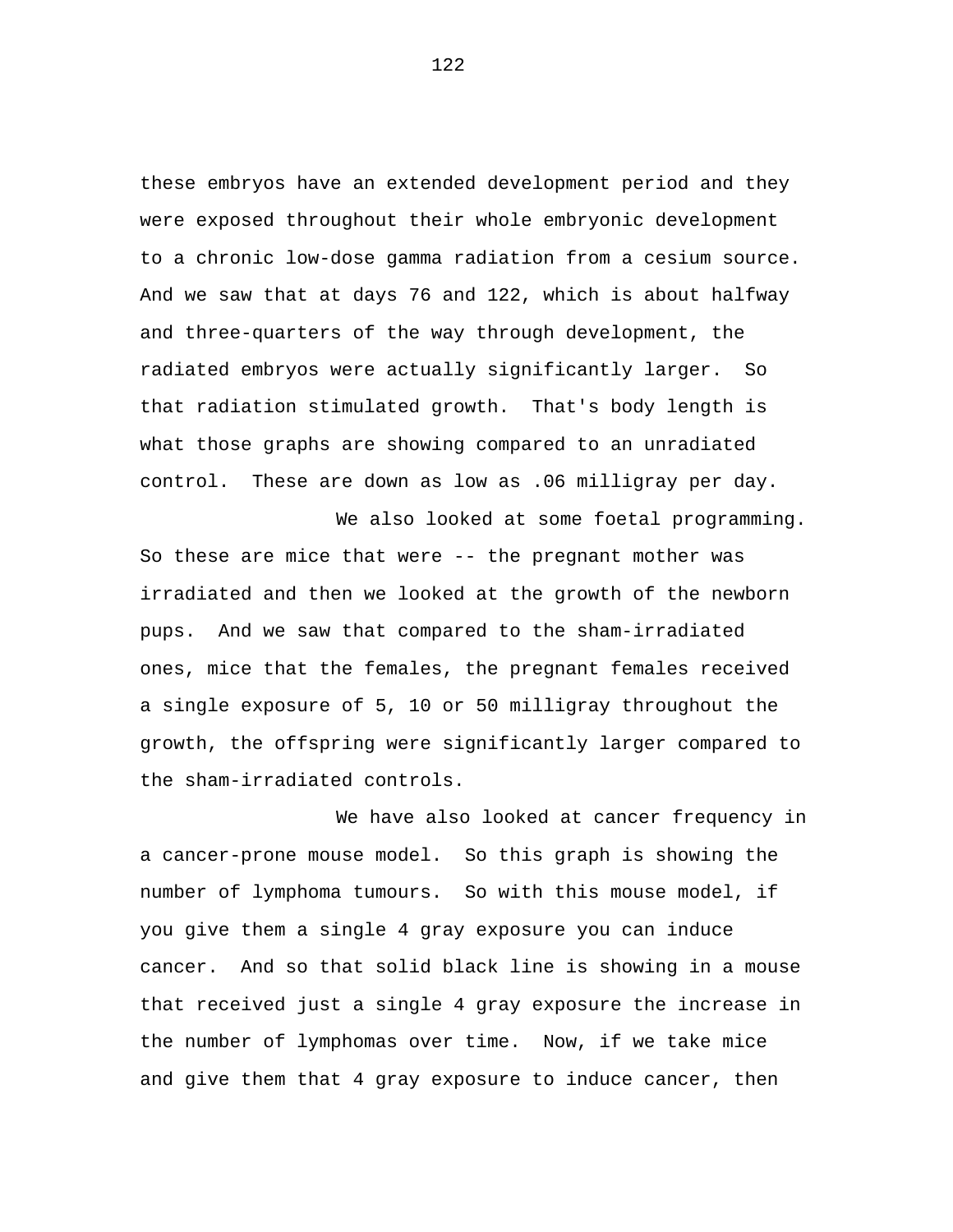if we follow that up with 10 CT scans once a week for 10 weeks, which is similar to what a human would get going for a CT scan, a low dose X-ray exposure, we can actually not only decrease the number of lymphomas that we see in the mice but we can extend the latency period. So these mice are getting fewer cancers and it's occurring later on in life.

So really, what this research is kind of showing is that there is a difference between what's happening at high doses and what's happening at low doses. So at high doses we are really looking at the cellular defence mechanisms, whereas at low doses we are looking at cellular response and adaptive mechanisms that are induced by this radiation. So really, comparing the high doses and low doses is like comparing apples to oranges.

And this is just where we are kind of headed with this research. With the increased technology we have now, we have powerful tools where within a single cell or a single model system we can look at thousands of genes and then up to 60,000 different cellular messages.

And so this graph on the left here is comparing an irradiated cell line to a non-irradiated cell line and looking at -- each one of those dots is a different message within itself and we can look at ones that are up-regulated, which is to the right of the midline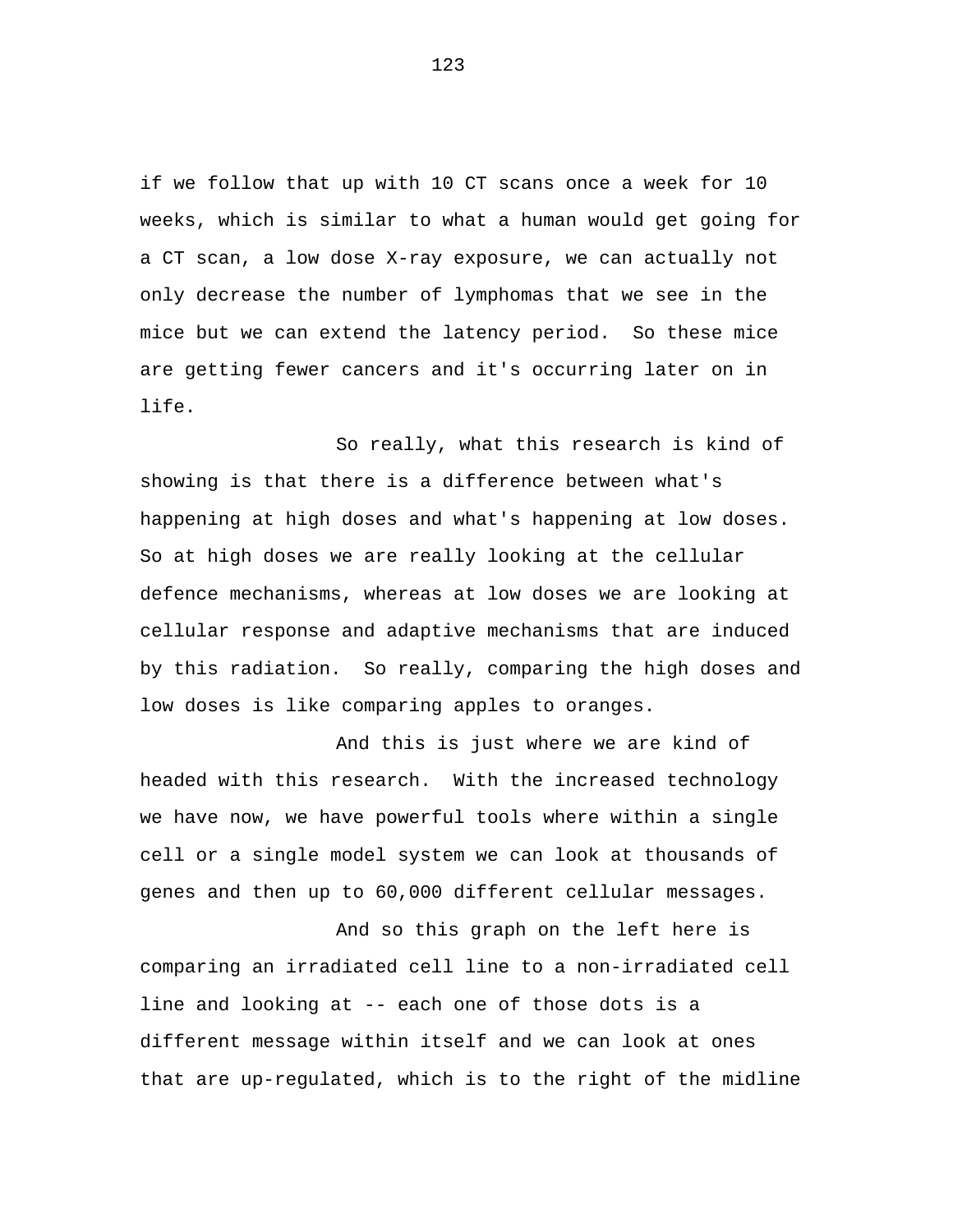there, and ones there are down-regulated, to the left of that midline. So it's really giving us a lot more powerful tools to look at these effects at the low doses like occupational and medical exposures.

**DR. BOREHAM:** So we would like to conclude that we support the 10-year licence renewal. This is a recent picture of some of our researchers and collaborators that are working through the BPCHEER program and they are looking forward to another 10 years of good low radiation biology research.

And with that, I will entertain any questions. Thank you.

**THE PRESIDENT:** Thank you.

I'm sure Dr. McEwan would like to start.

**MEMBER McEWAN:** So an interesting

presentation. What is the mechanism of the growth increase that you see at low doses?

**DR. THOME:** So it's really not known. That growth stimulation has been shown previously, so there are a couple of different -- one of the thoughts is that there are some negative regulation pathways that are turned down by that low-dose radiation that prevent an increased growth in the normal organism, but that radiation can down-regulate that inhibitory pathway.

**MEMBER McEWAN:** So if I remember the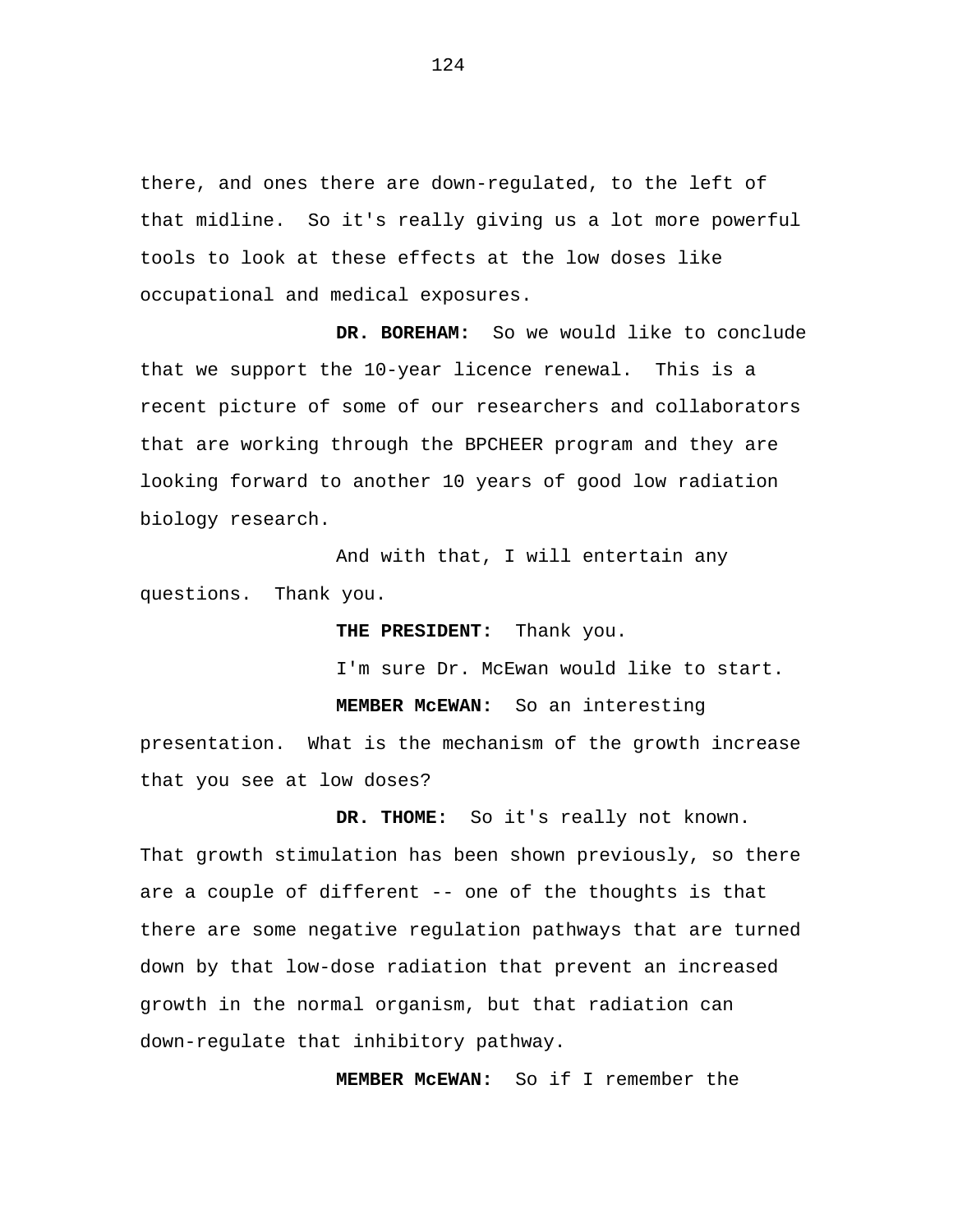curves correctly at low doses and dose rates, there is a period where you get -- I think it's called hypersensitivity radioresistance hypothesis. At what stage does the radioresistance hypothesis come in? Is that higher than you would typically see with the experiments you have conducted?

**DR. BOREHAM:** Yes. The hypersensitivity range that was reported probably 15 or 20 years ago was very specific to certain cell lines, it was never shown in sort of model organisms, and these specific cell lines showed a very low dose, a slight sensitization to that dose. And then immediately following that, when we get into the range of the 1 to .1 milligray range, it starts coming up again and it actually will overshoot and become resistant and then you start your curves. But that's only in a very specialized cell line.

That was brought up at this recent meeting we were at and those mechanisms are still being postulated as being -- the dose of radiation is not high enough to stimulate the DNA repair process. We need to process that low-level radiation. The problem that I have with it is the natural endogenous levels of free radicals are higher than the doses we are giving and, you know, we're talking less than one track per cell and I don't understand the process, but we're showing a lot of opposite effects, like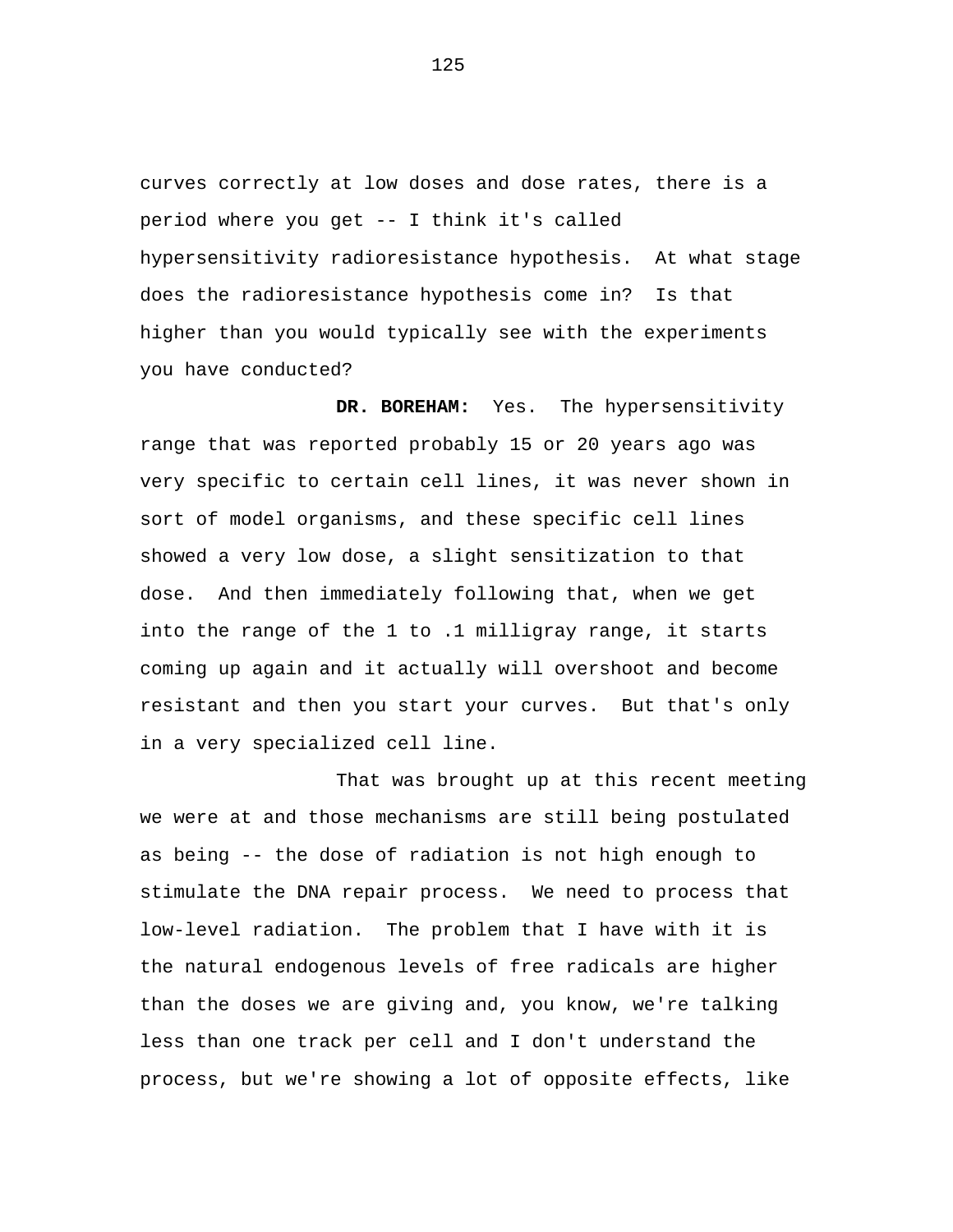Chris was saying, the whole stimulation of processes.

There's a lot of push right now to understand the immunology of these types of responses. It is truly amazing to me that a single CT scan can stimulate the immune system to fight cancer. With these new microarray systems, the question you just asked, what was the mechanism, we have all the genes that are  $- - 67,000$  of them. It's going to take a PhD student probably two years to figure out what went on, and then we'll have an answer to one particular scenario that we're testing.

**MEMBER McEWAN:** Again, simplistically, the bystander effect, is that, at these doses, a mechanism either enough regulation or...?

**DR. BOREHAM:** The bystander effect is actually still very active in the sort of risk estimation field. There's a big debate, though, whether or not the bystander effect has a negative or positive impact on the organism. As you know, cells that aren't hit with radiation will respond from cells that were hit with radiation. The whole debate is still out there whether or not that actual mechanism can be used for radiation risk assessment in living organisms. That's another thing we're definitely going to be look at as we go forward.

**MEMBER McEWAN:** I guess the final again very simplistic question: is there a tipping point?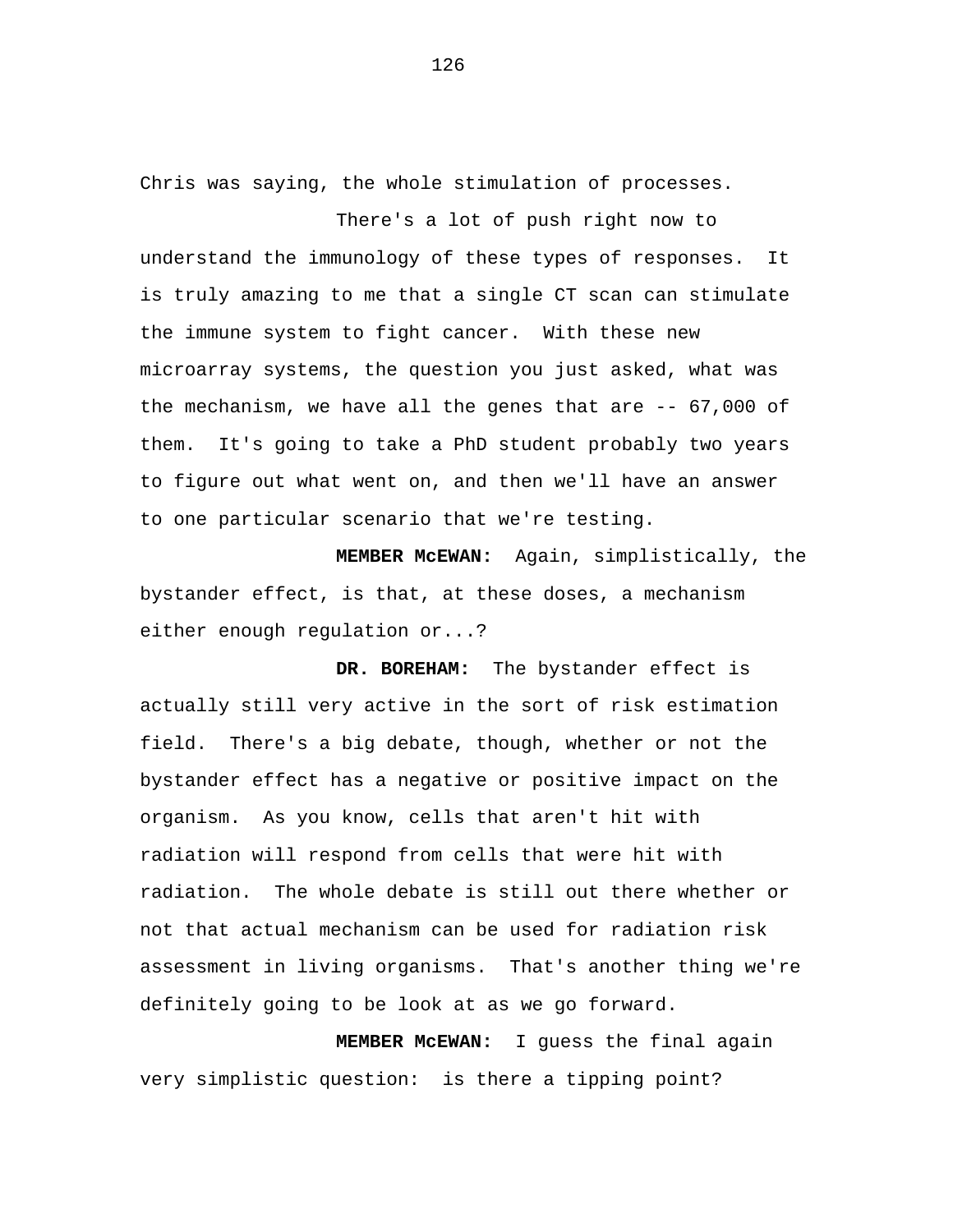**DR. BOREHAM:** Yes. That's the magic number we're looking for. I have some data that I didn't show that is consistent with the idea that everything below 100 millisievert or milligray does not seem to have a negative biological effect, and everything above -- and we showed with some of our fetal programming that there are negative impacts above 100, say in the 300 range. These are acute exposures. These aren't protracted over a year. I mean we're talking you get a single shot.

The other thing I'd like to throw in there, since I know your love for nuclear medicine, is that we did test the effects of PET scanning, and we showed that the lifetime study for cancer risk in mice, PET scans had no negative effect. In fact, they improved and eliminated kidney disease in the mice. As you know, the kidney gets a larger dose. It's been published, so we can...yeah.

**THE PRESIDENT:** So did you have an occasion to share this with your friends at ICRP? You've just blown away the linear no-threshold model, right, so why is there no movement to reform all this?

**DR. BOREHAM:** This is a question you've asked me before, I believe. I can show you a slide that I put up when I worked at AECL, in 1992, that showed where we'd be with the LNT hypothesis by 2010, and the idea was it would be gone. I'm sitting here in 2016, scratching my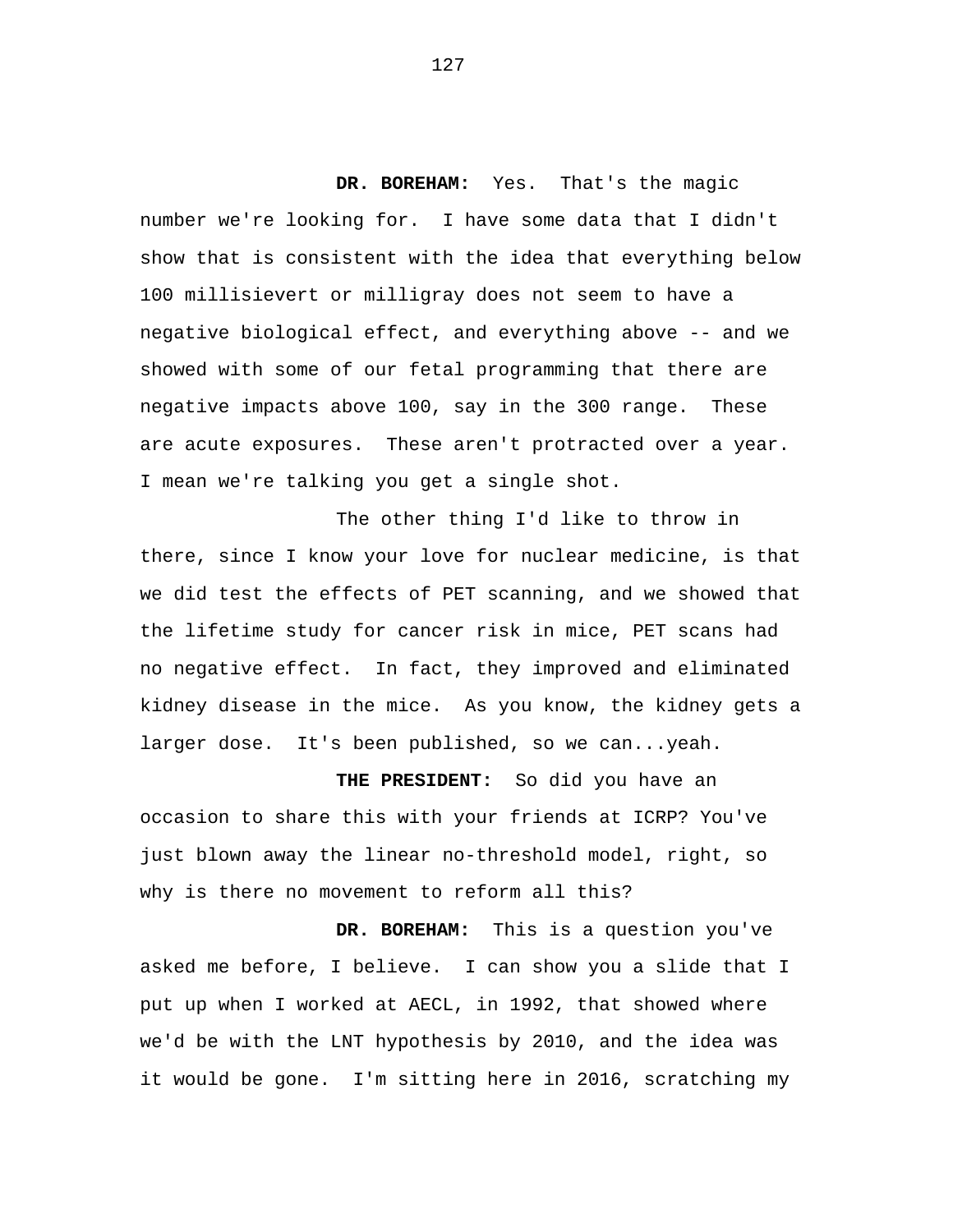head, wondering why are we still talking about this LNT in terms -- it is a useful tool for regulating, in terms of keeping the model simple, but there probably should be a threshold where we just say it's not beneficial, but it's not detrimental, it's not harmful.

Yeah, so I mean we're working on that. That's definitely -- our whole area of research at this new centre is to study the mechanisms of low-dose exposures to cells and systems.

**THE PRESIDENT:** But you went beyond. You are actually arguing that it's beneficial, so there obviously is --

**DR. BOREHAM:** Well, I don't know if having bigger offspring is beneficial, but --

--- Laughter / Rires

**DR. BOREHAM:** -- we have to figure that out. I mean if you like basketball players or football players, I suppose it's a good idea, but we can all that without -- with genetic engineering.

I guess the whole idea is -- we don't know, so we see effects than are different than high doses. We know high doses would reduce growth rate, it would suppress mechanisms that are protective, but we see the opposite at the low doses. High doses are bad for sure, there's not doubt it, and low doses are not doing the same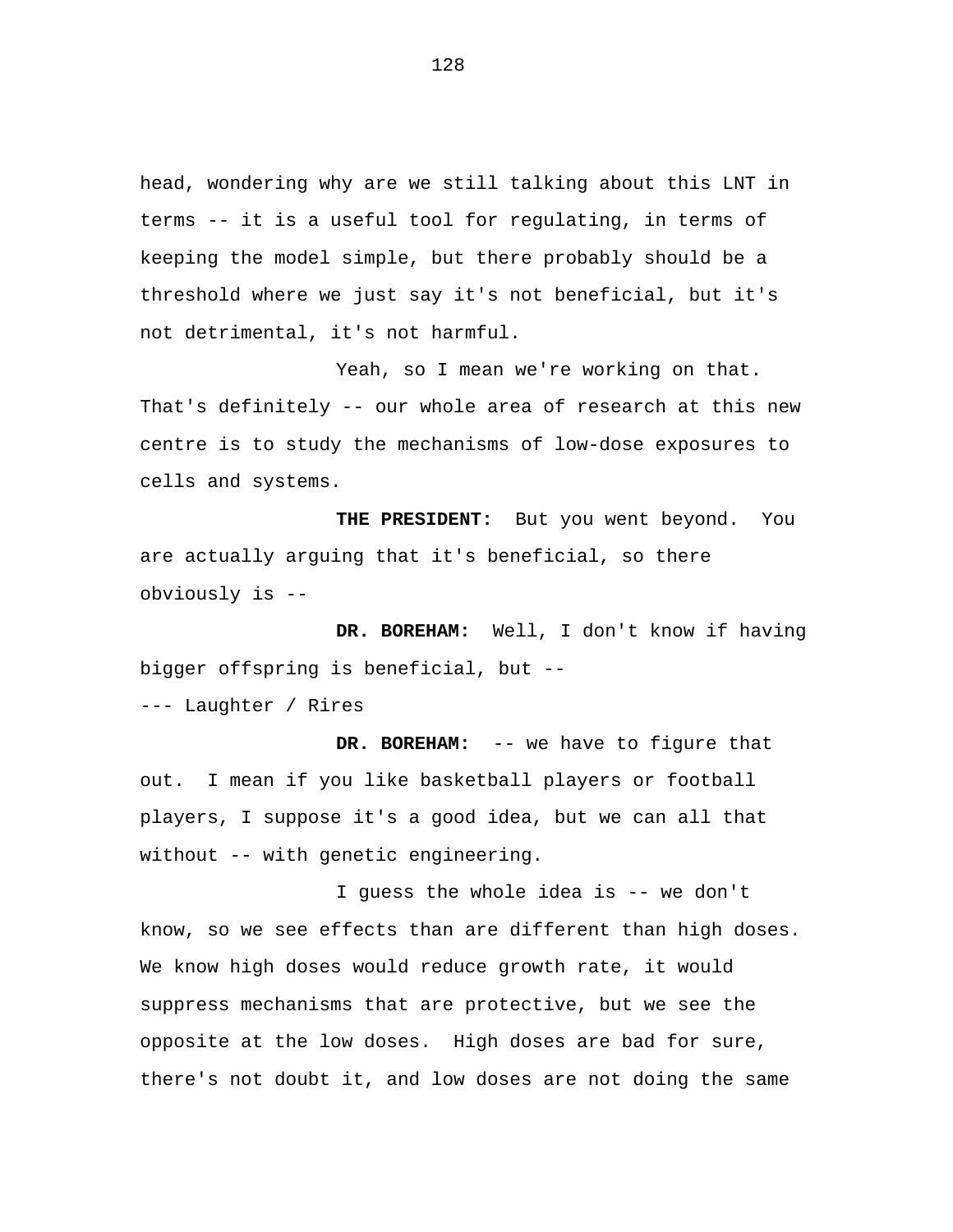thing.

What is the mechanism? Well, if a fish hatches earlier or is a little bigger, is that good or bad? Can the fish swim faster and get away from a predator or is it too slow to get to the food? All these questions need to be answered.

**THE PRESIDENT:** Anybody else?

Did you have an opportunity to study what's going on in Port Hope, in terms of here is an area where you have an environment where there's lots of long-term radiation that's been around...? Is there anything that you can do, I guess it's in any research, that we shed more light on this?

**DR. BOREHAM:** I shouldn't say this, but depending on the right industrial sponsor...

--- Laughter / Rires

**DR. BOREHAM:** No, I'm just kidding.

I think it was mentioned last night that it's well-known that the human health effects -- all the studies that have bee done -- I think one of the staff had mentioned -- that these things have been studied epidemiology-wise and shown that these pockets or these clusters that happen are random and transient. The fact is that the -- and I think I might have mentioned this at a previous hearing -- the fact is the doses of radiation that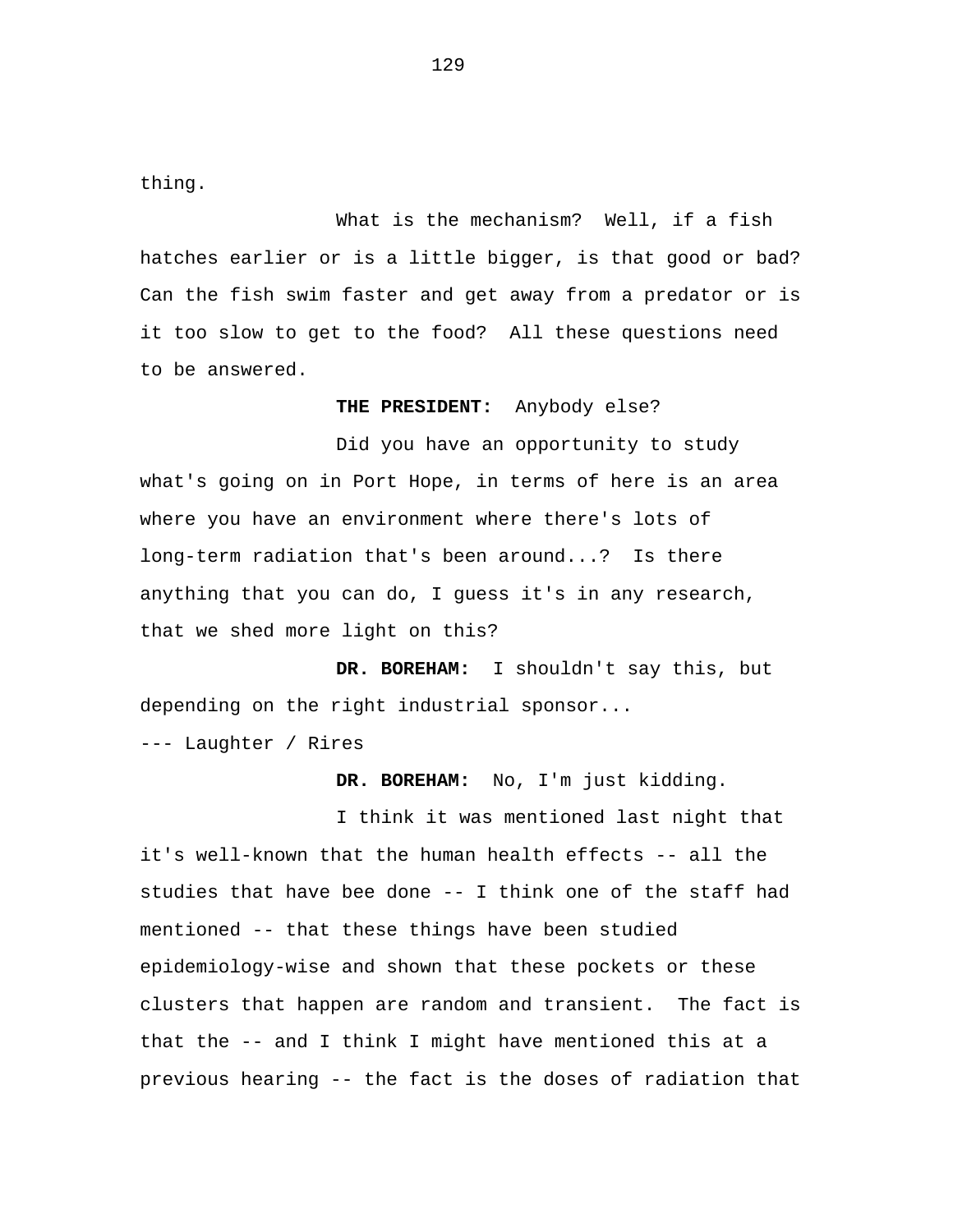you get in a year here that we're cleaning up are just too low to even worry about biologically.

I mean things are going to happen when we start moving this stuff and creating dusts and creating other sort of hazard, non-radiological hazards. But there's clearly some opportunity that I've heard today, looking at perhaps some aquatic impacts, given our expertise in studying impacts of thermal discharges and things like that.

Combined chemical stressors and radiological stressors, we've done a lot of work on. Chris told me he did his PhD on that, where he looked at some of the combined emissions from the nuclear plant, like hydrazine and morpholine, combined with the heat shocks that you get from the thermal plume, combined with low levels of radiation, and even -- the fact is that all of these environmental levels that are being emitted in the environment, at least in our hands, and with the organisms we were working on, are way to low to even show effects. We have to go to levels a thousand times higher than what's being emitted into the environment to actually see some additive or synergistic effects.

So, again, we can look in the environment, but it's really tough to see things, especially at the micro levels we're talking about that you're regulating to.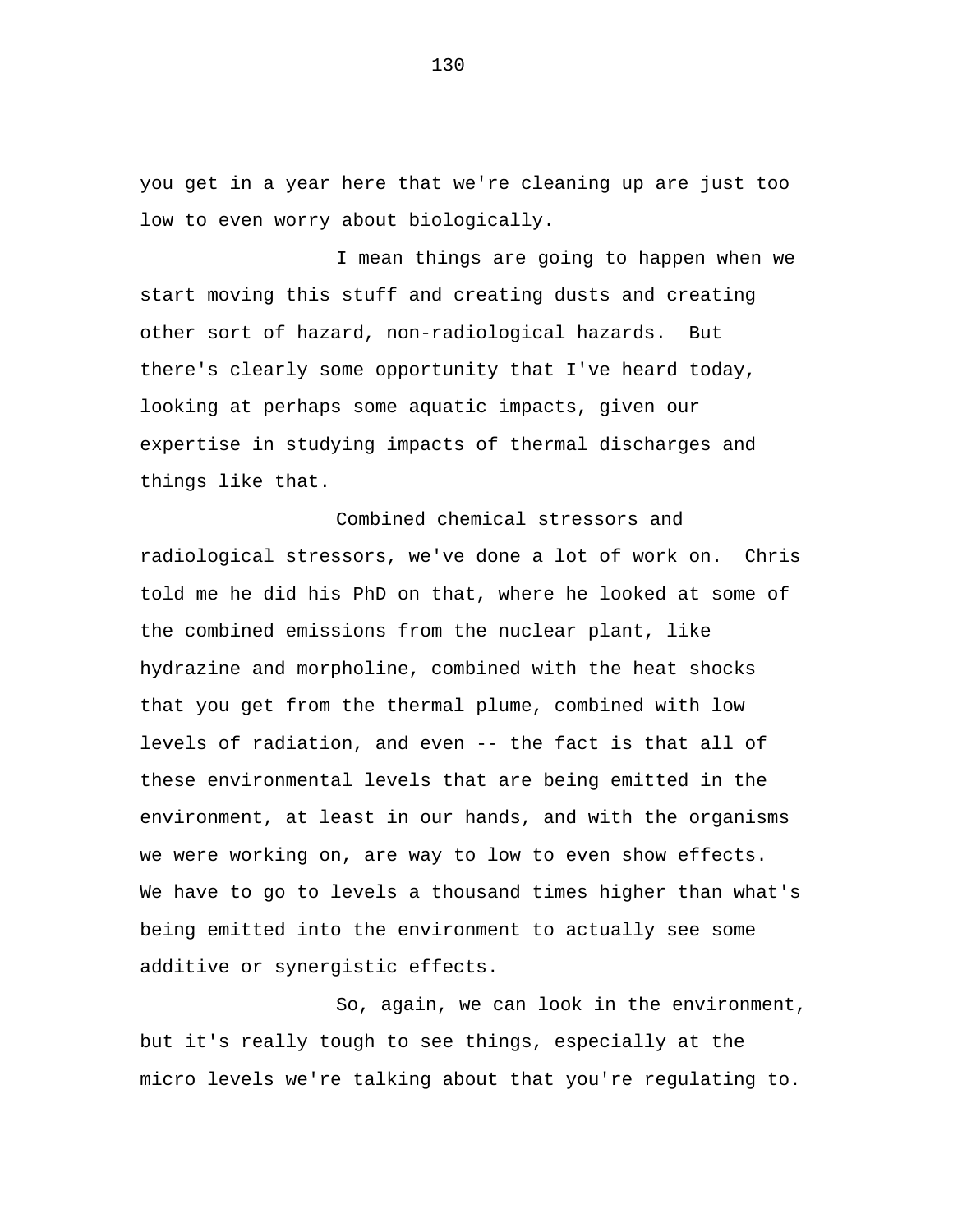I'm convinced you're keeping it safe.

## **THE PRESIDENT:** Mr. Tolgyesi.

**MEMBER TOLGYESI:** You just said that it will depend on an industrial sponsor.

**DR. BOREHAM:** I promised I wouldn't say that, but...

**MEMBER TOLGYESI:** What it mean? To what extent does the sponsor --

**DR. BOREHAM:** The thing is that -- I guess if you look at it, in the past, when AECL and the government was funding large programs in low-dose radiobiology, and furthermore when the U.S. Department of Energy had a multi-million-dollar program that ran every year, funding specifically low-dose radiobiology with world-class research labs across the United States and the world, all that funding has been cut. It no longer exists.

In fact, I was just working with a group in Washington, D.C. to talk about why the funding was cut to the low-dose research program and why it needs to be reinstated. Right now I Canada, if I write a research grant to NSERC, which basically has a very low success rate, and put the word "radiation" in there, I'm pretty sure I'm going to fail on that. But if I can find industrial partners who have real industrial questions that need to be answered to help the public and the industry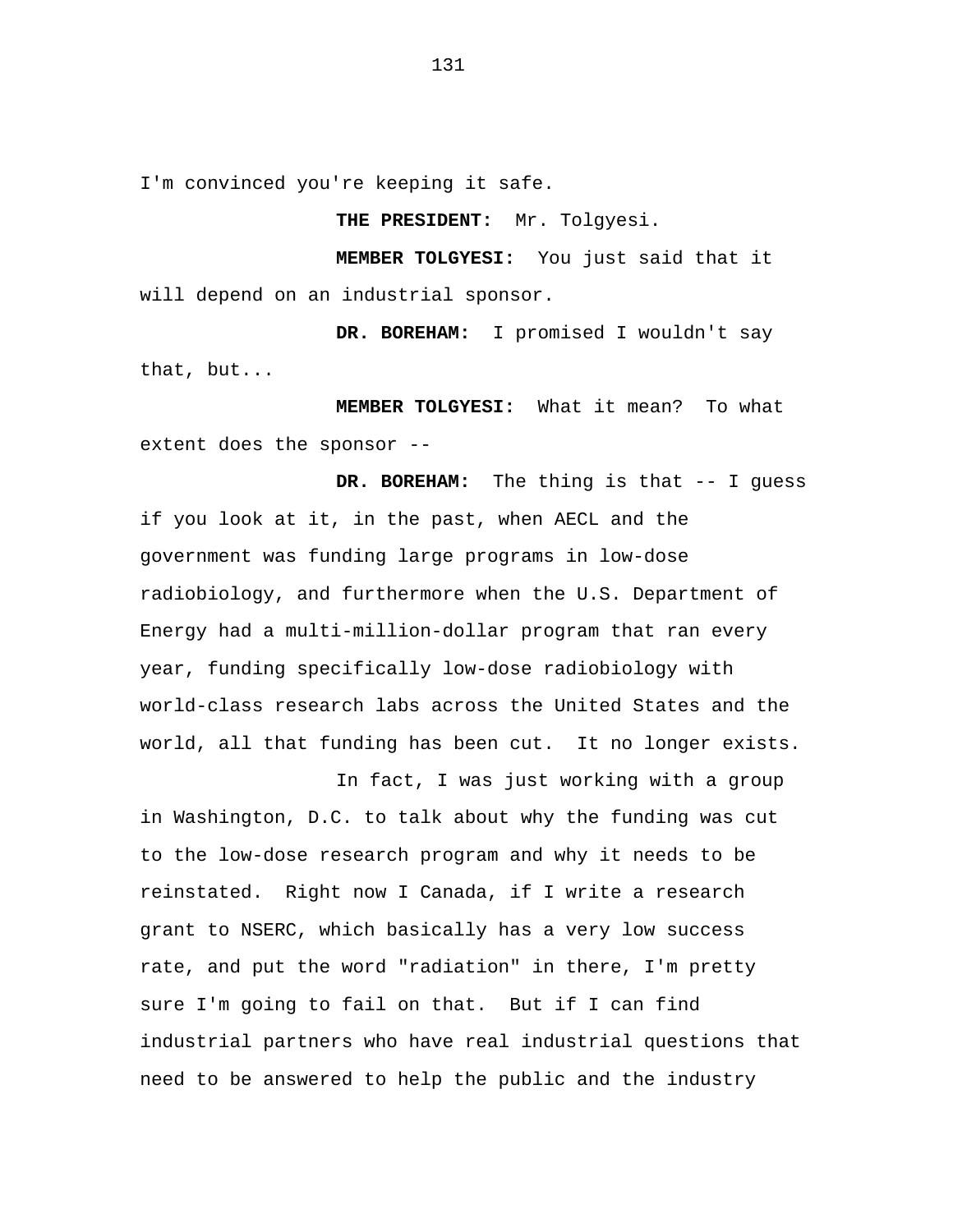understand: is there impacts and are the impacts?, then the government is more than happy to matching that funding and leverage it, which is why Bruce Power has been a fantastic partner with me.

I've been doing research for 30 years in this: 14 years at AECL, 13 years at McMaster, and I'm now in my fifth year at NOSM, and Bruce Power has been a really good supporter of research for me since about 2004. They sponsored an NSERC Industrial Research Chair, and since then they've allowed me to set up this research chair and centre at NOSM.

And I didn't mention it, but NOSM has a very important role with aboriginal health and francophone health in the north. They've had special mandates, a social accountability mandate, to make sure we do specific research on aboriginal health and francophone health. We've actually just completed a study looking at the differences in immunology in a first nations community and comparing it to sort of another first nations community that's not in northwestern Ontario, and we're finding really interesting differences.

This kind of support is important for the north.

**MEMBER TOLGYESI:** Is there a kind of coordinating committee where, in addition to you and the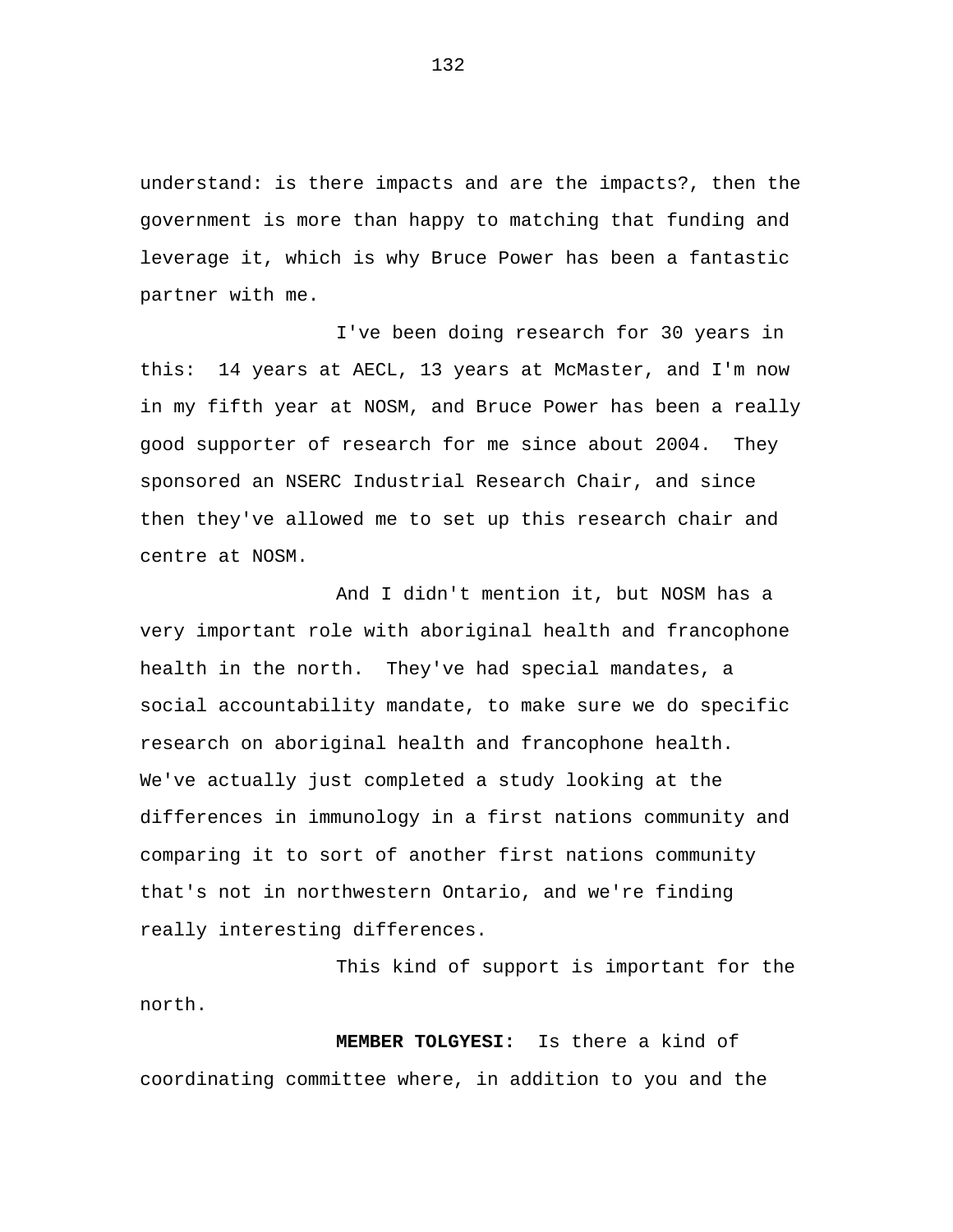sponsor, there are independent peers who will look after that there is no --

**DR. BOREHAM:** Yeah. That's an excellent question, and I should have mentioned it. I think Chris might have mentioned it briefly.

Part of the conditions of the funding that Bruce Power wants, and, personally, I want, is to give us some credibility, in the sense that it gets peer reviewed and it's arm's length from industry, which is very interesting, because Bruce Power was very willing to say, We will support this research with our industrial contributions provided that you seek out external funding that matches it. Basically, the research funding I have in Bruce Power needs to be matched by a granting agency that put it through a rigorous external peer-reviewed process.

These are being written by professors and scientists at the universities, or various collaborators, and if they're funded, they've gone through the process of peer review. In fact, when a government agency matches leveraged funding in industry, it's a stipulation that the industry has to sign off on the intellectual property and cannot control the dissemination of that information, which gives it the credibility that Bruce Power needs. They've actually done a wise thing by taking on and adopting that type of process to do research on health and environment.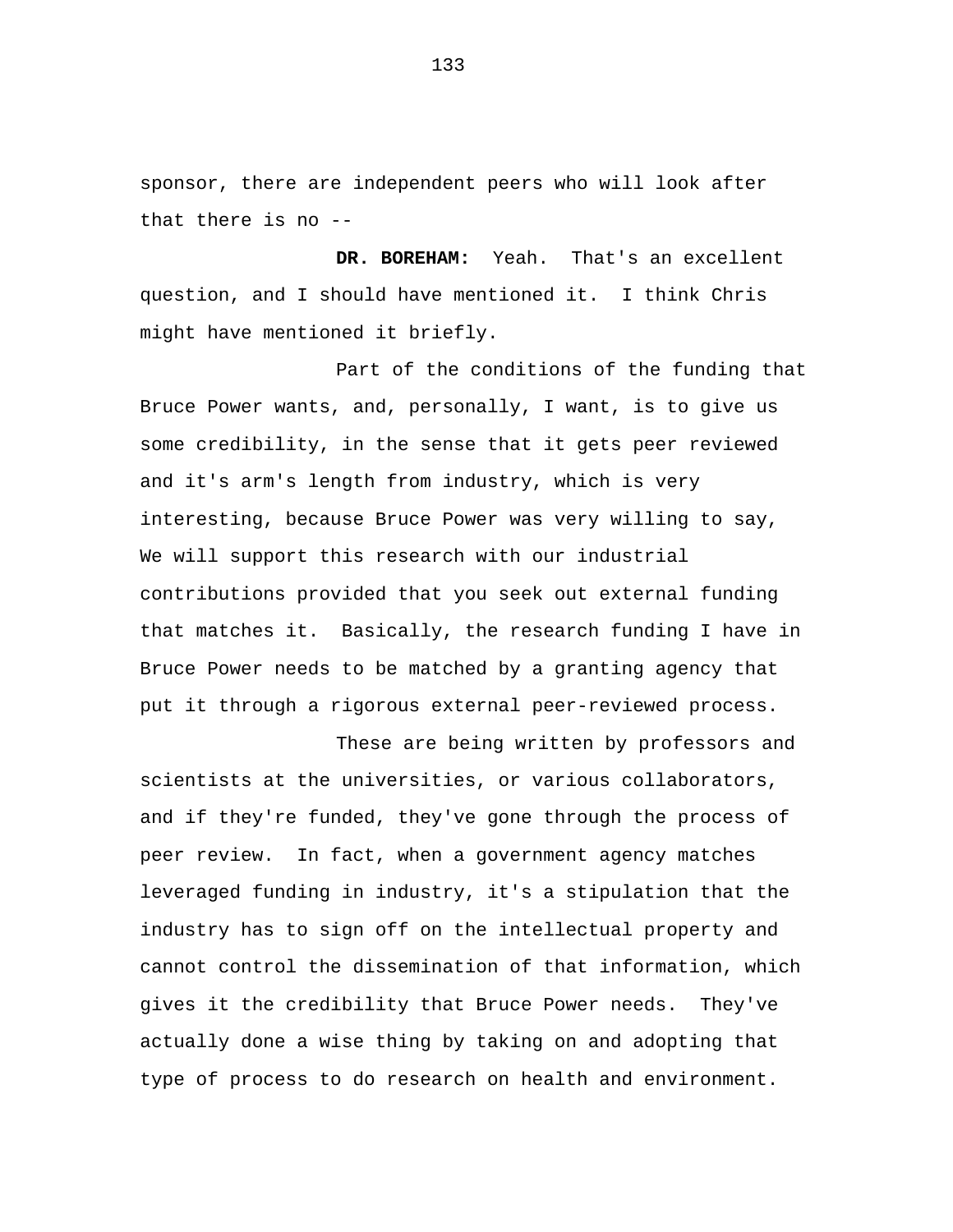**THE PRESIDENT:** Have you checked the Chalk River Laboratories, who is now getting a new mandate and a new research? I don't know if you approached them. Because I think they're also interested in deterministic biological studies of radiation impacts.

**DR. BOREHAM:** Yeah, and their biological research facility at those labs are world-class. They were built in '97, when I was working there. They're world-class for doing chronic, low-level exposures to animals, like mice and rats and stuff like that. In fact, over the last several years, as you know, that facility has gone through quite a few changes and bumps and hiccups, but now that there's some stability -- I hope they're listening -- I do have some really good ideas for some lifetime studies in that biological facility specifically looking at deterministic effects, such as cataract formation, which you know is a big hot issue right now, and there's a lot of controversy on that.

> **THE PRESIDENT:** Okay, thank you. **DR. BOREHAM:** Thanks. **THE PRESIDENT:** Thank you very much.

--- Pause

**THE PRESIDENT:** I'd like to move now to the next submission, which is an oral presentation by the Canadian Nuclear Association, as outlined in CMD 16-H8.34.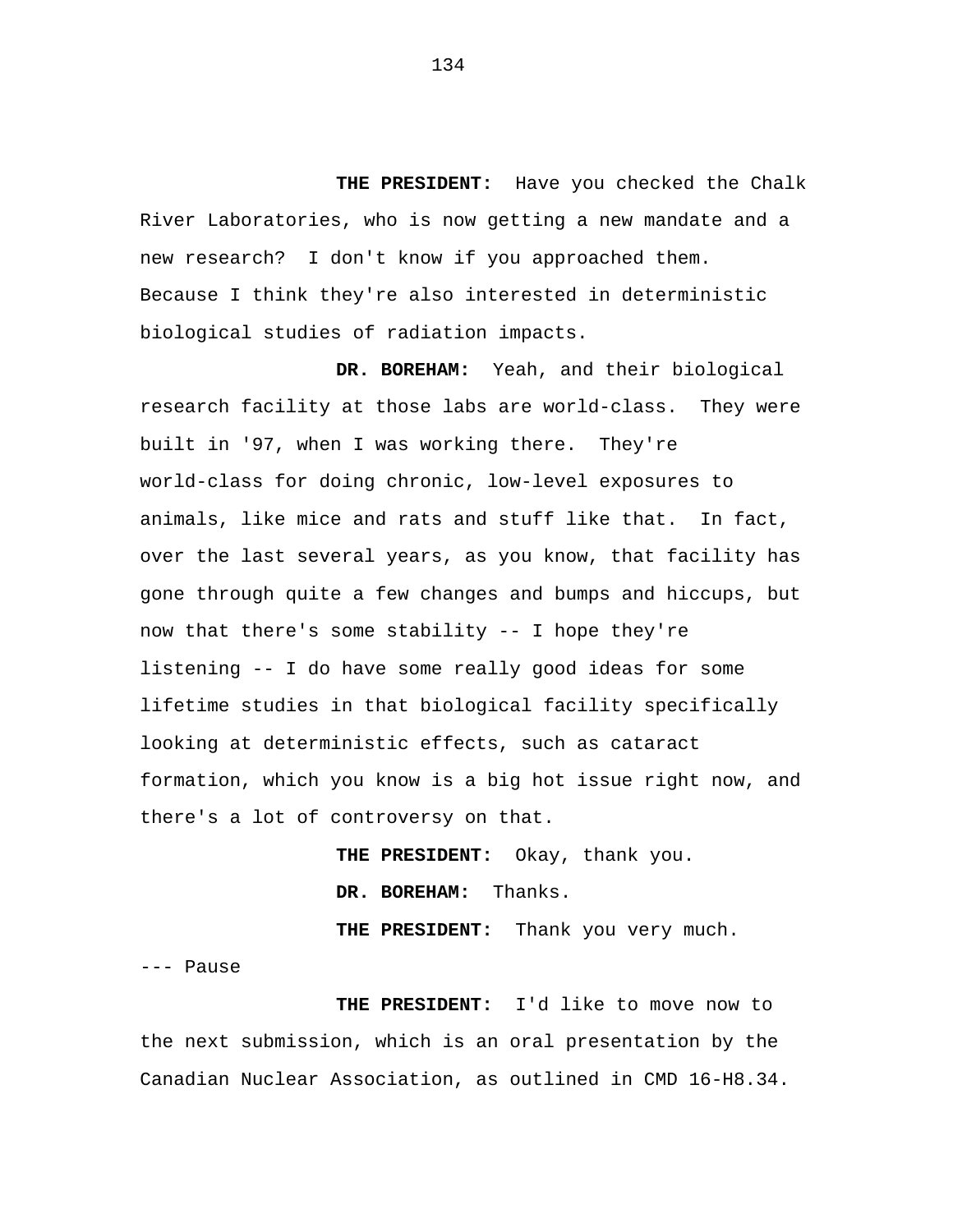I understand that Dr. Barrett will make this presentation.

Over to you.

**CMD 16-H8.34** 

## **Oral presentation by the Canadian Nuclear Association**

**MR. BARRETT:** Thank you very much, Mr. Chair, and commissioners.

For the record, my name is John Barrett. I'm president and CEO of the Canadian Nuclear Association.

In this oral presentation I'll move a little bit more into the broader -- the public realm of the Cameco work rather than into the specificity that we've just heard.

I appreciate this opportunity to say a few words in support of the application of Cameco for their operating licence renewal and extension.

You have the written comments from the CNA, so I'll just take this opportunity to expand on some of the points addressed in the letter and share with you some of the outstanding initiatives Cameco has undertaken in the areas of safety, health and the environment.

Like all of our members in the Canadian nuclear industry, Cameco is committed to clean, safe,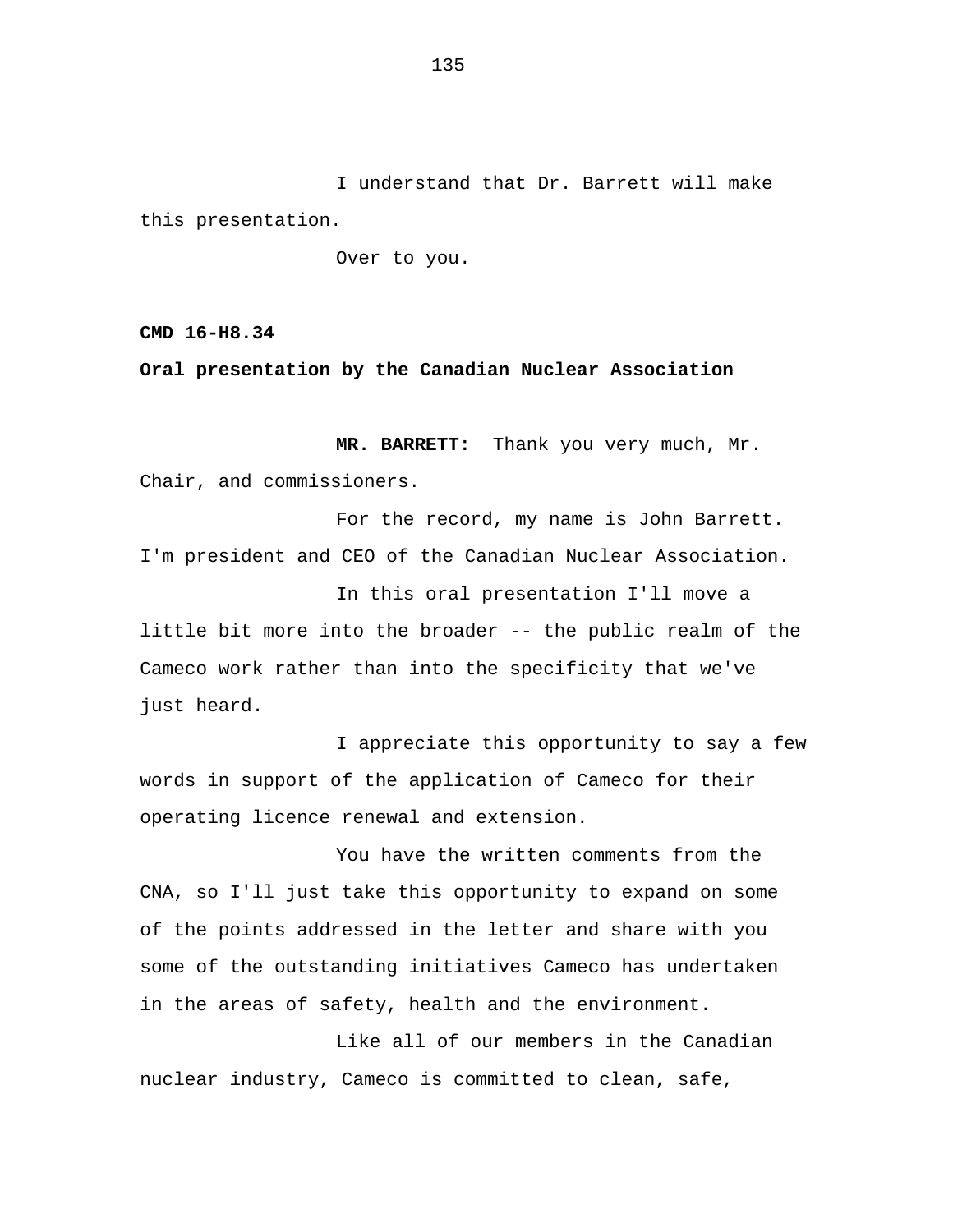reliable operation of its facilities. It is continually working towards improving management programs, which include safety programs and environmental stewardship.

Cameco's commitment to excellence in its performance of the Port Hope Conversion Facility over the current licence period demonstrates that Cameco is qualified to carry out the activities as outlined in the licence application. The application and supporting documentation reaffirms its commitment to protect the environment, employees and the public.

It is often said that the best indicator of future performance is past performance, and here, as mentioned, Cameco has an outstanding record. In addition to a number of awards and milestones, as a company, I would like to draw attention to Cameco's use of both external and internal audits, as well as, of course, the inspections conducted by the Canadian Nuclear Safety Commission. These efforts produce finding and recommendations that continually allow Cameco to improve upon its already strong performance.

It's important to note that there are no significant findings identified in either internal or external audits during the current licence period. In fact, over the current licence period, Cameco has formalized and strengthened a number of tools to support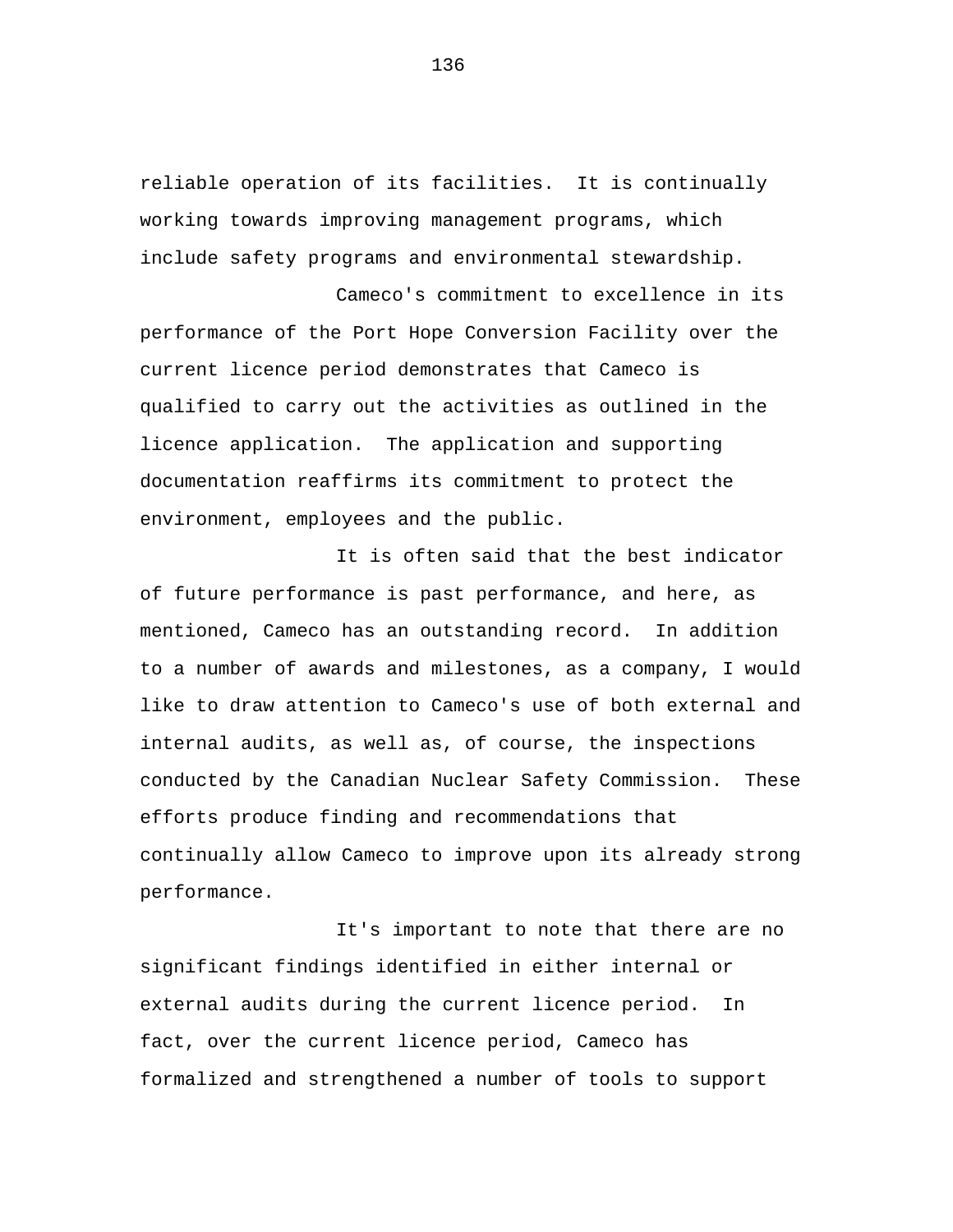employees and their performance.

They have developed, for example, key work tools to engage with employees, promote awareness, ensure consistency and positive behaviours. These include risk analysis tools, clear work instructions and operating documents, consistent operating practices, such as operator care rounds, daily crew meetings, on-site inspections and job task observations. Some of these were outlined in a very articulate and eloquent way by one of the previous intervenors.

I would like to also draw attention to some of the key environmental improvements Cameco has made in the recent licence period, among them are improvements in emissions reductions, enhancement of groundwater and stormwater protection, and operational reliability improvements.

As with all members of the Canadian nuclear industry, Cameco is strongly committed to protecting the environment. The Port Hope Conversion Facility's environmental protection program meets both the ISO 14001 requirements and Cameco's own corporate requirements.

The environmental protection program identifies all water and air emissions, as well as impacts on land, and all releases are monitored to ensure that they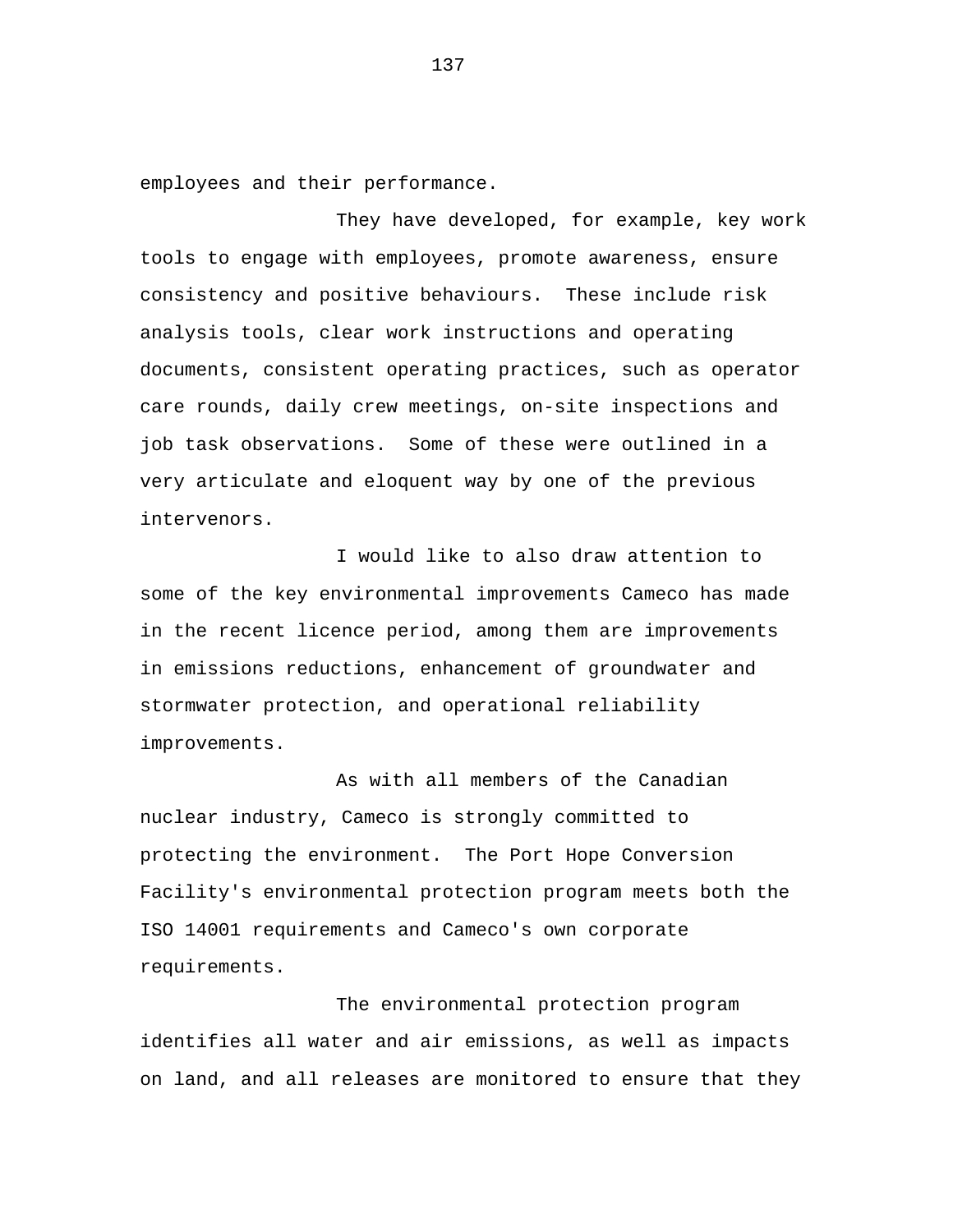are well below the applicable limits. No liquid processes effluent have been released into Lake Ontario. Other liquid discharges, such non-contact cooling water, sanitary sewage and stormwater and groundwater discharges are closely monitored.

In the current licence period, a particular focus was the reduction of uranium emissions, and this was achieved by installing HEPA filters and a new tail gas scrubber, which reduced the UF<sub>6</sub> main stack uranium emissions by 50 percent.

Cameco's environmental protection program is audited on a regular basis, and each element is examined at least once over three years. Over 20 audits were conducted in the current licence period, and there were no significant findings.

In addition to the culture of continuous improvements that is the cornerstone of Cameco's operating philosophy, I would like to highlight a major focus of the requested 10-year licence period. The Vision in Motion initiative will make significant improvements to the site. Not only will it make the conversion facility more visually appealing, it will also return the Centre Pier to the community and improve public access to the waterfront. At the same time, the initiative will improve operational efficiency and environmental performance.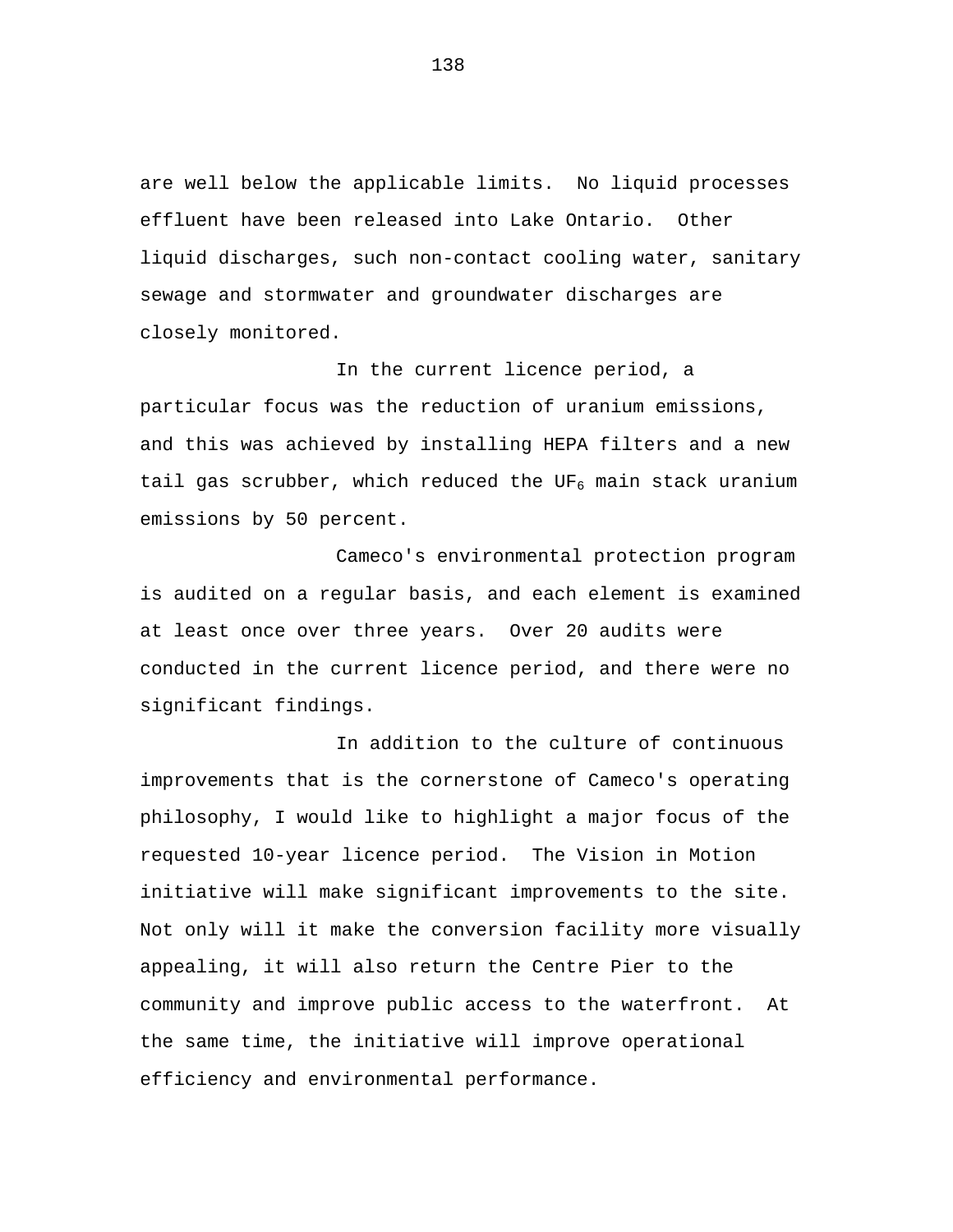Taken together, a major commitment, such as VIM, shows clearly that environmental stewardship and efficient business operations can go hand-in-hand to everyone's benefit. VIM activities also include removing old or underused buildings and removing contaminated soils, buildings and stored waste, and these materials will be moved to the long-term waste management facility being constructed by the Canadian Nuclear Laboratories as part of the Port Hope Area Initiative.

I would like to add that the Canadian nuclear industry sees this strong integrated partnership, which is being spearheaded by two of our members, along with municipalities and other stakeholders, as a model for other projects.

In summary, like all of Cameco's facilities, the Port Hope Conversion Facility is operated in such a way as to ensure both environmental safety and the health and safety of workers in neighbouring communities. In that connection, I might offer an anecdote where I was personally involved in part of that environmental improvement side of Comeco.

In 2015, I was invited to be one of the three judges at the Cameco Environmental Leadership Awards. They started that in 2008, and this was the fourth such gathering. As the name suggests, it's within the Cameco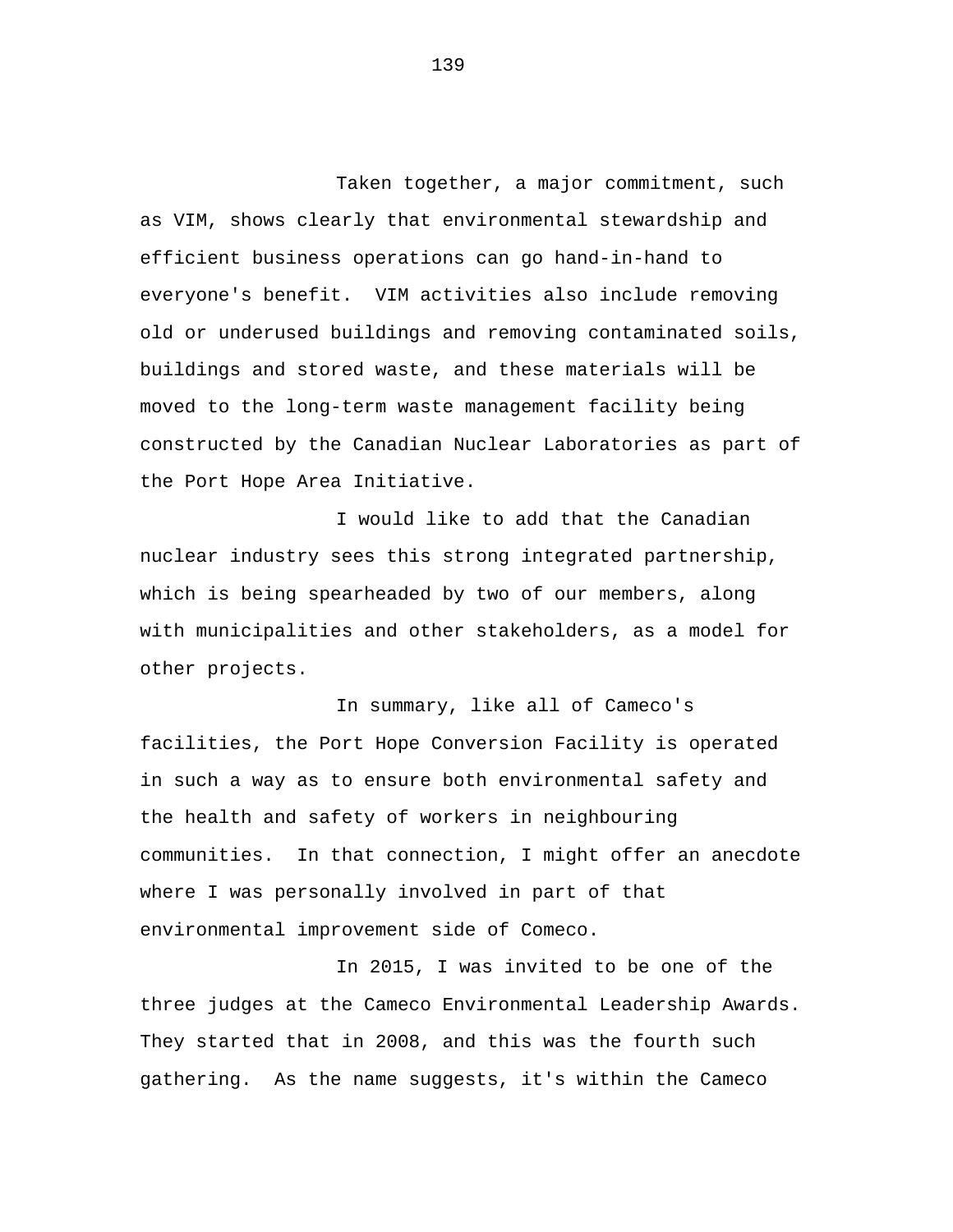family, so it includes the mining sites, as well as Blind River and the Port Hope Conversion Facility. Through those leadership awards, the employees are encouraged throughout to offer ideas on any aspect of environmental improvement.

Just to give you an idea of the projects that we were evaluating as judges, we were looking at Cigar Lake materials consolidation, Blind River refinery disposal of sump sands, there was Environmental Awareness Week at Key Lake, and it goes on throughout all aspects of the operations into areas that were quite sort of technically sophisticated, and some of them were just straightforward using common sense, where employees got together to find new ways of dealing with improving the environment.

One that impressed me in particular was where they could use the potable water. The filtration and cleaning of the water from one of the sites of the mines was of such a nature in its cleanliness that they could use that in their industrial processes and didn't have to draw from fresh water. So they reduced the intake of fresh water by using their own recycled water.

But to the point in particular, the grand prize recipient for 2015 was the Port Hope Conversion Facility, with the uranium emissions reduction from tail gas -- and I mentioned that in my remarks -- where they reduced the uranium emissions by 50 percent. This was done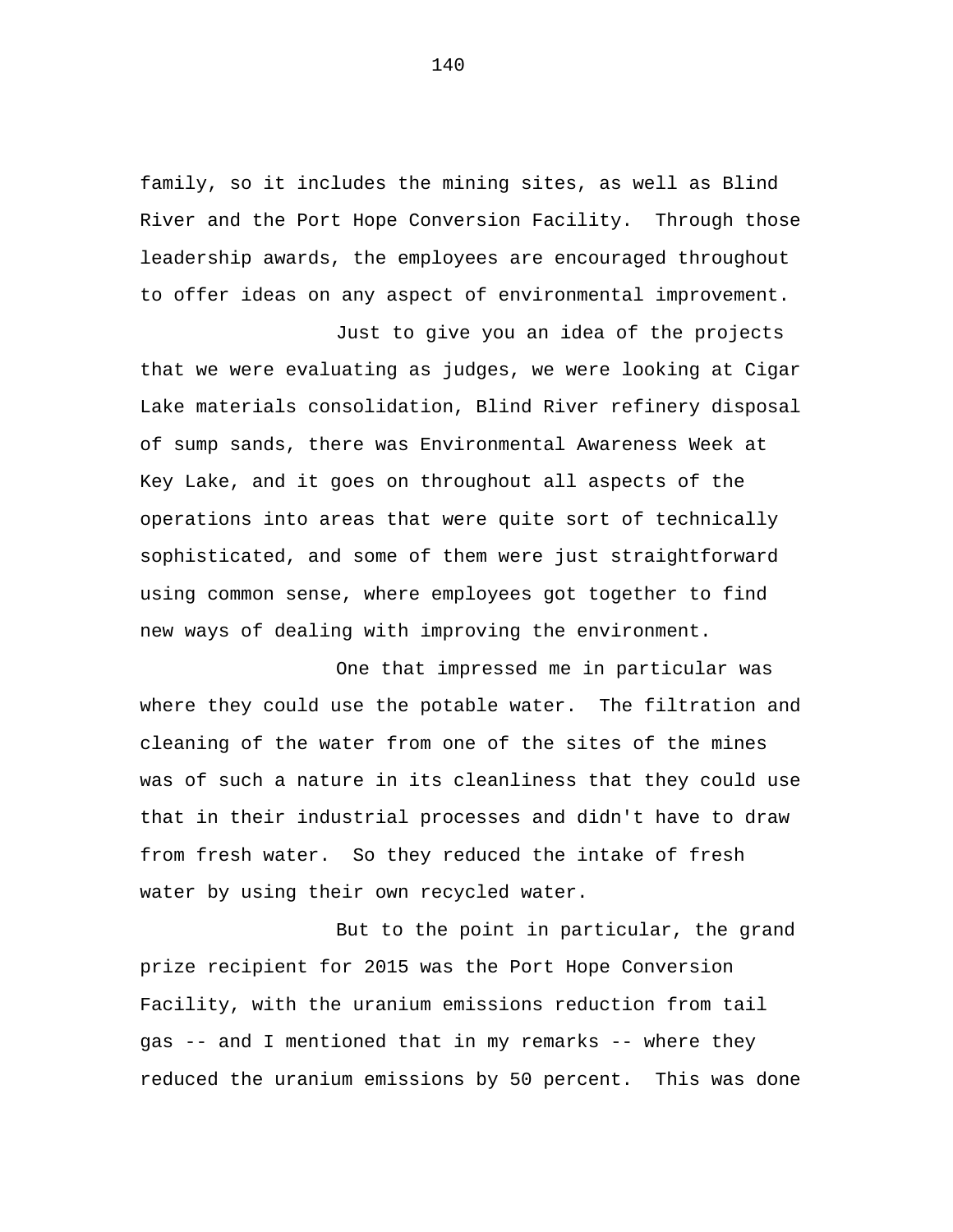by employee activity and leadership just within the business itself, and we found that very impressive.

The facility plays an important role in supplying the uranium processing services required to produce nuclear fuel for generation of safe, clean, low-carbon, reliable electricity around the world. A previous speaker, James Scongack, from Bruce Power, talked more about how the fuel is used in the production of electricity -- and clean electricity, almost zero-emission electricity.

But, again, on a personal note, I was asked to appear in Quebec at hearings that were conducted by a commission. It was called the Bureau d'audiences publiques sur l'environnement. We just call it by the English acronym BAPE. They were looking into uranium mining in Quebec.

For those who know that background, it was curious for myself to be involved because, having been in northern Saskatchewan, in the mining communities, you saw how important the mining is for the community and the involvement of the aboriginal employees. People have mentioned how Cameco is one of the leading aboriginal employers in Canada, probably the leading, and has won all sorts of diversity awards, and there there's great support for the mining.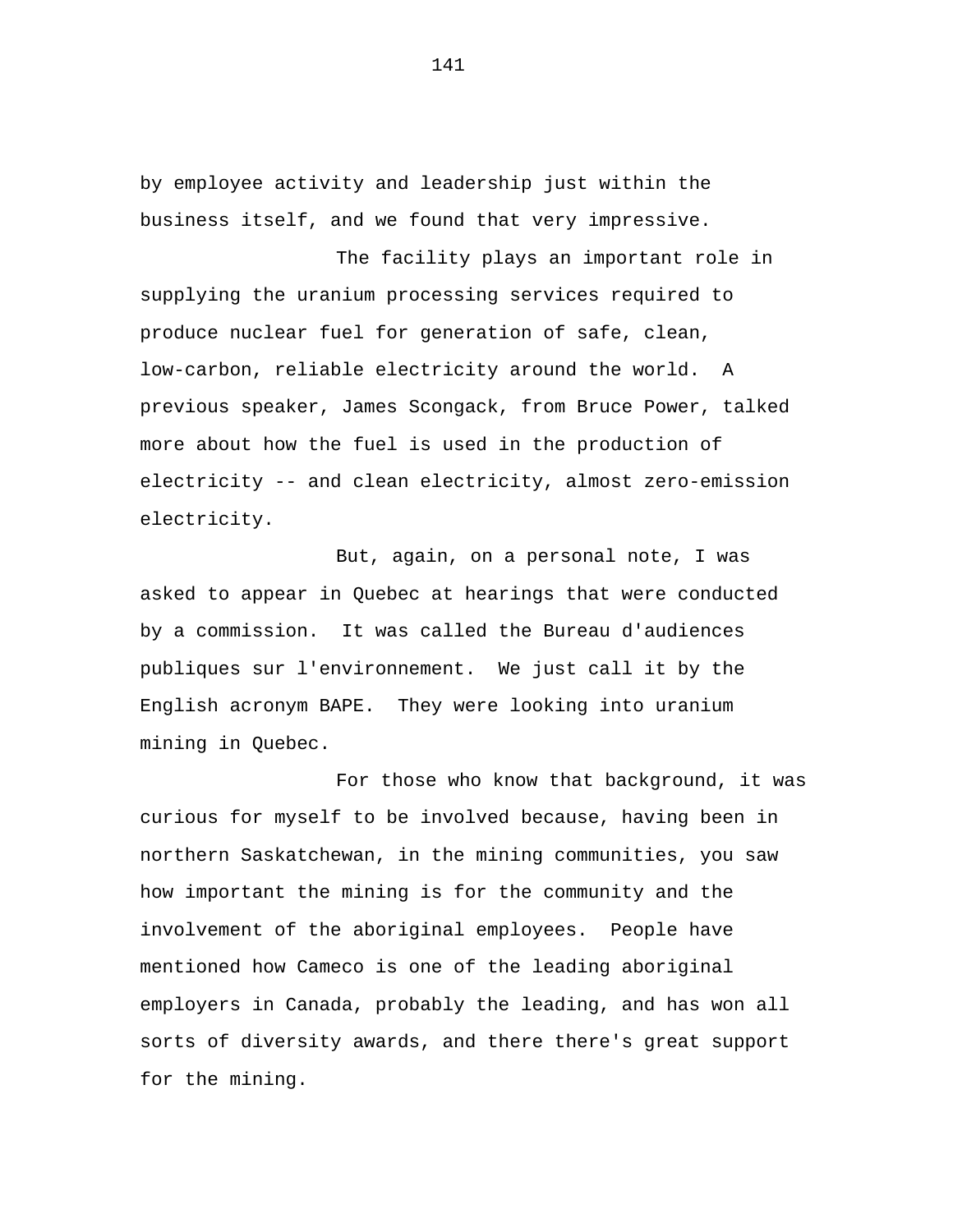Now you move to -- and that's the northern Cree of Saskatchewan, essentially. When you move to Quebec, you also have Cree, Quebec Cree, and they were expressing a lot of concern about uranium mining. Part of it was the radiation, sort of topics that Dr. Boreham was speaking to early, perhaps health impacts, but others more of just an antipathy.

When I asked -- I had an opportunity to speak to some of the Cree elders to find out a little more what was at the root of this, and one of the answers I got back was that, Well, if companies or any business practices come in and don't explain what they're doing beyond the business model, and the jobs created, then the community, which looks at things different ways, don't really understand what's the purpose. Like why are we taking this material out of the ground and mining it? What was the point of it?

So with that, I thought perhaps the presentation that I would make -- and I did, and I think it's worth just repeating here. Because when you step back a little bit and think, why are we mining this uranium and why are we putting it through a conversion facility and fabricating it into fuel? The elder said if there was a way of understanding the health impacts in a positive way, then you might get more attraction, because people would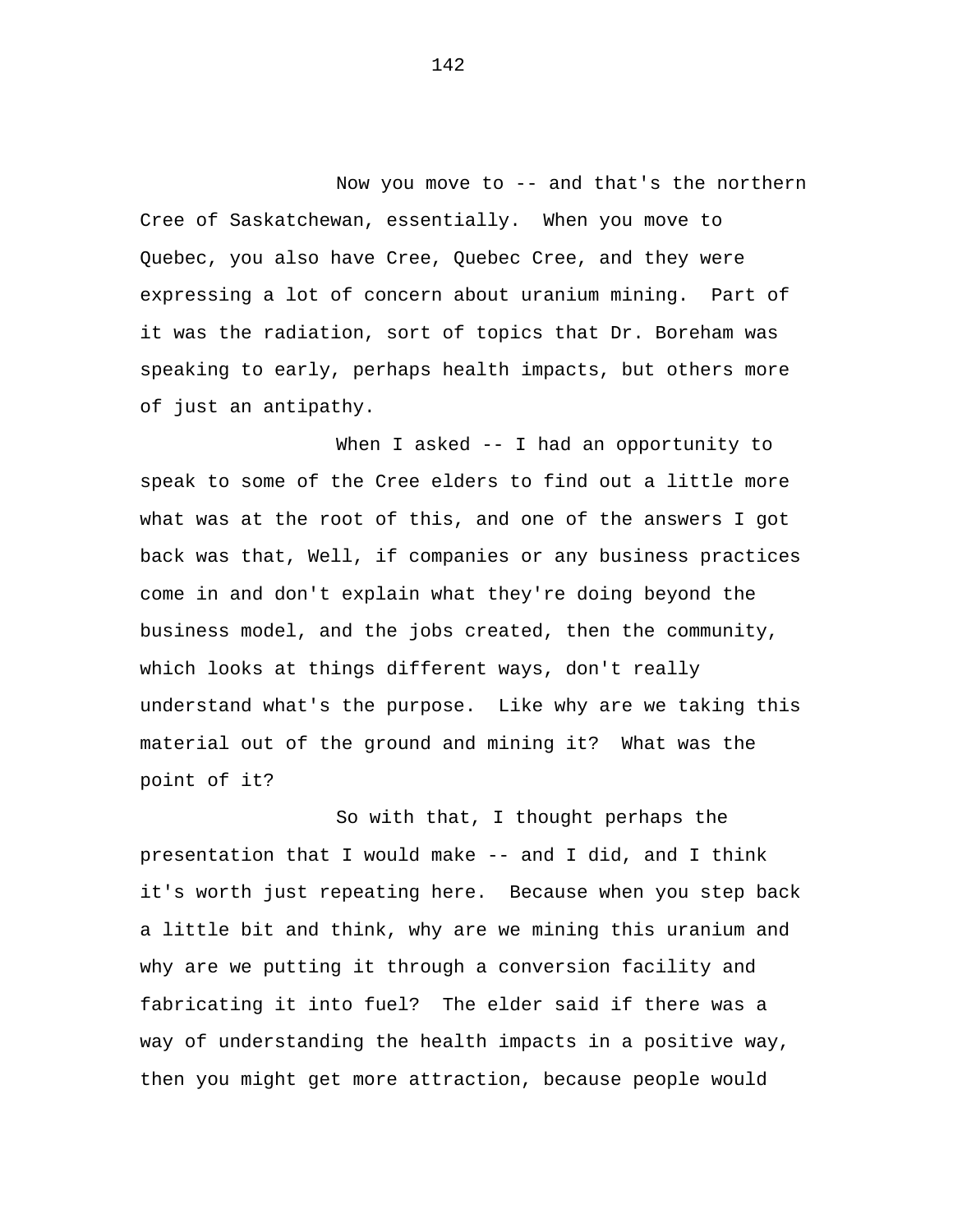see that it is contributing to the benefit of humanity.

There I spoke about how you used the uranium. It is mined. It is put into facilities such as the Port Hope Conversion Facility, and the one also in Peterborough. It is turned into these pellets. These pellets go into the fuel bundles, the fuel bundles go into the reactors, and in there you put cobalt rods, cobalt 59 rods. They are then irradiated, you've got cobalt 60, and now you have diagnostic treatment sterilization of all sorts of medical equipment in the hospitals, all the positive health effects.

Now, just recently, Nordion is teaming up with Bruce Power, with the cobalt 60. It will take a year or so to get going, but there will be high-activity cobalt that will now be used in the treatment of cancer, not only detection, but also therapeutics and treatment. Now you see the real health benefits.

I would just like to close on that note, because I think sometimes when we speak about the technical aspects of the environmental protection, so important, and the safety, we need to step back occasionally and say what is the purpose of this? You heard about the electricity side, but I'm also talking about the non-power applications that are so important for humanity.

So let me close with that. The Canadian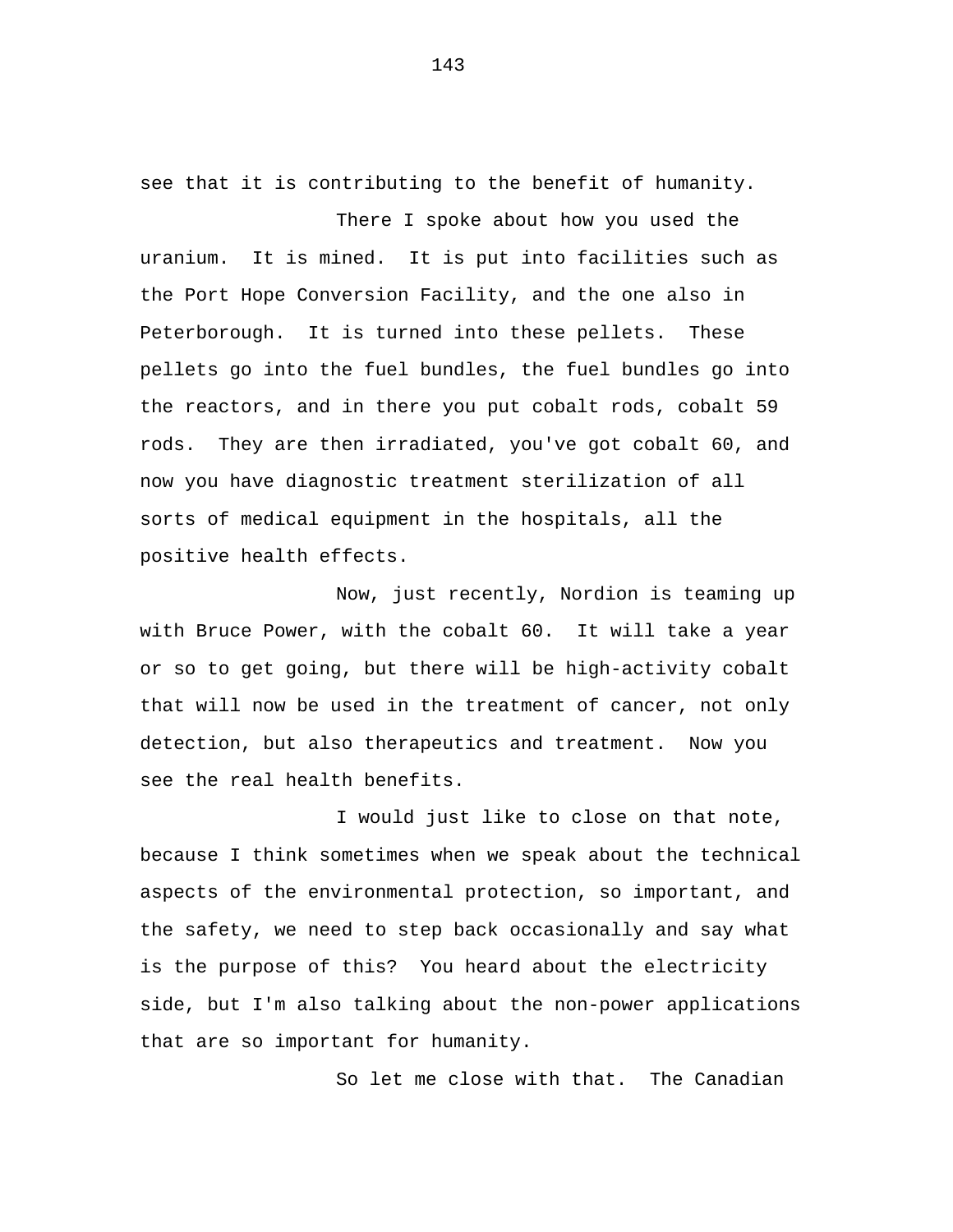Nuclear Association supports the application for a 10-year licence, and I thank the Commission for the opportunity to share these thoughts on Cameco and its licence application.

**THE PRESIDENT:** Thank you.

Questions?

Dr. McEwan.

**MEMBER McEWAN:** So later in this week we'll be looking at the Port Hope Area Initiative report. As you're sort of building your story, how do you create into that the dealing with some of the legacy effects from many years ago? How do you actually articulate both the importance of it and how it happens?

**MR. BARRETT:** One of the things that has struck me in my involvement in the industry and also earlier when I was acting as Canada's ambassador to the International Atomic Energy Agency is that we have a 60-year history, certainly in Canada, or thereabouts 60 years of working, research, development, technology that we've established, the mining -- we've got the whole fuel cycle, essentially, in Canada. And through that period, of course, it has never been full understanding of all of the effects from the very beginning that may need to have been taken into consideration and further developed.

We heard a presentation on radiation and you see already that there's a type of understanding that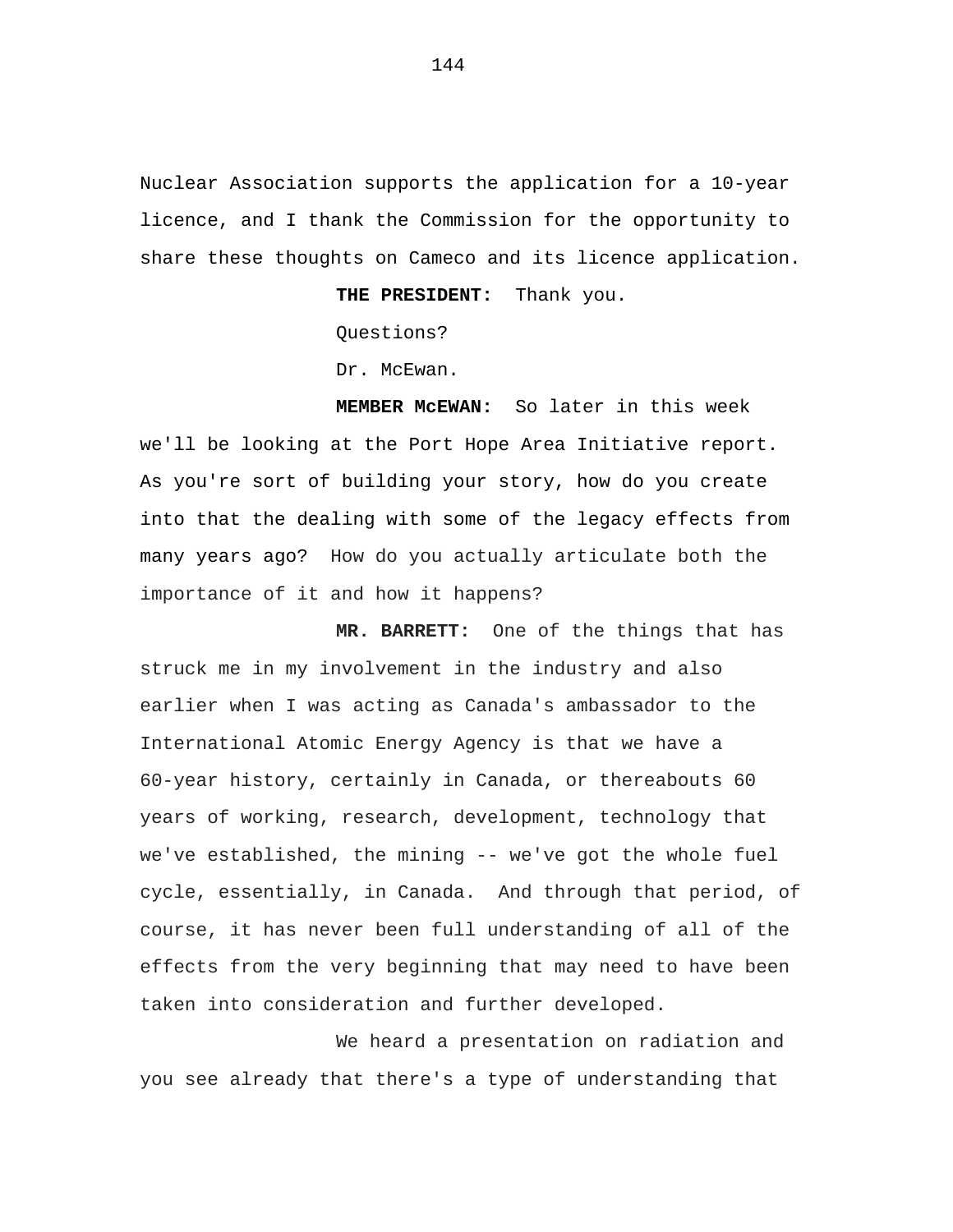was fairly predominant in the linear threshold approach to it that radiation just -- the more you get of it, the worse it's going to be. And then you have presentations such as Dr. Boreham's showing research is a bit different from radiation.

I think in this case, the understanding of the effects that could come from uranium mining and its transport through into the community, such as this, and used in industrial applications was not fully, fully understood in all its effects.

So my message, then, is one of continual improvement and responsibility. The continual improvement is continuing to research and understand better in order to ensure that all aspects of safety are fully understood and we have a chance to address them and mitigate them. Responsibility is that second point, and that is when you do see an impact, you do something about it and you remediate it and you have the responsibility to do that. So it's a combined thing. Because I don't think it would be honest or fair to say that there's just an understanding that developed in 1950, and now we move on to 2016 and it's exactly the same. So through that period there's the impact of greater recognition, understanding, and application of responsibilities.

**THE PRESIDENT:** Anybody else?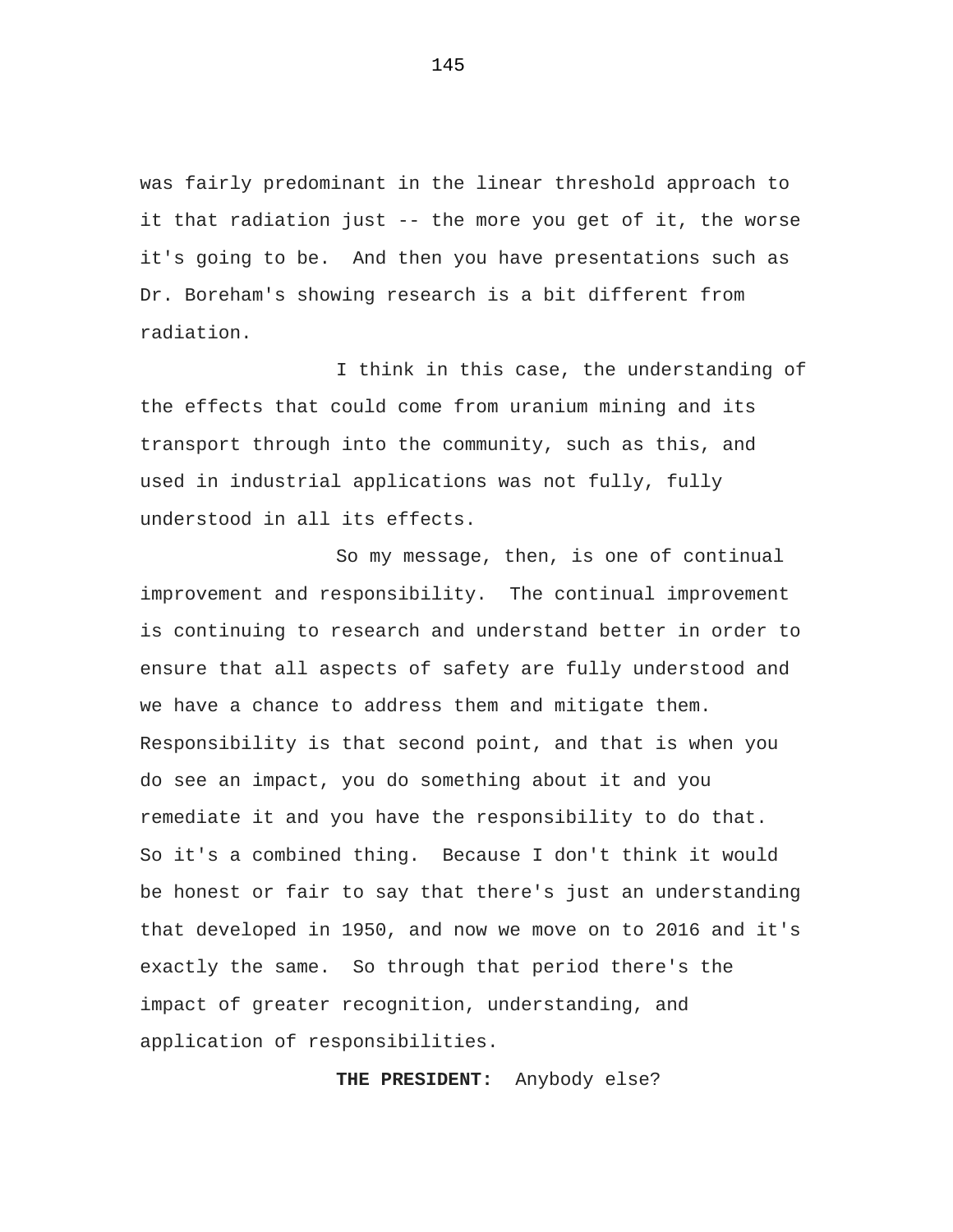As an industry association, how do you see your role in terms of dealing with common issues for the whole industry, be it research, be it information dissemination, et cetera. Do you do that or you purely kind of feel it's advocacy and an Ottawa-based kind of a notion?

**MR. BARRETT:** In answering that question, I think you put your finger on something that is quite important for I think our industry -- I don't know if it applies the same to other industries, but certainly in my observations -- and that is it's a technology that has many applications to the benefits of humanity.

We have on our website a piece that I wrote for another international body and then felt that we should be extolling it more widely. It just simply starts to describe and document the power applications, but the non-power applications were significant. People never realize to what extent in their daily life that they have -- whether it be industrial processes, products and the like, and I mentioned nuclear medicine and treatments and their health -- that are affected by the technology and the materials that go into it. We concentrate on power quite a bit and electricity production, but it's more than that.

And in it, it is not something where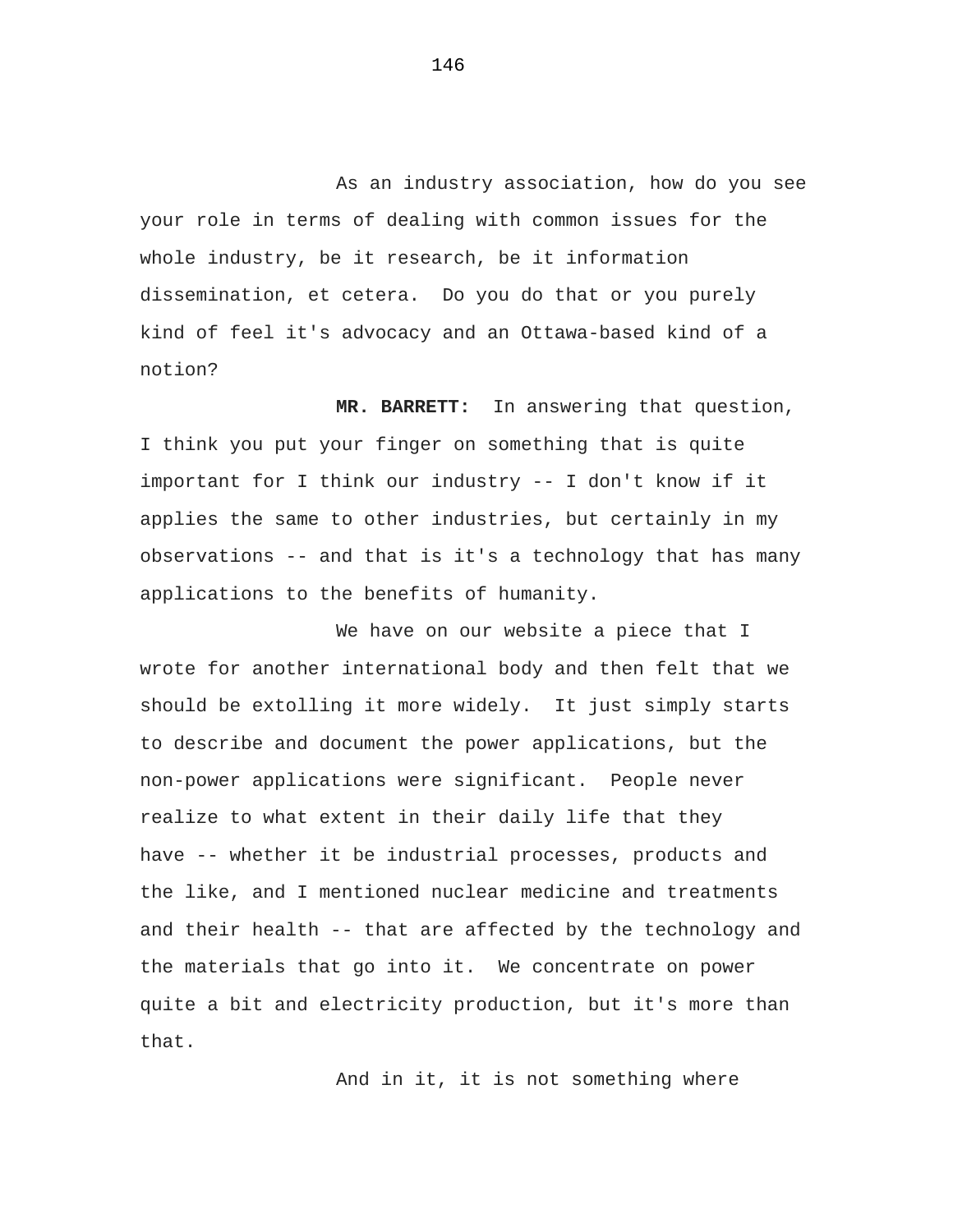innovation and development and research is something I think left entirely to the industry itself. I think there's always been a fairly close hand-in-glove relationship with the policy directives that address public good and address the greater benefits that one wants to get from these technologies. So it becomes a matter of how do you associate and align the needs of a government that's operating on behalf of a wider public and what the industry can do to satisfy those.

And when you take that perspective, you see that it sometimes goes through different variations over the years. I think what the previous federal government -- there was an interest to sort of we say "restructure" atomic energy and look at it again as to what is the relationship between the commercial business side and the public need. And I don't think that was fully resolved by the previous government. And now a new government's in place and I think it's the same thing.

When you have the political -- the policy objectives of a government that is stressing such things as climate change and environmental impacts and the need for electricity as the basis for development and thinking about northern communities or indigenous communities where there isn't enough energy, all of these things start to come together in a recognition that the nuclear industry -- and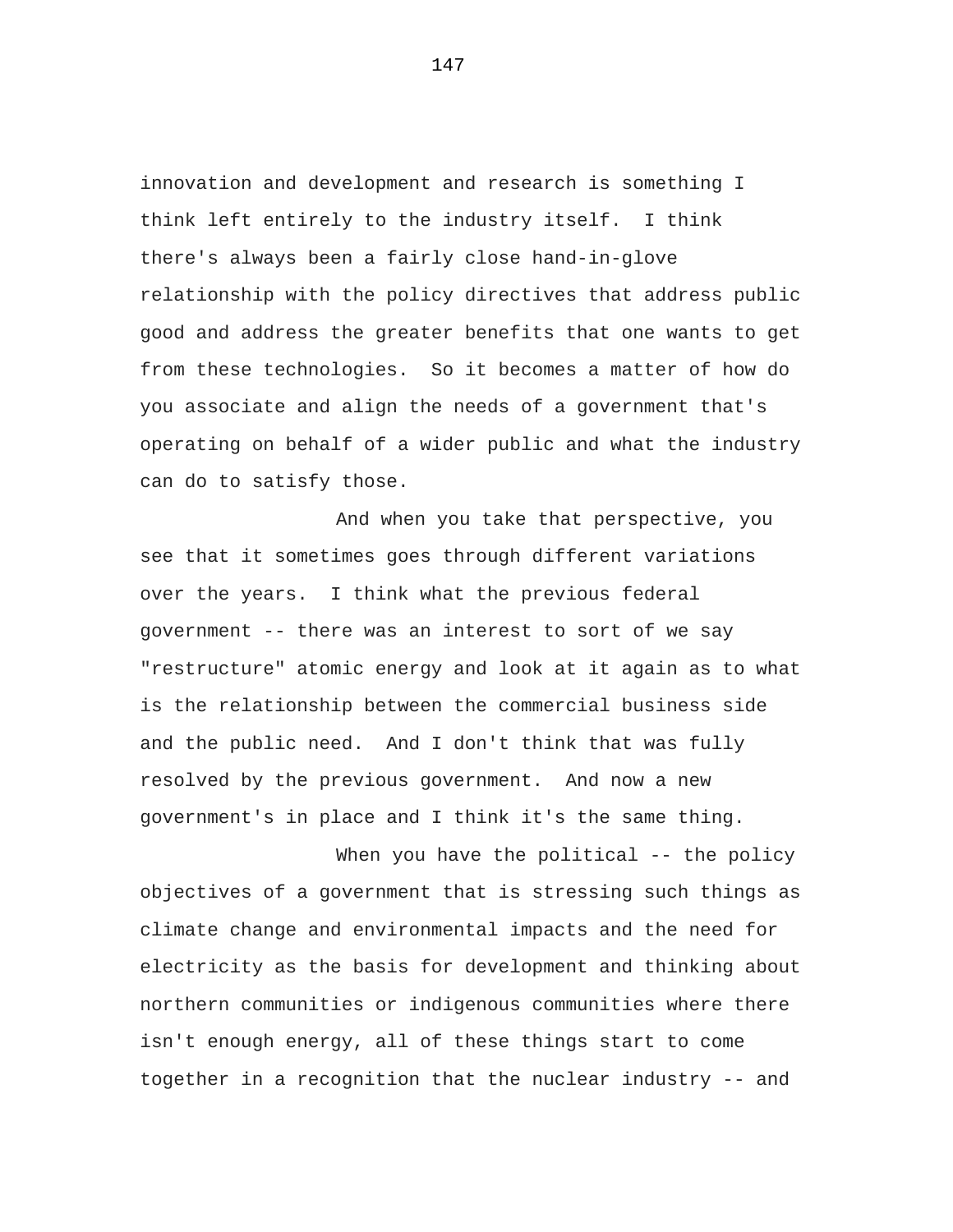you know I'm using a shorthand, it's much wider -- can actually provide answers to that and can actually start to develop innovatively to address them. But you need to have that kind of understanding, mutual understanding. I don't mean its integration, understanding between.

And that, to answer your question, that's more than advocacy. To me, advocacy is saying, We've got a great product; why don't you buy it? And the way that I see our association is more of governments and others who are seeking solutions to some problems. Let's look at what we have already, let's look at where we could go and how we could develop that in a way that makes sense for the taxpayer, makes sense for the governments. It's doable and it just needs a little bit of that policy -- how shall I say -- openness, open-mindedness.

And I'll just finish on this note, because there are those who do feel that the industry needs to be closed down, essentially, and that it is not needed. And you've probably guessed from my remarks I take the opposite view. I think it's very much needed, such a wide range of activities that are pertinent to our life, that and the quality of life, that we need to keep it. But we need to get it into a frame of understanding so people say, Yes, thankfully we do have a technology. We understand it, and we can apply it to these solutions.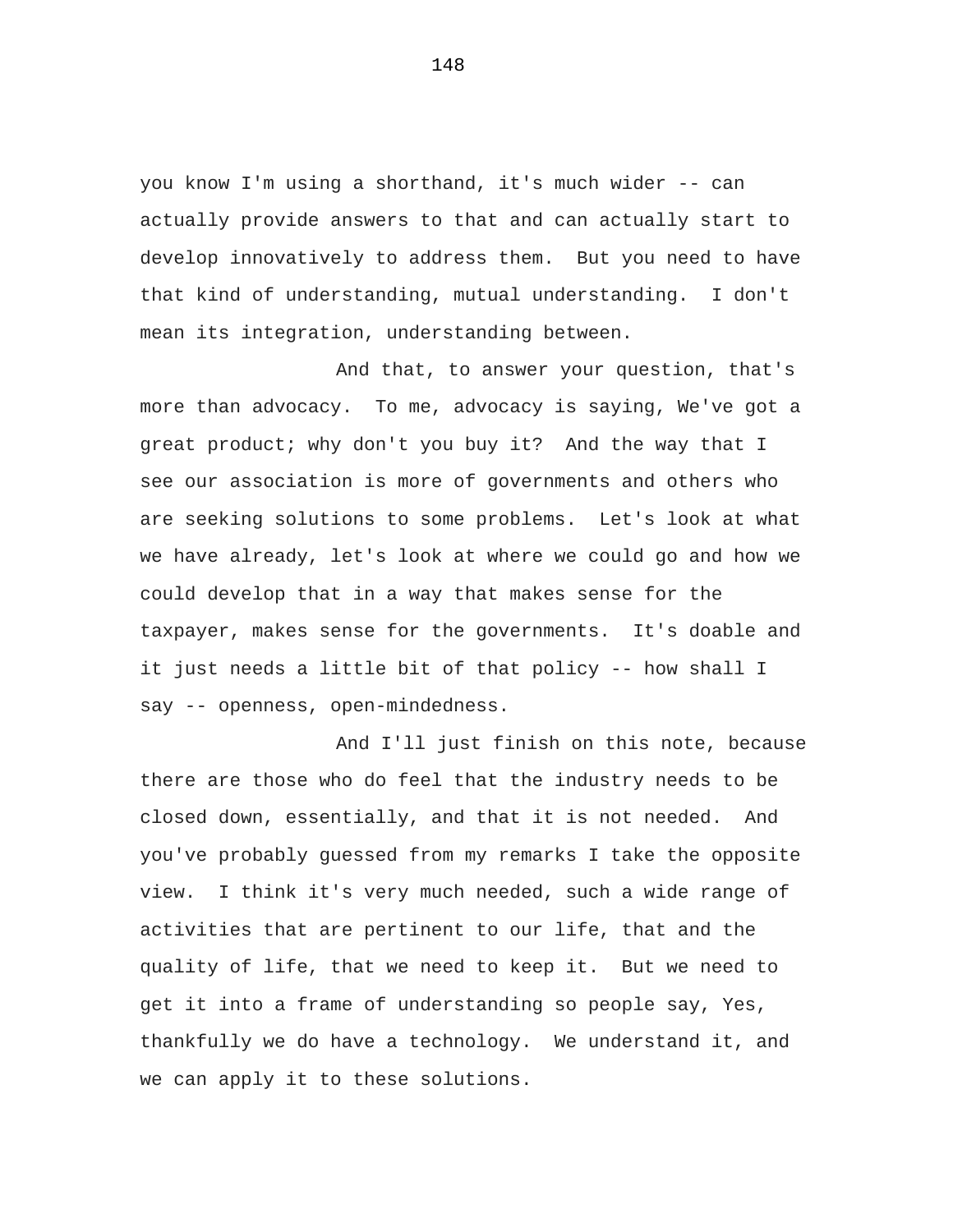It will not be the only solution. And I'll just close on that note, that -- in responding to this question -- is that the other part of why it's not advocacy, because to me, advocacy can be just like forget about the competitors, just take our product. And our message is there are renewable sources of energy. There are different energy systems. All of them have pros and cons. All of them generate waste; sometimes you don't hear about the waste products of other energy systems.

Clean energy is important. Renewable energy is part of clean energy, but clean energy and clean technology also belong in the sphere of our industry. And we have a lot of potential in that. And so that would be the -- that would again take us away from straight advocacy into a domain -- and I haven't got the right word for it, but I think it is a public good realm.

**THE PRESIDENT:** Okay, thank you. Thank you very much.

I'd like to move now to the next submission, which is an oral presentation by the Town of Cobourg as outlined in CMD 16-H8.16. I understand that Mayor Brocanier will make the presentation. Over to you, sir.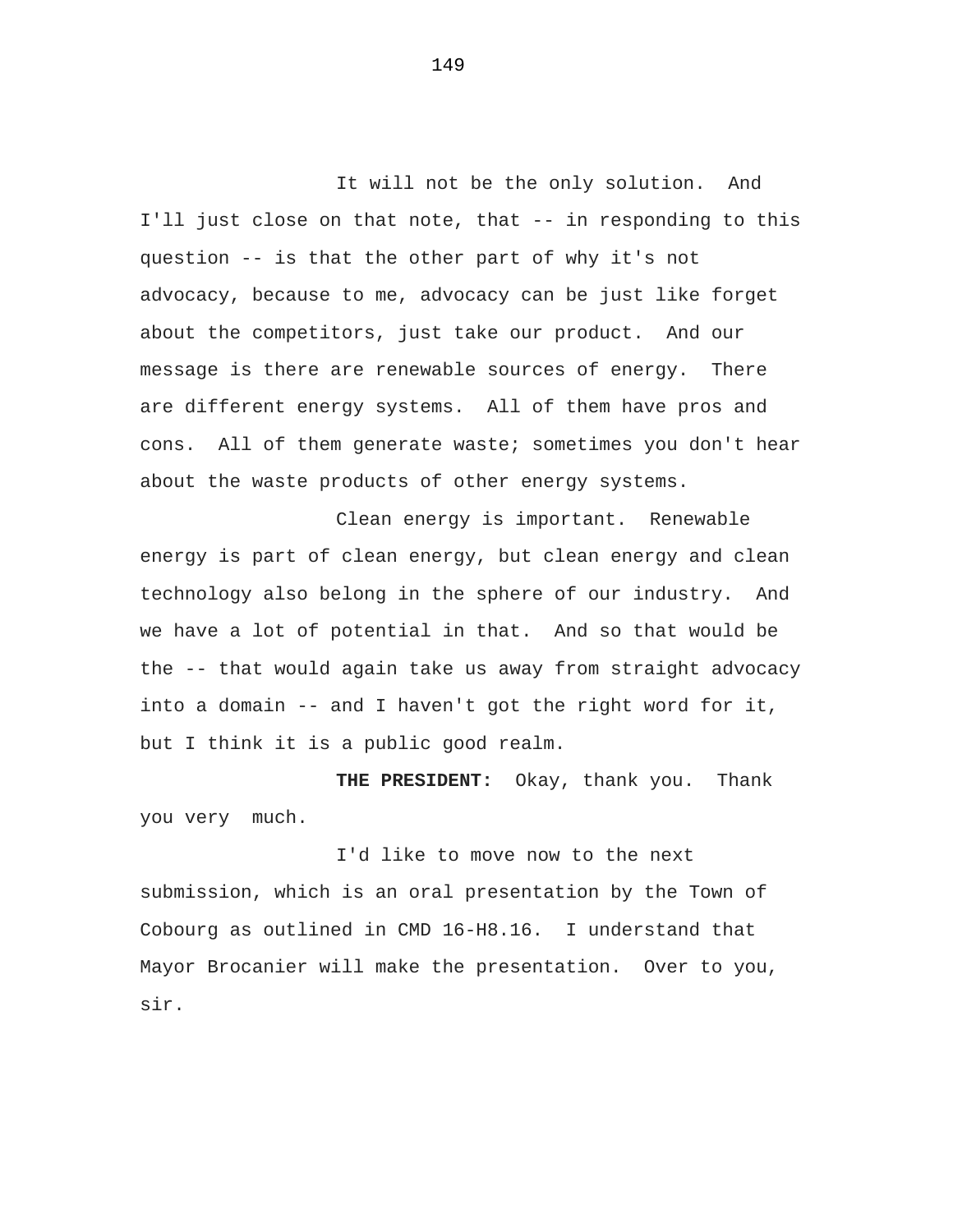## **CMD 16-H8.16**

## **Oral presentation by the Town of Cobourg**

**MAYOR BROCANIER:** Yes. Thank you very much, and thank you President Binder and Members. I want to thank you for the opportunity to make an oral presentation. I did make a written submission, but I also felt it was important to make an oral presentation for the panel to have an opportunity to ask questions of clarity.

So I am Gil Brocanier. I am the mayor of Cobourg, which is eight kilometres east of here, but I'm also warden of Northumberland County. And in my role as both warden and mayor, I'm actively involved in all the businesses and I meet with them on a regular basis to understand both their operation and their needs so that we can work collaboratively to the benefit of business and the community itself.

So Cameco has a conversion facility here in Port Hope and a supporting division in Cobourg. So as mayor of Cobourg, I have an interest that Cameco operates its plants in a manner that is safe to the public, safe to the employees, and also safe to the environment.

So as a former manufacturing quality manager with Kraft Foods Canada, I have a strong background in quality management systems that are necessary to ensure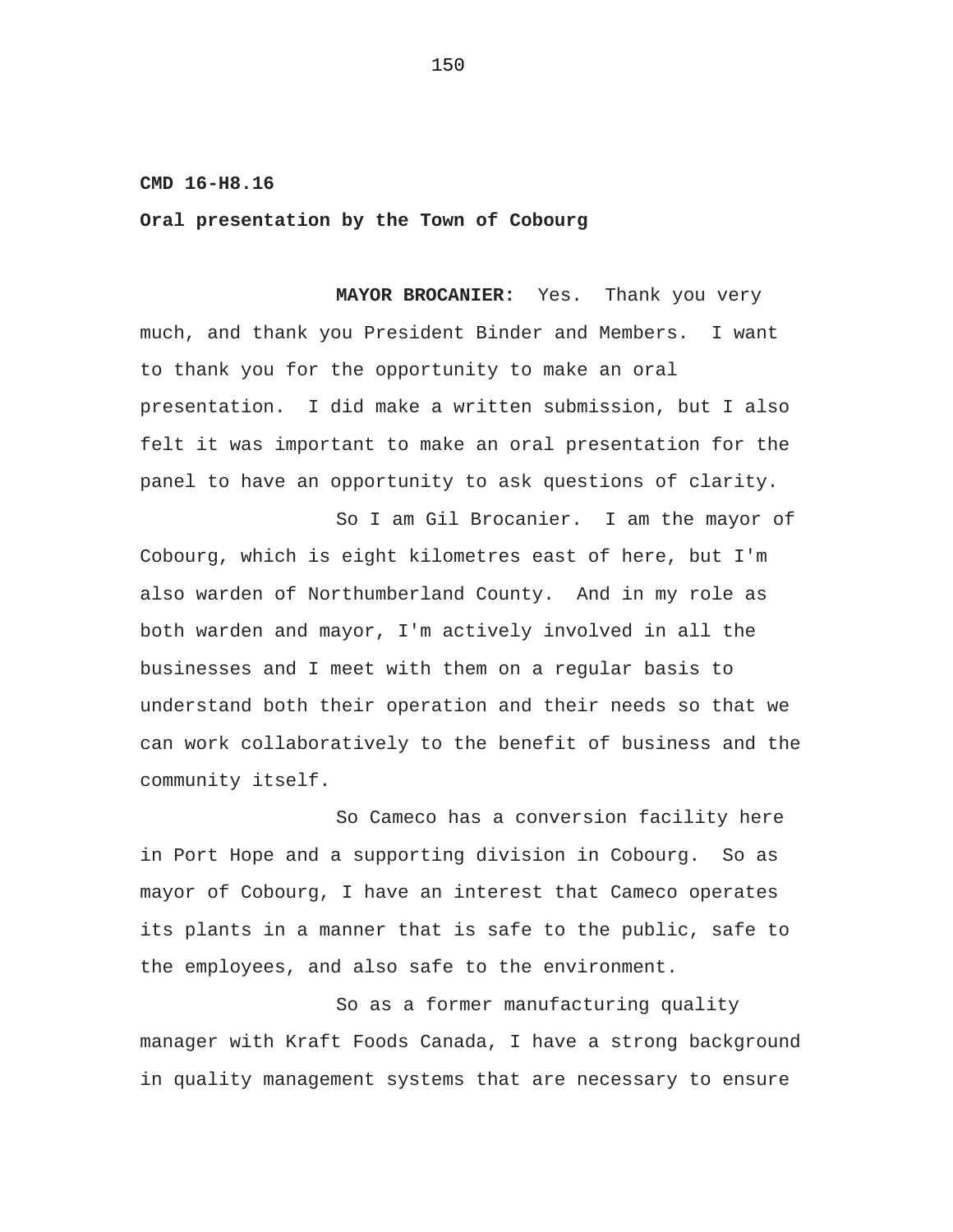all of the above concerns are addressed. In addition to this, I was also certified to develop and audit ISO 9000 systems, which is the highest international quality management system in the world. And like Cameco, I was charged with the responsibility of public safety and employee safety.

So since I'm speaking about quality management systems, I wanted to make an oral presentation to make sure that the panel understands there is a big difference between a quality system and a quality management system. Because a quality system is very much focussed on the product quality, whereas a quality management system goes into far more depth than that. And although it does ensure that you will have a high-quality finished product, it is done so by a means of controlling every aspect of an operation from incoming materials to outgoing product, and it addresses the entire scope of employees, from the janitor up to the plant manager, in terms of all of their responsibilities.

So a quality management system is comprised of a documentation hierarchy of all the elements that ensure consistent and effective management and employee responsibilities, including policies, procedures, work instructions, and records.

The policies contain all the guiding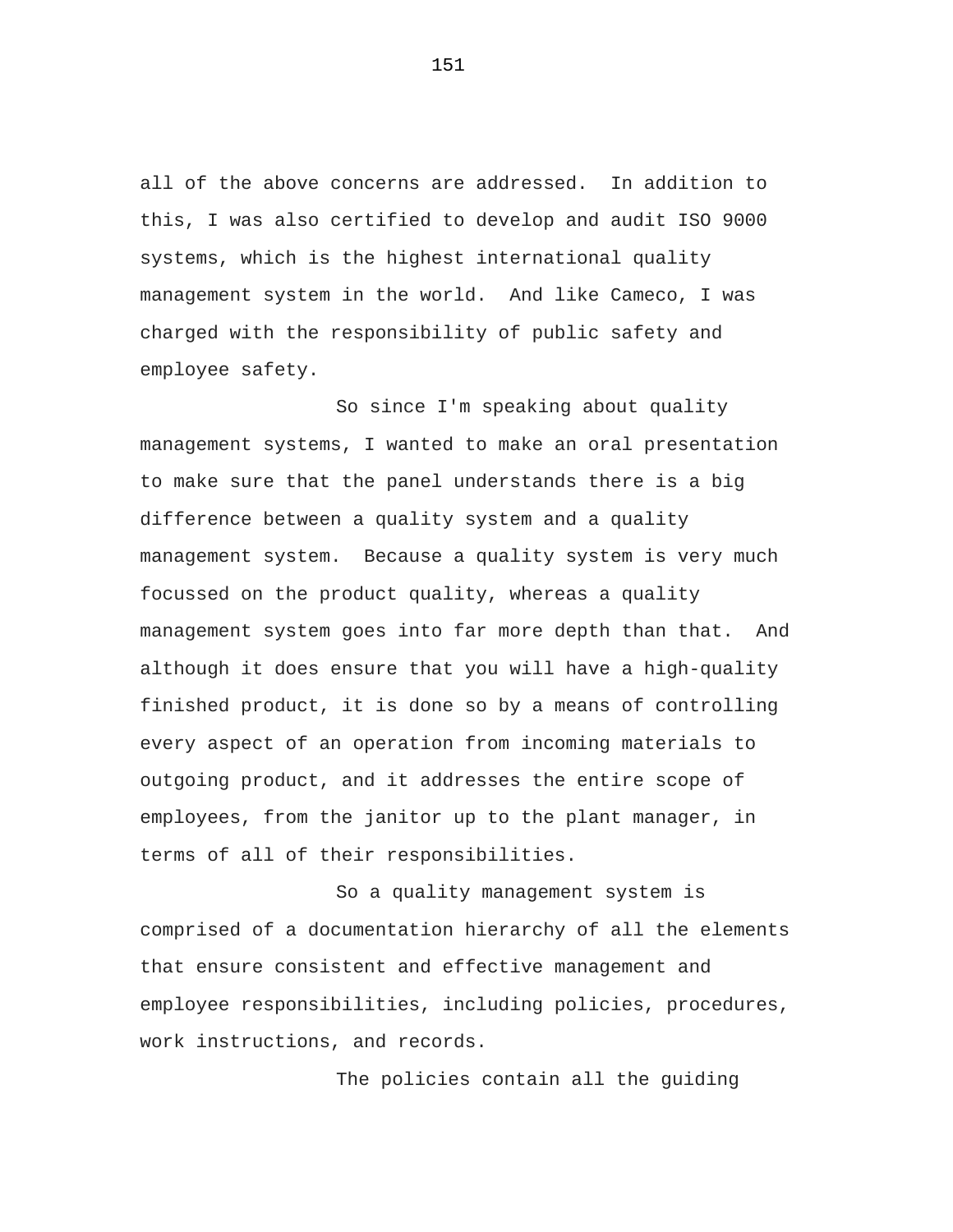principles of the desired outcome of an organization, and the procedures are the level of documentation that start to add in detail and they clearly describe who does what, when, and how.

So work instructions become the next level of the hierarchy of documentation, and they are all the detailed instructions for every task that has to be completed. These work instructions are not just guidelines, but they are instructions that must be followed exactly, and therefore they form the basis of a fairly high standard of a training program.

And the records that these people keep as they perform their duties are the final layer in the documentation hierarchy and they physically form the largest component of the documentation in a quality management system, because records must contain very detailed recording times, dates, test results, signatures, and any actions that are taken for out of range tests.

And so knowing all of this in my background in quality management systems, I met with Cameco senior management. I wanted to understand that they had all the components of a good-quality management system.

So in my interview with Cameco management, I found that their quality management system parallels the quality management system that I used in the food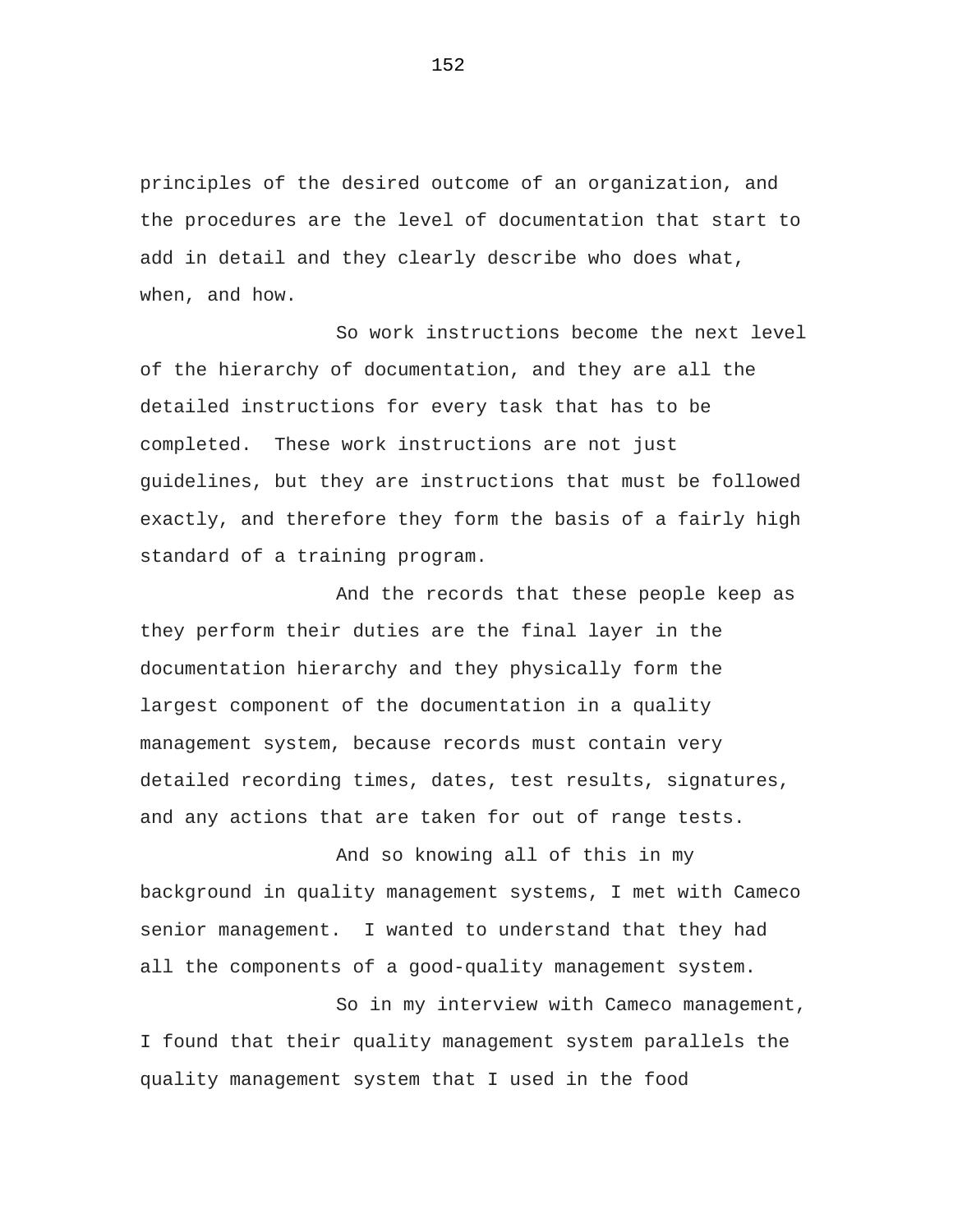manufacturing industry and the ISO 9000 international standard. This ensures their process is fully and consistently controlled, there is a solid understanding of the responsibilities of all employees, their work instructions form the base of an excellent employee training program, and they have the records that prove all of the above.

Now, although my interview was a component audit only, I did discover they do have regular third party audits of their written procedures, work instructions, and records to ensure that the procedures and work instructions are sound and up to date. Training has been conducted, and the records show the process has been properly monitored and controlled.

So even though there are more audits, I found that two of the third party audits for Cameco are the CNSC and the Ministry of the Environment.

So Cameco also conducts regular internal audits which are audits by their own employees who are trained to perform such audits. And so my experience tells me that when an organization successfully -- you know, successfully holds up to those standards of audits, then they are completely in control and they are controlled consistently and to a high level of compliance.

So along with their quality management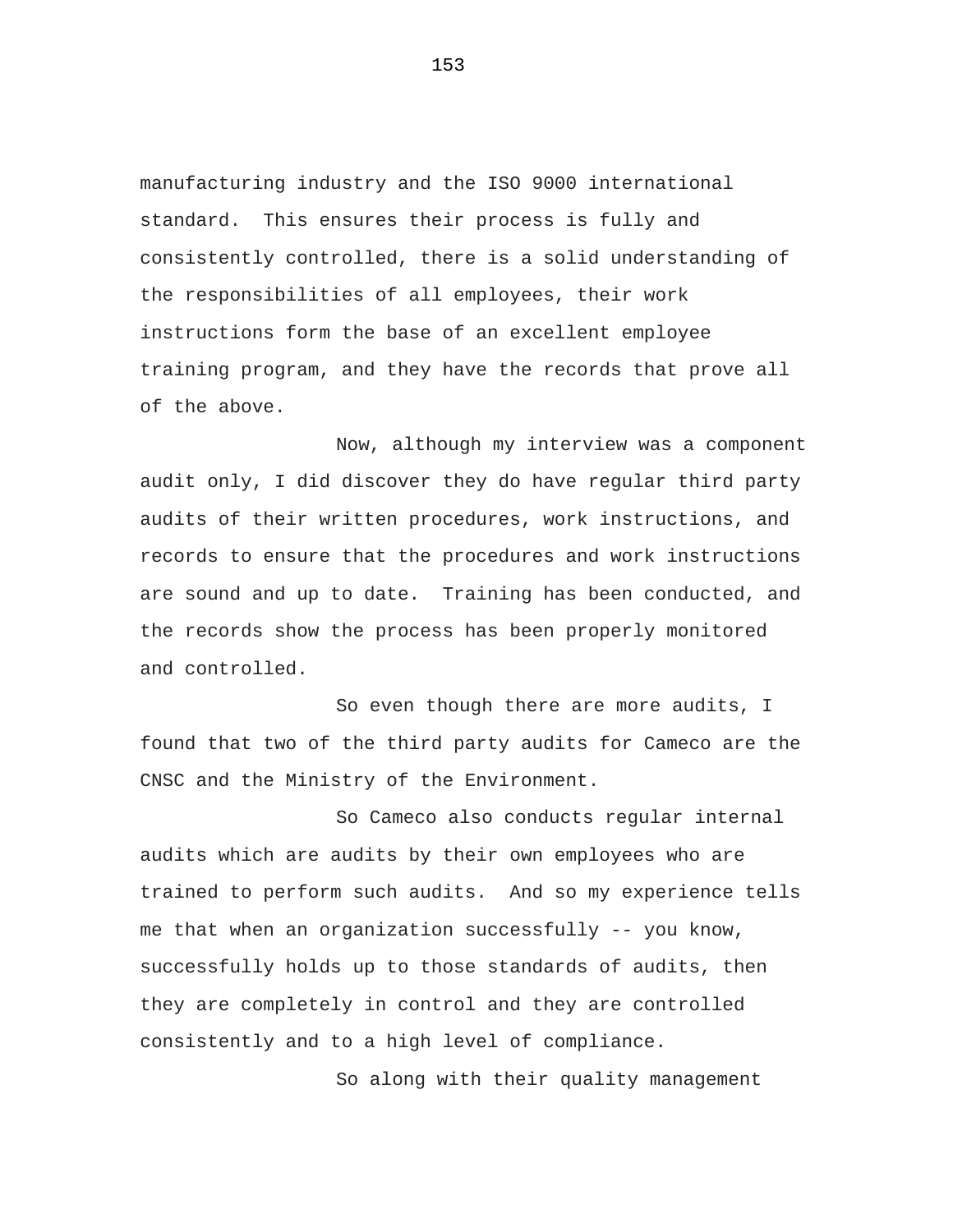system, Cameco is also registered with ISO 14001, which is an environmental component of ISO 9000. This is very specific to monitoring, sampling, testing, and recording of a number of environmental indicators to ensure there is not a negative environmental impact.

So in closing, as mayor and warden, I fully support the relicensing application because of my complete confidence in Cameco's quality management system which exactly parallels the system I used in the food manufacturing business, because it assures me, you know, that Cameco is committed to running an operation that is controlled, safe to the public, and safe to their employees.

Now, I would be remiss if I didn't finish by mentioning that Cameco is a significant contributor to the economy not just of Port Hope but all seven municipalities in the County of Northumberland. And I know that you have many written submissions on Cameco's benefit to the community as a whole, their corporate sponsorship, and I'm not going to repeat all that.

So thank you very much for the opportunity to make this presentation.

**THE PRESIDENT:** Thank you. Questions? Dr. McEwan.

**MEMBER McEWAN:** Thank you. It was a very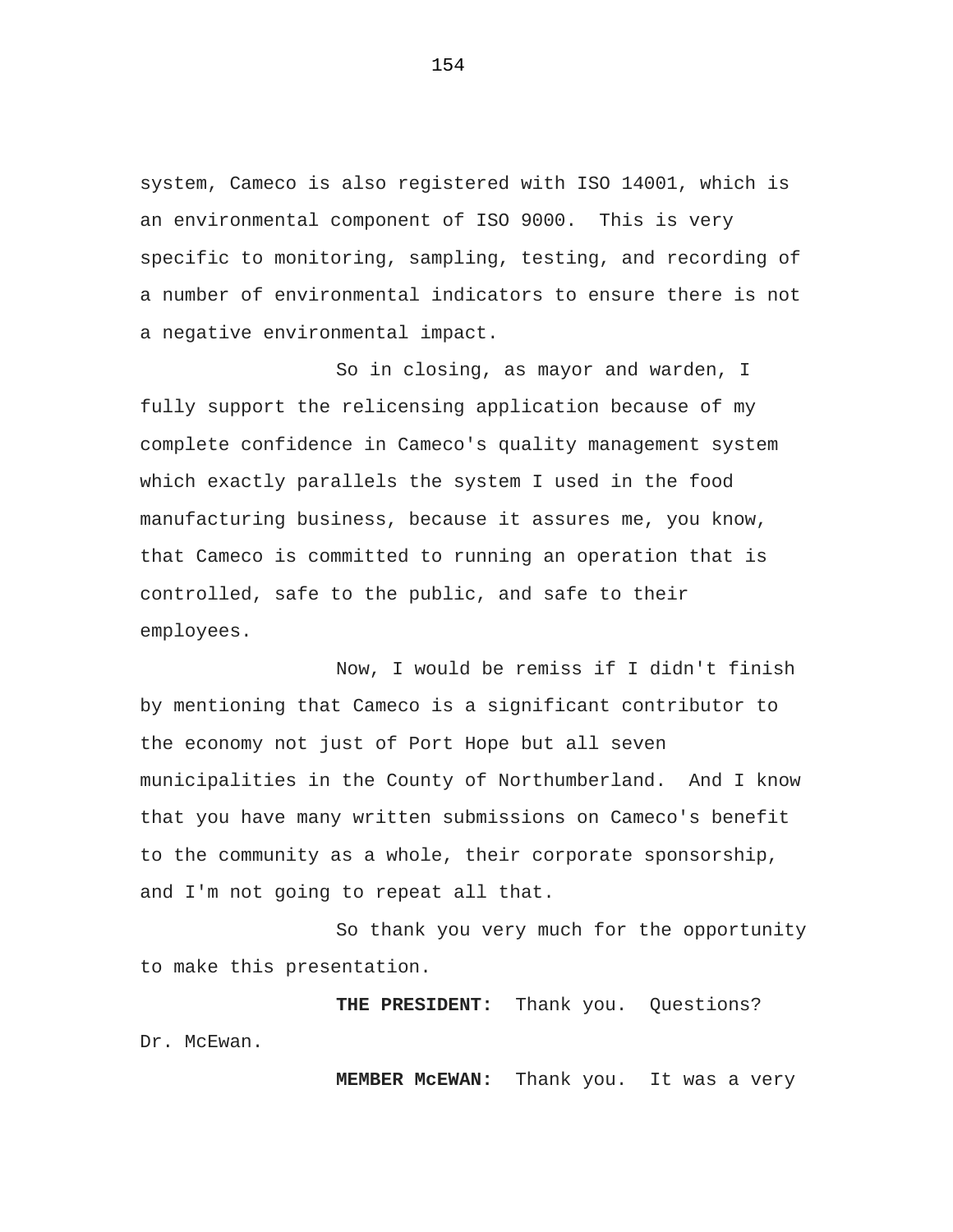interesting written submission, because you came at it from, I have to say, an unexpected direction, which I guess reflects both background and relationship through the Town and the County.

Were you surprised? Did you go in with any expectations for good or for bad that were changed as you went in? Or did you just go in sort of to learn and find out?

**MAYOR BROCANIER:** Well, I went in with the hope that I would find exactly what I did find. So I was quite pleased as I went through the whole process and found as I talked about each of the components that are so important to the quality management system that they were all answered in a very positive way. And so you know, as I said, as my experience both as being an auditee on a number of occasions in the food manufacturing business and being an auditor, I followed the process very closely to make sure that I answered -- I asked the right questions to get the answers I wanted.

**THE PRESIDENT:** When you get fed up with being a mayor, I think I can find you a real good job. --- Laughter / Rires

> **MAYOR BROCANIER:** I'm having too much fun. **THE PRESIDENT:** Anybody else? You mentioned, and we never talked about,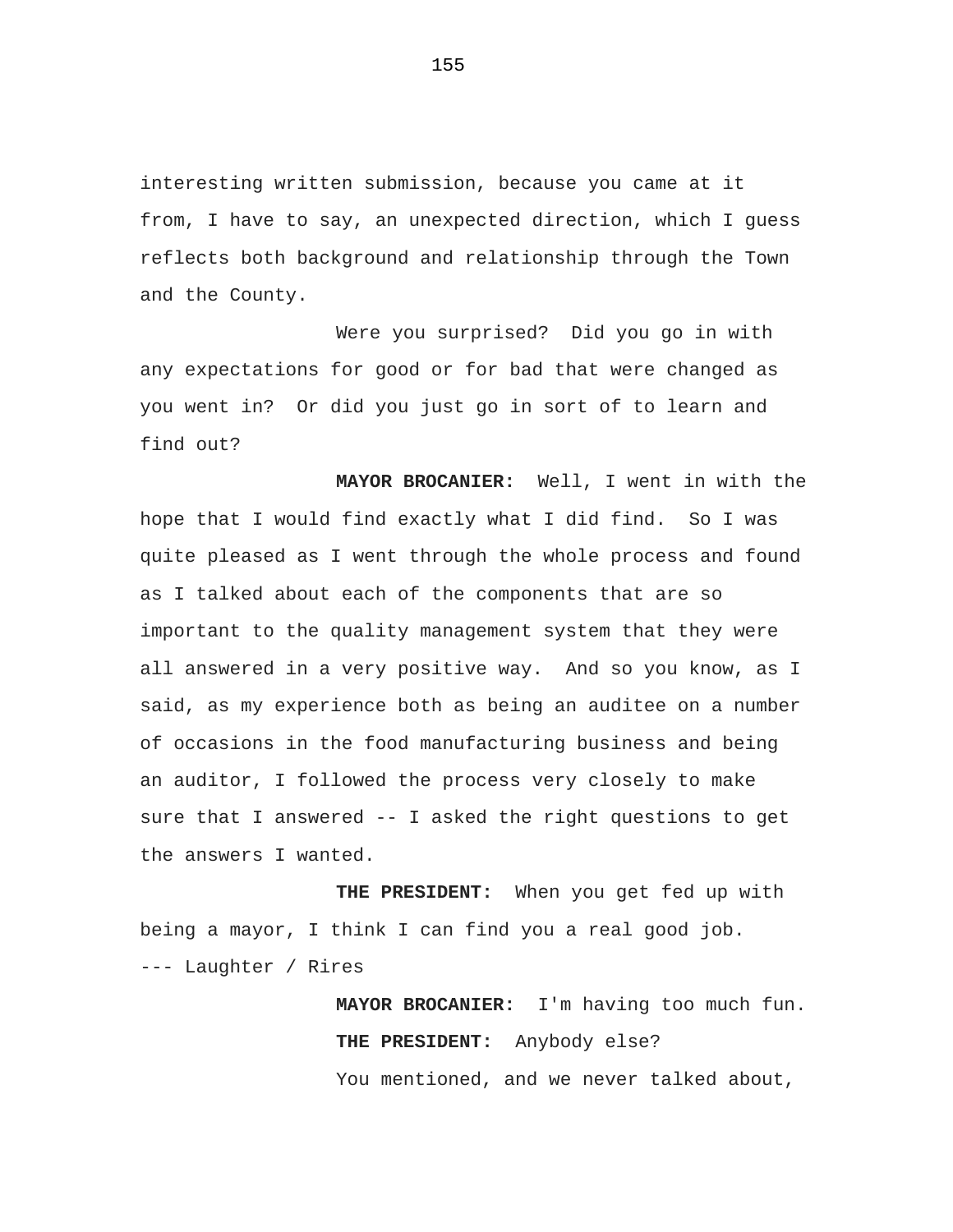there's a division in Cobourg itself.

Can somebody tell me in a 10-second clip what does this division do, how big is it.

**MR. CLARK:** Dale Clark for the record.

So our Cameco fuel manufacturing facility, which is part of our fuel services division, that includes two different facilities. The one in Port Hope, which is under the licence and part of the discussion tomorrow, that's all the uranium processing that takes place, the production of the pellets, and the final fuel bundles takes place in Port Hope. Part of that facility also includes a facility in Cobourg that has no uranium processing. It's zirconium metal-based production, so primarily the tubes that are produced for those fuel bundles are made in Cobourg, as well as a number of other reactor components.

**THE PRESIDENT:** And how big is it?

**MR. CLARK:** I believe we have in the neighbourhood of about 100 employees there. We could confirm that tomorrow, but in that ball park.

**MEMBER VELSHI:** I'll just ask Cameco, so when the mayor of your neighbouring community knocks on your door and says, I want to do an audit of your quality management system, like what's your reaction to that?

**MR. CLARK:** Sure. Dale Clark for the record.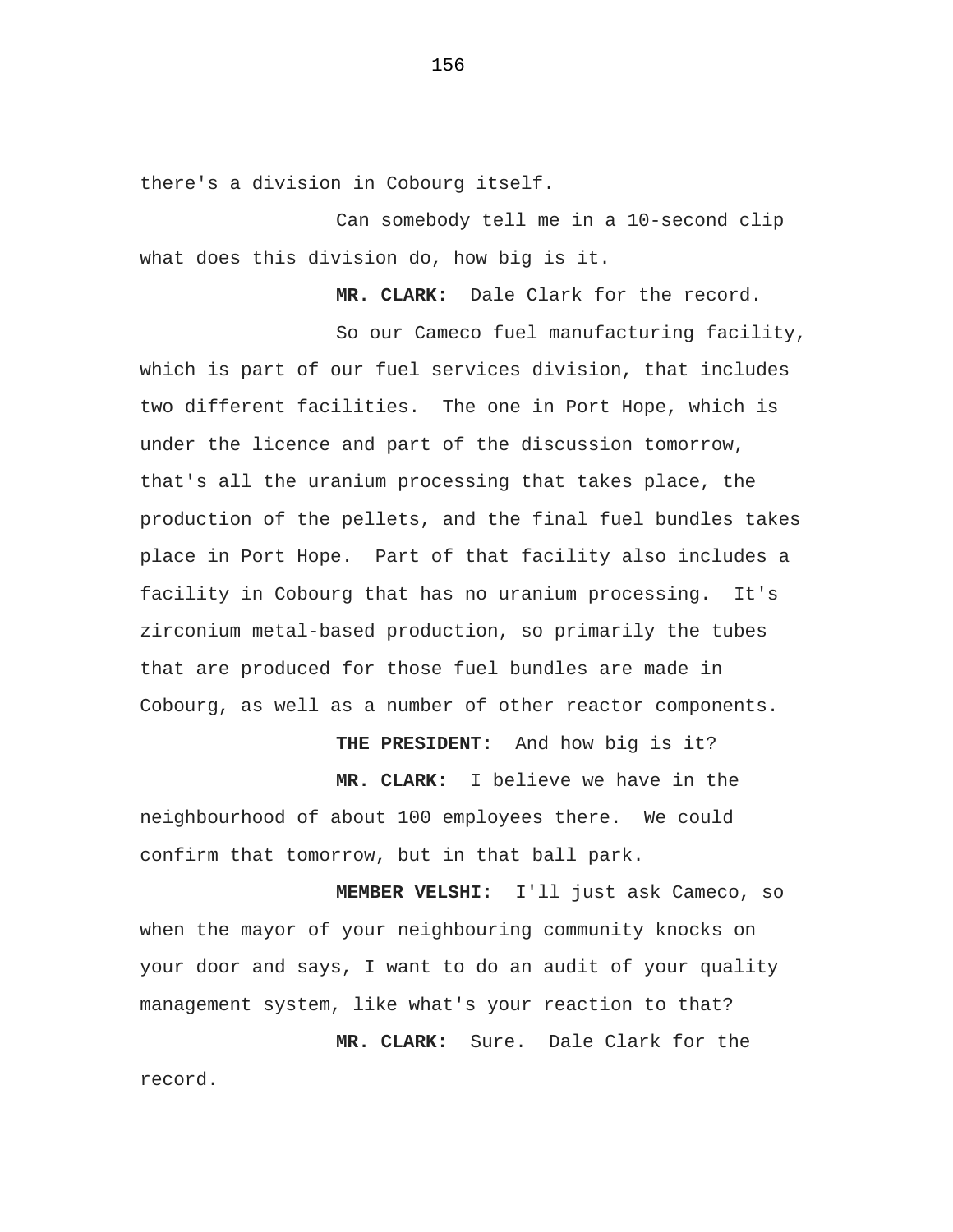We're very open. I think it's an example of the transparency that we have, we have made great strides in. And we have great relationships with our stakeholders, with the public, with the community, with the key representatives of our communities, including Mayor Brocanier here. So we're very open, and I think it's an example of the strong support that we have in our community and why we have that support, because we do open our doors and we go to great lengths, actually, to answer questions of interested members of the public, whether that be through the community forums that we do, the presentations to council, the different presentations that we have at the fall fair or other special meetings, or specific requests like this one is another example. So I think it does show that transparency.

**THE PRESIDENT:** Mayor, do you ever bring Cameco for the whole seven municipalities or to the various councils to get an update as to what's going on in the facility?

**MAYOR BROCANIER:** Sorry, I just missed that. Could you just repeat that, please.

**THE PRESIDENT:** Do you ever invite them to bring an update to the current activities in the facility to the council?

**MAYOR BROCANIER:** Actually, we've never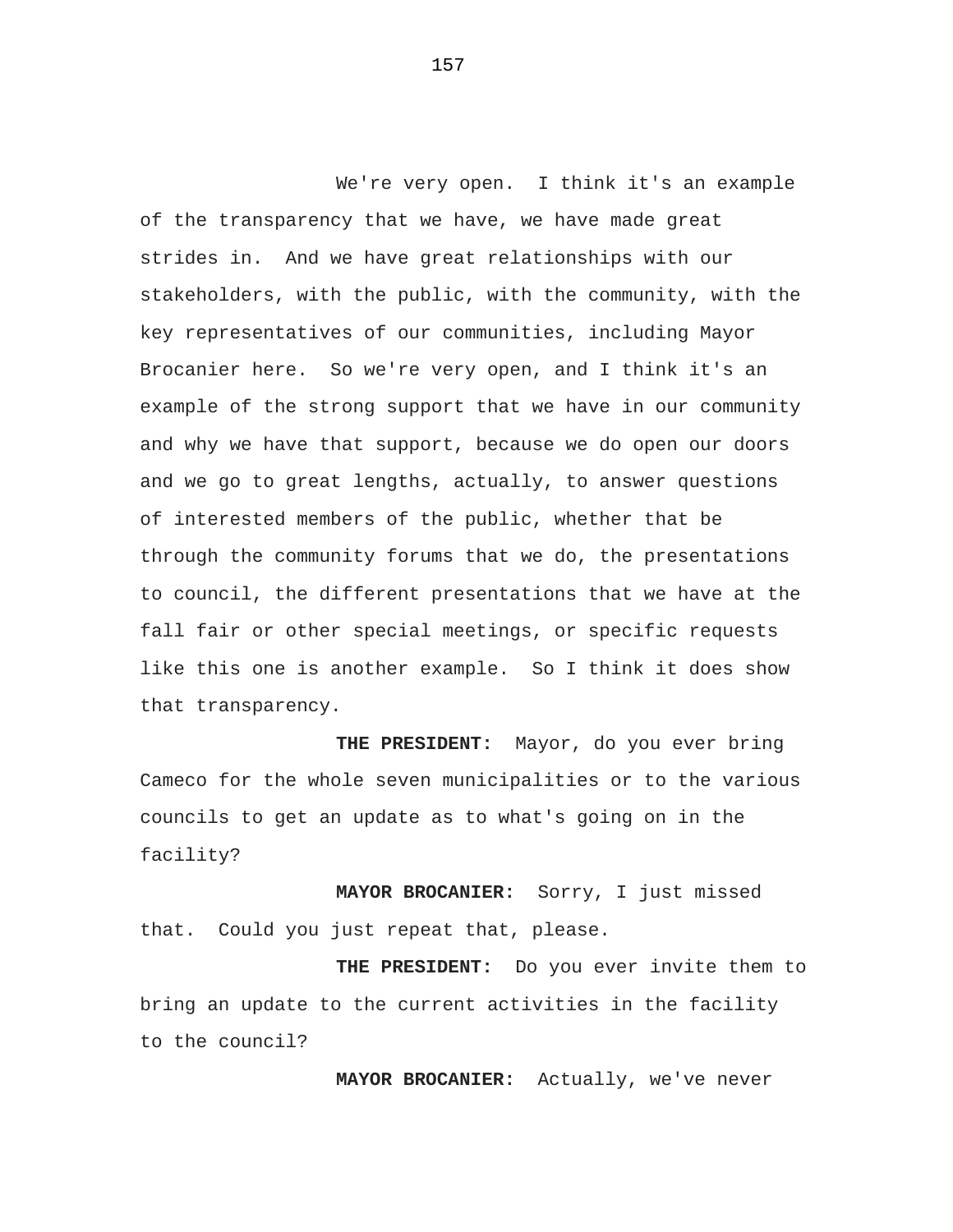invited Cameco to do a presentation to the council, although they do make regular public presentations, you know, that are open to all members of council. I get an invitation to them and sometimes I can attend, sometimes I can't because they tend to hold them on nights when I have a council meeting.

> **THE PRESIDENT:** Okay, thank you. **MAYOR BROCANIER:** Thank you. **THE PRESIDENT:** Thank you for the

intervention.

Go ahead. You want to say it?

**MR. LEBLANC:** So we will resume. We had mentioned we'd take a break at 12:30. It's now 12:30. We'll resume at 1:15 instead of 1:30, and with the presentation by Ms Anna Tilman. Thank you.

--- Upon recessing at 12:32 p.m. / Suspension à 12 h 32

--- Upon resuming at 1:18 p.m. /

Reprise à 13 h 18

**THE PRESIDENT:** So we are moving to the next submission, which is an oral presentation by Ms Tilman as outlined in CMD 16-H8.45A. Ms Tilman, over to you.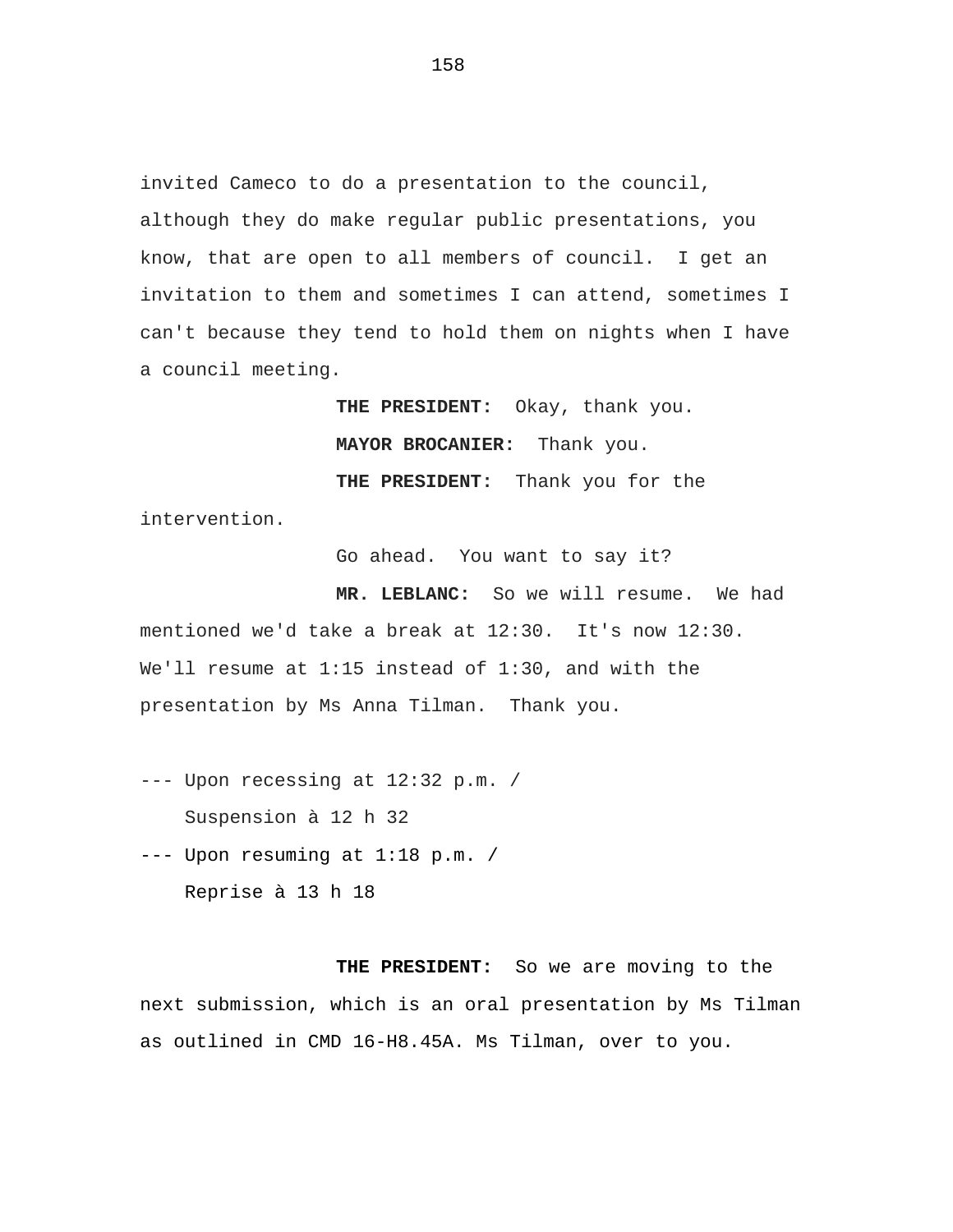## **CMD 16-H8.45/16-H8.45A**

**Oral presentation by Anna Tilman** 

**MS TILMAN:** Okay, thank you very much. Thank you very much for the time to do this presentation. I would like to take a couple minutes

though at the very beginning, because it was Pat Lawson, who means a lot to a number of us in this community and further, and those of you on the Commission will remember her, I'm sure. Her motto was, "I'll try," and she didn't stop trying.

I knew Pat through our mutual work on the Great Lakes, but mostly because of Port Hope. It was mainly because of her that I chose to focus on nuclear issues, and she was that forceful. I hope I can do justice to her relentless efforts over so many years. With that in mind, I'd like to begin my presentation.

Port Hope's picture here is worth more than a thousand words; not from what we see on the surface, but from what is underneath the surface. It's been the nexus of the radium and uranium refining since the early 1930s, the legacy of the operations for over 30 years lies in the homes, in the school yards, the harbour, the soils, and in its residence, past, present and in the future.

Generations of residents in the Port Hope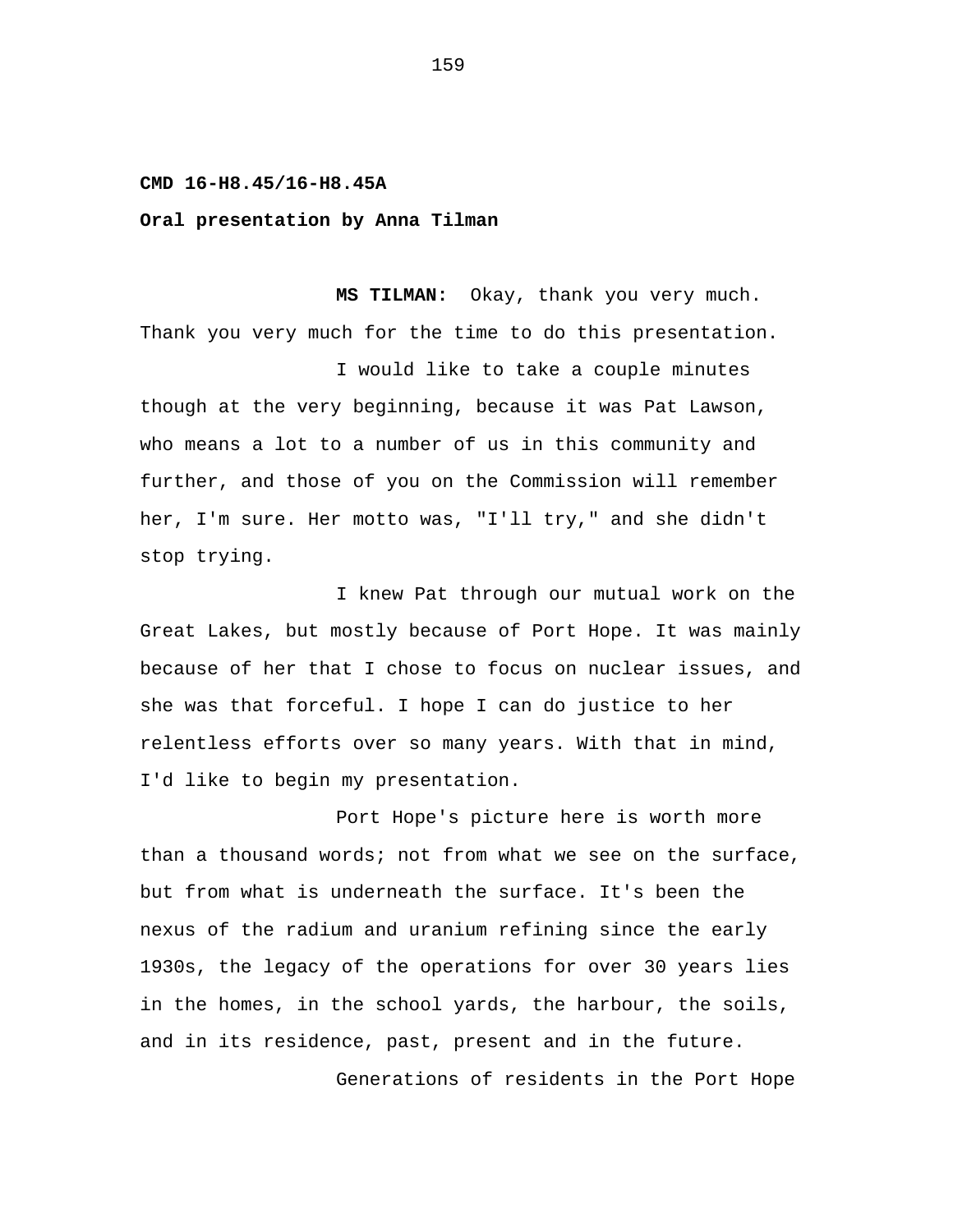area, and the workers, were not initially informed of the radiological hazards they were exposed to. During many years of operation regulatory oversight was missing.

Now plans dealing with the legacy contamination are commencing. Radioactive contaminated materials will be excavated, transported to a former welcome site, new landfill site built for the waste, it's a massive operation. Carrying inherent risks, further exposing residents and workers to hazardous materials.

During Cameco's proposed 10-year licence period massive cleanup and remediation operations are to be carried out, also this waste is to be sent to the same waste site. This is like a double whammy here.

Now, getting back to Port Hope itself and its activities. You're familiar by now with the current activities, the current licence, which is a 5-year licence which is up in February of 2017. I stress this because it's to the proposed new licence. You'll notice in particular the last two bullets, the natural and depleted metal/alloys licence, and the uranium is ammonium diuranate.

As you're aware, the licence request is for 10 years with no change to the production limits. The reference to metals production has been removed, and Cameco has asked for authorization to process and store various natural enriched and depleted uranium compounds as well as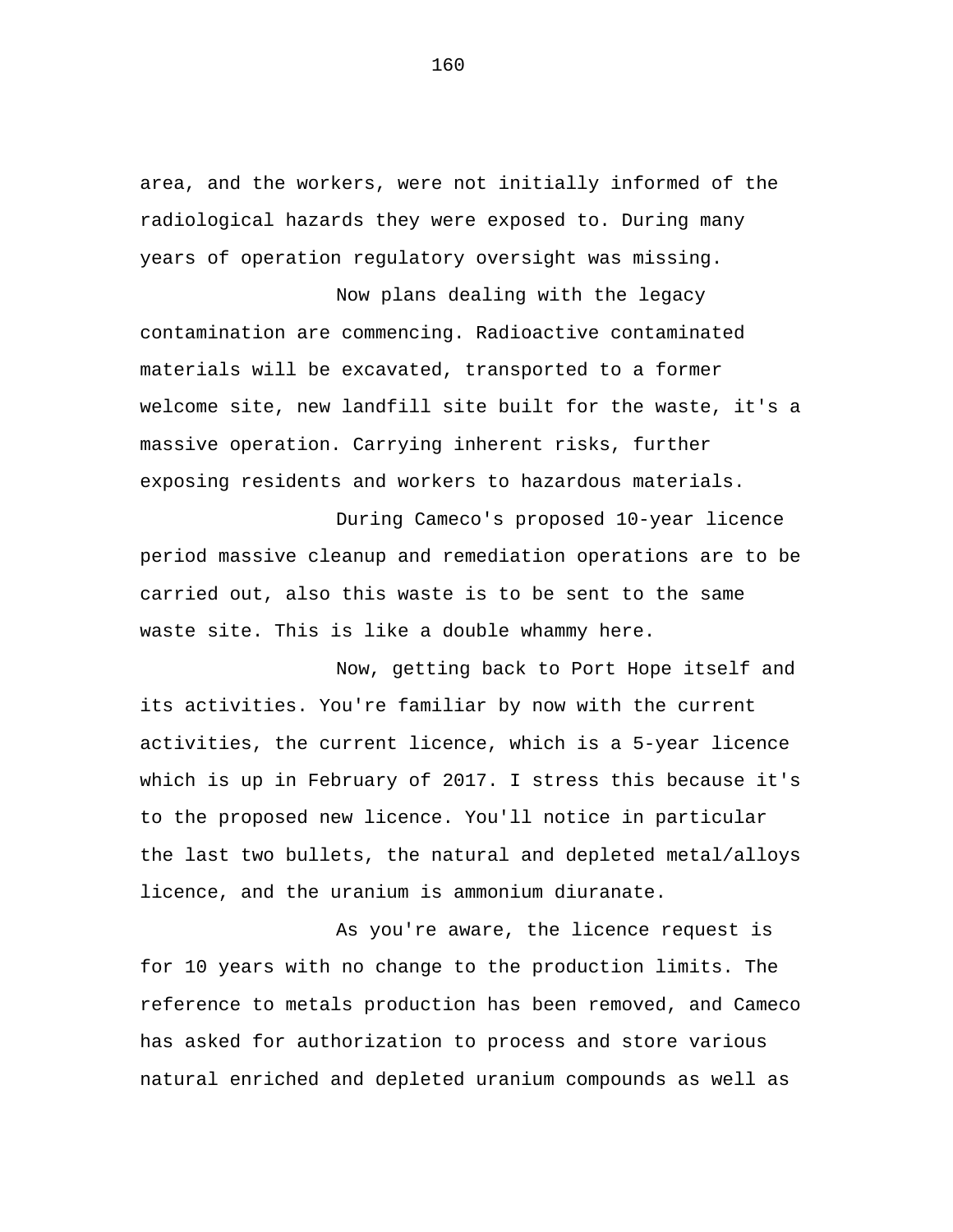to engage in the cleanup and to seek approval for its preliminary decommissioned plan, a financial guarantee.

Now, as I look through the licence and Cameco's papers I noticed a lack of clarity of information. First of all, I have no idea what the levels of production are or the production rates. The limits of uranium as ammonium diuranate are not specified. So I'm asking really, are there limits? Why aren't they specified?

I'm concerned about the authorization to process and store various uranium compounds. But the metal production facility, as I understand, has been dismantled. Still, there's processing of uranium compounds being carried out. No limits are specified, so I'm seeking clarification. As mentioned, ammonium diuranate limits, which are produced, are not specified.

Now, we come to the story of the legacy waste, which you cannot deal with the licensing without looking at the legacy waste issue. We've got estimates of how much waste there is dating back for all these years, and the long long search to figure out what to do with it, the two facilities that are the result, the new facilities being built right now, the facility at former landfill sites. This has been named the biggest radioactive waste cleanup in Canadian history.

This is very short to give you these are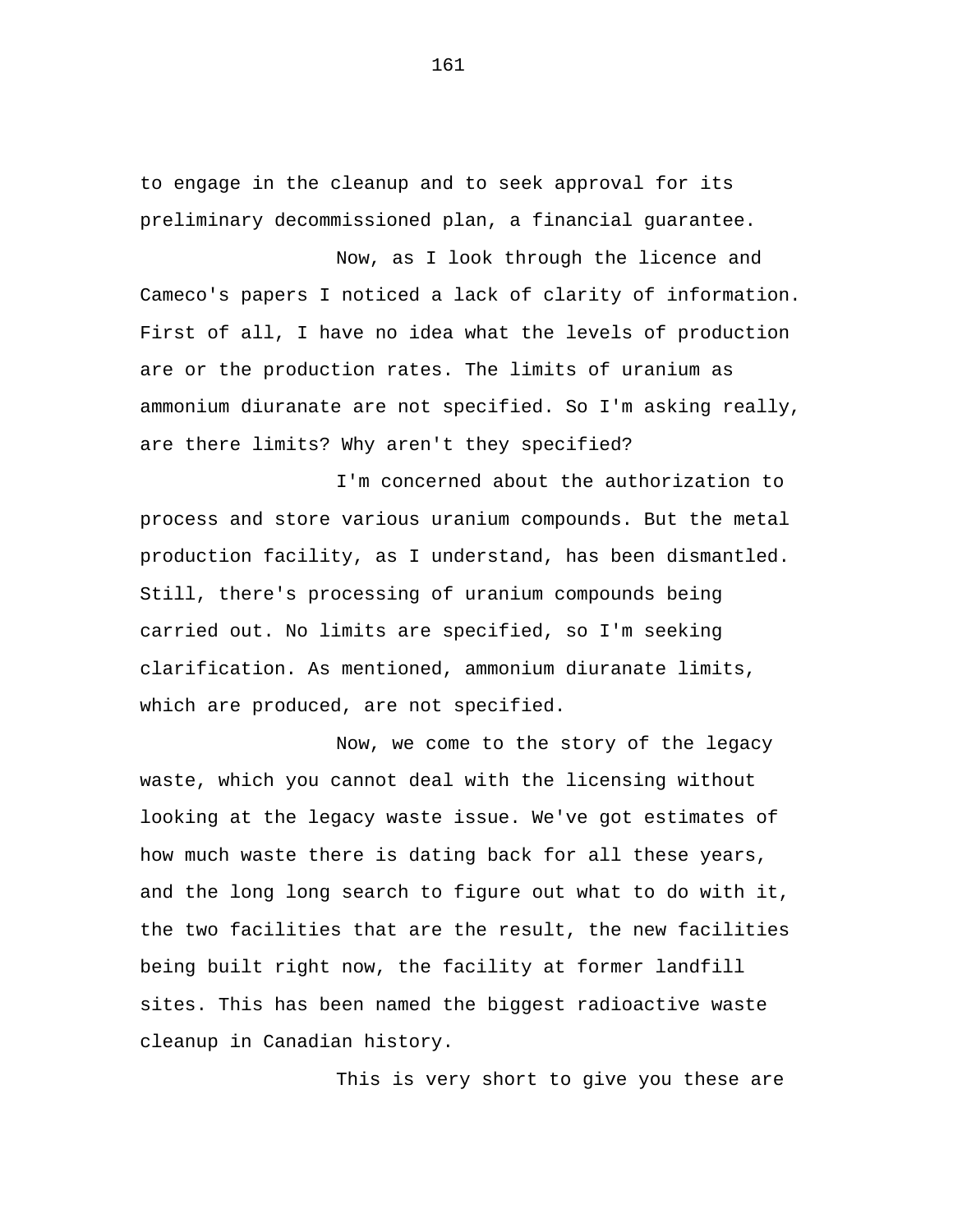the two waste facilities; the Port Hope project with the capacity stated, and you'll notice that there is a capacity of 1.9 million cubic metres. The Port Granby site will only store the waste that was originally on the old Port Granby site.

Concerns arise over the work involved in moving this legacy waste. Any excavating dredging transport, no matter what monitoring devices, is bound to release toxins into the atmosphere, into the air, in the water, and so on. This material not only contains radioactive material, it contains heavy metals, asbestos and other toxins.

The workforce dealing with this waste will have to be well-informed and trained to handle this, and it'll take several years to complete. According to the documents, the monitoring of the waste sites will be required for at least 500 years. I would argue, really say much longer.

The costs, \$1.28 billion, a commitment has been made by the federal government a few years ago, but we have no idea if that will suffice. A similar site, Fernald, in Ohio in 2001 was cleaned up at a cost of \$4.4 billion U.S. dollars.

An issue that needs to be realized is the toxicity of the substances that are being emitted. These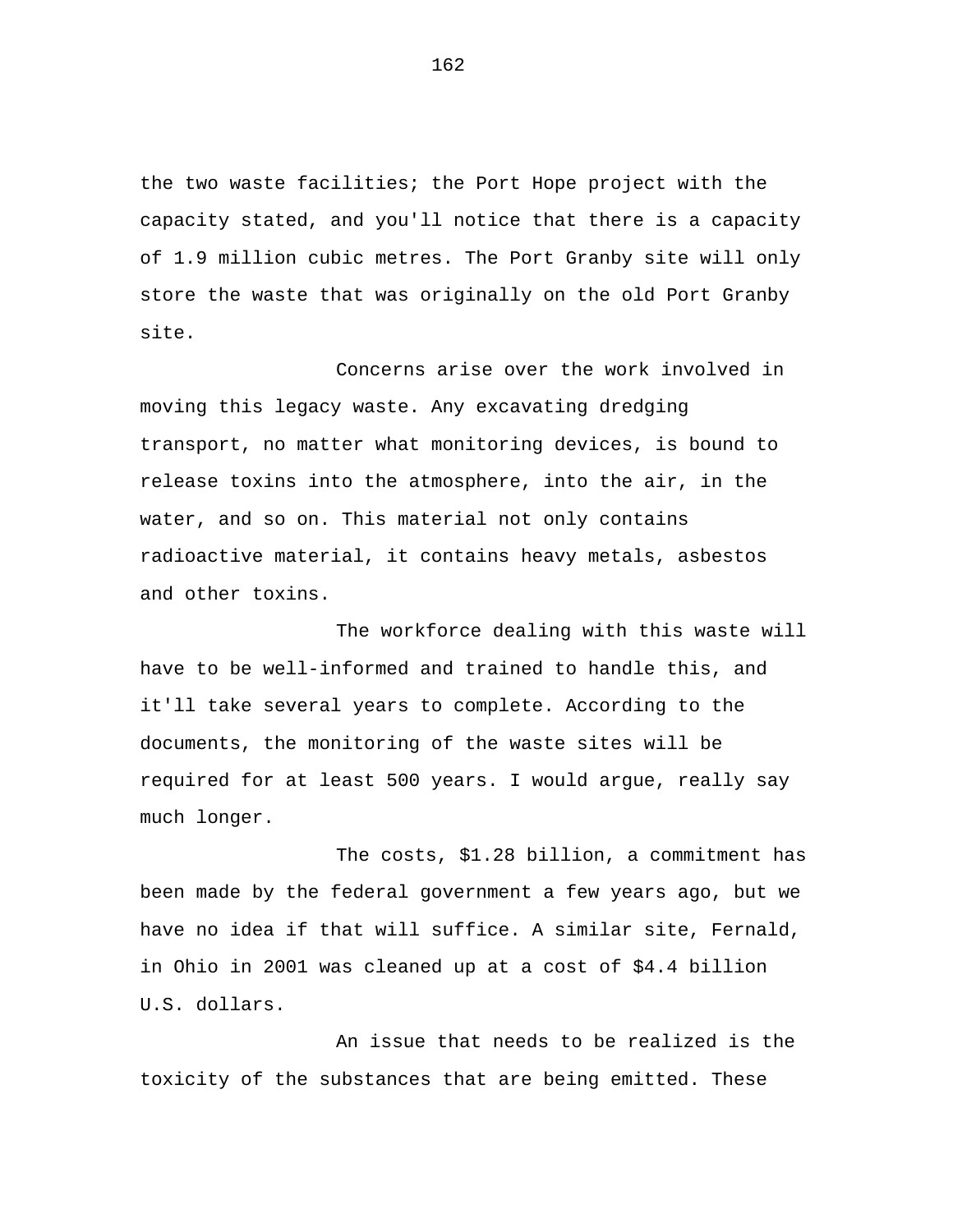are not benign substances, these are cumulatively emitted year after year. Just think how long this facility has been operating and plans to continue to operate. These substances do not disappear. Uranium, in particular, has its issues, but we also need to look at uranium hexafluoride and the other hazardous substances that are stored on site. Not only they're continually being released, there is leakages into the groundwater as well.

Something I find puzzling is safeguards for this Port Hope long-term waste facility. As you're aware, the harbour will be cleaned up, it's supposed to be cleaned up, and the inventory contains a number of drums, as indicated, of historic uranium-bearing waste. These are currently under the International Atomic Energy Agency safeguards, and will continue to be in the safeguards because the quantity is considered too large to ignore.

This makes me wonder what safeguards are in place in Cameco's plan continuation of processing and storing uranium compounds, which does include depleted uranium. I don't know the answer to this, and I'm seeking a clarification.

We've heard about Cup, I now know about Super Cup. Looking at Cup, interesting term, it's going to be another version of a cleanup right on the site. Then there's VIM, the multiyear program. So they've got all this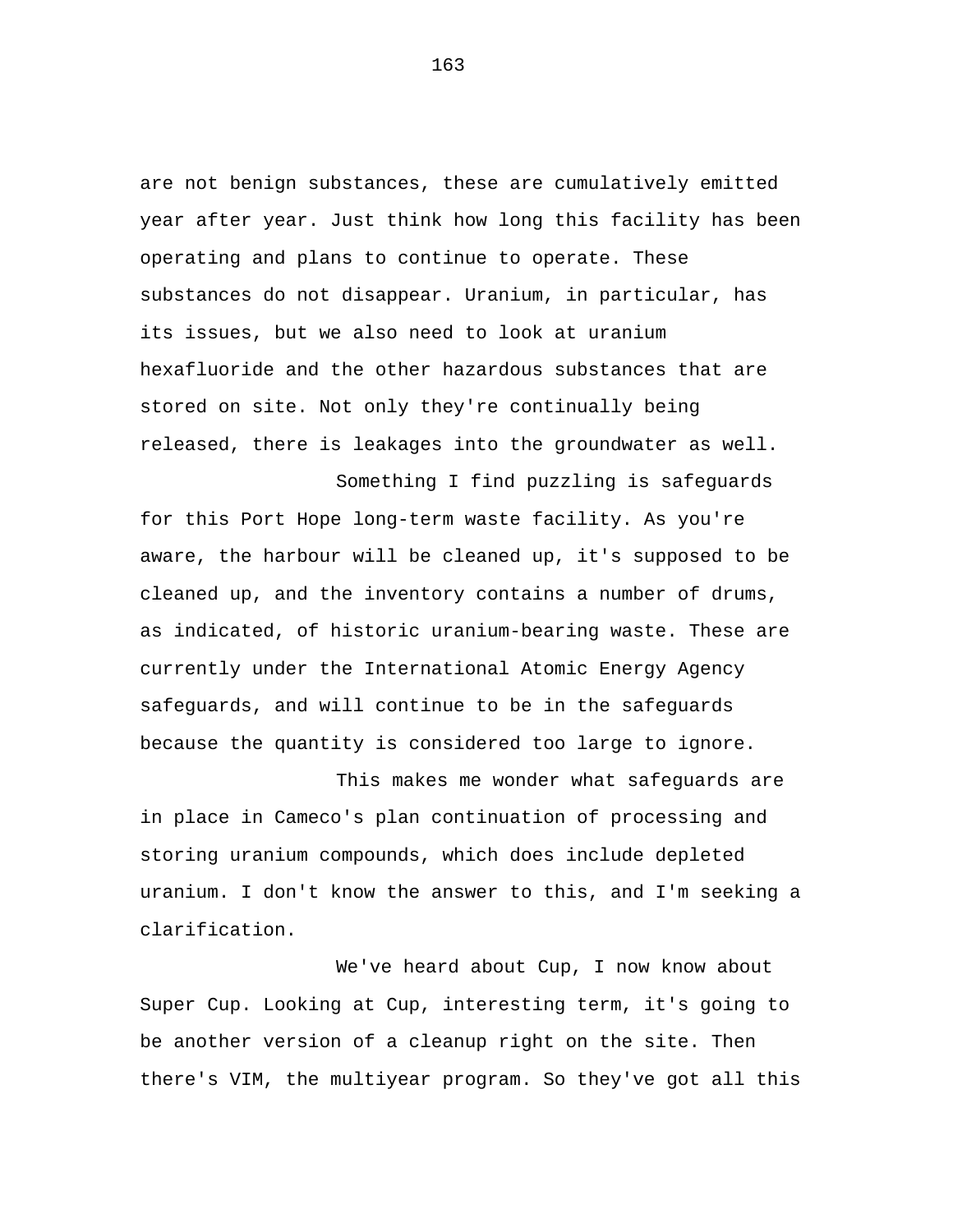cleanup going on as well as the legacy cleanup that is going on. That's quite an activity; the cleanup, remediation, renewal, and so on, and the removal of soil.

So multiyear program. I'm not sure if multiyear will be 10 years, will be longer, or what. Originally, there was a 10-year plan, but I'm not sure if that is even feasible.

But at the same time that this is going on, the cleanup and the legacy -- the cleanup at the plant, Cameco intends to keep operating. Now, there's waste produced for every one of these operations, and this is just a list of some of the ways that Cameco intends to "manage" this waste: with metals, ammonium diuranate, which I've mentioned and said to be used in fertilizing; radioactive non-combustible solid waste recycled, and so on. We've heard about waste being shipped to Blind River.

In this particular case, this has been ongoing, it's shipped for incineration. The fluoride by-product, I believe that goes to one of Cameco's mines. Waste materials that can't be processed, are stored on site.

So if these are minimizing waste strategies, there's a question mark and there's a question mark for a reason. Those waste materials that have radioactive elements in them, that meet designated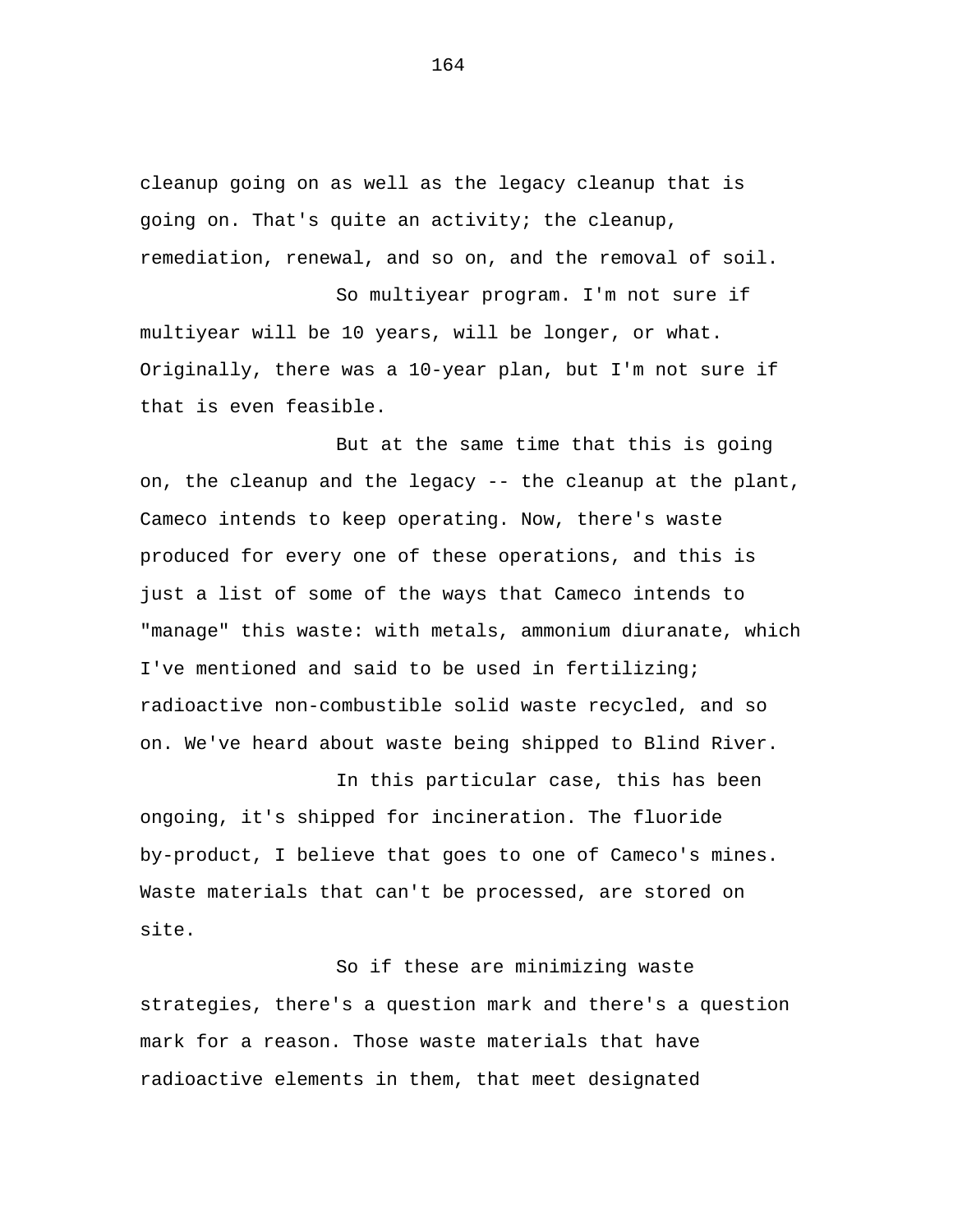clearance levels, are considered no longer radioactive and can be free-released, transferred without restriction, or regular control directly to landfills, recycling streams ultimately for reuse into commercial and consumer products ranging from building materials, steel, roads, vehicles, et cetera, furniture.

These policies are permitting manmade radioactive waste to be spread far and wide freely into the open marketplace and into everyday consumer products without public knowledge or consent. It removes the responsibility and liability from Cameco and the government to properly account for and control these releases in the interest of protecting public safety. There's no way of knowing what portion of recycled material contains cleared waste or how much might be in a product.

In other words, these strategies are dispersing waste, they're not really minimizing them, they're sending them everywhere, in different ways.

What is needed is a mass and activity balance to track this waste, account for the amount and activity being produced and marketed. These practices are not in the public interest and are unacceptable.

We come to decommissioning waste and we've heard about the preliminary decommissioning plan, and there's been questions on the decommissioning plan as such.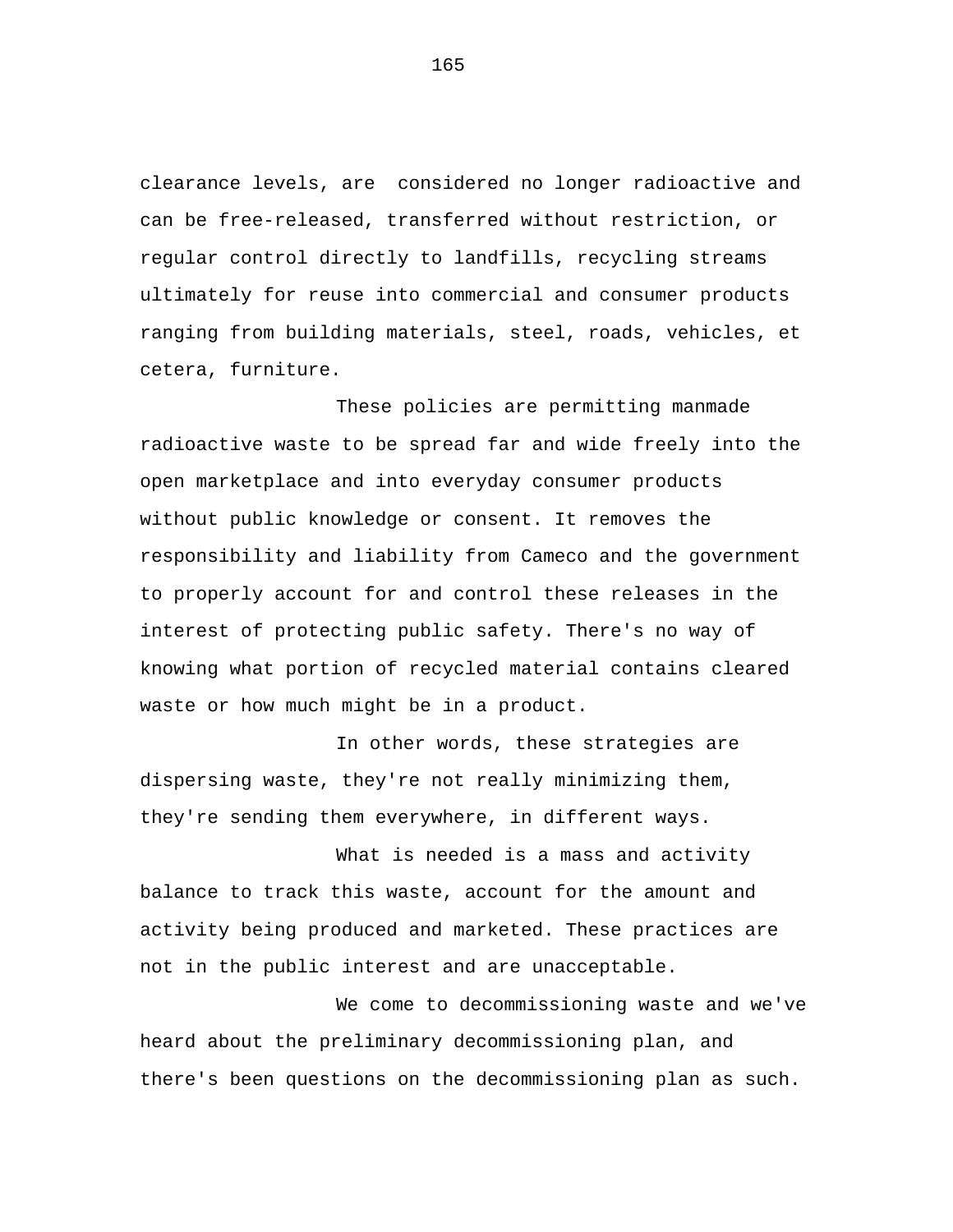As it continues to operate for another 10 years, proposes, it will generate more waste. Cameco itself, has been already mentioned, has found that it finds it a challenge to find a viable low-level waste management facility.

I don't think a company should be allowed to continue to produce waste and not know what to do with it. What are the amounts of low-level radioactive waste or other non-radioactive decommissioning wastes projected to be? How does Cameco plan to manage the plant? Without clarity on waste, they should not get a 10-year licence at all, by any means.

Change of topic. I tend to look at air emissions and standards and so that are set by CNSC, the derived release limits and so on. This is directly from that material. These are annual release limits of specific elements; uranium fluoride and so on, and kilograms per hour. You'll notice on the right side the licence limit, you'll notice the range of emissions, which are magnitudes lower in the cases of the first few. Then what the derived release limits are.

A further glance through the licence control handbook has revealed something interesting. The proposed licence limits for the UF<sub>6</sub> plants are to be reduced from .29 to .28 kilograms per hour, not a great difference. However, the uranium dioxide plant will be increased from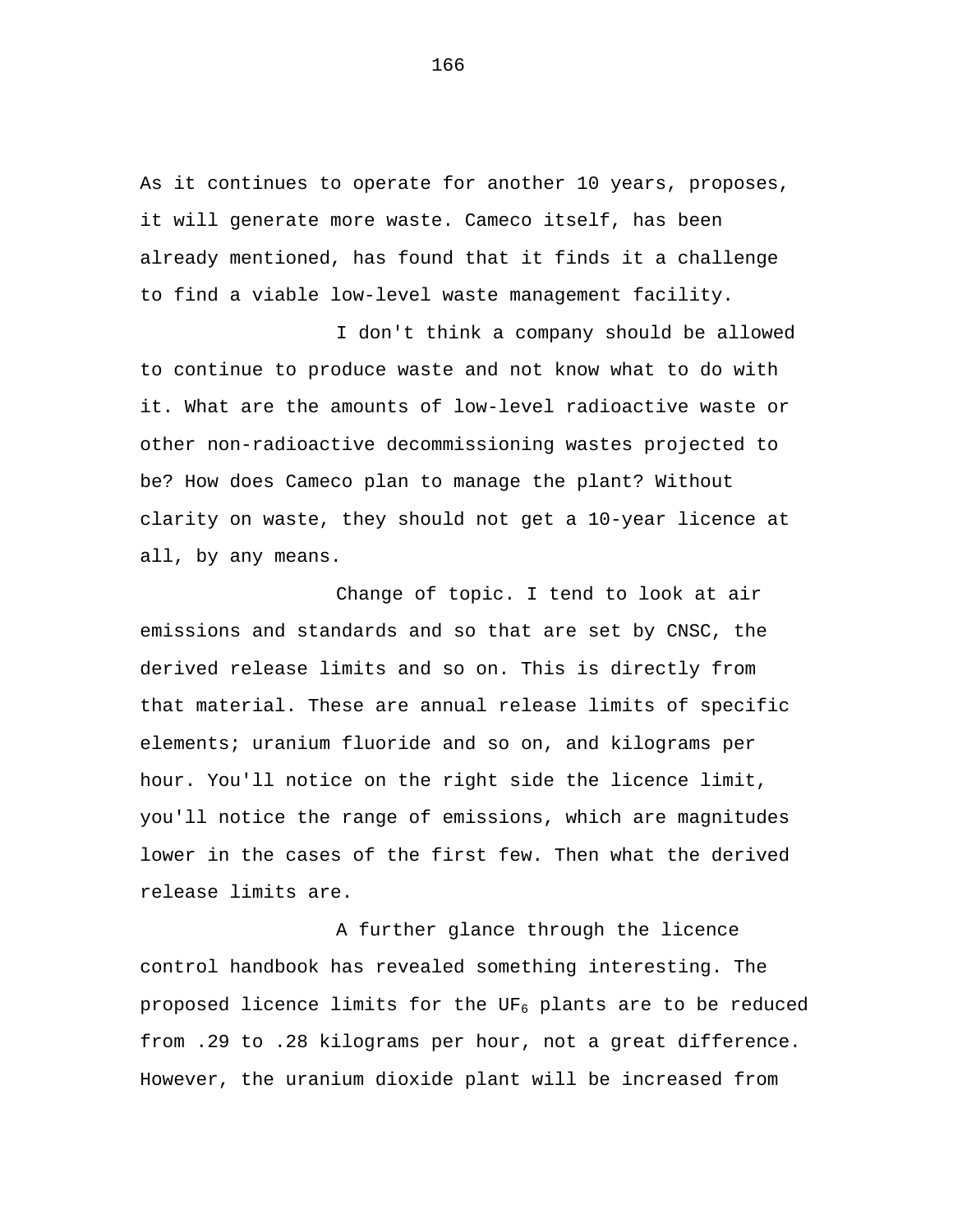what it was originally to .24 from .15. There's no explanation as to why the DRL, the derived release limit, has been increased for the  $UO_2$ , so I'm asking for explanations on that.

There's also action levels set by Cameco which means the need a report, it doesn't a legal status, they're somewhat more stringent but they need a report.

Now, going back to the other slide a minute. I have no idea, I can't relate this data to anything in particular, these emissions. I don't know what the production levels are. I don't necessarily assume they're the same year to year or month by month, as they're given in various grafts. So I can't relate it. Is the DRL related to the maximum amount of production?

So you can't compare, neither can Cameco state or CNSC staff state in its report these are well well below. Sure, they're well below, but how relevant are they? What production is Cameco doing for UF<sub>6</sub> and UO<sub>2</sub>? I mean, when you see these numbers you wonder, either they're so clean -- if they're so clean then why are the licence limits so large? If they're not so clean, then let's find out if they're producing much less. What us going on? We need a rate, a production rate. So I can't compare or analyze this data.

Now, I come to the concluding remarks,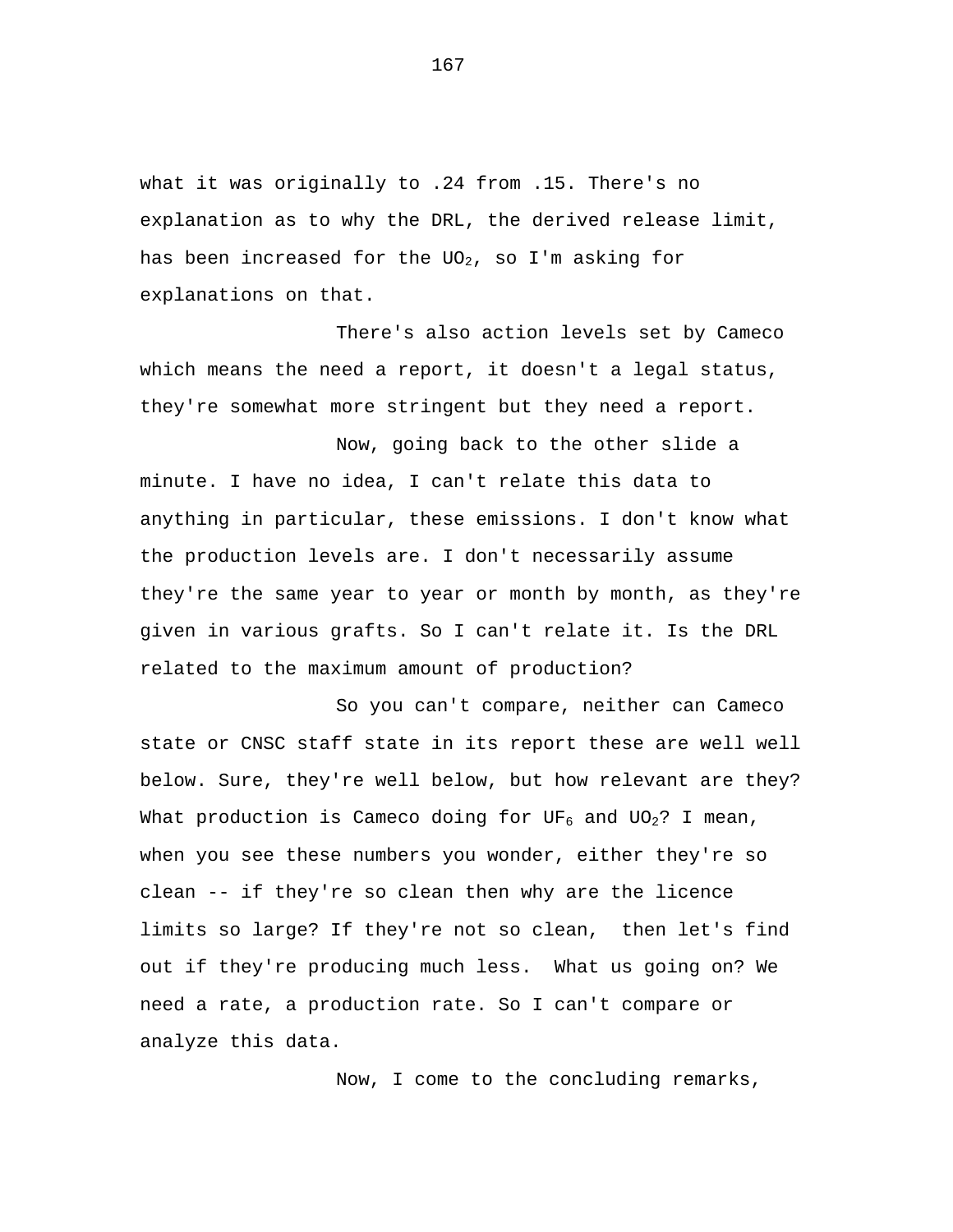which I'm sure you can see very clearly. When we consider the legacy of waste, the ongoing pollution that will continue to be generated by the operations, continuing the operations. Granting the licence for 10 more years is an unacceptable term length.

So there's a couple recommendations and there's more. First of all, Cameco -- we're requesting that the Tribunal reject Cameco's application for the 10-year period. Instead, we would recommend that the CNSC limit the licence period to no more than three years, and during that time require Cameco to prepare detailed decommissioning plans toward its inevitable closure.

One major reason, it's been mentioned before, a 10-year licence is unacceptable, it does not allow for public review of the operations and the cleanup operations. These recommendations are unequivocal. I can't imagine a project of this size being able to continue without outside inspections coming in, without a public review. I can't expect this to continue without delays when you talk about the work that's involved.

So thank you.

**THE PRESIDENT:** Thank you. Questions? Dr. McEwan?

**MEMBER McEWAN:** So I'll start with a simple question because when I reviewed the -- I had the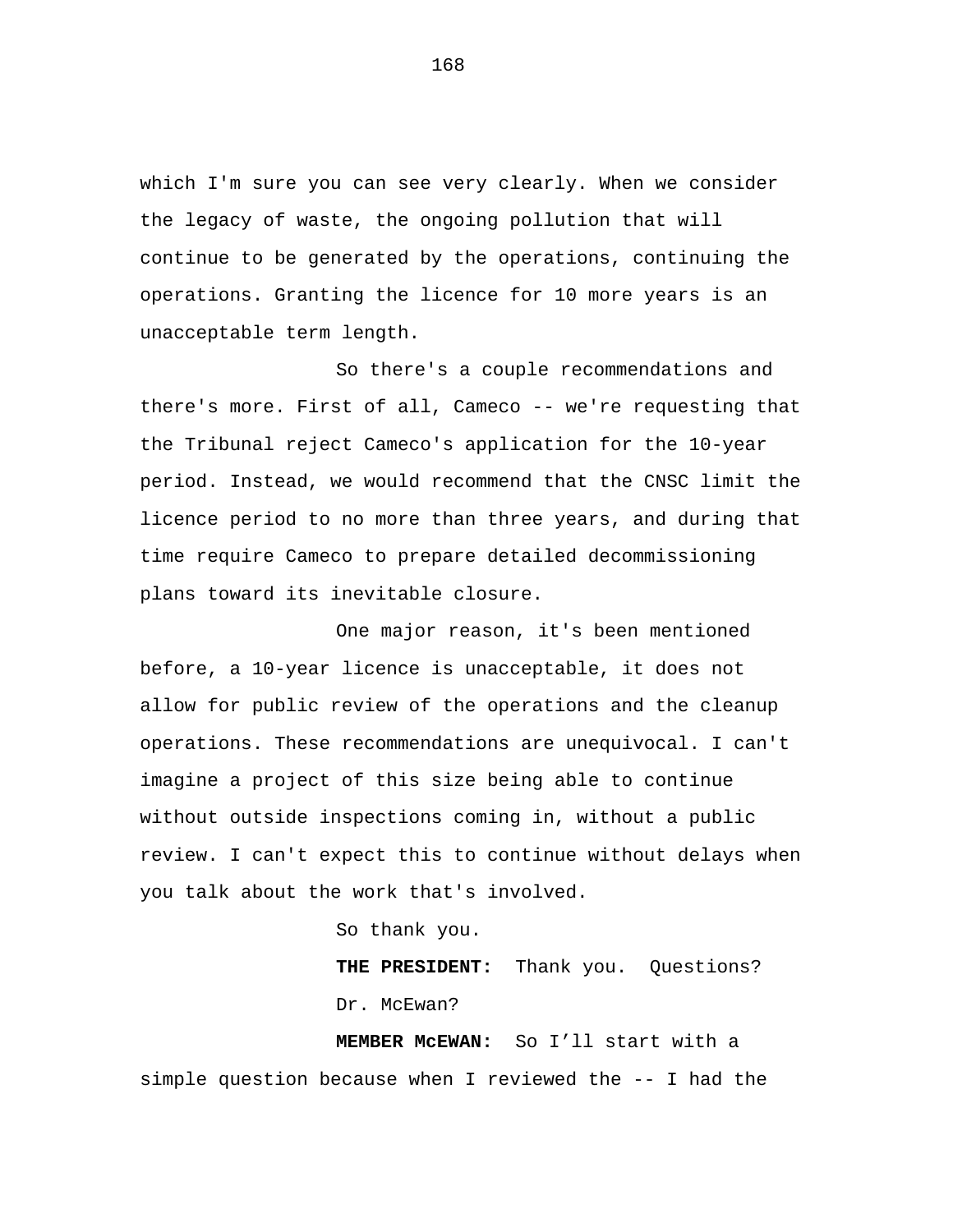same question as you.

So your slide 16. Why is the fluoride release limit increased? I noticed that as well, particularly as the releases -- as the air emissions have not changed over the course of the last four years.

**MR. INGALLS:** Dave Ingalls, for the

record.

If you're referring to the table on page 16 there, the fluoride emissions from the UF<sub>6</sub> stack that do fluctuate slightly from year to year, mostly based on our production values that we --

**MEMBER McEWAN:** I'm not saying that they have changed significantly. What I'm saying is the licence limit has increased.

**MR. INGALLS:** Okay.

**MEMBER McEWAN:** And I don't understand that in a change in the release -- in what is actually released.

**MR. INGALLS:** Okay. Dave Ingalls, for the record.

I'll just rephrase the question and make sure I understand the question. So I believe you're referring to the revised licence limit for the  $UO<sub>2</sub>$  plant that increased to the .24 kilograms per hour in the licence limit based on the updated DRL.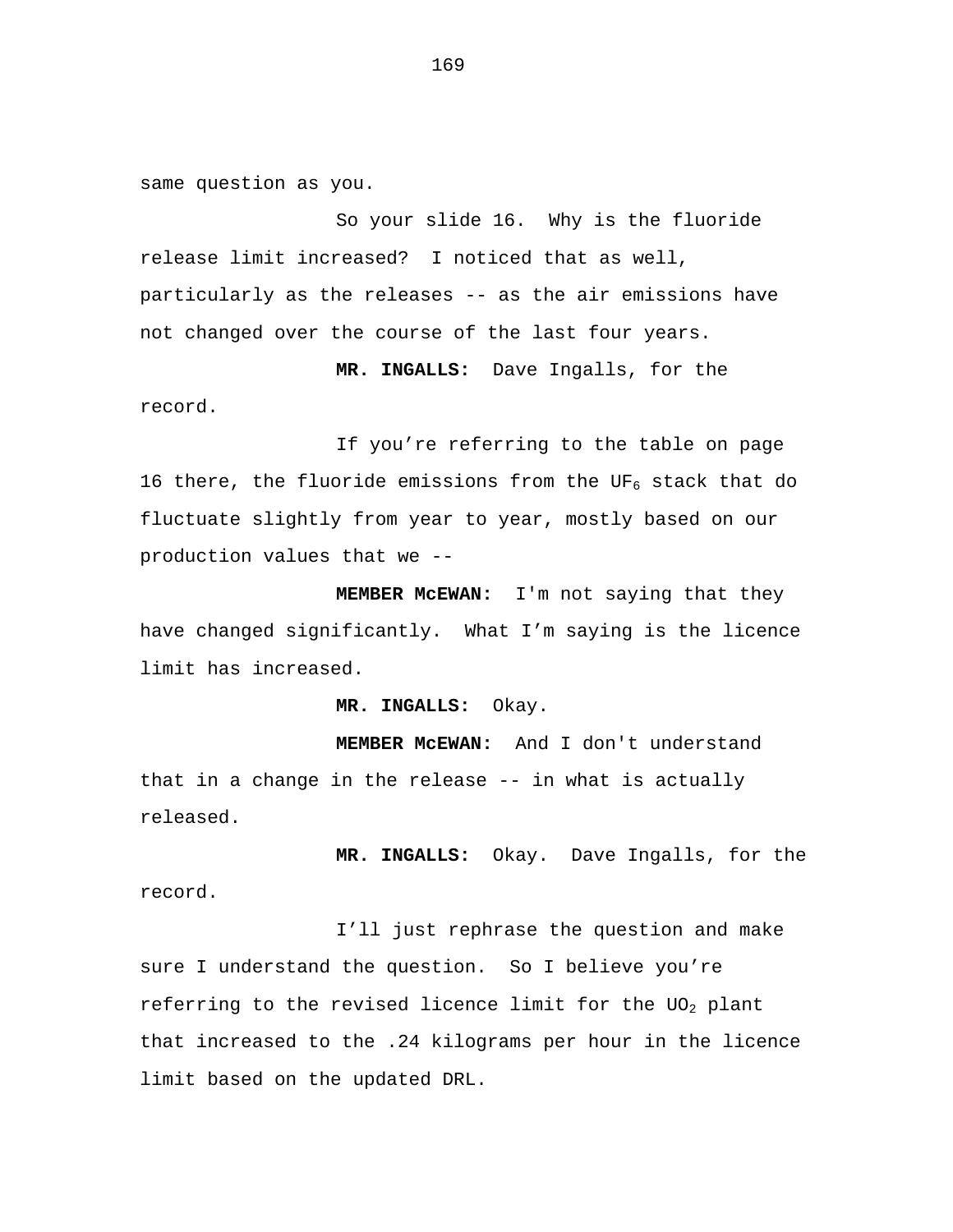So we discussed earlier that every five years we update our derived release limits for the facility and, in fact, the actual release limits have not changed. The derived release limits are based on .3 microsieverts total dose to the public with a component of our emissions at 0.05 microsieverts per year from our emissions.

When we redid the modeling this year, there were a number of changes that took place when we updated that model. In particular, what changed when we did that model was the -- we had a number of old sources that were included in the previous model that had emission points, for example, the old  $UO<sub>2</sub>$  operations which we're requesting to be removed from our operating licence, as well as metals plants operations.

In addition, there was also some changes to the receptors as well.

When you take all of that into consideration and what the dose limit would be to a member of the public, that does allow some changes to the existing emissions from our operations as other facilities have now been removed.

The DRL is a science-based document. We're following the applicable standards to develop those derived release limits, and we believe that by following the science in the regulations, they are, by default, then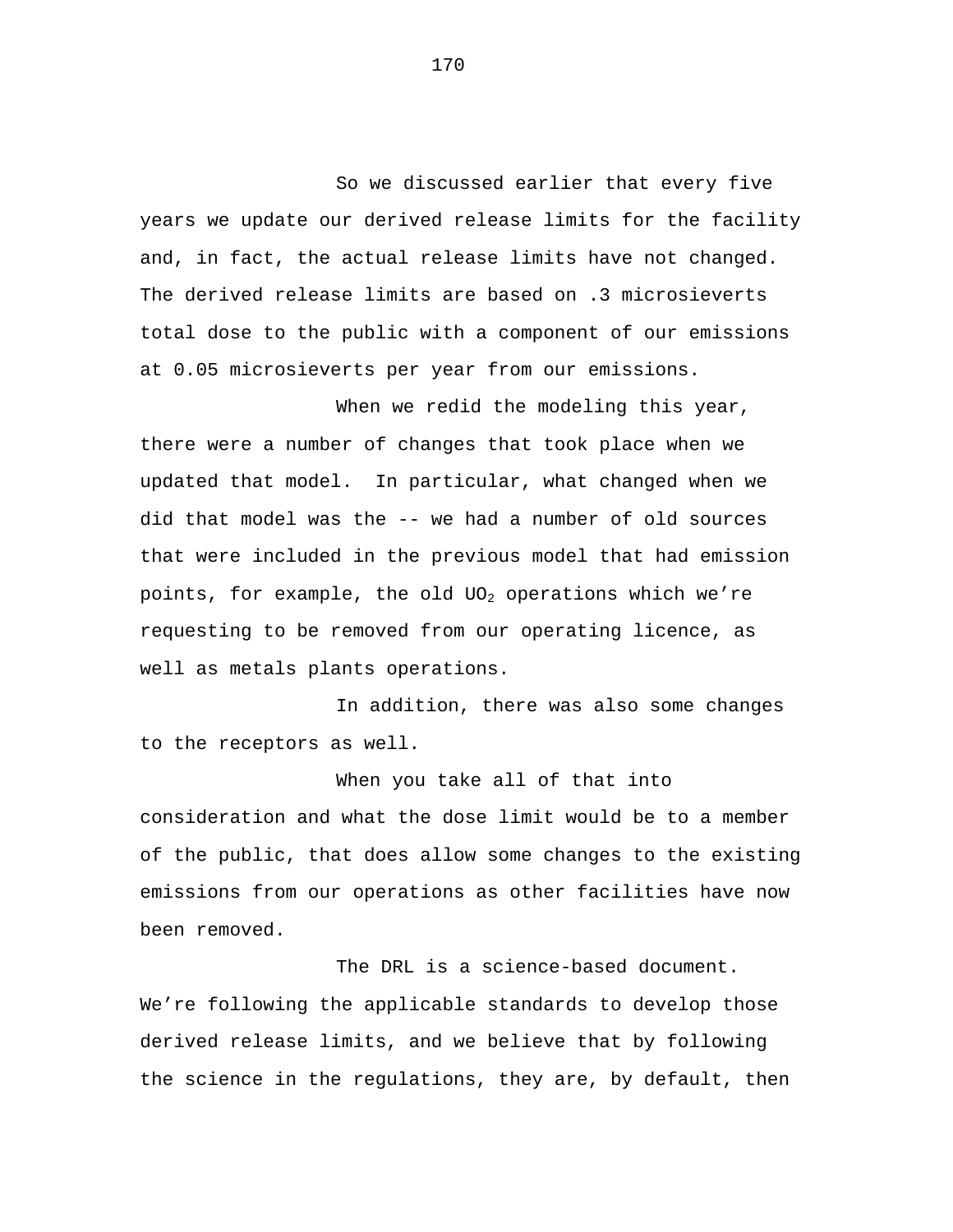very protective of human health and protection of the environment.

**MS TILMAN:** Sorry. I don't think that explained at all what the discrepancy is.

Right in the licence handbook, it reflects this increase from .15 to .24 kilograms per hour. That is a significant increase.

THE PRESIDENT: Okay. Let -- CNSC are yelling and screaming over there trying to answer.

Go.

**MS MURTHY:** Kavita Murthy, for -- okay.

**MR. RINKER:** Mike Rinker, for the record.

So I'm going to ask Mr. Mike Jones to explain our review of the change, but I wanted to make sure that what did not change was that the releases are still required to provide a dose of less than 50 microsieverts per annum, so the target of what that release limit would be has not changed. What changed is, as we revise the model with new science and new analysis, the amount of uranium that would cause that dose of 50 microsieverts per annum has changed.

And I'll ask Mike Jones to address how that happened.

**MR. JONES:** Mike Jones, Environmental Program Officer, for the record.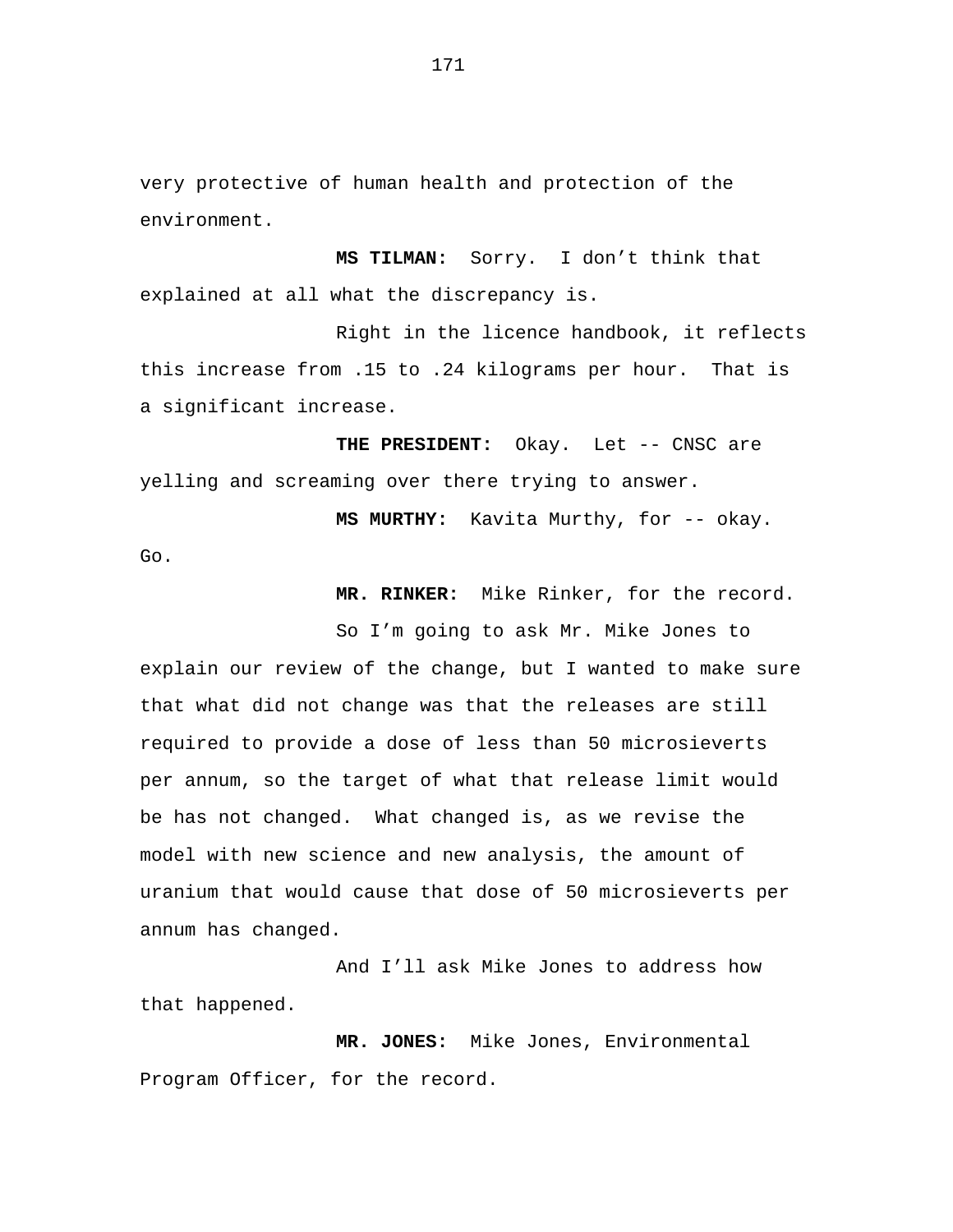Just to clarify, the fluoride release limit has not changed. The one that has been revised is the uranium release limit for the  $UO_2$  plant, and similar to what's being said, both in the current licensing period and a future one, the limit is based upon a dose to the public of 50 microsieverts, which his 20 times less than the - than the regulatory limit of one millisievert.

The derived release limit document was submitted by Cameco and reviewed by CNSC staff and found to be acceptable. It followed the guidance of the updated CSA Standard N28.1, which is guidance for calculating derived release limits, and the differences in the model are that the new derived release limit report resulted from updated receptor scenarios, consumption rates, exposure factors and dose coefficients that were used in the assessment.

And the result was a number which was higher than originally, but still corresponds to an annual dose of 50 microsieverts and, at the same time, the action level is not being changed, so the action level is based upon the actual performance of the facility, and that still adds seven grams per hour, which would provide a warning if there were any deviations from the normal operating releases from the facility.

**THE PRESIDENT:** I think that now is maybe a good time to invite our colleagues from Ministry of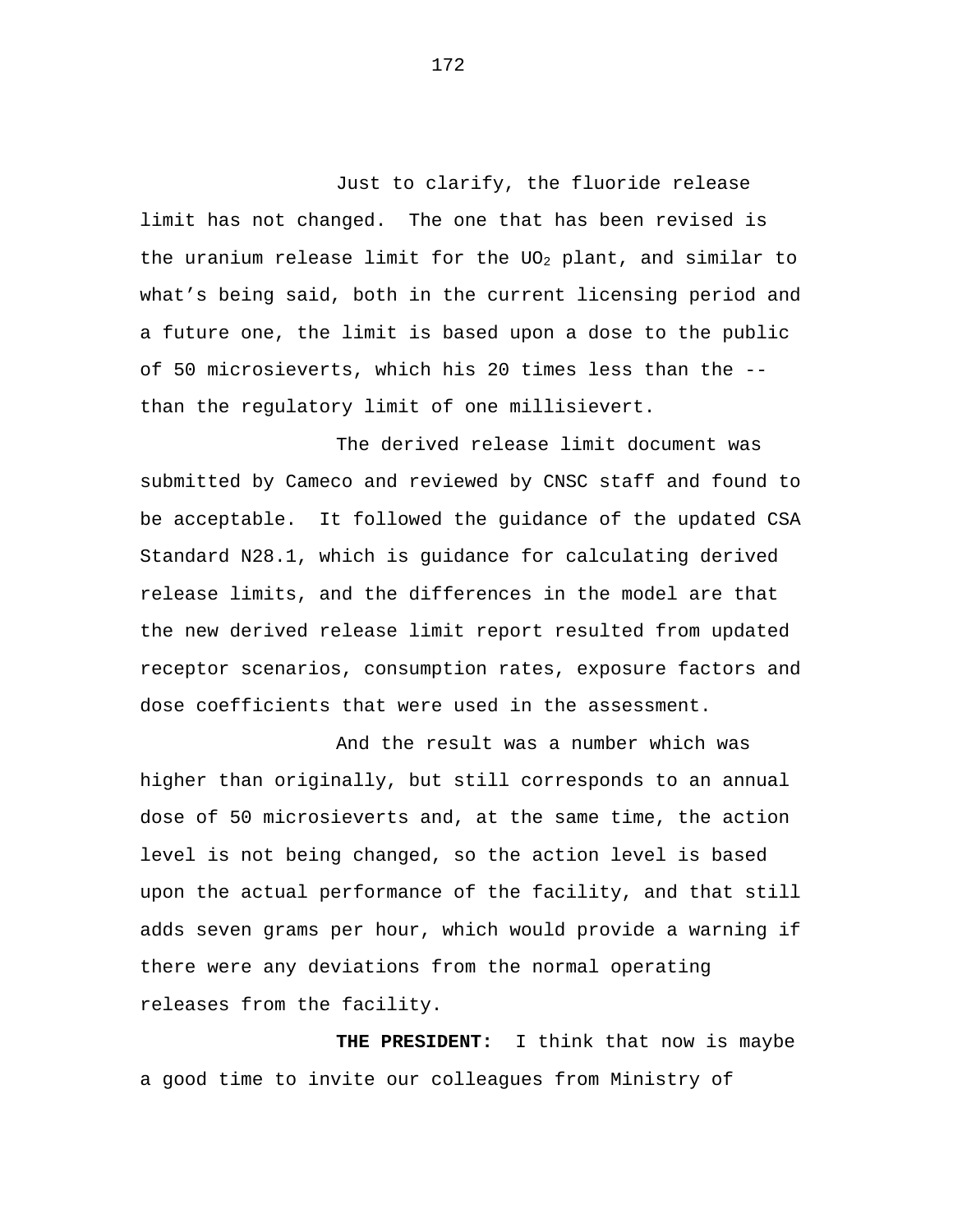Environment of Ontario.

I hear that they are here. Welcome.

And you know, some of those limits we are talking about, and that's the confusion, are still based on radiological, and we've talked about the toxicity level, and I don't know where one should use one or the other, so there's work to be done about clarifying this.

But from the Ministry of Environment and Climate Change, I would like to hear your view about some of the regulatory oversight you do with respect to some of those releases by Cameco.

**MR. BRADLEY:** David Bradley, for the record, from the Ministry of Environment and Climate Change.

I'll start out, I guess, with releases from the facility. So we do have an environmental compliance approval that is issued to Cameco, and we undertake regular reviews of those reports. And our most recent review indicates that they are in compliance with our regulations under the *Environmental Protection Act* in relation to air emissions.

We also regulate storm water discharges as well as process effluent discharges. We issue what are called environmental compliance approvals under the *Ontario Water Resources Act* for those discharges.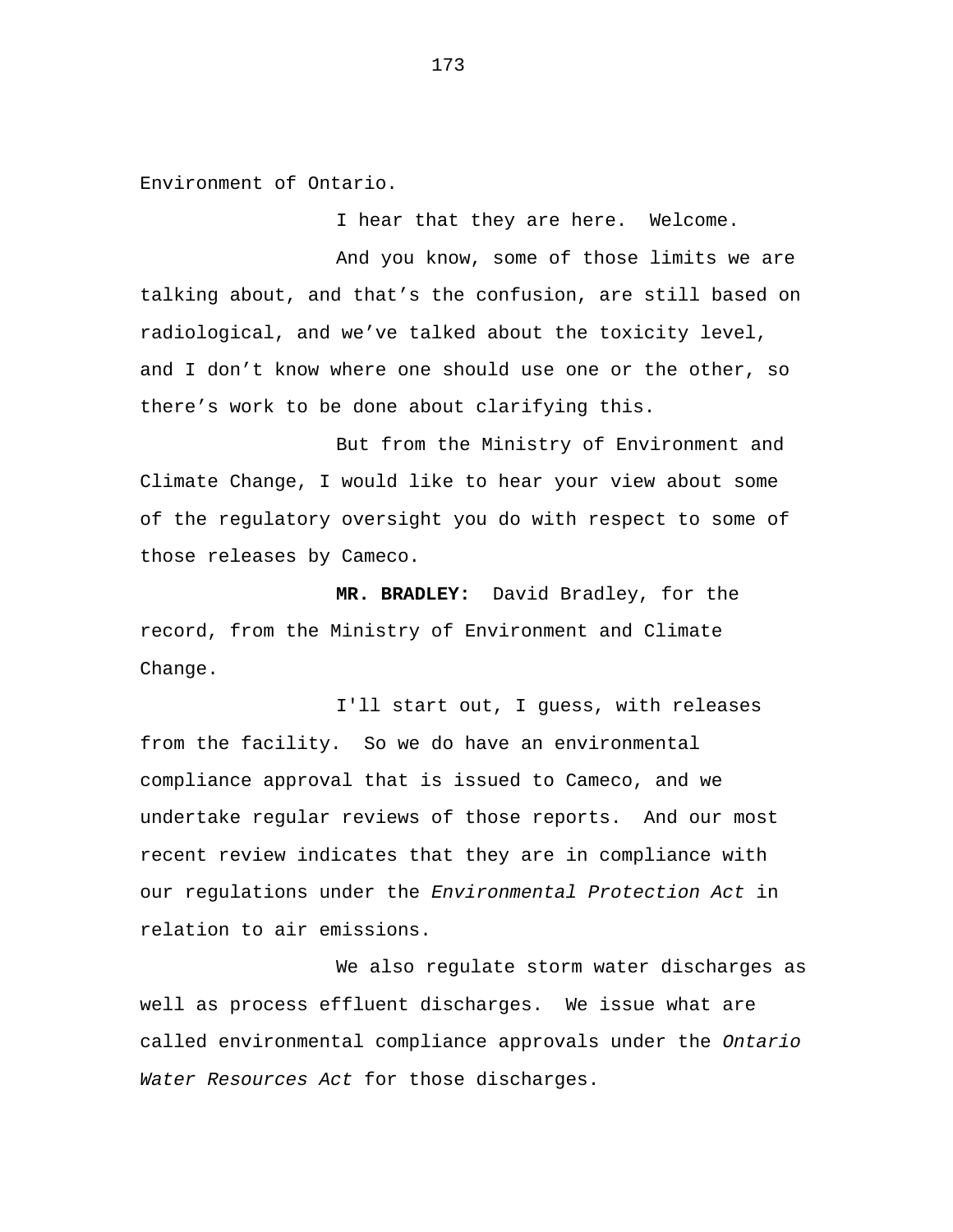We review the information that we receive from Cameco regularly and we assess potential for environmental impacts or human health impacts.

We also review -- you know, we're aware of the groundwater contamination issues on the property at Cameco, and we are in regular communication with the CNSC staff and with Cameco regarding the operation and control of their pump and treat system and of the control measures that are in place for controlling groundwater discharges to the harbour, and we provide regular comments and recommendations back to Cameco regarding those treatment systems.

> I think that's about all right now. **THE PRESIDENT:** Thank you. Dr. McEwan.

**MR. RINKER:** I did want to interject, particularly with the province here.

There's been discussion about are we providing adequate protection for the chemical nature of uranium and the radiological nature of uranium and how does that relate to effluent limits, to air in particular. And what's important to understand is the context of the uranium and air standard and ambient air that is a provincial standard that we've incorporated into our regulations.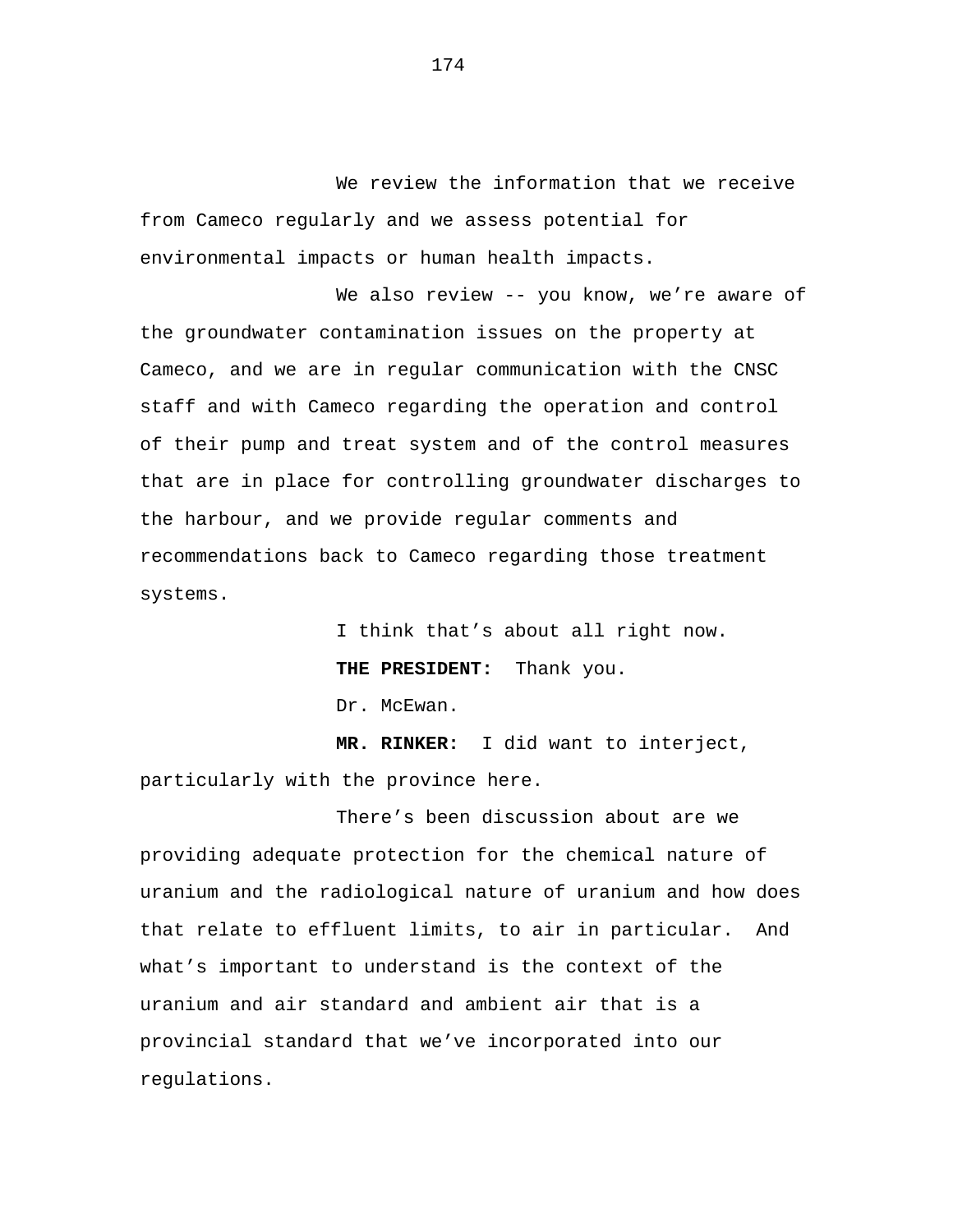And it was put into force in 2011 with a five-year transition period, so in 2016, although we've been reporting against it for the last five years, it's now into force in 2016.

During the development of this standard, Ontario Standards Branch considered uranium to be completely soluble, 100 percent soluble, so when you inhale it into your lungs, it dissolves into your blood, and the end point was kidney toxicity. So the standard was developed based on the toxicological nature of uranium.

When Health Canada did a review of the proposed standard, Health Canada considered knowing that uranium as it goes through the fuel chain changes form physically and chemically and becomes less soluble, so they assumed it's 100 percent not soluble. When you inhale it, it stays in your lungs and poses a dose.

And then, when the CNSC technical experts looked at this standard, we reviewed it in the context of uranium releases would go into the environment, they would land on the soil and accumulate in the soil and infants would be playing in back yards consuming in the most exposed area, ingestion of soil.

And all three technical departments came to the conclusion that the standard that is being proposed by Ontario would be protective of those three scenarios.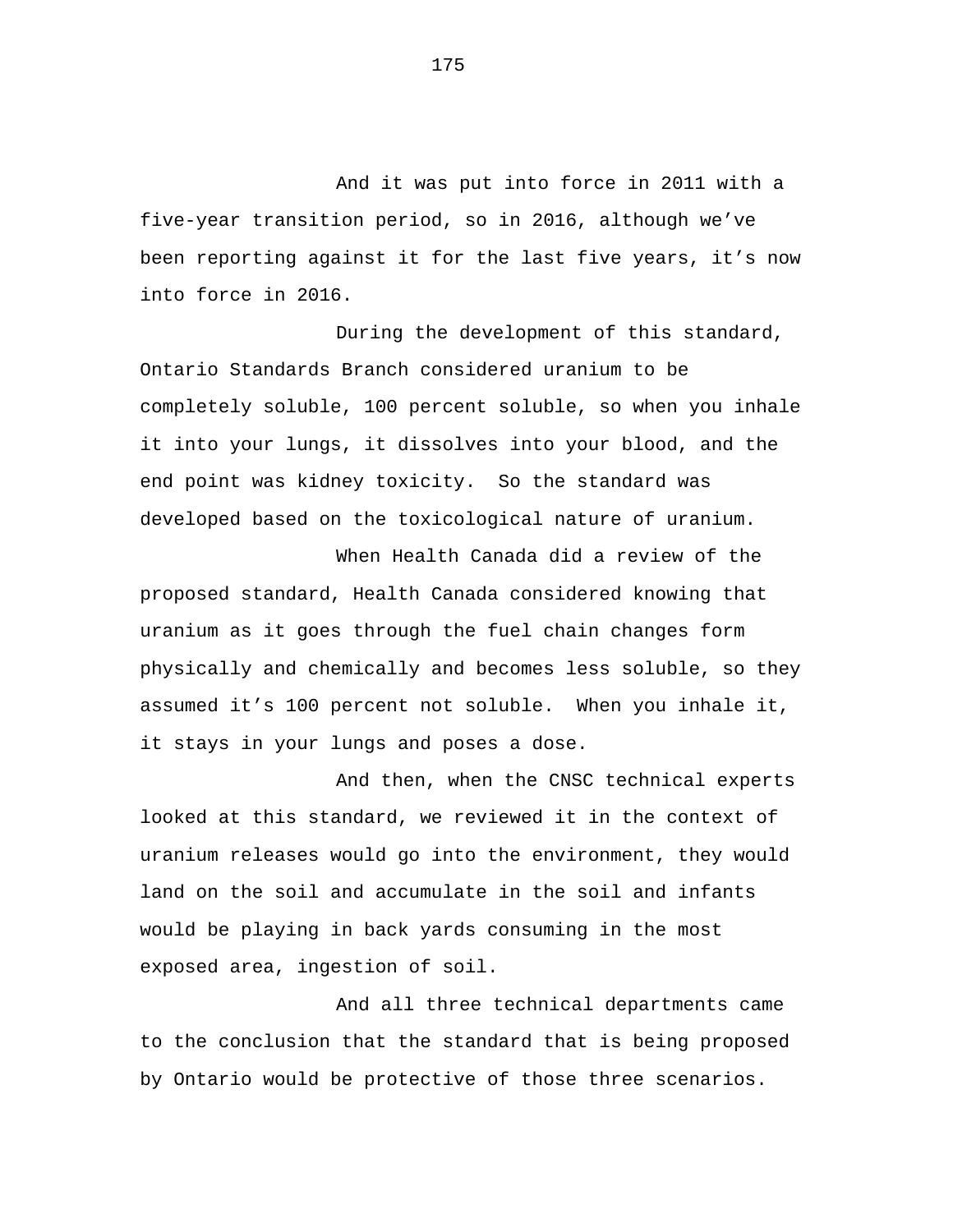So the uranium ambient air standard of 0.03 micrograms per cubic metre which Cameco conversion facility is meeting and has been meeting for many years is protective of the radiological consequences, chemical consequences and, if it accumulates in soil, ingestion.

**THE PRESIDENT:** Just to finish on that, somewhere in your document somebody should explain. This is a pretty complicated story you just told, and relationship both radiological and toxicity and impact on the body, if you like, is not obvious in reading some of those documents.

**MEMBER McEWAN:** I would like to echo that. It's totally not obvious.

You also, in -- of the -- staff CMD on page 46 say that Cameco also identified action levels. You don't mention the action levels anywhere in the document.

So again -- and to be honest, if I'm a member of the public reading this, what I am seeing is a random increase in the derived release limit. The justification you have given doesn't even begin to mirror what you said.

And I do think that there is an issue of raising a release limit in the public perception. I think it is very, very difficult to explain in clear terms that a lay person can understand exactly what has happened there.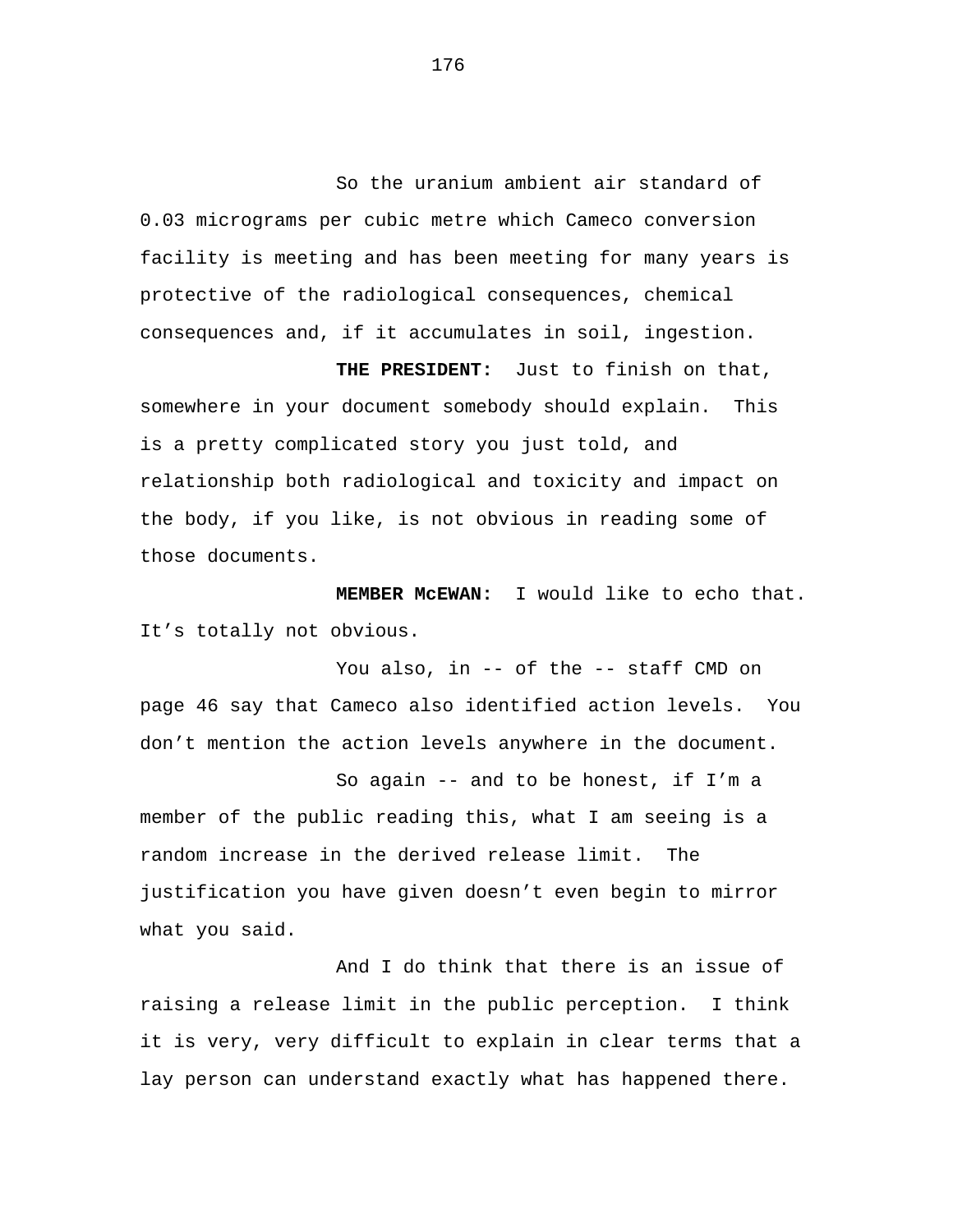**MR. RINKER:** Mike Rinker, for the record.

So I think that's a fair point. I would note that the document -- the CSA Standard for which derived release limits are based on, there's a model to follow, is revised every five years taking into account new science.

Some -- and when a new revision comes, we expect licensees to reapply the model. In some instances, it results in a slightly lowering of the amount of constituent that would be released and, in this case, it's raising of the amount of -- of the constituent that would be released.

But in the end, I think what's important to acknowledge is that we've improved our understanding of the science, but the result is the same level of protection of, in this case, 50 microsieverts per annum, which has not changed.

## **THE PRESIDENT:** Ms Velshi.

**MEMBER VELSHI:** And I really want to echo what Dr. McEwan has said, especially when you come requesting approval to increase a limit, the least that can do is what's the justification for it. So I think there's enough said on that.

The other question that the intervenor has raised that we discussed yesterday was this lack of what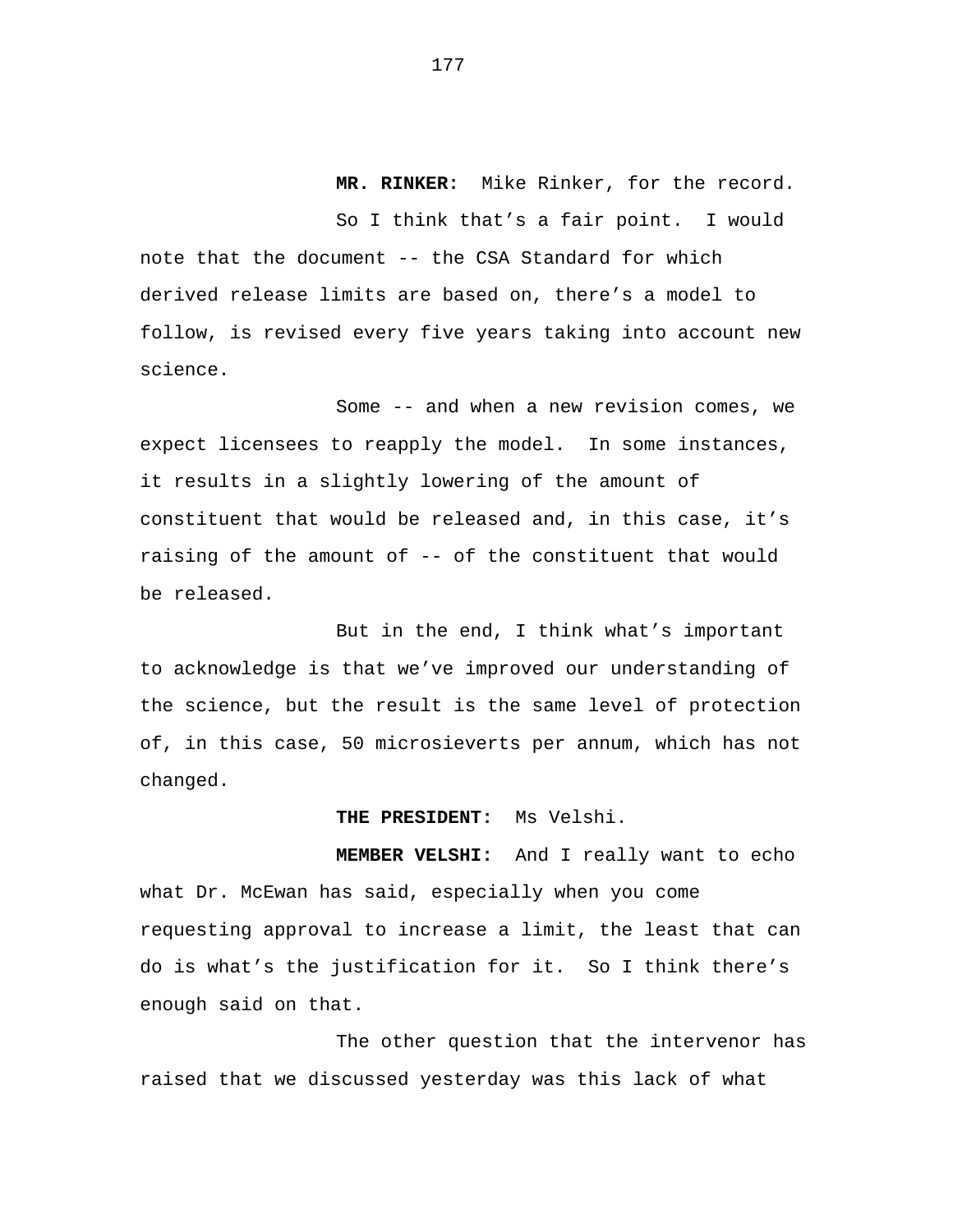your production levels are, and Cameco gave their reason why they don't provide it.

So is that information provided to staff in the quarterly or annual compliance report?

**MS MURTHY:** Kavita Murthy, for the record. Yes, it is. We do have that information, but it is marked as protected confidential.

**MEMBER VELSHI:** And so when you do your review and your assessment and you look at the performance in saying, okay, so the emissions have come down, but is that because of production or improved performance, clearly you look at all that.

And it wasn't clear in the information provided to us -- in fact, from the information provided to us, there was no indication that production had even come down or how it had changed over the years. So even without giving whatever proprietary information, I think that would be helpful as we look at is the performance getting better or worse, even if it's qualitatively.

**MS MURTHY:** Thank you.

Yes, I understand the relevance of that information. We do look at that information. When we look at their emissions, we do ask the questions related to the sorts of releases and correlated to the production limits.

Going beyond a production limit is a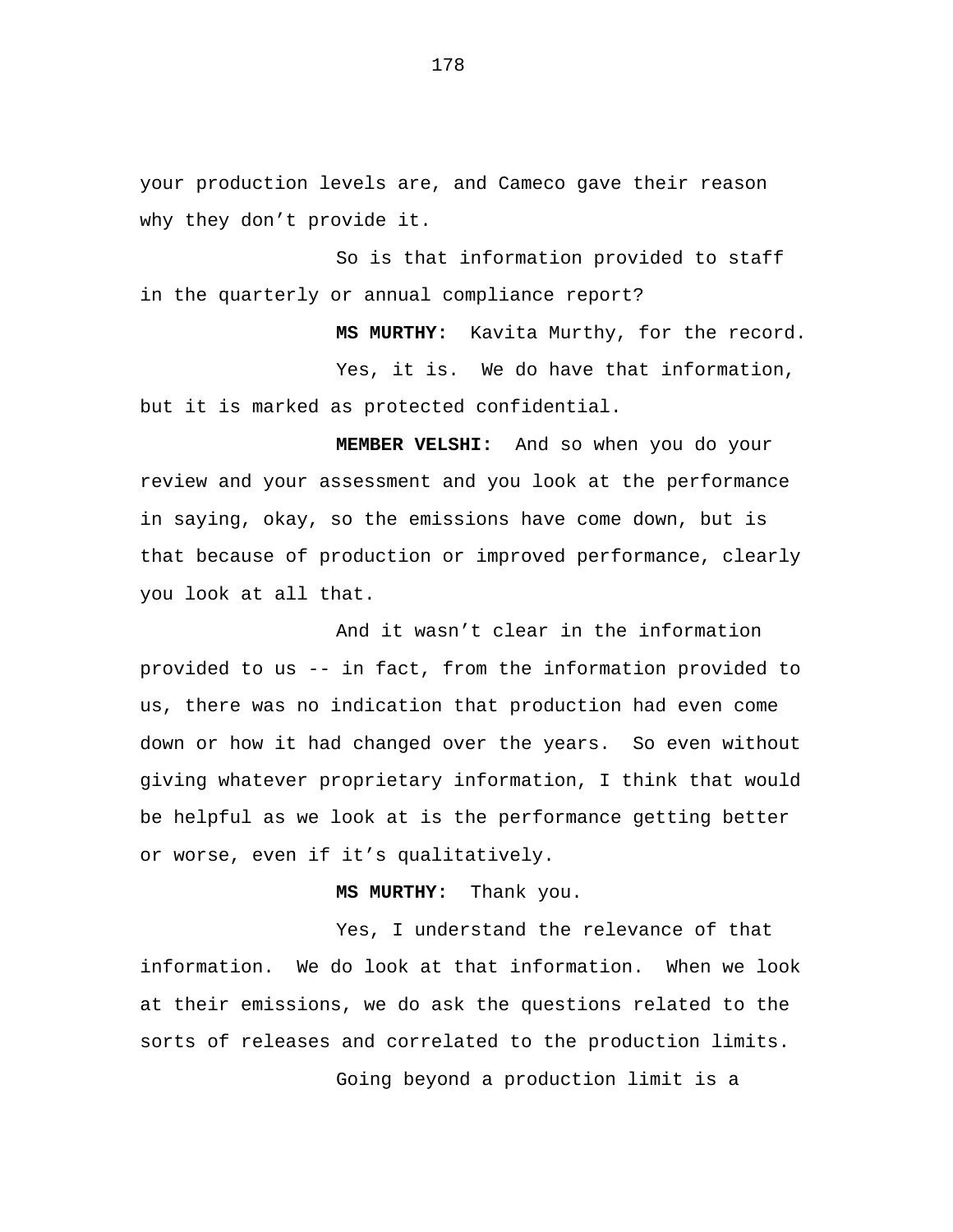violation of the licence, so that would definitely not be something that we would let go by without bringing it to the Commission's attention, so that hasn't happened.

**MEMBER VELSHI:** Right. And that wasn't my concern.

My concern was, you need to provide more information.

> **MS MURTHY:** Kavita Murthy, for the record. Yes, thank you.

**THE PRESIDENT:** But I'm still -- try to explain to me why is that confidential, competitive confidential for knowing -- you know what the licence limit is. Why is production number which something below that are confidential or commercial sensitive numbers?

**MR. MOONEY:** It's Liam Mooney, for the record.

We mapped out during our presentation that it's a very small marketplace in relation to both conversion services and even smaller in relation to commercial uranium dioxide production, so in that context, we're mindful of our potential impact on the market with that production information being more broadly available.

**THE PRESIDENT:** What potential impact? All your supplies and -- beside, any time you give it to the government, I'm not sure you consider it to be that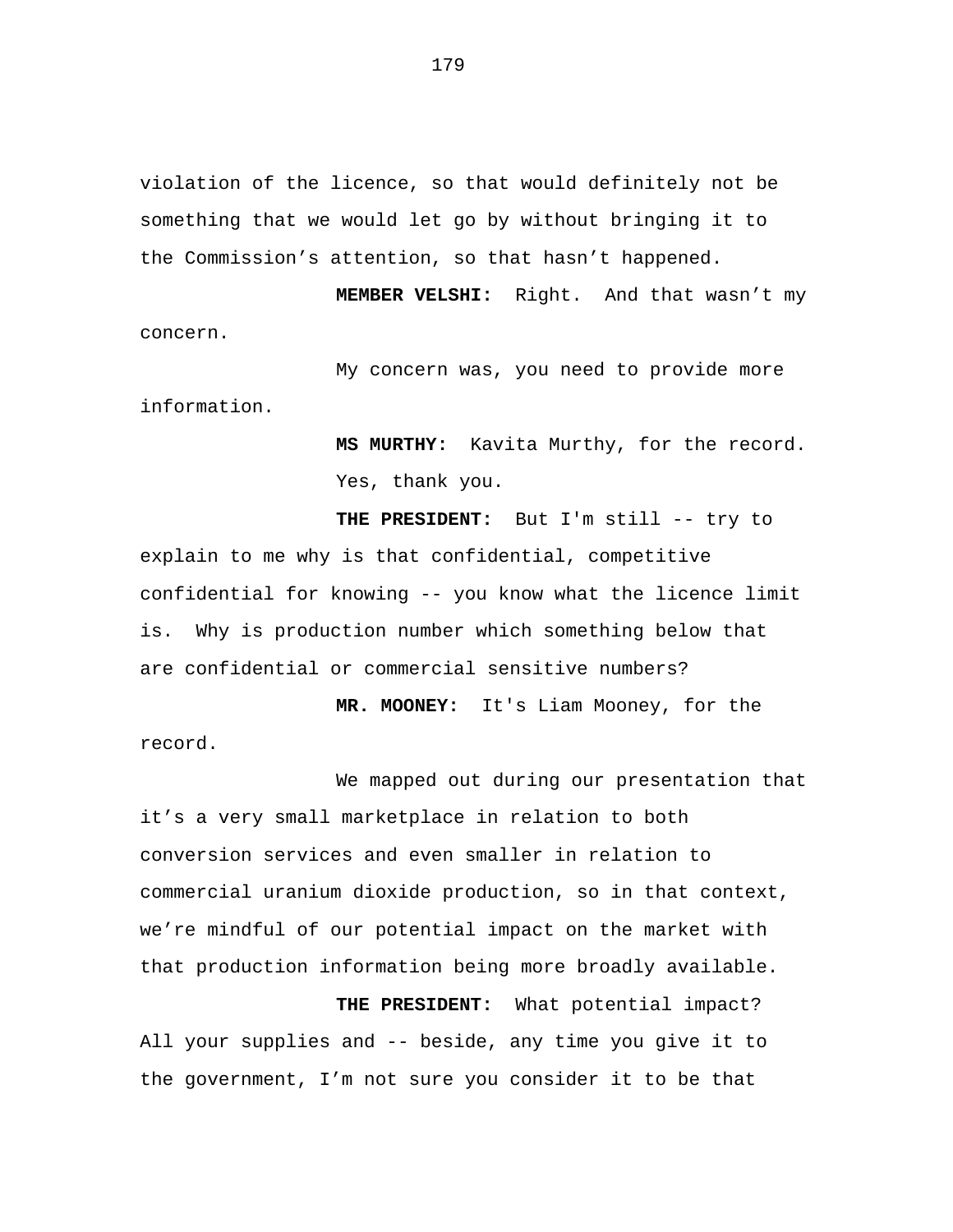secure in terms of kind of information.

So I still don't understand why - everybody knows the maximum. If you go 10 percent below maximum, why is that confidential?

You're not convincing me on this.

**MR. MOONEY:** It's Liam Mooney, for the

record.

I can only track what we have in our public disclosure in relation to that where we do not disclose our production for uranium dioxide or uranium hexafluoride as part of our compliance with securities laws.

**THE PRESIDENT:** Yet all uranium shipment and abroad are all known, so we know there -- let's say all uranium production by Cameco Australia, Kazakhstan, they're annually published.

**MR. MOONEY:** It's Liam Mooney, for the record.

There is production information around the production of uranium ore concentrate and the upstream products, but not necessarily around the uranium hexafluoride and uranium dioxide.

**THE PRESIDENT:** What's the difference? **MR. MOONEY:** If you look at it in the context of the marketplace, there's a lot more producers of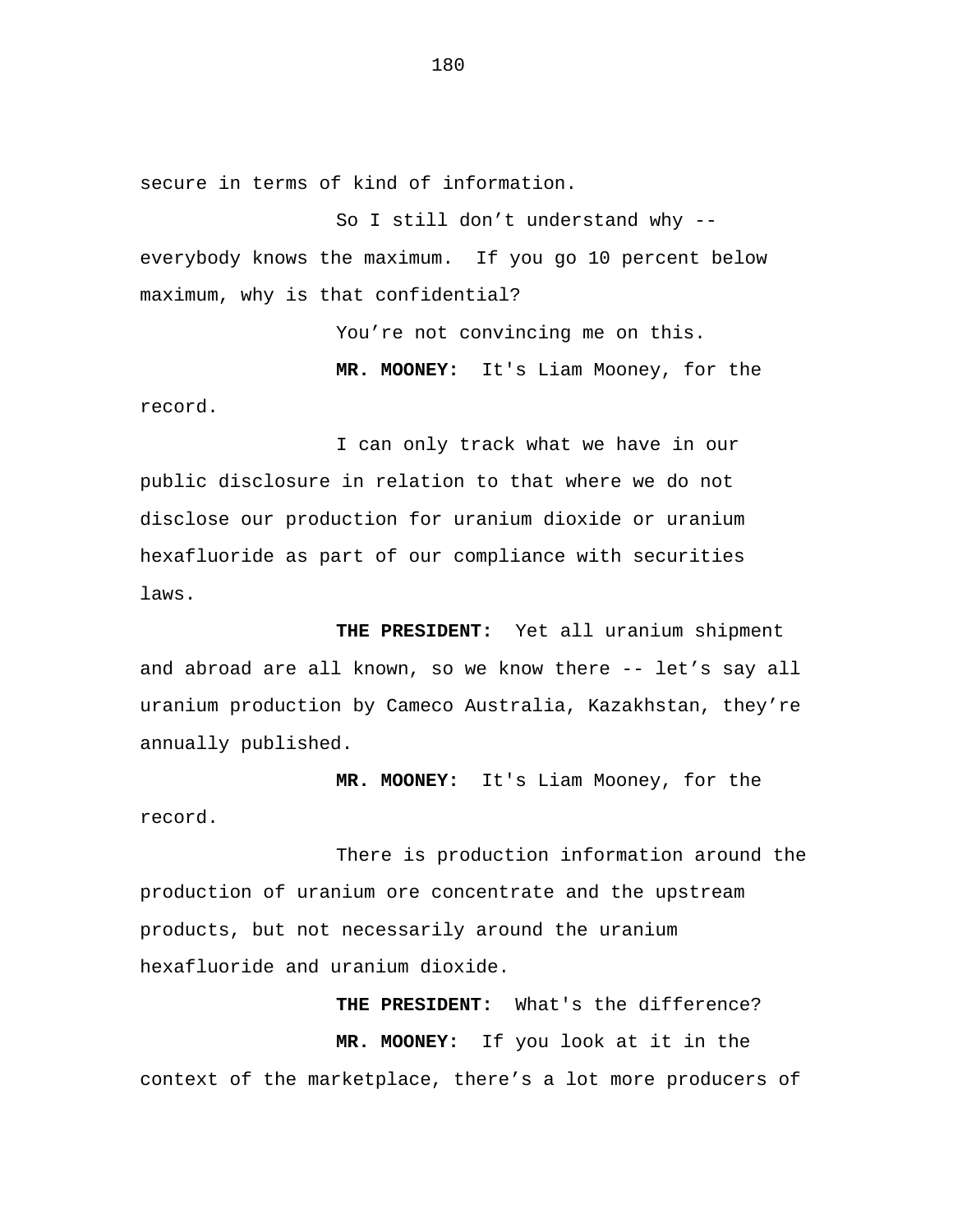uranium ore concentrate. You touched on Australia, Kazakhstan, those sorts of things, but when it comes down to uranium conversion facilities, we talked about three uranium conversion facilities in the western world and one uranium dioxide facility in Canada.

**THE PRESIDENT:** Staff, did you do an assessment about whether that's true confidential material, or you just accepted it?

> **MS MURTHY:** Kavita Murthy, for the record. I'll ask Ben Prieur to give more

precision, but I believe we have accepted it.

record.

**MR. PRIEUR:** Benjamin Prieur, for the

To date, CNSC staff has been accepting that.

**THE PRESIDENT:** Thank you.

Ms Velshi, finished?

**MR. CLARK:** May I add to that? Dale Clark, for the record.

I would just like to add or emphasize to the comments about a very limited market for conversion, and you're drawing a comparison to uranium production which is very different with many, many different producers around the world.

The uranium conversion market is highly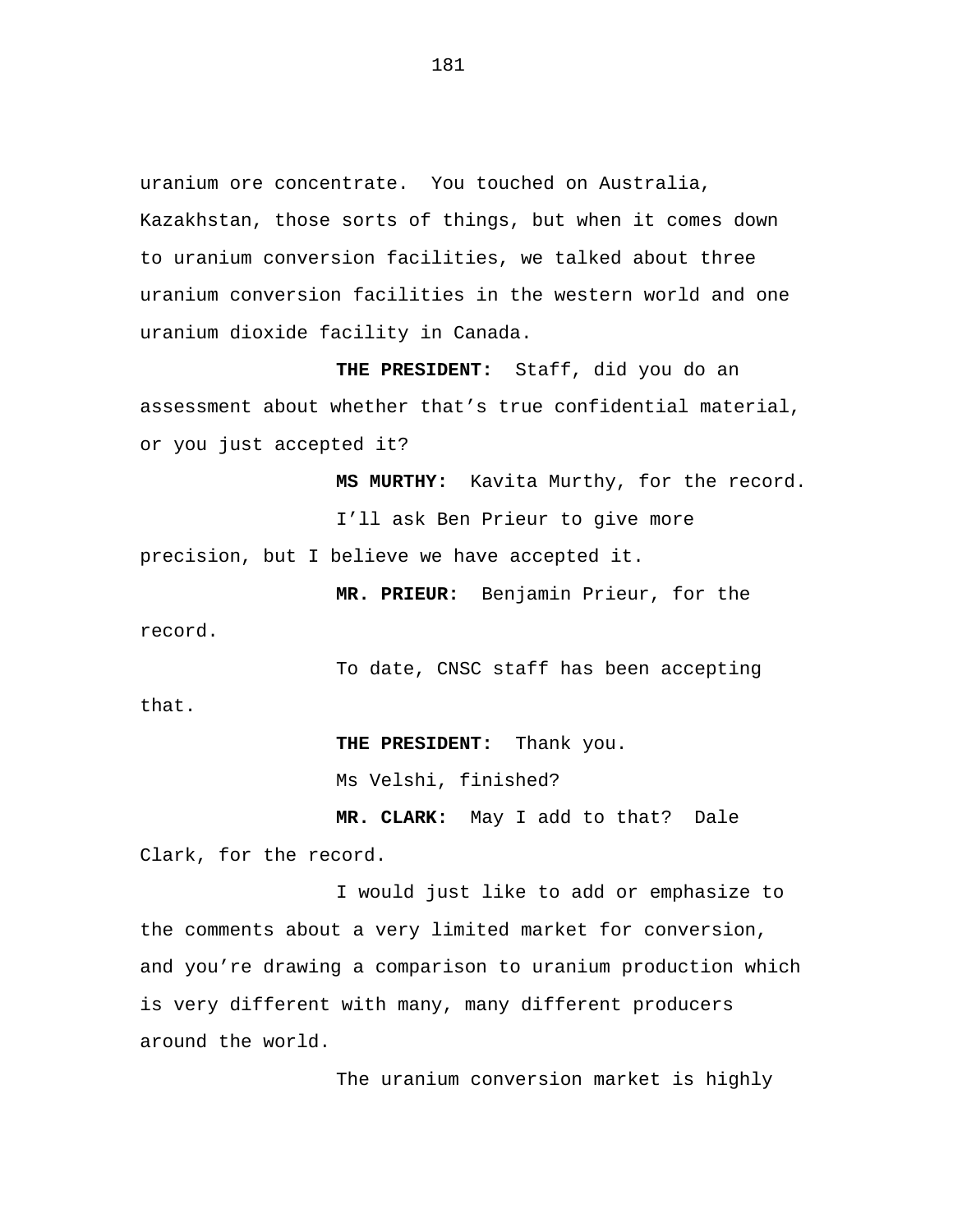competitive today. It is a very challenged and a highly competitive market. One other producer or converter in North America. To my knowledge, I don't believe that other converter would release that information, either.

So there is -- it could be argued there is a potential competitive advantage to knowing the level of excess capacity or availability of your competitors, and in a very highly competitive market, which that conversion industry is, that can be a competitive advantage.

**THE PRESIDENT:** But the licence limit, the licence -- the maximum production allowable is the number that's already in the public. Everybody knows what it is. Everything else is noise in commercial.

**MR. CLARK:** So again, that number is very public and we confirm, you know, that we maintain operations within the licence limit. That is public information. But within that production limit, that's where we deem that there could be a competitive advantage in the industry.

**THE PRESIDENT:** M. Tolgyesi.

**MEMBER TOLGYESI:** Merci, M. le président. I will just say two words about what you are talking about, about this increased limit. For me, what's difficult to understand, production is not changing. The process is not changing. Why they should increase the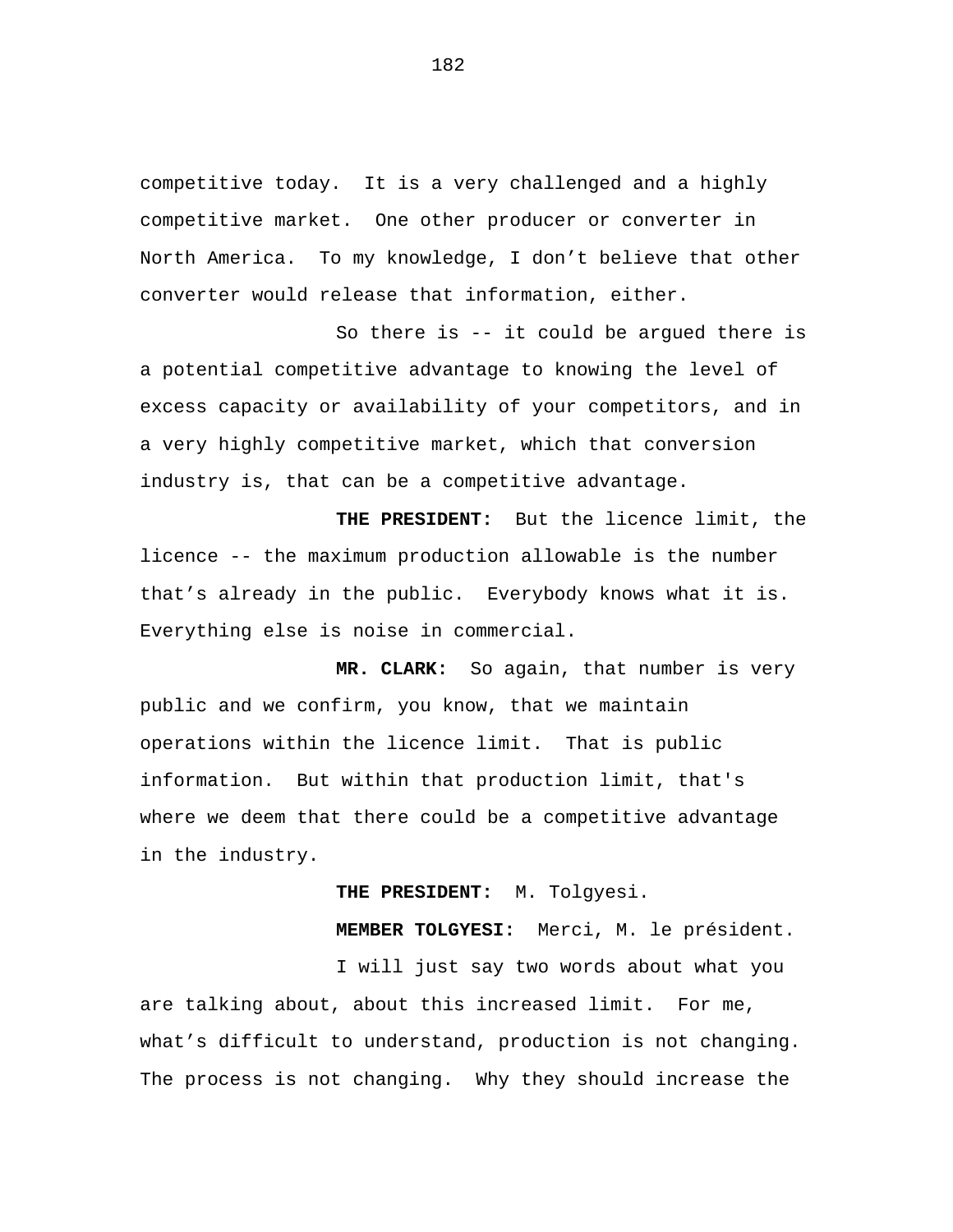limit of emission when nothing is changing?

Does it mean that you will expect that there will be more high grade or more pollution? I don't know the reason but, you know, that's the difficulty what I have.

**MR. RINKER:** Mike Rinker, for the record.

So I'll start at a high level. But first of all, the dose constraint of 50 microsieverts per annum has not changed, so the level of protection for the public that is being provided by the limit has not changed. What has changed is the scientific understanding of how uranium would cycle through the environment and be transferred through and causing a dose to people.

That scientific understanding and the models on how you would model that has changed. So over - every five years, when the CSA standard is updated, the new science and new understanding of what that means in terms of what gets released to pose a dose of 50 microsieverts per annum has changed. But it's not related to the production of the facility.

And in fact, we'll see, you know, it - this is a somewhat -- I think it's an important point that we need to be more detailed in our justification for the change, but it is a repeated thing that we've brought to the Commission where, when the CSA standard gets updated,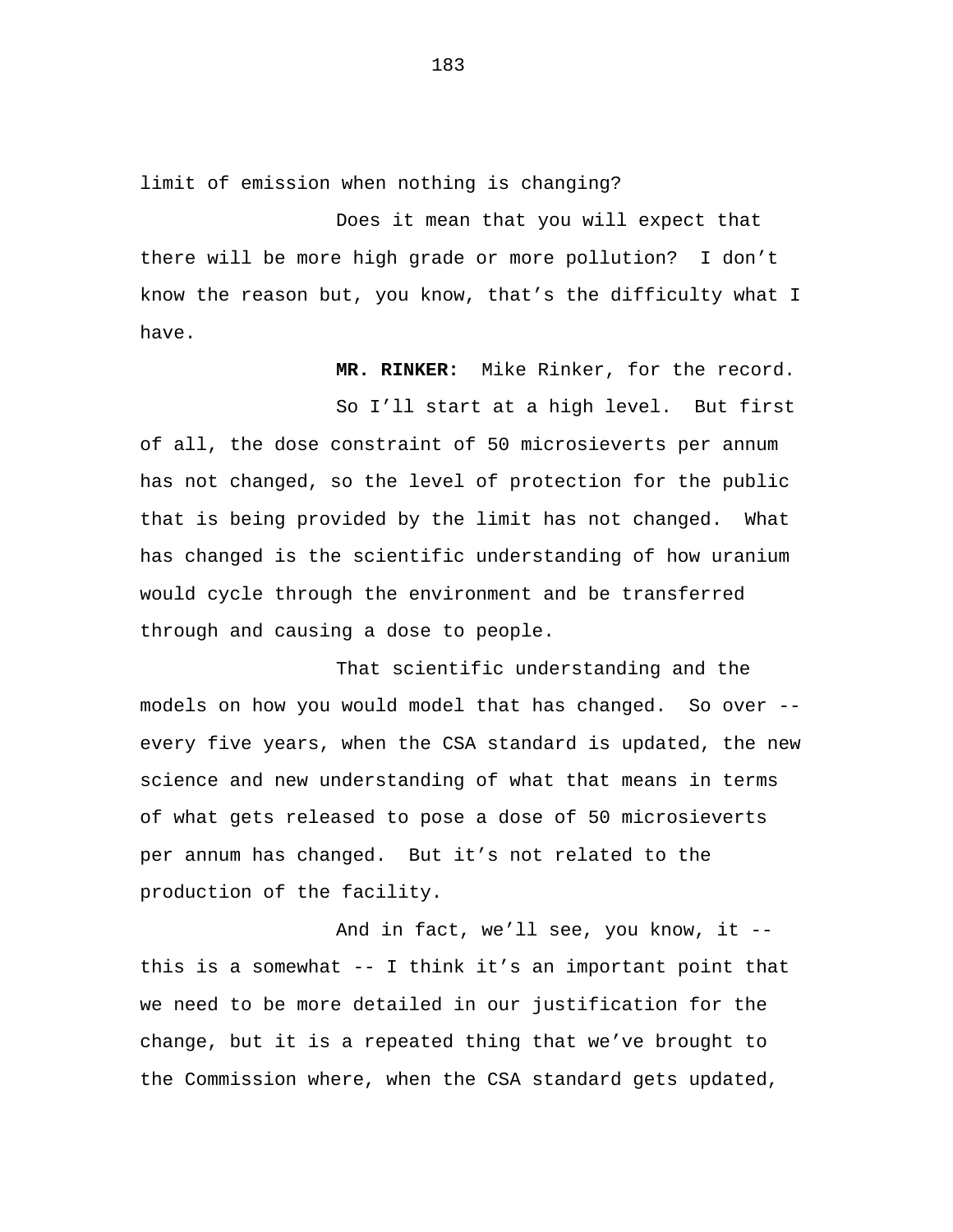there are always tweaks to what gets released and what the limit is. But it's not a production related --

**MEMBER TOLGYESI:** It's like when you're looking -- I'm looking action levels compared to release limits. When you are looking the UF<sub>6</sub> stack, action level is 40 where our release limit is 280, which is about 14 percent.

Now, when you are looking uranium in  $UO<sub>2</sub>$ stack, action level is seven and the limit is 240, which is 2.9 percent.

How you establish that where should be the action level and why uranium in the UF<sub>6</sub> stack is less harmful, probably, than -- I mean, that's what I see - compared to  $UO<sub>2</sub>$  stack?

**MS TADROS:** Haidy Tadros, for the record.

Maybe if I can try. It was mentioned by Mr. Jammal earlier, I think the understanding of how regulatory release limits are set in general and then how action levels are established with regards to the specific activities and parameters that are effective for the facility or for the industry that is in question, so as was mentioned, regulatory release limits are always the upper bounds.

If we were to consider, for example, the 50 millisievert dose to NEWs, that is based on science,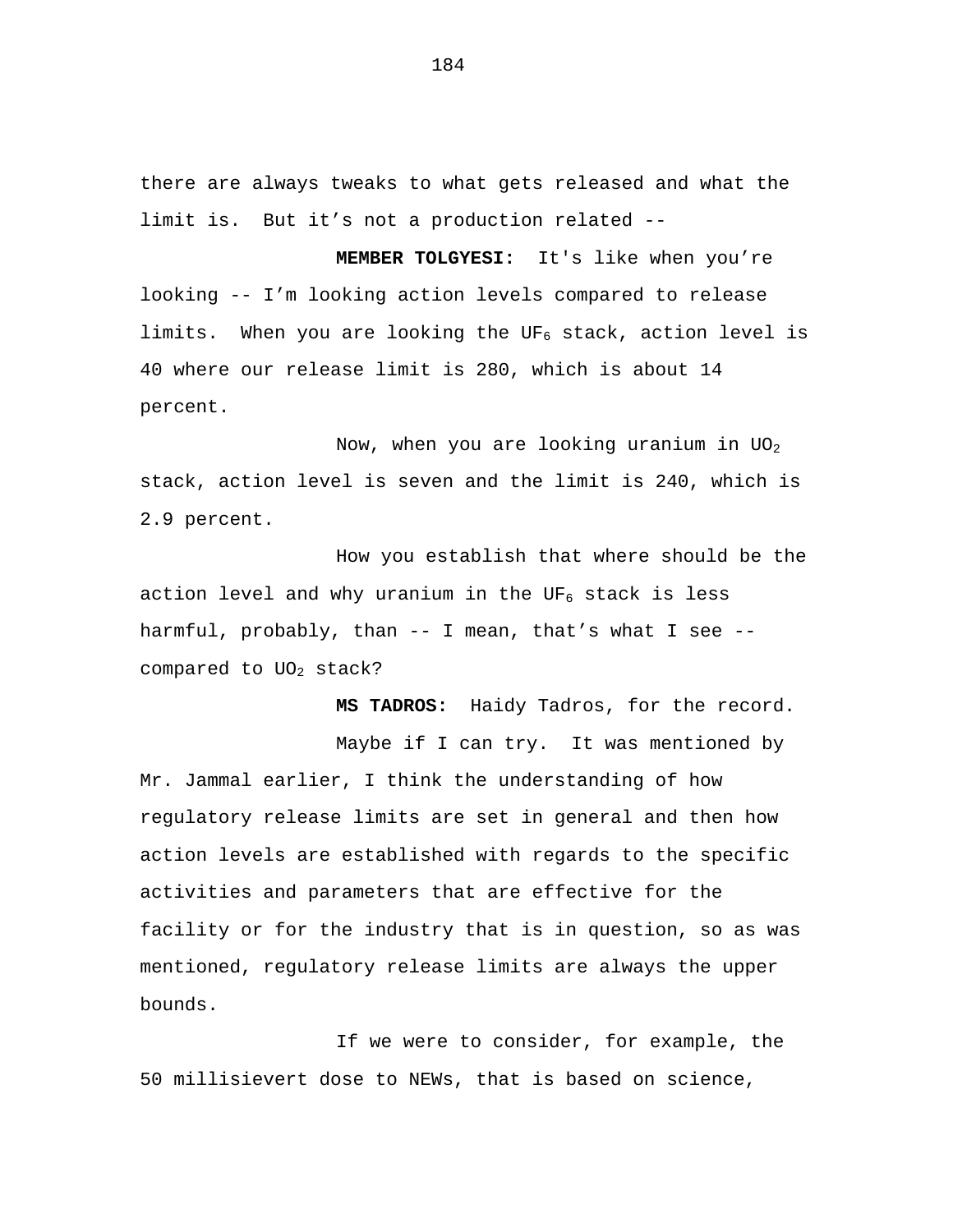that is based on a very high limit, and throughout staff's presentations, you see that that limit is never -- is not a limit we regulate to. It is a regulatory limit that is never exceeded.

For a defence in depth, we establish action levels based on the specific parameters and the activities of facilities, and it's no different for emissions or for releases to the environment. There are release limits that are established through recognized science, recognized regulatory parameters, and the methodology does get updated and the information gets adjusted based on what the research and what the science tells us, but the action levels are really very specific to the facilities and the normal operations that are generated through the activities of the licensee. And action levels serve a very important purpose with regards to a first line of defence in depth with regards to potential loss of control.

So it's not that it's not a meaningful - it has to be a meaningful action level, it has to be so far into what the activities signify that you are in an area where you need to constantly be tracking your action levels and adjusting them according to the activities provided.

Perhaps Ms Kavita Murthy can give more examples of the emissions of the UO<sub>2</sub> or UF<sub>6</sub> as per your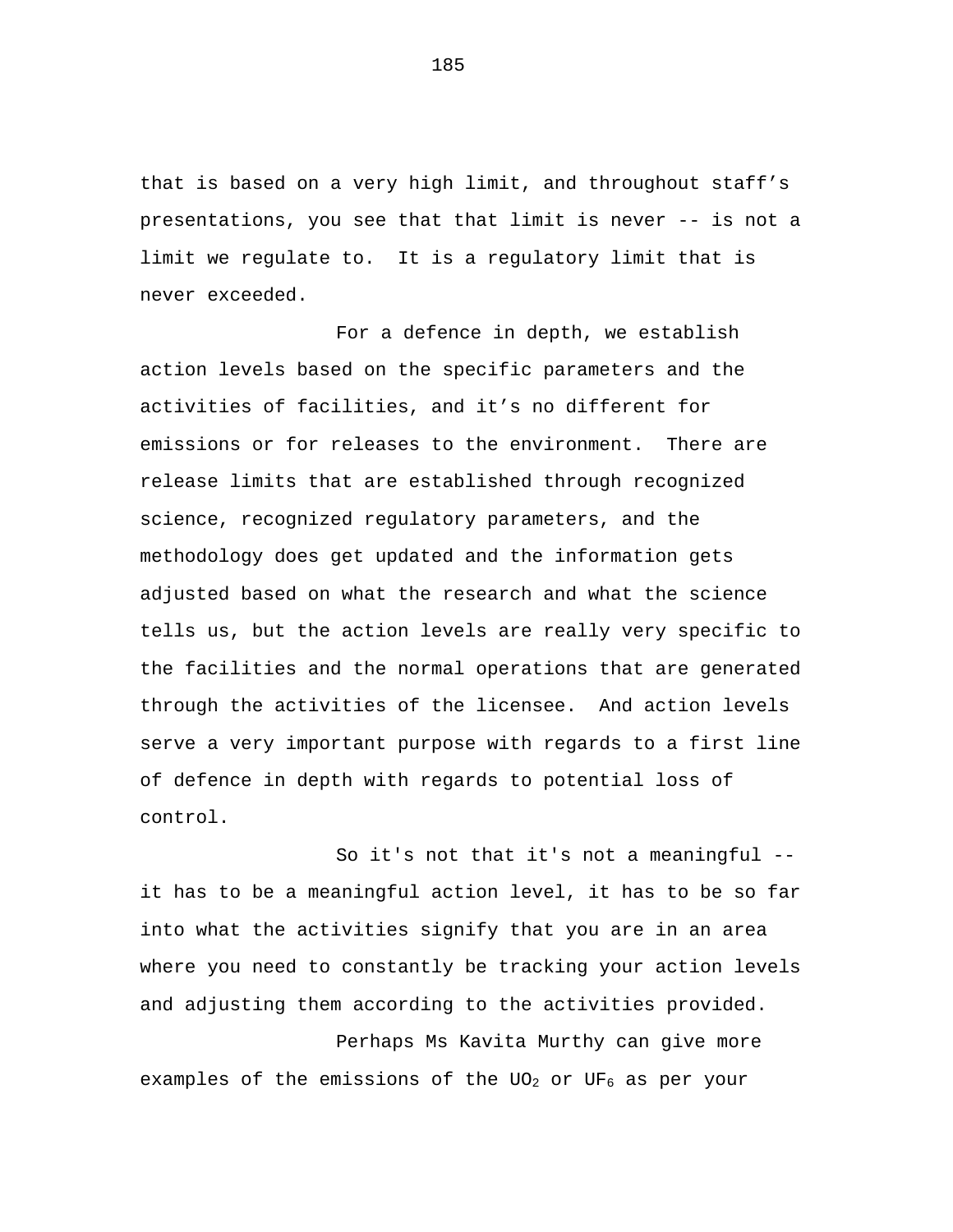question, sir.

**MS MURTHY:** Kavita Murthy for the record.

So just to repeat what Ms Tadros has just said, a release limit is a limit which if surpassed will result in an enforcement action by the CNSC. An action limit exceedance does not result in an enforcement action but it does require the licensee to report to us. We do require the licensee to take corrective actions and we do put it at a level that reflects the daily operations of the facility. So we do look at what the normal operations look like and the licensee establishes what is the level of control that they need in order to give them an early indication of a loss of control and that is how they set it.

So you have to look at the release limits and action levels together, and the fact that the action level for one is much lower in terms of percentage than the other is because of our and licensee's review of what their emissions were for that particular effluent or emission.

**MEMBER TOLGYESI:** So if I understand, UO2 plant is seven, the risk of potential loss of control is higher than you have in UF<sub>6</sub>?

**MR. RINKER:** Mike Rinker for the record. So the action level for the  $UO<sub>2</sub>$  plant is seven because typical operations might be four or five or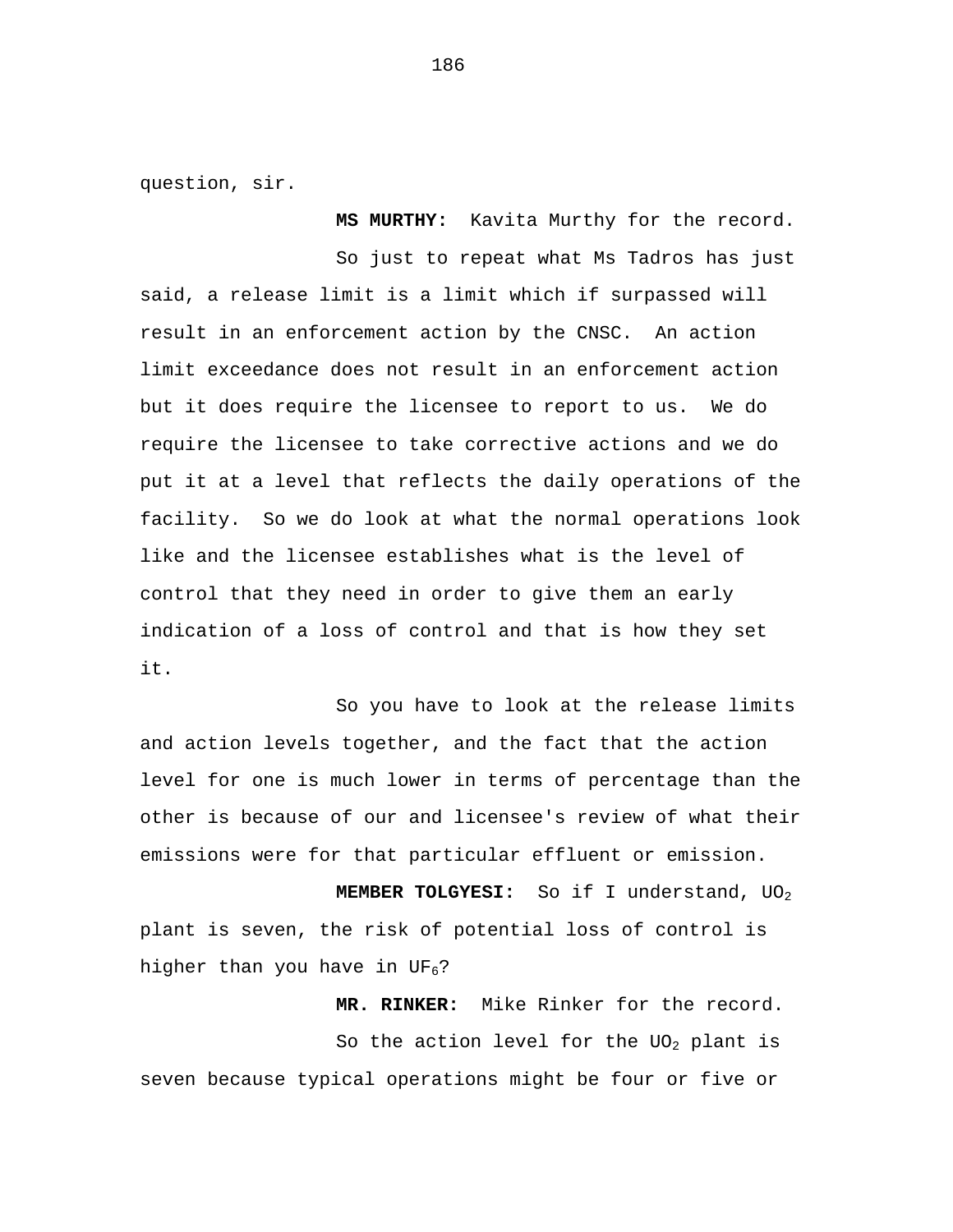six, right. And the action level is higher for the UF<sub>6</sub> plant. I forget what the number is, but if it was 40, then that would mean the data is -- normal operations is 35. So to exceed the action level at the UF<sub>6</sub> plant would mean there must be a loss of control, so it's tight to normal operations. The U02 plant, there is less uranium going through it, the normal releases are lower, we put the action level lower. Now, the release limit is similar because it's based on 50 microsieverts per annum.

**THE PRESIDENT:** Thank you.

Dr. McEwan...?

**MEMBER McEWAN:** Thank you.

Perhaps I could go to Ms Tilman's Slide 13, the first bullet about the decontamination. When I had read "the metal will be decontaminated," I had assumed it would be decontaminated before it was sent out to wherever it went to. Can the metal be completely decontaminated or will there be some residual activity left behind on it, and what controls would we place on that?

**MR. INGALLS:** Dave Ingalls for the record.

All of the scrap metal that we release from our facility we do decontaminate. So we have various processes onsite and we are quite proud of the program we have to be able to clean a large variety of metal. Before it leaves our facility, we do scan the metal objects and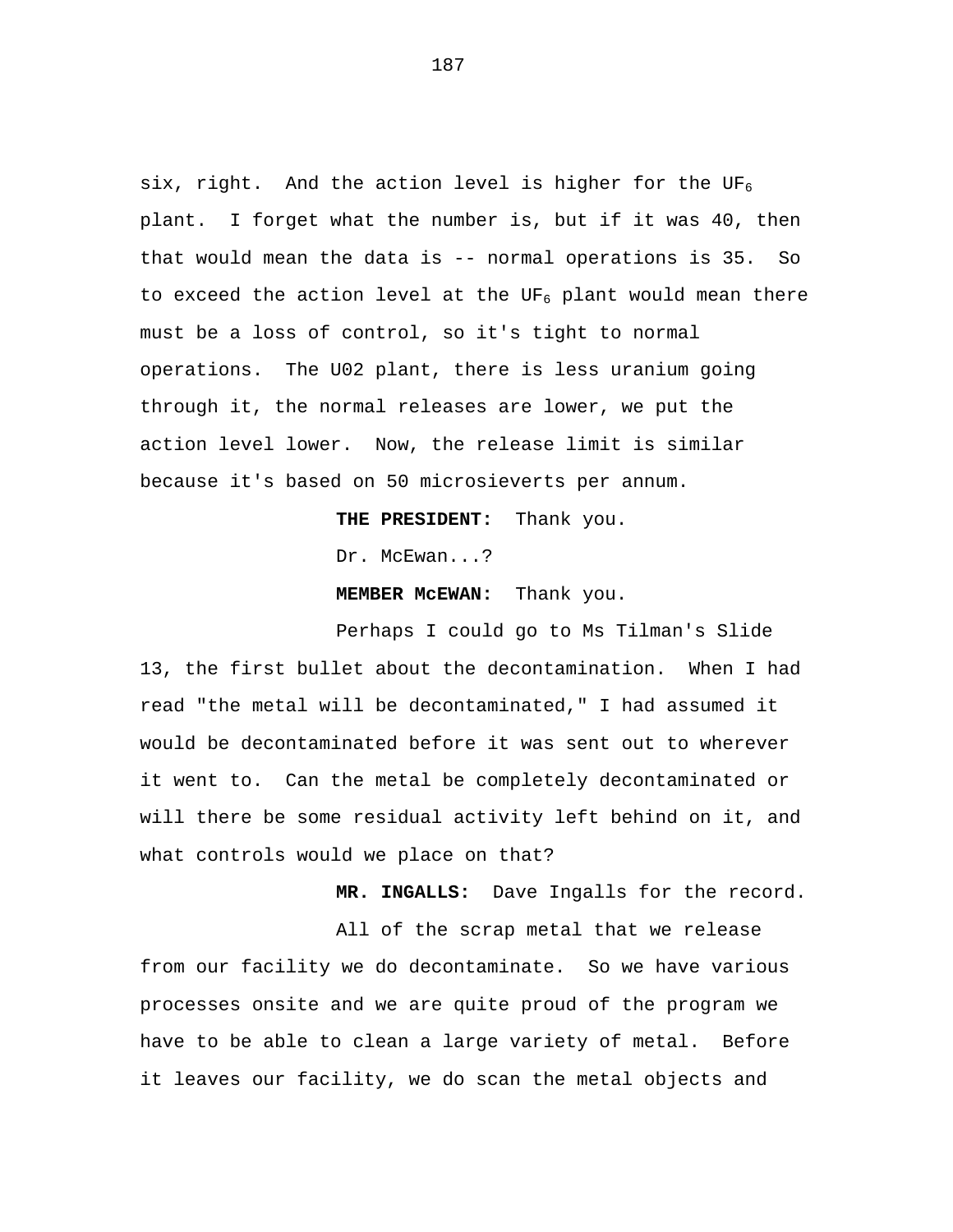there is a free release level that's defined through the regulations and we ensure that all of the material that's being released from our facility is below that free release limit.

**THE PRESIDENT:** Staff, maybe you can remind everybody what is the free release regulatory process.

**MS MURTHY:** Kavita Murthy for the record.

I will call Christina Dodkin, who is the Radiation Protection Specialist, to come and answer that question, please.

**MS DODKIN:** Thank you and good afternoon.

My name is Christina Dodkin. I am a Radiation Protection Specialist with the CNSC.

So in the *Nuclear Substances and Radiation Devices Regulations* we do have clearance levels that were introduced in 2008. They align with international standards for exemption and clearance and are actually the same as those published in the current version of the International Atomic Energy Agency's Basic Safety Standards, that's General Safety Requirements Part 3, which was published in 2014.

So clearance is an internationally accepted practice allowing material to be removed from regulatory control provided that it has been verified and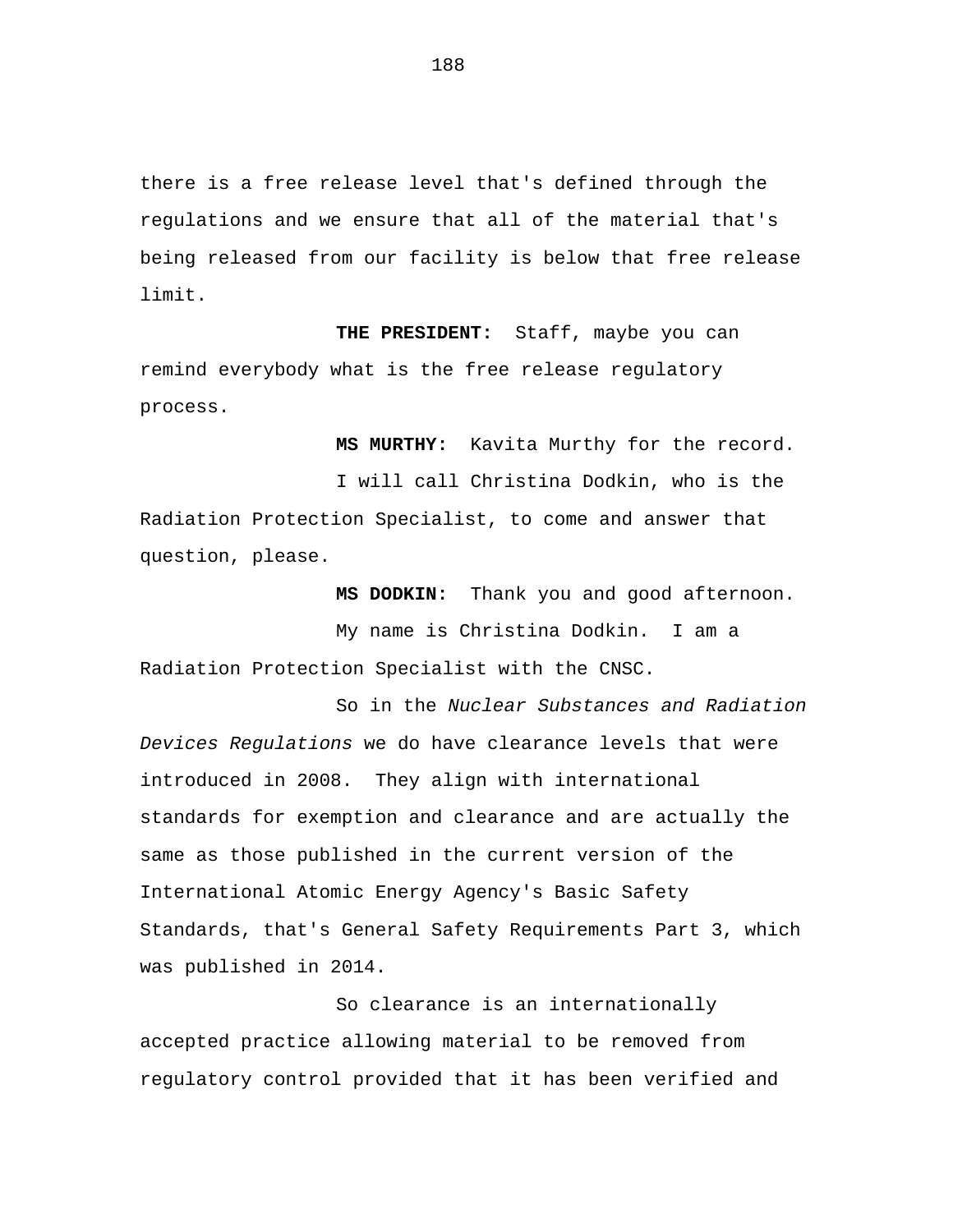monitored and meets the clearance criteria that's specified in the Regulations.

Now, the basis for these clearance levels I think is an important point. They are based on very conservative radiological exposure scenarios and dose models which looked at both workers and the public. The models included the reuse, disposal and recycle of the material, and these models limit the annual effective dose to any person below 10 microsieverts, which is 1 percent of the annual effective dose limit for a member of the public, which is 1,000 microsieverts or 1 mSv. Because the models are so very conservative, the actual dose that a person would receive from handling cleared material from a facility meeting our clearance levels and regulation would actually be much lower than 10 microsieverts per year.

And as mentioned by Cameco, they do have a program for it, if we look at their scrap metal, for free releasing that material, which is looked at during compliance activities during CNSC staff's inspections, and we found that there is rigour in that and we have confidence that they are releasing well below the clearance levels as dictated by regulation. Thank you.

**MR. JAMMAL:** It's Ramzi Jammal for the record. If I might add to Christina's comments.

The scrap metal facilities, they do have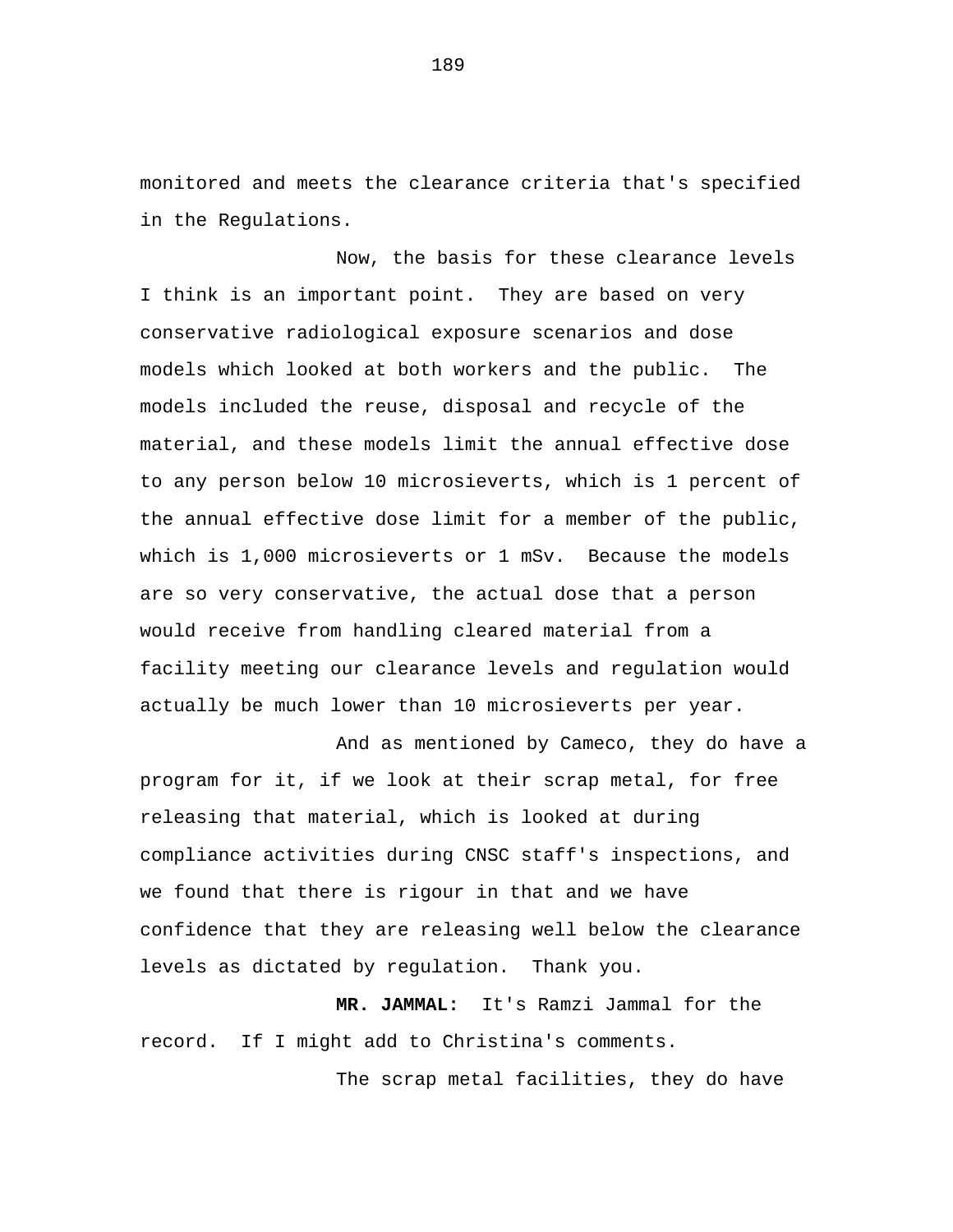detectors, so you have now defence in depth at all levels, meeting our requirements for free release, the transport, and at the scrap metal facility they have detectors in place to detect. And we have had reports to the CNSC where either a source was present or the contamination was not cleaned up properly. To date, most of the incidents we receive at the CNSC are mainly inappropriate disposal of the source, very, very little with respect to scrap metal facility that is taking on improperly or non-free release type of contamination.

**THE PRESIDENT:** Thank you.

Ms Velshi...?

**MEMBER VELSHI:** I want to make sure I understand what in the licence -- what the request is for changes to the licence. So production levels are the same. Tell me why for  $UO_2$  there is no daily maximum limit whereas there is for  $UF<sub>6</sub>$ ?

**MS MURTHY:** Kavita Murthy for the record. We will get back to you with an answer to that.

**MEMBER VELSHI:** Thank you.

And then as I was looking at your CMD on proposed licence changes, and you said the licensed activities have been modified to better reflect the activities that have been carried out and will continue to be carried out, and as we look at the proposed draft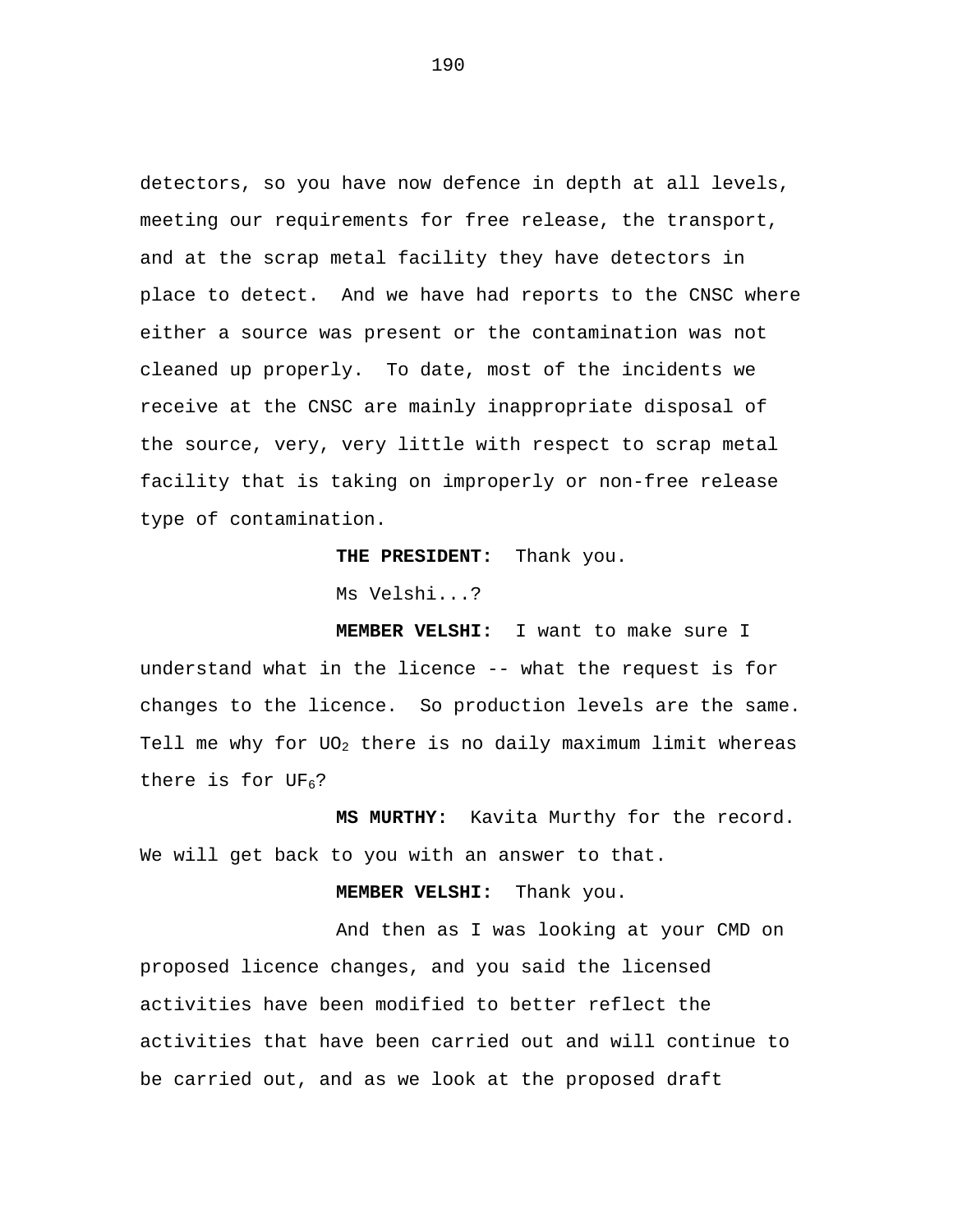licence, under Licensed Activities II, you know, it says "possess, transfer, use," and so on, you have added "and dispose nuclear substances." Are you on the same page?

**MS MURTHY:** Kavita Murthy for the record. That's primarily tied to the activities that will be undertaken as a part of the Vision in Motion, that they will have --

**MEMBER VELSHI:** Oh, okay. So it's just to capture -- I wondered whether they had captured some other activity that wasn't there. Okay, thank you.

And then the last one was around depleted uranium inventory. So the current licence allows them to have a certain amount. Does the request or proposed licence still have that as unchanged?

**MR. INGALLS:** Dave Ingalls for the record. We do continue to have a licence to be able to process depleted uranium. In fact, for the CANDU industry there is a requirement to provide depleted uranium for the CANDU reactors on a periodic basis. Typically, it's when they are going into a refurbishment and they need to shut down or restart the reactors, and we provide that depleted UO<sub>2</sub> product for the CANDU fleet.

**MEMBER VELSHI:** So you are just confirming that that remains unchanged, you still need whatever, that same level of inventory?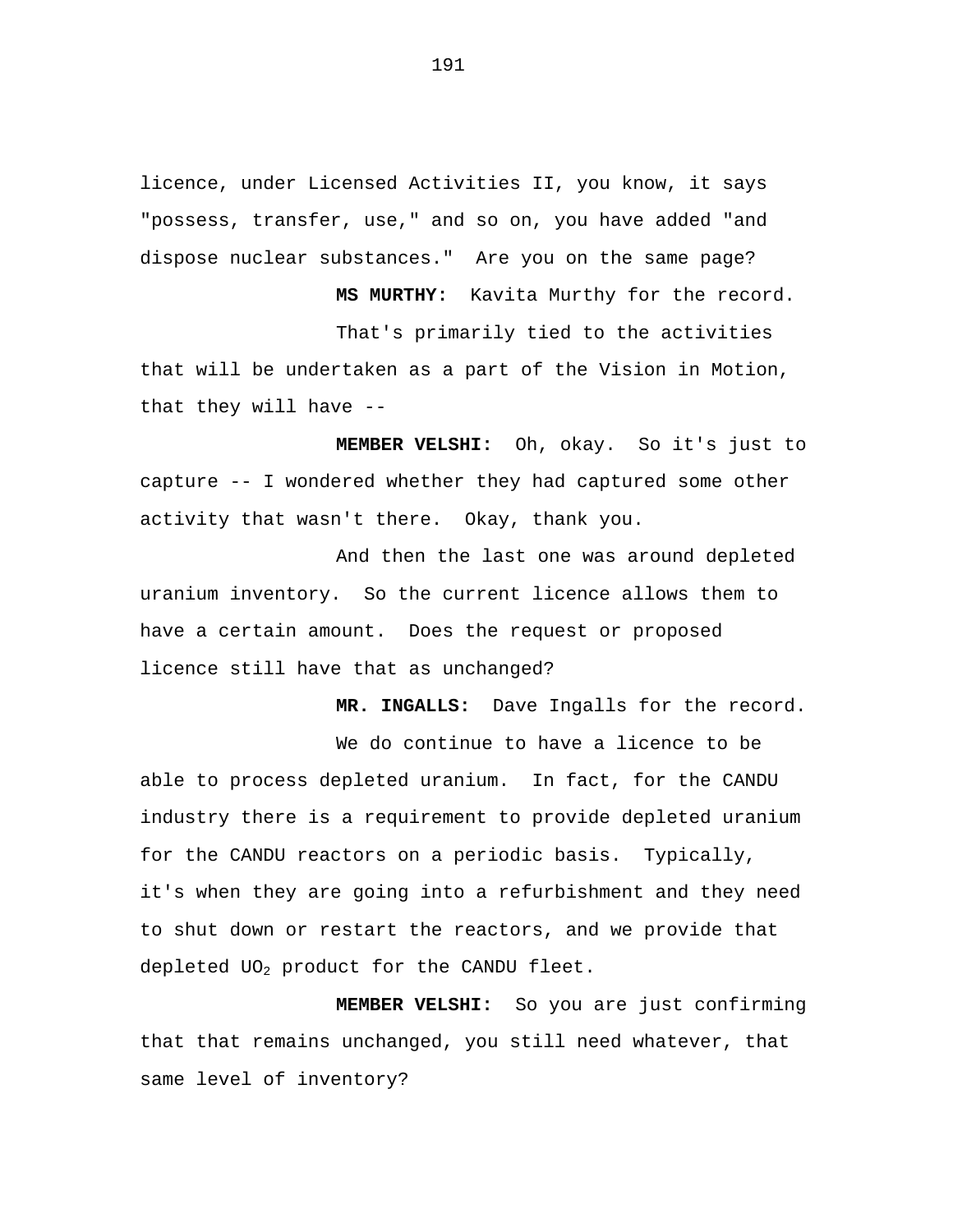**MR. INGALLS:** Dave Ingalls for the record. That is correct.

## **THE PRESIDENT:** But I think the

intervenors are arguing whether there should -- or asking whether there should be a limit, a maximum limit on the amount.

**MR. INGALLS:** Dave Ingalls for the record.

The depleted uranium that we produce at the site is in the form of  $UO<sub>2</sub>$  and it's captured within the 2,000 tonnes of UO2 production. So if we were to produce for instance 100 tonnes of depleted, that would reduce our natural maximum to 2,700 tonnes.

> **THE PRESIDENT:** Okay, thank you. Monsieur Tolgyesi...?

**MEMBER TOLGYESI:** My question is regarding the 17,000 drums of historic uranium-bearing waste should be transferred to a long-term waste management facility. According to the intervenor, this material is under International Atomic Energy Agency safeguards. So to what extent IAEA is involved in this potential transfer? Should you have their accord before you transfer and should they be involved or how will it be transferred and stored?

**MS MURTHY:** Kavita Murthy for the record. So the IAEA safeguards inspectors do come and inspect the site. They are part of the treaties that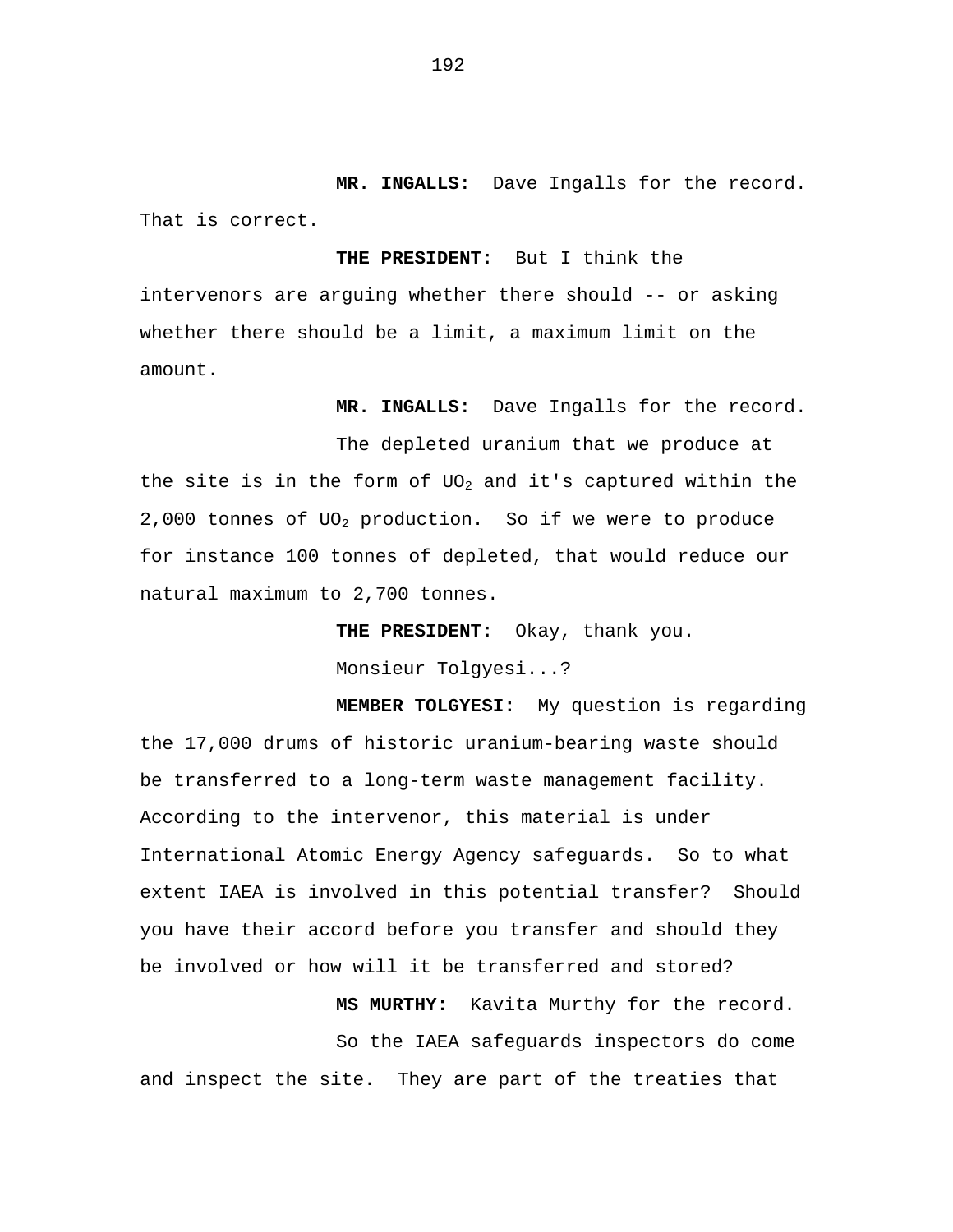Canada has signed.

I will ask Patrick Burton to give a more detailed answer to that question.

**MR. BURTON:** My name is Patrick Burton, for the record. I am a Senior Safeguards Advisor with the CNSC.

So as the intervenor mentioned, there is an inventory of roughly 17,000 drums of waste, which is currently stored on the Centre Pier of the Port Hope Conversion Facility site, which is eligible to go into the long-term waste management facility, or LTWMF, and that inventory is under IAEA safeguards. That is to say that it has been declared to the IAEA and is open to verification by them. So they have a role to play in terms of verifying that the transfer of that material and its placement in the LTWMF happens in the way that we have declared to them that it will.

So we have been discussing with the IAEA for several years already exactly what their verification of that material movement might look like. The details in some ways are still being resolved, but it will involve a set of neutron detectors which will be installed at the LTWMF and those detectors will serve to allow the IAEA to independently and in near real time measure the quantity of depleted uranium in the material that's going into the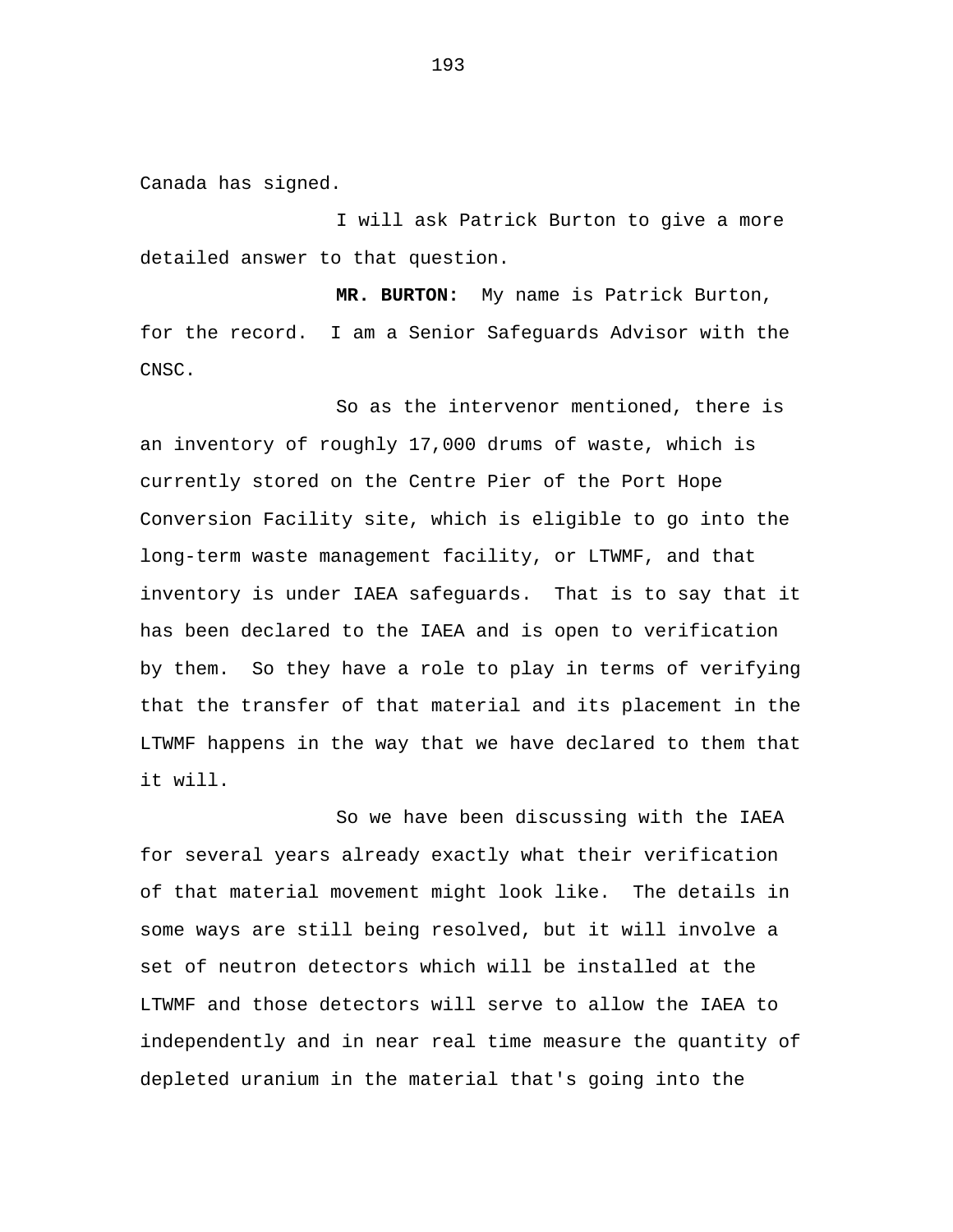LTWMF.

That relatively high level of scrutiny on depleted uranium waste is because the material will then become inaccessible as the mound is built up and over those drums.

I hope that answers your question.

**MEMBER TOLGYESI:** So you cannot transfer that without the agreement of IAEA?

**MR. BURTON:** It's not so much a permissive link. We can't transfer it without having arrangements in place for them to verify it should they choose to, and in this case, because of the quantity of material involved, they have indicated well in advance that they are going to be putting a bit of effort into verifying this transfer.

**THE PRESIDENT:** Thank you.

Anybody else?

I have only one question and again I would like to tap into the MOE.

I'm trying to understand what role are you guys going to play in Vision in Motion. We have heard about Cameco, we have heard about CNL and the municipalities. That's complicated enough. What's your role in all of this?

**MR. BRADLEY:** David Bradley for the record.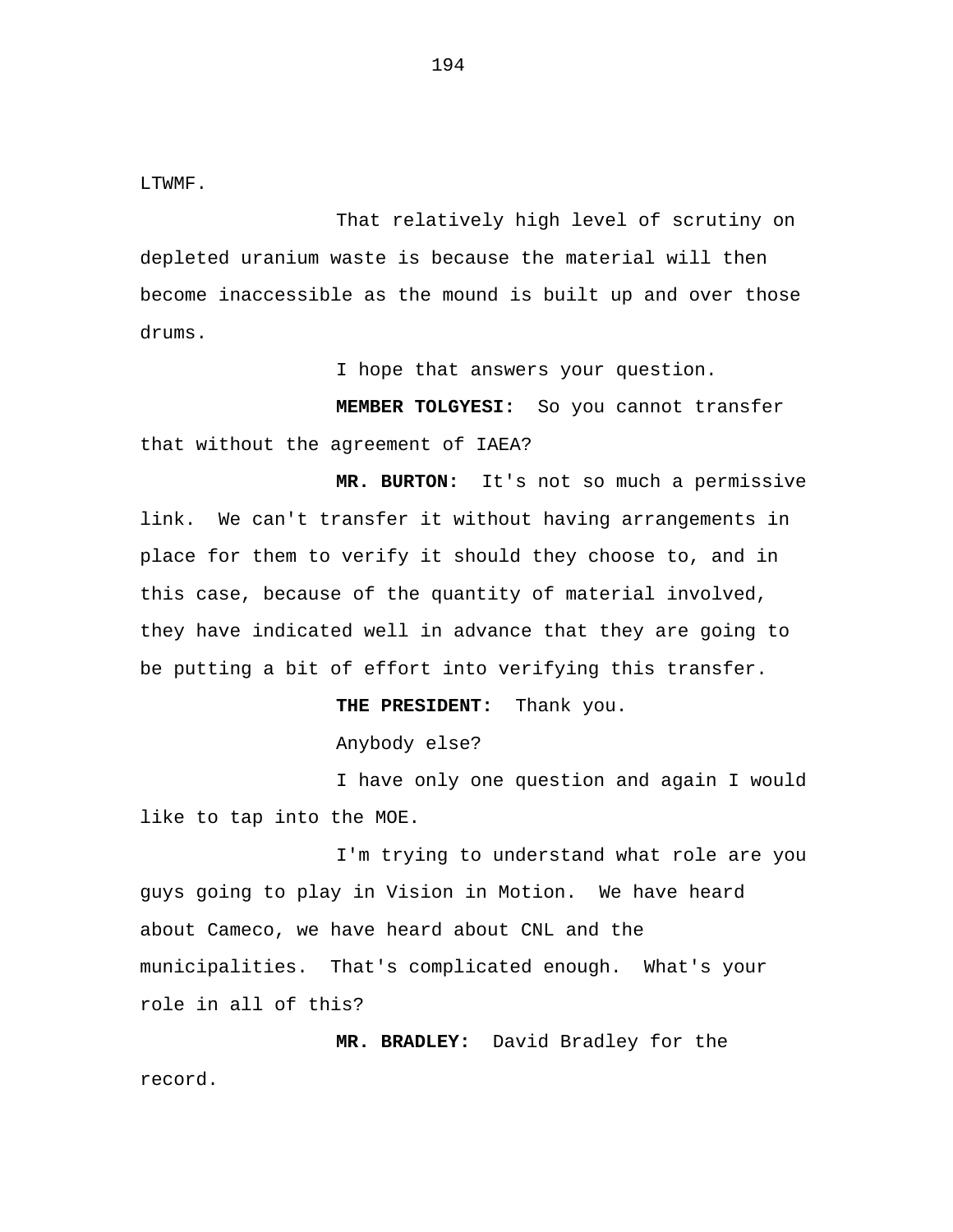So our role in Vision in Motion, we have met with Cameco. We have met with CNSC staff and Environment Canada and Climate Change staff as well to review Cameco's proposal for Vision in Motion. Our role here is to review the groundwater monitoring data as the cleanup continues to ensure appropriate measures are in place to protect or limit discharges to the harbour of contamination.

There are also aspects to the project where there will be changes to the stormwater management systems which will also require an environmental compliance approval, amendment from the Ministry of the Environment. So we will be involved in that early on with Cameco to ensure that any stormwater changes are reviewed with us. You know, we will take a look to see if there are any monitoring requirements that are needed in that new approval.

As I mentioned, we are also involved in the groundwater pump and treat system, in monitoring the effectiveness of that. So our technical staff will review those reports and ensure that, you know, adequate measures are in place.

Overall, the Ministry of the Environment and Climate Change is supportive of the Vision in Motion project and the reduction of contamination on the property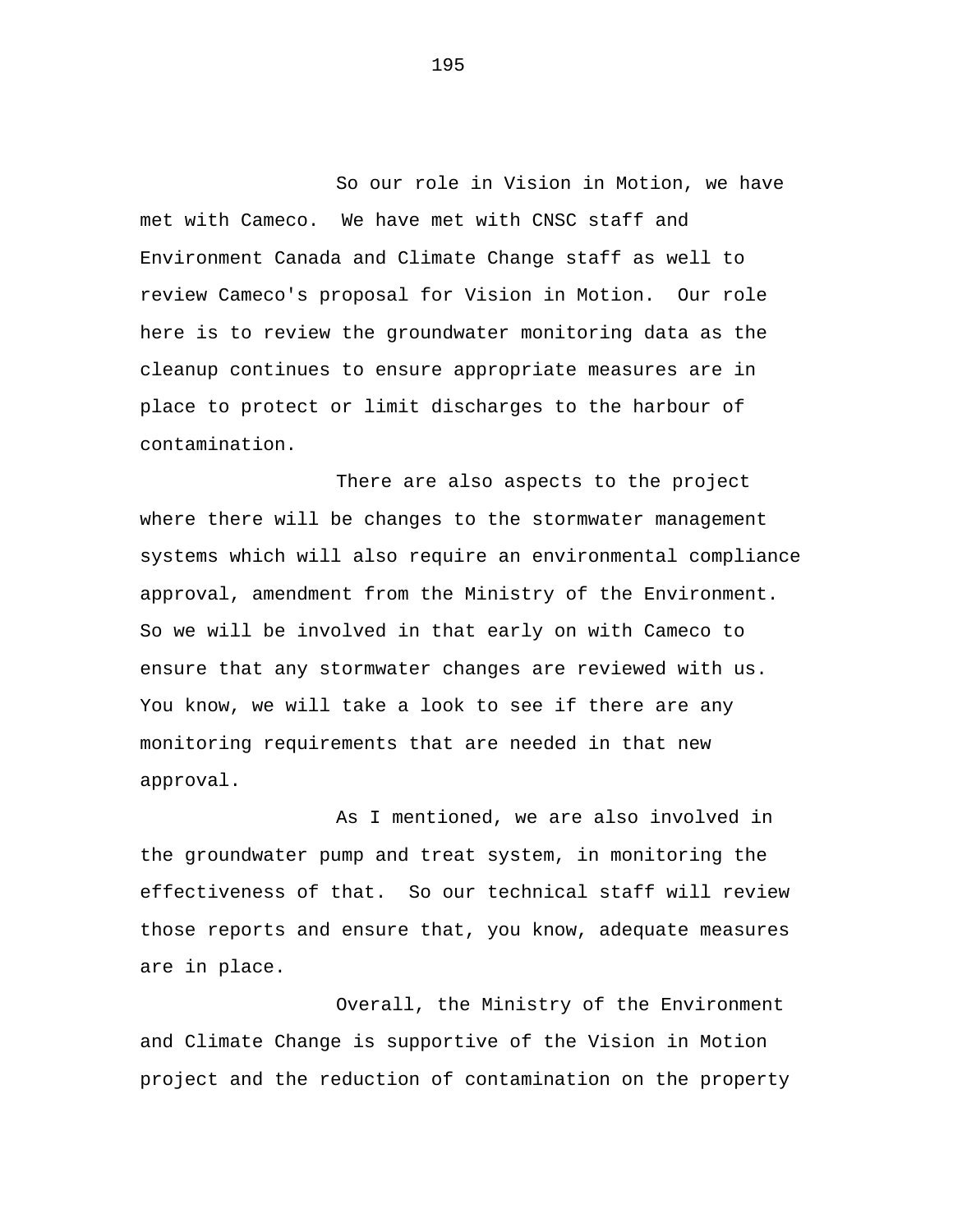and we see that there will be improvements to the discharges to the harbour through that.

**THE PRESIDENT:** I don't know if you had a chance to listen to Ontario Waterkeeper's presentation. They argue that the Ministry of Environment -- and I'm paraphrasing -- is nowhere to be seen in overseeing these activities. That is the same thing with CNSC, so don't feel bad.

--- Laughter / Rires

**THE PRESIDENT:** But the question is how comfortable are you in terms of the monitoring of the information and do you actually measure and publish some of the observations in terms of environmental impacts?

**MR. BRADLEY:** We are comfortable with the monitoring program that's in place now. As I mentioned, we are supportive of the project, the Vision in Motion project and that the cleanup will have improvements to Lake Ontario and discharges from the property.

We do regular inspections of the facility. We do technical reviews of the groundwater monitoring, service water monitoring. Our technical staff prepare memos regarding those reviews pretty much on an annual basis. They are not made public but if a member of the public were to contact our office and ask for a copy of that, we would certainly provide them with a copy of our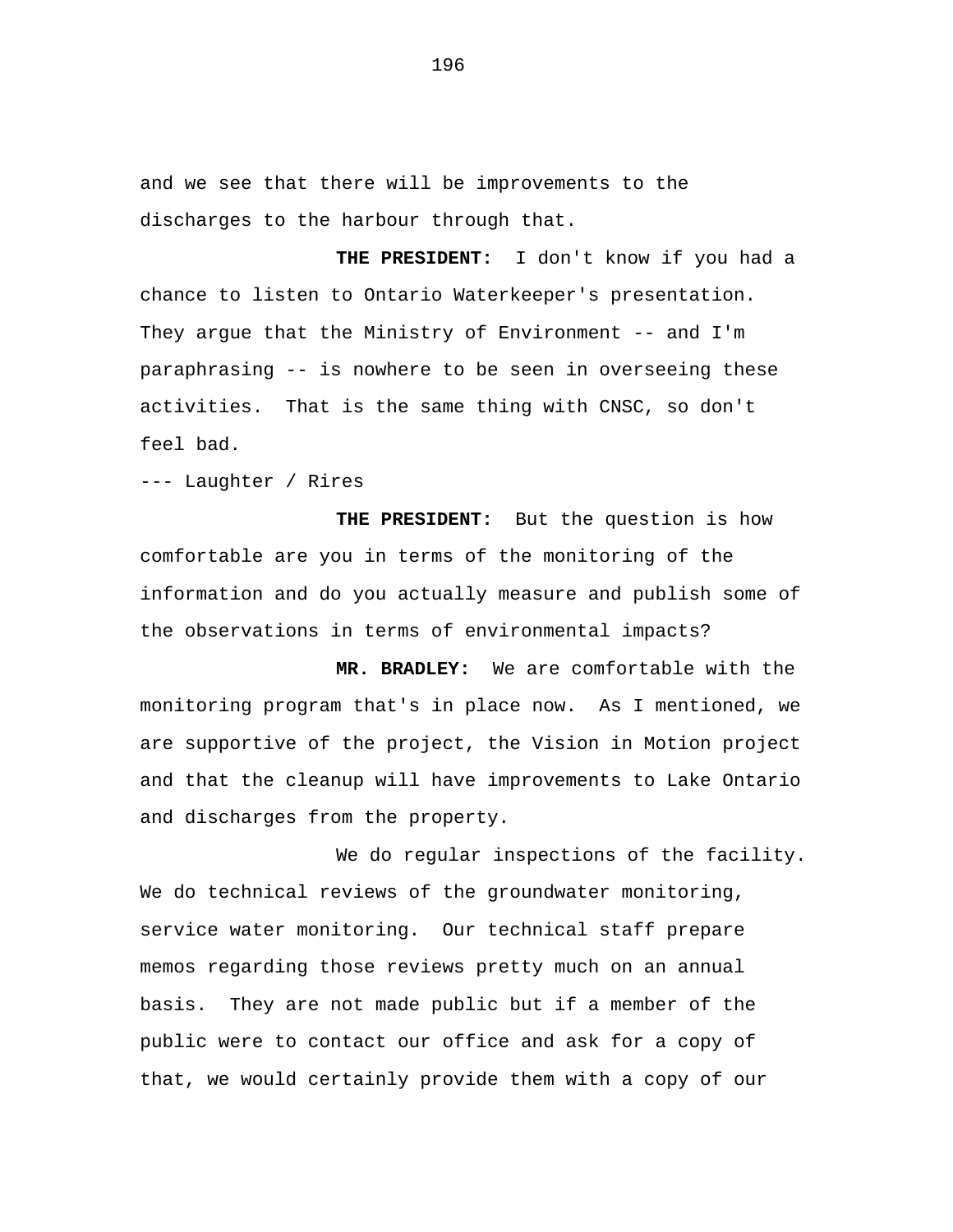technical memos. They are not posted anywhere on the Internet or anything like that.

**THE PRESIDENT:** Thank you.

Ms Tilman, you have the last word. **MS TILMAN:** Words.

**THE PRESIDENT:** Words.

--- Laughter / Rires

**MS TILMAN:** Okay, last few words. The Cameco Plant is well past its best before date and it should be considering its end of life. I was surprised to hear that in the decommissioning discussions that there seems to be no kind of date or future date for this. This is a 70-plus-year-old facility, I mean things have been leaking, it's time.

And the legacy of wastes are still a major issue. So we have legacy waste, we have operational waste and we have waste on the site that are going to be moved.

One of the things that tends to get ignored with a lot of the data that's presented, we have constant emissions going out into the water, for example, fluoride, uranium, ammonium, arsenic. These go out on a yearly basis but there is a cumulative effect of these emissions over all these years. These are long-term toxins, they don't disappear. None of this stuff disappears, it accumulates year after year.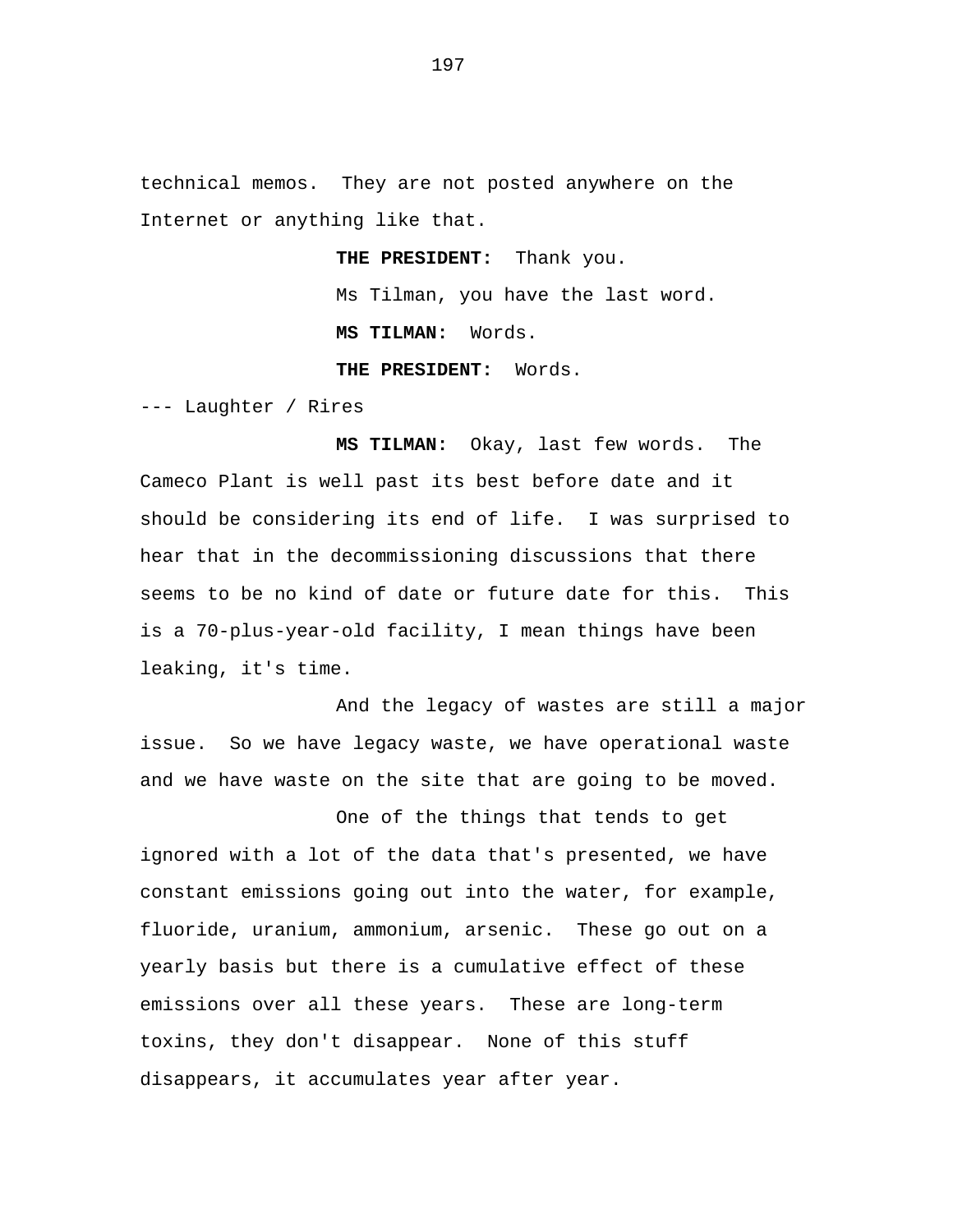So regardless of these annual limits, we have cumulative effects to consider and that is not addressed in any of the documents that I have seen. So that is something that the CNSC, I think, needs to consider when it looks at the standards, when it looks at the release limits. How are these set? What do they really take into account? Do they take into account the long-term exposure as well, not just that one dose level of 50 microsieverts and so on? What more do they take into account?

The reason I mention this is not only do I feel we need a shorter licence period, we need to get public involved in this, as has been mentioned, in moving into this decommissioning phase because that is going to be one heck of another source of waste. Is the money going to be there for it?

Finally, I would like to comment on some of the health issues that tend to get ignored or pushed. Yesterday we heard about several studies, as many as 30 health studies have been done, but the question remained, were these studies focused on actual health outputs? What kind of epidemiological studies were they? And has CNSC or Health Canada or Cameco, whatever agency, the province, produced a list of these studies, indicated what kind of studies they are that are specific to Port Hope? I think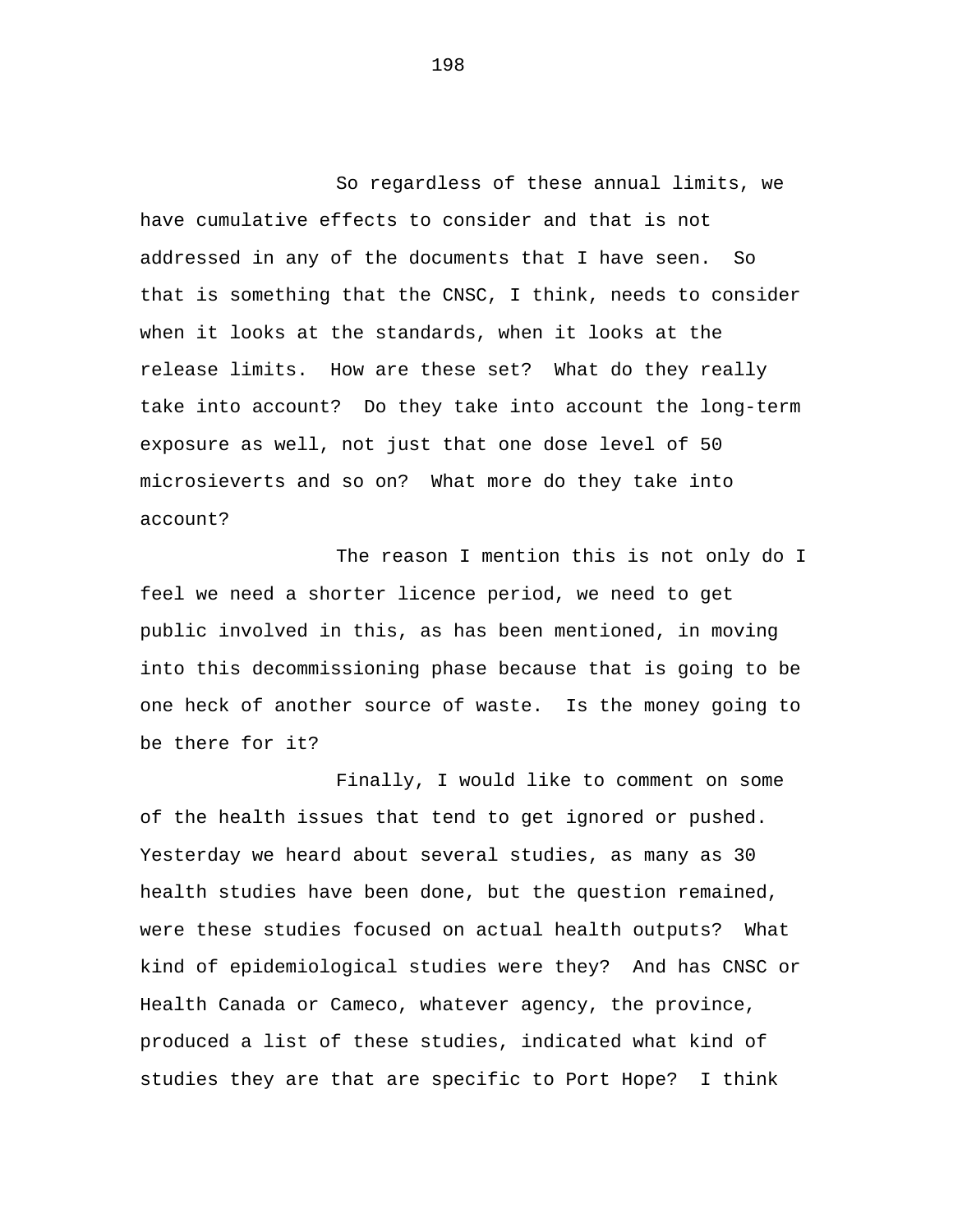as long as that gets sort of shuffled underneath the carpet, the health issues tend to get shuffled as well. It's very hard to parse out, I agree, but I think it has to be done. The community has had enough of this.

And thank you very much for the opportunity to present.

**THE PRESIDENT:** Thank you for your intervention.

**CMD 16-H8.20** 

## **Oral presentation by Terry Verrydt**

**THE PRESIDENT:** I would like to move now to the next submission, which is an oral presentation by Mr. Verrydt, as outlined in CMD 16-H8.20.

Mr. Verrydt, the floor is yours.

**MR. VERRYDT:** Thank you, Mr. President and the Commission. I would like to thank you for this opportunity to speak.

For the record, my name is Terry Verrydt. I am a UF<sub>6</sub> chemical operator at Port Hope Conversion Facility. I am going on my fifth year there and feel fortunate to be able to work here at the age of 52. Not too many companies would be willing to spend the amount of time and money they spent on me to train me, getting this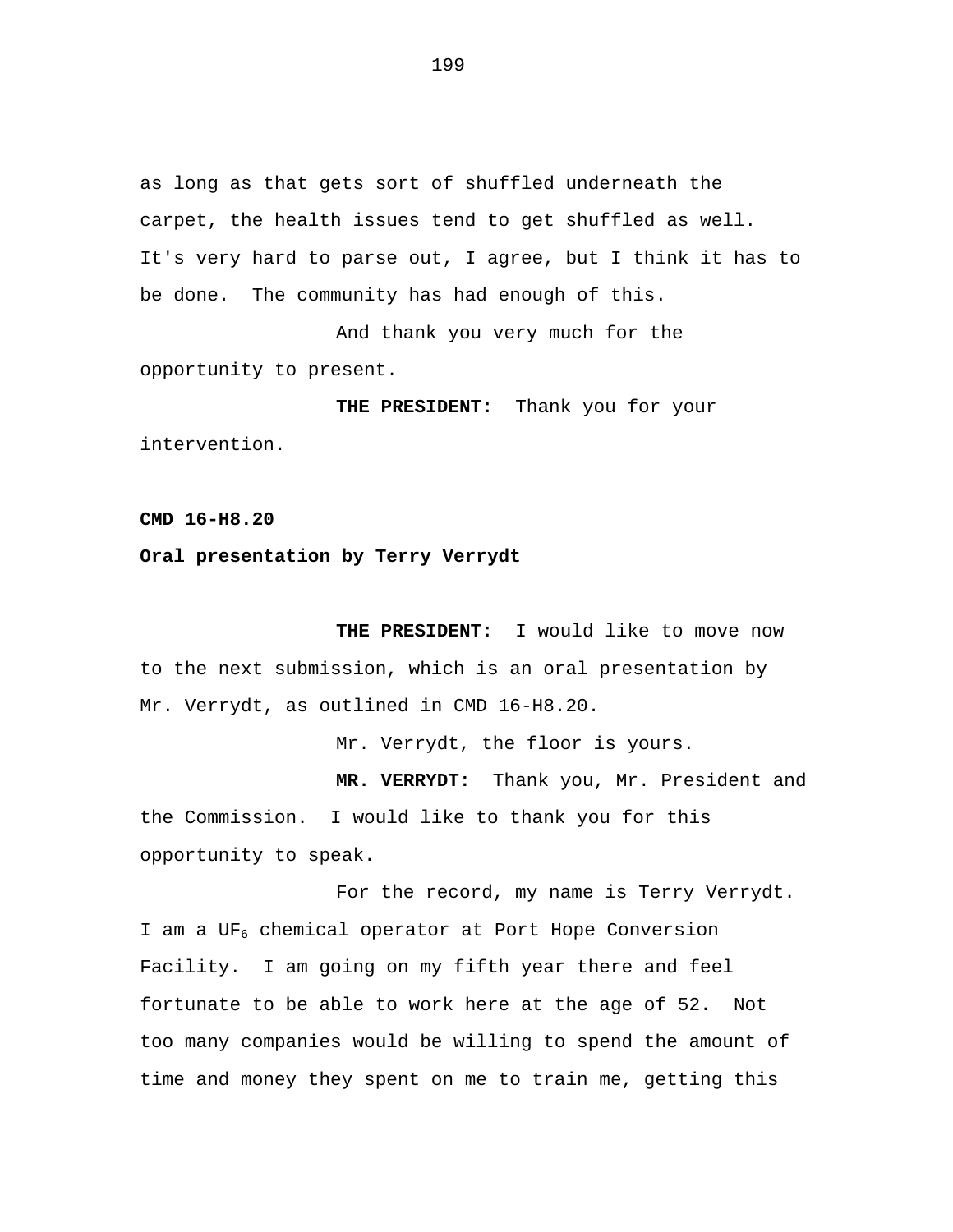close to retirement.

Before joining Cameco, I worked in the paper industry, which had a reputation of being a very dangerous industry. After working there for 21 years, I realized it wasn't so much dangerous as it was unsafe. Safety procedures and policies were not followed, nor enforced.

Over the course of seven years, I had been hurt a few times, five stitches to one finger, seven to another, 13 to put a piece back on a finger. And yes, were they preventable? Very much so.

I put production -- excuse me. Instead of shutting down the equipment and locking it out and tagging it out, I refused to do it. I just decided that production was more important. Downtime first, that's what they always drove. The cost of downtime was always mentioned in meetings. It was always in the back of your mind whenever something was done.

But the incident that shook me the most is the last one. I put myself in a position to be injured, all to save the company downtime. It was an incident I want you to know about.

At the time of the incident I was an hourly co-chair, a member of the Safety Committee. I was actively involved in training employees, working with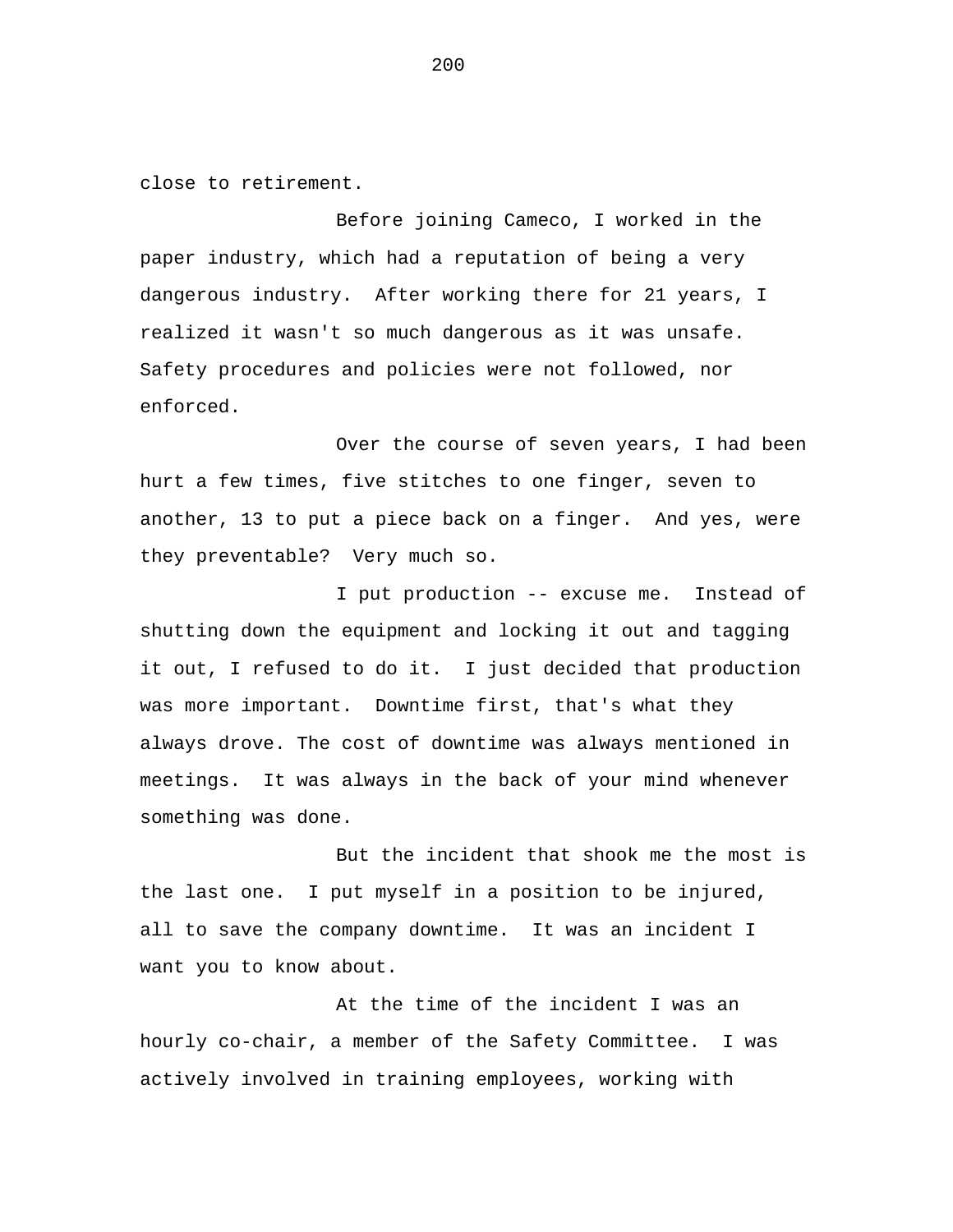heights, confined space entry, confined space rescue, lockout, tagout and mobile equipment. I had spent six months doing workwell audits for the company. I was involved in a lot of safety there. After the incident, I quit all safety committees and focused on putting myself first and making sure I went home every day.

This place had all the safety procedures and policies, and I should know, I was the one preaching them. They were never followed. The hourly people never bought into it and neither did the management. Downtime was first. Safety culture was nonexistent.

The incident happened when I had been there about 17 years, so I had been about 10 years on the safety committee by now after the incidents I had first mentioned. A dryer can got wrapped with 2 centimetres of paper. A spring wad arm was the fastest way of removing it. An air gun -- a slower, noisier, dirtier method -- was the proper way of doing it.

So it was 11 o'clock at night on a night shift. To get the machine going again, I chose to remove it with water. I stopped the machine and used a water jet to cut through the paper. My supervisor and one other co-worker were present. Once we had it cut through on the machine, we jogged it in reverse, the paper roll, to jog it off the roll. The paper didn't fall but it got hung up on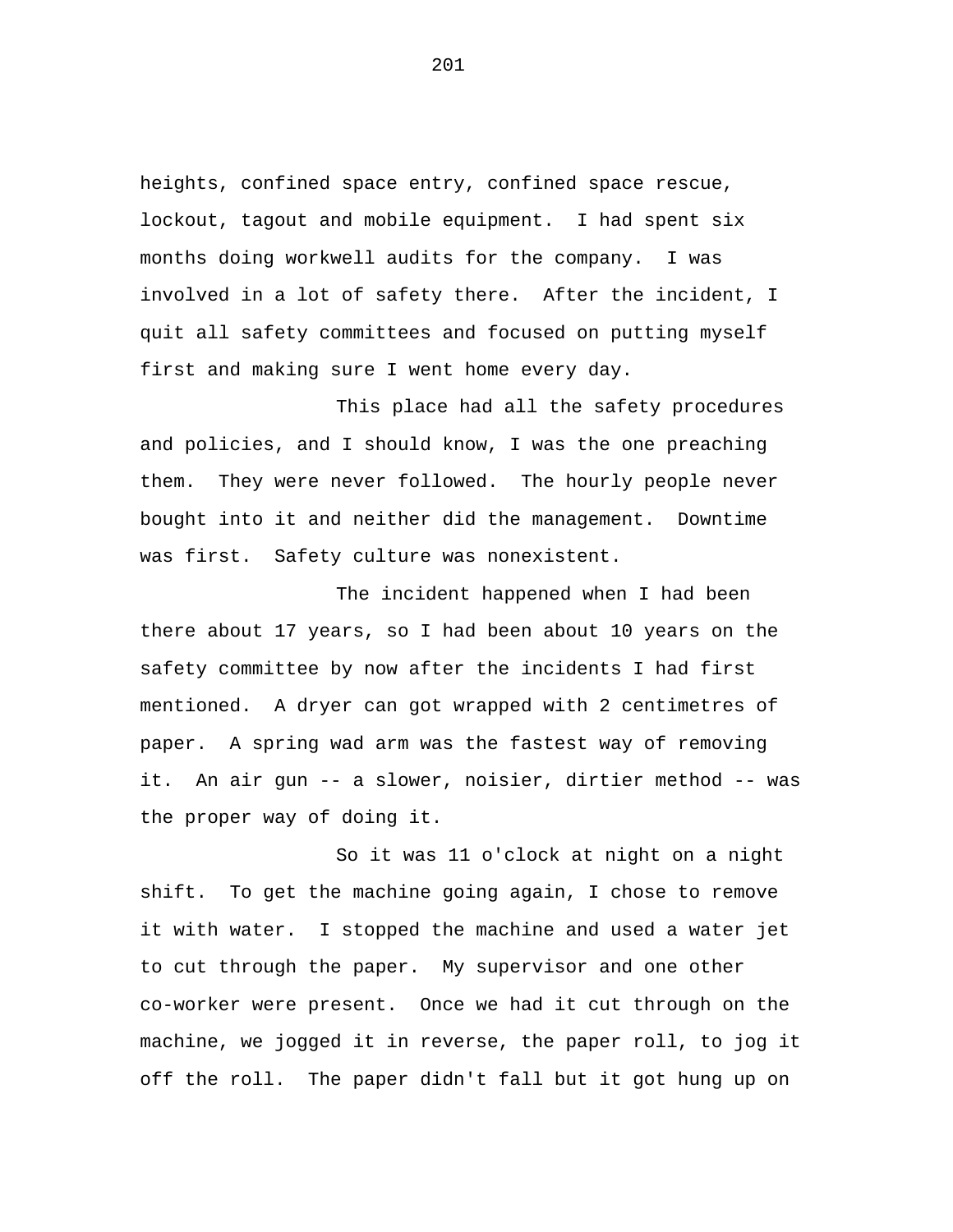a beam. This is where the problem escalated.

Had I done it with only air, only a little bit comes off at a time, as I stated earlier, but, you know what, production first. With this big wad of paper, approximately 1 tonne, in the air, time was of the essence. I went and grabbed a scissor lift and the supervisor got us the permission to use a fire hose to knock this paper off a beam. We did not do a lockout, we did not do a tagout. As well, no working at heights protocol was followed, even though those are the ones I trained.

So here I was 25 feet up in the air, no harness, no lanyard on either one of us, a fire hose trying to knock paper off a beam. Things went bad. I couldn't reach it from the platform, so I decided I would climb up on the railings and I still couldn't reach it. So then I climbed into the felt run on my belly, climbing underneath the hot dryer can, which is about 150 degrees Celsius. Lying down on the felt, I'd hit the paper.

So after about 10 minutes with the fire hose, the paper fell off the beam, but the paper didn't fall to the floor. The paper fell on the stretch roll below. Acting as the stretch roll would, it started to pull the dryer can up against the -- it started to pull the felt run up against the dryer can. The only problem is I was laying on it.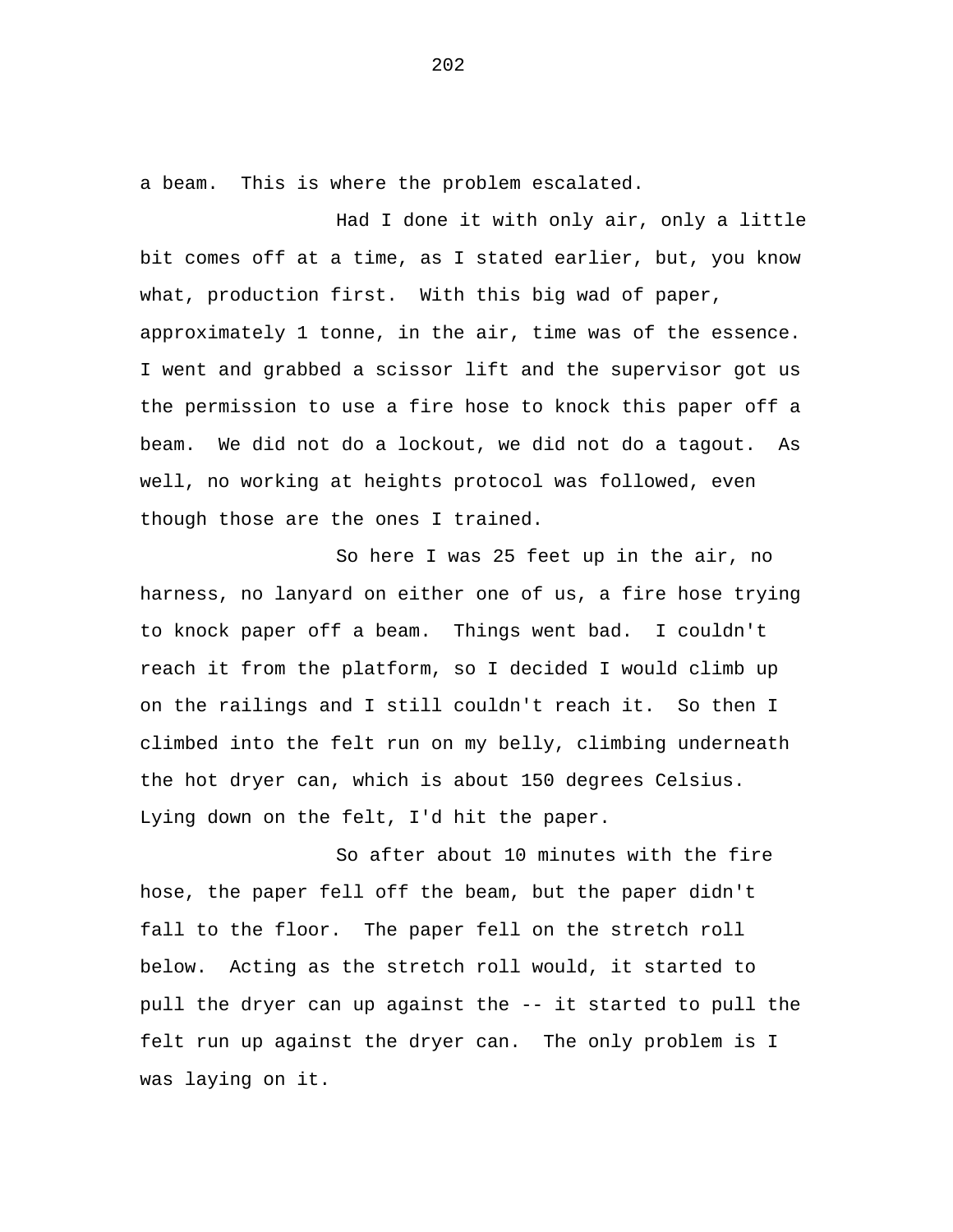I tried crawling out on my belly as the dryer felt started to press me into the dryer. My co-worker that was with me grabbed me on my legs, me managing to wiggle out, ripped a boot off my foot, but he ripped me out of there, got me back on the scissor lift. I couldn't thank him enough for what he did. I was only wearing a T-shirt, so I had burns to take care of where the dryer can came in contact.

The scary part is I didn't report any of this. No report, no nothing. Instead, the people I was with, the one that was on the scissor lift with me, rushed me to the shower and hid me there. I got cleaned up and then co-workers called my wife to bring me clean clothes. I put ice packs and bandages on my back, but I managed to finish the shift.

I ended up with burns on my shoulder blades, one bad enough I got it covered with a tattoo. The other one healed with no scar. But, you know what, I am alive.

I asked myself could this have been prevented. The answer is yes. The thing about all this is people that I taught and I didn't follow the stuff I trained people for or preached about.

There are more incidents than I care to talk about and they are limitless, but it comes down to one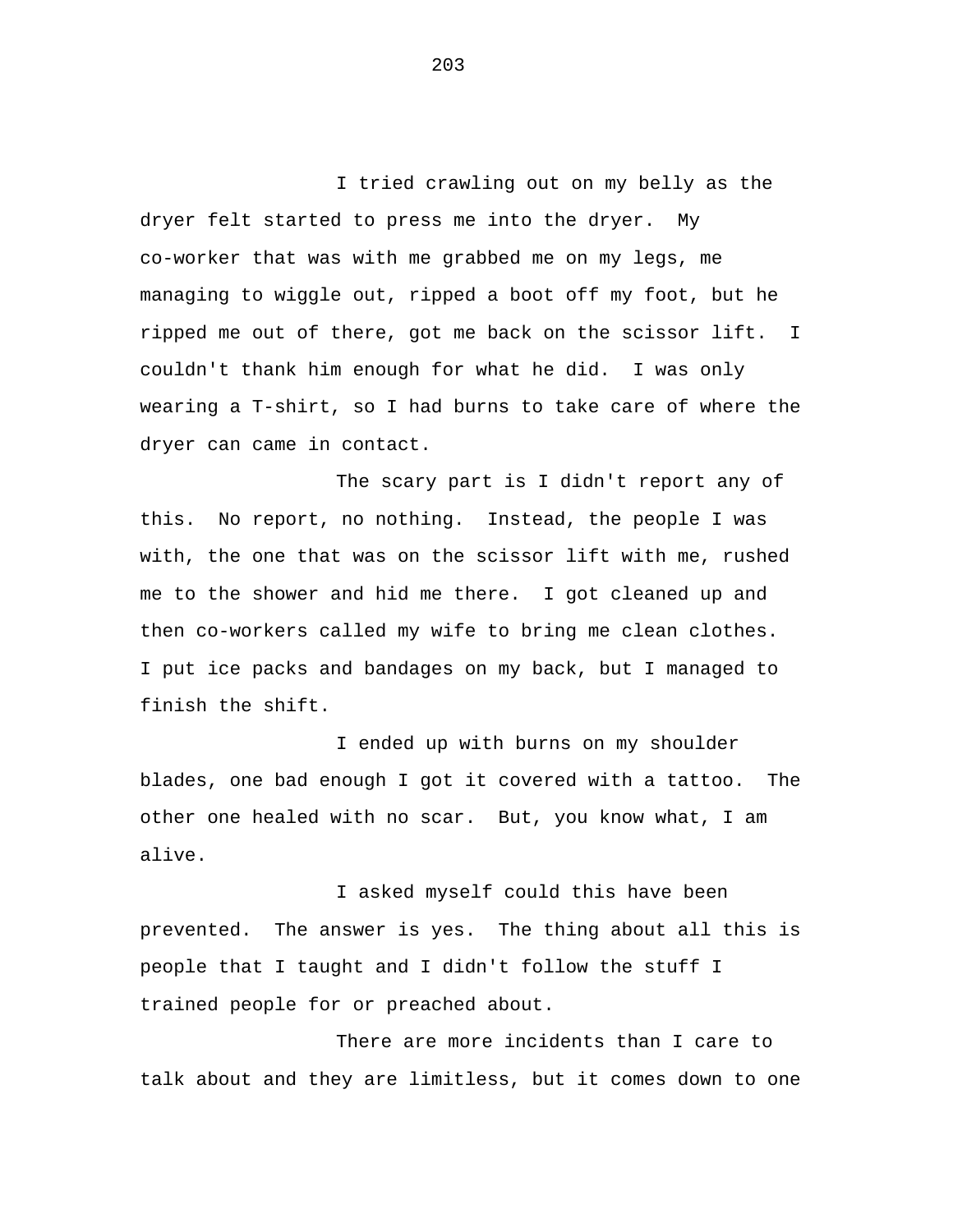thing. You can create all the policies and procedures you want, but if you don't have commitment from both sides, production before safety motto just can't exist. Non-compliance of these policies and the fear of reporting them in a safety culture is doomed to fail. At this place, that is what happened.

So after I went through all this, I put myself first. If it required a lockout, I made sure it was done or had it done for me. Even if I was the only lock on that lockbox, which happened frequently, and there was 10 people working on this, I knew I was going home.

After 21 years of near misses and accidents, the doors shut. I took a rest and soon after that I went to work for a smaller company. It produced satellite dishes. I figured it was safer than what I was doing. The company had grown while I was there to about 30 people, so a health and safety representative was no longer enough.

After a visit from the Ministry, they had to create a Joint Health and Safety Committee. I was approached and asked if I could co-chair. I agreed. Another mistake on my part as I was strictly there only to meet labour code. They did not believe in safety. Half-hearted, I stayed on as co-chair until they could find another person to replace me.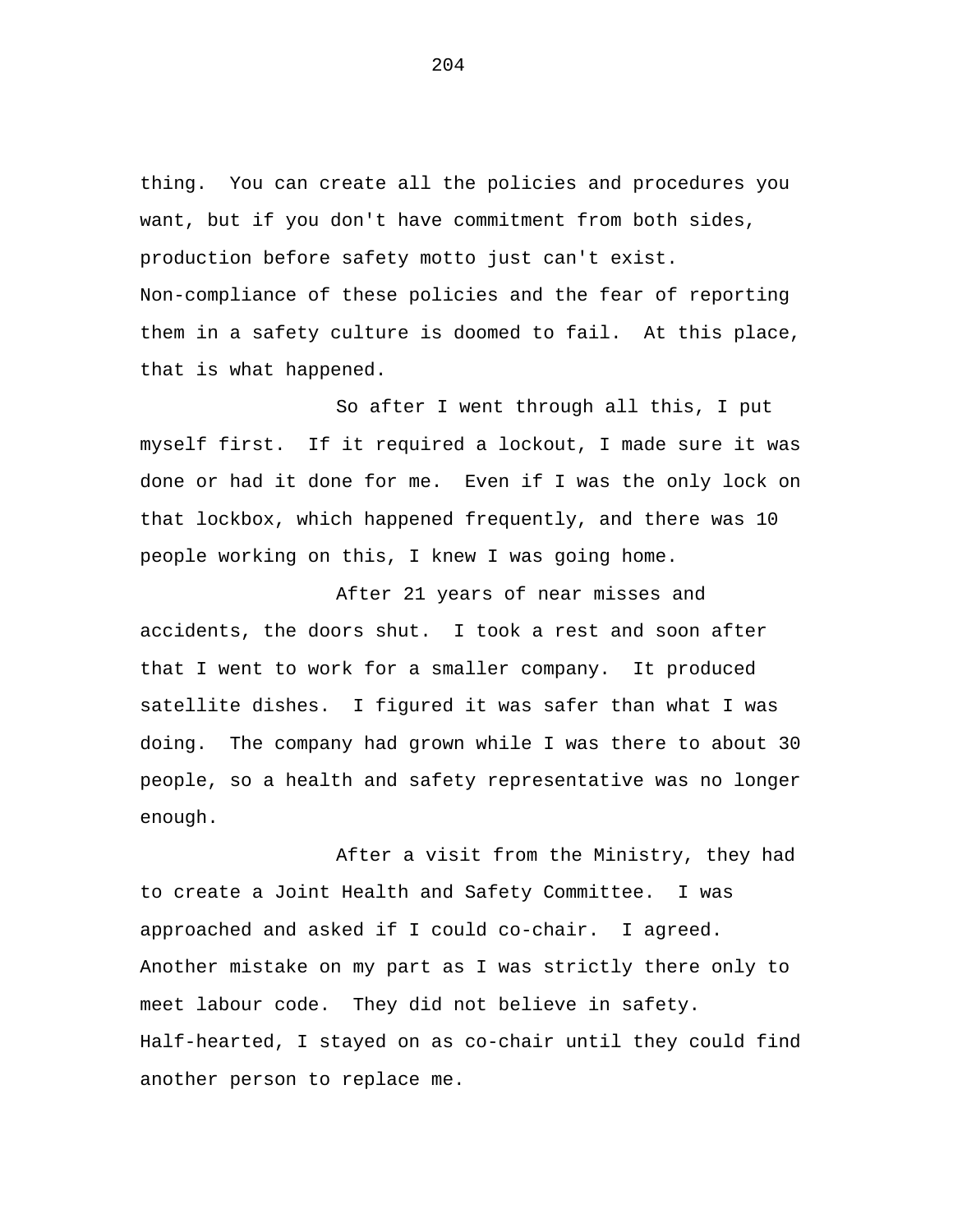The human resources manager did everything she could. She found policies and procedures off the Internet and used some from other places where she had worked just to get the place with Ministry compliance when they came back in.

While working there, I heard through a friend of mine that Cameco was hiring. He told me how they put safety first and production second. I applied. With a little help, I got the job. It was my first real experience of what a safety culture looks like when all employees and management buy into it.

They start each and every meeting with a safety moment. This could be about work-related stuff, outside stuff at home, anyone can contribute. If you have a safety moment, you can put up your hand and apply.

I spent my whole life working in a production-before-safety environment. This took a bit to get used to. The first thing I realized is that the slogan "No job is so important you can't take the time to do it safely" is what they truly mean and adhere to, from locking something out to unlocking it and putting it back online. A questioning attitude is welcome and almost expected.

When there is hazardous work to be performed, a JHA is available, which is a Job Hazard Analysis. It will entail the steps to perform the job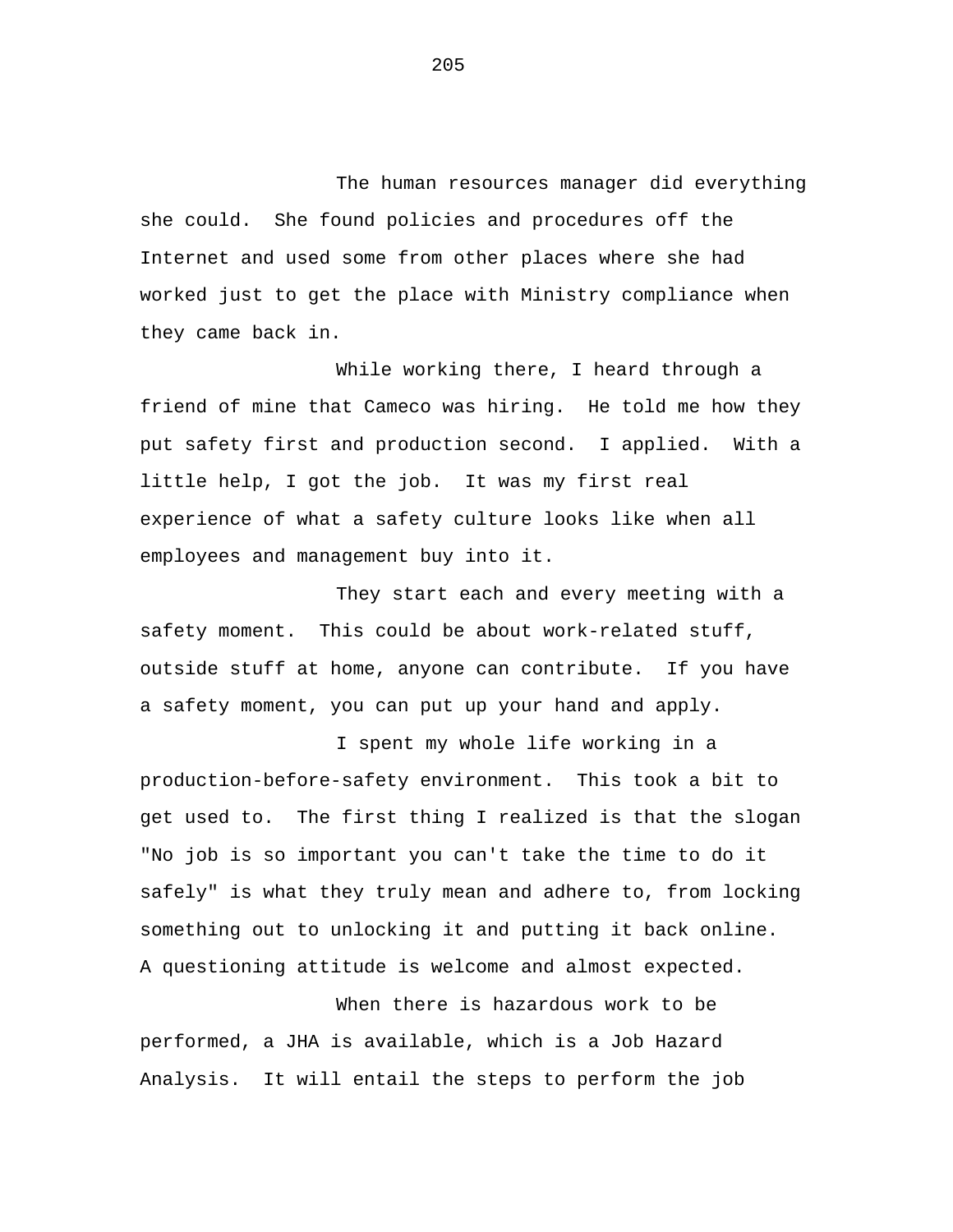safely, including PB(ph) and the potential environmental impact before starting any task, and once completed I am asked if there is something or some way to perform a job safer and with less risk. This communication is vital to make work being performed safer and with less exposure and potential upsets.

After every meeting, my morning meetings, my supervisors say to us: Verify, communicate and responsibility are the three words to use before operating equipment or doing any job. The potential exposure to some very hazardous chemicals can be minimized, if not removed, if you follow those three words.

I am qualified in two areas: a cell room and Tower 1. I work with some of the most extremely dangerous chemicals, but I'm not scared of them, I am very respectful of them. With the training that I received and the safety policies and procedures that they have here, I can perform my job safely.

The people that work there, from the supervisors, training staff, safety committee, coworkers and some other people I am going to probably fail to mention, are knowledgeable and have your safety in mind. Whenever work needs to be performed, you are never sent to do anything that you are not comfortable doing. Whether it's an extra person to help you out or to sit down and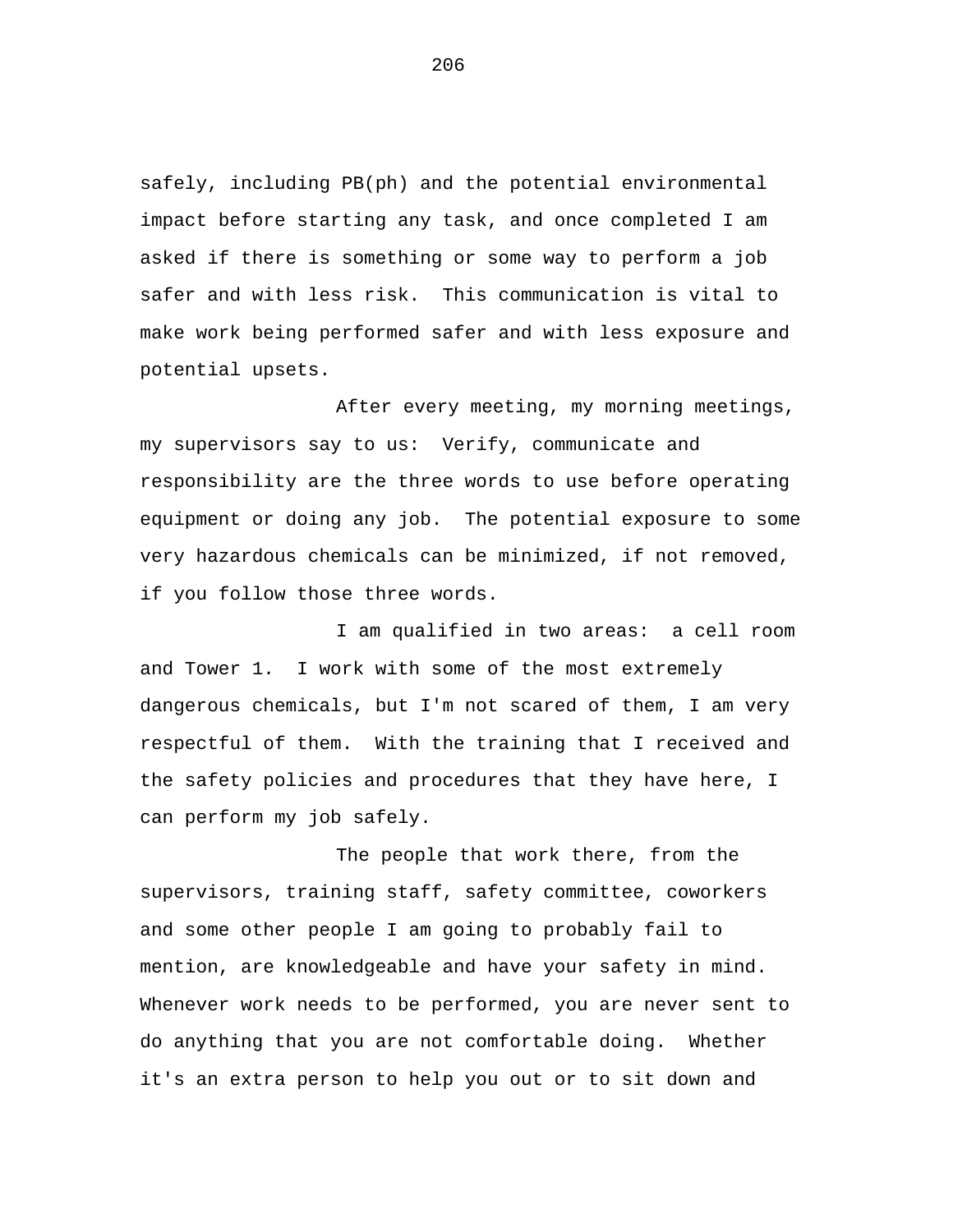walk you through the task or procedure, they will make the time to do it for you.

Since joining this company, two things have happened to me. I can honestly say I have never felt safer in a job than I am here and my family feels the same way. Second, the person who was up on that scissor lift with me now works there. Now, he can go home to his family too. Thank you for your time.

**THE PRESIDENT:** Thank you.

Comments?

Dr. McEwan...?

**MEMBER McEWAN:** So you have had an interesting career, I think is perhaps -- when you moved from one industry into Cameco, what level of training were you given sort of as an entry level training and then how was it constructed and expanded thereafter?

**MR. VERRYDT:** I arrived, I had 20 years of basically operations, so I could bring that computer experience with me. So with that, they put you through pretty complex training. They assign you an area and you sit down and you spend a week with someone and they go through all the policies and procedures the job entails through it.

So after finishing that, they put you almost like in an apprenticeship program where you will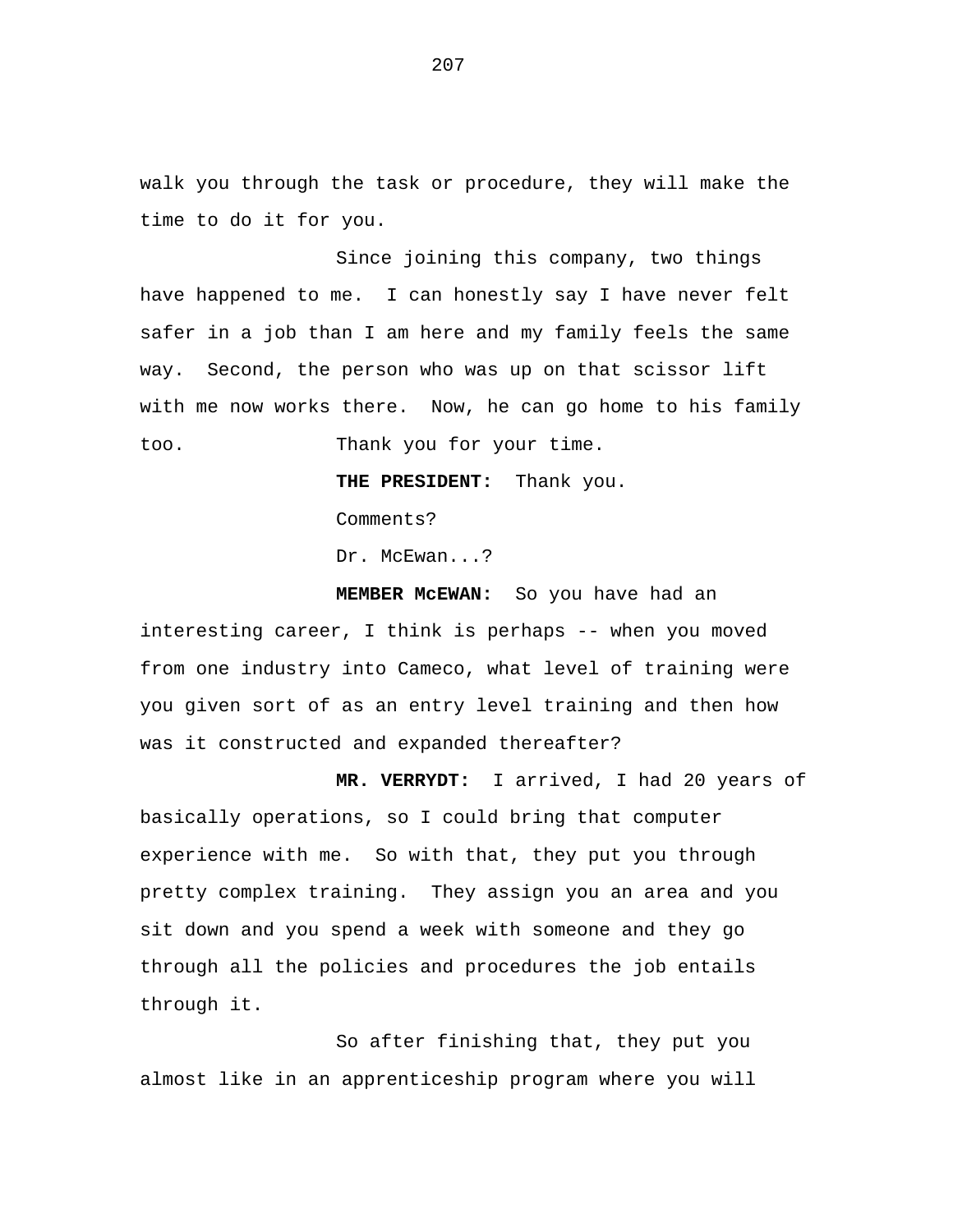spend, in some areas it's 1,000 hours, in some areas it's 500 hours, depending on the complexity of the area, and you will train with someone beside you and then you will become a Q2.

Once you're a Q2, you can work the area but you can't work at all alone. Someone has to be qualified in the area in which you are in and has to be available to you at all times. There is a set amount of time again depending on the area.

And after you complete that, you will go through a set of testings and then a walk-through with a supervisor who is extremely knowledgeable in the area and they will question you through everything.

And then every couple of years you will be retrained, you will be re-qualified in that area, you will go through another walk-through and you will have a series of tests.

So once you are out of an area for a little while, which we were this year, we were brought back. So I was put back into the cell room again. Once I was brought back there, I was retrained. So they give you a set of start-up questions to answer and walk-through so you refresh yourself with the area in which you are working in again.

**THE PRESIDENT:** Ms Velshi...?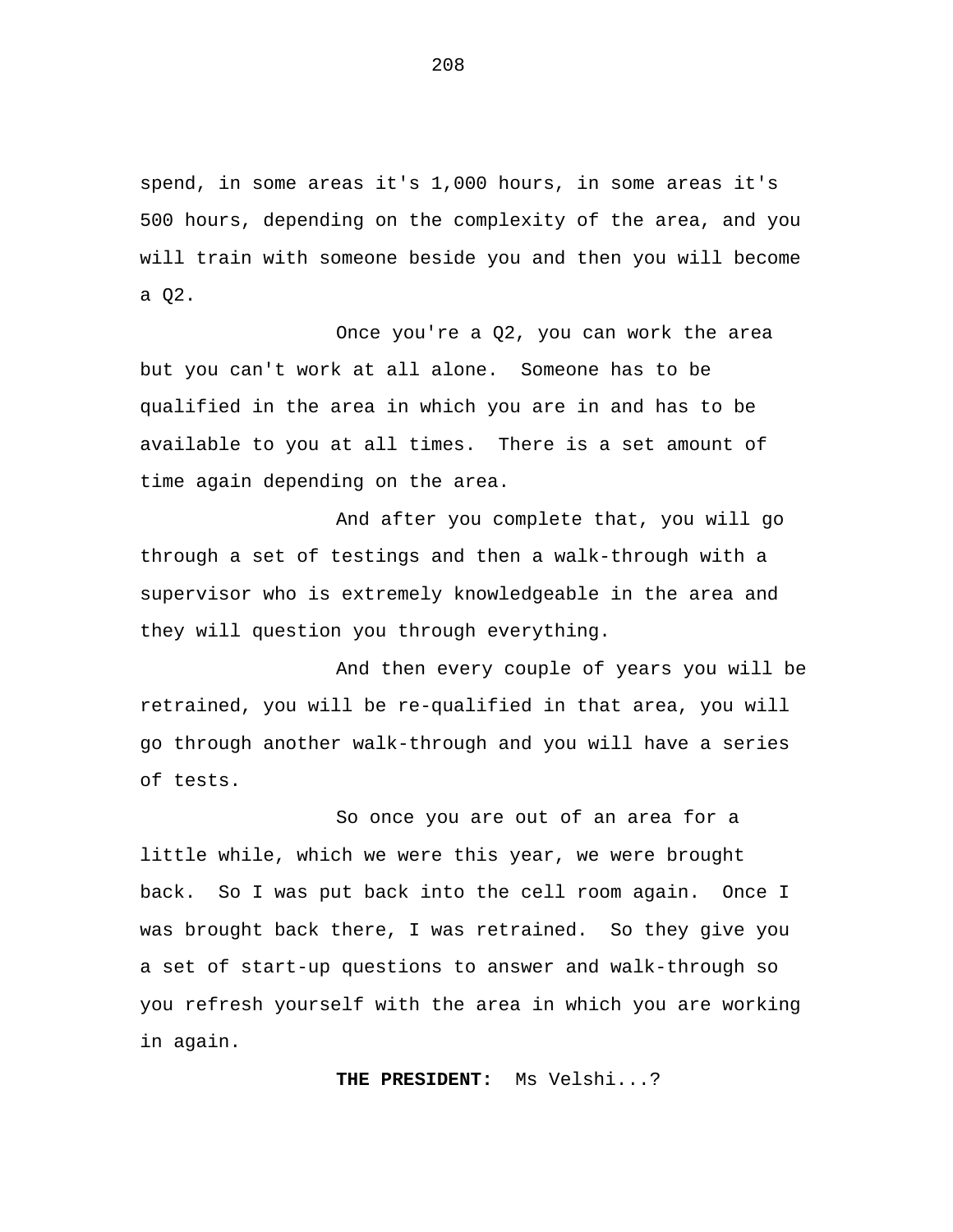**MEMBER VELSHI:** A question for Cameco. Have you had supervisors who have had a real hard time aligning with this culture, you know, that their behaviours and attitudes just don't match with that and you have had to let them go or retrain them or, you know, people have adjusted, especially those who have come from outside, to what your expectations are?

**MR. INGALLS:** Dave Ingalls for the record.

The one thing I can honestly say in listening to the interventions from employees of my facility, it is really heartfelt, it warms my heart to hear the messages and their passion behind our facility. It really makes me appreciate the great people we have working at our facility.

I would say yes, there are different levels of adoption of when change is happening in the workplace and with any change you have to have a change management plan and that includes figuring out how to address people that perhaps will resist the change.

And yes, there have been some difficult decisions that had to be made, that people don't adopt the new practices, but we make sure we hold people accountable to living up to our expectations and exhibiting the behaviours that we expect.

**THE PRESIDENT:** Thank you. Thank you for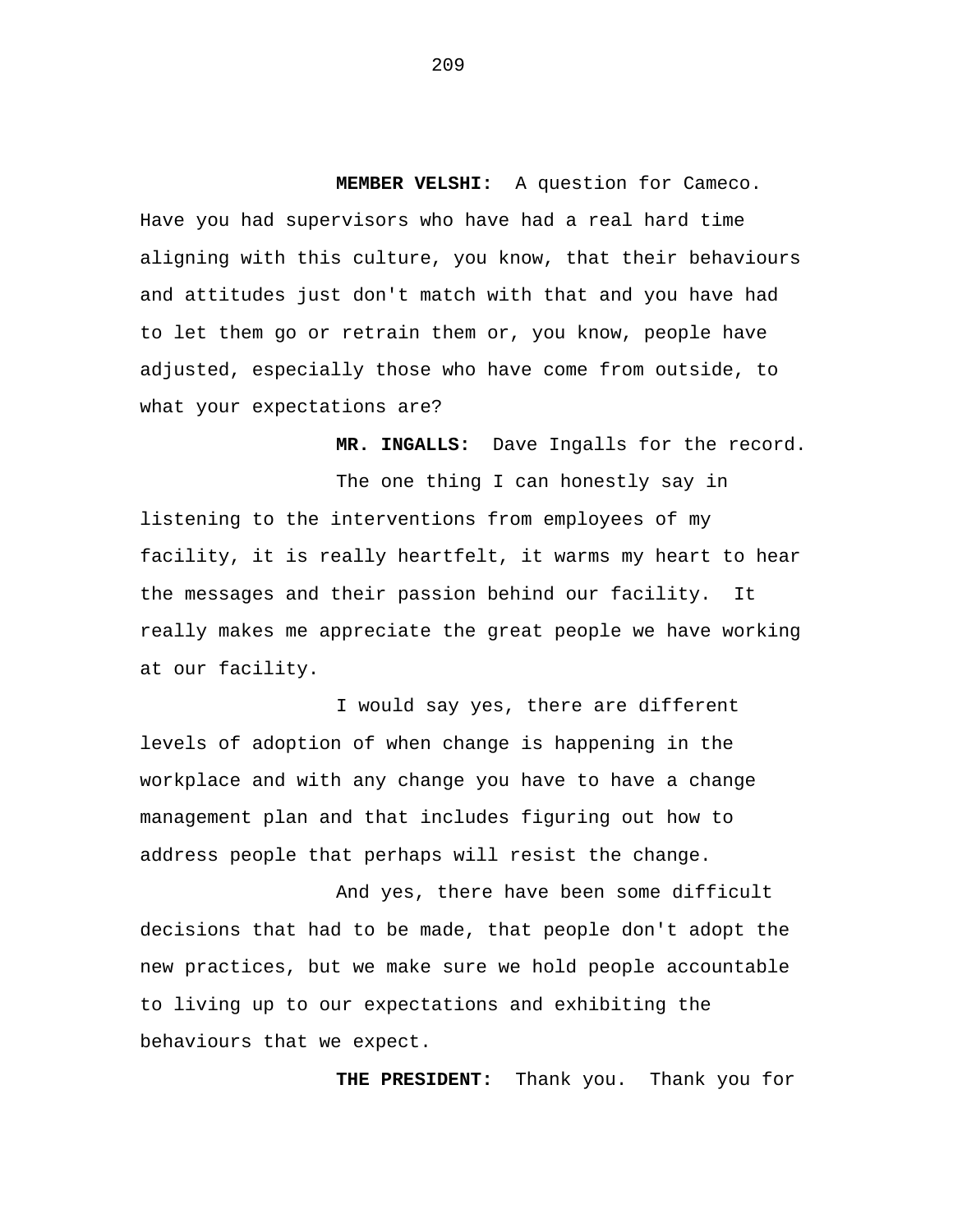your -- excuse me.

**MS MURTHY:** Finally, Dr. Binder -- this is Kavita Murthy for the record -- I had said we would get back to you on the daily limits on the UF<sub>6</sub> and the UO<sub>2</sub>. If you would like, I can give you the answer now.

**THE PRESIDENT:** Okay. But we will let the intervenor --

**MS MURTHY:** Yes.

**THE PRESIDENT:** So thank you for sharing with us your experience. Thank you.

Okay.

**MS MURTHY:** I apologize for interrupting. Kavita Murthy for the record.

So the difference between the production limits for the UF<sub>6</sub> plant, which has a daily production and an annual production limit, and the  $UO<sub>2</sub>$  plant, which only has an annual production limit, comes from the fact that the UF<sub>6</sub> operations run continuously when they are running, whereas the UO<sub>2</sub> is a batch operation, it is on for a few days and then not on for a few days and so it makes more sense for us to have the daily limits on the one that is continuous and has a higher production limit.

**THE PRESIDENT:** Okay, thank you.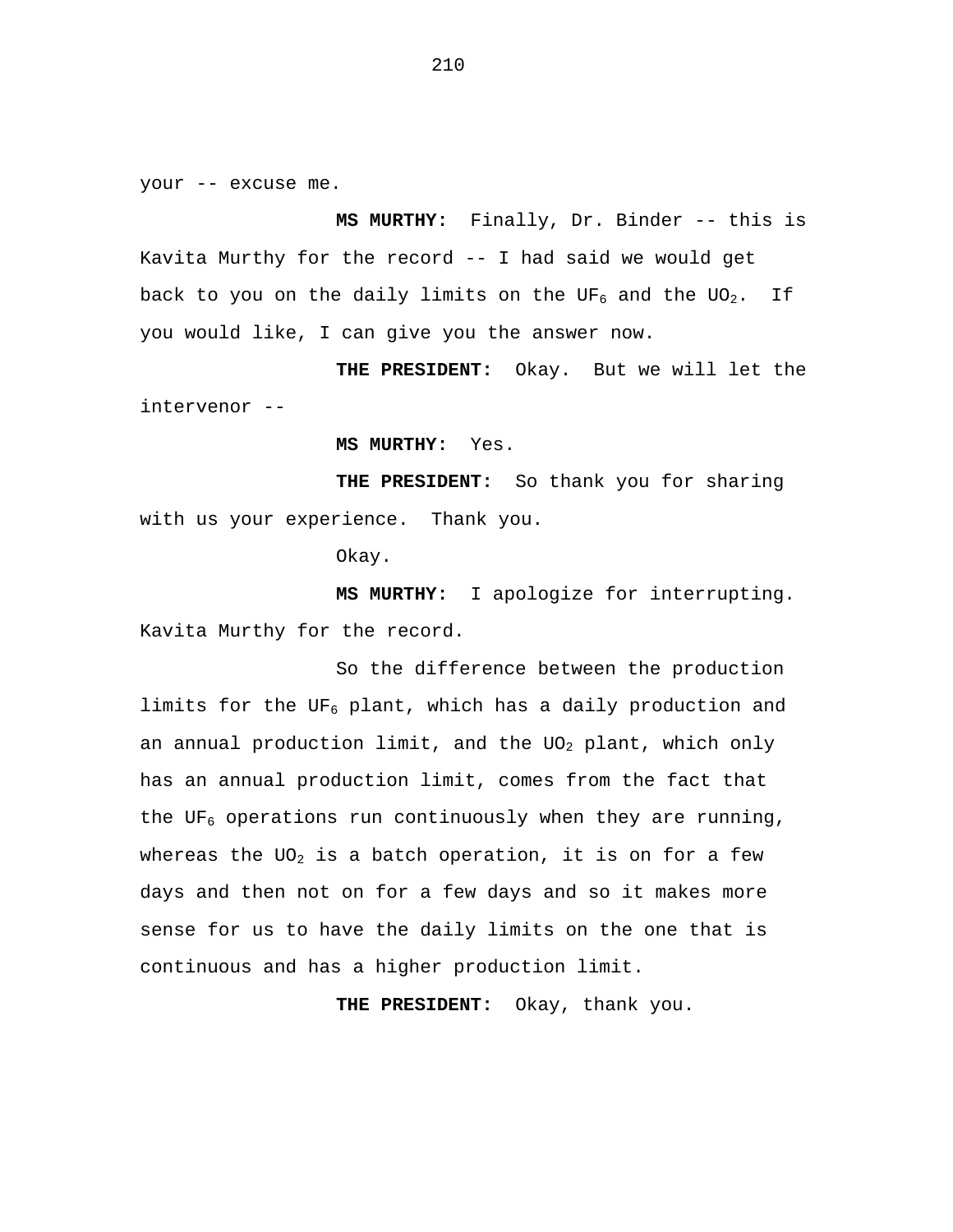**CMD 16-H8.29** 

**Oral presentation by the Mohawks of the Bay of Quinte** 

**THE PRESIDENT:** I would like to move to the next submission, which is an oral presentation by the Mohawks of the Bay of Quinte, as outlined in CMD 16-H8.29.

I understand that Ms Storms will make the presentation. Over to you.

**MS STORMS:** Good afternoon.

--- Aboriginal language spoken /

Langue autochtone parlée

**MS STORMS:** For the record, my name is Nicole Storms. I am the Environmental Services Coordinator for the Mohawks of the Bay of Quinte and also a resident of Tyendinaga Mohawk Territory.

Beyond our inherent responsibility to preserve and protect the land, water and air, we exercise our treaty right to hunt, fish and gather in the Port Hope, Cobourg, Rice Lake area, and that of course would be under The Dish with One Spoon, or better known as the Beaver Bowl Treaty that we made pre-contact with the Anishinaabe Confederacy and the Mississaugas.

I brought with me today, who will actually do the bulk of the presentation, our consultant, and I will let him introduce himself. Thank you.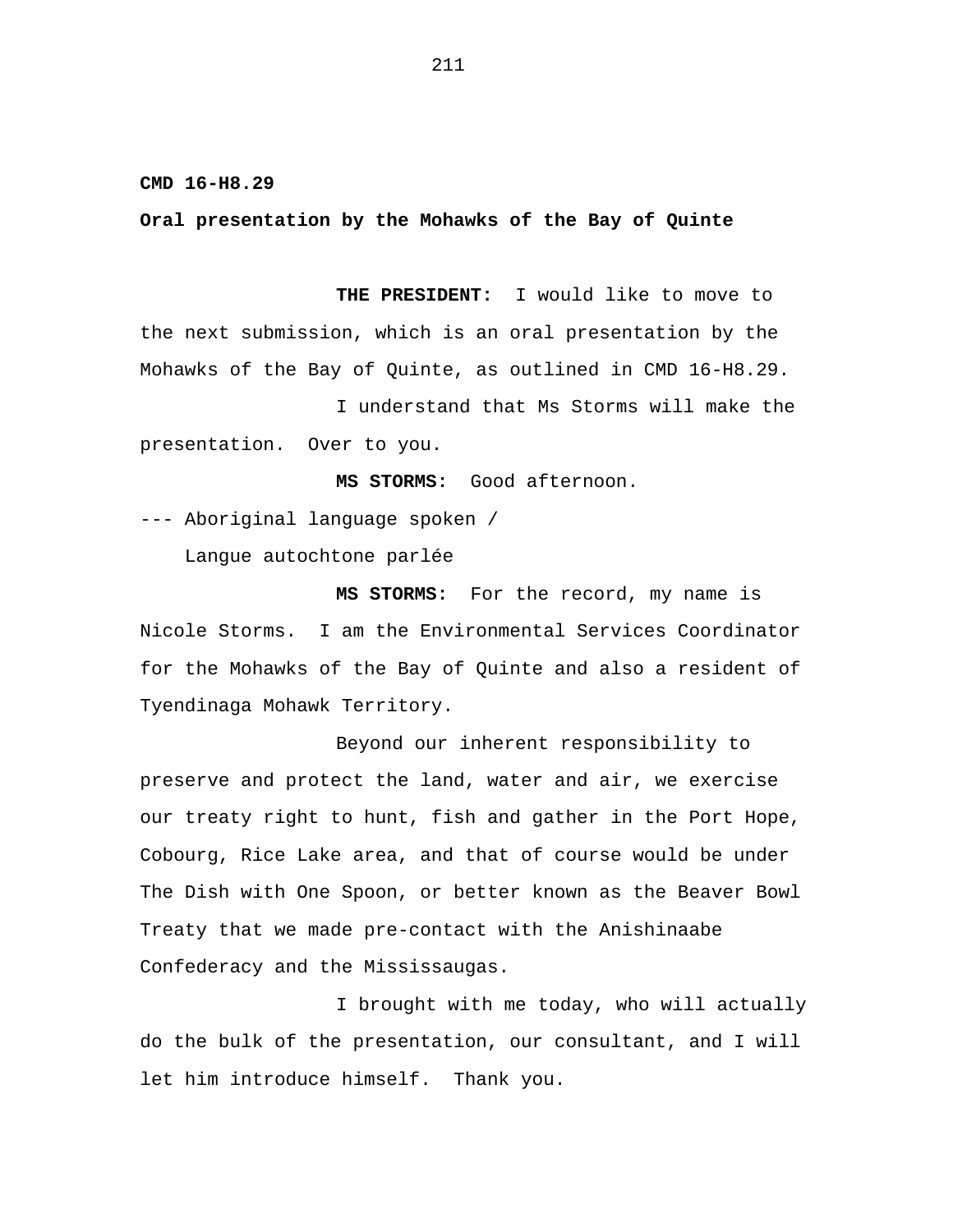**MR. SHIPLEY:** So I am Kevin Shipley from XCG Consulting and we did some work for the Mohawks of the Bay of Quinte to review the documentation that we received.

I believe you have a copy of our submission. I'm just going to go briefly through it. There are a few points that I would like to add to what was presented in this letter, things that we learned and things that we discussed after this was submitted with people from CNSC and from Cameco.

But let me just start off with section 4.1 in my letter which deals with the management of waste, and it has already been touched on today, regarding the volume of waste that will be dealt with under the VIM and the fact that that material is going to be sent to a long-term waste management facility.

Now, the Mohawks of the Bay of Quinte are a little over 100 kilometres away from this activity where this material is being shifted from the Cameco facility to this long-term facility, so there is quite a distance there, but nevertheless, given the fact that the Mohawks of the Bay of Quinte conduct fishing and gathering activities, other activities in the vicinity, including in the Ganaraska River Watershed, we are still concerned about potential releases that could occur during these activities and so it's imperative that Cameco follow through on their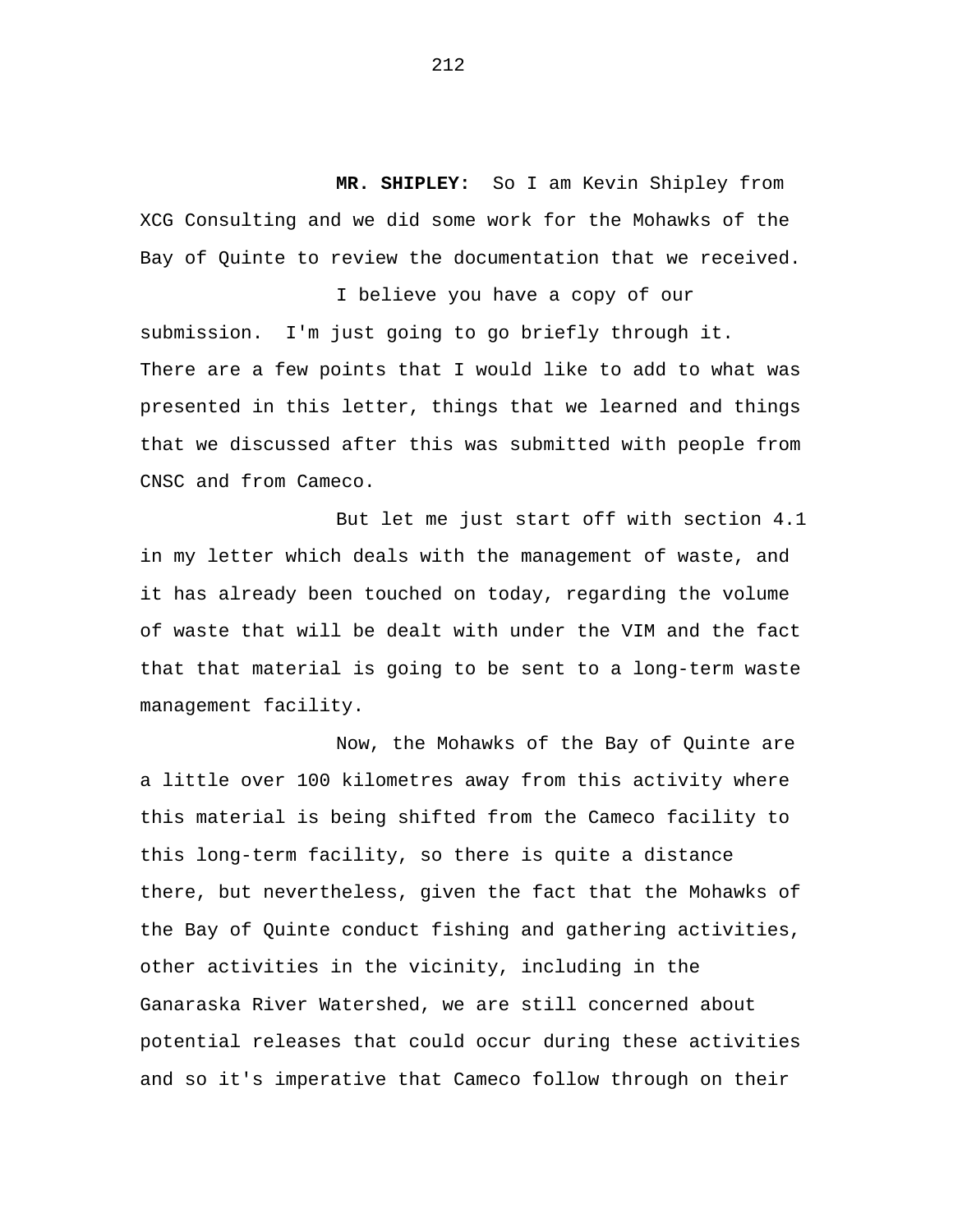environmental monitoring commitments during this work and during the remediation. The Mohawks of the Bay of Quinte would like to be updated on those activities as they go along.

In terms of waste and hazardous products such as the uranium hexafluoride and the uranium dioxide which are shipped we understand by road, rail and marine, the Mohawks of the Bay of Quinte are concerned about those products as well as any wastes that may be transported in the vicinity of the Tyendinaga Mohawk Territory and so would like to ensure that in this relicensing process that strict regulations and procedures be followed to prevent any mishaps from that transport and they would also like to be notified in the event of anything being transported in the vicinity of the Tyendinaga Mohawk Territory.

In terms of radiological releases, we noted in reviewing the documentation that there had been some radiation protection action levels that were exceeded during the licence period and as well, under atmospheric releases, section 4.3 of the letter, that a stack action level at the uranium dioxide plant was exceeded once during the licensing period. These types of exceedances are of concern and we understand that Cameco is making efforts to ensure that these do not occur, but nevertheless, it is important from our perspective that these action levels be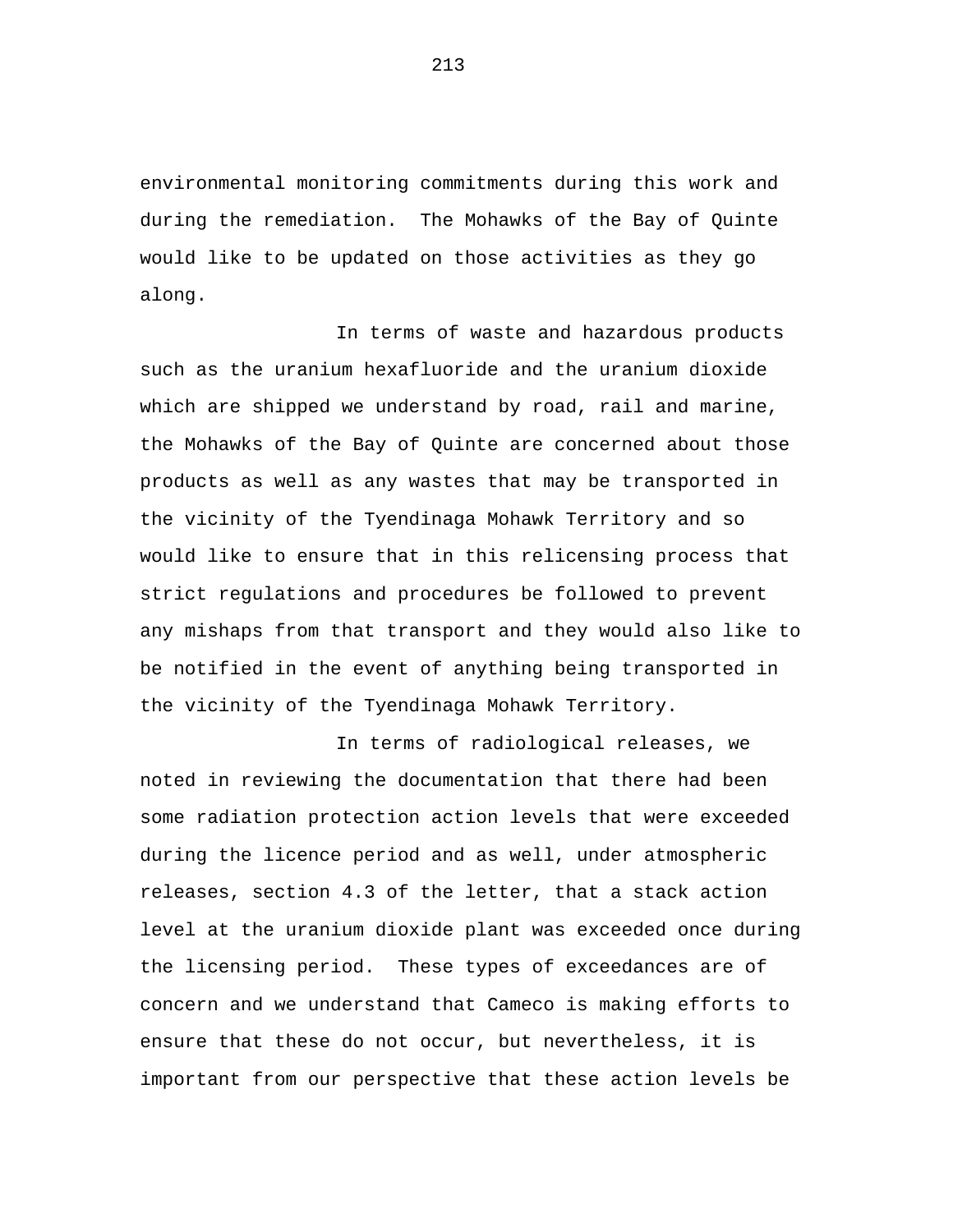adhered to, to the extent possible, and procedures be put in place to ensure that they are met.

There was a discussion a couple of presenters ago regarding the difference between the operational release limits, the derived release limits and the action levels, so there is a little bit of a change in terms of our letter in that we do have a better understanding now of the difference between those.

I understand now from discussions with CNSC that an increase in an operating release limit does not necessarily mean and in general does not mean that the action level will increase and so I do understand that now, but nevertheless, we are concerned about the increase in the operational release limit for uranium from .15 to .24 kg per hour.

And I echo the previous comments that were made that this should be explained in more detail in the documents as to how this increase occurred, what was the - just it doesn't need to be a detailed set of calculations but some kind of explanation as to the basis for that increase. I would also like to emphasize that we would not like to see any kind of increase in an action level as a result of an increase in an operating release limit.

Under section 4.4, this is relating to sanitary sewer and harbour impacts on aquatic life, we are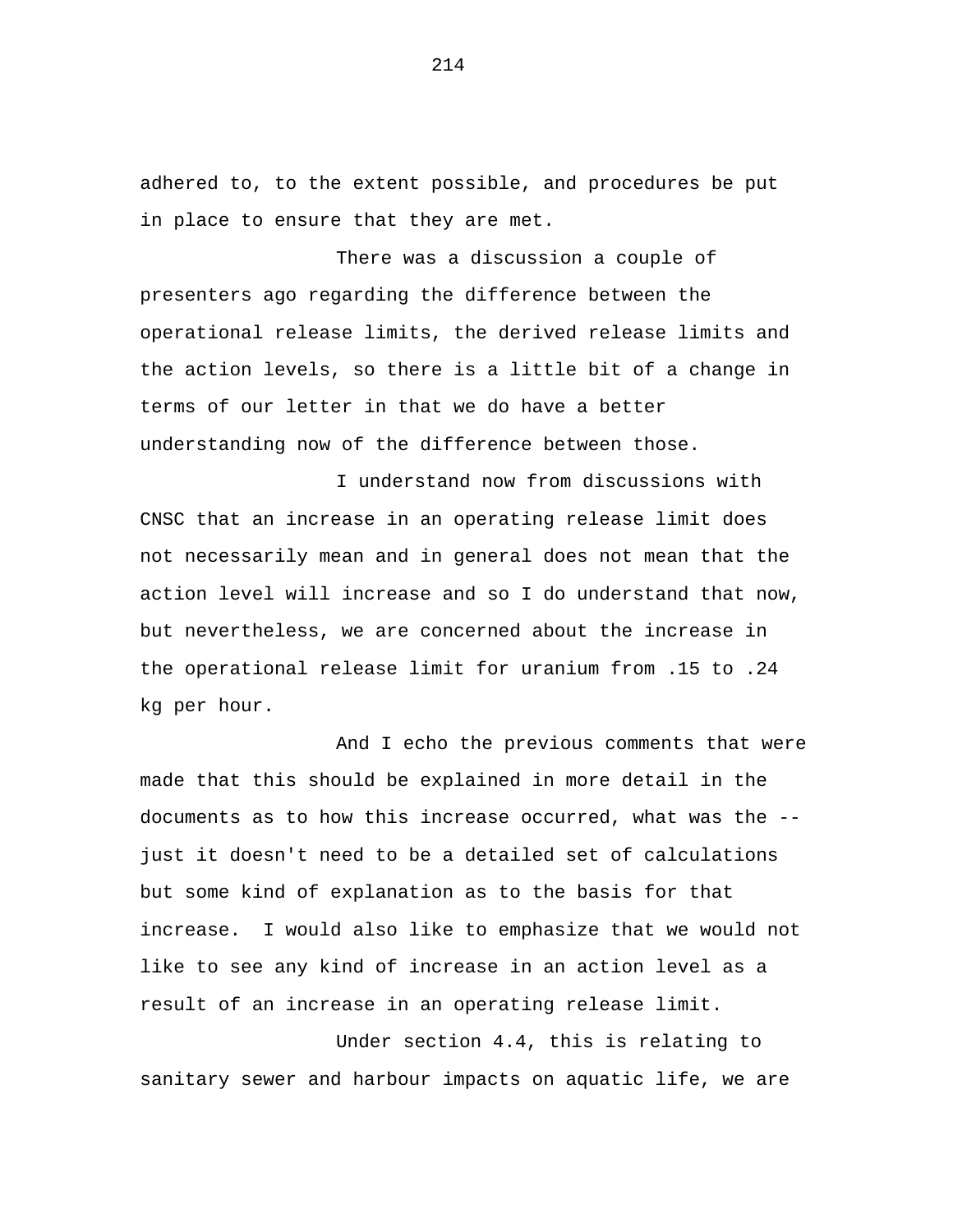concerned about some of the releases that have been made into the harbour. For example, the average concentration of ammonia and ammonium in the harbour is quite close to the CCME guideline and the maximum concentration observed in 2015 was over twice the guideline. So that is a concern. As well, uranium has the potential to bioaccumulate in aquatic food chains, so we feel with regard to these contaminants that it's essential for Cameco to make an increased effort to reduce their discharges into the harbour.

Cooling water as well is released at a higher temperature than ambient and we are concerned given that the Mohawks of the Bay of Quinte have fishing that is carried on in the Ganaraska River, which is a coldwater fish habitat, that that could be quite vulnerable to these increases in temperature and we recommend an expanded long-term monitoring program to assess the effects of the thermal and chemical impacts on fish species and invertebrate populations in the Ganaraska River and Lake Ontario.

Moving on to section 4.5 of our letter, we noted that in terms of groundwater releases we understand there is a pump and treat system in place at the facility. We understand that this pump and treat system will be upgraded and improved as part of the new -- during the new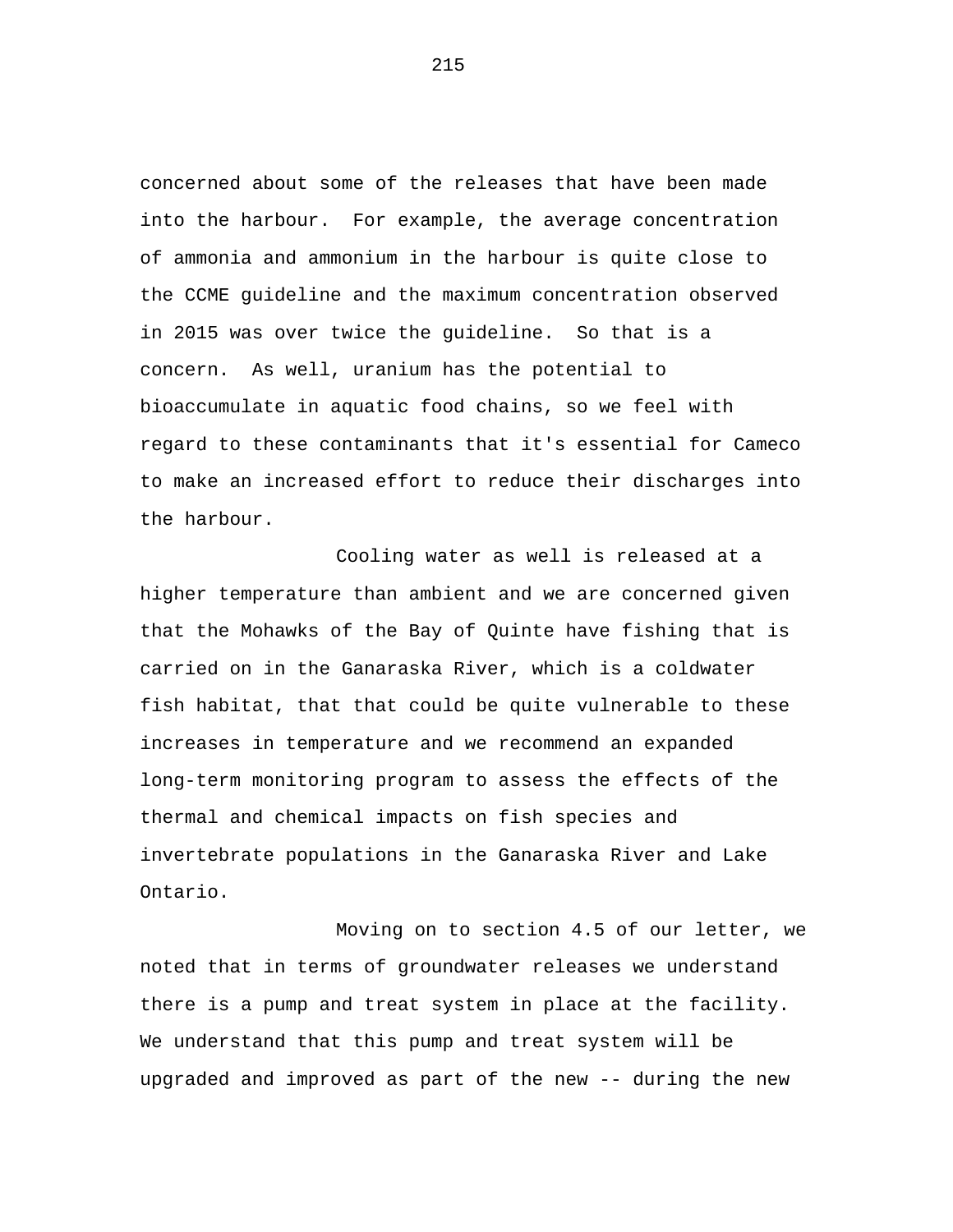licensing period, but we do note that there are some concerns. We saw in the documentation that approximately 95 kg of ammonia were released into the harbour via groundwater. This is a contaminant that is escaping the pump and treat operation and we would hope that sufficient improvements will be made to greatly reduce this type of release. Ammonia is a harmful contaminant to aquatic life and especially in the form of un-ionized ammonia and I don't believe I saw in the documentation a breakdown of comparing total ammonia to un-ionized ammonia in that release and I think that information would be useful.

As well, in terms of completing groundwater mass discharge calculations, it's our understanding from additional information we obtained that these calculations are completed once every two years. We think that these groundwater mass discharge calculations should be completed annually.

And then in terms of the VIM project in relation to wastewater and groundwater releases, I believe that during that project there is going to be a significant amount of wastewater to be dealt with. There will be rainwater falling on the areas that are being excavated, there will be likely groundwater infiltrating into those areas. We would like to see strict guidelines and procedures in place to ensure that that contaminated water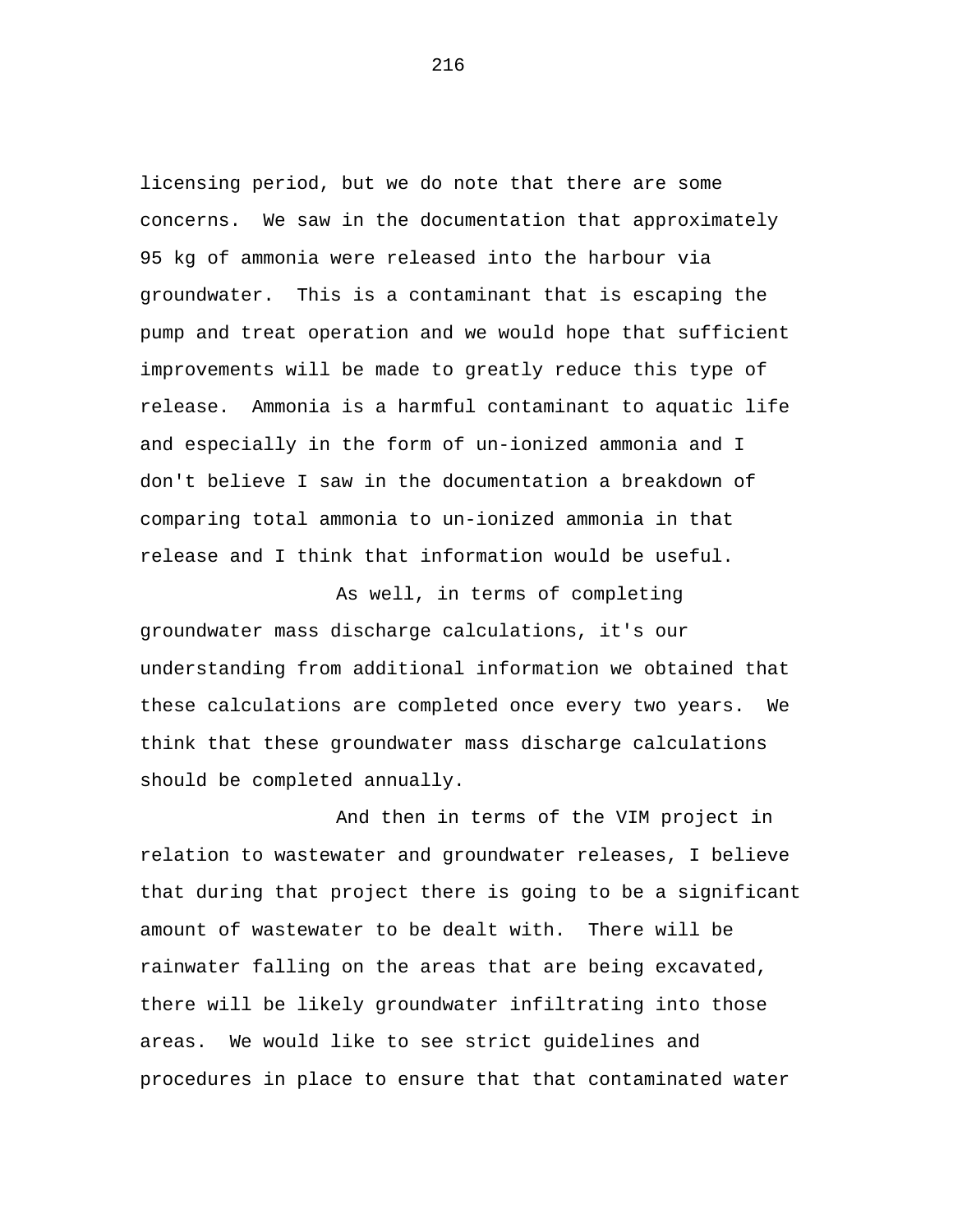is properly managed during that project.

Section 4.6, soil impacts. We understand that Cameco performs soil sampling annually to determine what sorts of impacts are occurring. We also note that uranium soil sampling was limited to a depth of 15 centimetres, but we recommend that a greater frequency of soil sampling be conducted and that it be conducted down to a depth of at least 60 centimetres, as has been done in previous years, to better understand the extent of contaminants in the soil.

In terms of section 4.7, this is relating to environmental spills and we saw that 15 minor environmental spills were reported to CNSC and the MOECC. Although the spills are described as minor, any kind of environmental spill is a concern. It's an indication that there are some flaws in the systems, in the procedures, and where a minor spill occurs, there is a potential for a major spill to also occur because of a breakdown in the environmental management systems that led to that release. So in our view, any kind of environmental spills are a concern and that Cameco should ensure that action is taken to reduce these spills in the future and preferably eliminate them.

And we would also like to see notification to the Mohawks of the Bay of Quinte in the event of any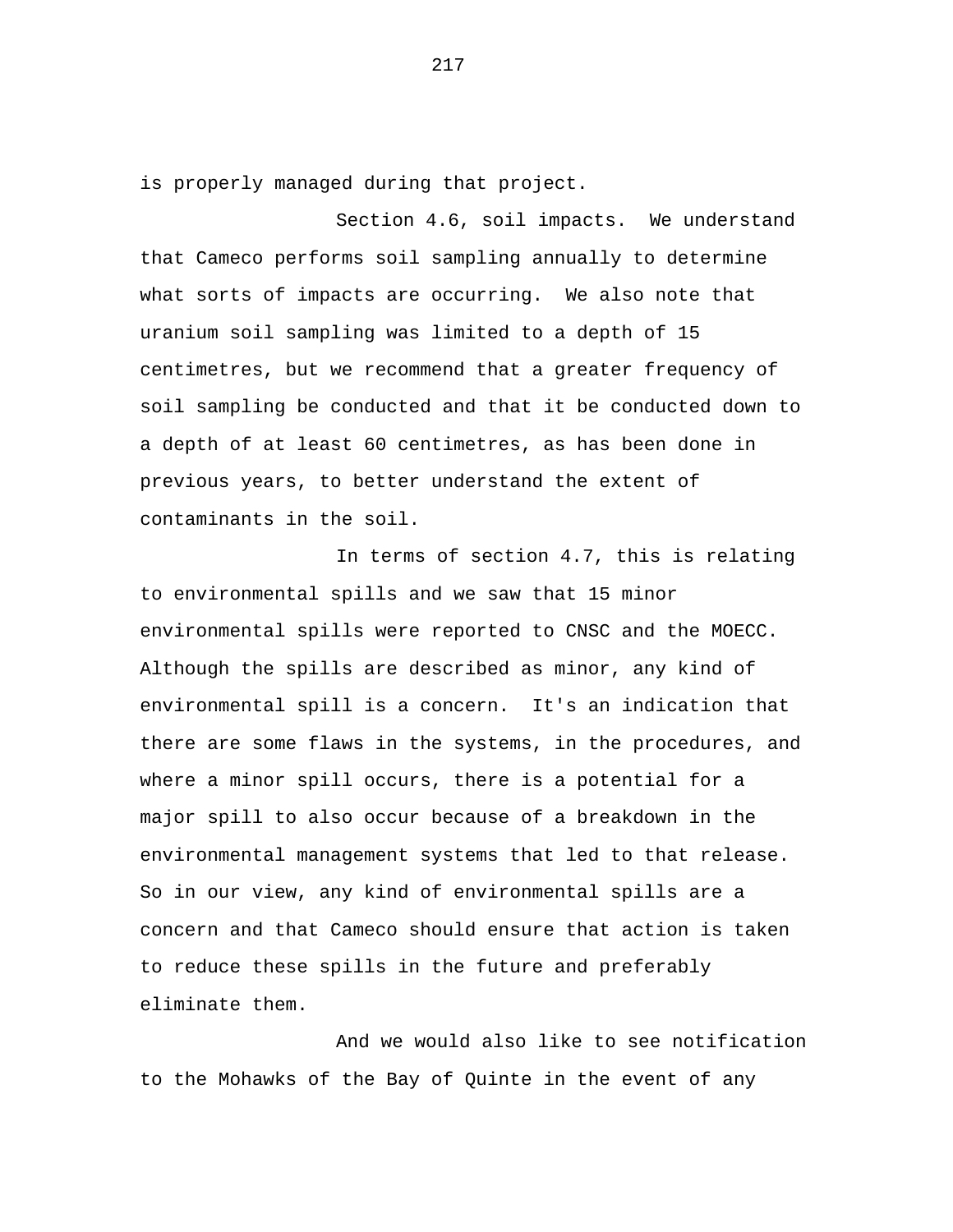kind of spill that could potentially impact the Mohawks of the Bay of Quinte, not only the Tyendinaga Mohawk Territory but the areas that the Mohawks of the Bay of Quinte traditionally use for hunting, fishing and gathering. So notification is important there.

And then last section, section 4.8, we obtained some additional information after this letter was written regarding the review that was completed in relation to the damage that occurred to the Fukushima nuclear power plant in Japan. Cameco provided some summary information on that, which we reviewed, and we could see that, based on that information, that they have stepped up their emergency action plan and their procedures to try to reduce the possibility of any catastrophic release of contamination in the event of that type of event, whether it's an earthquake, a tornado, a flood.

So we appreciate that, and we want to emphasize that this is very important to bring the facility up to the highest standard to prevent this kind of thing. This is definitely a concern, although, of course, it was pointed out to us that this is not a nuclear power plant, so the level of risk is presumably lower.

But, nevertheless, there are some hazardous radioactive substances at this facility, and we believe that there is a risk there. Although the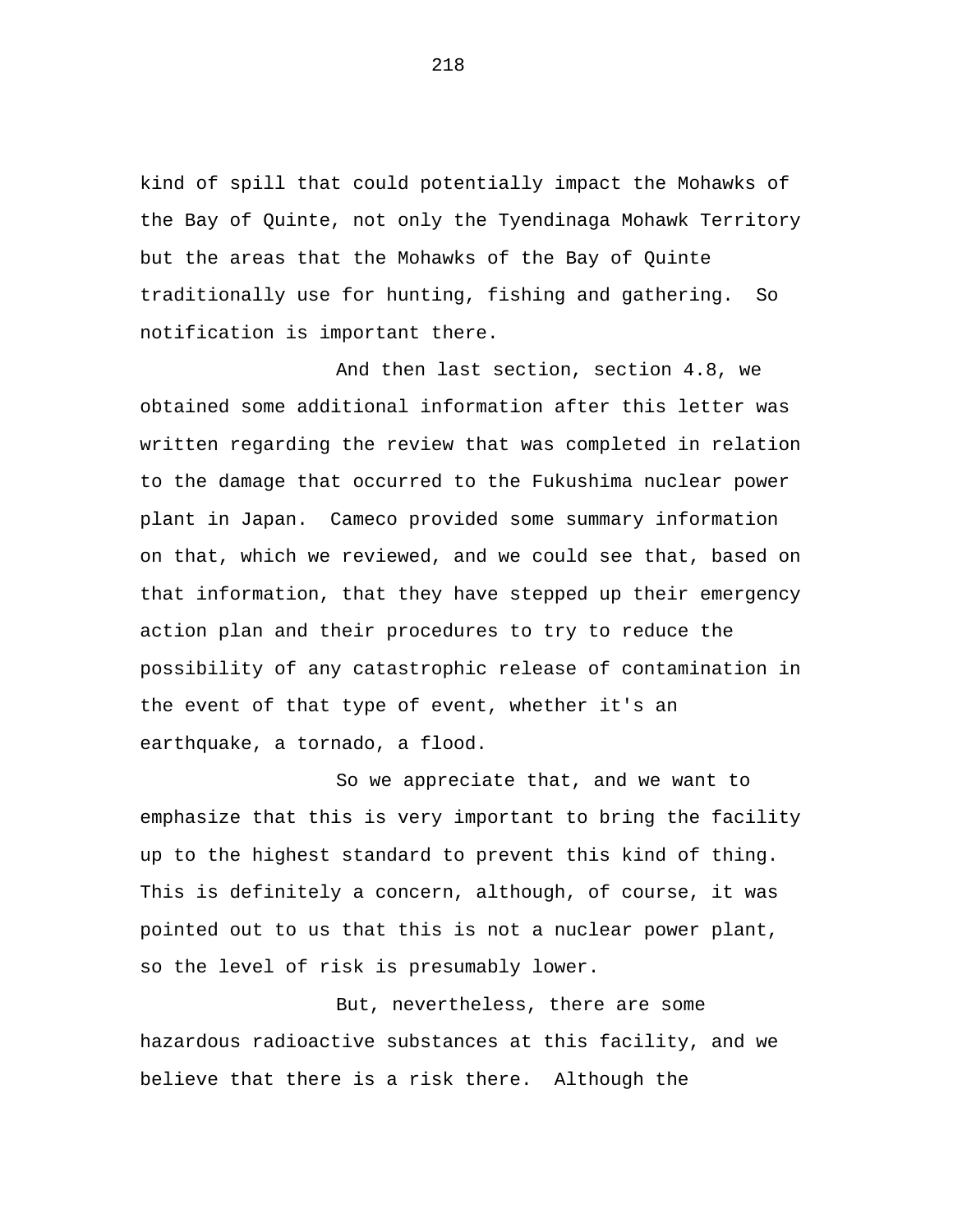documentation I saw indicated that impacts likely would not occur very far out from the plant, nevertheless we believe that there could be releases that could affect Lake Ontario and could affect the Ganaraska River, and that this is a very serious issue and needs to be looked at carefully.

That is basically all of the points that I have in the letter. I think I'm pretty much out of time, so if there are any questions at this point....

**THE PRESIDENT:** Thank you.

Dr. McEwan?

**MEMBER McEWAN:** I just have a couple of very simple questions.

In your section 4.6, where you recommend going to more frequent sampling and deeper sampling, is that unreasonable, is it reasonable is it doable?

**MR. INGALLS:** Dave Ingalls, for the record.

We have a very comprehensive environmental monitoring program around our site that includes both the source monitoring and ambient monitoring. The soil sampling that we do is one component of our ambient monitoring. Really, the intention of the soil sampling is more the long-term accumulation monitoring for that in the soils.

In terms of shorter term impacts to the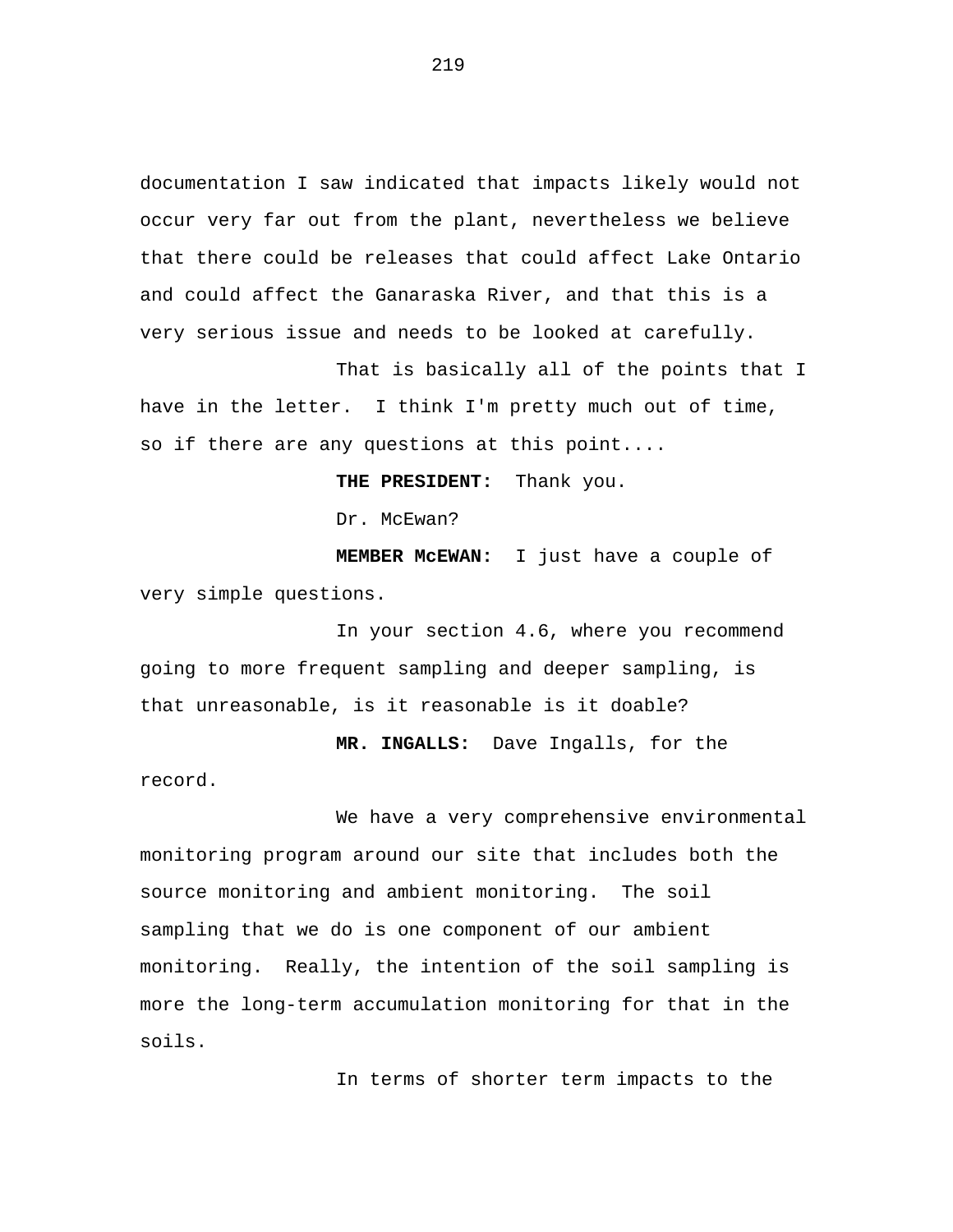environment, we have a number of other methods to look for the impact of that. For example, we have high-volume air samplers, which are sampled both weekly and monthly, that operate both around our facility and in the community looking for airborne contaminants. We have dust fall jars located, again, around the facility and in the community looking for sediments that are analyzed monthly. We also have lime candles looking for the impact of fluorides, which are analyzed weekly as well.

That provides the much more immediate and timely feedback, as opposed to the soil sampling, which is meant to be a longer term monitoring aspect.

**MEMBER McEWAN:** So have you seen over a 10-year period significant changes in the soil monitoring?

**MR. INGALLS:** Dave Ingalls, for the record.

We do have a clean soil plot located by the waterworks, which was in a cleaned area, and we're not seeing any significant accumulation of uranium in the soils in that soil plot.

**MEMBER McEWAN:** So that would be serving as your baseline for modern operations?

**MR. INGALLS:** Dave Ingalls, for the record.

Yes, that's indicating that our current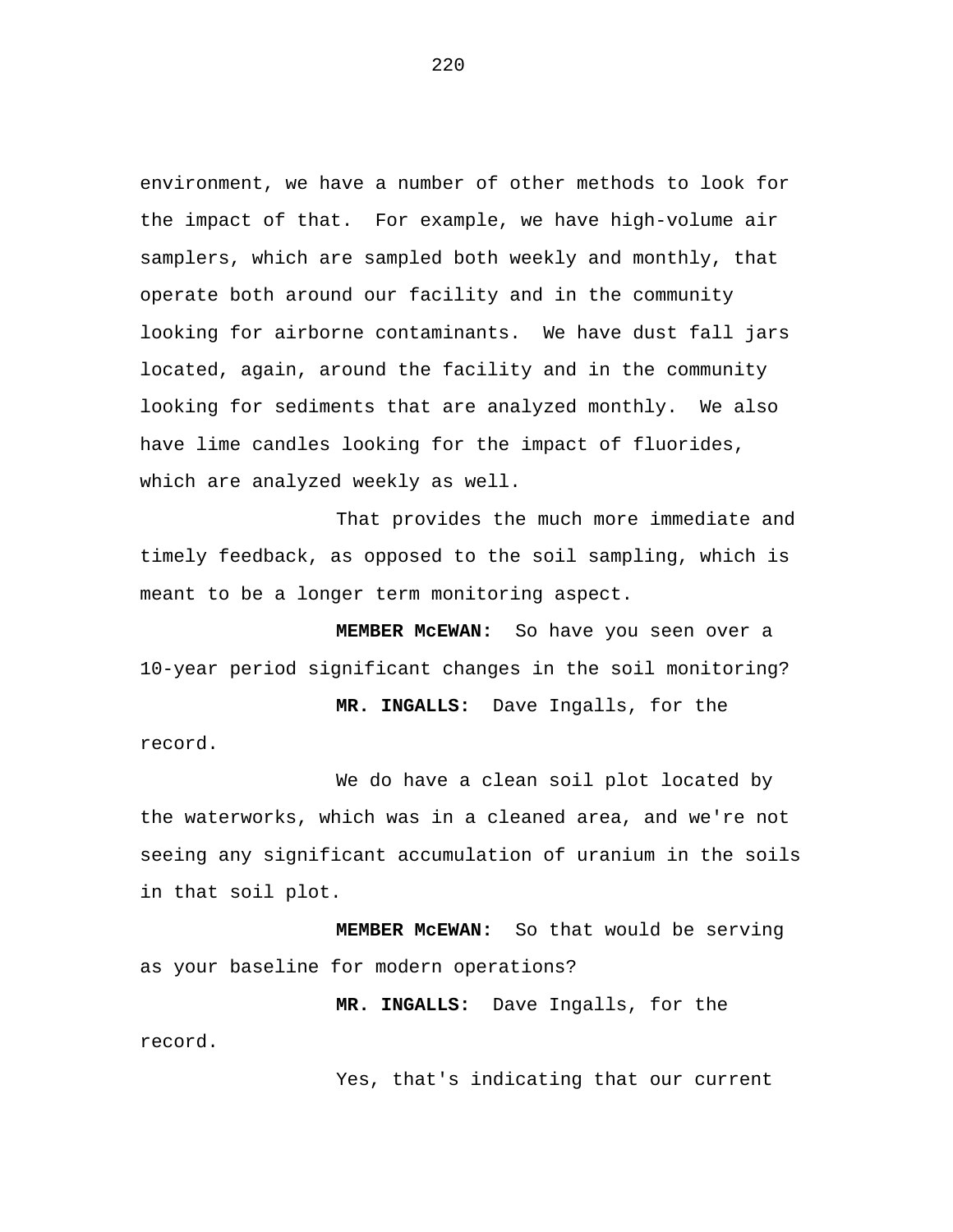operations are not causing an accumulation of uranium in the soils.

**MEMBER McEWAN:** So for the intervenors, does that provide you with some answer?

**MR. SHIPLEY:** Yes, I was aware of the air monitoring and dust fall monitoring, and so on, that's being done. I think that does provide a level of comfort that's being done and that's providing some more immediate results. The fact that the soil doesn't seem to have deteriorated in the last number of years is comforting as well. But nevertheless, I think that the amount of monitoring being done at the facility, although there's quite a bit being done, nevertheless I think there's significant risks associated with a facility of this type, and I don't think you could go wrong by doing a little bit more soil monitoring, as we've point out here. I don't think there's anything to be lost by doing that, and if there's something that gets missed in the air monitoring or missed in the dust fall monitoring, it might end up being picked up in the soil monitoring.

None of these monitoring methods are comprehensively able to detect all environmental impacts. Sometimes things get missed, so it's best to have a multi-line approach to collecting information so that you can identify problems when they occur.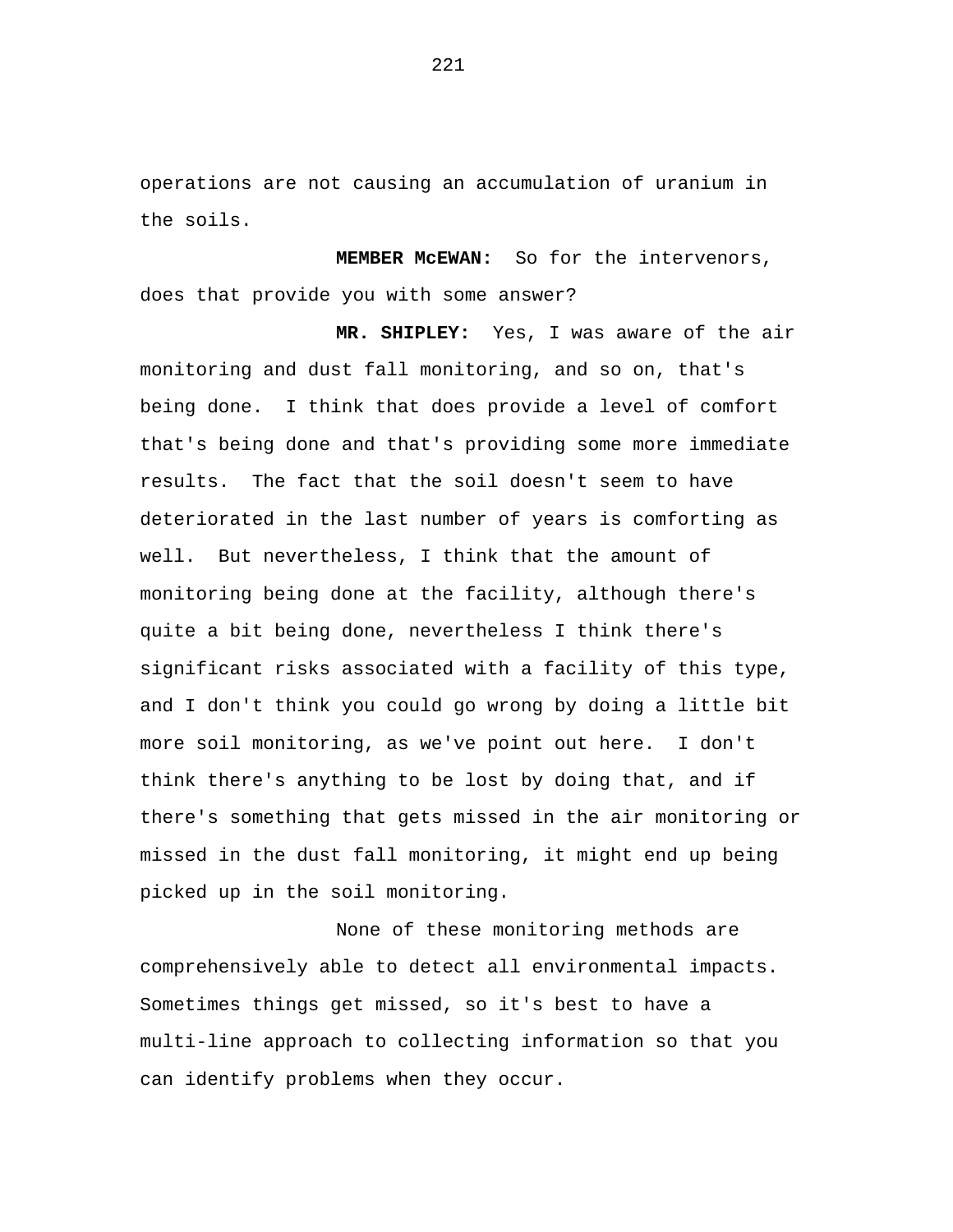**MR. McALLISTER:** Andrew McAllister,

Director of the Environmental Risk Assessment Division.

CNSC regularly reviews the soil monitoring results from Comeco, and are satisfied with them.

To echo what's been observed, especially with the clean plot that was identified, there's hasn't been any observable increases attributable to the Port Hope Conversion Facility operations.

The VIM project, though, is going to provide an opportunity to revisit that soil monitoring program, because we are going to have the ability, or Cameco may have the ability, to re-examine that program in light of the community having been rid of some of this history low-level contamination. Therefore, the expectation moving forward post-VIM would be to revisit that soil monitoring program, and to adjust it as appropriate.

**THE PRESIDENT:** But just so I understand, the intervenor says that you used to do 60 centimetres, and now you shift to 15. Is that correct? So why was it shifted? What's the difference in, I don't know, cost or hardship between 15 and 60?

**MR. McALLISTER:** I can speak to it from a regulator's perspective.

We accepted that change because the goal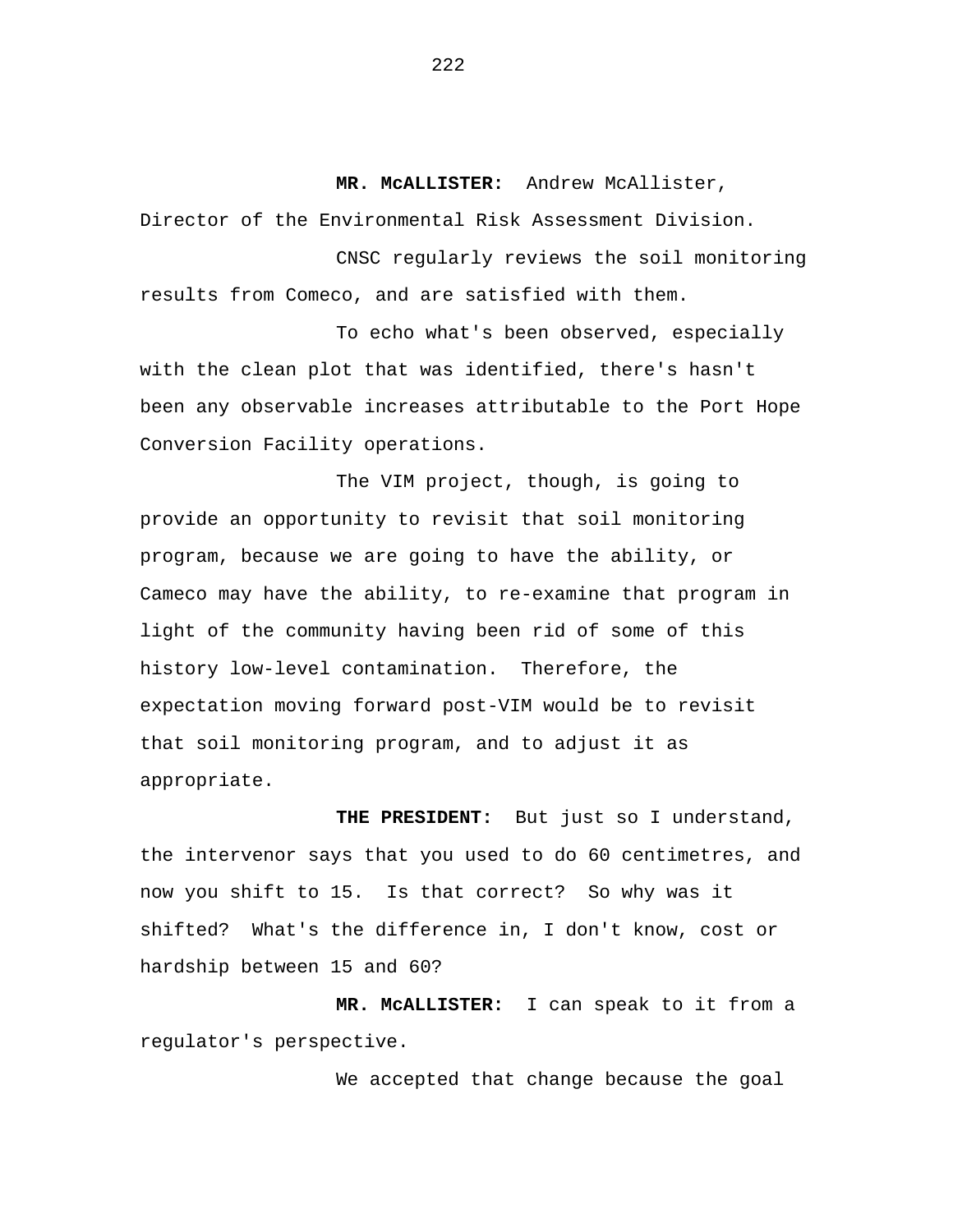of the soil monitoring program is to determine if Cameco's emissions are contributing to uranium accumulation in the soil. When you get below a certain depth, given the historic legacy in the area, it would be practically impossible to identify that at those deeper depths. That's why the 15 centimetres, for the purposes of verifying that objective of the soil monitoring program, is suffice.

**THE PRESIDENT:** So you actually verified that there's not much difference between doing -- you don't get additional information with doing between 60 and 15?

**MR. McALLISTER:** Correct. We do know that there is contamination, historic contamination, deeper in the soil columns.

**THE PRESIDENT:** Mr. Tolgyesi.

**MEMBER TOLGYESI:** This is concerning 4.8, when you're talking about seismic events.

We know that several items were completed within the post-Fukushima action plans. Could you comment what's the potential risk of seismic events, and which actions were specifically implemented to reduce this risk, and also weather, specifically tornado risk, what was the inspections, what your conclusions, and what was the measures what you were implementing?

> **MS MURTHY:** Kavita Murthy, for the record. Following the events at the Fukushima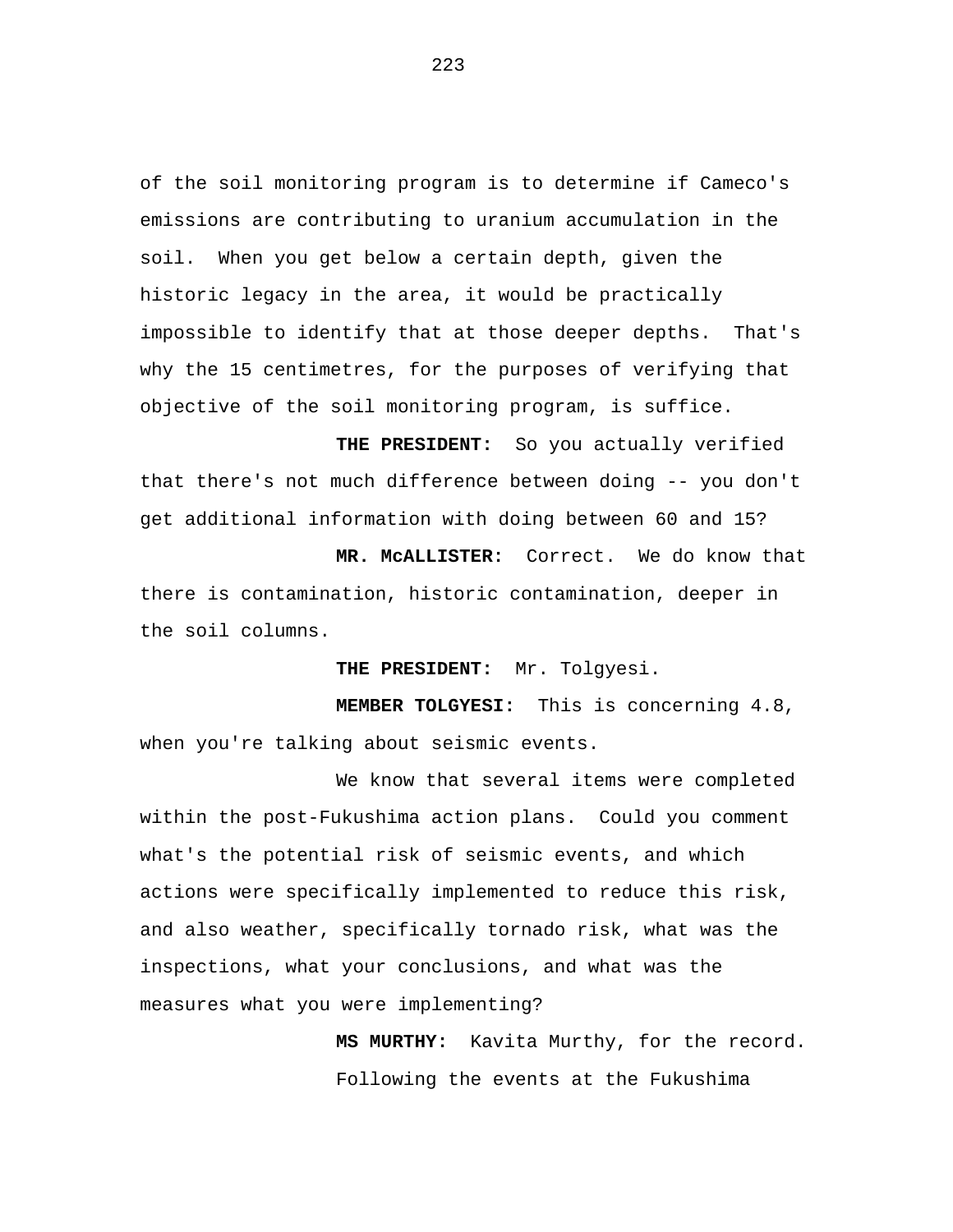Daiichi Nuclear Power Plant under the *General Nuclear Safety and Control Regulations*, section 12.2, the CNSC issued a letter requesting all operators of nuclear power plants and all major nuclear facilities to undertake a review of the lessons learned in Fukushima to examine their safety cases and to report on the implementation of the corrective actions.

Cameco did a complete review of its safety case and emergency preparedness, examined the consequences of a worst-case event beyond-design-basis event, such as an earthquake or a plane crash. They improved some areas - or they identified some areas where they needed to improve. Major improvements were made to their emergency plans. All the actions that they identified on that one are closed.

They also developed and implemented a structural inspection program. That program was also implemented. It's also closed. They did improvements to their operational reliability program. That item is also closed. And then they also instituted some changes to their training program. As we heard yesterday, that's also in good state.

With regards to the probability for -- you asked about the likelihood of seismic events. I think I'd first like to pass this back to Cameco to speak about some of the initiatives they have taken, then we'll address the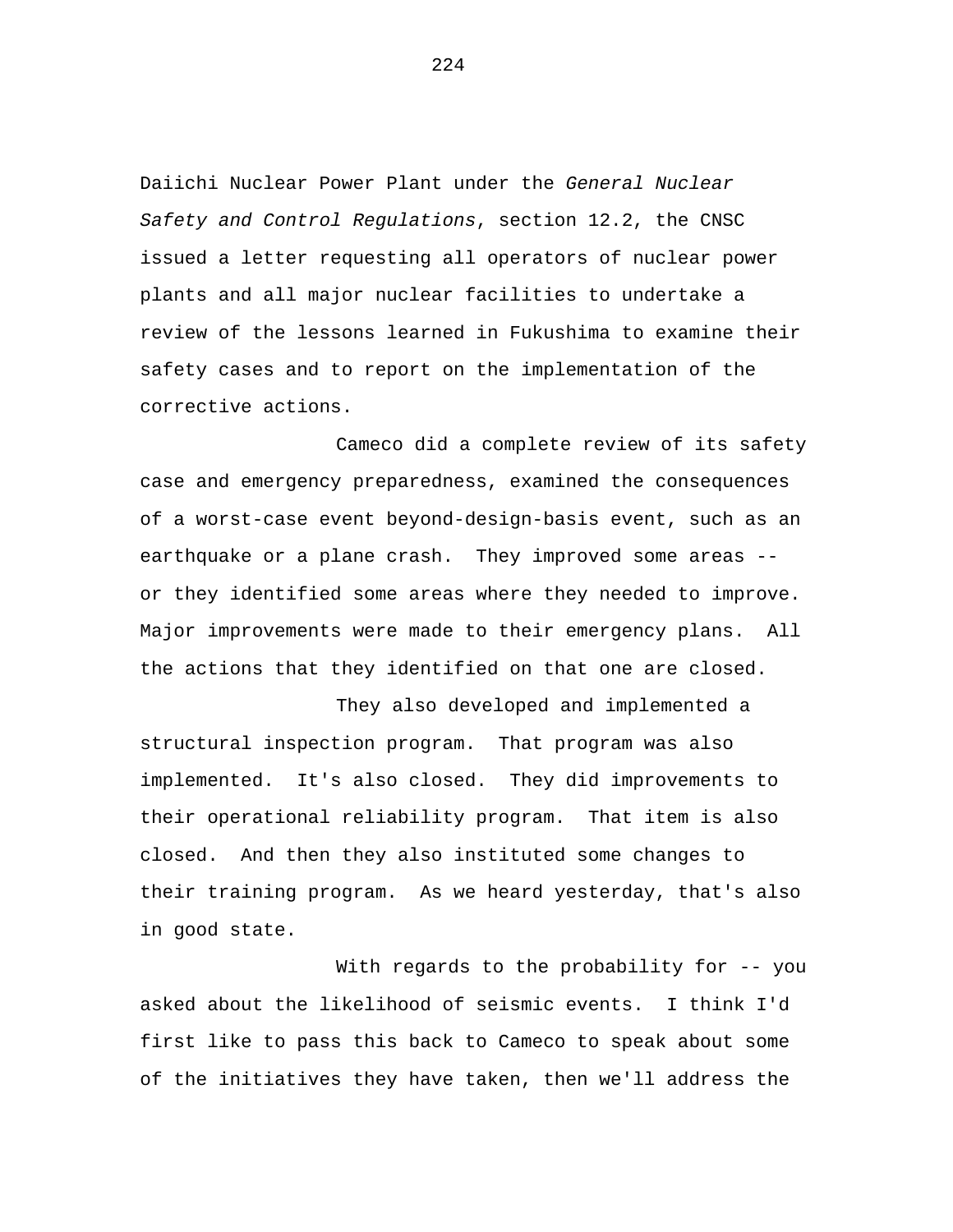other question.

record.

**MR. INGALLS:** Dave Ingalls, for the

As a follow-up from the Fukushima event, we did respond to the 12.2 request from the CNSC staff. We did undertake a third-party review, as Ms. Murthy referenced there. Some of the key findings, as she mentioned, was reinforcing our emergency response procedures. For instance, we developed additional preplanning for events such as total utility outages, that type of thing, to ensure that the site could handle an event where we lose all utilities to the facility.

Through that we also demonstrated through assessments that the facility as safe, even if we lose all utilities, basically a complete station blackout type scenario.

As we also mentioned as well, our facility is located in a relatively low seismic area. We have implemented a structural inspection program to ensure that our building structures are always up to code. In addition, over the licence period we also made upgrades to our two production facilities, the UF<sub>6</sub> plant and the UO<sub>2</sub> plant, to bring them up to the current building structural code as well.

They were obviously built to code in the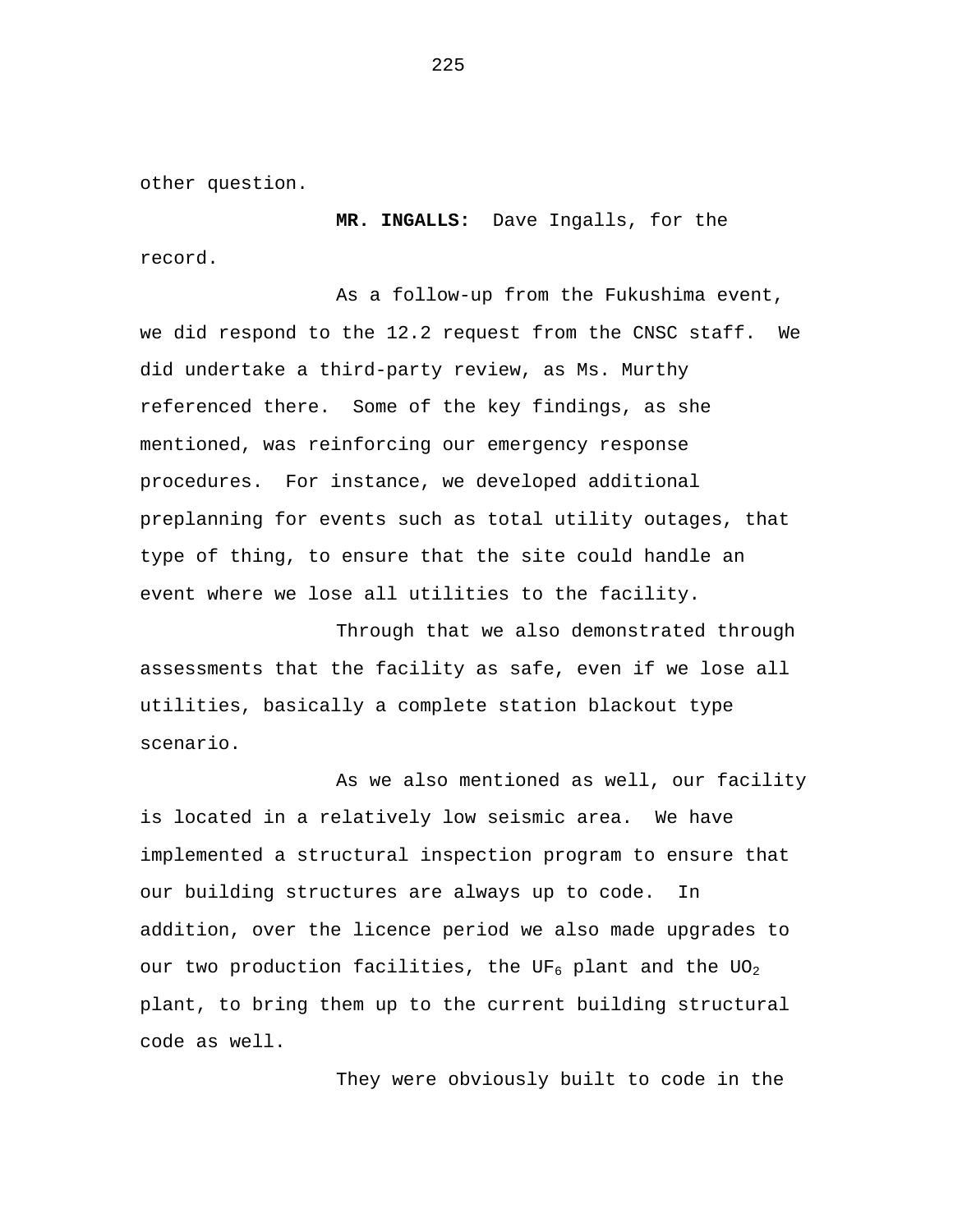day that they were built, which was back in the 1980s, but we've also brought them up to the most current code, which has more strict seismic requirements in it as well, as we're continuing to upgrade our facilities to keep them up to the most current codes.

**THE PRESIDENT:** Questions?

Ms Velshi?

**MEMBER VELSHI:** A question for staff on the quality of the harbour water. An intervenor has raised concerns about high ammonium, fluoride, and maybe even uranium levels.

After VIM, or after the cleanup of that, are the routine discharges expected to be really minimal and not as high as the water quality standards that I hear? I'm looking at page 30 of your written CMD, where, yeah, for fluoride and ammonia are pretty high. And then maybe Cameco can comment on why, in 2016, the uranium levels have increased the emission in harbour water, and that's page 44 of your written CMD.

**MR. McALLISTER:** It's Andrew McAllister, for the record.

We would expect discharges to the harbour to be decreased as a result of the VIM. We've heard different points today talk of, for example, stormwater improvements, of increasing the pump-and-treat capacity, of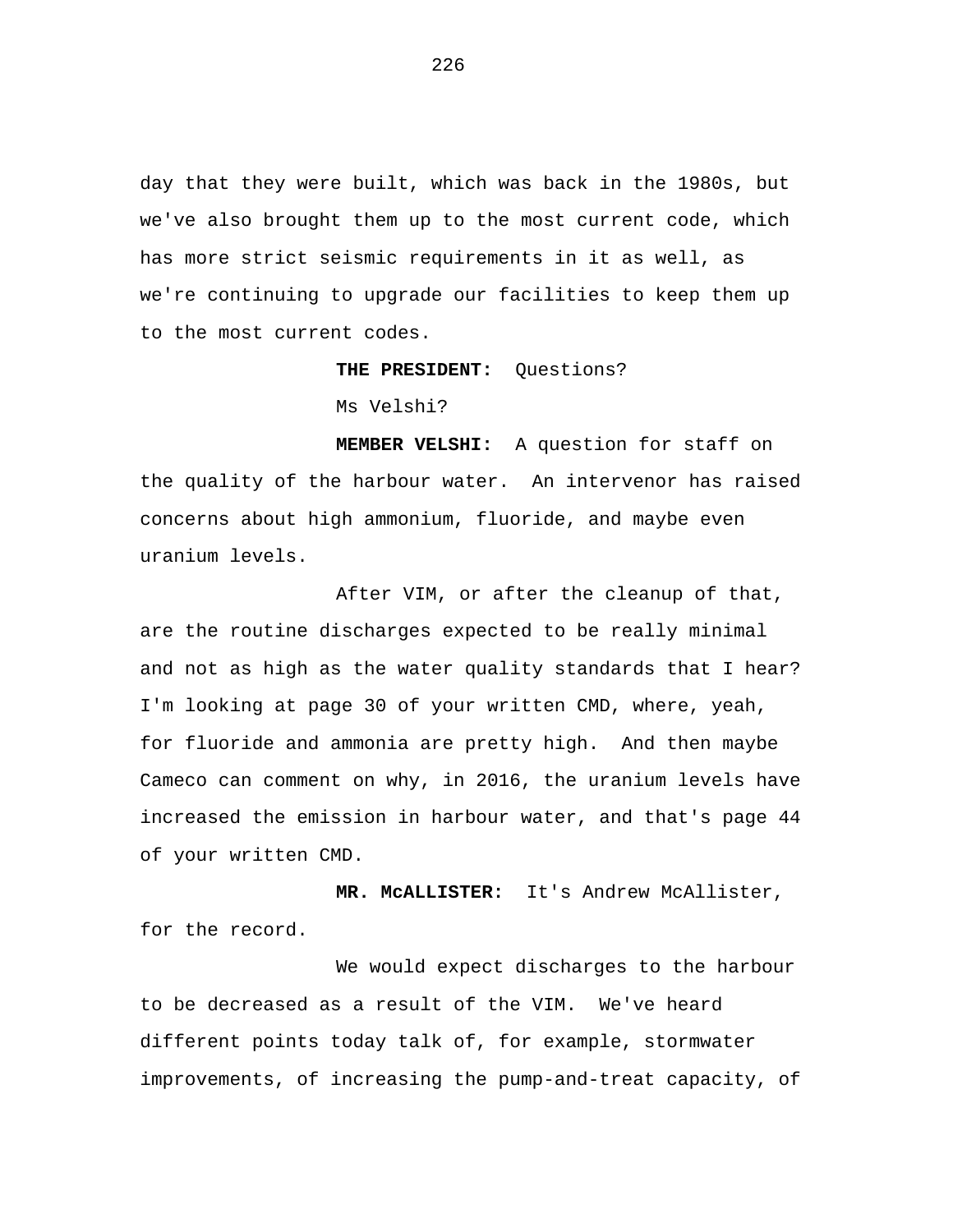removal of contamination, source terms, and as well the complementary work that's going to happen under the Port Hope Area Initiative in removal of those sediments.

What is going to be important, though, and as reflective in our sort of environmental protection framework, is that constant risk assessment, monitoring sort of framework that's going to happen, and will continue to happen sort of post-VIM. So it will be a very important, once the cleanup is done, that we get a sense of what our new baseline is, and from that we'll be able, then, to move forward and, again, assess the risk versus what was observed, adjust the monitoring as needed, and continue in that way forward.

**MEMBER VELSHI:** So is it a bit premature right now to see what the modelling may show as to what the levels are likely to be post-cleanup, the ongoing levels?

**MR. McALLISTER:** I would say -- I would observe that it likely is premature. There's a lot of - with the dynamic between the sediments and those other sources; however, certainly to say that we would expect the harbour water quality to be improved.

## **MEMBER VELSHI:** Thank you.

And then if you can comment on the 2016 maximum --

**THE PRESIDENT:** But before we leave this,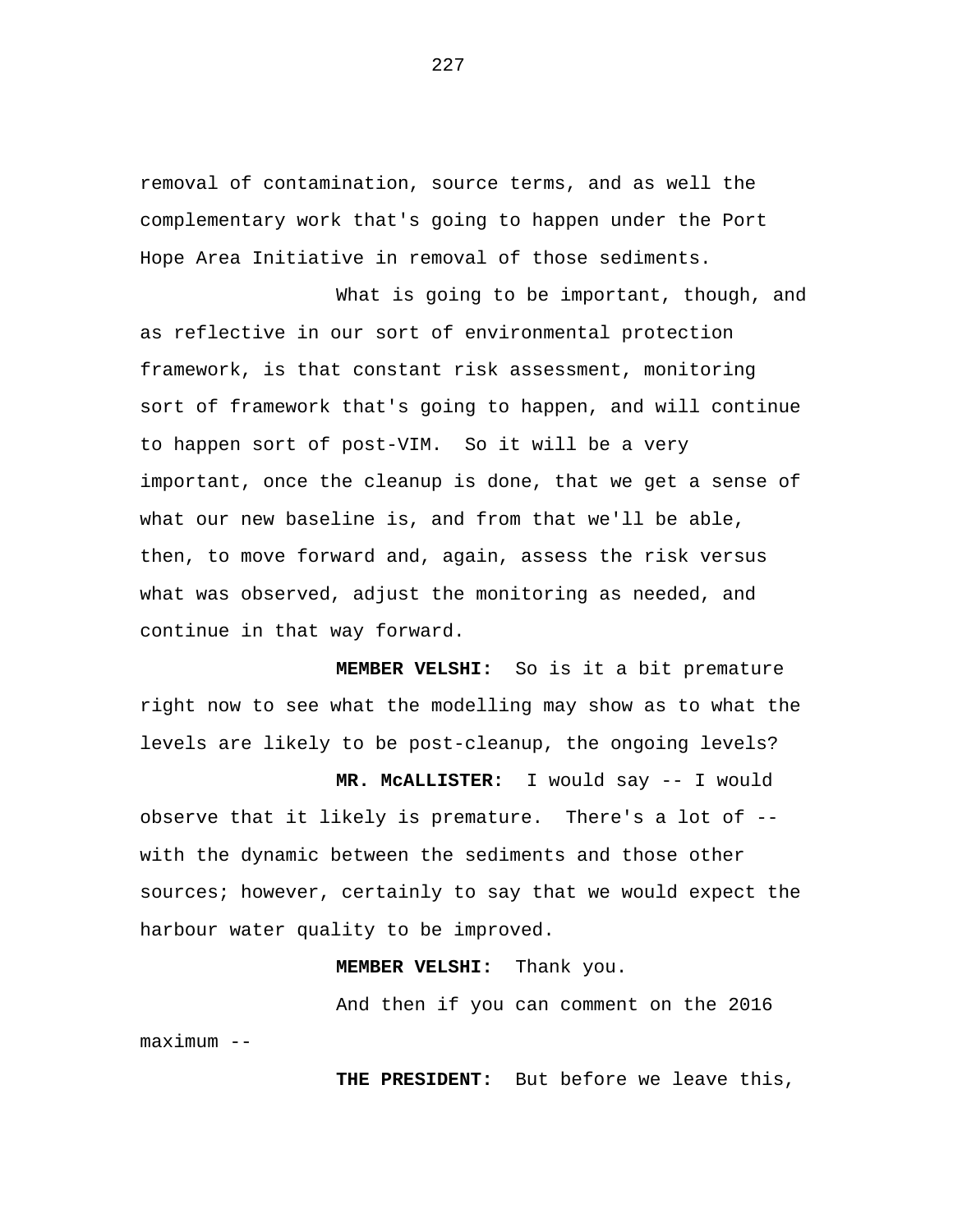I would hope that before dredging starts somebody would have design objectives for what the end result will look like, in terms of water and all the remediation. Otherwise, if we do it in such a way that contamination starts accumulating again, what's the purpose?

**MR. RINKER:** Mike Rinker, for the record.

I want to make sure it's clear that the harbour water quality is already, even with the contaminated sediments in place, generally below the levels that are protective of the aquatic environment. We expect to see substantial improvement when the sediments are removed and when groundwater interception is enhanced.

What we're not certain about is, even though we're talking about a very minimal amount of contaminants in the harbour, you know, are the sediments the majority contributor, because that's not something - that flux from the sediments up to the water column is not something that's very precisely measured, although we can measure the loading from the groundwater. But where is the biggest source it's not certain now, so to be able to predict what it would be is unclear.

But definitely, rather than a design objective, meeting the limits for the protection of aquatic life is a certain thing that we'll be measuring against.

**THE PRESIDENT:** Ms. Velshi.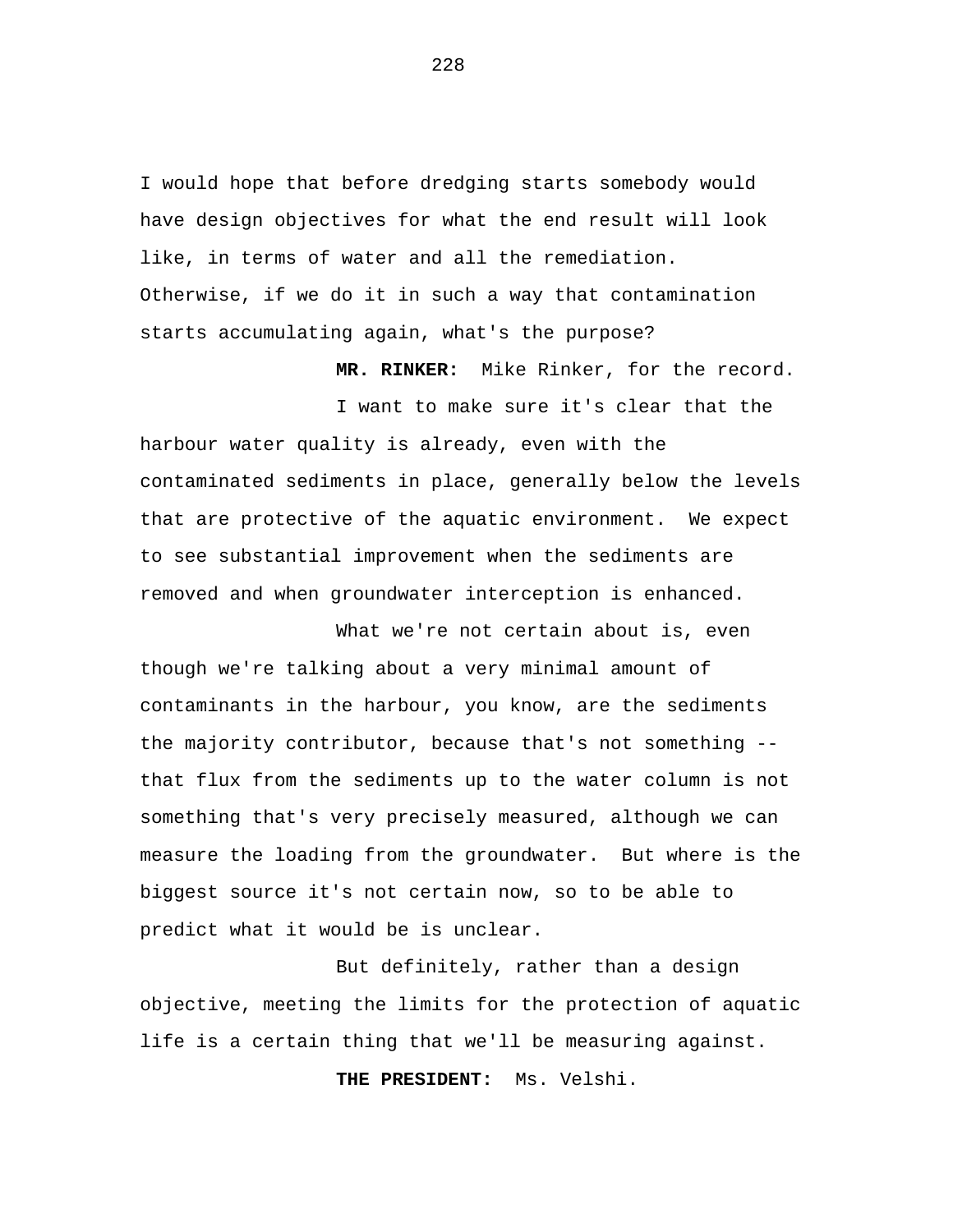**MEMBER VELSHI:** Through I would comment, as I look at your table 3.8, that currently, for fluoride and ammonia, it exceeds or is pretty much at the CCME level, so I wouldn't necessarily agree with your statement that the contamination levels are low.

**MR. RINKER:** Mike Rinker, for the record. In terms of design objectives for fluoride, for example, the source term for that is air and dust fall, as opposed to harbour sediment and groundwater cleaning.

Ammonia, on the other hand, is captured through the interceptor wells, and I doubt it very much that there is ammonia in the sediments. That's not a characteristic of low-level waste, so ammonia is a good signature for a sign of the groundwater interceptor wells.

**MEMBER VELSHI:** But post-cleanup, the expectation is that Cameco would -- the harbour quality levels would be below CCME. I mean that's the objective.

> **MR. RINKER:** Mike Riker, for the record. **MEMBER VELSHI:** Or expectation. **MR. RINKER:** That is the expectation, yes. **MEMBER VELSHI:** Thank you. Sir.

**MR. INGALLS:** Dave Ingalls, for the record.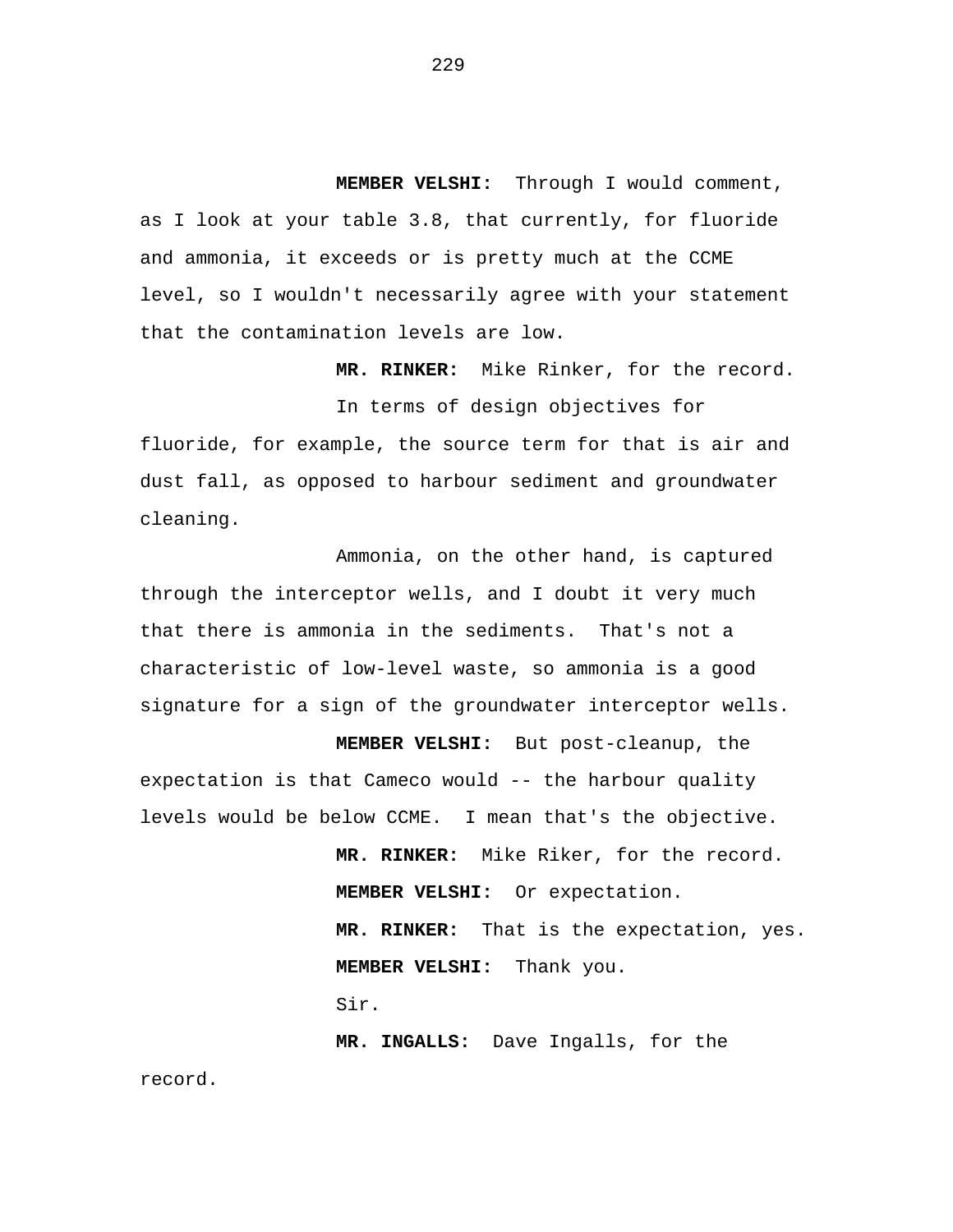Just to touch on the fluoride and ammonia levels that was just being discussed as well, we do see fluctuations in those levels. For instance, ammonia we do see seasonal variation, and that variation is not occurring from our facility. It's due to other -- agricultural runoff, for example, going into the river, the Ganaraska River. So you do see seasonal fluctuations, and you continue to see that even post the remediation that's taking place in the harbour.

In terms of the fluoride, we do see again variation, and the levels that we're seeing are similar, are in the same range as what we're seeing in, for instance, drinking water intake levels going -- in municipalities, such as Bowmanville and in Cobourg, which are neighbouring facilities. We're also seeing the numbers of fluoride that are at times right up to the CCME guidelines in Lake Ontario.

**MEMBER VELSHI:** So I think we can understand where the source of the ammonia would be. What would the fluoride source be?

**MR. INGALLS:** Dave Ingalls, for the record.

I'm not sure what the natural source of that would be in the environment. Certainly in areas such as Bowmanville and Cobourg that would not be an influence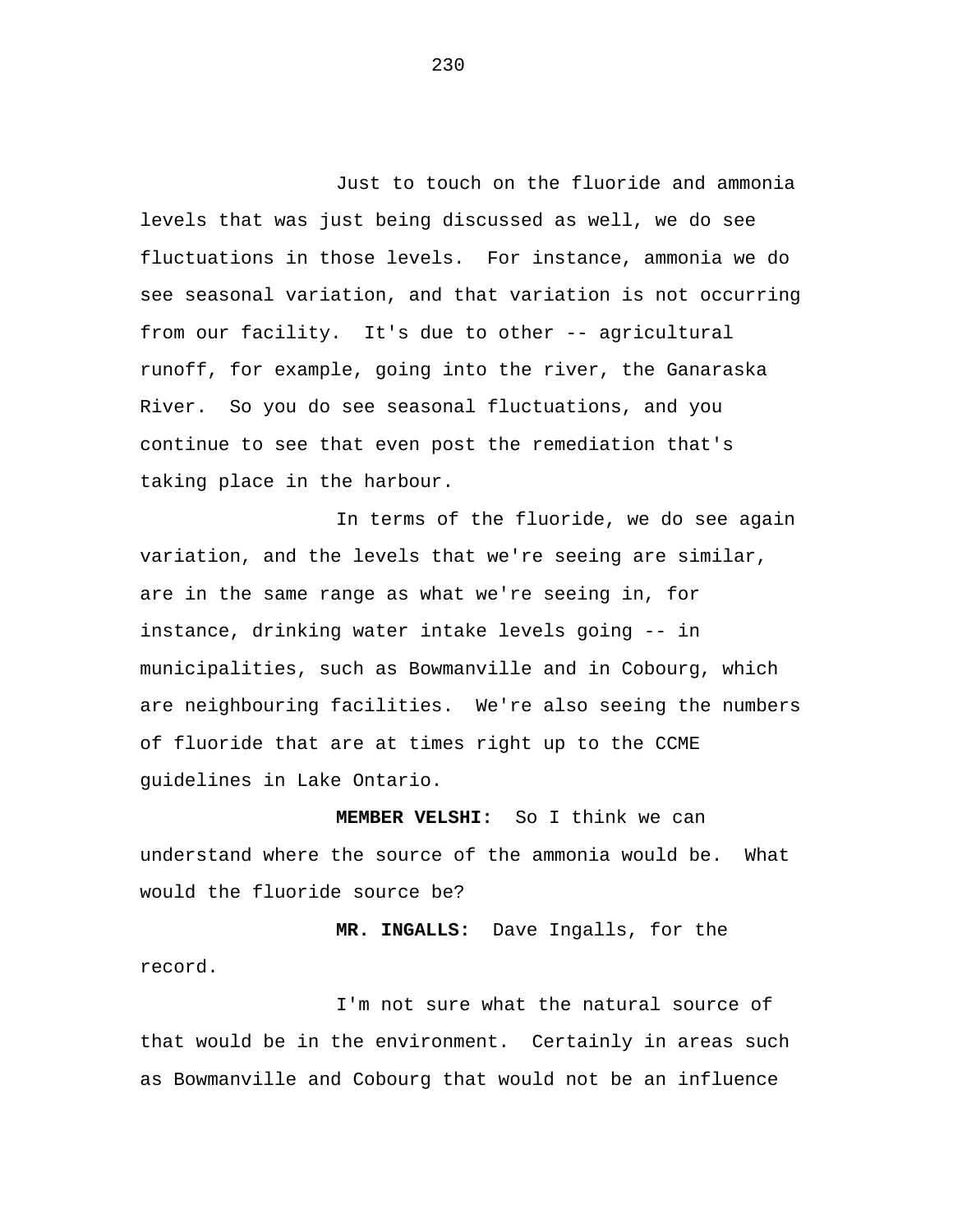from our operations. It is coming from other natural sources there.

In terms of the uranium --

**THE PRESIDENT:** Before you go there, are you measuring, actually, whatever contamination there is in the Ganaraska River before it goes into the harbour?

**MR. INGALLS:** David Ingalls, for the

record.

We actually do harbour water sampling in various locations around the harbour. I'm not sure if we do it in the river itself. I can ask Ms. Peters to comment on that. But our sampling campaign is multiple locations, both at surface and just above the sediment level. That is reflective of some of the variation that we see year to year in the uranium concentration in the harbour. So, really, the values we're seeing there are within the normal fluctuation we typically see.

If we were to draw that out over a much longer time period, we would see that it has pretty much plateaued down at a low level now, and there's some natural variation in that. If you go back 15, 20 years, it is considerably higher than the levels we're seeing today.

**THE PRESIDENT:** But wouldn't you want to know what goes into the harbour, because everybody accuses you about doing all kind of things? So the harbour, if it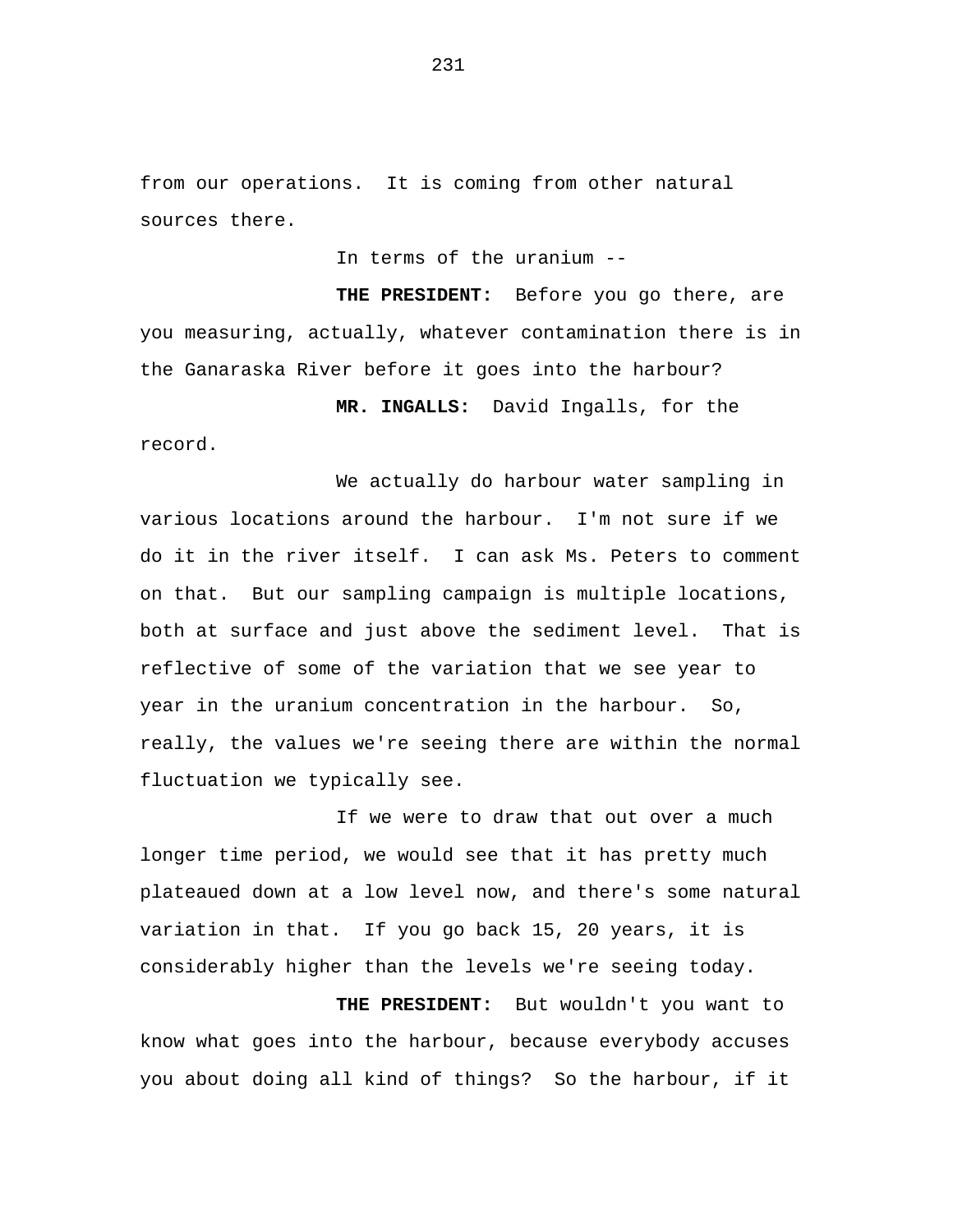comes from elsewhere, wouldn't you want to know about that?

**MS PETERS:** Rebecca Peters, for the record.

I would just like to say, first off, that the harbour and the impacts of different contaminants on the harbour have been modelled through previous risk assessments that we have discussed with the Commission several years previously. From those, there have been performance-based -- or risk-based performance objectives derived, and those -- that information is used in our Annual Groundwater and Surface Water Monitoring Report that is submitted to CNSC and Environment Canada and MOE annually, and Cameco is always below those performance objectives.

I think there's an opportunity for us to perhaps improve that information in the public, and we're certainly willing to do that. That's not as clearly as articulated, I believe, in our compliance reports as it could be.

With respect to your comment about monitoring in the river, we've done that on a periodic basis. But that is something we can take under advisement: to look and see whether that's something we should be adding to our routine program, as we look at revamping the program next year, to come into compliance with the other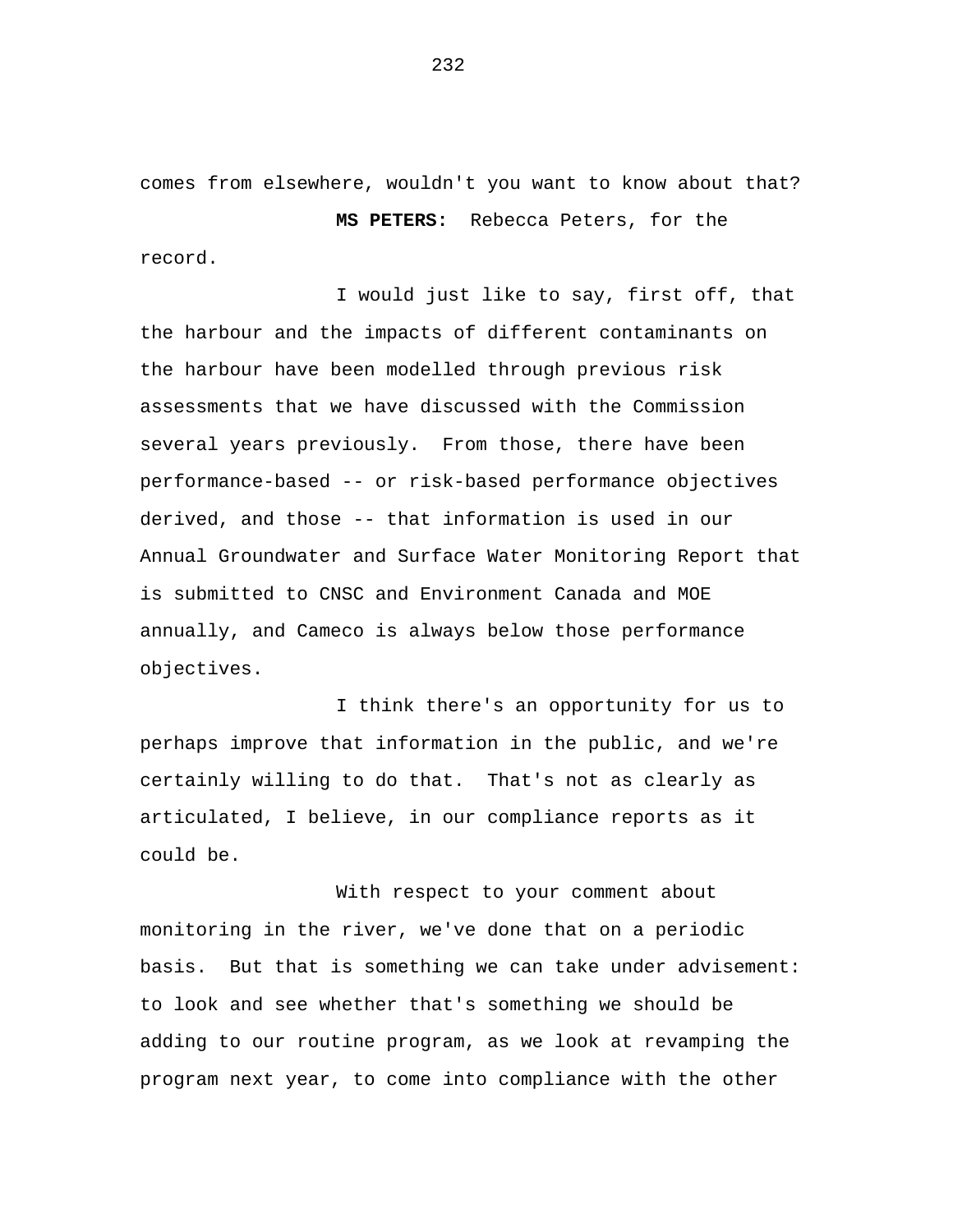CSA standards.

**MR. THELEN:** John Thelen, CNSC, for the record.

I just wanted to make it clear to the Commission, and to the public as well, that both Cameco and CNL have environmental monitoring programs. Those programs aren't static during the conduct of activities. In the case of VIM implementation, as well as Port Hope Area Initiative cleanup work near the harbour, there will be augmented environmental monitoring requirements, for example, during Centre Pier cleanup, along the mouth of the Ganaraska, into Lake Ontario, and into the harbour, to ensure that that work's being done in an appropriate way and making sure the surrounding environment is safe during the conduct of those activities.

**THE PRESIDENT:** Thank you.

Ms. Velshi?

**MEMBER McEWAN:** He's asked my question, so I'm done. Thank you.

> **THE PRESIDENT:** Mr. Tolgyesi? Anything else? **THE PRESIDENT:** I have two quick ones.

First of all, maybe it's now time to invite the other Ministry of Environment, at the federal level, to talk about the thermal impact on fish. I think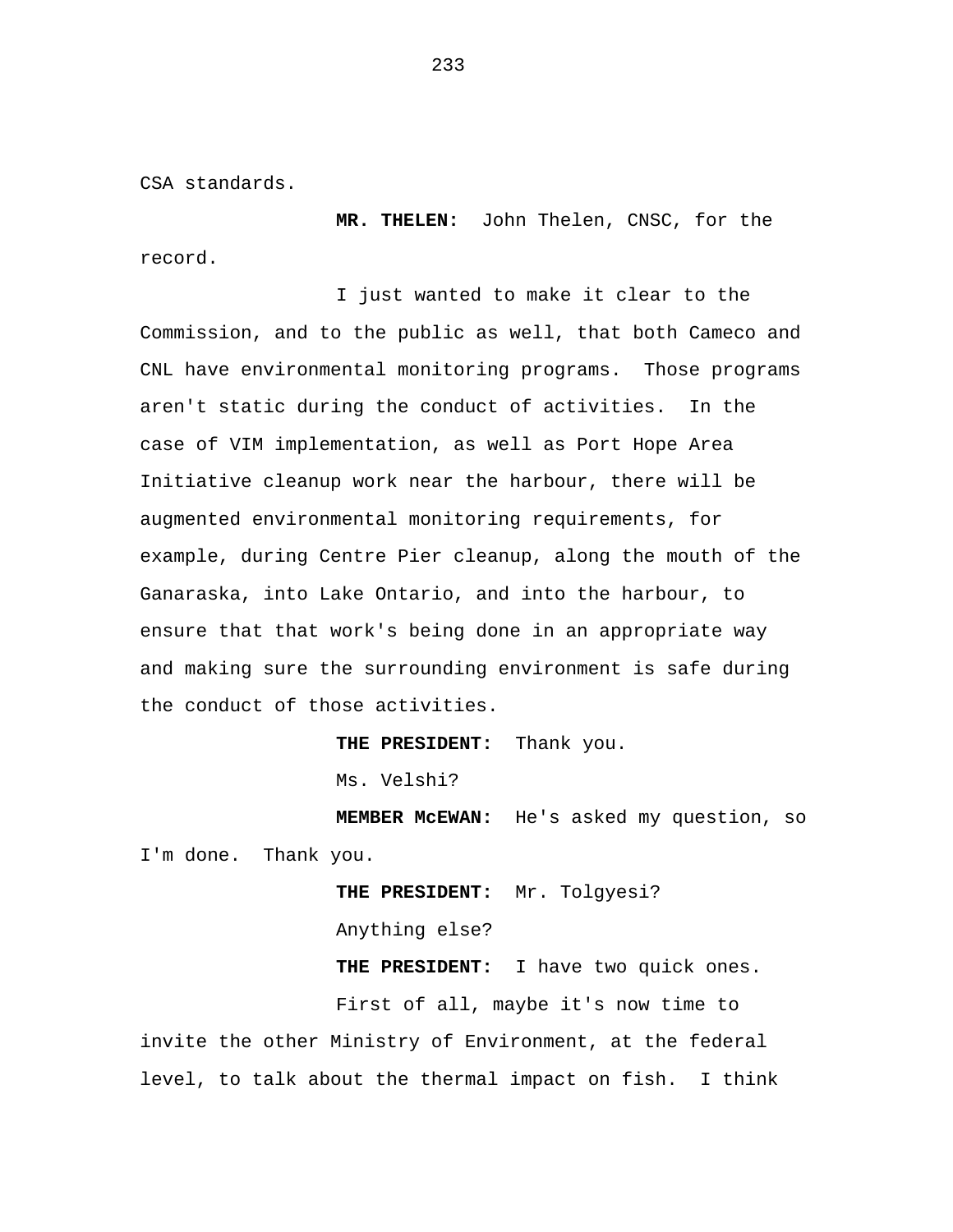we are faced with this issue on practically every facility. What's the current thinking about that?

 patterns in these waters. So far, you know, we're **MS ALI:** Environment Canada is aware that Cameco -- or has reviewed several of the studies that Cameco is doing on evaluating the fish species that utilize the harbour, as well as studies on the spatial and temporal satisfied with the work that's being done to assess this impact. If you -- Duck, if you want to give any more details, but generally we're satisfied with the work that's being done to evaluate the effects of thermal.

**MR. KIM:** Duck Kim for the record.

Yes, as my manager Nardia has indicated, we have looked at the thermal impact studies that Cameco has conducted. Though there were some exceedances of various thermal criteria at certain times of the year, primarily during summer and fall, we note that those are times when the species that are resident or utilized the harbour and the approach channel are generally transient. It's salmonid species like lake trout, rainbow trout, and chinook salmon.

So though there is an uncertainty during winter season that we are continuing to work with Cameco and CNSC to resolve, overall so far with all the data that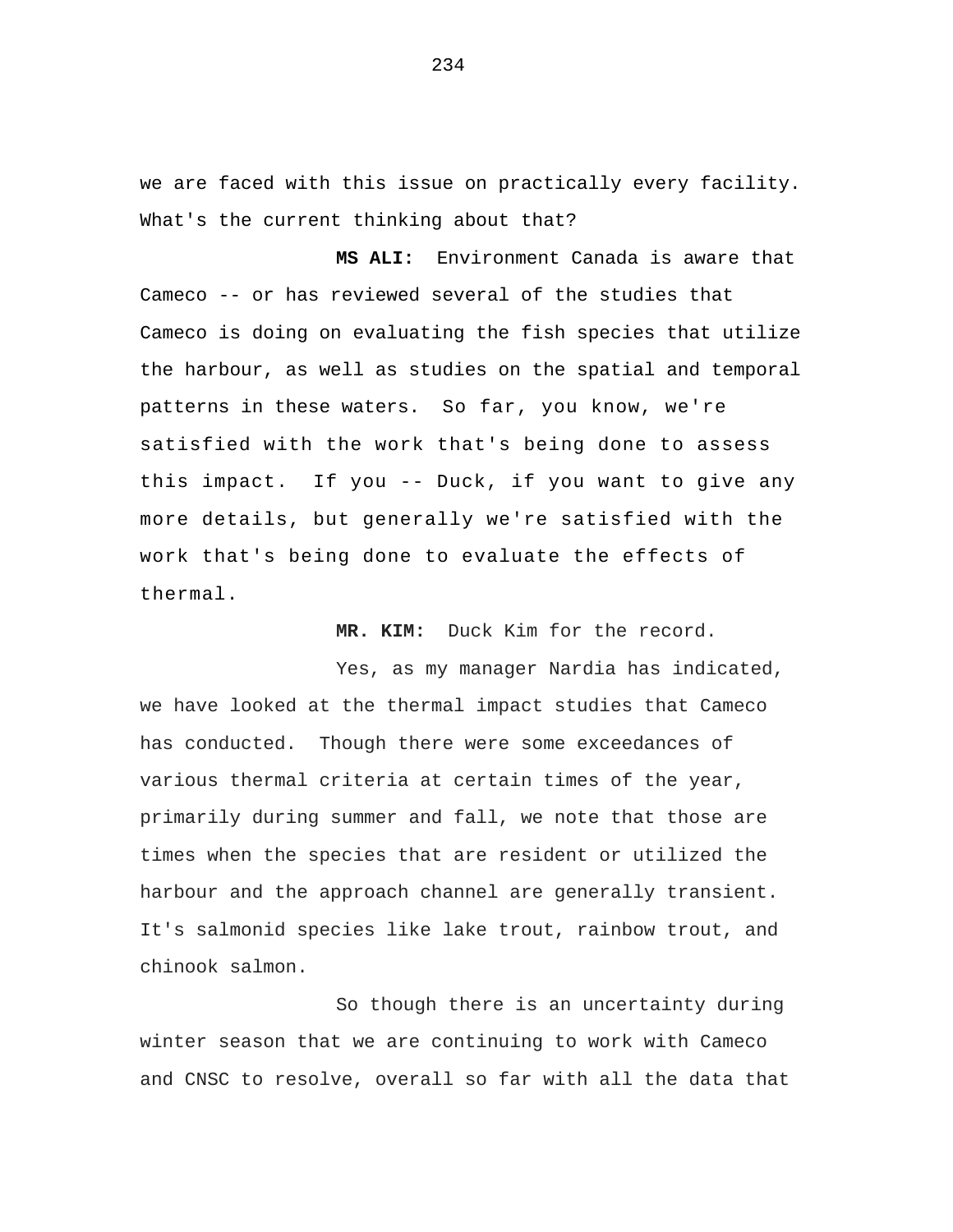we've received, we are satisfied that the impact of thermal discharge in the harbour due to the operation of Cameco is not having a significant effect on the biota.

**THE PRESIDENT:** So you will keep monitoring. And Cameco, you will continue to monitor particularly during the VIM and the dredging. I don't know what the profile of the intake and outtake look like during operation during the dredging. I don't know if there's going to be any impact. But I assume you'll continue to monitor.

**MR. INGALLS:** Dave Ingalls for the record.

As part of our ECA for our cooling water system, we do have cooling water discharge limits on there. It's both a delta T and a maximum temperature which meet the generic water quality objective guidelines. We monitor that continuously, both the delta in the temperature and the absolute maximum temperatures going out, and we ensure that we're always in compliance with our ECA, which also meets the provincial guidelines as well.

## **THE PRESIDENT:** CNSC?

**MR. McALLISTER:** It's Andrew McAllister.

Just to complement what's been said and really to get to the point that the intervenor raised, the exceedances that were noted were really limited spatially to around the mouth of the discharges. More specifically,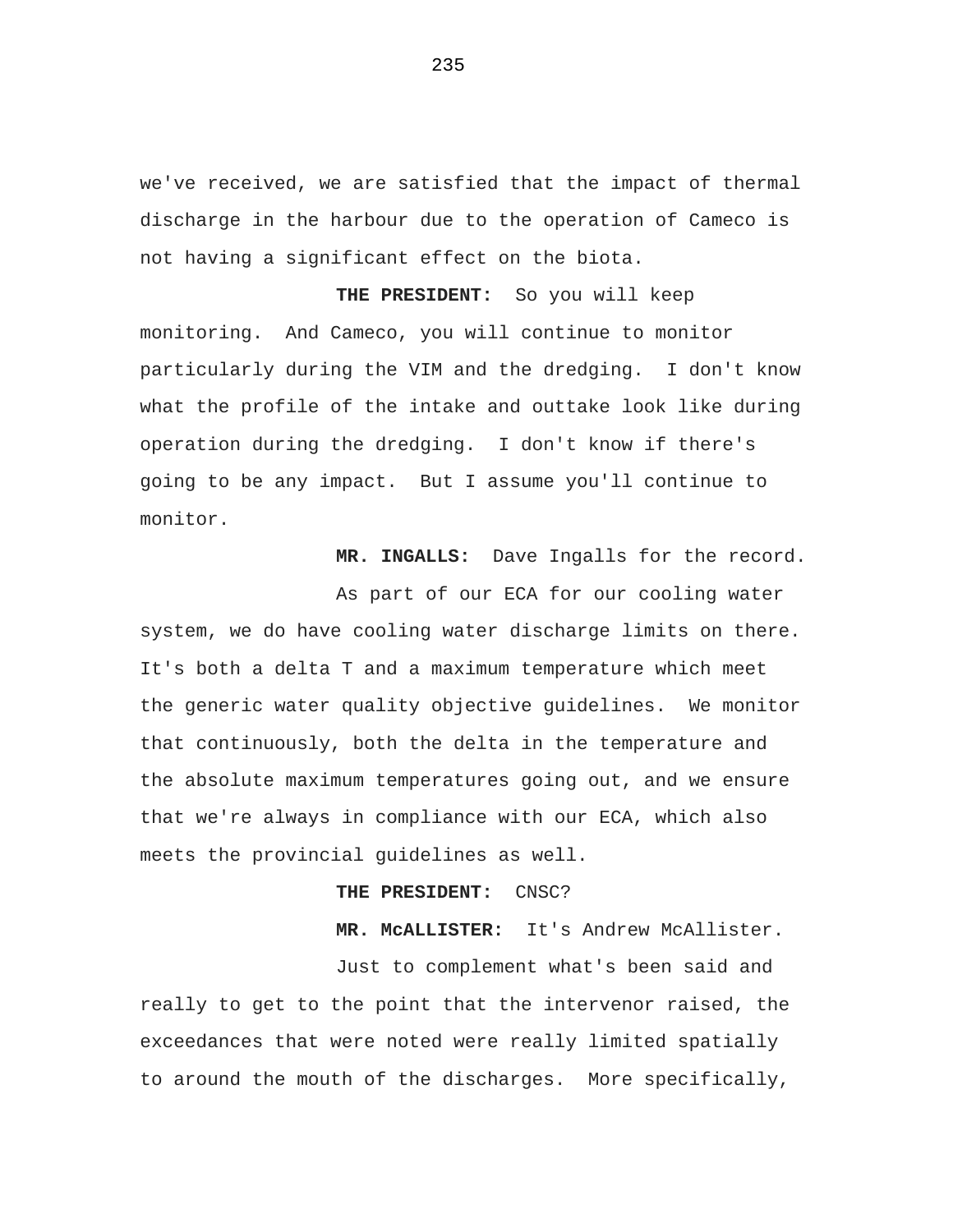they were largely related to the one in the harbour and not in the channel, so to speak. So the concern about that thermal impact potentially impacting the Ganaraska River, we haven't seen any evidence of that. So that's just to address one of the key concerns that were raised in this particular intervention.

**THE PRESIDENT:** Thank you.

The last thing I raise, I hear in the intervenor kind of -- I'm paraphrasing -- plea for being better informed on an ongoing basis. So what kind -- is there a formal process to keep the community involved or understanding what's going on, particularly through the VIM process? So I want to know what Cameco is doing, I want to hear what CNSC is doing.

**MR. MOONEY:** It's Liam Mooney for the record.

And we do have a mailing list that we maintain in relation to our activities. We talked about earlier this morning community forums and the like. And we ensure that in that mailing list the First Nations and the Métis Nation of Ontario are aware of those forums and other community events that we plan.

We talked about our public disclosure protocol, and on that website we do post unusual events or events that are reported to the Spills Action Centre, the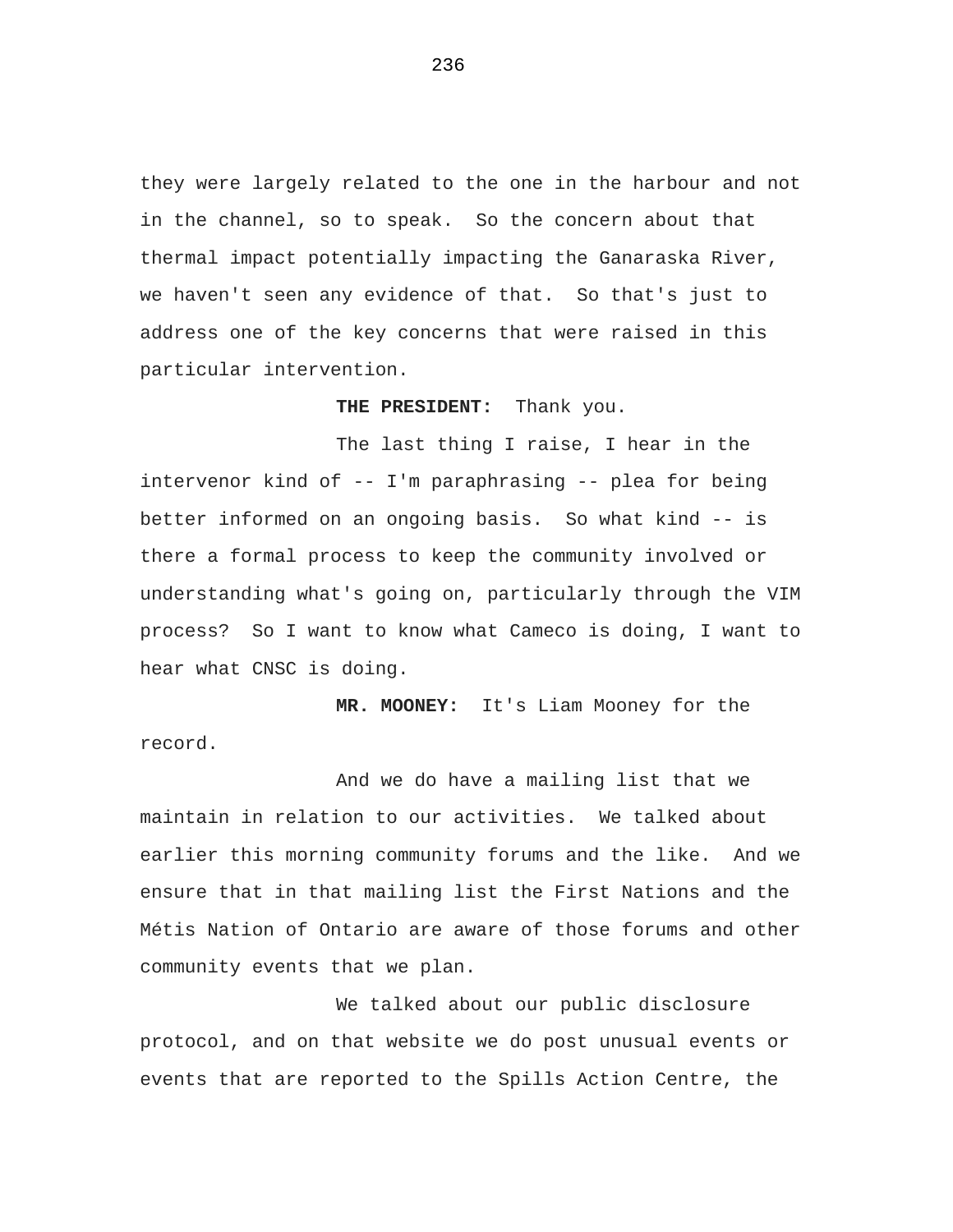Provincial Spills Action Centre, as well as our look-through in relation to information that may be of interest to our target audience in accordance with 99.3.

So you mentioned a review of our public information program, and this is good input for us to take into account as we look at that program.

**MS MURTHY:** Kavita Murthy for the record.

So there were two aspects to the question. One was information provided as material is transported on the roads. There is no regulatory requirement that requires notification by entities transporting material. This is both for security and for practical reasons. But there is a very clear expectation if there is an incident on the road that there will be communities that have to be informed. But above and beyond all that, the CNSC regulates transport of nuclear substances through a series of safety centre regulatory requirements, which include the certification of packages that are used to transport radioactive material.

With regards to enhanced communication with Aboriginal communities, we have Adam Levine, policy officer, Aboriginal and International Relations Division, who's here to provide some information.

**MR. LEVINE:** Good afternoon. Adam Levine, Aboriginal Consultation Advisor for the Canadian Nuclear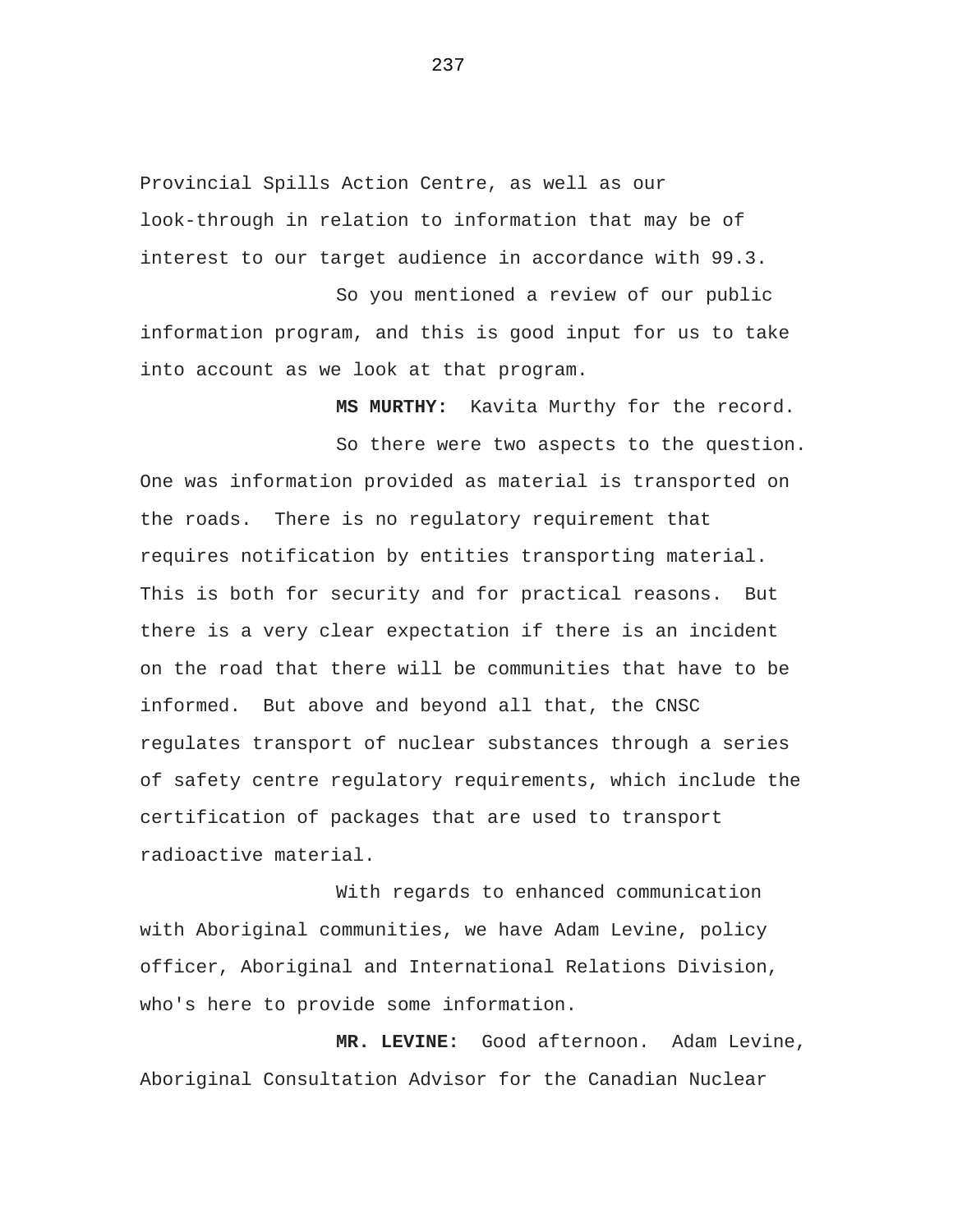Safety Commission.

So first of all, I just want to say thank you so much to Nicole and Kevin and the Mohawks of Bay of Quinte for taking the time to participate in this important process in their traditional territory. And I know this is important matters for them to ensure that the environment is protected. And there's a lot of synergy there with obviously the Commission's mandate in protecting the environment and also for us to disseminate scientific and objective regulatory information to the public and specifically with the First Nation and Métis indigenous communities in around the vicinity of the facilities we regulate.

And so we're definitely committed to continuing to provide information that's important to the Mohawks of Bay of Quinte. They've identified a number of different items that are of interest to them, and we'll continue to work with them and Cameco to make sure they're getting the information in a timely way so they can be part of the process.

And the offer is definitely there for us to come down to Mohawk's territory and their community to provide more information about the CNSC and how we regulate the nuclear industry and anything specific they have questions regarding in the facilities we do regulate. And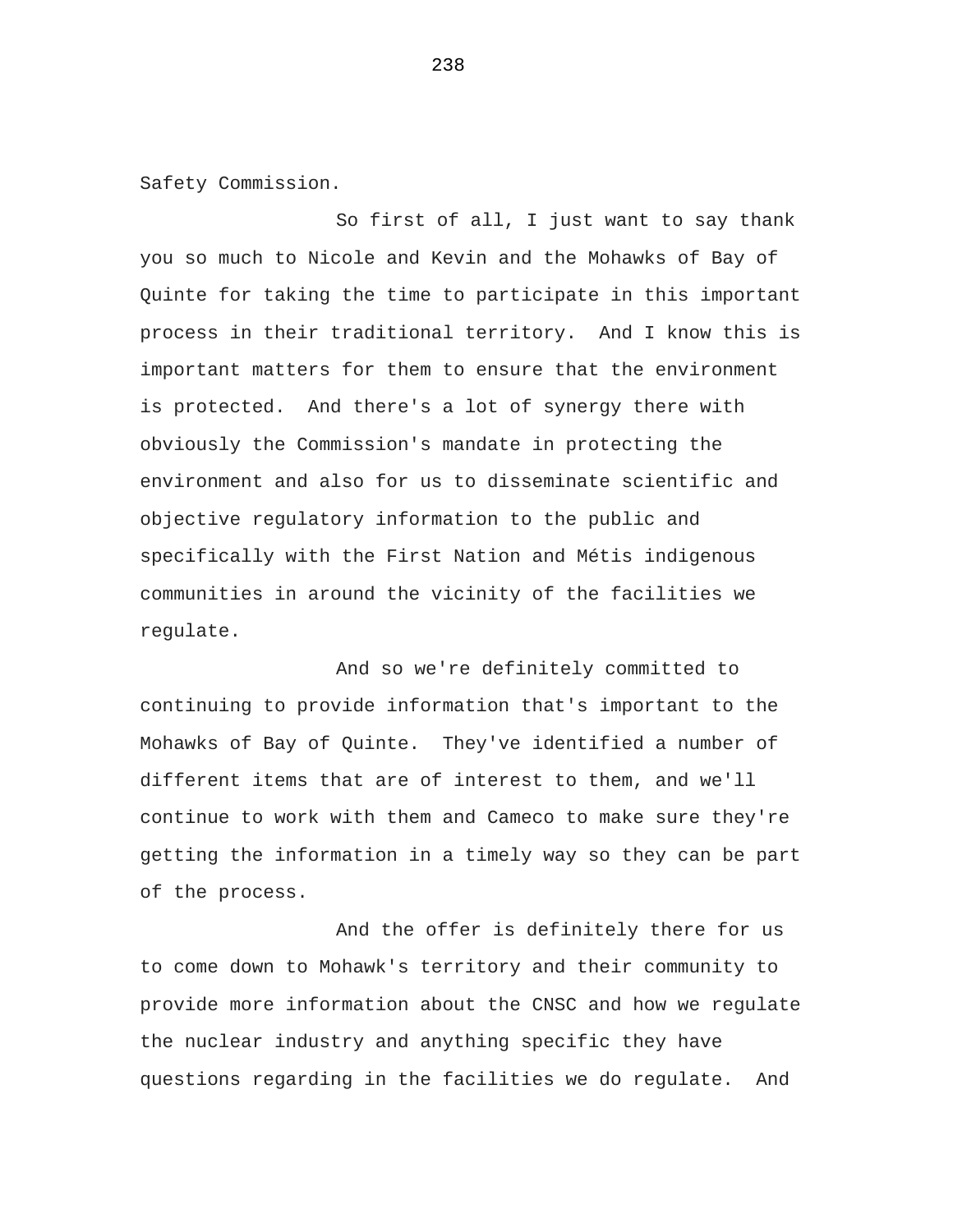for example, we provide regular updates on our independent environmental monitoring program to the Mohawks of Bay of Quinte to make sure that they're getting the data that our staff are finding in the environment and giving an opportunity for the community to be involved in that.

But we really look forward to working with the Mohawks and Cameco on making sure they have the information that they would like to have.

**THE PRESIDENT:** But I hear what you're saying, but I think given the nature of this project and at the magnitude, and a lot of eyes will be in there, you heard about even the local municipalities like a standing process of consultation. I think you may want to structure it more so there's continuous update about what's going on in terms of the remediation, clean-up, decommissioning, et cetera, et cetera, a little bit more structured way. And of course we'll continue to demand such updates in the annual regulatory oversight about the whole project.

So on that note, do you have any kind of final comments?

**MR. SHIPLEY:** Yes, I just want to say thank you to the Commission for allowing us to make a presentation and have some input into this. I think it's an important process. I appreciate the commitment to provide ongoing information to the Mohawks of the Bay of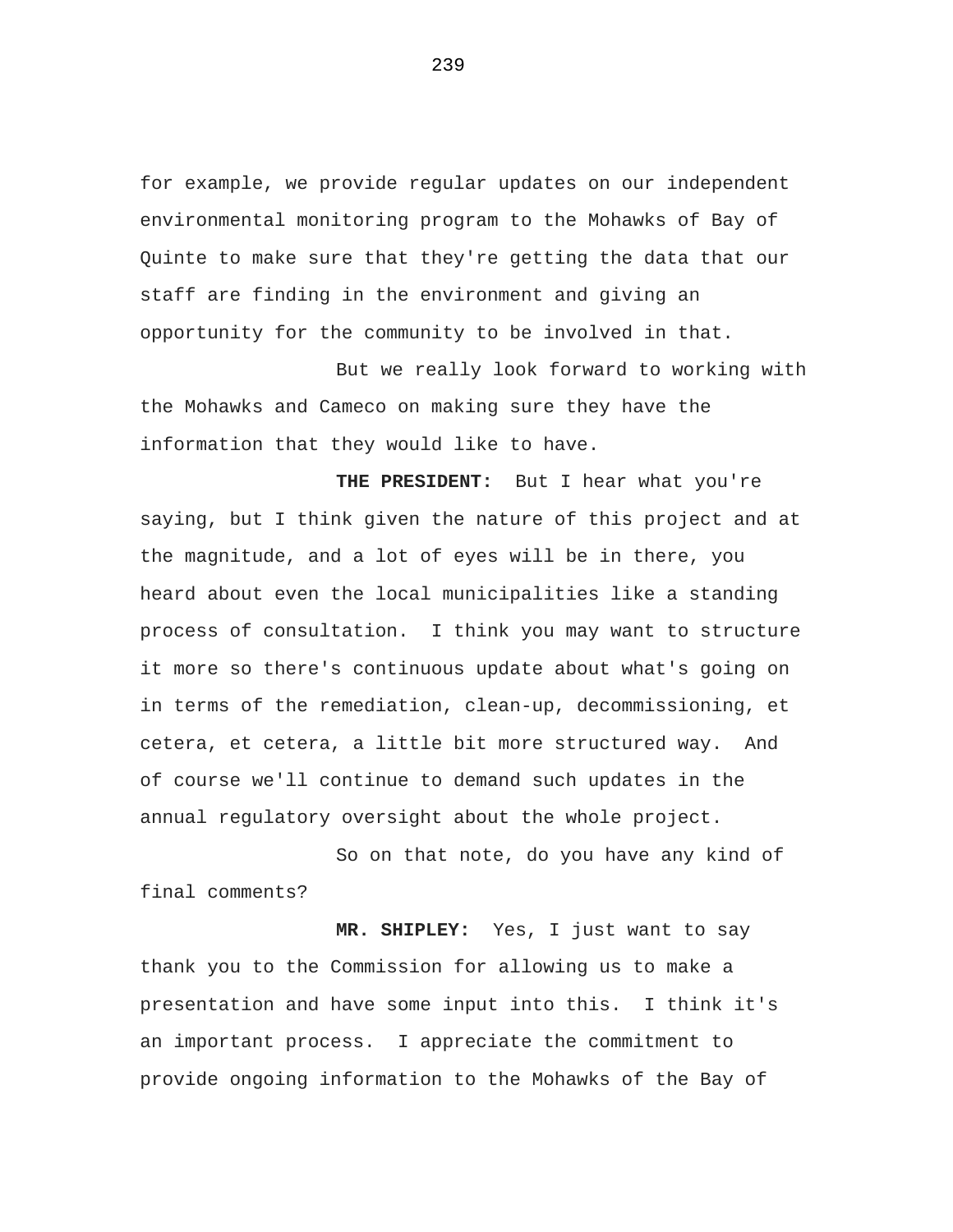Quinte, and I agree that regular updates would be very useful as Cameco goes through this process.

I'd just like to emphasize that I think a principle of continuous improvement needs to be built into this licensing process as they go along through this licensing period. I'd like to see improvement in reducing the number of spills, reducing the level of contamination, reducing the air emissions. I think that needs to be an important objective that's all part of this.

And then again notification. The Mohawks of the Bay of Quinte use surrounding areas for fishing, gathering, hunting, and so on. So we actually -- MBQ is really a near neighbour and would like to be considered as such in terms of notification regarding any kind of incident that occurs.

So with that, I'll just say thank you. **MS STORMS:** Thank you. **THE PRESIDENT:** Thank you very much. You want to break? **MR. LEBLANC:** Yeah, sure. Twenty-five to. **THE PRESIDENT:** Okay, we'll take a 15-minute break, coming back at 25 to. Thank you.

--- Upon recessing at 3:22 p.m. / Suspension à 15 h 22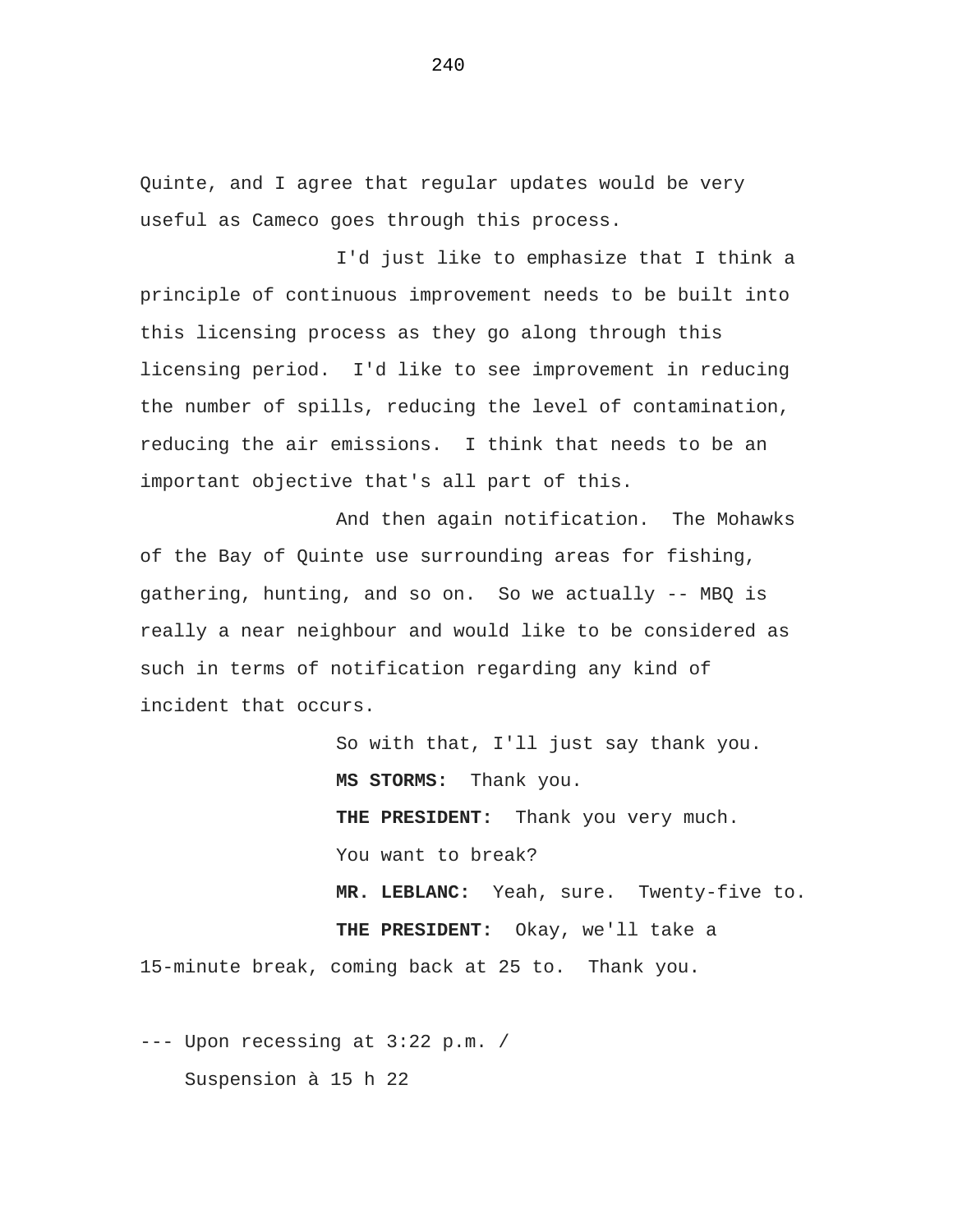--- Upon resuming at 3:40 p.m. / Reprise à 15 h 40

**THE PRESIDENT:** Okay, we are waiting to proceed.

The next submission is an oral presentation by the Canadian Nuclear Workers Council as outlined in CMD 16-H8.35. I understand that Mr. Shier will make the presentation. Over to you, sir.

**CMD 16-H8.35** 

## **Oral presentation by the Canadian Nuclear Workers Council**

**MR. SHIER:** Thank you. Good afternoon, Members of the Commission.

As indicated, my name is David Shier. I'm the national director of the Canadian Nuclear Worker Council. You'll also be hearing from my colleague Mr. Chris Leavitt. He's a past vice president of our organization and he's also a long-term employee at the Cameco site in Port Hope.

First of all, briefly, our organization is a council of unions in the nuclear industry across Canada. And one of our main goals is to be the collective voice of organized labour unions in the industry. And in regards to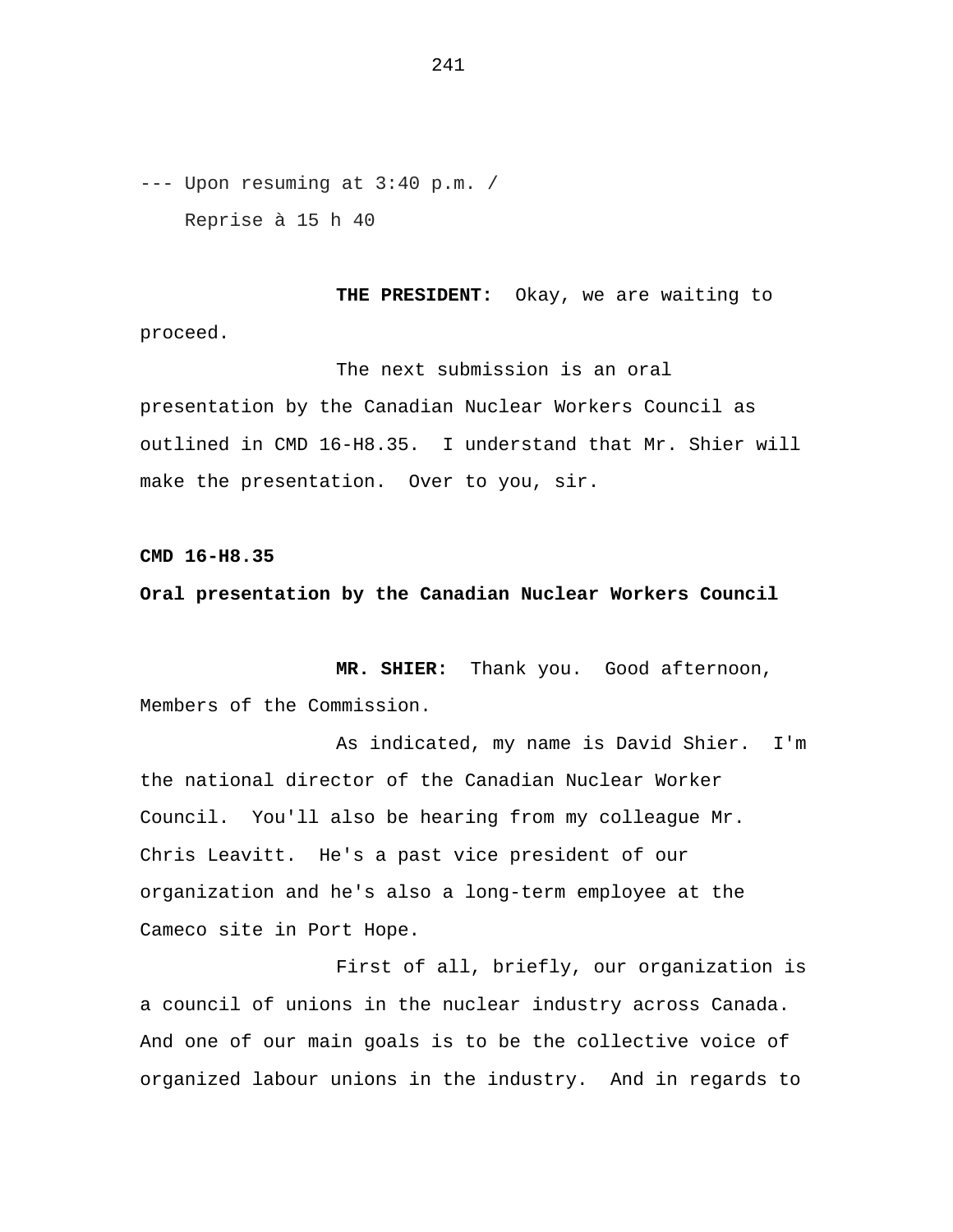this hearing, the two local unions of the United Steelworkers that you heard from this morning are active members and long-term members of our council.

And as our previous submissions, as you're aware, we emphasize the health and safety of the workers in these facilities. And in our written presentation we've indicated that we believe there's a good safety culture at Cameco and Port Hope here. And it makes my job easy today, because you did hear from the two unions this morning about their safety performance and safety culture. And also added benefit, I'd suggest, hearing from two of the actual shop floor workers giving their experiences of health and safety.

The other issue I'd like to touch on briefly, it's in my submission, is environmental issues and the kind of public perception. In the Port Hope area there is a lot of other nuclear workers that live in this particular area that work at, for example, the Darlington nuclear power plant and probably some people that work at the General Electric plants. And I think what that brings to the table is the idea that these -- there's nuclear workers that move in here. We've also heard of several nuclear workers retiring in this area. It would prove the point that we have that the community is happy with the facility here, has no issues with it, and is not -- it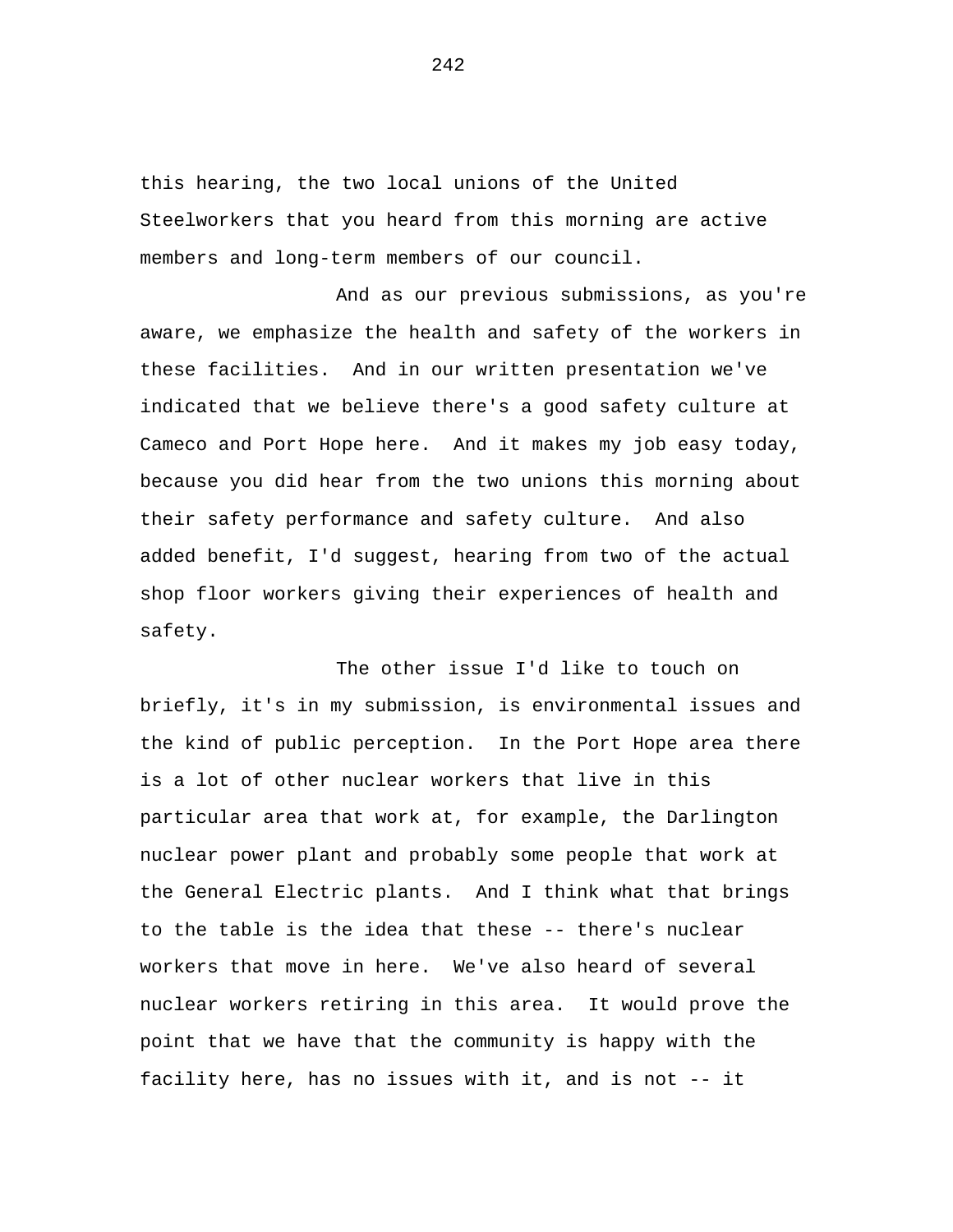feels like there's no environmental concerns.

So I'm going to stop here and pass it over to my colleague Chris Leavitt to give you more of a focussed view on the specific plant and views on the area. Chris?

**MR. LEAVITT:** Thanks, Dave.

Commissioner Chairperson, Commission Members. For the record, Chris Leavitt.

I've been employed at the Cameco Conversion Facility for 38 years, spanning five decades. I've been at that plant for one reason, one reason only: I consider it quite safe. I've held different positions within the plant as the union president spanning 15 years also. I was a member of the Health Safety Committee during that term. I've since gone back into the health safety foyer, so to speak, as a subcommittee member. It's quite valuable, those subcommittees and the work in which they do, the issues in which they can move forward on with Cameco.

With the -- just going back a bit -- as union president, I worked with various managers, site managers at the site too, which sit at the table over here, Dale and Dave, along with two other site managers. I can honestly say that paramount was first and foremost with them, safety was quite paramount with respect to health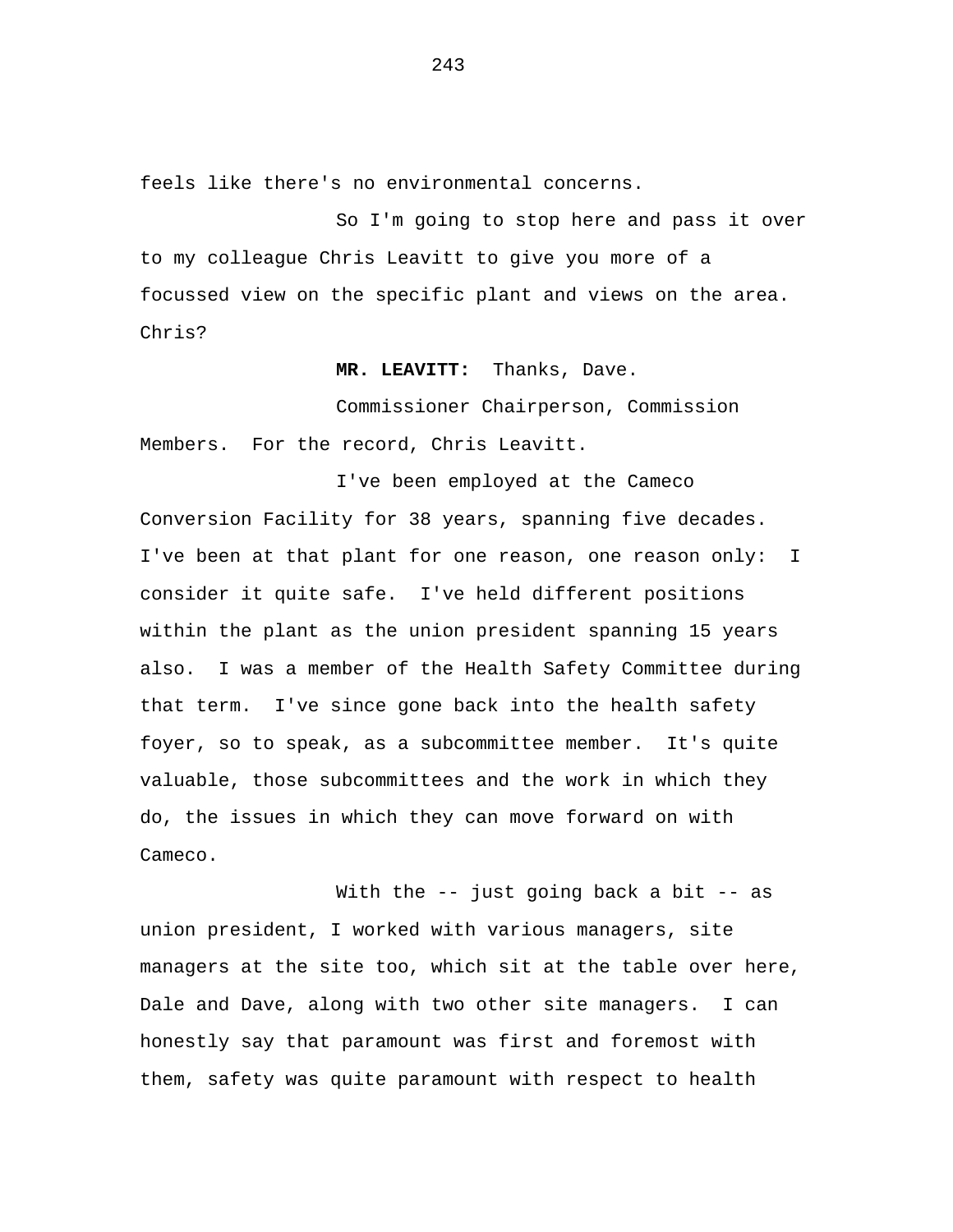safety and improving the safety record at the site.

I currently work in the materials handling department to which we package, transport, ship nuclear materials abroad and within Canada. I've witnessed changes over the years within my own department, thinking about it, ergonomic issues, reduction of radiation exposures, and conventional health safety. And I can honestly say that, once again, my 38 years there have been without a loss - no lost time incident.

I have had a couple close calls in the past. There has been that vast improvement to health safety. I've really seen it I think fast-forwarding to about in the last 10 years at the facility. So it's really improved quite dramatically and, you know, I thank Cameco for that, for working jointly in partnership with the unionized health safety committee members and the formation of the CSSC. It used to be called the Cameco Health and Safety Committee, so I sometimes refer to that, so it's been a long time there, so.

I've served I guess 65 percent of my living life on this planet at Cameco, and I think I've got about two or three more years to go, so I'm looking forward to that.

I just want to say I've been in front of this Commission numerous times for licensing renewal -- I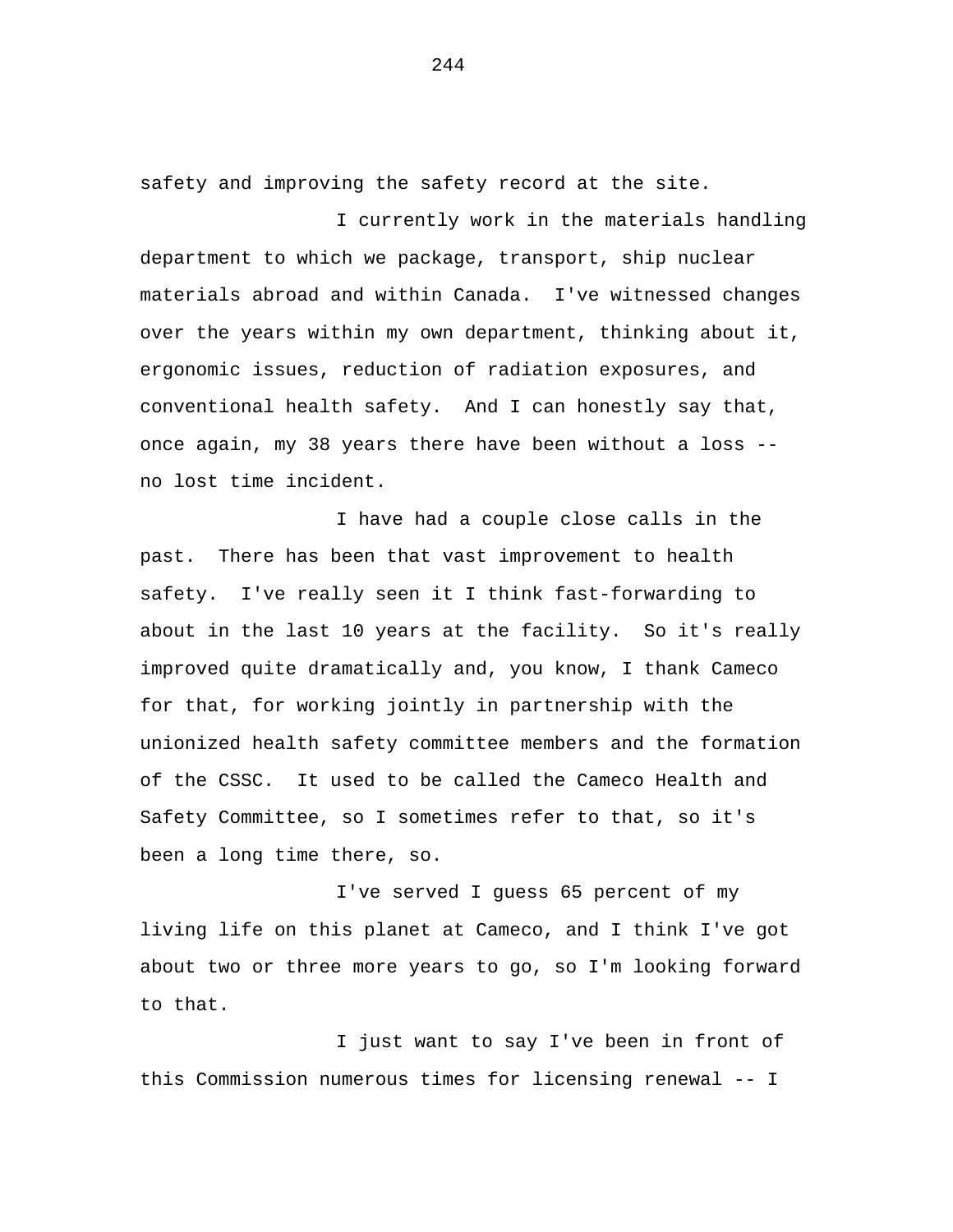think I was talking to Dave about this -- about four. I found your Commission to be very, first and foremost, an open dialogue with some of the people and the different groups speaking either for or against a licensing renewal. I found the reception by the Commission quite receptive and open. I've been at numerous ones including it was GE in Toronto. I was at that one. So I really thank the Commission for having an open sense of democracy, and I think I reflect upon the poppy as the -- what our veterans served, you know, giving up life or illness in respect to our democracy which we can sit here today and have free speech. So I thank you.

**MR. SHIER:** Thank you, Chris.

In conclusion, we naturally support the relicensing of the Cameco Port Hope facility and we support a 10-year licence.

And maybe for the benefit of some of the intervenors who are not in favour of the 10-year licence, I would tell the story that at one time the unions involved in the industry as well as our council did not like the long-term licences; however, we view the annual reports of the facilities, the staff reports of the oversight as the opportunity if there is any other issues that we need to be raised or have any concerns, we can raise them at that forum.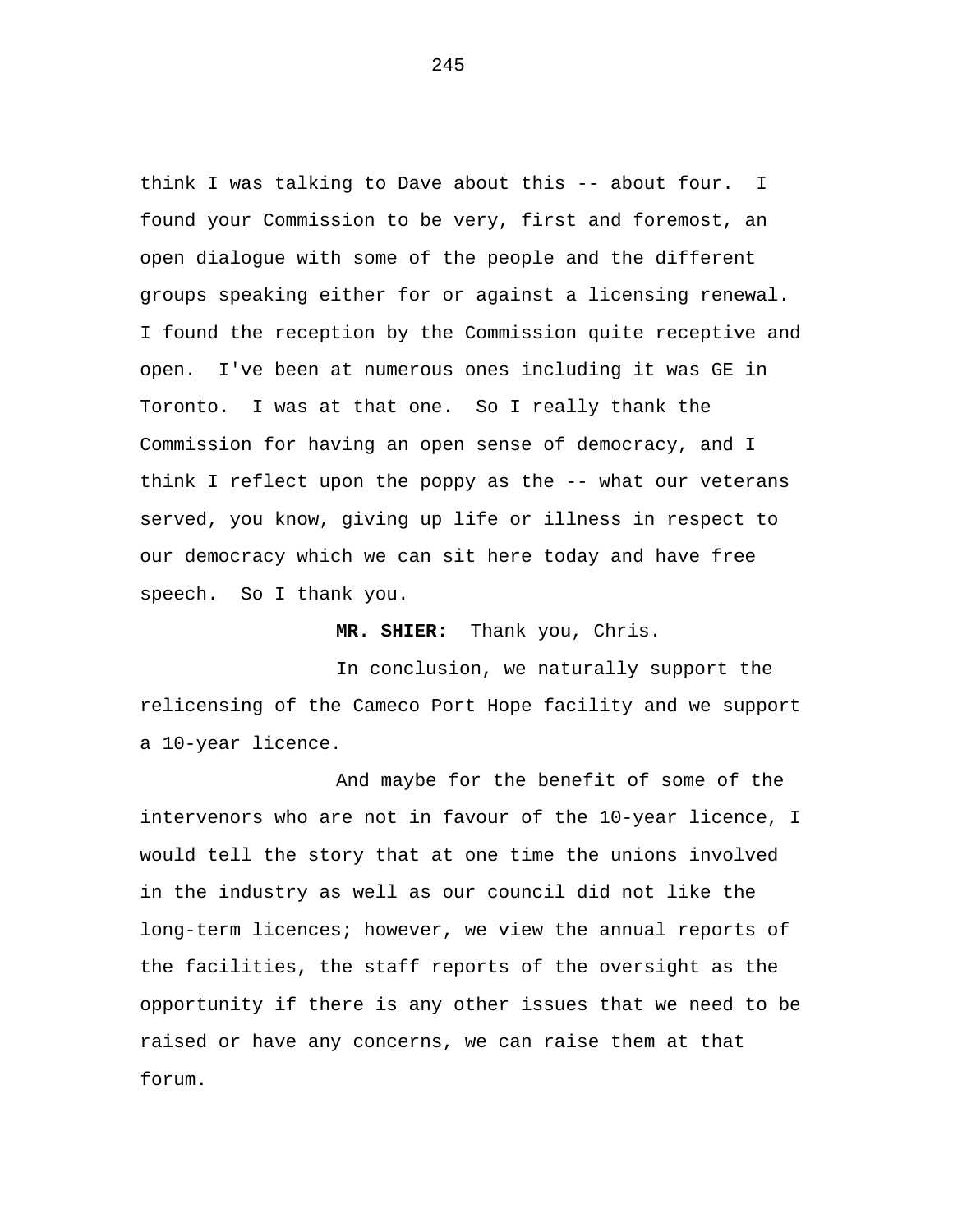So it's not like you have to wait 10 years if you have an issue, so that is the position we have taken.

Regarding the -- again, the health and safety, we have an annual convention each year and members of the unions all give a report. And health and safety is an important one. And the Steel Worker local at Cameco here and at all their other facilities participate in that forum, and so any issues or any concerns. It also gives them an opportunity to look at best practice.

They talk to their other colleagues in the industry about any issues that they do have.

Over the years, many of our representatives have toured the facilities. Personally, I have been at the conversion plant on several occasions, so we witnessed firsthand the professionalism and the -- and as well as Chris indicated, over the years I saw the drastic changes in the health and safety as well, so.

And as one -- some people mentioned this morning, we just can't say this is it, we've reached it. We have to have continuous improvement, especially with the influx of new staff, and I'm sure the programs we have in place will work towards that.

So with that, we conclude that we are again in full support of the licence from the Council's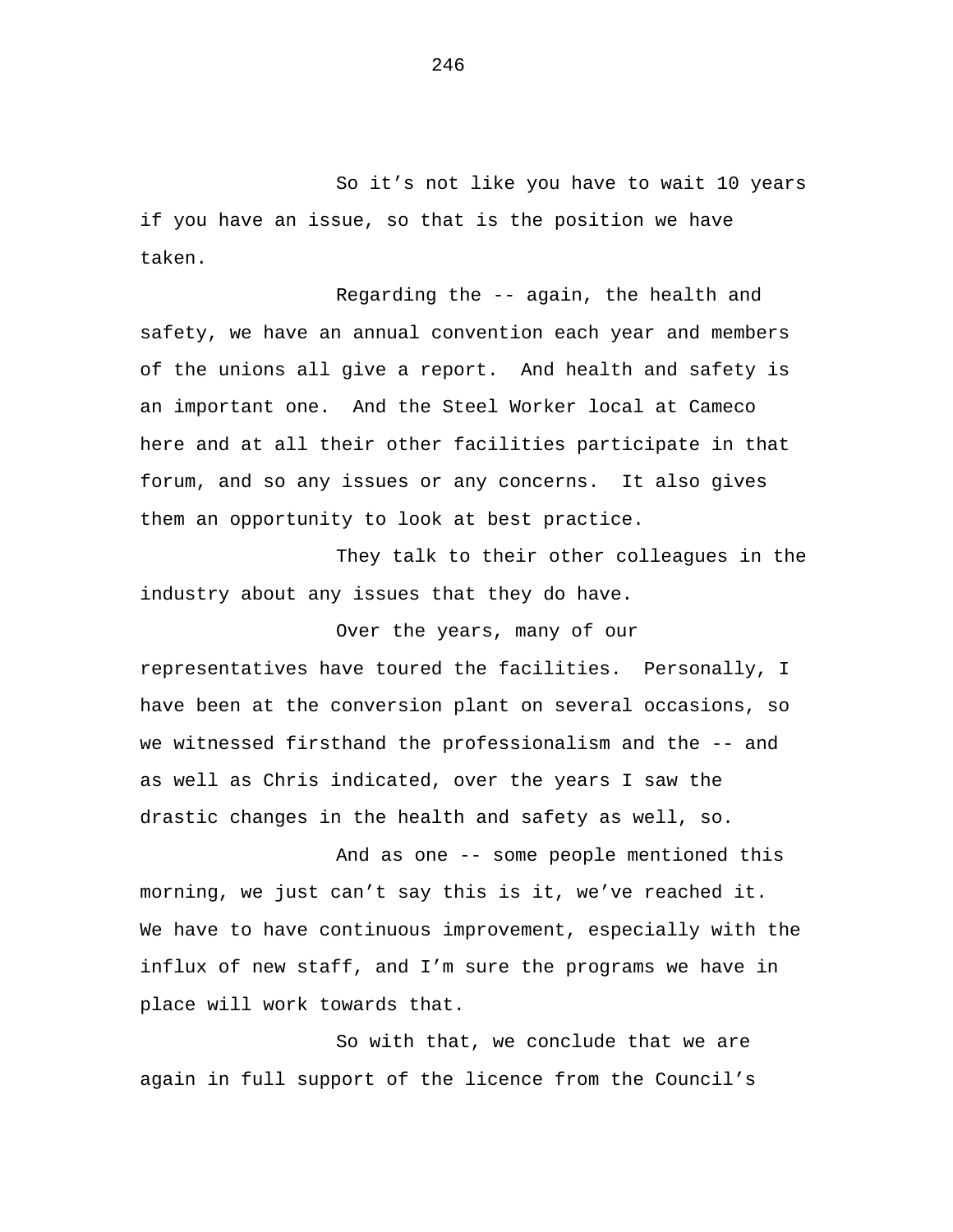perspective, so we thank you for your time and we're open to any questions you may have. Thank you.

**THE PRESIDENT:** Thank you.

Questions?

Ms Velshi.

**MEMBER VELSHI:** Has the Canadian Nuclear Workers Council, given who you represent, considered undertaking a health study on your members?

**MR. SHIER:** We haven't looked at doing one individually in what respect as far as the -- what type of health study would you suggest?

**MEMBER VELSHI:** Or an epidemiological study. We've had a number of discussions about it over the last day or so, and I just wondered, you know, you, as someone representing the nuclear industry workers, has that ever come up as something that you would want to undertake.

**MR. SHIER:** We'll take that other advisement. If you could suggest maybe a sponsor for us as well, that would help. I have been involved in my previous life as a staff officer with the Power Workers Union dealing with health and safety issues where we were involved -- I think, the Cancer Institute did some studies and there were some other studies as well regarding specifically nuclear workers. But there was nothing that was strictly done by the unions specifically or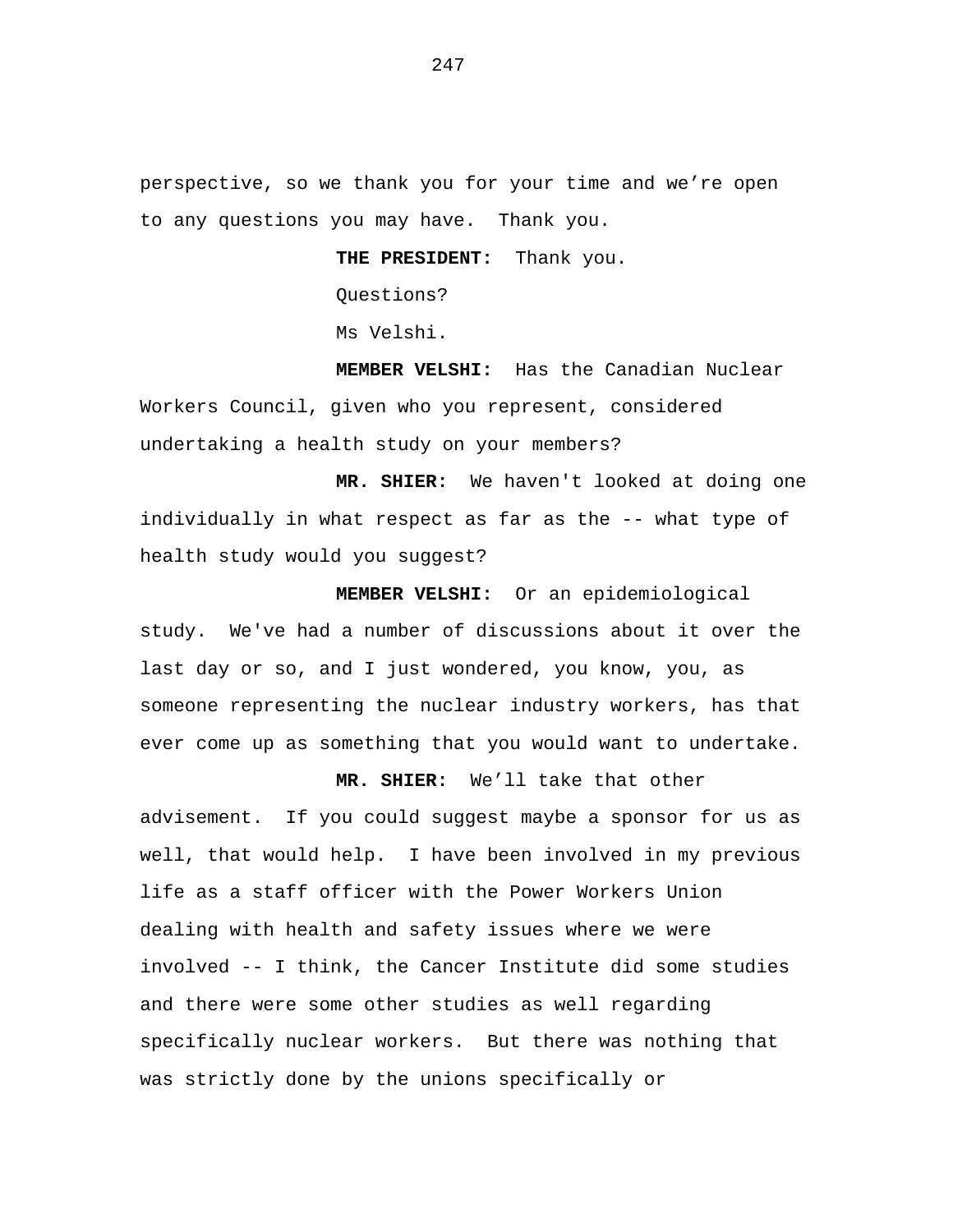individually.

THE PRESIDENT: Dr. McEwan.

**MEMBER McEWAN:** So can you just give me -- I've been meaning to ask this question over the couple of days. The A.Q. Evans Award, what's the history to it, and the significance?

**MR. LEAVIT:** Chris Leavit, for the record. I was union president at the time that we received that A.Q. Evans Award. Basically, it's about how our health safety committee is performing. It is issued by the International United Steel Workers Union in Pittsburgh. Unknowingly that we were awarded that, I've got to say that the local, in working with the company, achieved that goal by working collaboratively together on different issues.

It just recognizes the work that the committee was doing.

And I could talk about -- I didn't mention I -- the work on the committee but also, too -- I know that you asked a question before, Commissioner Member, on the training that we -- what training trainers receive. I think you asked that question.

So I'm a workers' Health and Safety Committee -- or workers' Health and Safety Centre instructor, so I received off-site training with respect from that body which is recognized by WSIB here in Ontario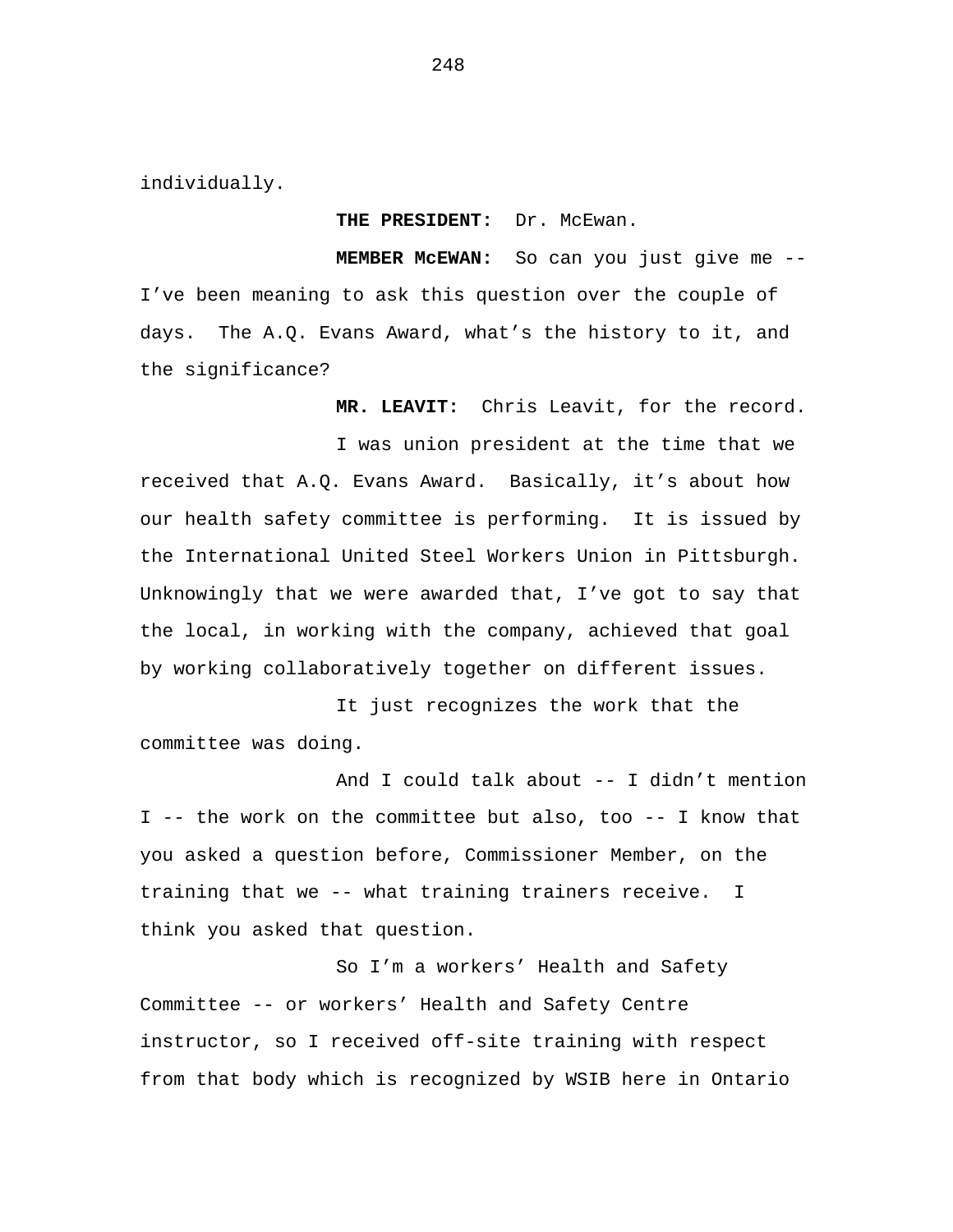as being recognized to receiving funding for it.

So we did extensive training within our own committee, the local committee, and we worked very hard and diligently.

I was always after trying to improve our health safety to get a recommendation from the CNSC that we were excellent, and not just satisfactory. I wasn't satisfied, as Dave said, with the word "satisfactory".

I think I actually presented that at a committee of how do we get from that to being good or excellent because that's where I'd like to be -- our rating to be at, you know.

We also -- just a little bit of work, too, that our committee does, outside work of that. I know I organized the Day of Mourning -- I don't know if you're too familiar with it, Commission Members. But Day of Mourning is one that we wear the canary and it's about the 1,000 Canadians that die each year on the job, so we've got a lot of respect and work to do on health safety and continue to do so on site.

**MEMBER McEWAN:** So the award -- so thank you for the background on the training. That sort of rounds that.

The award -- so it's given just once a year to one group, so this is a significant award.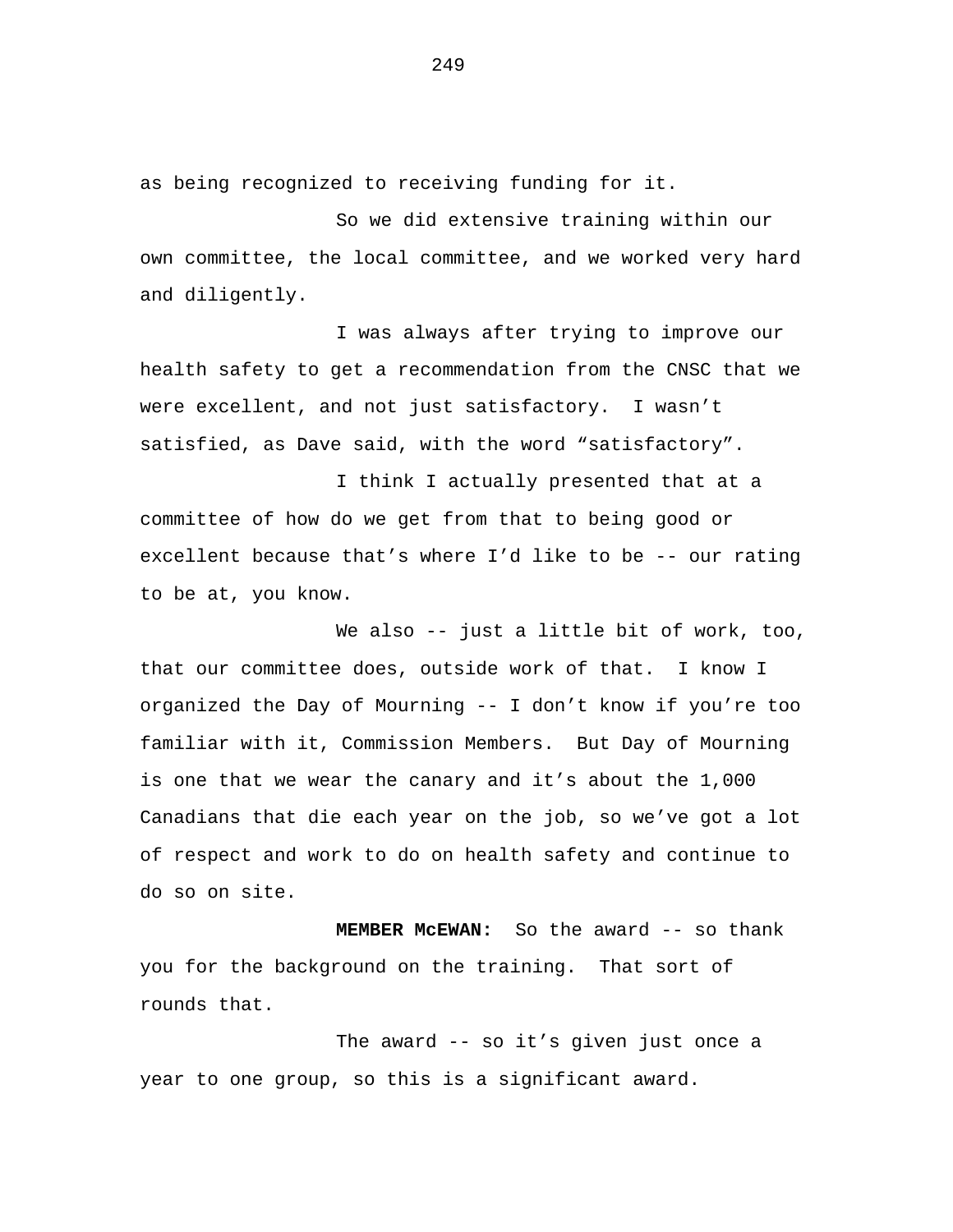**MR. LEAVIT:** Yes. It's a very significant award. In that same year, too, that Cameco received a site award -- I believe in the same year -- for the green award. I can't remember the first initial. Cameco could respond to that, but I'm trying to remember off the top here.

But that was quite significant to receive both awards in one year. I think it actually solidifies the work that we were doing on site. I think it was quite an accomplishment by the committee members, and it was a joint collaborative effort.

You can do it alone. You just can't. And Cameco, in speaking about the Day of Mourning, is the only company that does come out for the Day of Mourning, and they support, you know, the health safety of the work that our members do.

I know I've always been proud to mention it, that Cameco -- I would say about five management people continuously to come out and support that. That was right from Bob Steen days when he was the manager of the site.

**MR. SHIER:** If I could just -- Dave Shier, for the record.

If I could just add one comment about that award. It is an honour for the local union people to receive that because the United Steel Workers is the largest union in North America and they are -- the union is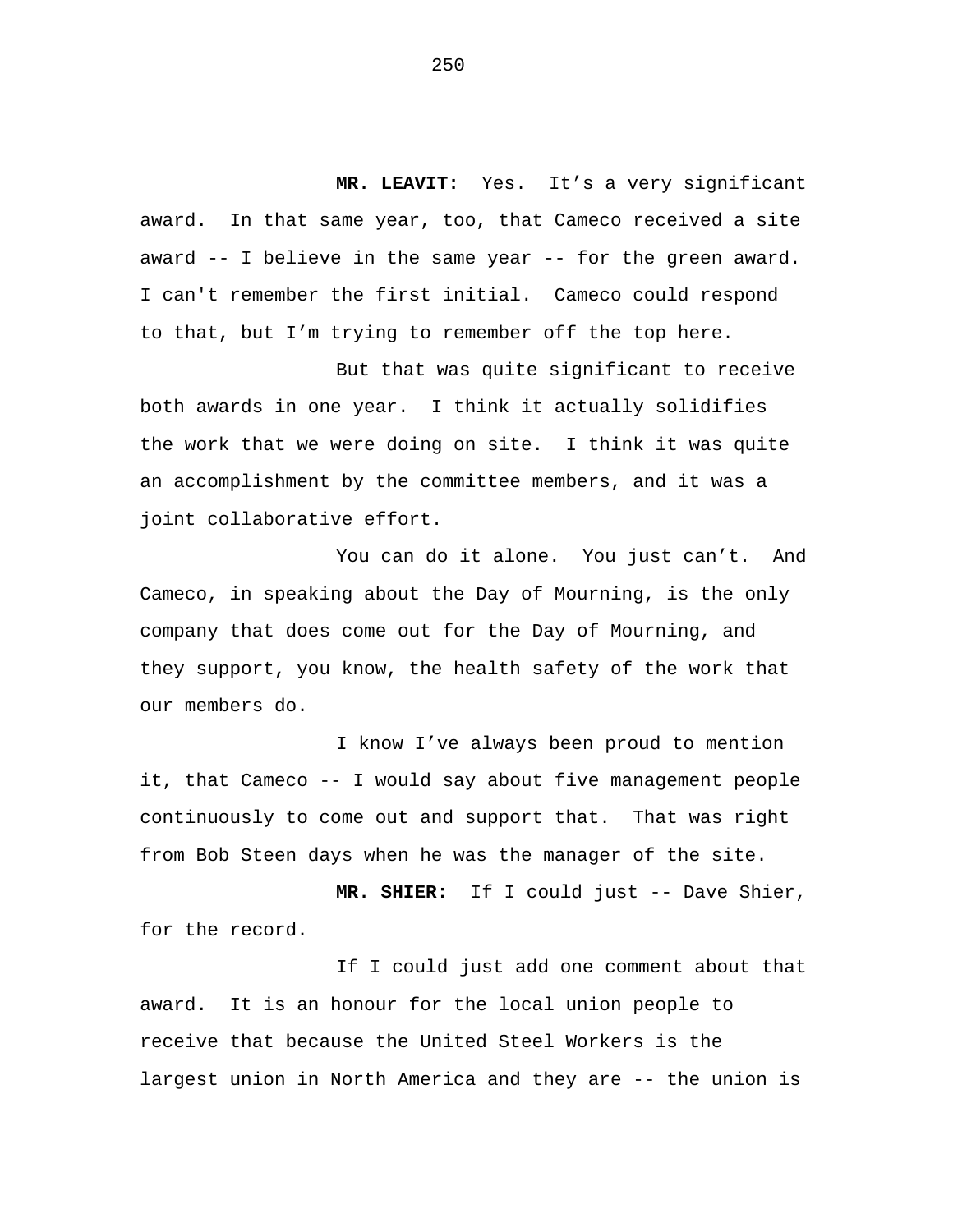very, very active in health and safety. So when you get a large union of that magnitude recognizing a local committee, it is quite an honour within the labour movement.

## **THE PRESIDENT:** M. Tolgyesi?

## **MEMBER TOLGYESI:** Just one I have

complementary to Mrs. Velshi's.

You know, this morning -- and I think you were there. There was a Northern Ontario School of Medicine, they are doing studies, and they are looking because they are shift in the financing of these studies. They are looking for sponsors and they are looking for companies. And I think that it's a great opportunity to join you guys, the companies, to make these studies and to give the study more credibility and it gives also to you information what you should do.

So that's a thing what I think you should consider.

**MR. SHIER:** Thank you. We'll take that under advisement.

**THE PRESIDENT:** I just have one question. In your page 2 here, you talk about CNWC activities, and third bullet is "Enhance public knowledge and understanding of nuclear issues by providing factual information."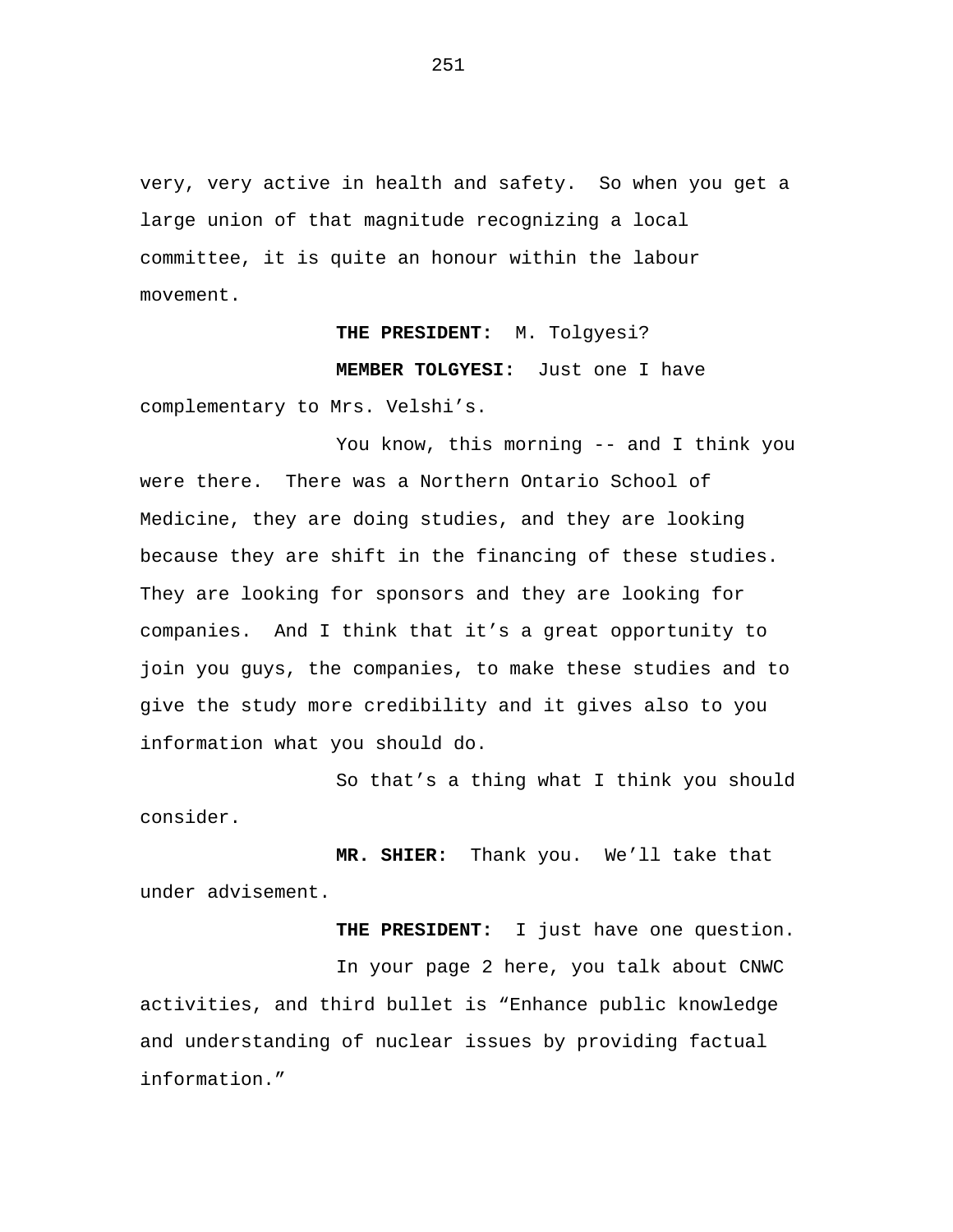So what do you do this? Do you send it to the community members?

I know you issue newsletters which many of us receive. Is there anything that you actually do to the public?

**MR. SHIER:** Dave Shier, for the record.

That's an all-encompassing one. We dialogue with a lot of unions at conventions where some of the public comes in. We have a display booth. We distribute information, answer their questions.

We coordinate local labour councils for tours of the -- we have arrangements with the power companies to take tours in there. For example, we're also working with getting a tour of the NDP Party in Ontario into our Darlington facility. We've had some discussions with them at a lobby we did in coordination with the Canadian Nuclear Association a few months back.

We also get calls from the public at different times, too, from our web site, so it's kind of an ongoing thing that it's part of our mandate to kind of help educate people on what the workers in the industry do, so it's quite -- it changes each year depending on what's going on, but that's kind of an overall view of how we get that factual information out.

**THE PRESIDENT:** Okay. Thank you.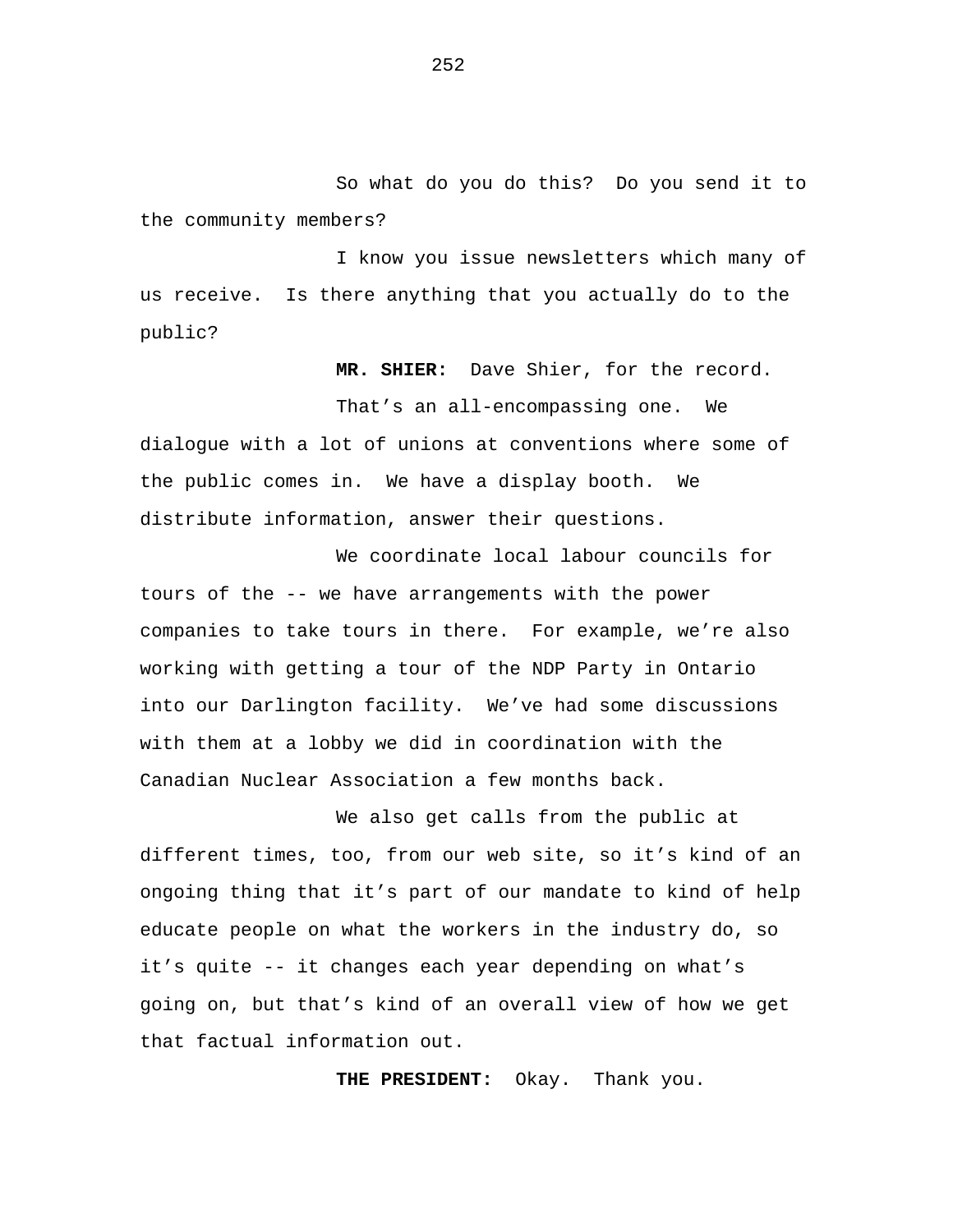Anything else? Thank you very much. The next submission is an oral presentation by Mr. Rudka as outlined in CMD 16-H8.10. Mr. Rudka, the floor is yours.

**CMD 16-H8.10** 

**Oral presentation by Dan Rudka** 

**MR. RUDKA:** Thank you very much, Mr.

Binder.

Members, Board, Commissioners, I appreciate being able to speak with you today. I've been listening to things on the CNSC side and Cameco's side and, for the most part, we've been seeing a wonderful little package put together, a lovely little box with a blue ribbon on it or whatever you want to call it, and today I'm here to tell you when you open the box and look deep in the corner, this is what you find, and I am not the only one. I make that very clear.

I'm a former nuclear energy worker, a victim on inhalation of radioactive material. And I understand the dangers of radioactive and chemical emissions that the CNSC and industry incorrectly accept as low risk in workers for the public.

Understanding the breakdown in health that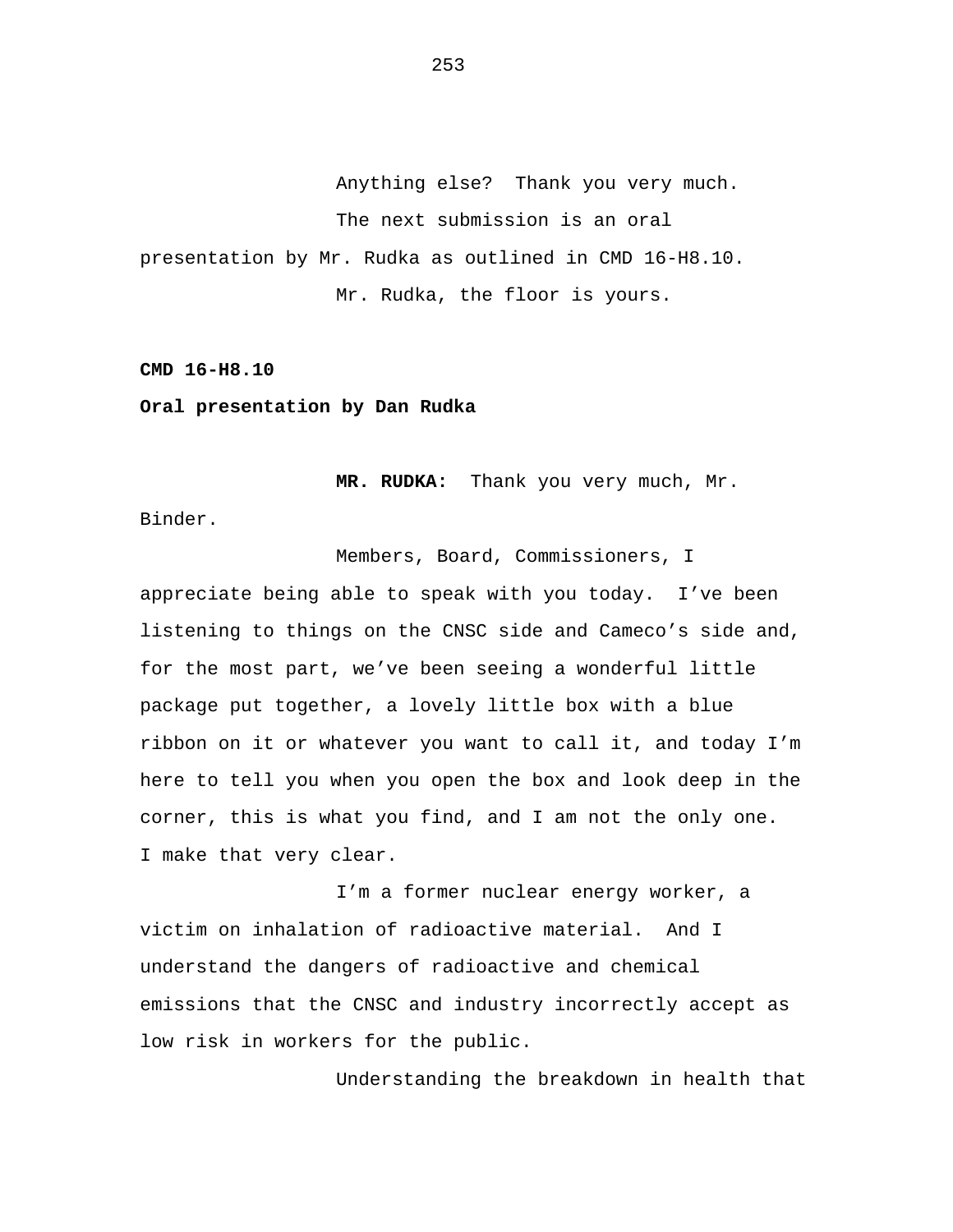results after radiation exposure, my contamination is apparent. It started with nausea, vomiting, nosebleeds, exhaustion, severe sweats discolouring my clothes, stomach and bowel illness, radiation burns, scarring of the skin, shortness of the breath, lung disease, eventually oxygen. Cataracts, eye surgery, red blood cell production stopped. I became anaemic.

Over the years, bodily and bone deterioration, bone infection of the sinus requiring multiple surgeries and titanium plating, deteriorating osteoporosis, immune system failure. Eighteen (18) months ago, lungs failing rapidly. I was most fortunate with a life-saving double lung transplant.

And still, cancer looms. And regardless of what you've heard today about nuclear medicine, chemotherapy's not an option. Nuclear medicine is no longer an option to me.

And Cameco's position regarding the Worker's Safety Board and insurance in my claim, they will review my file and quote, "in case we have to go to battle".

Now, the WSIB has since noted possible inappropriate activity by the company regarding my claim. Contaminated workers need company support, and not a battle.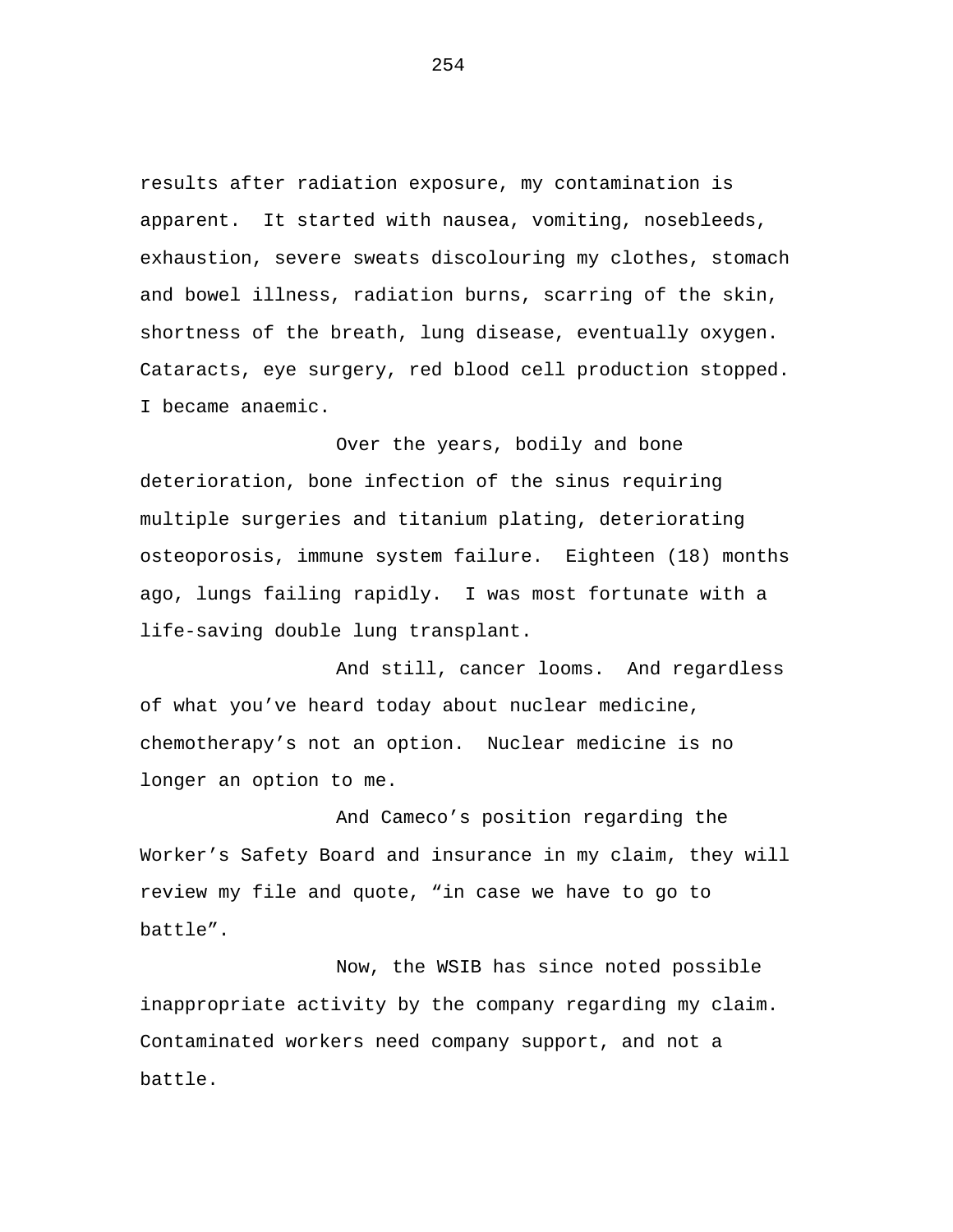Considering obvious risk, Cameco should be ashamed in not assisting us. In the U.S., the policy assists and compensates nuclear workers that have been exposed.

In 2007, testing proved evident inhalation exposure of radioactive material to workers and public.

Patsy Thompson of the CNSC commented that insoluble uranium particles will stay in the lung for a very long time, and with soluble uranium particles also being released, making "dose assessments conservative".

Understanding that insoluble uranium will stay in the lung for a long period or permanently, understand that insoluble uranium inhaled will travel through the nose, sinus, and the nerves to the frontal lobes of the brain, and also remain there. Whether a victim of inhalation shows immediate symptoms or not, they have been exposed and at risk.

Radiation with a latency period does cause cancer. Various cancerous issues like lungs, brain, oesophagus among them are present in Port Hope, possibly over the average. My diagnosed lung disease long before transplant was extremely rare, but radiation was related. Less than 200 cases worldwide.

Inhalation is recognized as the most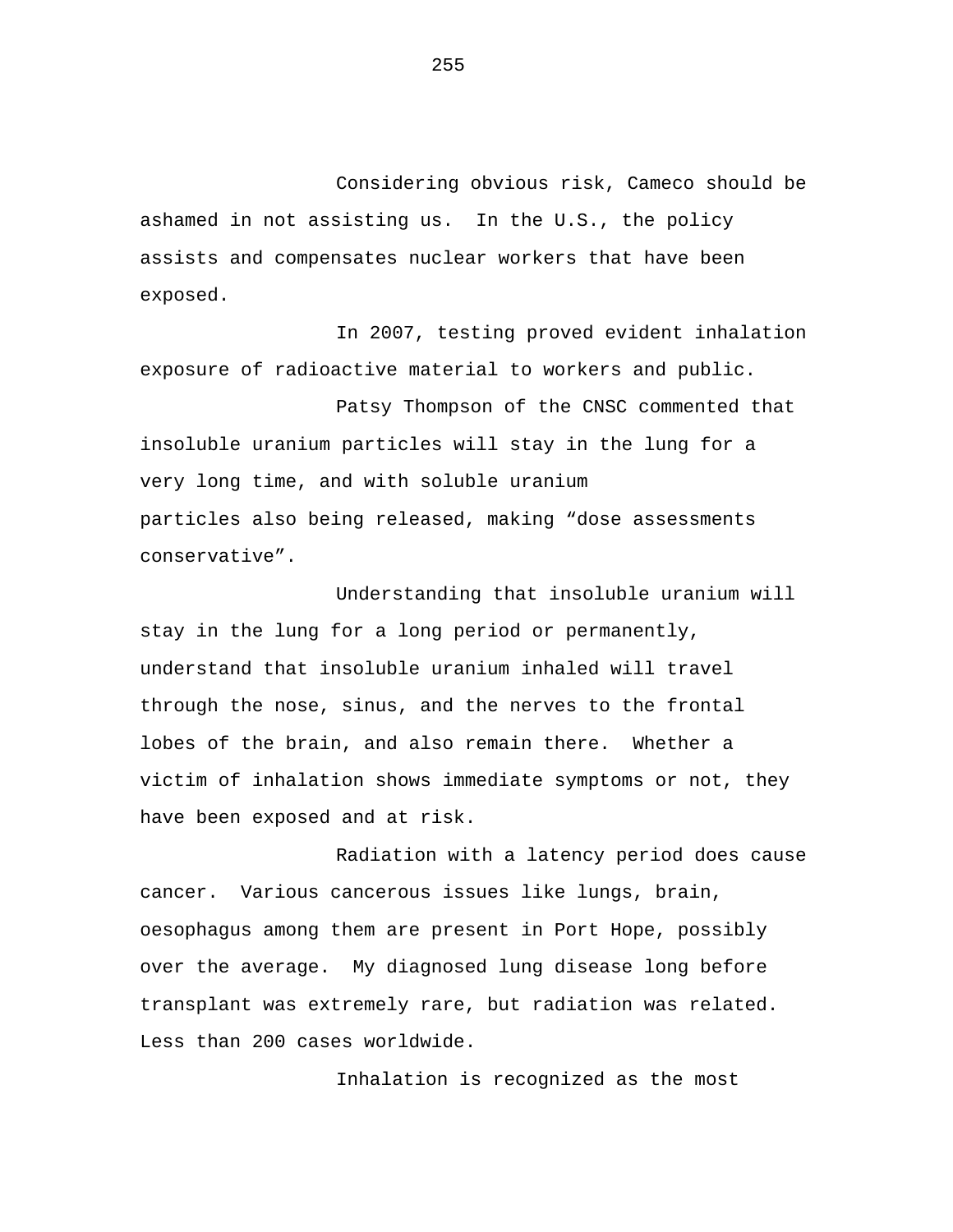dangerous method of radioactive exposure, 200 times more dangerous than any other method of exposure.

The National Academy of Science states, contrary to what you heard from the Northern School of Medicine, that there is no threshold of exposure which low levels of ionizing radiation can be demonstrated to be harmless or beneficial. And it is ionizing radiation we are dealing with in Port Hope. We're not talking about airplanes flying in the air. A totally different game they were playing there.

The Committee examining risk radiation of internal emitters, the CERRIE report, explains that where hot or warm particles or plutonium or uranium are located in body tissue or where sequentially radio nuclides like strontium 90 are organically bound, examples, DNA, brain, lung -- excuse me -- dose means nothing. When it gets there, dose means nothing.

Consider the Port Hope Area Initiative, the removal of radioactive contamination throughout Port Hope, then continue allowing radioactive emissions from Cameco, risking public health, continuous air emissions, the worst kind, and after the land is renewed for public health and safety, this is an exercise in a waste of taxes. That's all it is.

Now, consider nuclear worldwide. New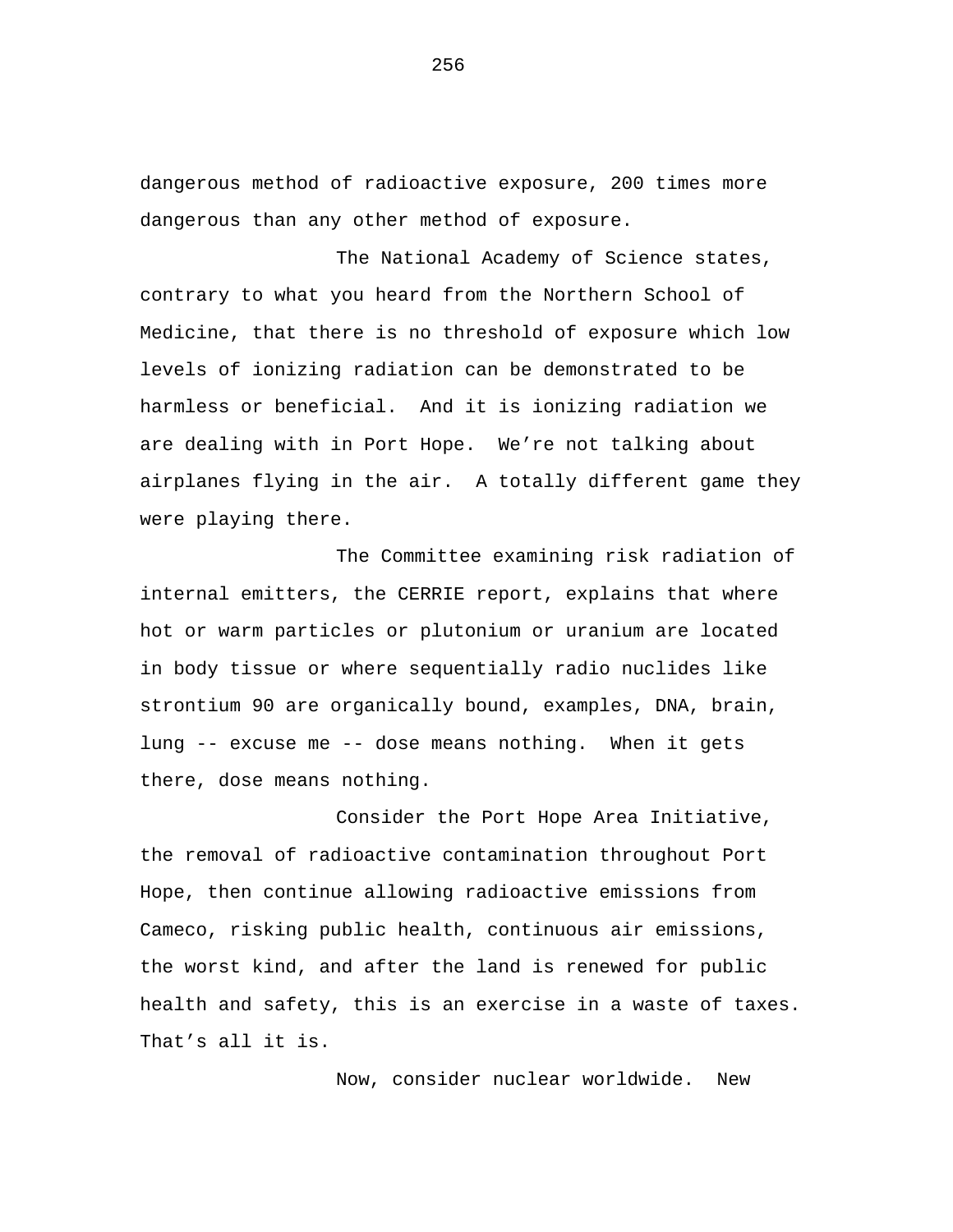technology, environmentally friendly sources of energy, less need for nuclear, countries

Reconsidering options, locally, the Port Hope Area Initiative far behind schedule, the nuclear future is changing too rapidly for a 10 year operating licence of an old nuclear facility that has been mentioned is leaking.

The suggestion by Cameco a 10 year licence would accommodate the Vision in Motion project is weak in necessity. With Cameco's falling stock values along with Revenue Canada's interest in \$2.2 billion of questionable taxes, could the company shut down the facility within 10 years? Would the plant be immediately decommissioned, or would they wait it out 10 years?

A three year regular licence renewal would ensure the CNSC better knowledge of Cameco's operations, regular reports on all efforts or incidents, the population of Port Hope would be better informed, with continue regular continuity, and these hearings are informative, and regularity should not be denied to the public in such a close proximity to a nuclear processing plant.

A three year licence would allow time to plan and begin to implement a zero emissions project. Zero emissions left to a 10 year licence would take 10 years to begin or plan. Emissions concerns should be vital to Cameco and the CNSC, and need to conclude with no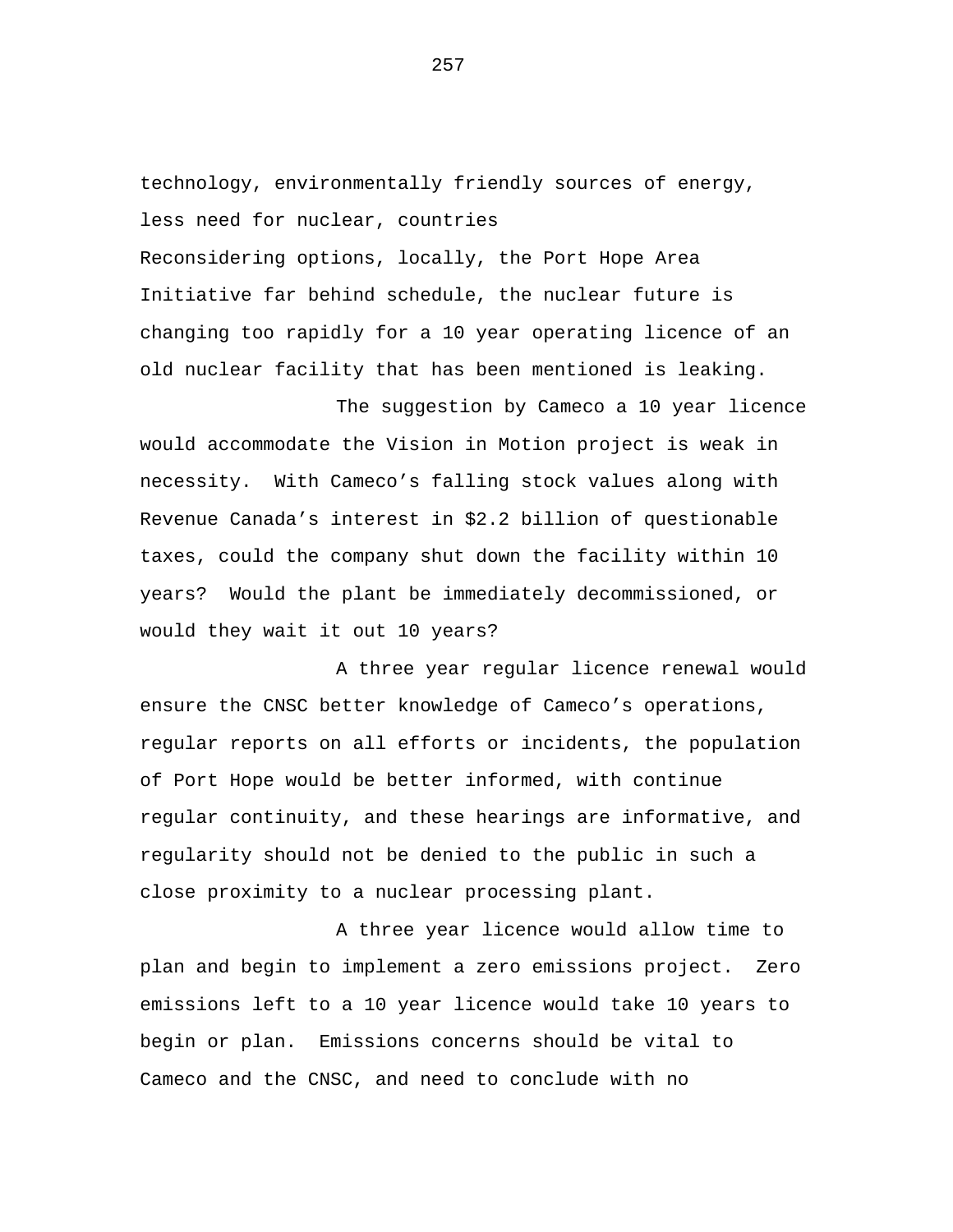radioactive emissions onto this population, with no buffer zone protection, and it exists in a small enclosed ravine town where one evening, at town hall, my personal dosimeter, I picked up a dangerous radiation background.

It didn't say high. It said dangerous, meaning leave the area immediately. This was an evening in Port Hope's town hall.

Excuse me for one moment.

Now, the CNSC's responsibility for safety of nuclear workers and the Canadian population is a concern that has developed over 20 years of experience with nuclear exposure reaction within the nuclear industry and the CNSC. Past incidents reported to the CNSC have been excused.

For example, the circulation tank at Port Granby labelled hydrochloride acid continued leaking for over one week, explained by Cameco to the effect that the leak was residual, acceptable, only lasted a day. Well, that was accepted by this Board, but I was a witness to it. I checked it daily. It leaked for a week, and nothing was done.

Now, netting over Port Granby holding ponds to protect waterfowl and those that eat game birds suggested and agreed in 2008 begrudgingly by the CNSC that it could be done, but it never was.

And I've discovered CNSC transcripts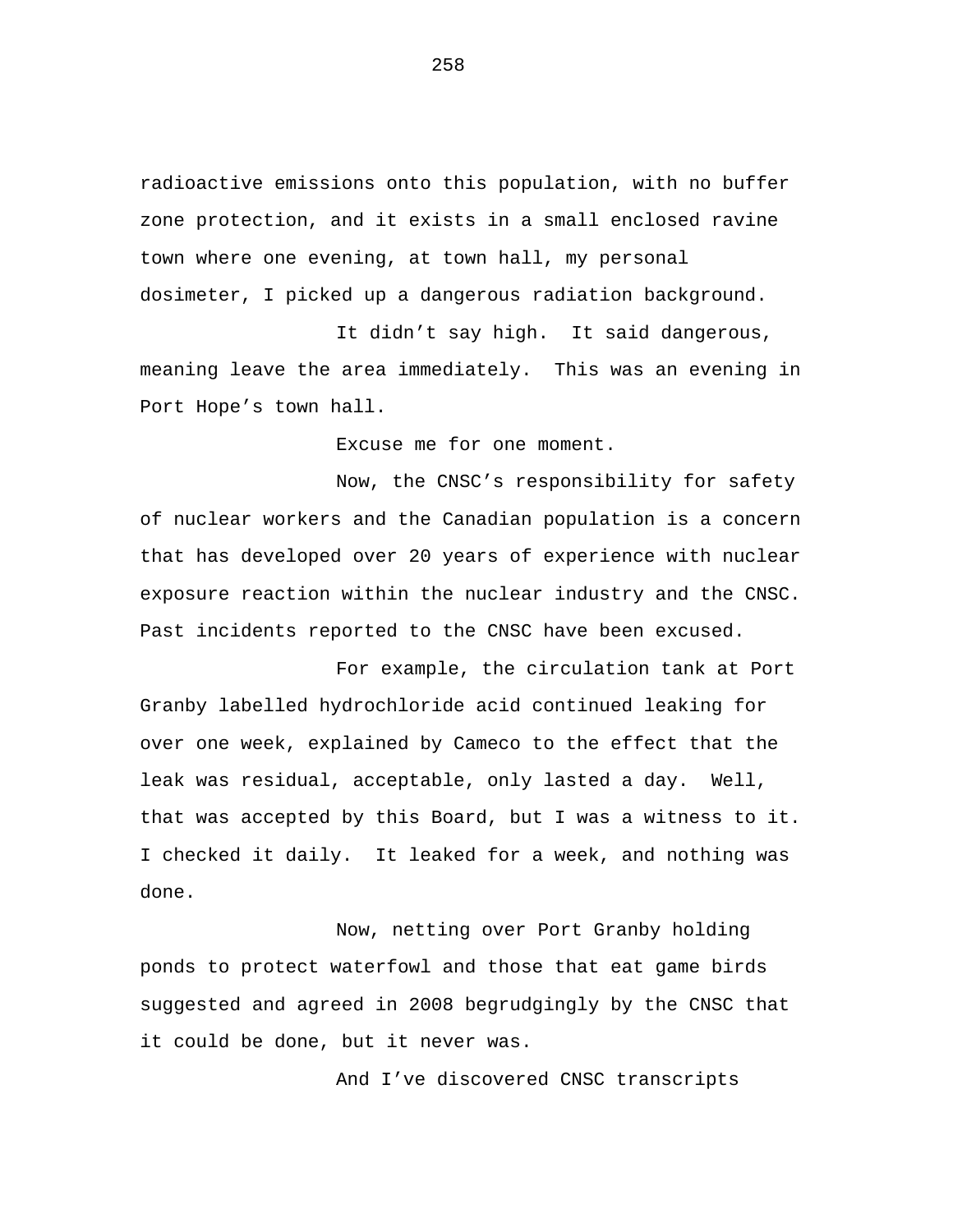missing, statements missing, not being informed as requested of public events. Tomorrow's hearing was news to me when I got here the other day. I had no idea of that. I was not informed, nor was I informed of CSSC 101 -- CNSC 101 in Port Hope. I was denied that.

After advanced urinalysis testing, the CNSC's Patsy Thompson agreed, signed a paper regarding spent reactor fuel, U236, discovered in local nuclear workers that U236 at these very low levels could be a remnant of atmospheric nuclear weapons or a minor release from nuclear facilities.

Well, civilians tested indicated no evidence of U236. Ms Thompson was wrong regarding atmospheric fallout. She has also disputed with me that U238 and 228 in a reactor does not necessarily result in U236 spent reactor fuel.

Company processing of U236 was not licensed. The company in non-compliance violated their licence agreement with the CNSC, and the CNSC did nothing. However, the CNSC regularly fines and suspends smaller companies' licences for non-compliance.

Former Chair of this Board at one time, Linda Keene, directed Health Canada, the company, union, the CNSC to make an effort to assist this personal contaminated former nuclear worker. Nothing has been done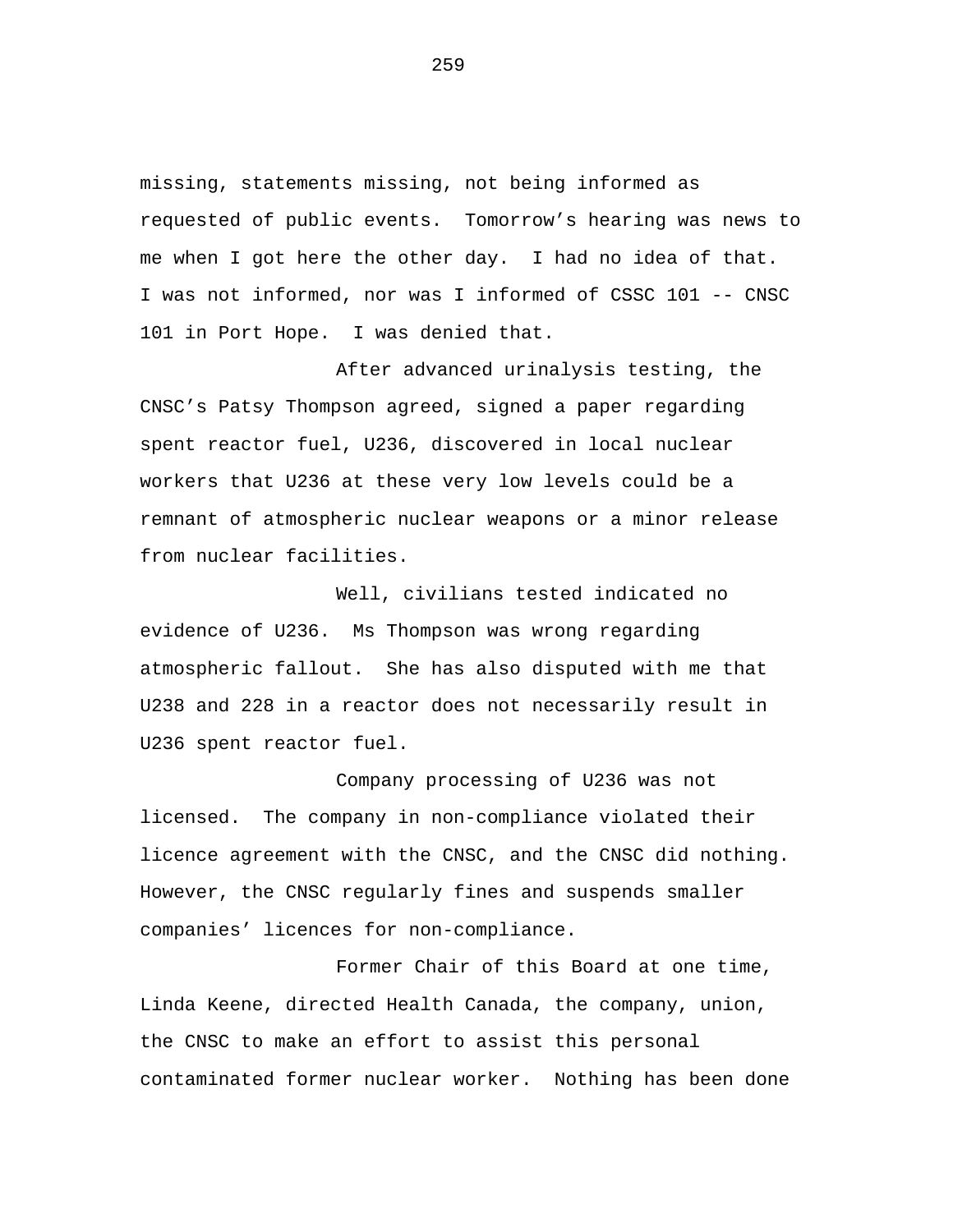or followed up by the CNSC.

When uranium medical research centre found civilian and worker exposure to radioactive isotopes through urinalysis, the CNSC, Health Canada attempted to excuse the testing. In reality, testing should have been offered to every citizen of Port Hope that wanted to be tested, including nuclear workers.

And regarding those that were already tested, CNSC passed up a grand opportunity to work with us, learn for the sake of others.

Over time, on several occasions, being a small town, words gets around, including I'd -- this was also brought up including a meeting with former Vice-President of Operations, Mr. Andrew Thorne. It has been brought to my attention on several occasions that my personal exposure from inhalation contamination was not an accident.

In fact, a criminal act was a deadly assault. It was the first of two assaults at that facility.

I informed Mr. Thorne that holding information from the police regarding this criminal act, he was liable and responsible. As the VP of Operations for Cameco, he should have acted on the information, and I suggested he further consult the company legal advisors.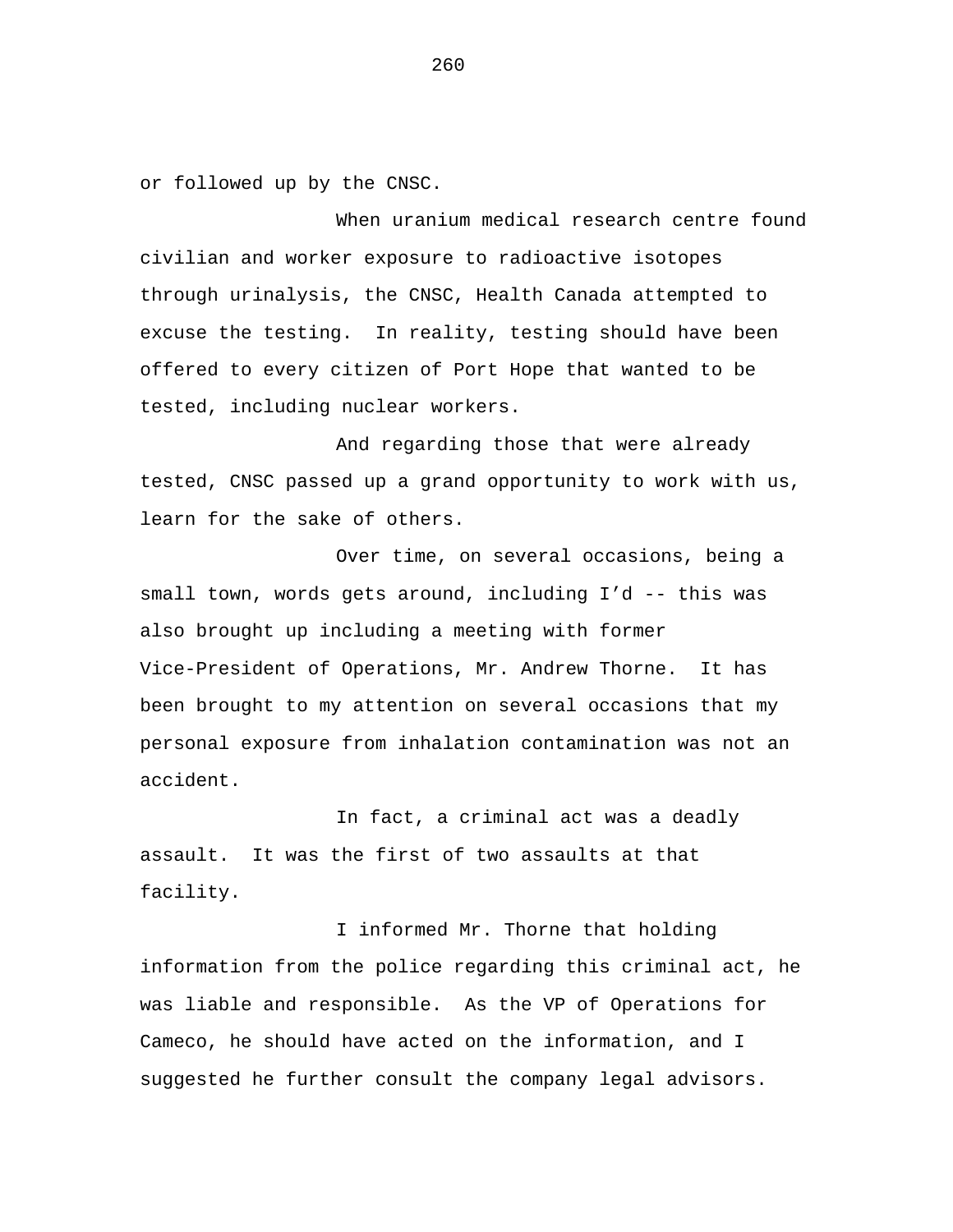Mr. Thorne was transferred to the United States several weeks later.

Both incidents were reported to the police. No notes, no investigations. In fact, there's a similar background to that of our since deceased friend, John Rainbird, had the same kind of difficulties that I've had.

From experience, the CNSC nuclear safety regulatory is not effectively protecting the people, their first and foremost concern. I have seen that there has been a change from the costly regulatory system to an even more costly, less effective, promoter of and advertiser for the nuclear power industry.

Watching as true witnesses to violations and concerns with the nuclear industry are put through the worst of experience as they present to the CNSC expecting advice and assistance, only to become unsupported social targets. I always wanted to believe the CNSC is truly watching out for Port Hope's people. How are they going to want to come forward and complain if they go through what I've gone through, or others?

The CNSC external complaints whistleblower states the CNSC addresses activities, facilities regulated by the CNSC. Wrongdoing, harassment, intimidation, retaliation and discrimination, work environments to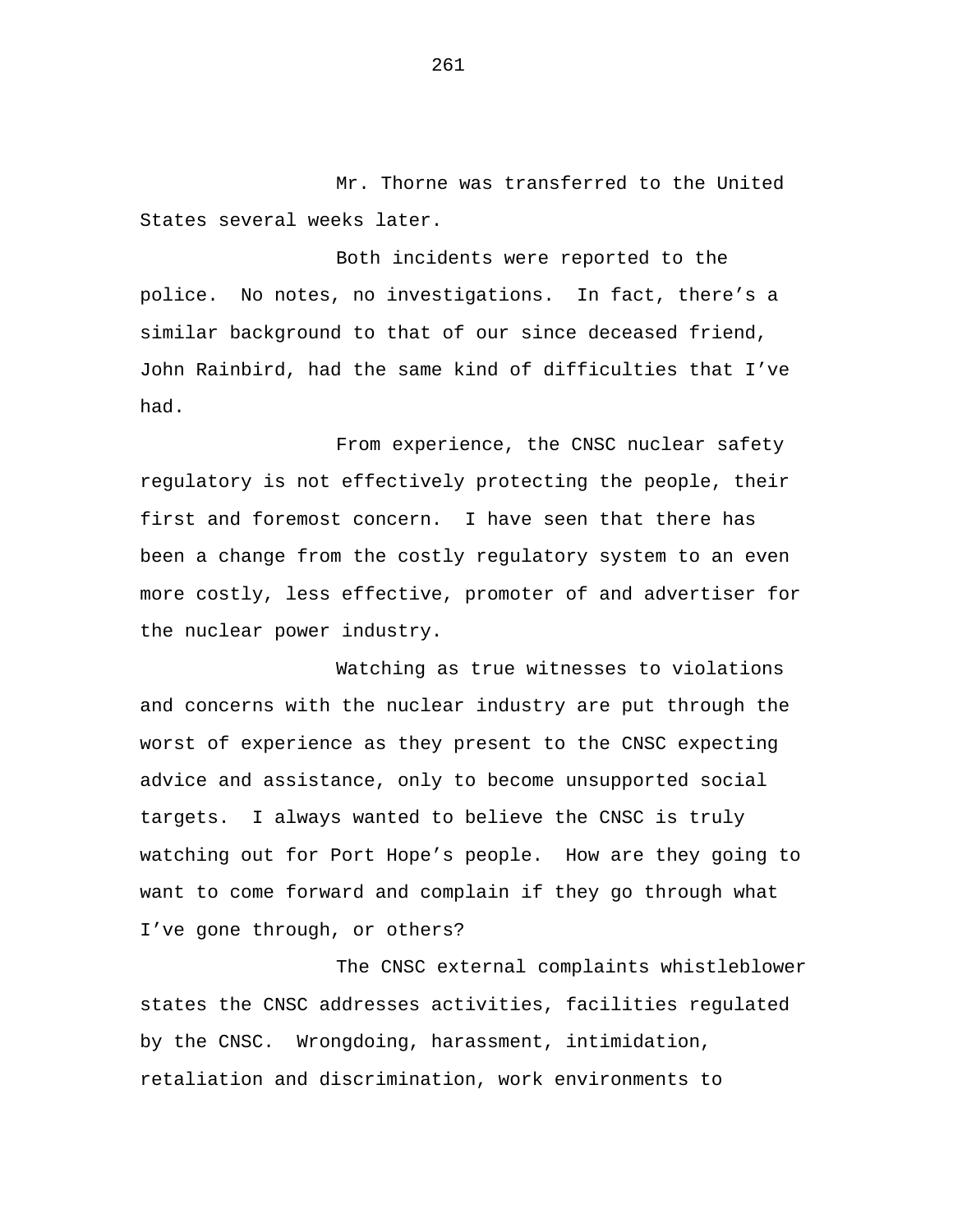discourage workers from raising safety concerns or other matters. Misconduct associated with CNSC employees.

At what point does the CNSC put external affairs into action, their external complaints, into action? What does the CNSC Board -- and the Board think that so many of us have been putting so much at risk have been doing for all these years?

In conclusion, the CNSC needs to enforce a three year licence period for Cameco renewable every three years for the life of the local industry. A commitment from Cameco to reach zero emissions. It can be done. It's going to cost, but it can be done. And failing that, relocating the operation off the waterfront, out of the town and away from the public.

UMRC, that's Uranium Medical Research Centre, or similar advanced independent urinalysis testing for all local public requesting so to allow the CNSC to monitor the true exposure levels of the local population and study those showing exposure comparing to those not showing exposure.

Regular mandatory UMRC or similar advanced independent urinalysis testing for all nuclear energy workers to include reporting to the CNSC for monitoring of exposure levels and isotope identification of radiation type, also to be used and an order to insist for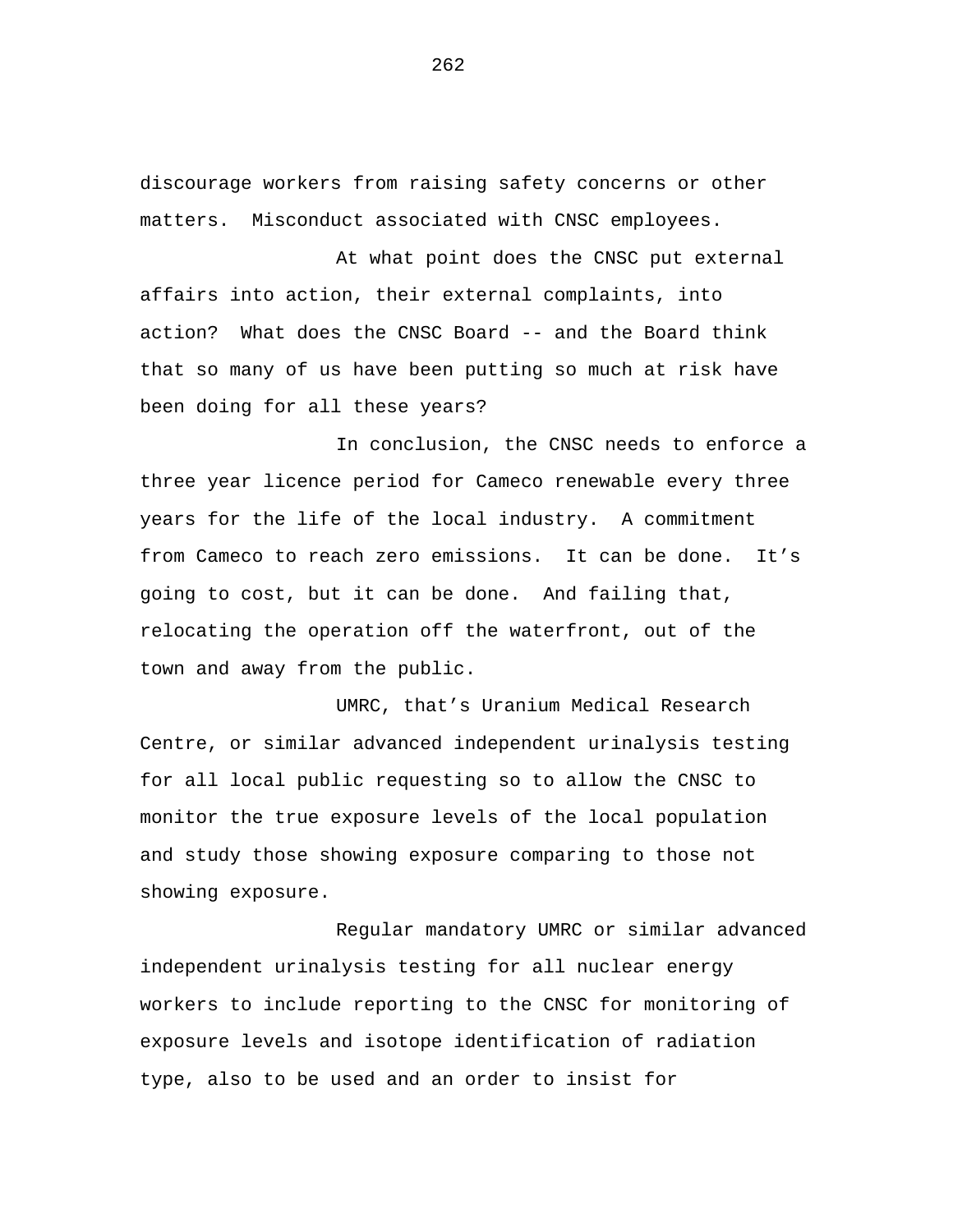consideration of future health-related compensable issues in workers. And this is something the United Steel Workers should have been asking you people for for a long, long time, and I have had to do it independently.

And from the CNSC, finally, a much more concentrated approach to nuclear operations in Port Hope, including a serious comprehensive change in effort from the CNSC to study and understand the psychological, physical health and wellbeing of the population of Port Hope, and I will include in that the nuclear energy workers.

I'd also want to say we've heard about many, many studies here today and many, many awards. Nobody has had the nerve to come up and study me and nobody has offered me an award for what I've survived through.

Thank you very much.

**THE PRESIDENT:** Thank you. Any comments?  **MEMBER McEWAN:** I know you sat and

listened through the Northern Ontario presentation, what were your thoughts to this is new science? It is science that is trying to understand at these dose levels. So what were your thoughts and have you done any reading around the background?

 **DR. RUDKA:** Immediately what I thought was I thought it was a presentation by Donald Trump, I'm sorry, as it was comical to me. I mean, they're telling me that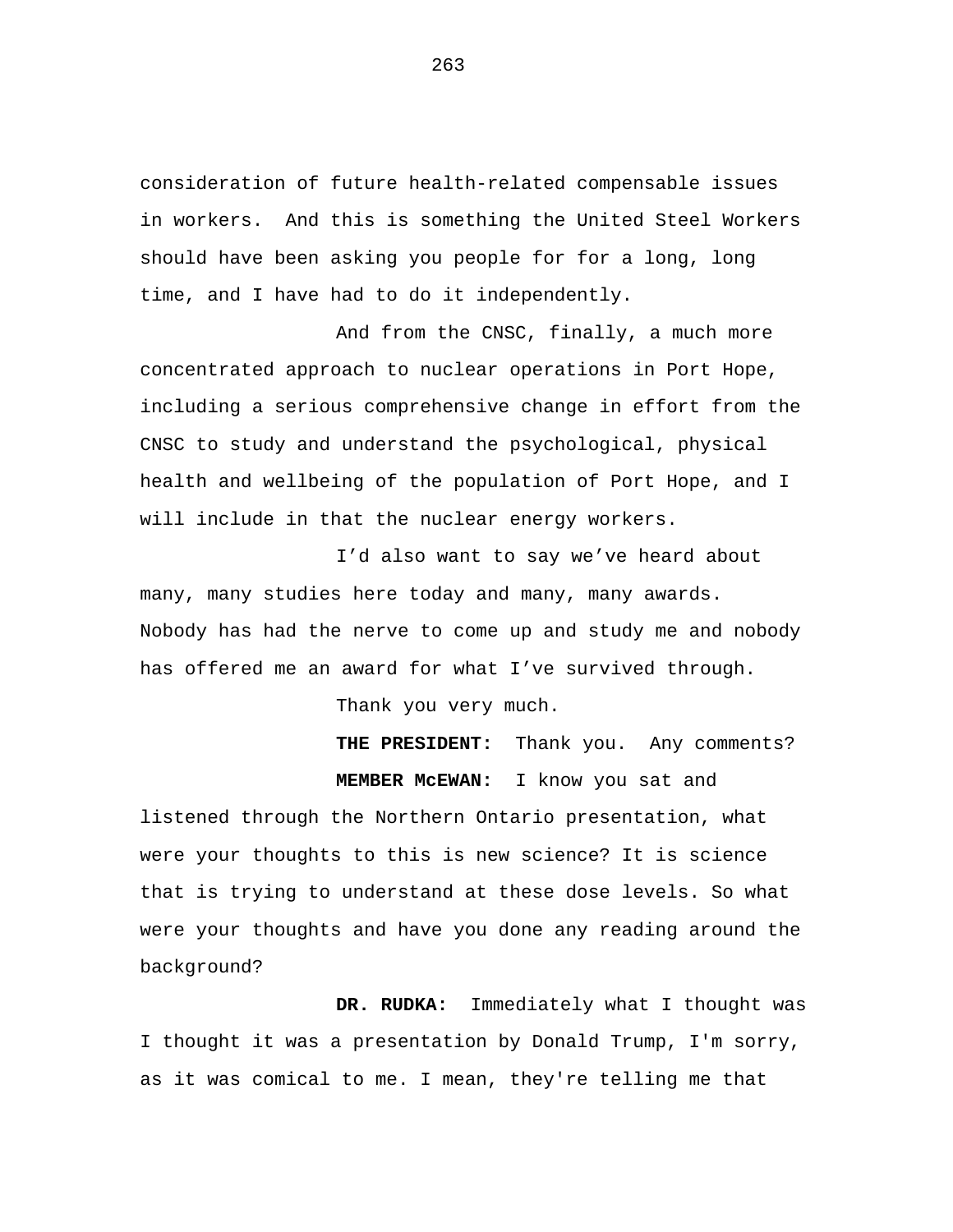they're not harming mice. Now, look, this stuff gets onto a cell, it damages a cell. Insolubles, some of the things that they were talking about are not related.

We're talking about insoluble ceramic manufactured material, where they were comparing to flying into the sun or being out or sleeping next to your spouse. If that's the case, you know, I can't take anymore radiation, I don't want to sleep with my spouse tonight, not if I'm going to get 20 mSvs. No, I don't believe it.

Because I have said to you here in one report that there is no level of radiation that is harmless, and I totally agree with that. I have seen from my experience in what I have done and what I have researched and studied. I dare say that as far as health goes, from my personal experience, I'm probably the best expert here that you cold talk to about uranium health and its effect.

What I thought about what they had to say was that I thought a great number of my doctors would totally disagree with them and call it some other form of medicine. What I think is that they're getting a great deal of funding from the nuclear people, so they're going to work in that direction, where they get their funding, so they can do other things.

To me, it's a promotional thing, it's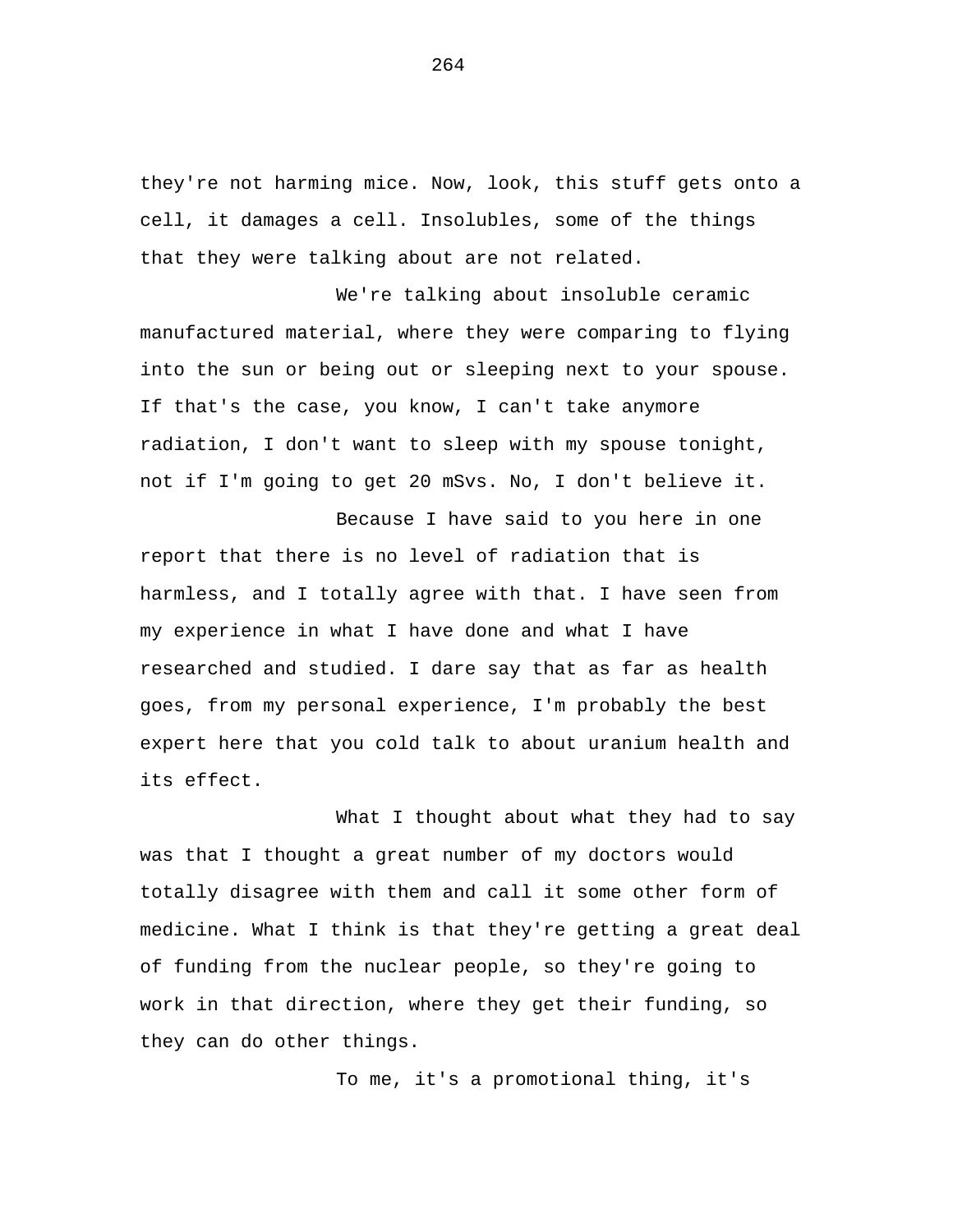misleading the people, and personally I think it was rather shameful from any school of medicine. Because I could, if the doctors would, bring them in front of you today it would contradict that. But they're afraid to speak up too. The reason they're afraid is one of my doctors has been interfered with, I'm not sure by how, but he wants to change his diagnosis on me after he wrote it up very clearly as to what it was. He won't change it, I won't allow him.

So, no, I don't agree with that medicine. I think that they're leading people in the wrong direction, trying to make nuclear acceptable. I mean, the bottom line is this stuff is not safe, and if it's safe and you think it's safe, then what are we doing here today? We are here for the reason of health. It's all about health. That is your bottom line here. It's not the pollution of a water and everything -- yes, that's all part of it, but it's the water that gets into the people, it's the air that gets into the people.

So, no, I can't believe...

I mean, I'll give you an example of what they said. I had to have an x-ray. They don't practice nuclear medicine on me because of my exposure and double lung transplant, I still have to go through some of that. I had to have an x-ray of my head, unfortunately, I was ill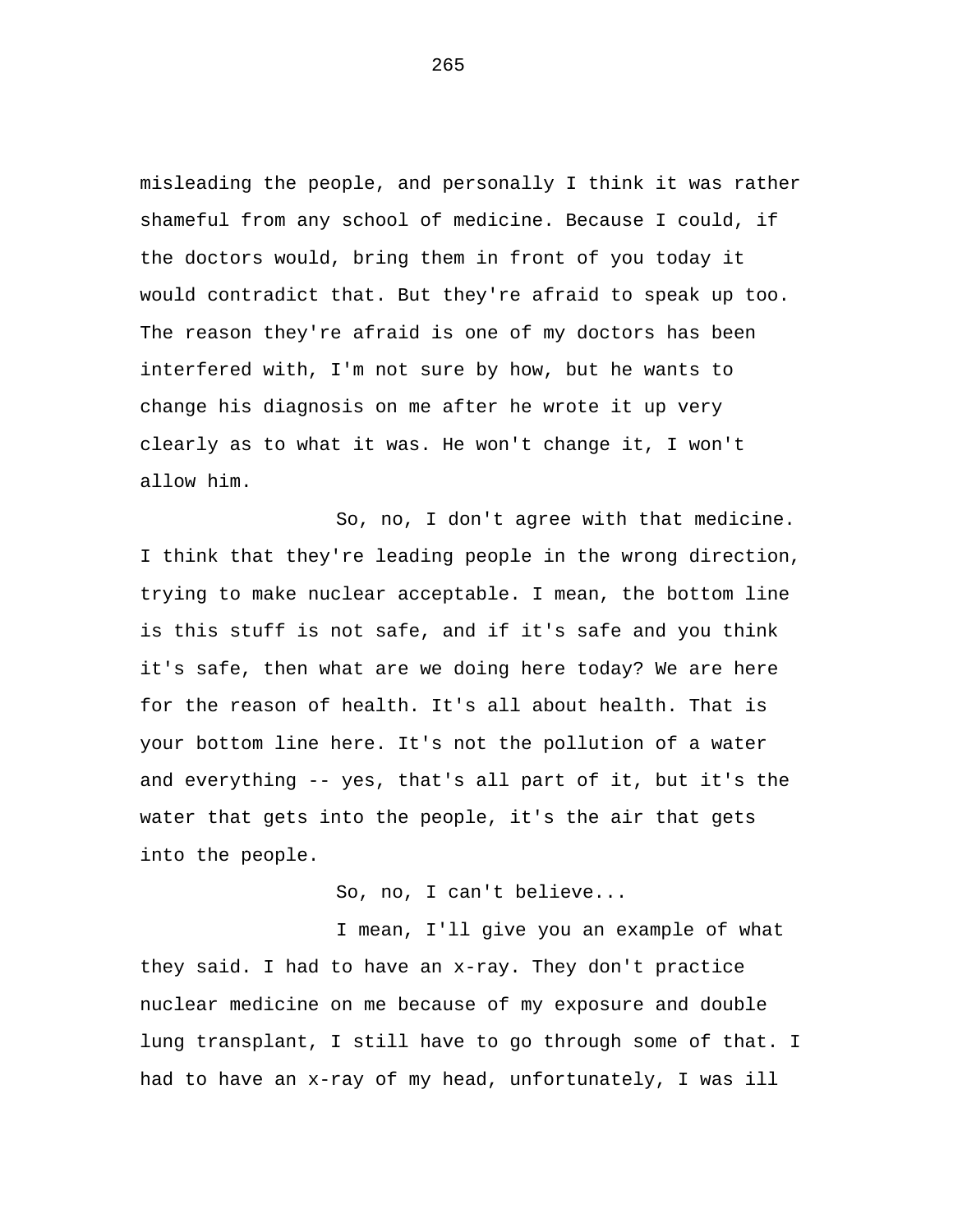the next day. I was numb-skulled, bedridden, felt sick, and that's what that did to me.

So no, you know, nuclear medicine is not the answer. What is shows is after an accumulation -- I've had an accumulation, so I can't even take something like simple x-rays without feeling that.

On the other hand, you people can take multiple x-rays without feeling anything. But if you get an accumulation over on top of that, well all that accumulation, you're going to feel something.

 **MEMBER McEWAN:** Just one final question. How long were you an nuclear energy worker?

 **DR. RUDKA:** How long was I?

**MEMBER McEWAN:** How long? Yes.

**DR. RUDKA:** I was employed over a period of two years, but I only worked 53 weeks within the plant, and I was working with enriched uranium, spent reactor fuel, and that was without my knowledge. At the time, I did not know I was working with enriched uranium. They just called it boost. Of course, they didn't tell me I was dealing with spent reactor fuel, which they weren't licensed to even deal with.

 **THE PRESIDENT:** Ms Velshi.

 **MEMBER VELSHI:** You've heard over the last couple of days a number of chemical employees come and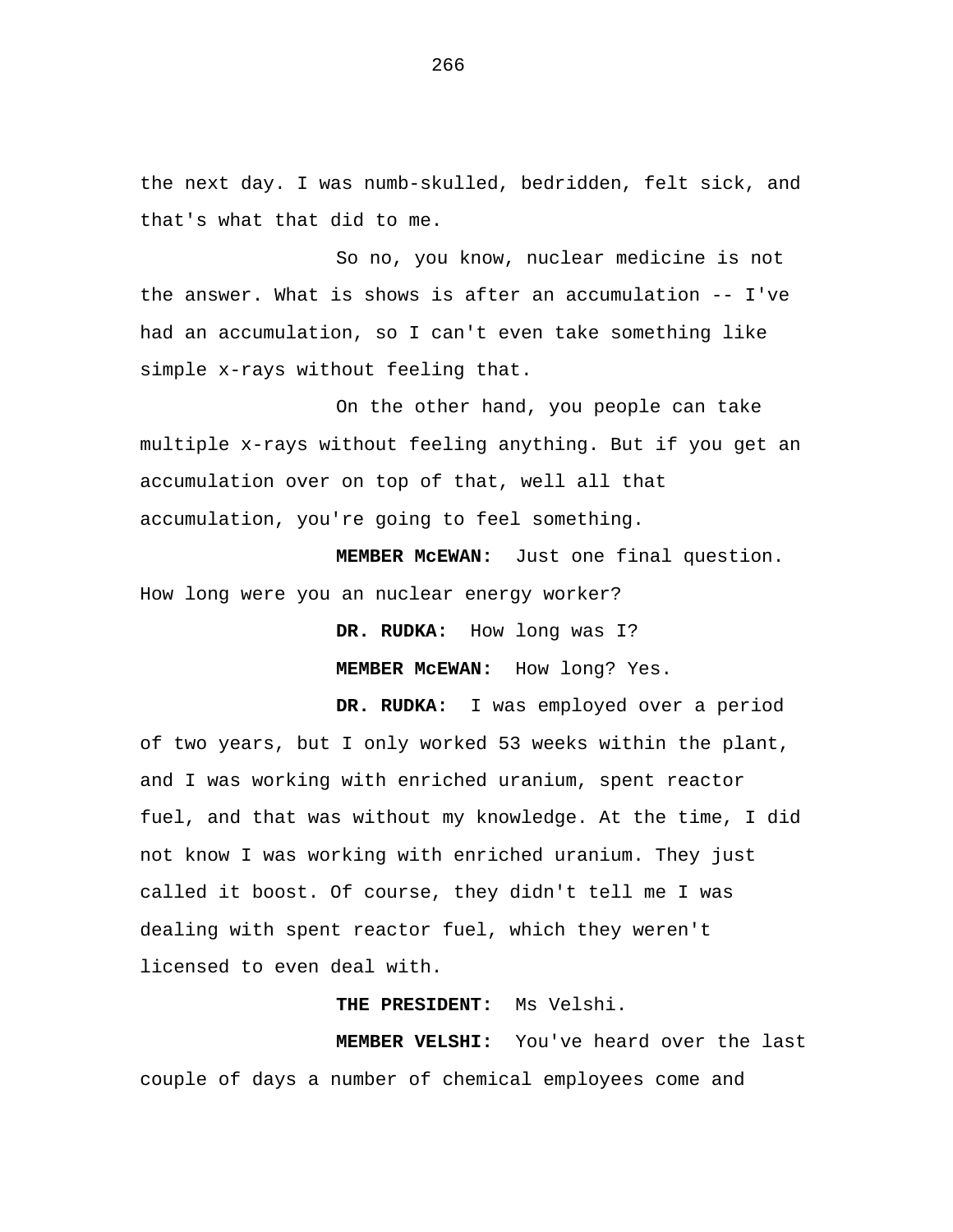talk. In fact, I don't think at any of the hearings I've been at we've had more employees come and give their personal stories, their heartfelt stories and, from their perspective, what a great, safe workplace it is, and they live in the community.

Have you had a chance to speak to them, and what are your thoughts on what the current operations are then?

 **DR. RUDKA:** Well, I think it's safer than it was, I think there is improvement. I also think there's a certain demographic of workers that will not speak up, there is fear. There's fear within the CNSC, members themselves, about speaking up. That's been proven before in studies.

Workers won't come forward. I've come forward because of, well simply, what am I supposed to do? Look what I've been through and I've survived it. I shouldn't have, okay. I know of other workers that I have worked with that are since passed from cancers, some suffering horribly.

So I mean I hear this from the workers and they've not been contaminated themselves, they're not having a problem right now, but there's also in-house emissions, they're also inhaling this stuff. In time, you know, I mean there's latency periods, 20-30 years, these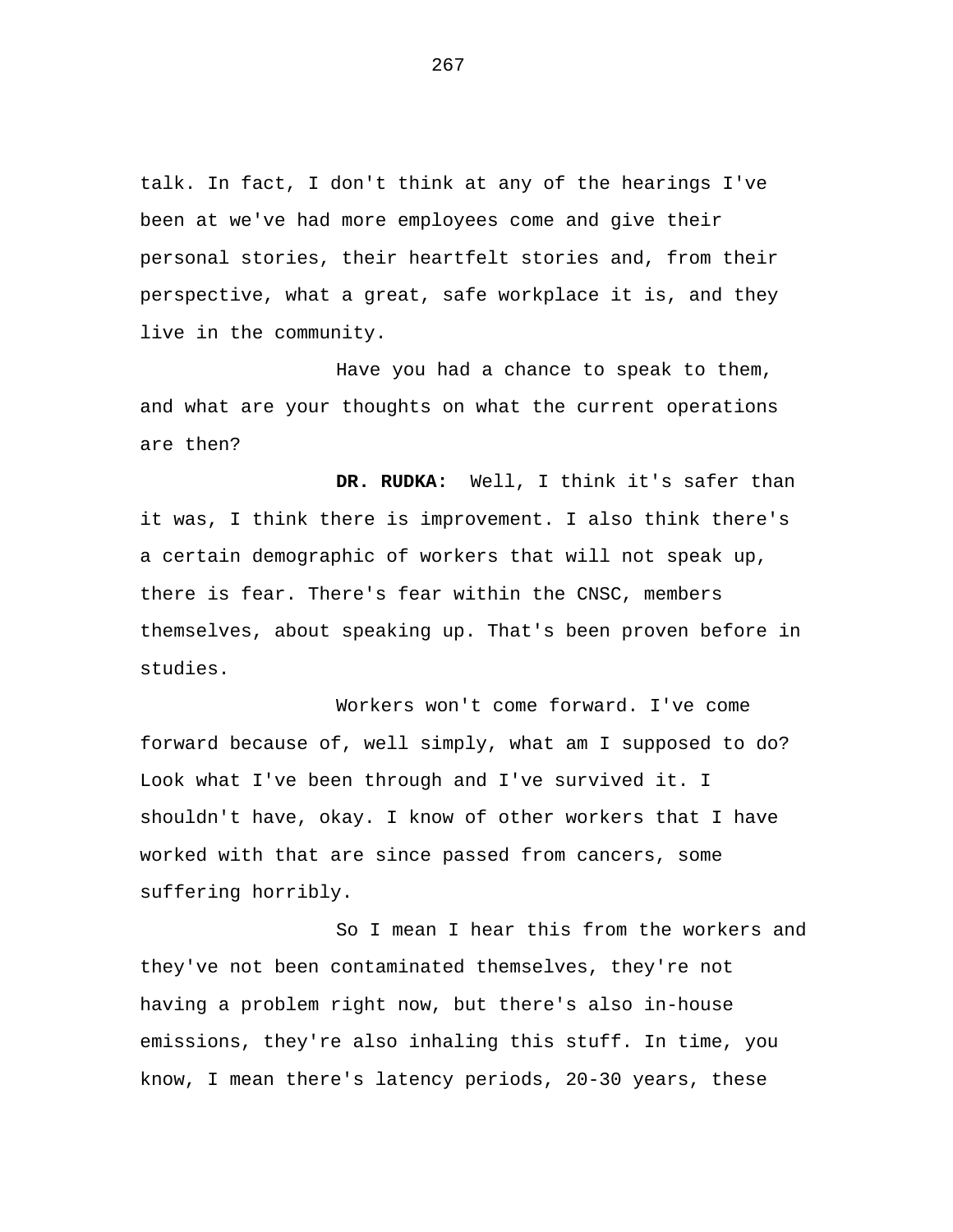guys get out, they retire and they're all setup for retirement. As in one case, he was retired for three months and dead, just like that. He didn't have any problem until he retired, they showed him cancer, and died.

So, no, I understand that the workers believe they are safe. If uranium smelled like a skunk, this town would clear out. But we don't have -- it doesn't smell, you can't taste it, so you don't know it's there. So they're not feeling it, they're not feeling it now.

I have doctors -- I had a situation, one of my fingernails fell out. The doctor that spoke to me talked to me about the workers at Darlington and Pickering that come into him with skin and nail problems. He asks them, "Do you think it's related?" The all go "No, no, no it's not related." I think there's a partial belief within the workers they don't want it to be related.

Please understand, I was not really an anti-nuclear person when I went into that plant. I was anxious to learn and understand. But with what I have learned and come to understand, it's scares the hell out of me. I mean, it's almost killed me several times over.

I guess part of the big problem is too is that they're helping people here, we're helping people here, they're working together there and everything. We lost a house, we lost a whole pile of things and nobody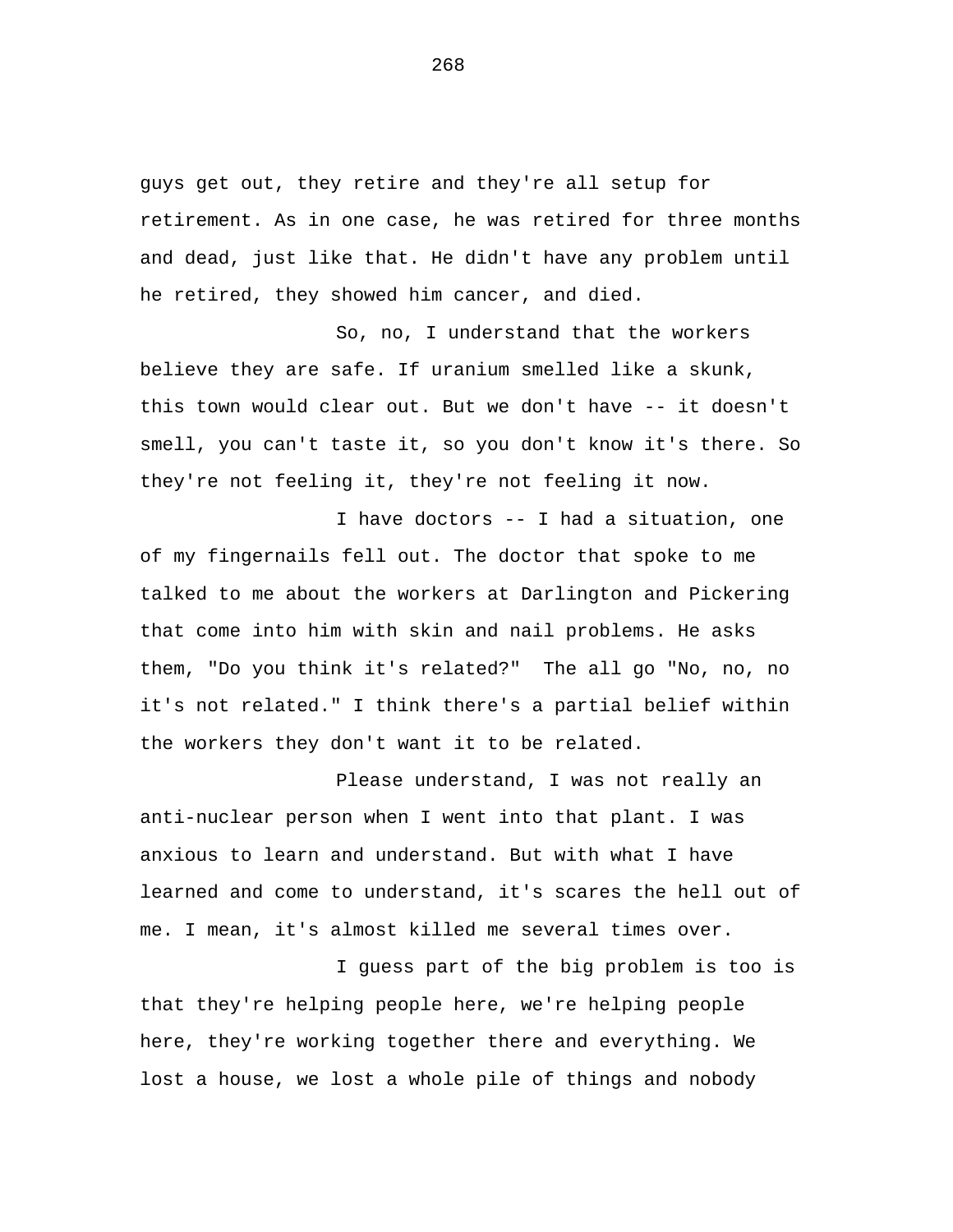stepped up to the plate to help. As you see, to fight them with compensation, they're ready to go to battle. This is not what should be expected of workers or of the public, if that's the case too.

 **THE PRESIDENT:** Okay, thank you. Thank you for your intervention.

The next submission is an oral presentation by the North American Young Generation in Nuclear - Durham Chapter, as outlined in CMD 16-H8.43.

I understand there are a few of you, so it says here Mr. Mutiger, I don't know if I'm pronouncing it properly, will start. Go ahead.

**CMD 16-H8.43** 

**Oral presentation by North American Young Generation in Nuclear - Durham Chapter** 

 **MR. MUTIGER:** Ray Mutiger, for the record. Good afternoon. I am a member of the North American Young Generation in Nuclear - Durham Chapter. I have worked in the nuclear industry for over two years and enjoy the intellectual challenges it presents everyday.

I am proud to work in an industry where safety is the paramount consideration regardless of the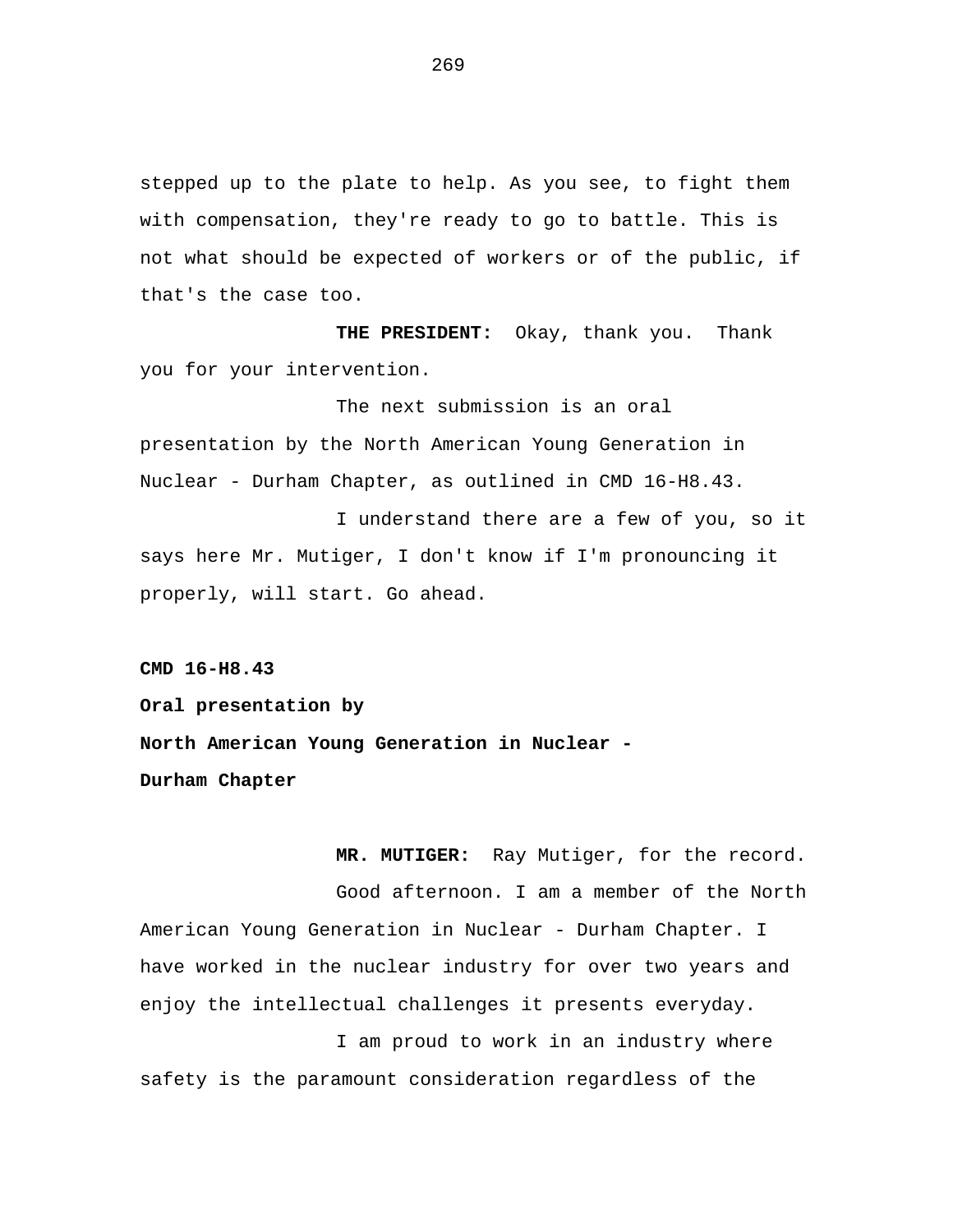demands of ready and reliable energy expected by the public of Ontario.

Port Hope's Conversion Facility provides the means for our province's nuclear reactors to continue to operate and produce over 50 percent of Ontario's energy demands.

I am here today with my peers to share what a 10-year licence renewal for Port Hope means to young professionals supporting the nuclear industry. We wish to share our personal reflection of what it means to support the nuclear industry and the opportunities it provides.

 **MR. MAIRINGER:** Matthew Mairinger, for the record.

I am the current Vice-President of the NAYGN - Durham Chapter. I have three years of experience working in the nuclear industry and I have a bachelor of nuclear engineering degree from UIT.

As young nuclear professionals, we believe that it is important to invest in energy solutions which provide a dependable, clean, source of electricity to Ontario residents.

The Port Hope Conversion Facility provides intermediate products required to run the minimal carbon emission nuclear generating plants. The lifecycle greenhouse gas emissions from nuclear are far less than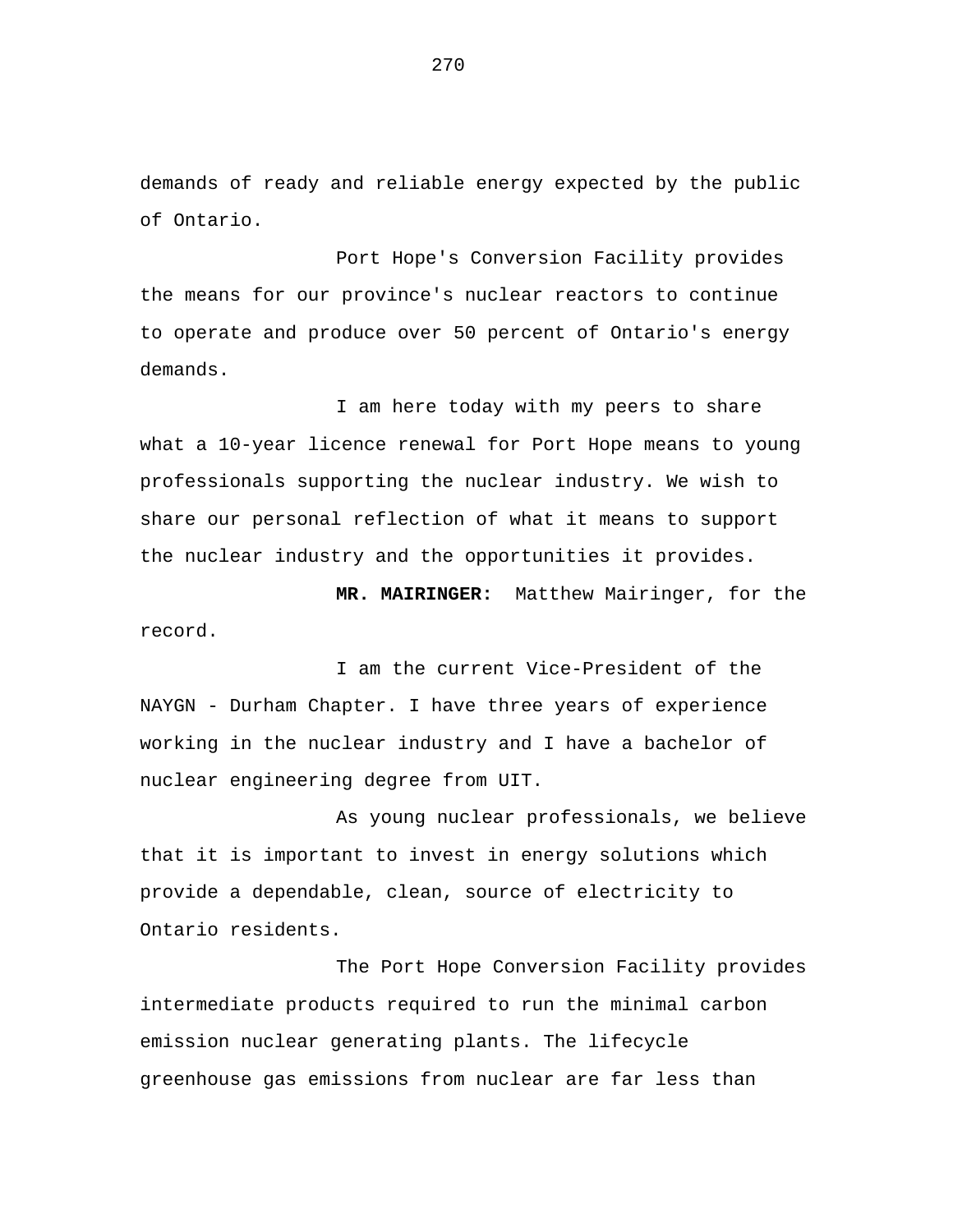fossil fuel sources and comparable with wind and solar. Nuclear power is also the most efficient means of electricity production in terms of land use, producing almost 30 times more power per square kilometre than wind.

From the Port Hope Conversion Facility the public dose resulting from operation has consistently been well below the regulatory limits. From 2010 to 2014 the maximum effective dose to a member of the public occurred in 2012 and has a dose equivalent to ingesting the 300 grams of brazil nuts I hold in my hand. On a personal note, I chose to study nuclear engineering because I strongly believe it is the best solution going forward.

I have personally visited Port Hope and toured the Port Hope Conversion Facility, and was impressed with the professionalism and the operation of the facility.

I believe that the Vision in Motion project will provide a long-term benefit by cleaning up buildings, removing contaminated soil and material, and by improving the environmental performance and operational efficiency.

Thank you.

 **MR. BAYTEKIN:** Alim Baytekin, for the record.

I am the President of North American Young Generation in Nuclear - Durham Chapter. Today, I am here to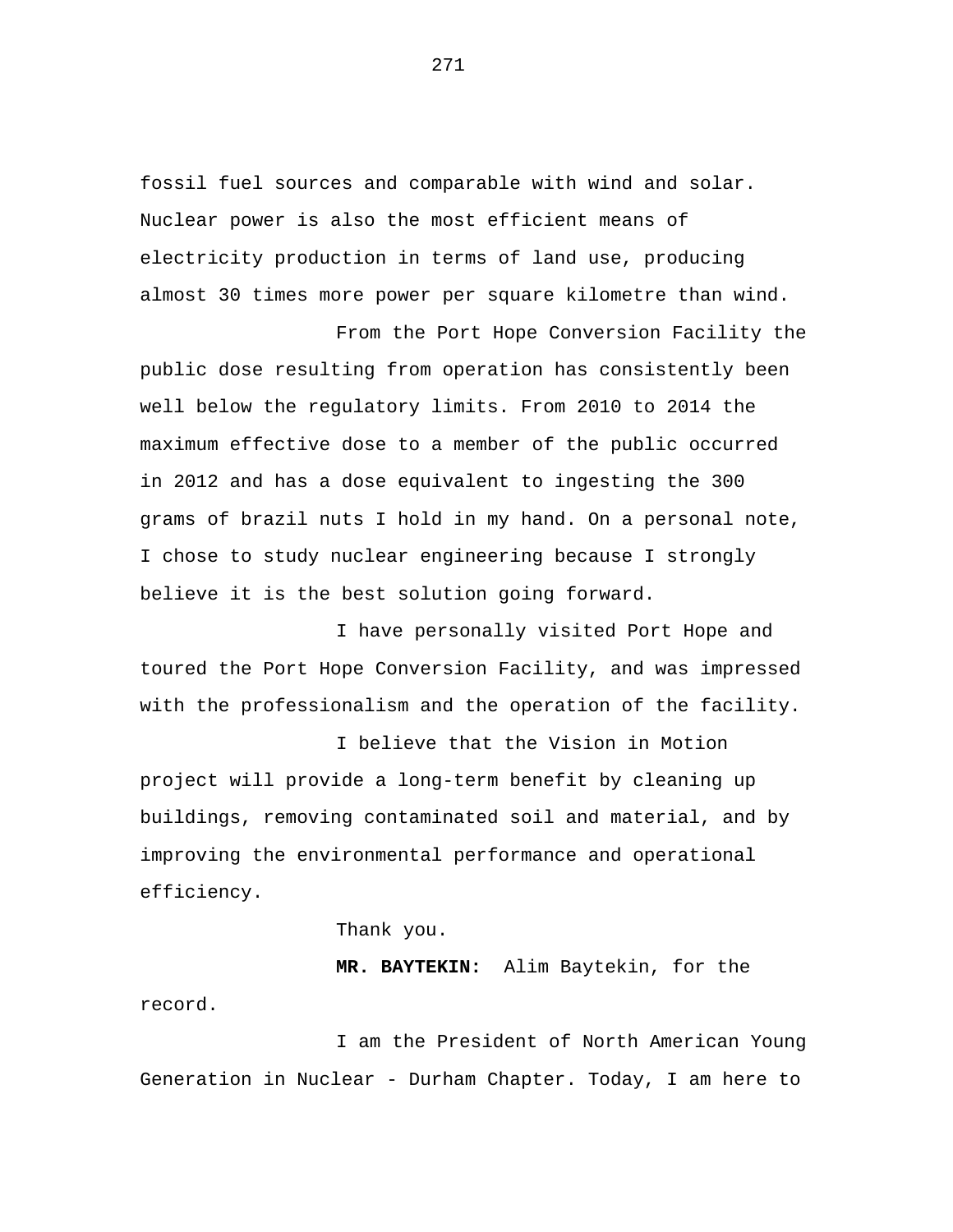support the licence renewal.

Port Hope is about community. Port Hope won the Heritage Achievement Award in 2015 and Cameco has been a supporter of maintaining this heritage with its donation to the Capital Theatre.

These facilities need local community to support the progress and produce the fuel required to supply over 50 percent of Ontario's energy needs. They need educated individuals to manage and maintain the technology that benefits the people of Ontario daily. These facilities allow youth in high school to have a goal to aim for higher education, to work in high advanced industry. Great heritage community needs more job opportunities to support soci-historical

growth. More jobs mean stronger community interaction, happier community lives and a brighter future for the young generation.

Another 10 years allows them to strive towards supporting the nuclear industry and their community of Port Hope. I live in the Durham Region and I believe the licensing renewal will support Port Hope's community heritage and continue to preserve the 200 years of the town's history.

> **MS ROWAT:** Rachelle Rowat, for the record. I completed my third year of Mechanical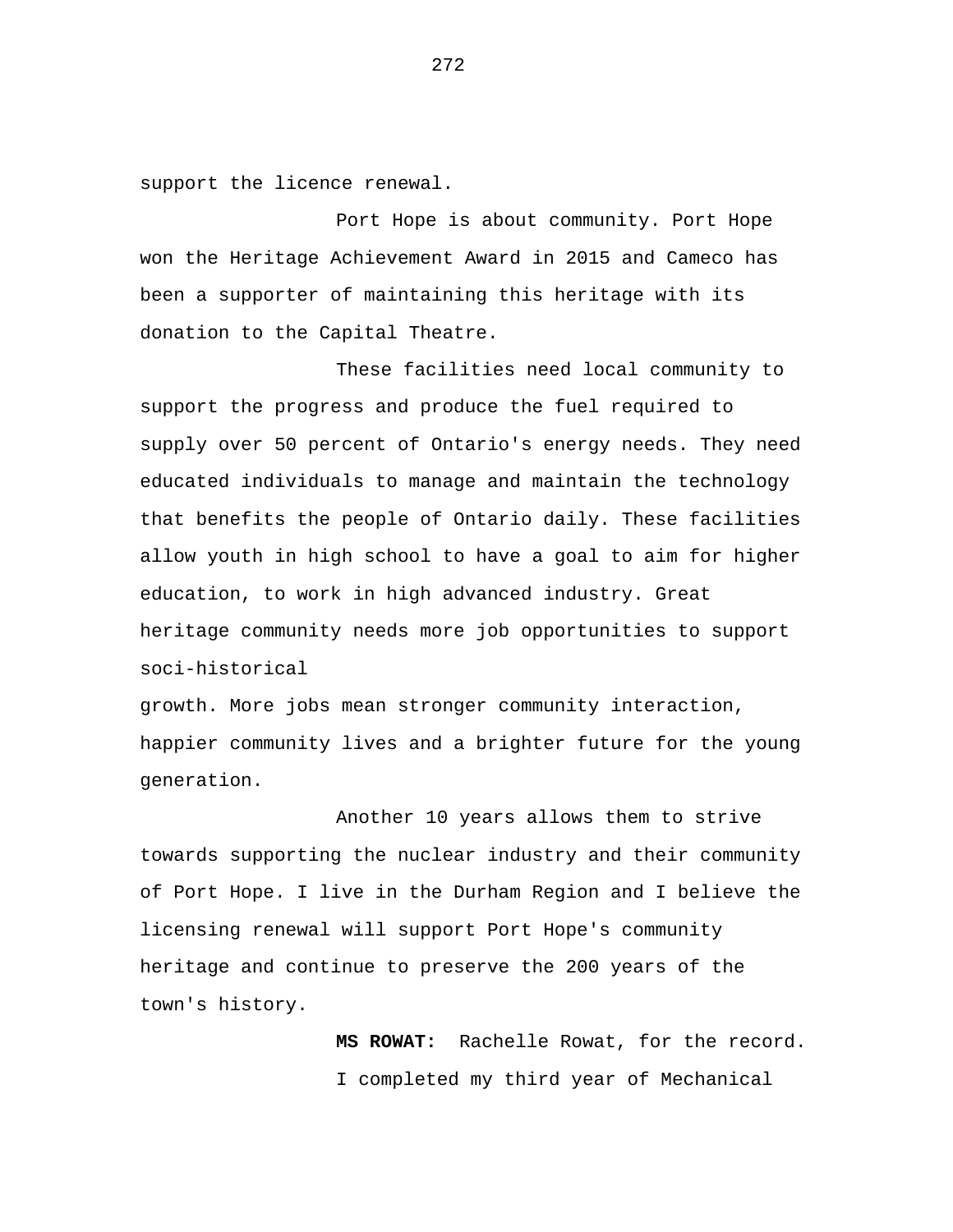Engineering at the University of Ottawa. Currently, I am working in the nuclear industry as a performance engineer. I am also a member of the North American Young Generation in Nuclear - Durham Chapter.

The Nuclear industry is an incredibly challenging and very rewarding career. I support the 10-year renewal of the operating licence for the Port Hope Conversion Facility, as it offers numerous benefits to the economy. Cameco is proposing, within their licence renewal, to undertake a major site cleanup for the VIM (Vision in Motion) project. VIM will improve public access to the beautiful waterfront by returning Centre Pier to the Municipality. VIM includes removal of underutilized buildings, stored waste and building materials. Some waste will be transported to a long-term waste management facility being constructed by Canadian Nuclear Laboratories.

Associated infrastructure and building modifications will continue to be implemented. Undertaking a project of this size will provide job creation for individuals in all trades.

Currently, the Port Hope Fuel Conversion facility employs approximately 350 people, 40 percent of these employees reside within the Municipality of Port Hope. With allowance of a licence renewal, these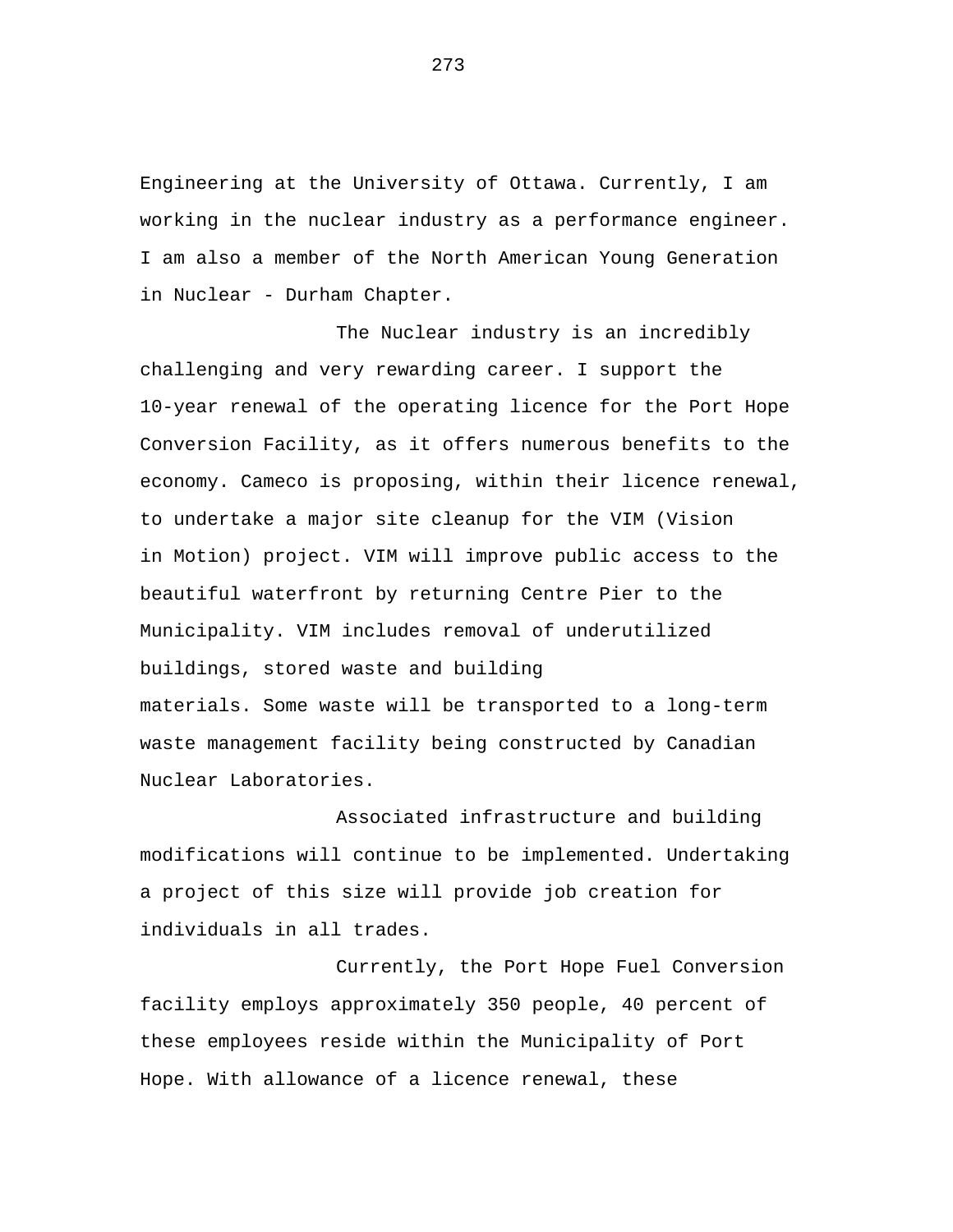numbers could increase. This makes a positive impact on my graduating peers by creating jobs within the local community and making a positive impact on our unemployment rate in Ontario.

As a young individual within Nuclear, I welcome the opportunity to be a part of the VIM project in support of the community of Port Hope.

The Port Hope Conversion Facility plays an important role in supporting organizations and community events. It has brought employment opportunities to my family, as my Opa constructed the original mixers for the fuel pellets. It played an important role then, as it does now, and will in the future. Their contribution will ensure a sustainable community for years to come. I look forward to opportunities for it to play an

important part in my life as well.

**MR. SALIBA:** Michael Saliba, for the record.

I have 3 years of experience in the nuclear industry. I Graduated with bachelors of nuclear engineering from UOIT and am currently pursuing my masters in nuclear engineering also at UOIT.

Risks. Each of us has their own personal tolerance for taking risks. Some enjoy adrenaline-filled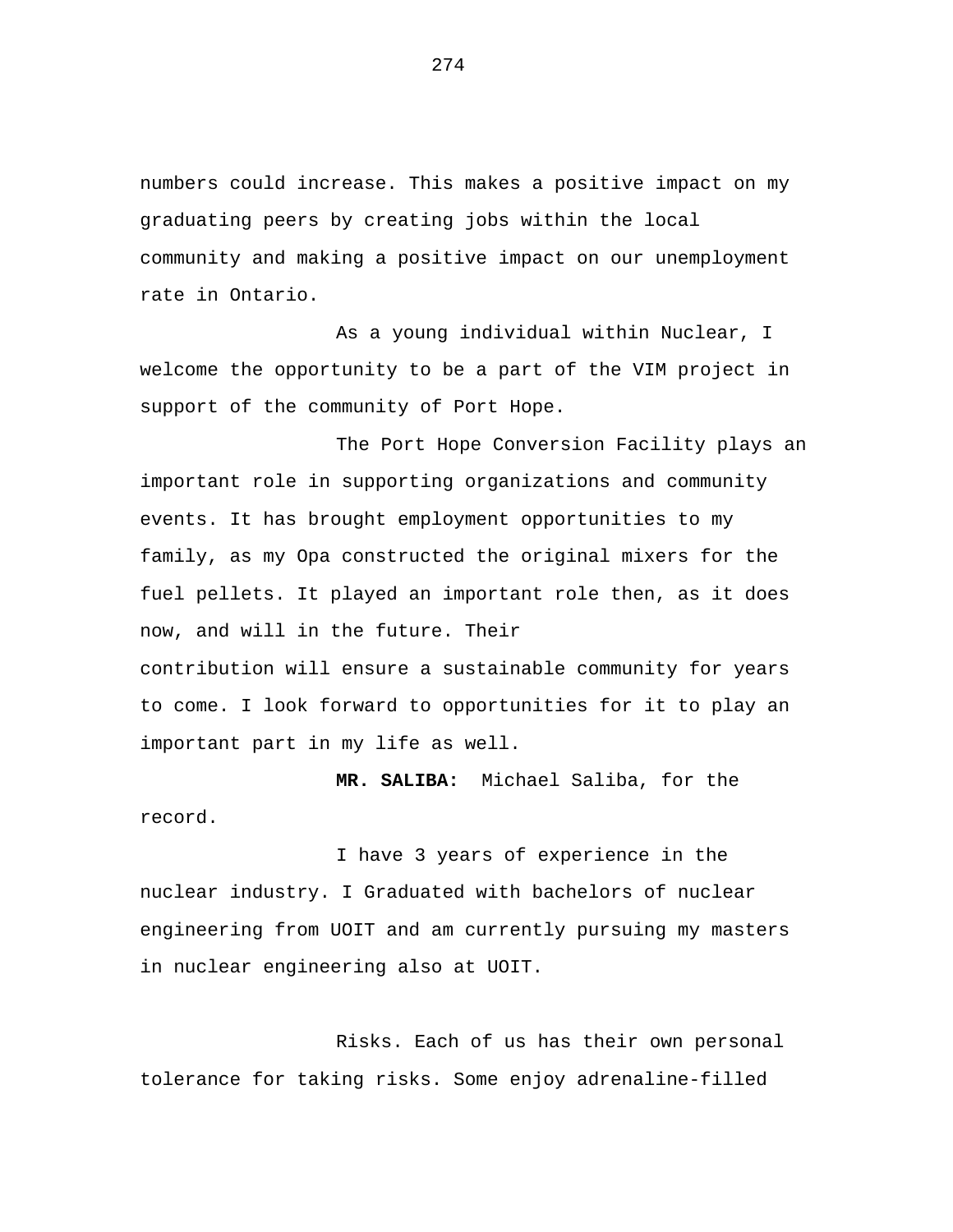sports such as race car driving and bungee jumping, others are okay with the potential injuries associated with lacrosse or hockey. What we all have in common is that we understand that the risks are there and most of us, I would say, attempt to lower the chances of those events from happening, either by wearing protect gear while playing sports or designing a race car with a roll cage to protect the driver in the event of an accident.

I can personally say that my views on risks have changed substantially from before and after working in the nuclear industry. Such as our day to day activities, working in the industry has its inherent risks, however how those risks are managed and mitigated has no less than altered my entire perspective on how I perform my own day- to-day tasks.

The quantity and quality of procedural and physical barriers in place to protect personnel, the public and the station from the consequences of these inherent risks is

astounding. Because of the safety philosophy and culture the nuclear industry has imbedded into each and every one of its employees, I feel safest when I am at work.

I have also had a chance to visit the Port Hope Conversion Facility and have seen, first hand, that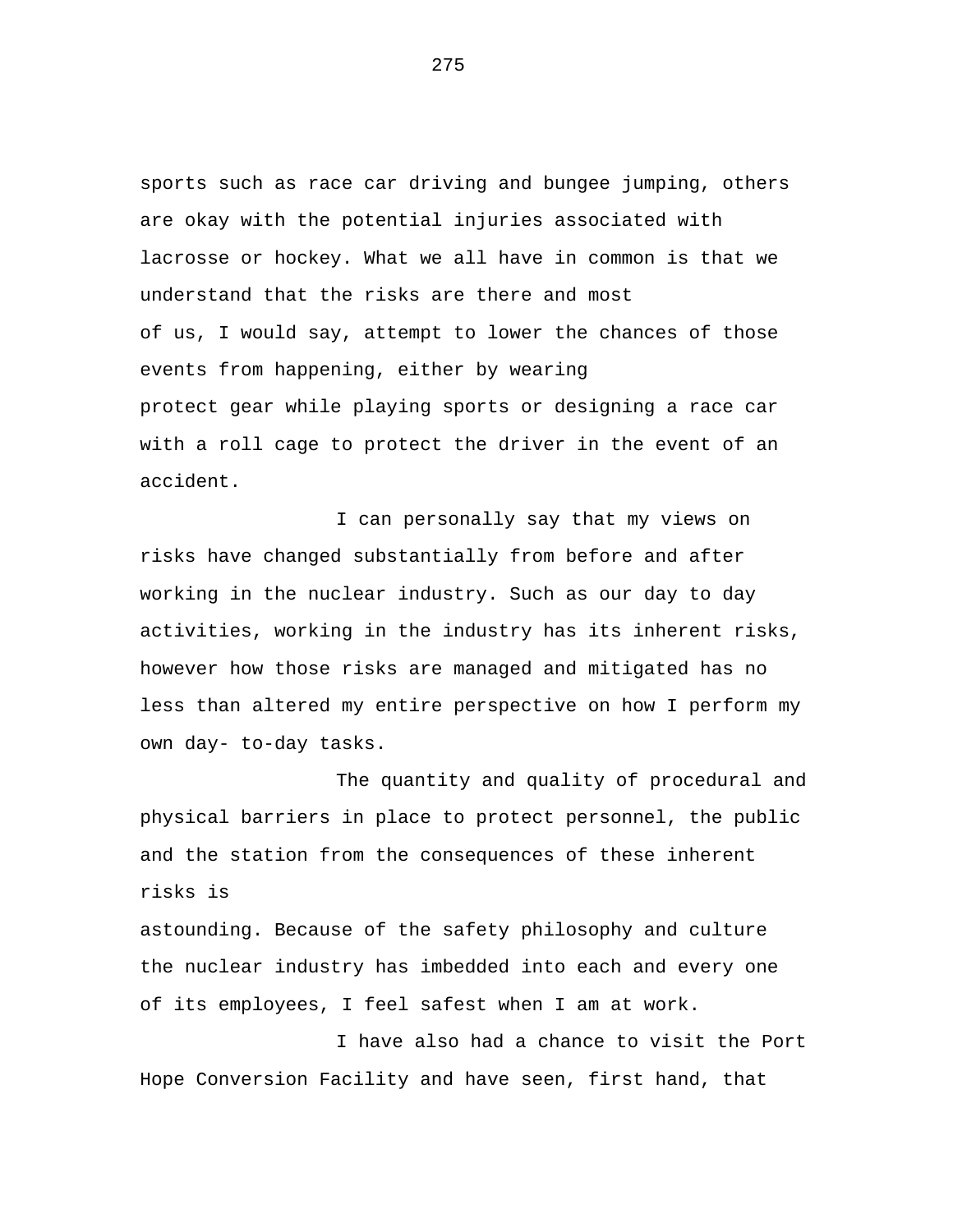their trained and competent staff have safety in the forefront of their minds. For this reason, among the others discussed by my colleagues, I strongly believe the Port Hope Conversion Facility has earned the opportunity to continue being a pillar of safety in the growing Port Hope community.

 **MR. MUTIGER:** Ray Mutiger, for the record. The Port Hope Conversion Facility, run by Cameco Corporation, is qualified and competent to continue to run the facility in a clean and environmentally responsible manner. It provides a goal for the young generation in school to strive for and provides the foundation for a starting young professional to plant roots in the nuclear industry.

In conclusion, the North American Young Generation in Nuclear – Durham branch strongly supports the 10-year licence renewal of the Port Hope Fuel Conversion Facility.

Thank you.

 **THE PRESIDENT:** Thank you. Ms Velshi?  **MEMBER VELSHI:** Thank you. Any of you work at the Port Hope Conversion Facility?

 **MR. MUTIGER:** None of us currently work at the Port Hope facility.

 **MEMBER VELSHI:** How many of your members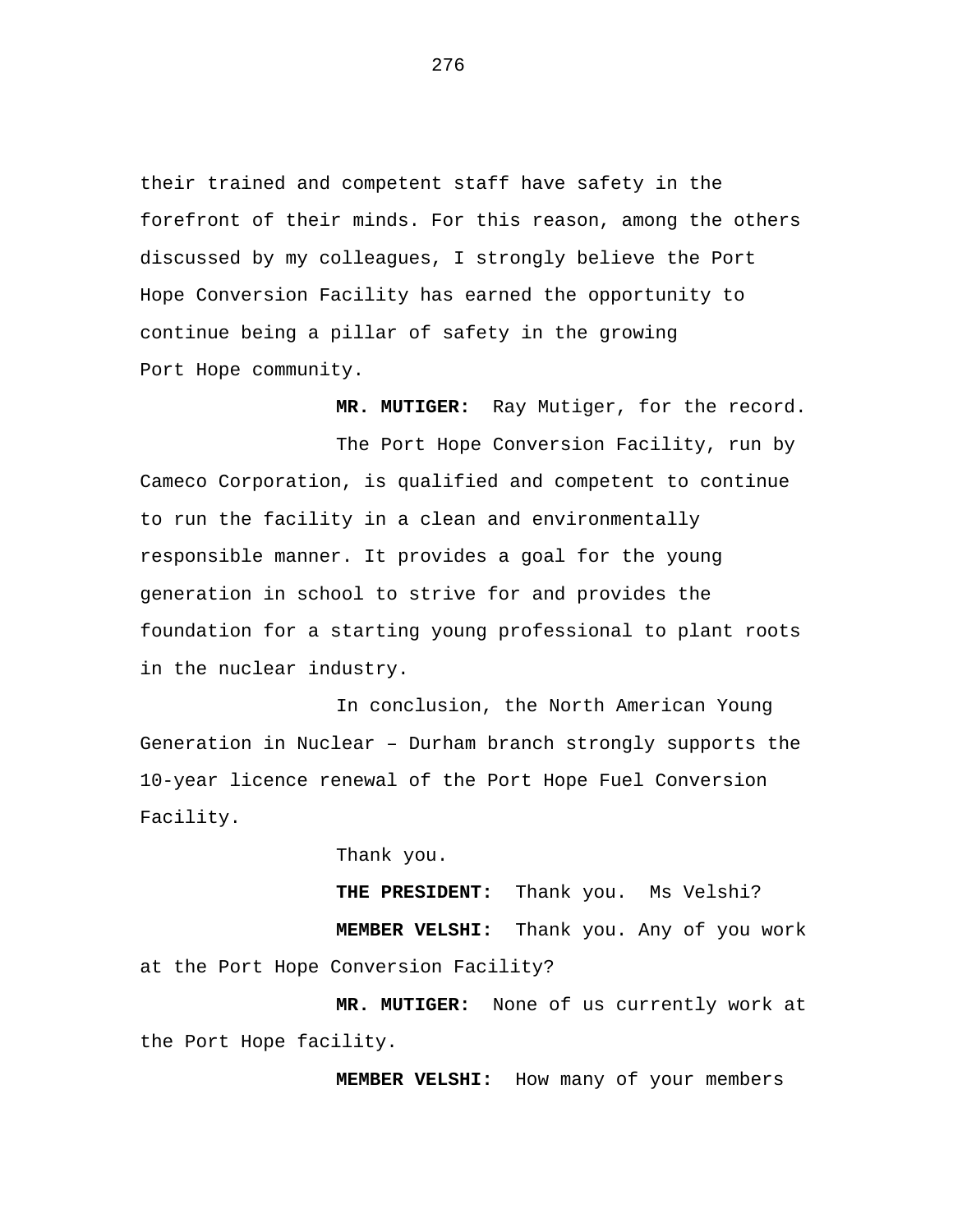work at the Port Hope Conversion Facility?

 **MR. MAIRINGER:** Matthew Mairinger, for the record.

We have 700 different members in the Durham Chapter, most work at OPG, but we don't know the exact number that work at the Port Hope Conversion Facility. We are the farthest east chapter besides Point Lepreau, so there's a large gap for our chapter between us and Point Lepreau.

 **MEMBER VELSHI:** I know we've asked you about your demographics earlier today. Do you have many young members who may be part of North American Young Generation?

 **MR. INGALLS:** Dave Ingalls, for the record.

We do have a number of young professionals that have started recently at our facility, generally in engineering type roles. I can't say how many of them belong to the North American Young Generation in Nuclear, but certainly we do promote the young generation coming into our organization and also sponsor through activities such as co-op programs as well to get university students in the engineering and nuclear engineering programs involved in our operations.

THE PRESIDENT: Dr. McEwan.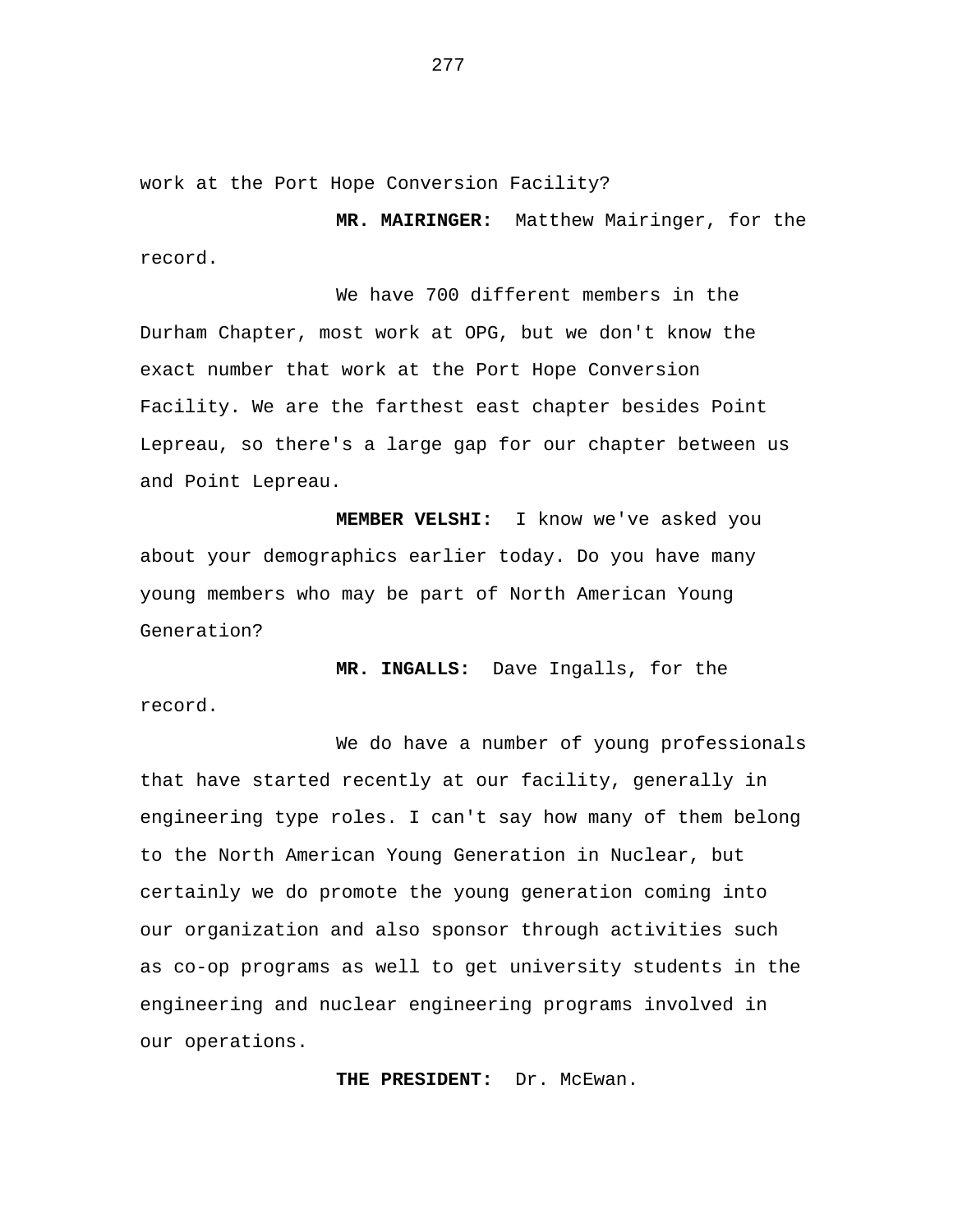**MEMBER McEWAN:** So you're all at the beginning of your careers. Broadly across the industry, I'm guessing you work at different sites. What's the level of mentoring and career development -- pathways, career development opportunities, career development training?

**MR. BAYTEKIN:** Alim Baytekin, for the

record.

I am currently working in one of the nuclear facilities that they produce Ontario's energy. As a person with engineering background, I did the artificial intelligence, so I never had the nuclear actually as a background before I started to work for the facility. So the training actually focuses on for the young generation or, we call new grads people.

Basically, you do your basic training, you try to understand what is the nuclear, what is involved within the nuclear. They have these rotation programs that you're actually exposed to different departments or the different part of the facilities to learn how the operation works, how the maintenance works, how the engineering, or within the regulatory part, here's how it works.

We think that around two years you're actually experienced enough to put your hands onto the job, which you start to put your hands in the work and try to understand.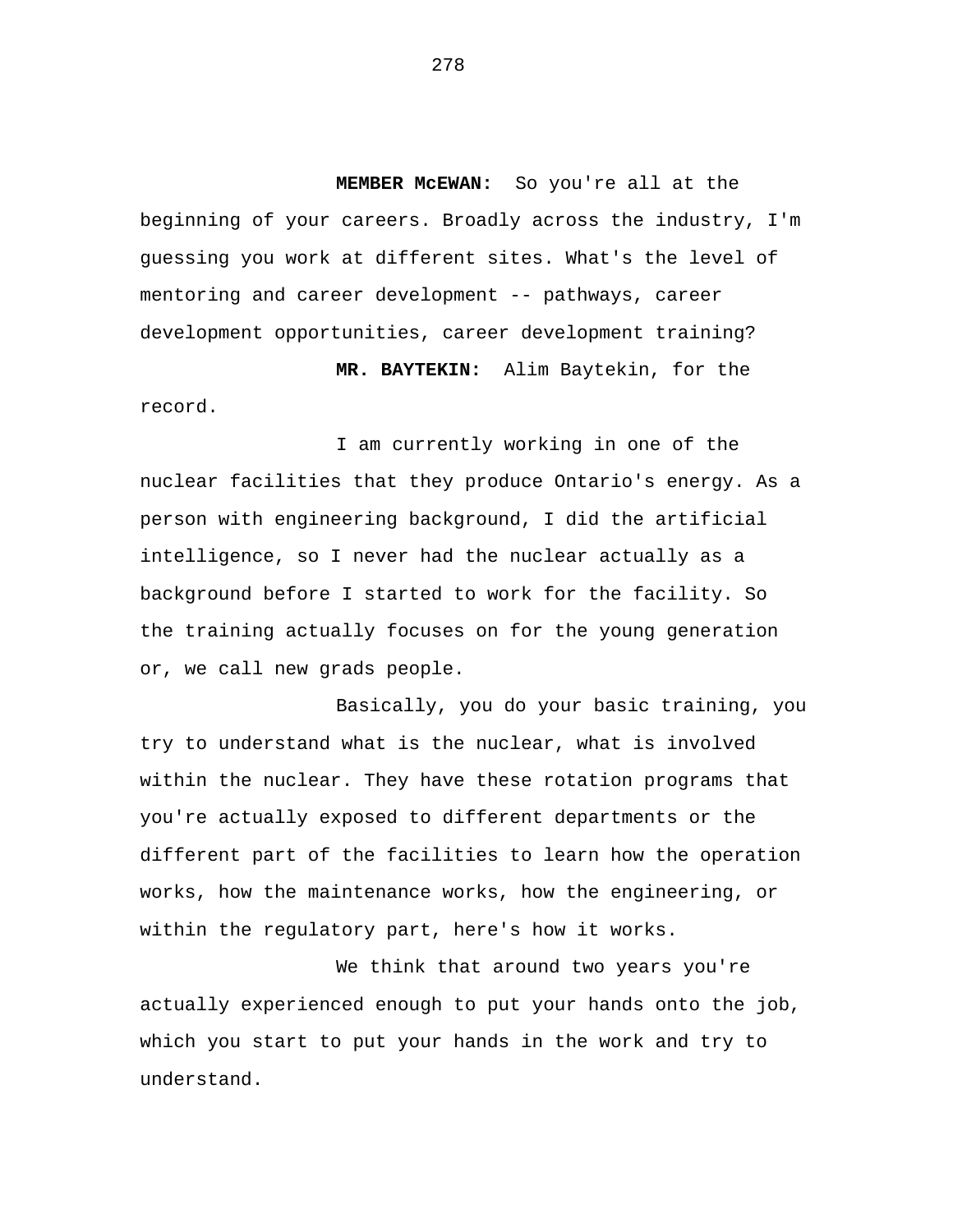So what I do is mostly design perspective, so I try to understand what are the rules and regulations, what are the standards, and within the standards what are the CNSC requirements, what are the design bases, or what are the beyond design bases limits.

So this training actually being promoted, as required for your job tasks, day-to-day basis, or yearly. Also we're educated under continuous training. So once we train, we don't stop, we continue to train ourselves, either reading our manuals or either reading the procedures or we try to keep ourselves up-to-date with the rules and regulations that are provided for us to move forward.

 **MR. MAIRINGER:** I just want to add a small point to that. I work at OPG, at Darlington. We have a specific mentor and mentee program where the young people coming into the company are taken under the wing of an experienced person. They can also choose their mentors on the company, so many times they'll reach out to an experienced person in their desired field and they can get experience with that person.

On behalf of NAYGN Durham, we have professional development events, we have lunch and learn events where they can have a seasoned speaker come in, give us specific technical talk in that regard.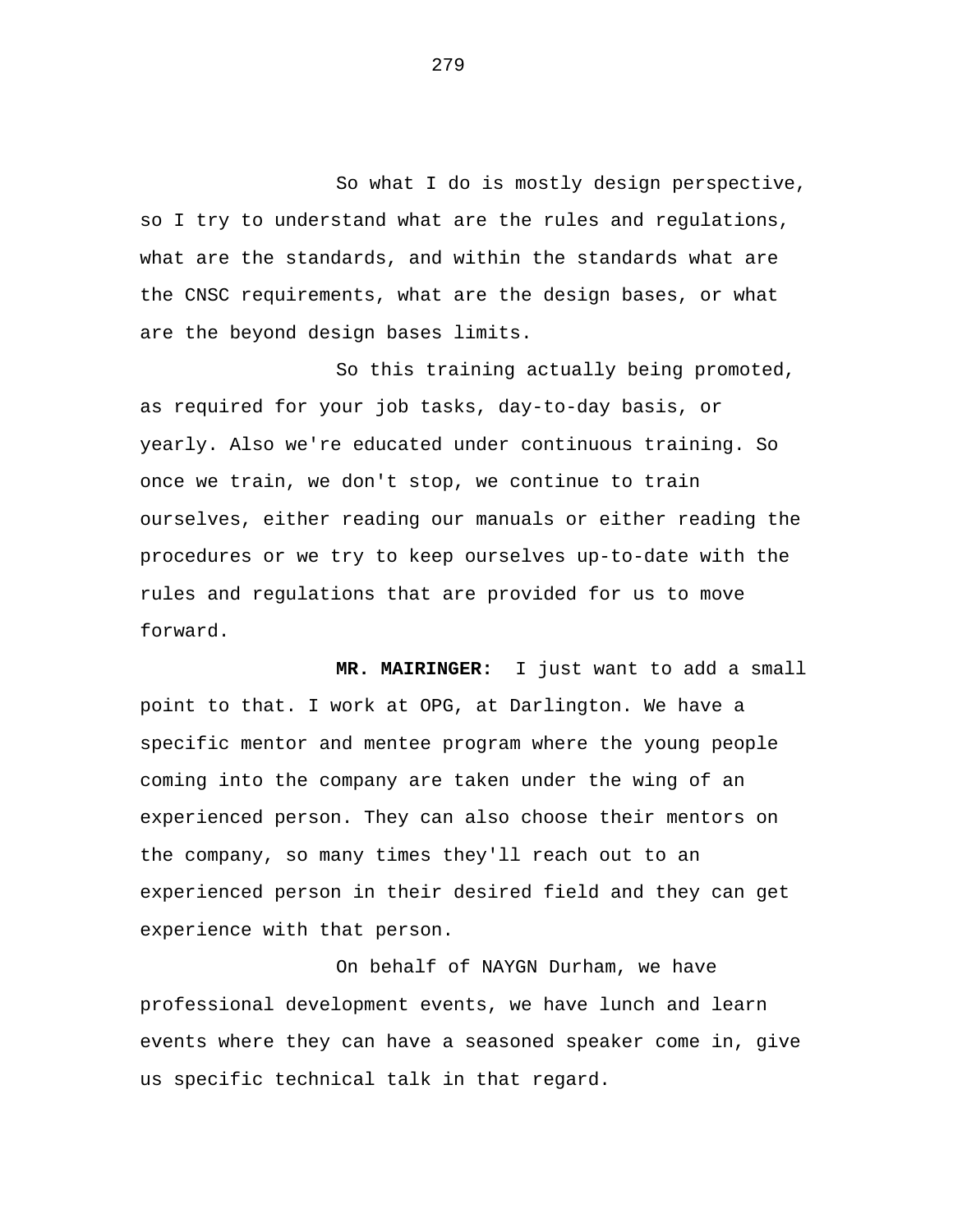As Alim was saying, when you become a new grad with a company you do two different rotations in two different plants, in two different sections. Then you have to go through your qualification training before you can sign off on any documents.

Thank you.

 **THE PRESIDENT:** I'm glad to hear that you actually told us where you work. Is there a particular reason none of you want to identify where you're actually working? Is that kind of a policy of your little organization?

 **MR. BAYTEKIN:** Today actually we're currently not presenting the company, but to present the idea of the nuclear and the nuclear facilities that the benefits are for the society, economically, or for the countries or for the provincial benefits. So we're actually representing North American Young Generation in Nuclear - Durham. So we cannot actually say that we are working for that company, because we are not here to represent them, but representing the flows of the nuclear benefits.

Thank you.

 **THE PRESIDENT:** You can do both, eh? I don't see the conflict here, because you say you're working in the nuclear industry, so it's not a very informative piece here.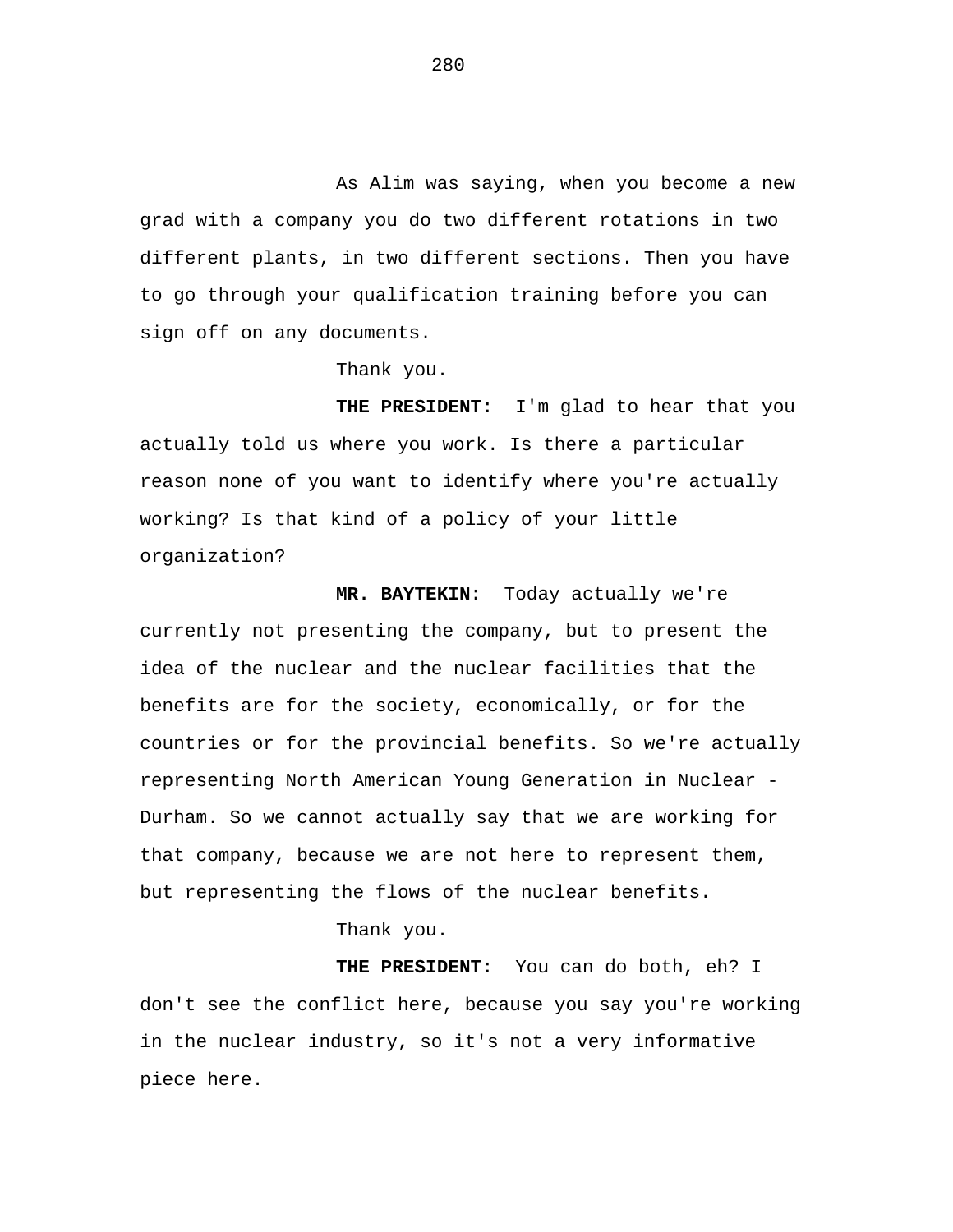**MR. MAIRINGER:** Matthew Mairinger, for the record.

We all work at OPG, so we didn't want it to look like we were all coming forth on behalf of OPG. We're here independently, North American Young Generation in Nuclear - Durham Chapter. So we thought if we all said we worked for OPG there's kind of background incentive there, so... But there is none.

 **THE PRESIDENT:** Okay. So let me be really difficult. So you have any American representatives here? So you're not even the true North American representative here.

 **MR. MAIRINGER:** We represent our local chapter here, but there are 109 other chapters and one in actually Mexico City.

 **THE PRESIDENT:** Right. Monsieur Tolgyesi.  **MEMBER TOLGYESI:** So what I understood is that you are mostly working for OPG. What do you know about the Port Hope facility? How do you know its performance deserves a 10-year licence? What are you defending? Do you know their operations? Do you know how the safety is working?

 **MR. MUTIGER:** Ray Mutiger, for the record. Previously, I was also the NAYGN UIT Chapter Branch President when I was a student at school. I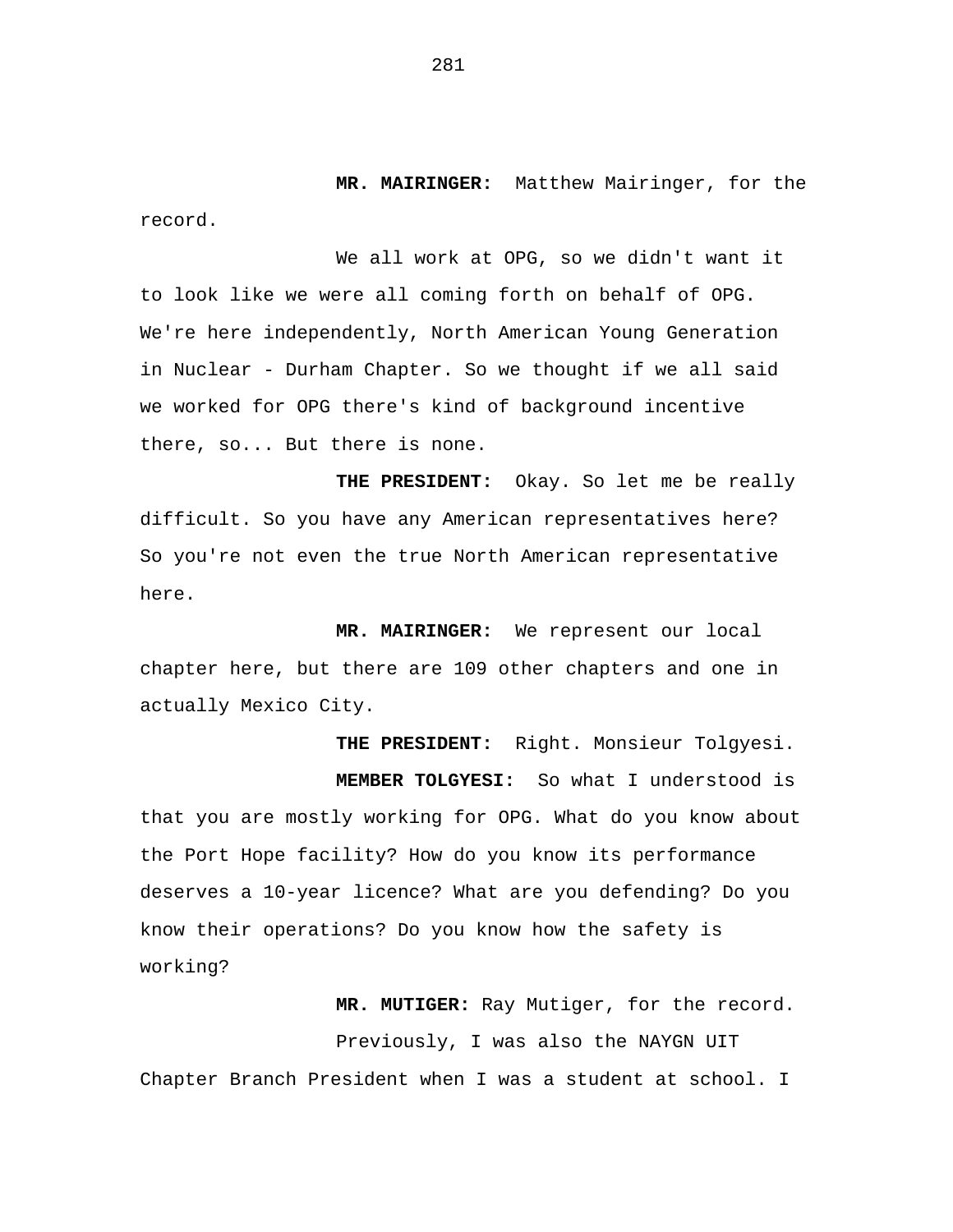would say our NAYGN organization also encompasses the views of -- we work in collaboration with them as well. So our views aren't necessarily representative of our company, we wanted to ensure that we captured everyone's view.

 **MR. MAIRINGER:** I'll just add another point for this. So those of us that are nuclear engineers that took it in school, we had a specific fuel conversion class, so we learned about the fuel processing cycle. So through that background knowledge we do have some understanding of the uranium hexafluoride, the UF<sub>4</sub>, U<sup>308</sup>, the conversion cycle.

Through our plant tour we learned firsthand actually their procedures, we saw the day-to-day operations being done. Through our coworkers that also work there, we have great respect for that. Just also through the CNSC's regulatory oversight report, we went through that, said it was fully satisfactory, that does give us confidence as well in the continuing operation for the 10-year licence renewal.

**MEMBER TOLGYESI:** So probably I will tell you, maybe you should ask to visit the facilities because they are quite open. They were saying they have open dates and visits, and for your young Chapter, as you are operating in this sector it would be good to visit other sites.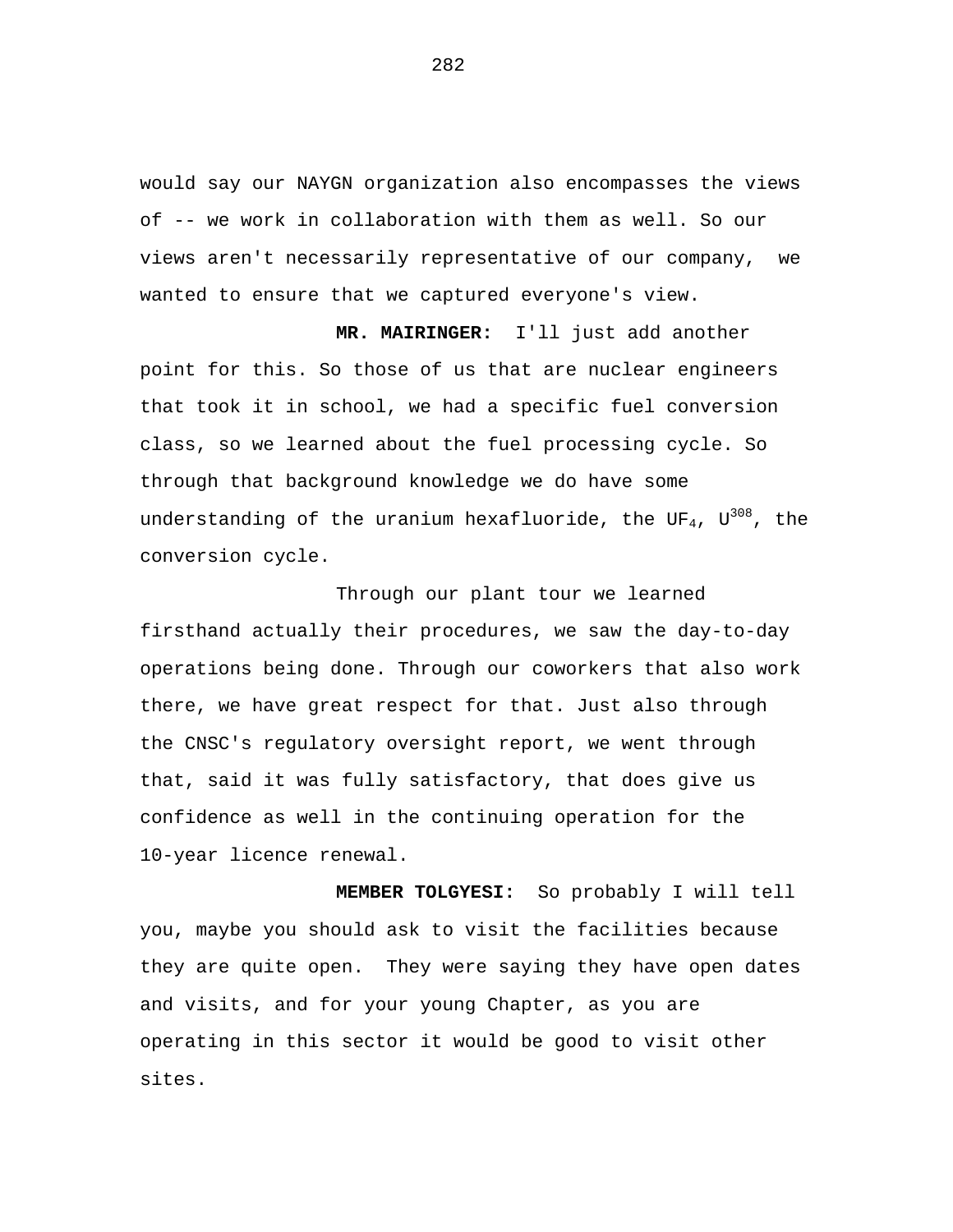**MR. MAIRINGER:** Sorry, I just want to clarify. We have been to their site. We have been to the fuel manufacturing facility and the Port Hope conversion facility with our Chapter. I think we had around 40 attendees and that was in 2015.

**THE PRESIDENT:** So you heard some intervenors that have worries about the safety aspect in this particular industry. You guys are not concerned with any safety issues?

**MS ROWAT:** Rachelle Rowat for the record.

I just started in the nuclear industry this year, so I am completely new to the workplace because I am just finishing my third year of university. So I have just started and I have a huge amount of appreciation, that I have gained from being in the nuclear industry, with the rigorous safety that is required to complete each task. I have sat down with the Chem lab, with the monitoring crew, with the guys that work on the shop, and the amount of procedures that they go through in compliance and the collaboration of all of the employees, it shows the amount of safety and how everyone cares that at the end of the day every single worker is allowed to go home safely to their families every night. And whether it be at OPG or Cameco Port Hope Conversion Facility, the amount of rigour and safety is imperative and it has been displayed today and it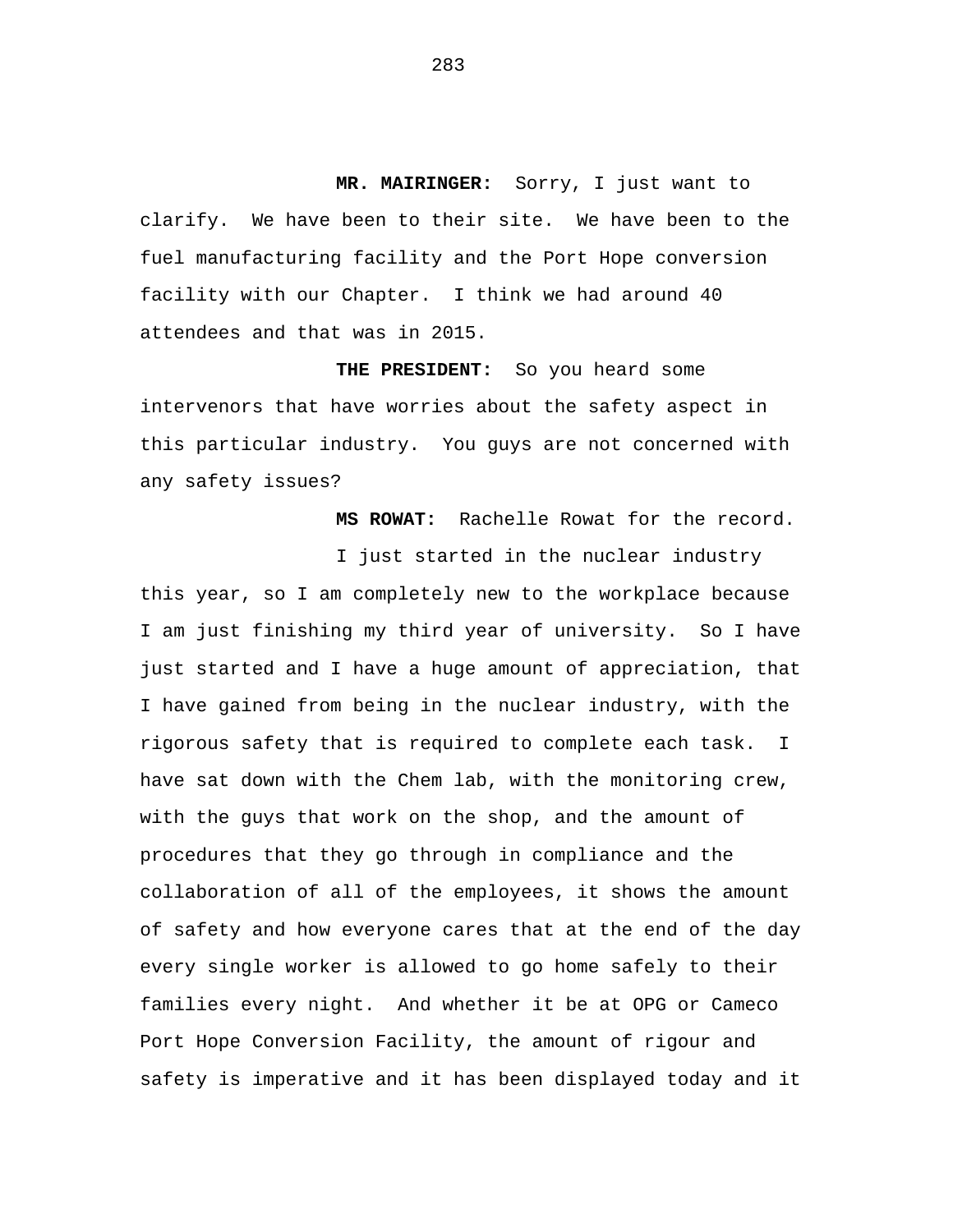will continue to be displayed. So there are no worries for the amount of safety because each and every person is committed within the companies.

**THE PRESIDENT:** Thank you. Thank you for the submission.

**CMD 16-H8.31/16-H8.31A** 

**Oral presentation by the** 

## **Restore the Port Hope West Beach Committee**

**THE PRESIDENT:** The next submission is an oral presentation by the Restore the Port Hope West Beach Committee, as outlined in CMD 16-H8.31A.

I understand that Mr. Smith will make the presentation.

**MR. BERGER:** Mr. Berger.

**THE PRESIDENT:** Mr. Berger, okay. I just read what I'm told to read.

**MR. BERGER:** Hi. My name is Denis Berger. I am a member of the Restore the Port Hope West Beach Committee.

Sitting to my left is Doug Smith, who is the founder of the Committee.

Behind me is Richard Ciano, who is a certified marketing research professional from the firm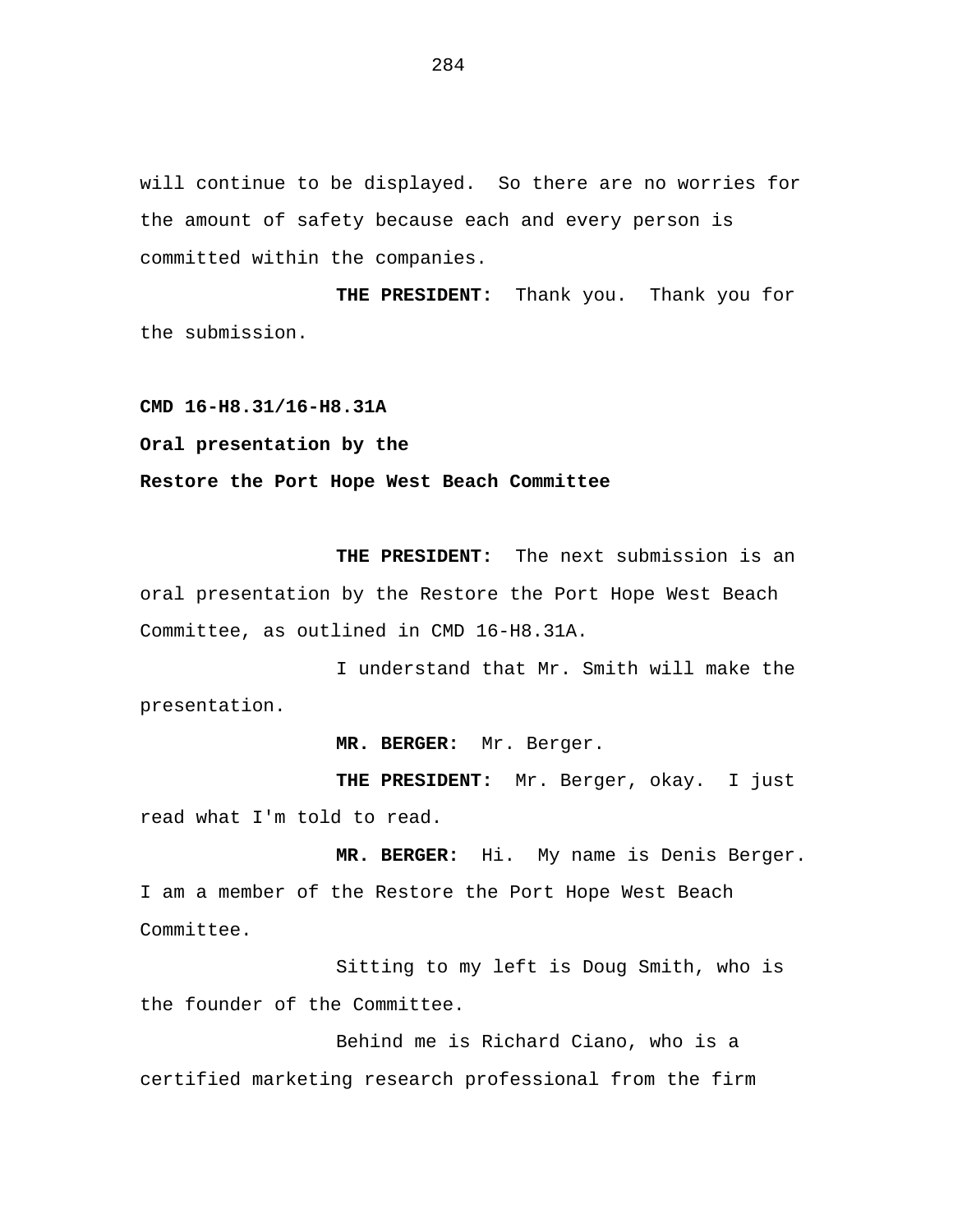Campaign Research.

It's a pleasure to welcome you to Port Hope and I hope you find some time in your busy schedule to find out why this town was voted best place to live or to visit by TVO viewers, Reader's Digest, MoneySense magazine and Cottage Life, among others.

I realize this slide is not the slide I was expecting, so if you would. Okay, perfect.

They say a picture is worth 1000 words, but if it was possible I would like to take every one of you, pick you up tomorrow at your hotel before the beginning of your last day of hearing, and I would take you down to this awesome stretch of beach that we have here called the West Beach. It was originally called The Beach because it was the only one that was really used. And I can tell you, this picture and this one are not photoshopped.

It's less than an hour from Toronto and the vastness of the waterfront is such that some people, short of the salty smell, could mistake it for a stretch of ocean shore. It's unperturbed. Its visibility, its site is unperturbed by anything but cliffs, sky, water and beaches.

But there is something odd about it, it's devoid of people most of the time. If you read our Port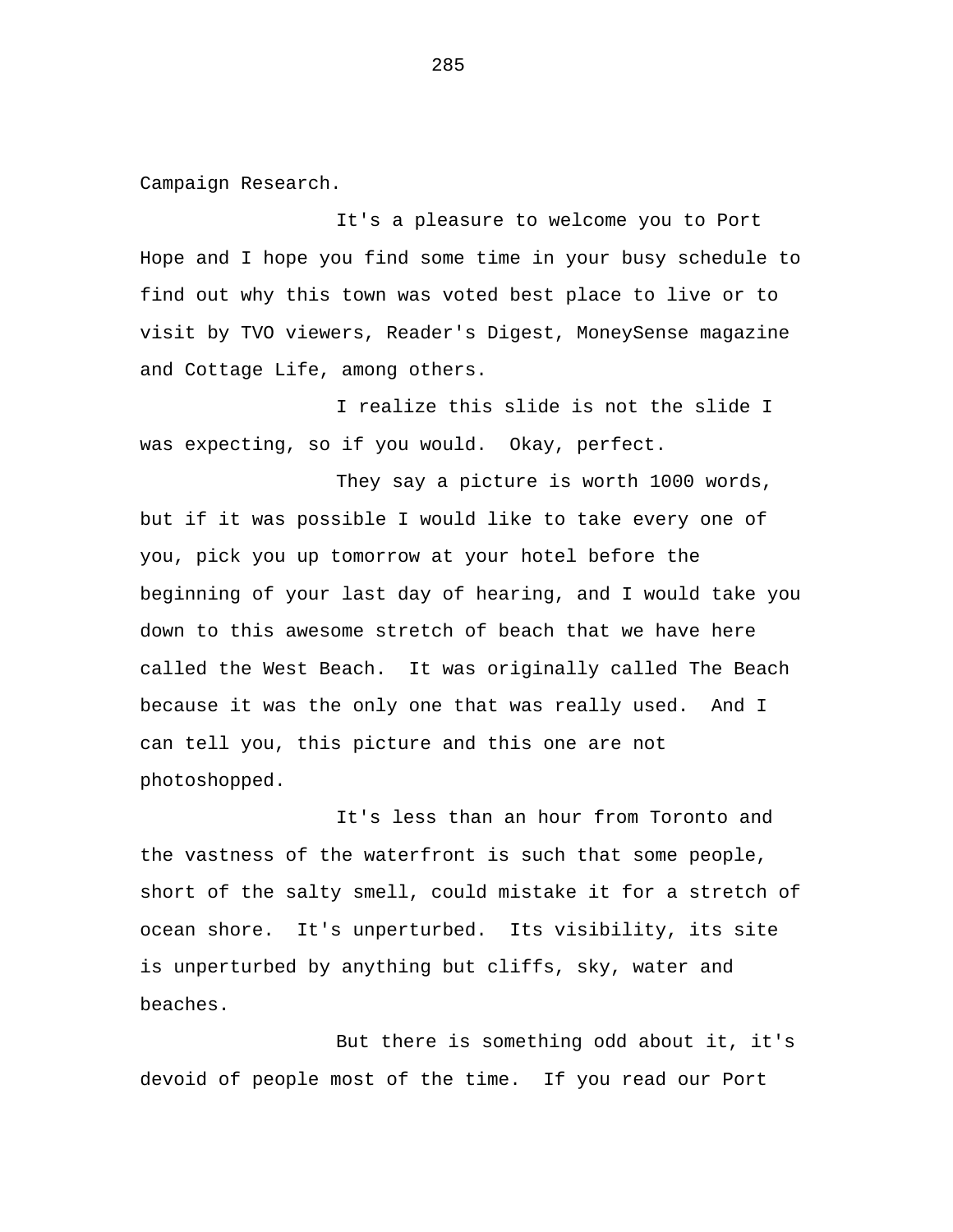Hope restoration document that was part of our package that you received, you would have found out why and the reason is it's because of its toxic industrial legacy.

In 2002, the town and Cameco started preliminary work toward the rehabilitation of its waterfront land and facilities. Two projects were started, the Cameco Vision 2010 as it was called then and a document for a joint effort between Cameco and the Municipality of Port Hope called the Consolidated Master Waterfront Plan.

Our committee approached the town with ideas and suggestions as well as artist renderings that we had commissioned to help to assist them in the beach design aspect of the plan, but we discovered that the West Beach was not to return to a recreational status as we had hoped as part of the Consolidated Master Waterfront Plan.

Then we learned of plans by Cameco to have a visually and physically imposing Ring Road to be built literally on an environmentally sensitive portion of the beach. The loss of this land required for Cameco's new entrance is too great and will limit restoration plans and subtract considerably from the natural beauty and enjoyment of a proposed recreational park.

Our work has been made difficult right from the start by actions from Cameco. Our early attempts to meet with Cameco in 2014 were denied. Again in 2014, in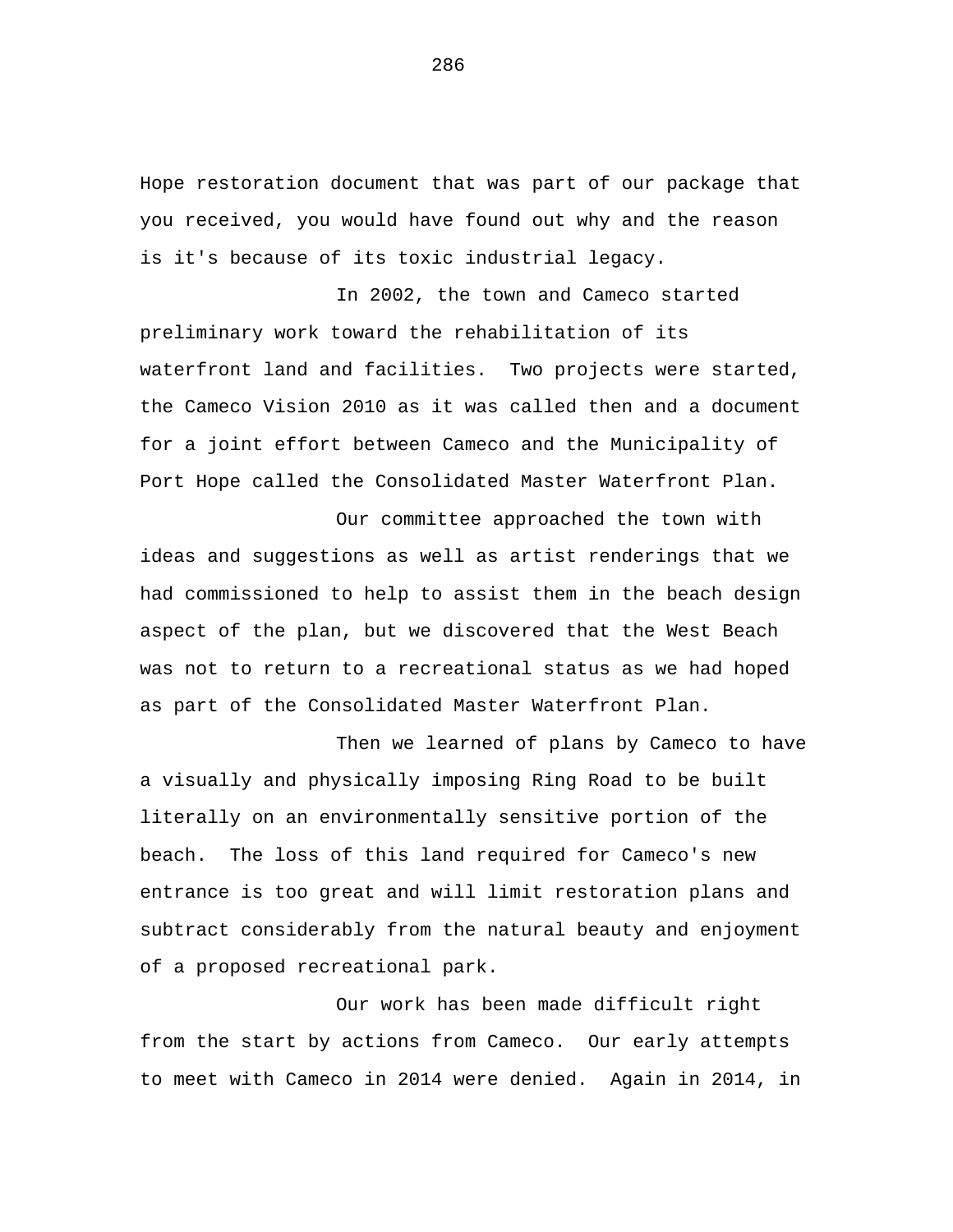Cameco's annual report to the CNSC, Cameco denied our existence by stating that no requests were received to meet with outside groups that year, this in light of the fact that our group was very vocal, speaking out against the Ring Road aspect of their Vision in Motion plan, which it was called by then.

At a 2014 spring public forum, Cameco Vice President Dale Clark was told by a committee member that their 2013 annual phone poll summary showed concern from the public over them intruding into waterfront land. He was asked, "Why not put this concern as a question in your 2014 annual phone poll?" His answer was, "Next question."

At the start of Cameco's Vision in Motion presentation to open Council in 2015, the presenter started off by stating that he would only take questions afterwards from Council. Our presence was known and we were not allowed to ask pertinent questions that could have made the Ring Road a subject made aware to the public.

And finally, the CNSC announced the June 30, 2016 deadline to submit an application for funding to intervene at the Cameco licence renewal hearing. Late in the business day of June 30th of this year, Cameco released on their website details of their licence renewal information. How can anyone read, digest and apply for funding with this timeline, which was obviously planned.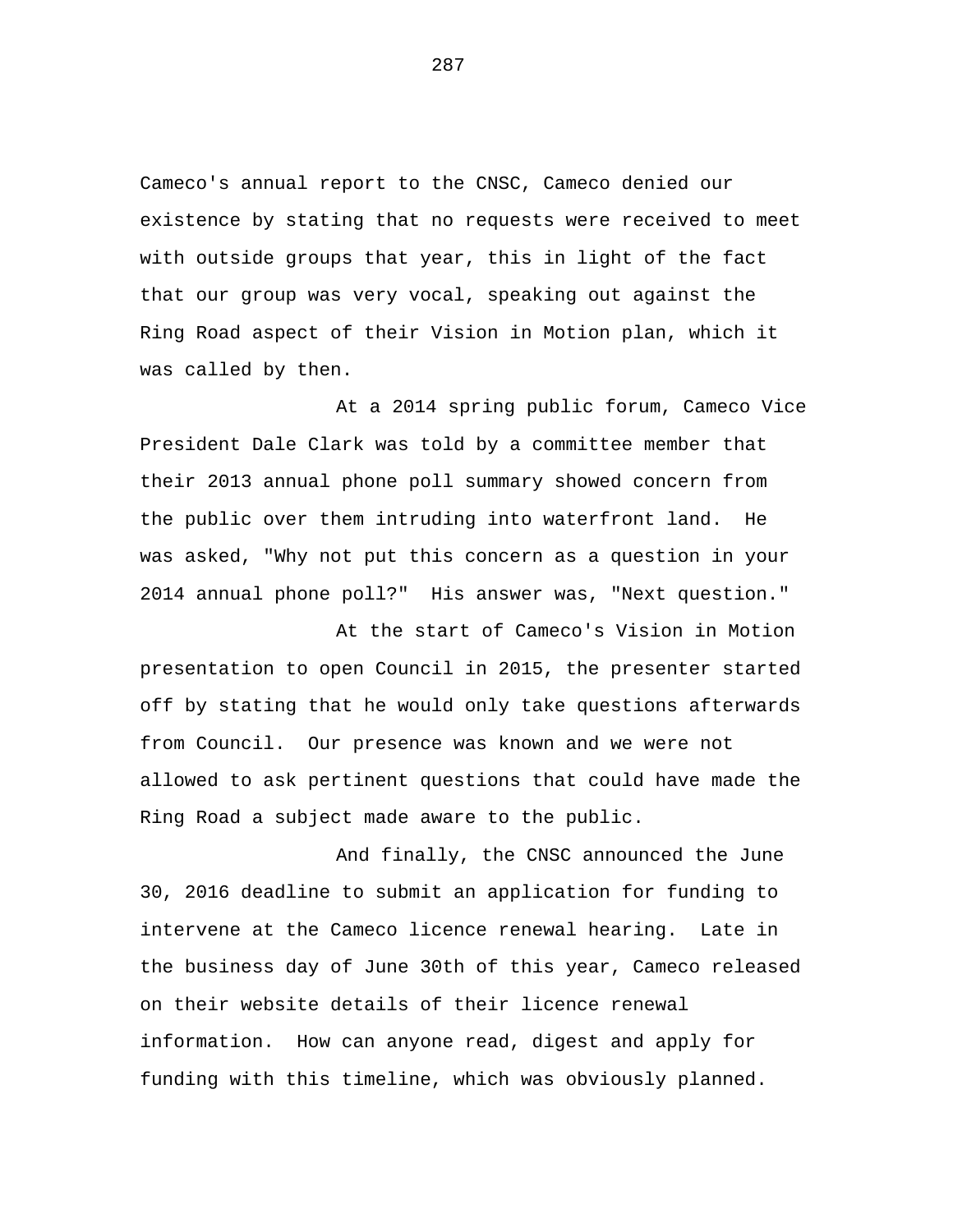When we finally managed to meet with them, a deal to buy some land from Cameco as well as an agreement to build the Ring Road, which is the Choate Road extension also known, was already concluded.

We met with Vice President Dale Clark a total of three times, accompanied by the Mayor every time, and we regrettably had to stop as he indicated to us that there would be no change made to the Ring Road plan as it was. Cameco repeatedly stated that they had public support for the Ring Road and that they had kept the public informed about its intentions.

The physical properties of the Ring Road make it considerably larger than usual, given the steep grade that exists naturally toward the waterfront. This requires a wide footing to allow for the construction of the road and this toe, as it's called by engineers, makes the visual impact of the road much more distracting and impractical.

Also, a planned relocation of Cameco's hydro corridor to follow the new road would place high power lines above it at a height possibly higher than 60 feet or 20 metres. Coupled with street lighting standards and steel guardrails for this elevated portion of the road which would face the beach, you have quite a visual impact as well as physical.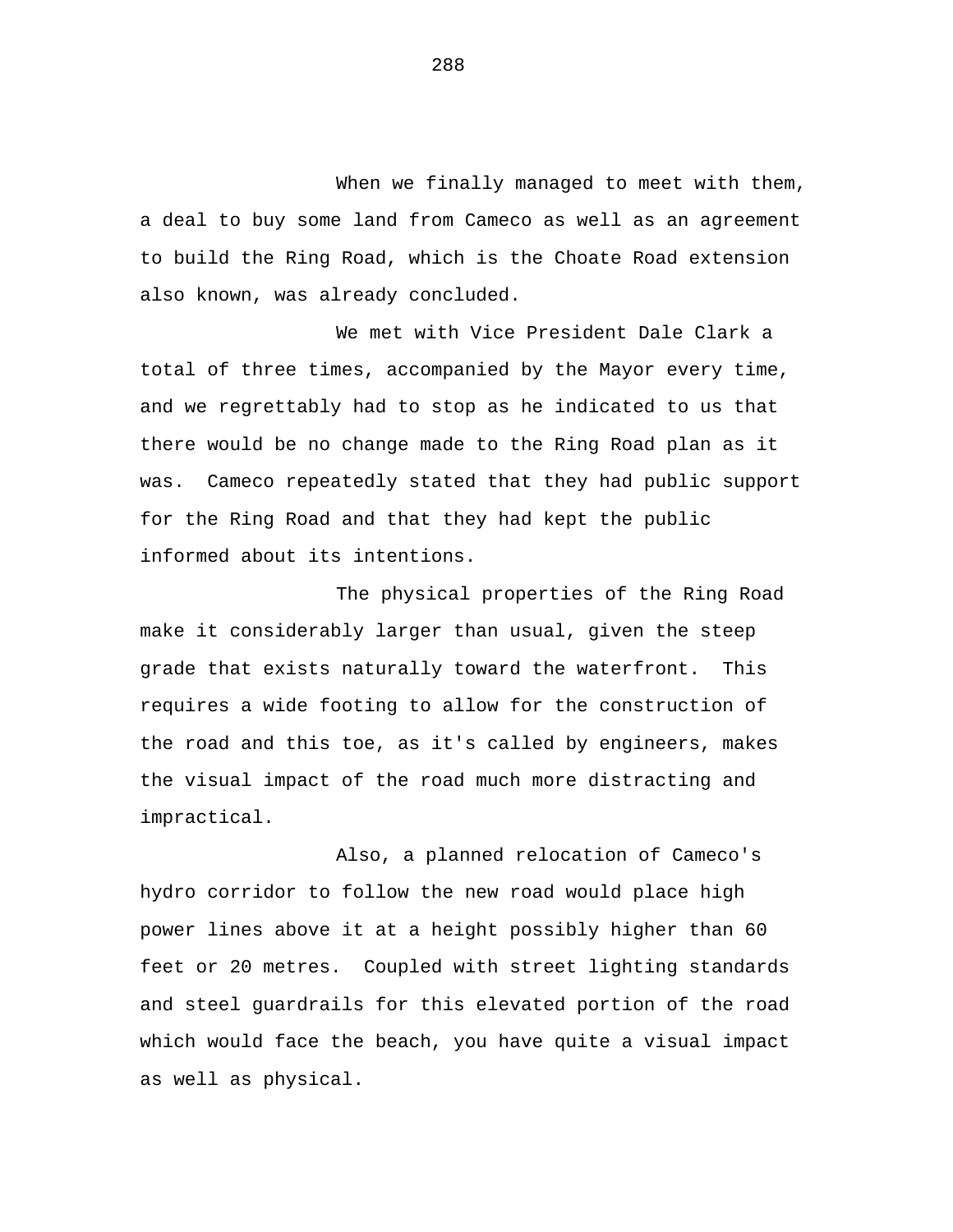Vision in Motion was supposed to be an opportunity to improve the Port Hope waterfront. What started as a plan for a grand facelift of the entire facility and the waterfront, something that got the town very excited and councillors alike, has morphed into something that is very different from previously submitted designs like these.

Also, it should be noted that there were promises made about many more buildings to be removed as part of the demolition component than the current estimate. Original figures started at 30 buildings and now it's at around 10. A promised lab and visitor centre which figured in their animation that they had made available was cancelled, along with an estimated 50 to 60 related jobs that we had heard of.

Again, Cameco has continuously told us that they kept the public informed and that they had the public support. We didn't believe that and through discussion with many town residents and through our Facebook page that gathered much support, we realized that there was very little public knowledge of the Ring Road extension and that the fact that it was to be built on public land was very much unknown.

To get a clear idea of what attempts had been made by Cameco to communicate their plan to the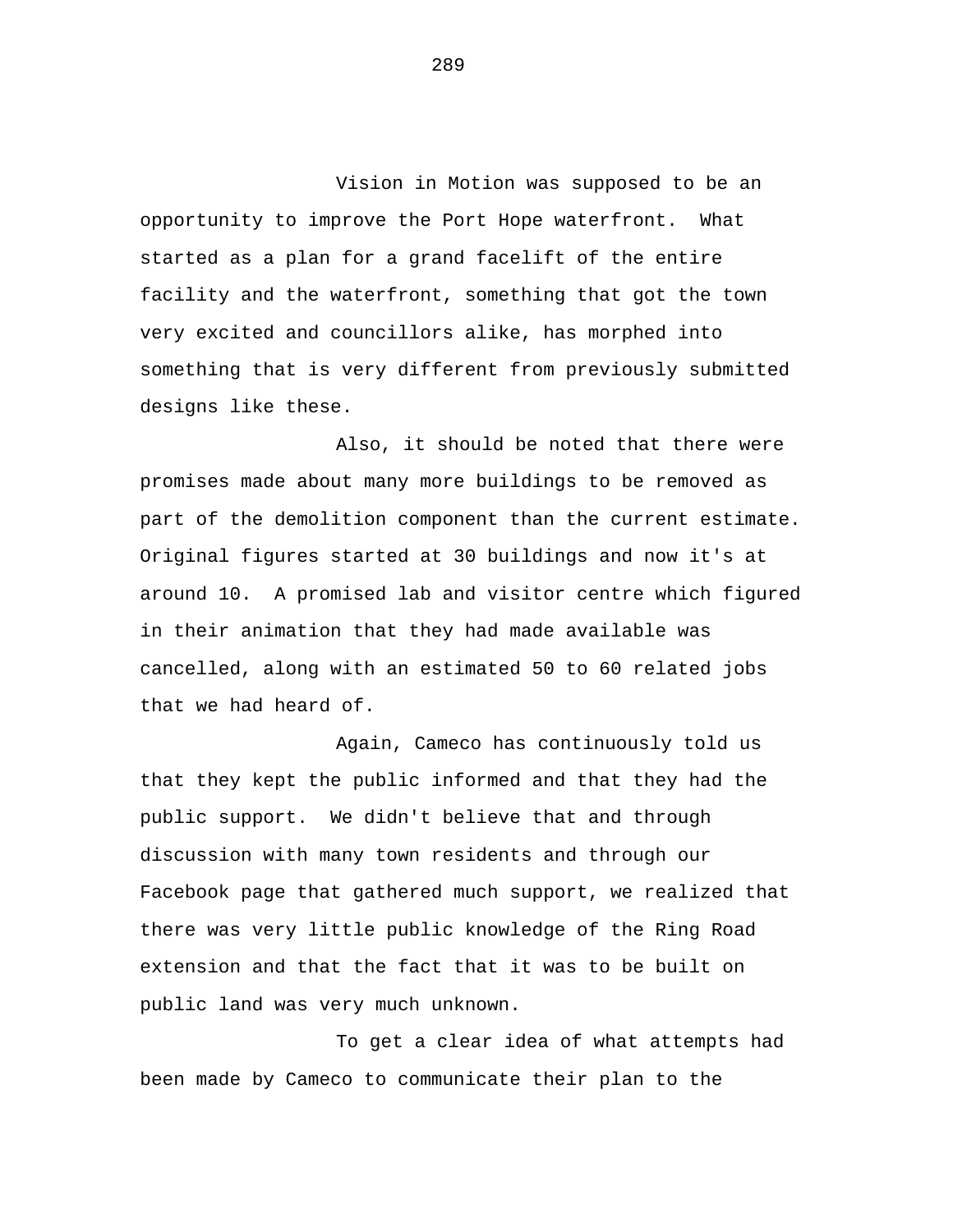public, and as a result of the available CNSC hearing intervenor fund, we hired the services of a research firm, Campaign Research, to do a peer review of all past public opinion polls and related material. The analysis of those polls suggest that we were right. In its summary, it concluded with:

> "Campaign Research finds nothing in the yearly opinion studies to suggest that the public is in any way supportive of the Ring Road extension of Choate Street, nor has their opinion ever been solicited in a quantifiable way on the subject."

We find that Cameco did not act in the town's best interest and used unethical means to influence past Town Councils and to force their will for a municipal Ring Road and expansion of their facility footprint without proper consultation with the stakeholders of this important tract of waterfront land, the people of Port Hope.

In our opinion, the best outcome for this situation would be for Cameco to build their new road within their existing fence line.

In closing, we cannot fully support a 10-year extension of Cameco's licence unless these three actions are taken first: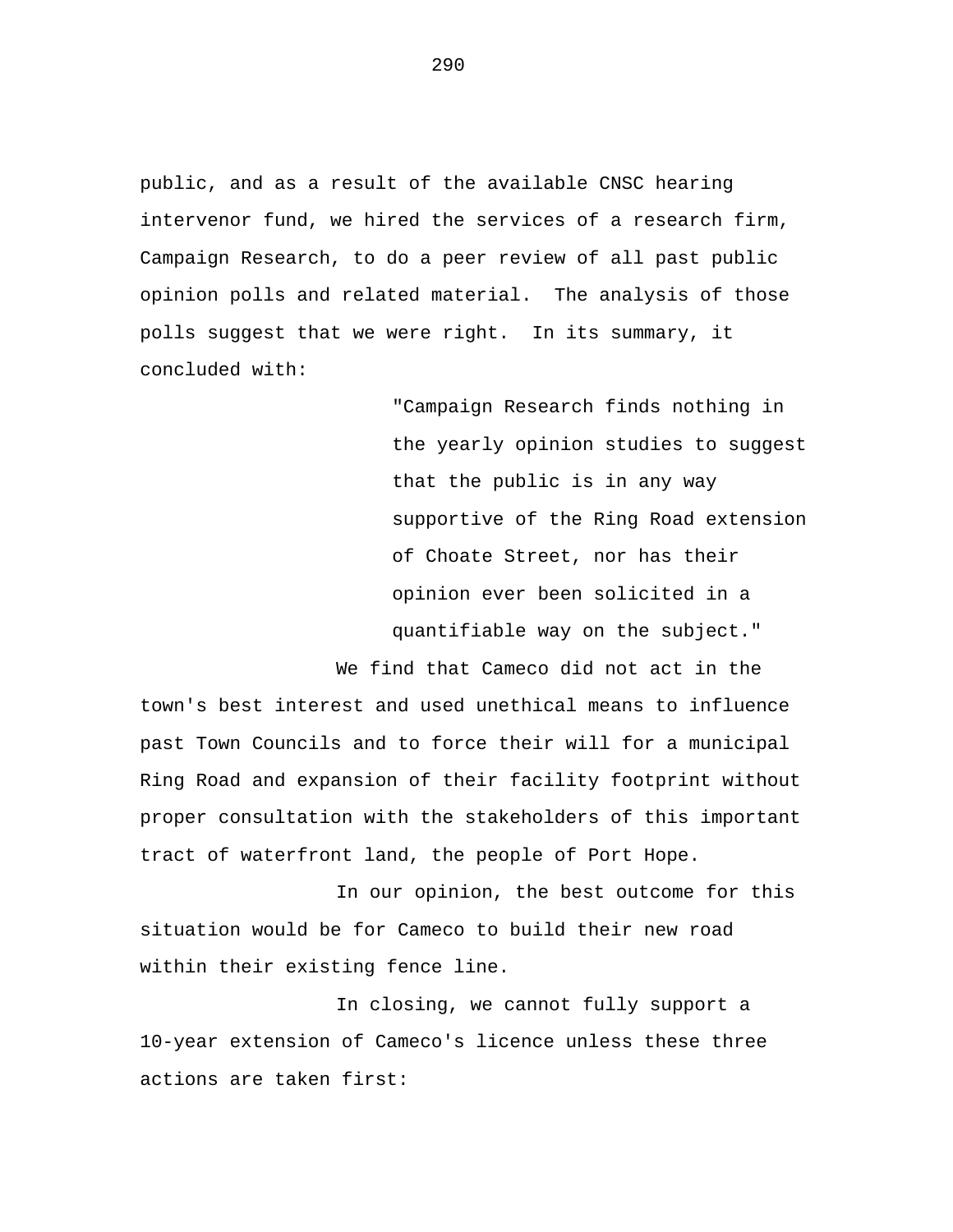- firstly, that the CNSC orders Cameco to work jointly with the Municipality of Port Hope and special interest groups like ours to arrange for a public approval forum on the proposed Choate Street extension;

- secondly, that the CNSC orders an upgrade of Cameco's annual public polling process to one that has better ethical credentials; and

- lastly, that the CNSC orders a review of Cameco's Code of Conduct and Ethics document from the President and CEO regarding host communities. We have noted problems where the program is either broken, not being followed or its rules unenforced.

This concludes my talk.

**THE PRESIDENT:** Thank you. Questions? Who wants to start? Dr. McEwan...?

**MEMBER McEWAN:** So I think I understand the geography. The West Beach is the beach to the right of the facility as you are looking down at it from the town; correct?

**MR. BERGER:** Yes.

**MEMBER McEWAN:** So the road would flow over or along the edge?

**MR. BERGER:** I'm sorry I didn't put the slide on as I was talking, it would have helped to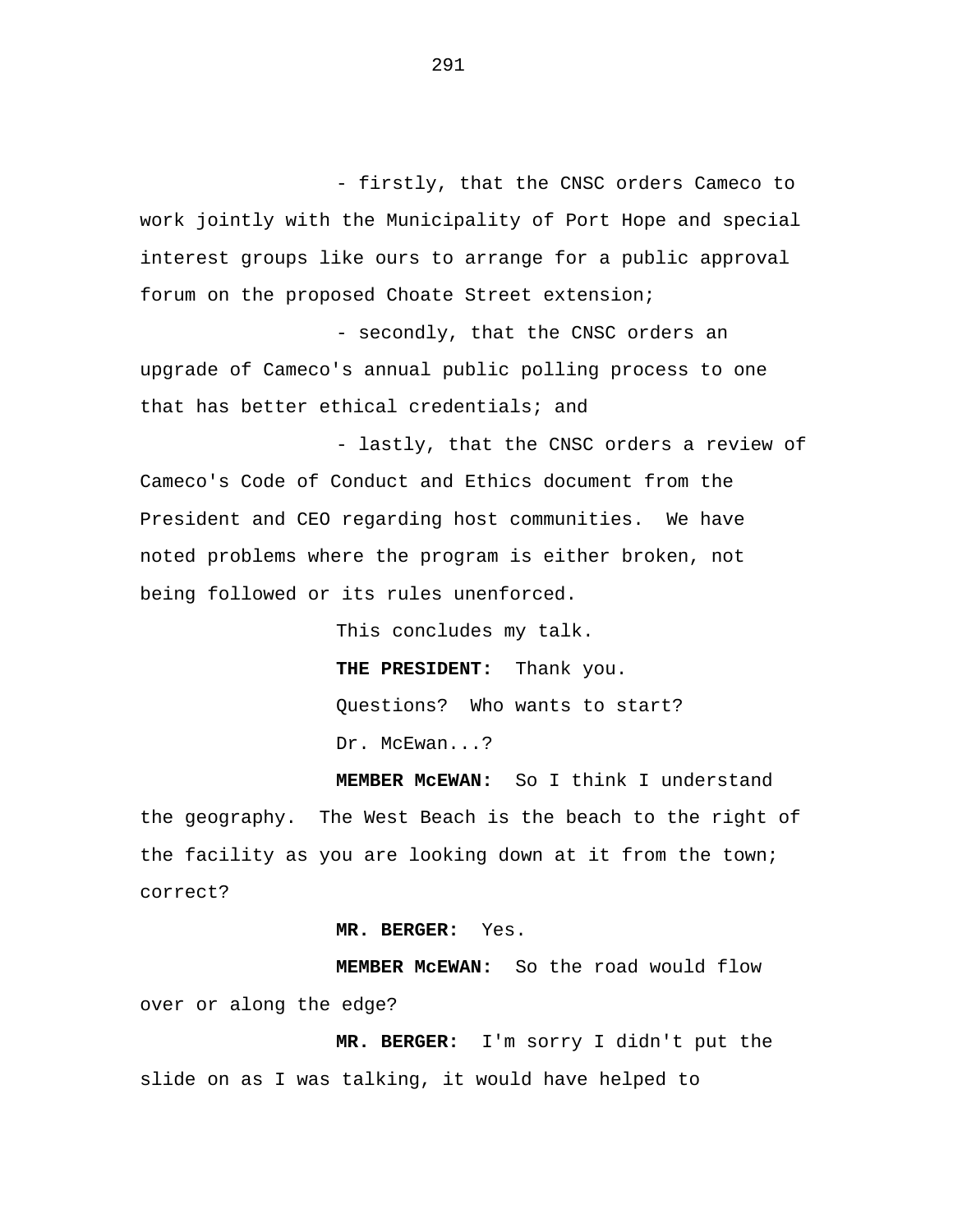visualize what I was talking about. I don't know if you have this anywhere.

> **MEMBER McEWAN:** We can see it, yes. **MR. BERGER:** You have it there? **MEMBER McEWAN:** Yes.

**MR. BERGER:** I just noticed it. Power of concentration. So as you can see there, at the top on an angle is Marsh Street and what you see appearing from the left top corner is Choate Street. As it stands, Choate Street ends at Marsh Street. And if you take it right, you take it to -- that will lead you to the facility of Cameco and their office and main entrance. And if you go left, it will take you to the new water treatment plant and the beach access that exists presently.

So what you see just below Marsh Street and where Choate Street is, this is the old water treatment plant. This is land that was owned by the town. Somebody in their wisdom at the town considered that land as surplus and put it up for sale and Cameco bought it right away. This is something that we believe was a big mistake because it allows again Cameco to possibly increase their footprint without proper consultation with anybody from the town, and the previous Council seems to be going along with this very much.

Now, the Ring Road would be the beginning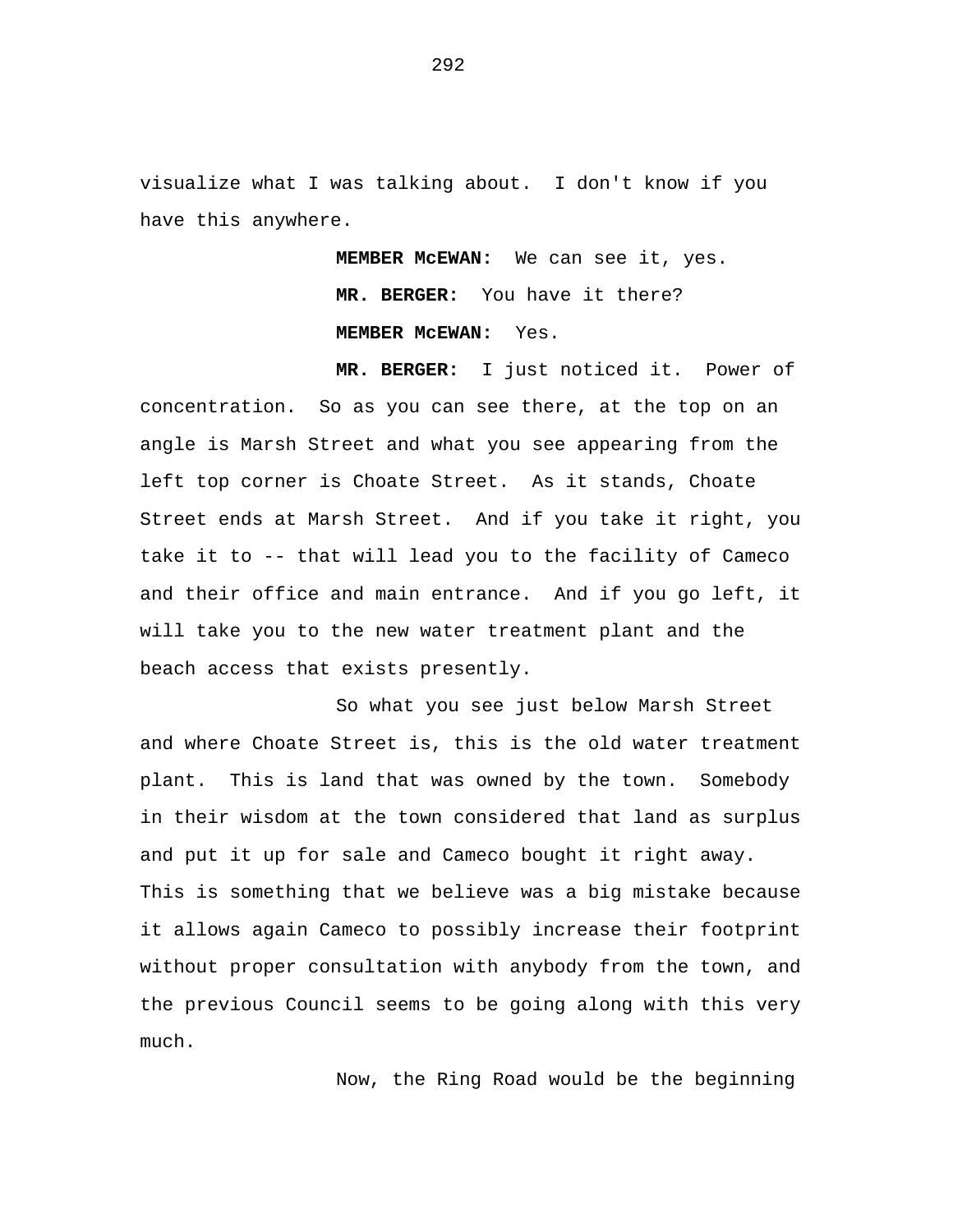of this junction of Marsh Street and Choate Street. It would go pretty much straight south toward the water and then around an 80-metre radius would turn to eventually meet -- at the end of this curve would meet the present south and west end of the parking lot. This would continue following that property line, on town land again, all of this on town land and on the beach, and then it would start curving a little bit southward where it will end in, I think it's a 40-metre radius ring portion.

We visited the location multiple times and we also took members of Council there. When you are at the Ring Road portion, the round portion, you are literally a stone's throw from the water's edge.

It is on an environmentally sensitive designated area of the Ganaraska Conservation Authority and if you walk there you find plants, probably two dozen species of plants that you have probably never seen before, and these are particular plants that grow near beaches and their purpose is to hold the sand together. So it's a very specific ecological system that exists there. You will also see mushrooms popping out of the sand in the same area, which is unusual but considered to be normal.

So that is what the Ring Road would be. **THE PRESIDENT:** Okay. Before we get too into the detail, I would like some basic information. Does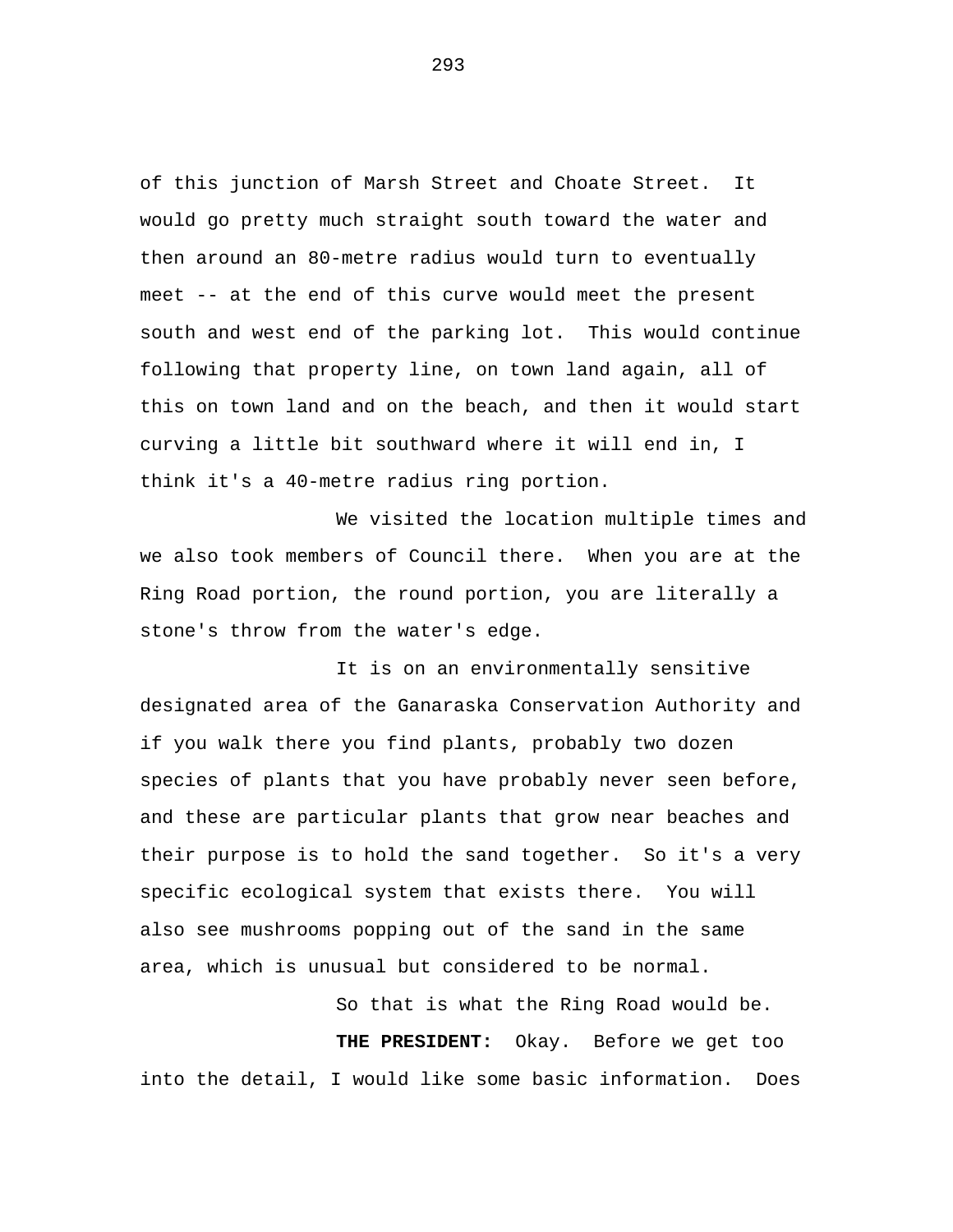Cameco own the property right now, the whole area where the beach and the Ring Road would be, and would it require environmental assessment to build a road and who would have to approve that? Cameco, can you sort of help me with this?

**MR. CLARK:** Yes, I can. Dale Clark for the record.

So there is quite a bit we would be happy to respond to in that intervention as needed.

To quickly answer your specific question, that is a municipal road. It is designed and intended and has legal agreements to be a municipal road, not a Cameco-owned Road. So to explain that, let me give some additional background and facts.

First of all, the Vision in Motion project, or initially Vision 2010 project, has been a very public process from the beginning. From gathering initial feedback in an initial engagement process, updates at community forums, town Council meetings, there has been extensive consultation and communication and updates.

As an example of that, I did some research to validate that as well. The Vision 2010 or Vision in Motion project has actually been presented in different public forums 87 times, or at least 87 times over the past 10 years. That includes in community forums, municipal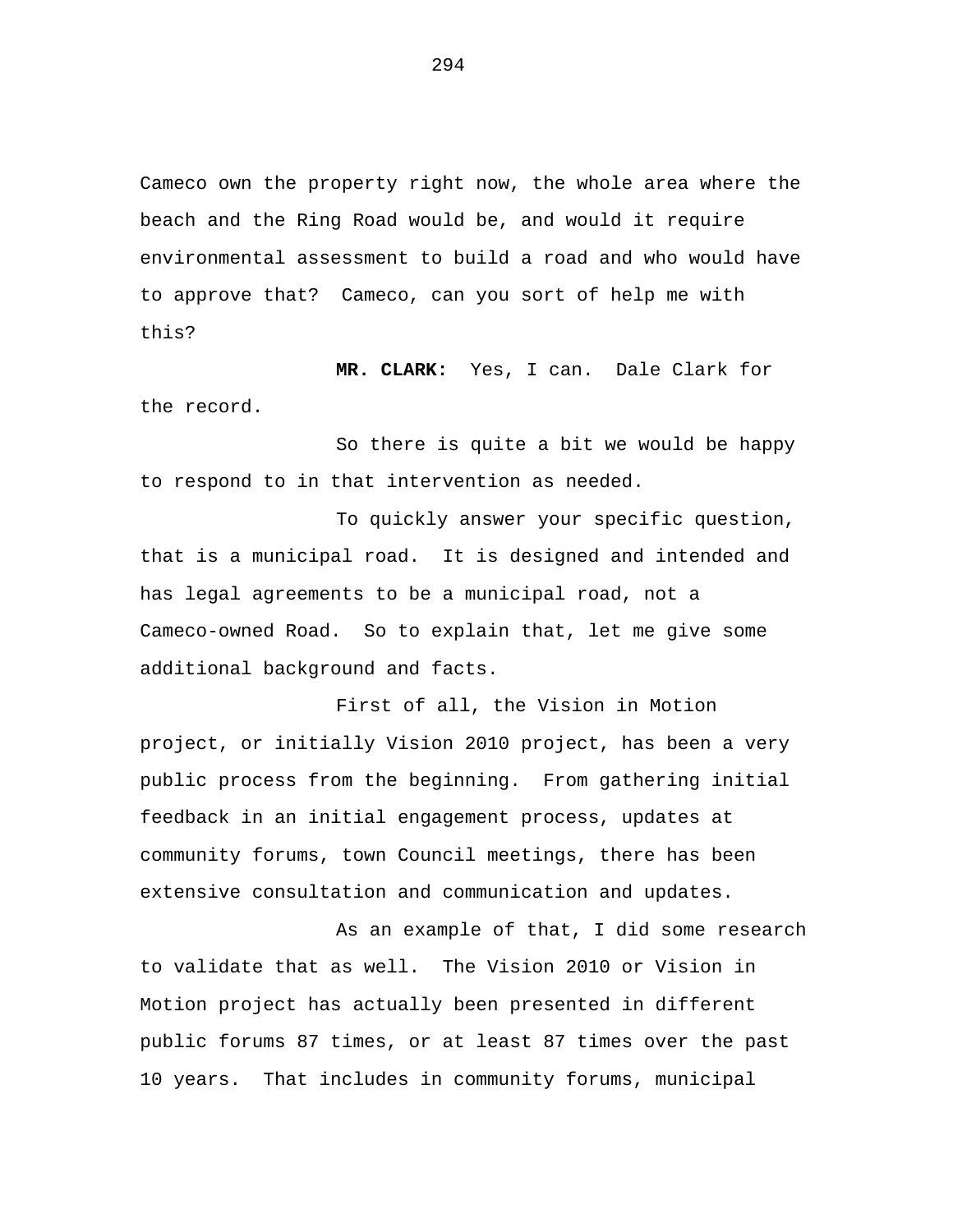Council meetings, fall fair, other special meetings that we have held in Port Hope in the area. It has been discussed at municipal Council meetings 13 times in recent years, as far back as 2007.

So this particular aspect of the project, the Ring Road in question has been specifically mentioned or shown in pictures at least 12 times over recent years dating as far back as 2008. We have the specific dates and meetings and references for that, so for at least 10 years. In fact the drawings shared in the intervention actually show the concept of the Ring Road as early part of the concept.

So we understand that not everyone agrees with all aspects of the project and this is clearly one of those examples, but there is no question that we have developed this project to meet the priorities of the community. We have done that through a lot of consultation.

The clear interest and the strategic priorities of the community from very early days of this project were to primarily vacate the land at the Centre Pier, to return that to municipal or public use and to provide more public access around the harbour.

And that's what we have done and that's what our project does to meet those primary objectives that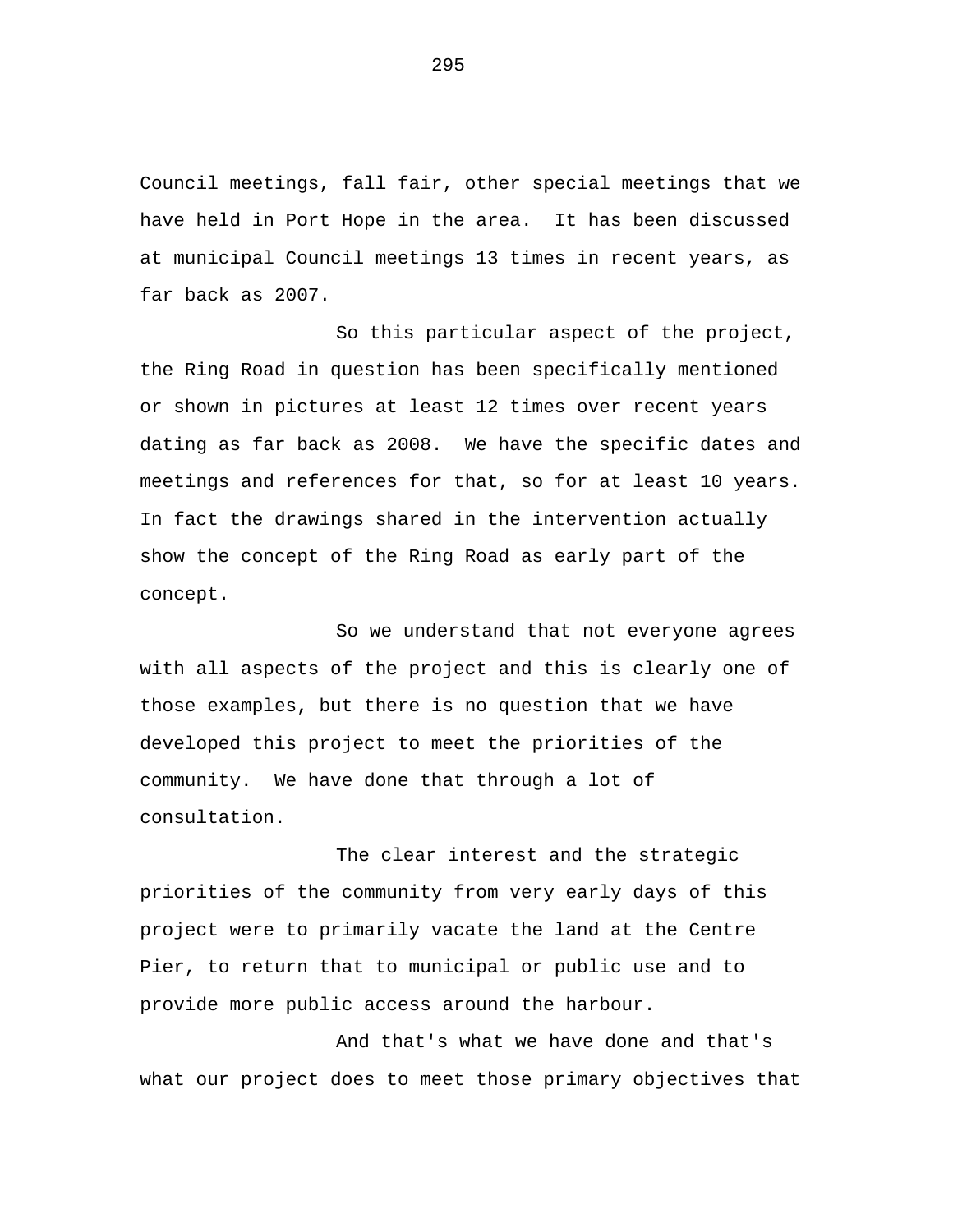have been established by the Municipality for many years, documented in the Consolidated Waterfront Master Plan and other forums. We have reached legal agreements with the Municipality to do that, to do just that. Part of that includes the construction of this road, the municipal construction of this municipal road in order to do that.

So to clarify one other point that was raised there, the net result of those changes meets that original intent. As an example, that actually returns 7 acres of waterfront land to municipal or public use. In other words, that is 20 percent less waterfront land that Cameco will occupy after Vision in Motion.

So it is done with and the project has been developed and communicated with that intent to meet those strategic objectives of returning the Centre Pier land for available use and making more public space available around the harbour. In order to do that, that has required some changes around on the other side of the property and has led to the design and the plans around this municipal road for many years.

So I would say again, we are proud of the project, we are proud of the consultation that has gone into this project and after many, many years of planning are ready to execute on this project.

It is unfortunate, as was described, we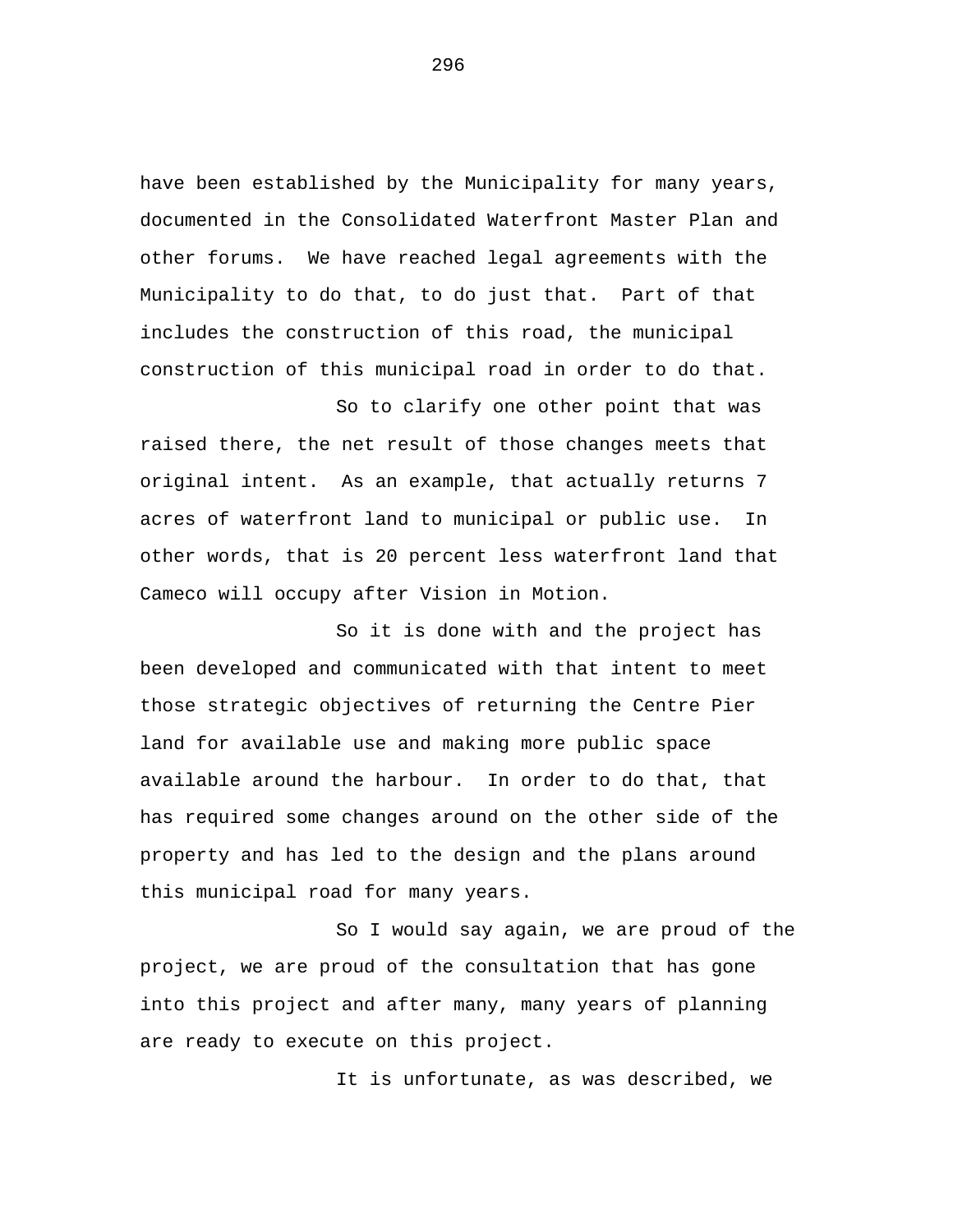essentially did reach an impasse. We tried to work very collaboratively with the West Beach group here and the intervenors. There is a basic point of disagreement and we weren't able to reconcile that.

There are -- there were and I believe there still are opportunities where we can collaborate or work together with the Municipality and meet some areas of interest. We are happy to do that, but there are legal agreements in place to follow through on this design that we have had for many years.

**THE PRESIDENT:** I find it strange that nowadays waterfront properties are really valuable and everybody rips up roads to get access to beachfront properties, so I'm very surprised by that kind of a thing. You still didn't answer what approval process you will have to go through.

I see Mayor Sanderson there. I don't know if that would be totally out of protocol to ask you to come and help us about this. Why is the Municipality interested in a Ring Road to a beautiful-looking beach? And whether CNSC has a mandate in all of this is a whole different issue which we will have to take into consideration.

**MR. SMITH:** Doug Smith, Chair of the West Beach Committee. I would just like to add something there. We did quote in our submission material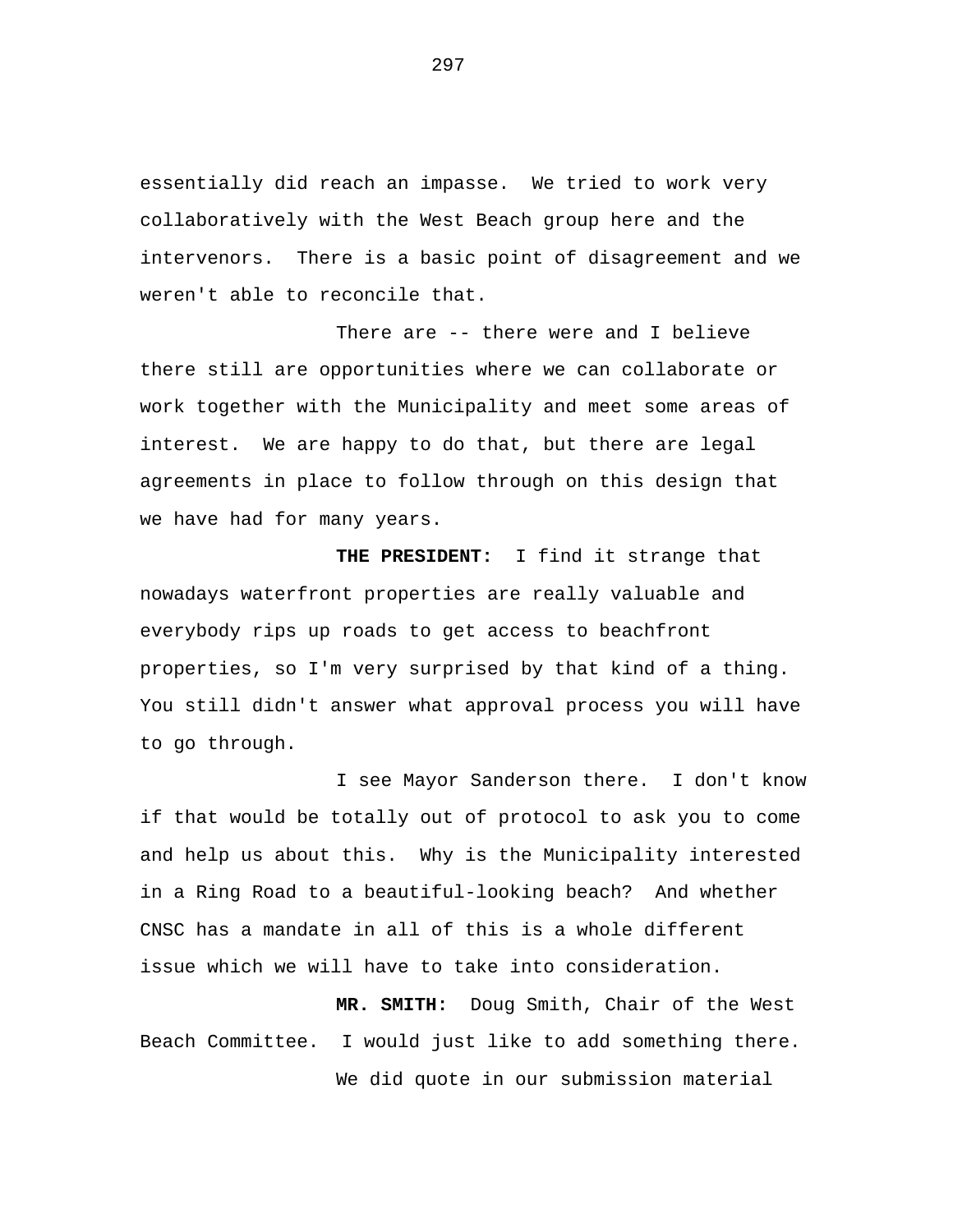that Cameco in 2006 hired Gartner Lee to help them organize this public input to their Vision 2010 plan at the time and in their own report, and I quote the section 5.3, Table 1, the heaviest rated feedback that they got from the public was that they wanted a recreational beach and it was rated at like number 12.

There was also a much lower rated response from the public at a number five weight that they would like a road to go to the pier so that, you know, they could look at the lake.

This road here, you know, it's not one that you would want to park on because it's basically an industrial road now that's the new entrance to their facility and that wouldn't jive with the majority of the public input. You know, if the public said they want a recreational beach back there again like it used to be, you wouldn't want to build a road on it. So one would trump out the other one I guess you could call it today.

So, you know, they took that plan away, or all that input, and they basically had another consultant come in in mid-2006. They picked through what they wanted for Cameco and the document said specifically that they would pick out what was good for Cameco, not for the environment, not for the community.

So after all this, things got trucked out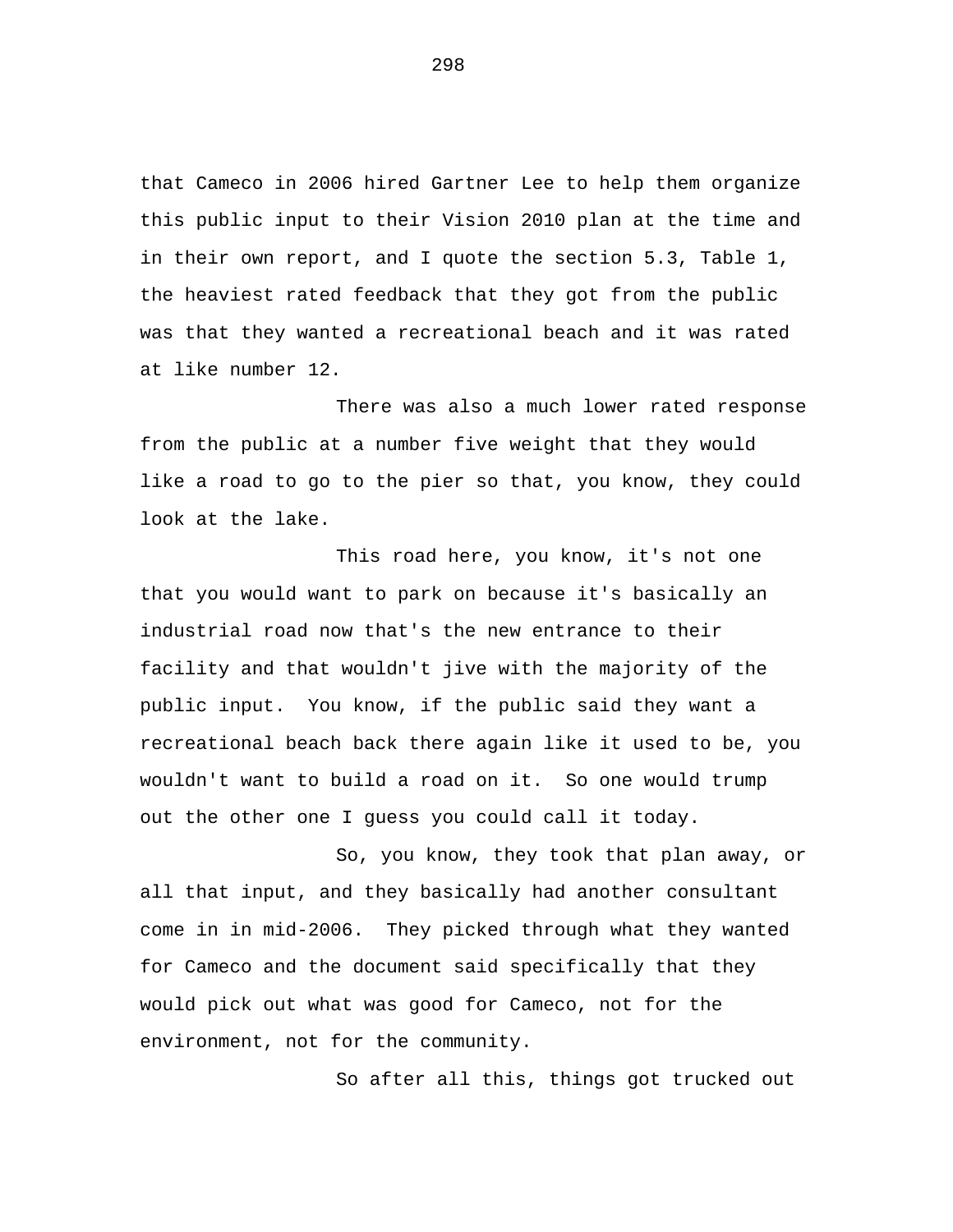and from that point on this Vision 2010 was their plan. There was no more public input. They did presentation after presentation after presentation, this is what we are going to do. They were not asking for any input and they wouldn't receive any input.

So this is 10 years already. It will be another couple of years, two, three, four years before the road gets built.

**THE PRESIDENT:** Okay, let's hear from Mayor Sanderson, please.

**MAYOR SANDERSON:** Mayor Bob Sanderson. Thank you for the opportunity for the political spotlight. I appreciate that very much.

The West Beach is a very important component of the Waterfront Master Plan to the community and, quite frankly, I think this Council, being relatively new, has inherited some legal agreements and some requirements relative to the Ring Road.

The West Beach group has been very active and I would remind the group as well that when we have the Centre Pier, the East Beach and the West Beach, we are going to require some fairly significant public input relative to best use. At this point in time, the West Beach is going to have to have a lot of remedial work.

The Ring Road without question does have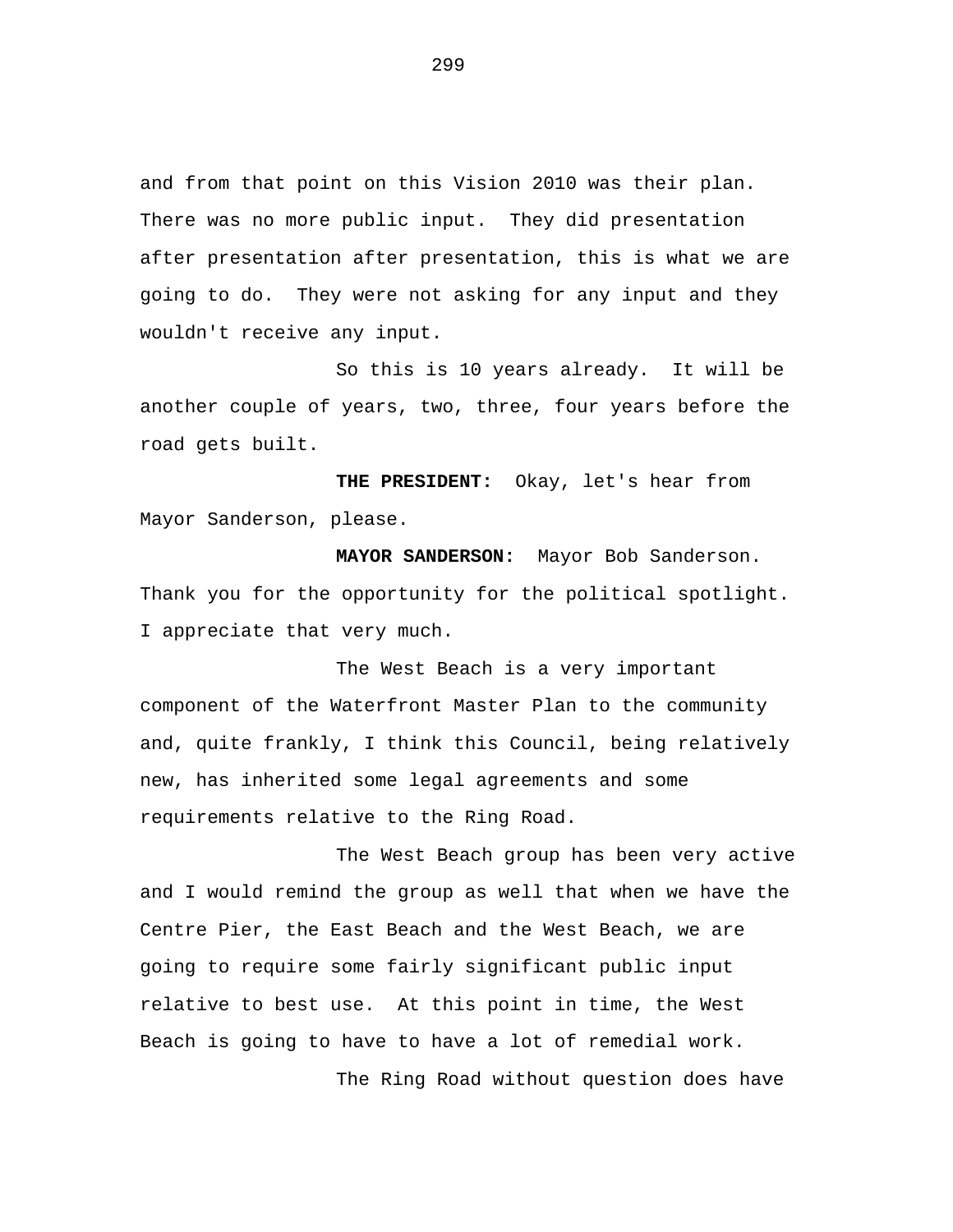an impact and we have been out there with them. I have walked the land myself.

I have beside me Sue Bernardi, who is the team lead on the municipal part for PHAI and is our previous Clerk to the Municipality, so perhaps she could comment on some of the legal agreements in the past.

I would like to certainly comment that there are two elements here, which is the West Beach itself and the impact of the Ring Road. The Ring Road is certainly sponsored by Cameco and going to be paid for by Cameco, but in previous Councils it has been agreed that it's a municipal road.

So Sue, maybe I could ask you to comment. **MS BERNARDI:** Thank you, Mr. Mayor, and thank you to the Commission for the opportunity.

Sue Bernardi, Municipal Project Team Lead for the Municipality of Port Hope. As was identified by the Mayor, I am their previous former Clerk for the Municipality and I was one of the negotiating parties with Cameco relevant to the various legal agreements that have been alluded to earlier this evening.

With respect to the Ring Road specifically, it was a problem-solving exercise, as I would best describe it, between Cameco and the Municipality in early days. Cameco came to us with a proposal on how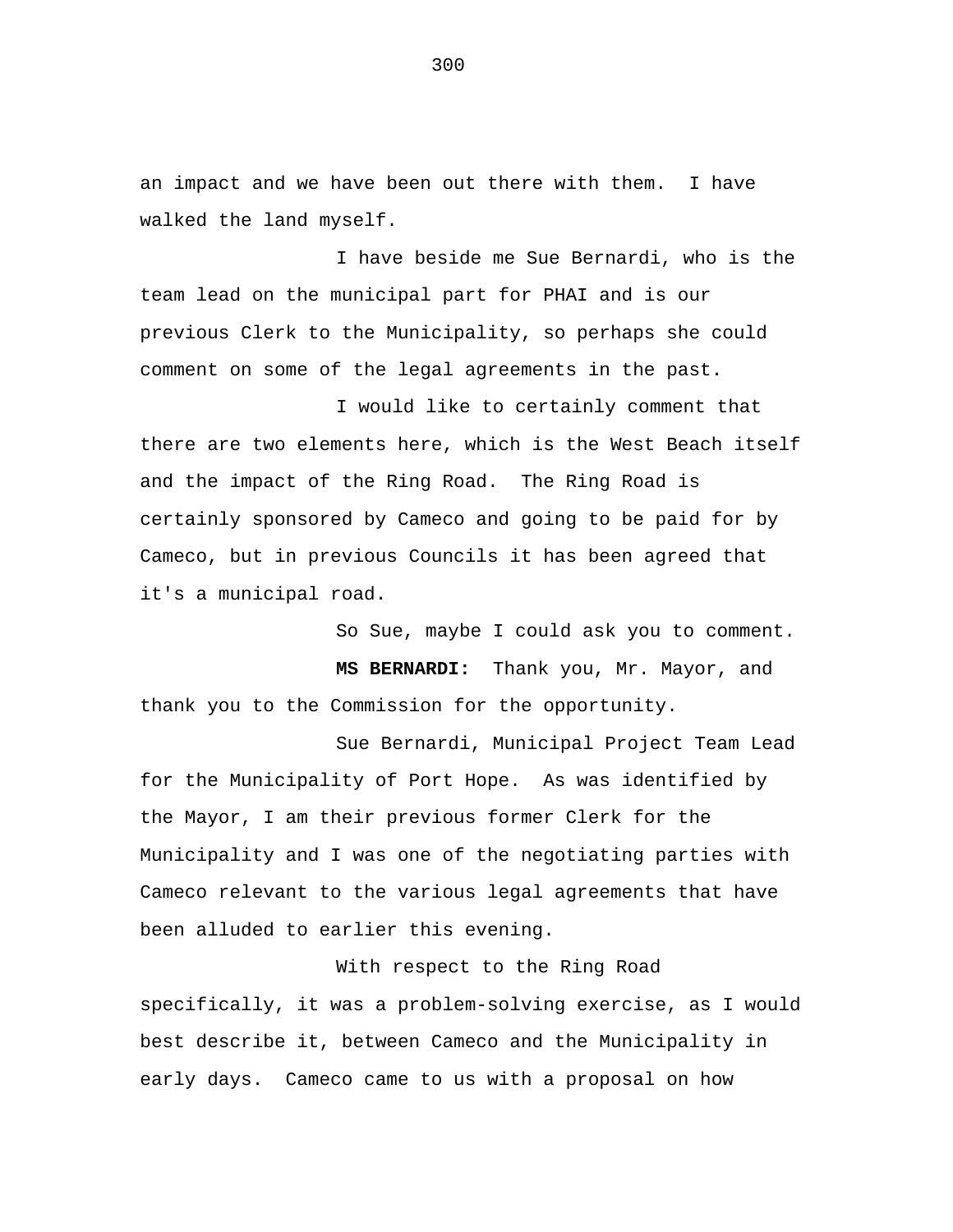Vision in Motion in their proposed plan would work forward to redevelop the site and be able to enlarge their footprint and adjust their site plan for their facility as appropriate to get best use of their facilities and best use of the land, and through that proposal and discussions we as a Municipality identified that there were a number of constraints for us as a Municipality to protect our infrastructure and to deal with some of our municipal issues.

Specifically, they were in regard to stormwater management. For example, there are areas on Eldorado Place, which is the access point currently for Cameco facility, where there is considerable ponding and that remains an issue for the Municipality and we wanted to work collaboratively with a corporate partner such as Cameco to be able to resolve that issue.

Much of our infrastructure in terms of storms, sanitary and water also runs underneath Cameco facility and underneath the road infrastructure as underground plant through Marsh Road, et cetera. We saw it as an opportunity to be collaborative in terms of being able to partner on solutions conceptually to be able to resolve certainly our municipal infrastructure requirements going forward and to be able to facilitate where possible the opportunity for Cameco to be able to realize their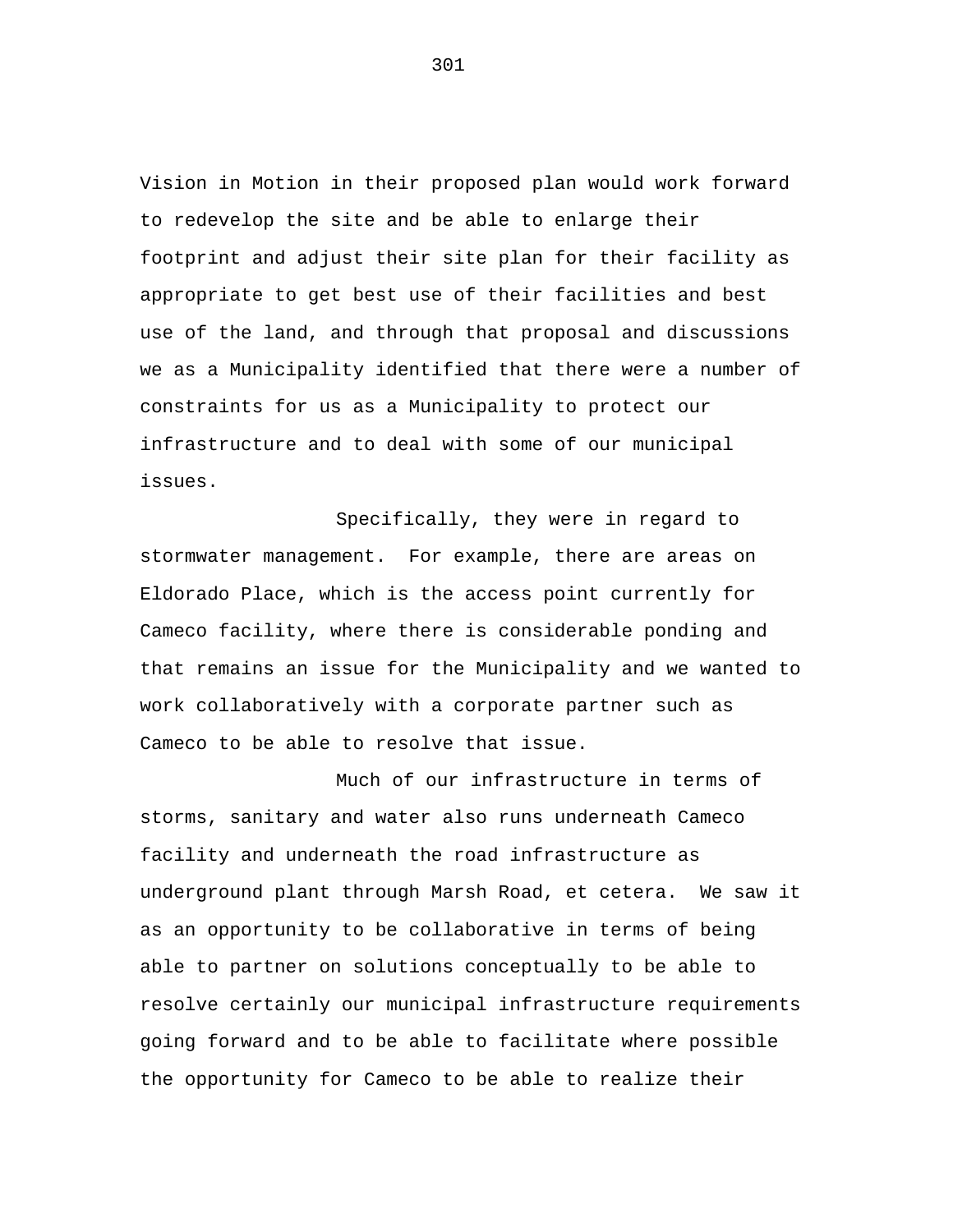Vision in Motion.

Through those negotiations and opportunities, the Municipality understood that Eldorado Place was proposed by Vision in Motion to be able to look to the opportunity to extend their fence to include Eldorado Place and the Municipality looked at the opportunity as a road realignment, first to extend Choate Road South, to be known as affectionately called here, the Ring Road.

We need to maintain access as a Municipality to the southern portion of Cameco lands as it impacts the approach channelled to the harbour for dredging purposes, amongst other maintenance issues throughout the front of the waterfront.

Our Parks and Recreation Department, as well as our Works and Engineering Department depend on that access. So access -- maintenance of that assess was important to us.

We also have a Council policy that speaks to maintaining access to the waterfront and we don't typically sell lands that have direct access to the waterfront unless there is a mutual community need that can be addressed, and in this case it was maintaining municipal infrastructure and access to the waterfront for municipal purposes as well as for the community and to address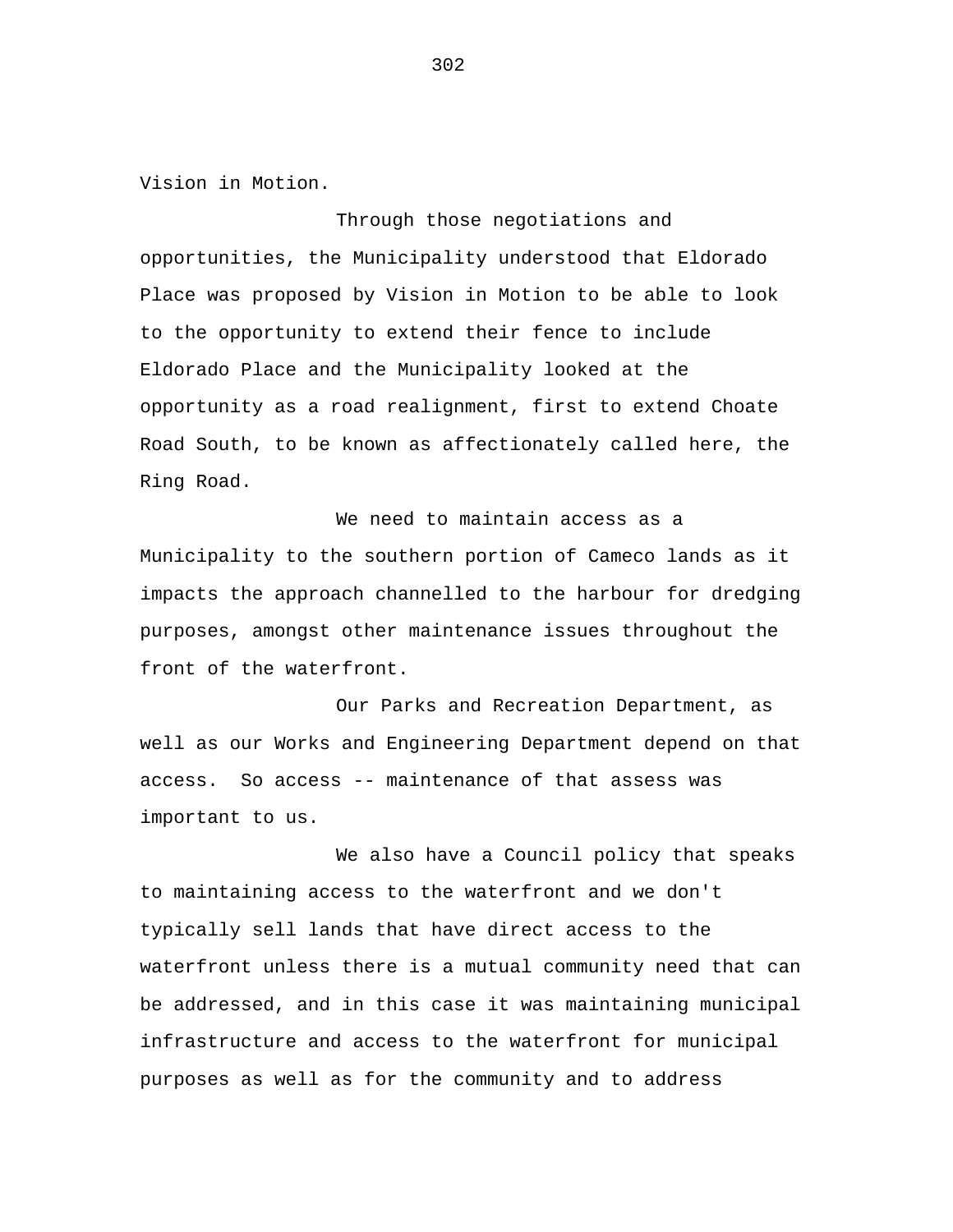previous Council's Waterfront Master Plan that had been identified.

I would address the idea of the Ring Road was conceptual in nature. We, through our negotiations, wanted to understand for the benefit of both parties, the Municipality and Cameco, what the Ring Road conceptually would look like and what potentially would be involved in the design.

The design elements we took from our typical urban standard for road design and we took that as an overlay, if you will, on an aerial to demonstrate whether or not our typical urban standard could conceptually be utilized in that area, understanding fully that there was going to have to be a full public consultation process that would have to be undertaken subsequently. That has yet to occur.

Council of the day engaged in these land transfer agreements with Cameco on the basis that -- and the agreement clearly sets out a structure on how that public consultation process and the tendering process would occur and we would have the opportunity at that time to engage the public in terms of the urban design and various aspects of access.

We envisioned that this was going to be an opportunity where the Municipality, a corporate citizen and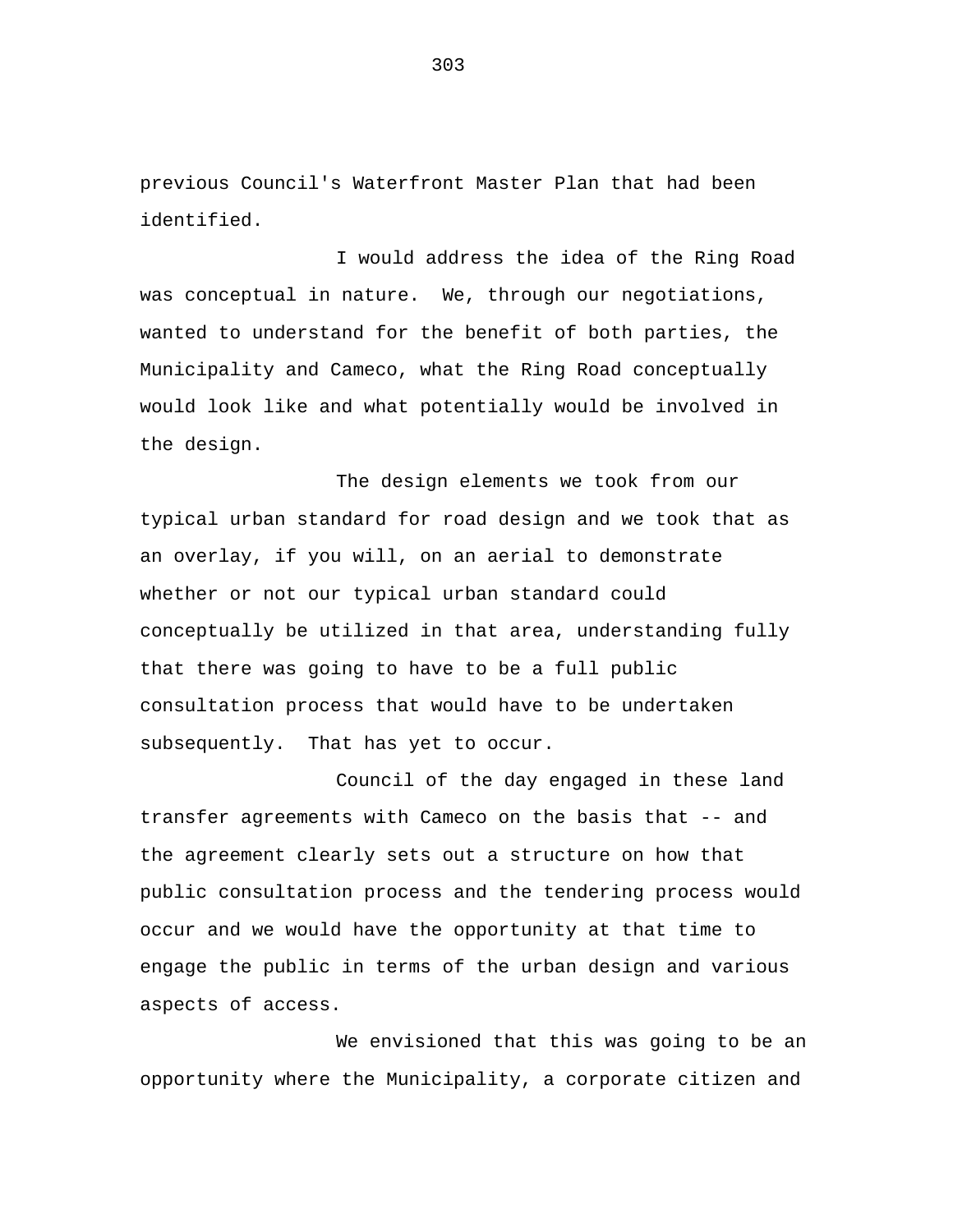the community could come together in terms of being able to address several aspects of community planning and working through various issues for both Cameco and the Municipality in that vicinity.

**THE PRESIDENT:** So I'm still waiting for an answer as to who approves. Do you have to go through the Ministry of Environment to do an environmental assessment and what if it is sensitive land and you have to go to Plan B?

**MS BERNARDI:** My apologies. Yes, you are correct, Mr. Binder, with respect to -- Sue Bernardi for the record, by the way.

With respect to approvals, it would require an EA. From the Municipality's perspective, we would have to undertake that appropriate process, and as a Municipality, I understand it would be a Phase 2 EA that would be required. We would look to MOE's assistance in that regard, as we always do for any other project relevant to road reconstruction or road realignment or any new construction projects. As I understand the approvals process, as a Municipality, it would not be unlike any other road reconstruction and process that would have to be undertaken.

In the event that there is subsequent work through the EA process that would have to be undertaken, to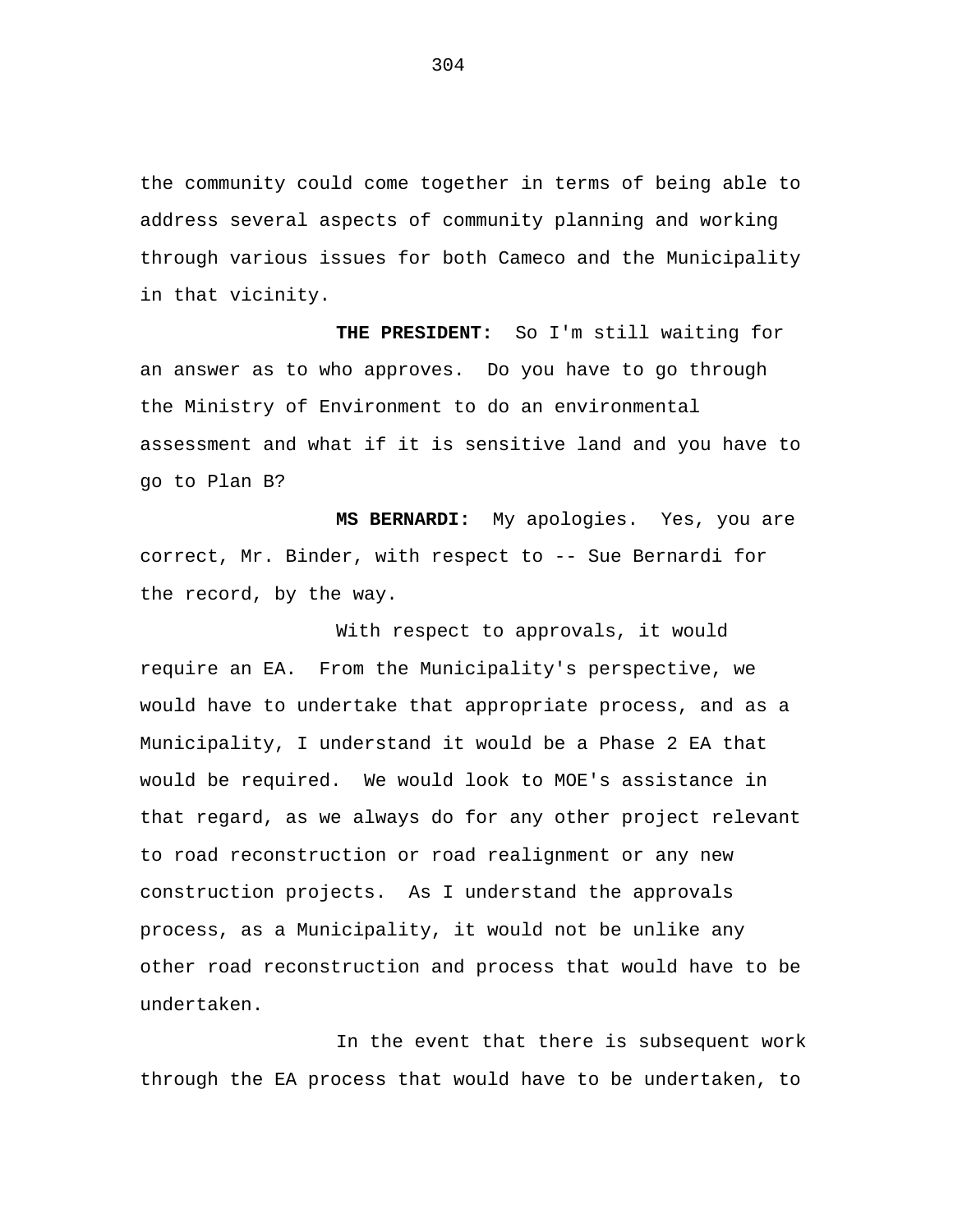your point, we know that there are sensitive vegetation in that area. We have consulted with the GRCA, the Ganaraska Region Conservation Authority, in regard to those sensitive plant materials and we understand that some of those materials can be transplanted. They are indigenous. However, they are not a species that would be permanently eroded and not something that could be replanted.

So we are confident in those discussions that any future design that we would undertake where there is an encroachment on the beach area or any sensitive plant areas could be accommodated and that was on the basis that we as a Municipality and the Council of the day determined that it would be appropriate for us to engage in this agreement with Cameco and that these future consultations would have that opportunity in future.

**THE PRESIDENT:** So staff, does the CNSC have any role here or just kind of interested observers that we can maybe ask for updates as to how things evolve?

**MS TADROS:** Haidy Tadros for the record.

Currently what you are looking at and what we have just been discussing is outside of the footprint of any licensed activity that would be under the CNSC licence. So we, the CNSC, don't have any jurisdiction with what is happening in this area currently. And as mentioned, the legal agreement is in place and we are observers at this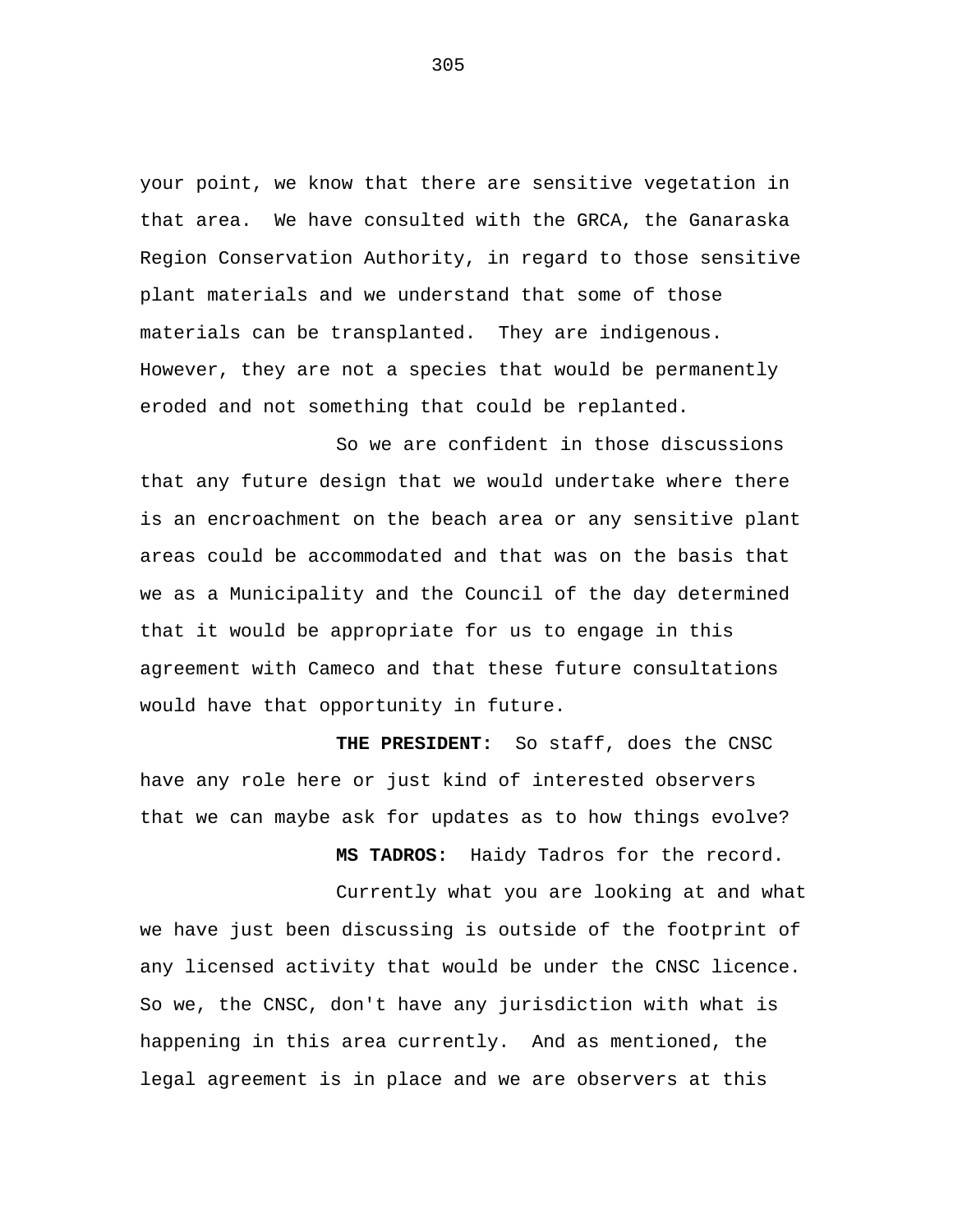point.

**MR. WATSON:** Shane Watson for the record. If I may add a couple of points of clarification and additional information to respond to some of the comments made by the intervenor and to supplement the comments that were provided by the Municipality.

We did work with the Municipality to develop the concept that's presented in the legal agreement and it was intended that that was a concept that would undergo further review and approval in a public forum. There are some specific things that were incorporated into the concept at the request of the Municipality and to be consistent with the strategic objectives that they have for planning at the waterfront.

So there were intentions to limit the cross-section of the road as much as possible and that the road would provide an opportunity to improve public access to the waterfront area. So it includes, for example, a multiuse trail linkage along the road with the intention that that would potentially be connected with other trails in the area as well as things like decorative street lighting and plantings.

The comment in the intervention about high-voltage power lines along the road, that is not incorporated into the concept and we have worked with our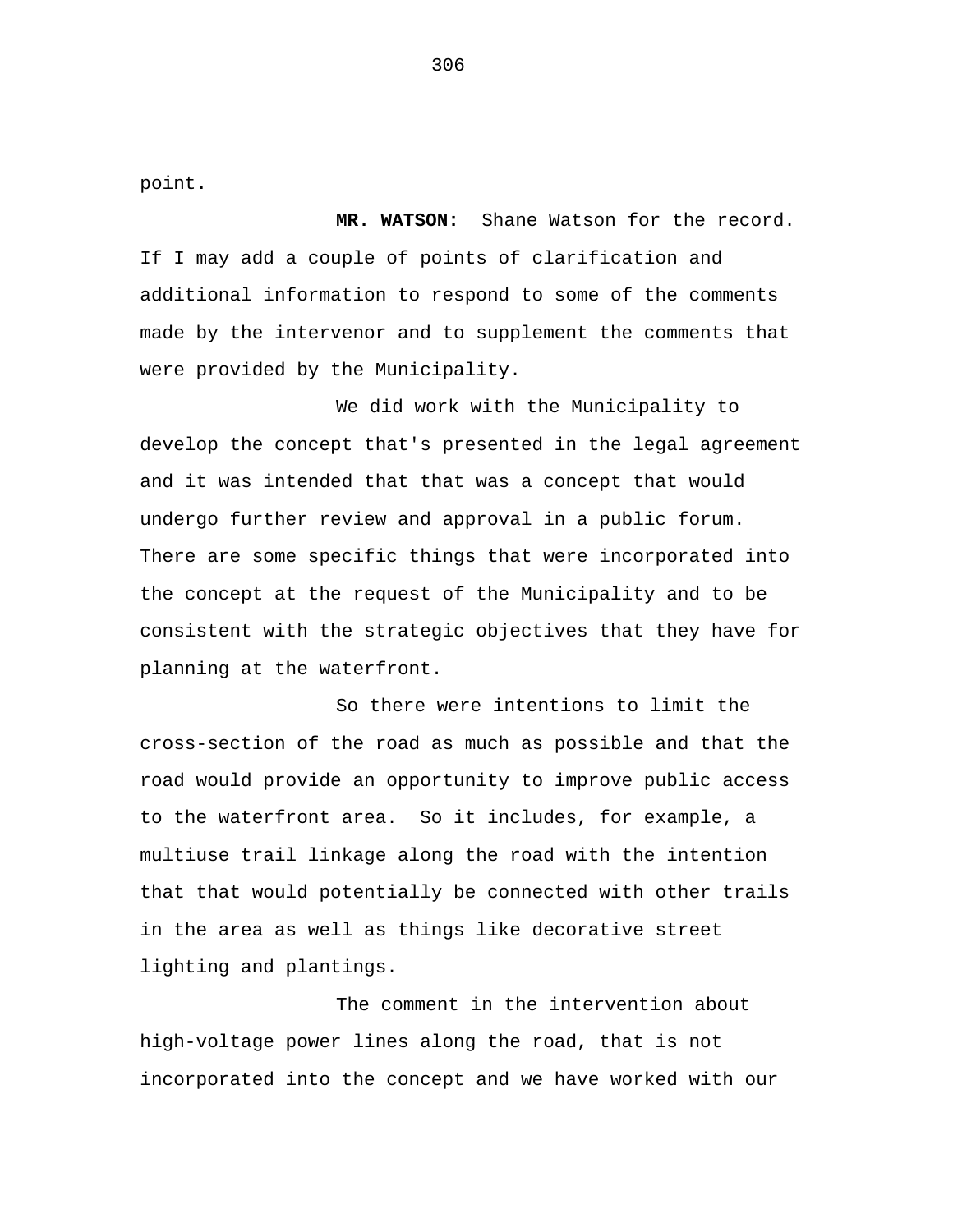power supplier Veridian. The high-voltage power lines that currently service the plant along Marsh Street and Eldorado Place will remain in their existing location and will not be relocated along the new road.

And again, part of the reason for the road is we are shifting our fence line along the harbour 10 metres to the west of the harbour turning basin, 10 metres to the south of the harbour turning basin and 15 -- 16 metres actually at the south end of the facility and making that additional space available there, which is part of the reason for the need for the realigned road.

**THE PRESIDENT:** So again, I am coming back to staff about this is a contaminated area and it will have to be eventually remediated sometime, if I understand correctly. So I don't think that we are entirely -- CNSC is entirely off the hook here in terms of overseeing that the work can be done. And I don't know if it's doing the environmental assessment together with the Ministry, the Ontario Ministry of Environment. I don't know how that will work out. Go ahead.

**DR. DUCROS:** It's Caroline Ducros.

The comprehensive study that was done under the *Canadian Environmental Assessment Act* that the Minister agreed upon in December 2012 had an alternative means assessment. The *Canadian Environmental Assessment*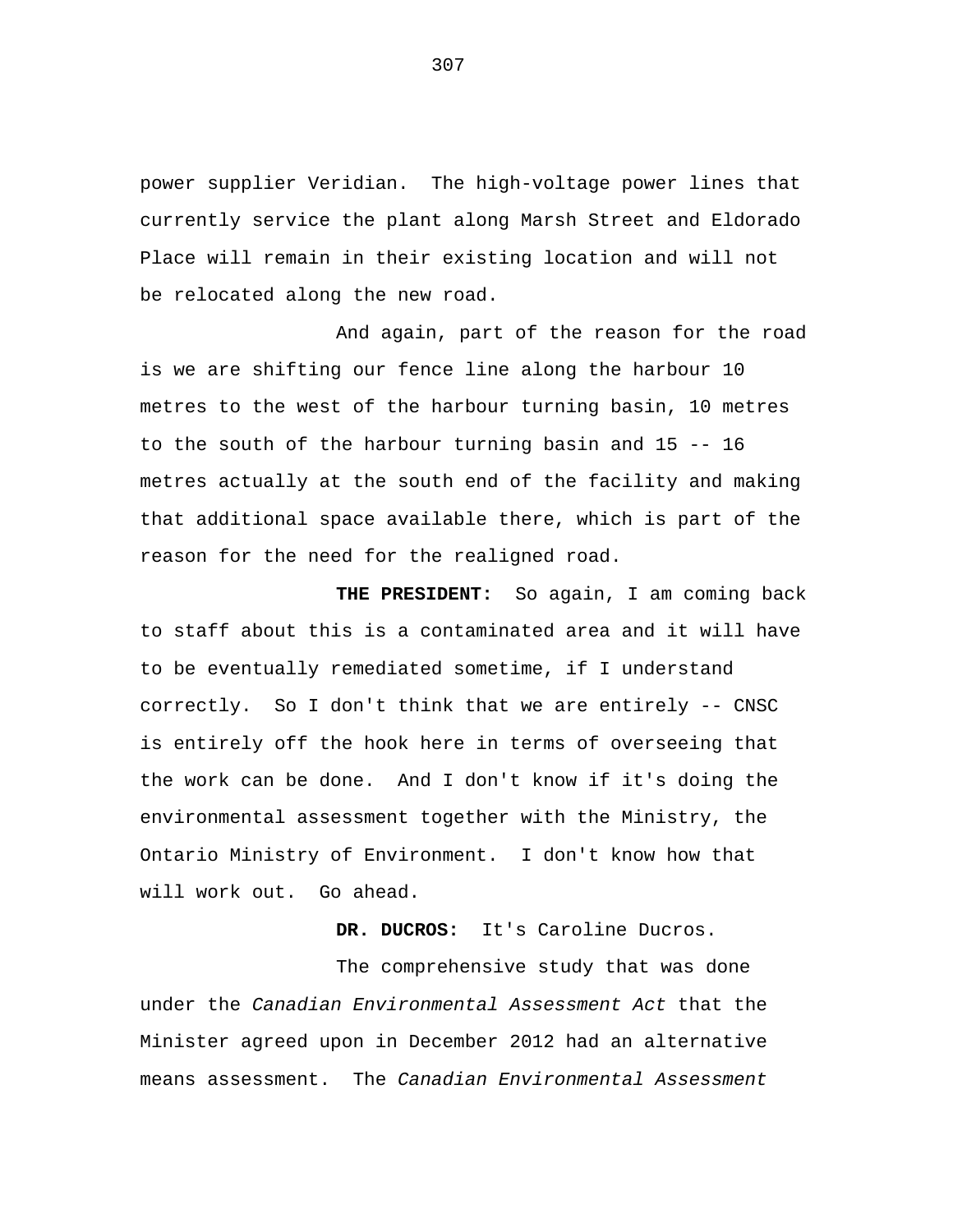*Act 1992* included alternative means. That's where the Master plan that Cameco was speaking about was part of the assessment. So their options A, B and C were in that, and option D as well. So that's in the comp study and that was looked at.

But in terms of the option that was chosen, that was done through consultations and through Cameco's consultations and partly also I can get Ms Rupert to talk about the survey. The option that was taken was Option A and that was the option that we assessed fully.

So if they wanted to do additional work, additional remediation work and additional road, that would have to go through the process and we would have to assess that and make a determination of which type of EA would be required and by whom.

**THE PRESIDENT:** That's the hook for CNSC to oversee some of this stuff together with MOE.

**DR. DUCROS:** So if a project proposal gets submitted to us or a licence application gets submitted to us, we would do an assessment of whether or not we have a responsibility there, but it may also be a provincial responsibility if we are talking about roads. It's up to Cameco, the onus is on them to find out which permits, municipal, provincial and federal, that they are required to get in order to do any activity.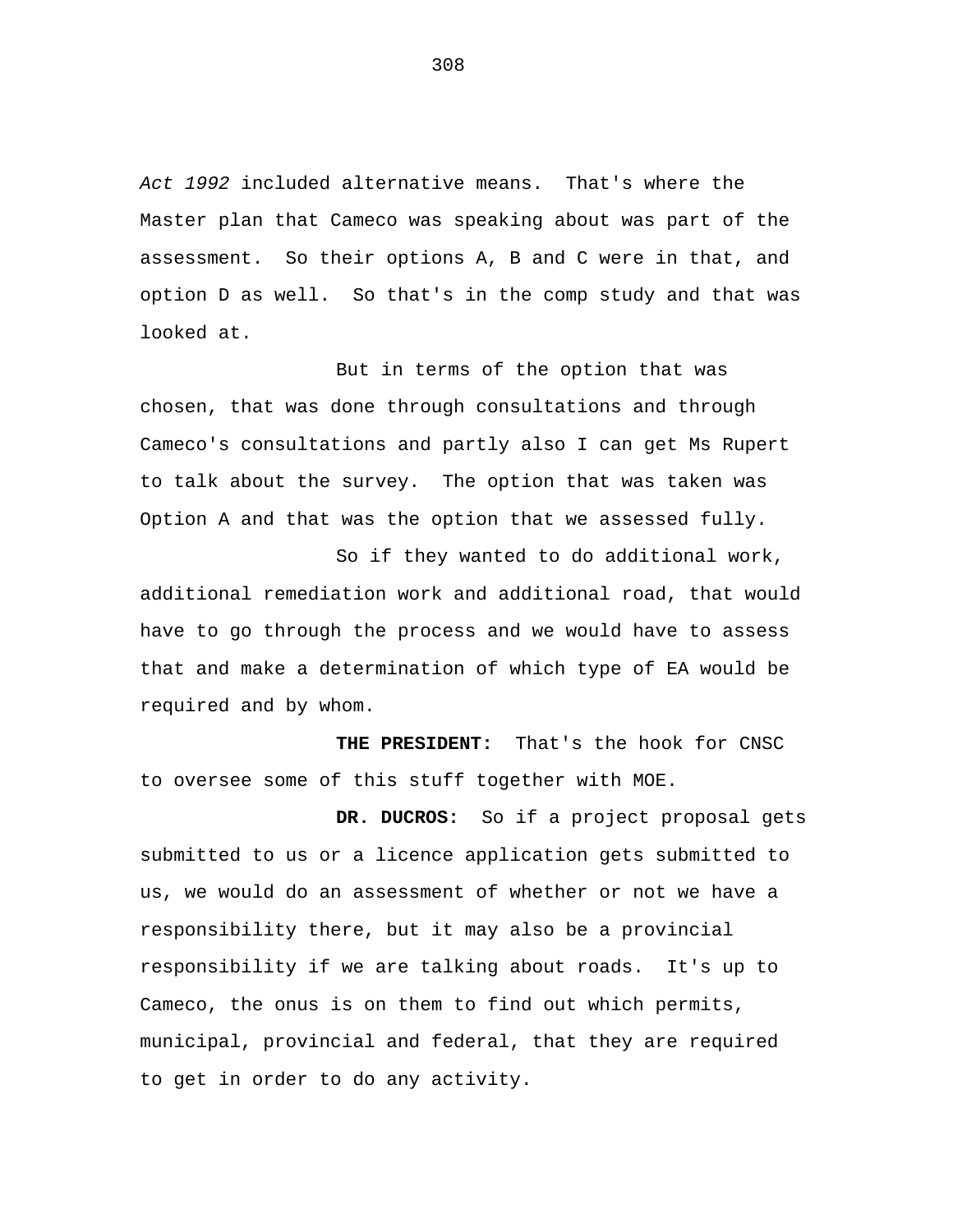**MR. JAMMAL:** It's Ramzi Jammal for the record.

If I may, sir, it's again to reiterate the fact that there is the legal agreement and we are seeing a socio-political discussion that's taking place above and beyond sometimes the project.

As my colleague Dr. Ducros mentioned, there was the agreed upon plan, we did the assessment according to the plan that was proposed, and hence there is the "legal agreement" between the Municipality and I am not sure if CNL is involved in this, but at the same time where the road is going to go, and so on and so forth.

So we can probably assist the Municipality with respect to some kind of by-laws establishment as it relates to safety, we can assist with respect to potential elements arising, but as Dr. Ducros mentioned, if there are changes to that legal agreement then it's a whole different assessment that will take place. So we can assist the Municipality with respect to what by-laws they are going to put in place or what restrictions they're going to put in place.

**THE PRESIDENT:** But I guess all I'm saying is in addition to whatever legal arrangement, there is an environmental study that puts kind of a high-level vision as to how things will be done and if that's going to change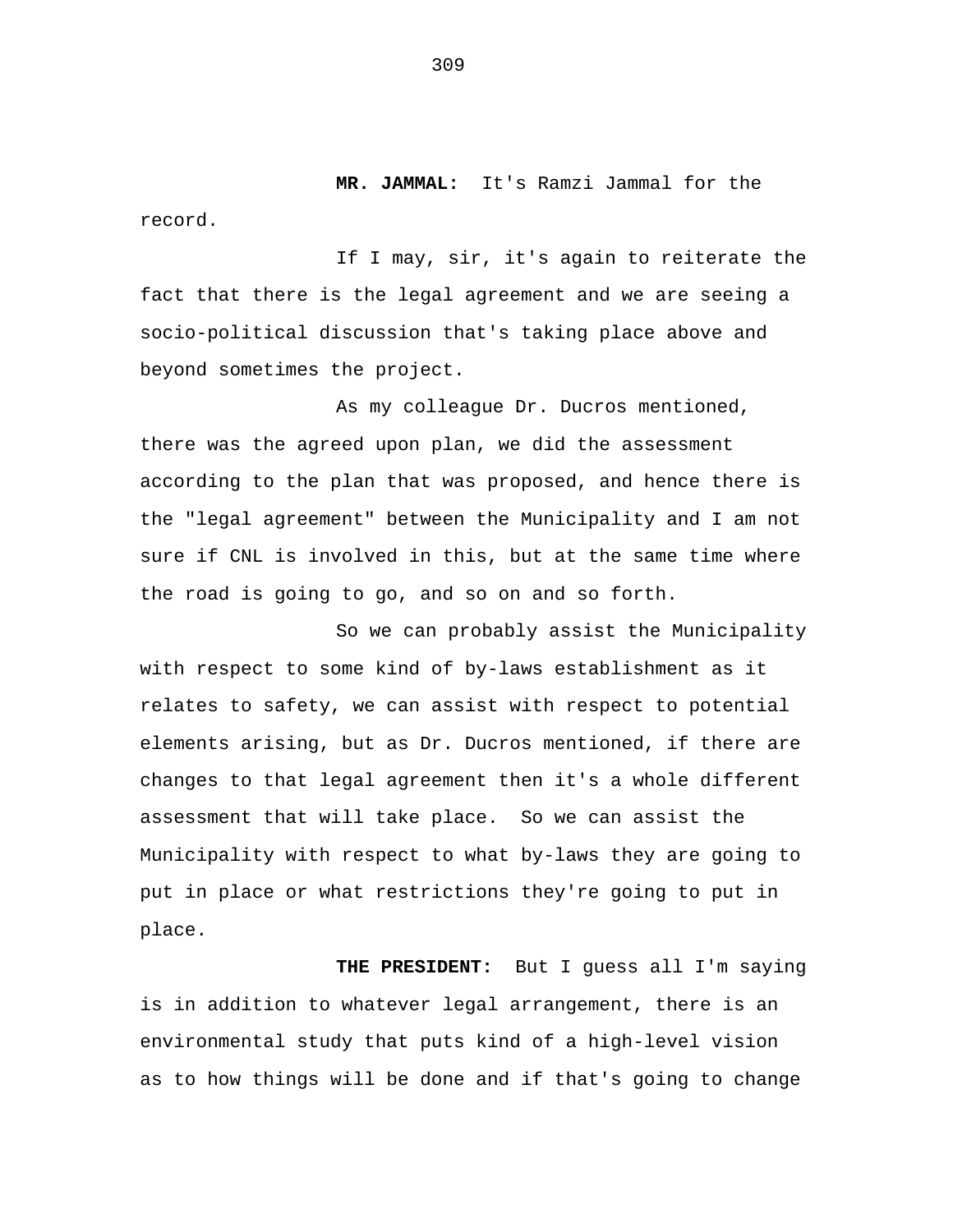in the future, I think there will be a requirement to pursue it further. That's the way I understood what you are saying.

**DR. DUCROS:** So Caroline Ducros for the record.

I'm not sure that's what I was attempting to convey, but in terms of -- this sounds to me like an additional question of the scope of the environmental assessment. In that respect, we assess everything from Option A, not the Master Plan Option C which has these additional elements. Everything that's being proposed in this licence application has been assessed in the comprehensive study and subsequently in the environmental assessment under the *Nuclear Safety Control Act* report that is appended to the CMD.

What is being proposed is not as big as what was assessed, but the activities that were assessed - pardon me. What has been proposed in the licence application, everything there has been assessed and other activities that aren't being carried out now have been proposed in the preliminary decommissioning plan. These additional pieces that you're talking about, the Ring Road, the beach and everything, that wasn't assessed in the environmental assessment under the *Canadian Environmental Assessment Act* because we only assessed Option A. That was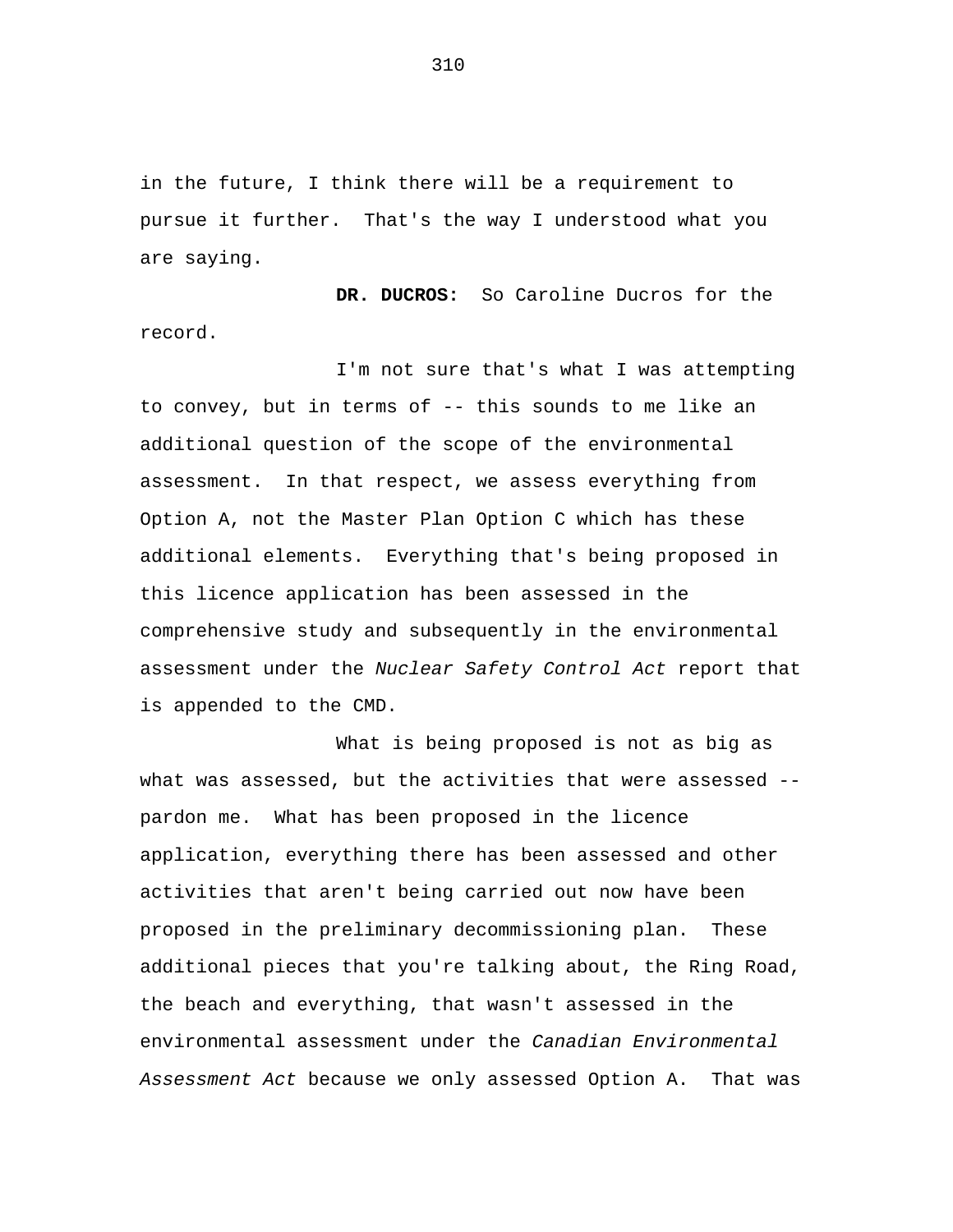part of the alternative means assessment which is in the EA and was reduced based on public participation by both Cameco and CNSC.

**MR. WATSON:** Shane Watson for the record.

If I may, respectfully, a point of clarification on Option A that was assessed in the EA. The road that we are referring to here today as the Ring Road was a feature presented on the Option A plan. The concept for Option A is depicted in the presentation that was presented by the intervenor, an early concept which shows the Ring Road. Of the four options that are presented shown in the intervention here, three of them I believe had some sort of Ring Road included in them.

**MEMBER McEWAN:** I need this question answered to understand.

## **THE PRESIDENT:** Go ahead.

**MEMBER McEWAN:** So this Ring Road becomes the new main entrance and exit into the Cameco site?

**MR. WATSON:** Shane Watson for the record.

So yes, it is a municipal road. It will be constructed on municipal property, paid for by Cameco. The details of that are laid out in the legal agreement which is publicly available from the municipal website. It will serve as the new access road to the waterfront, both for the public, for employees who come to the conversion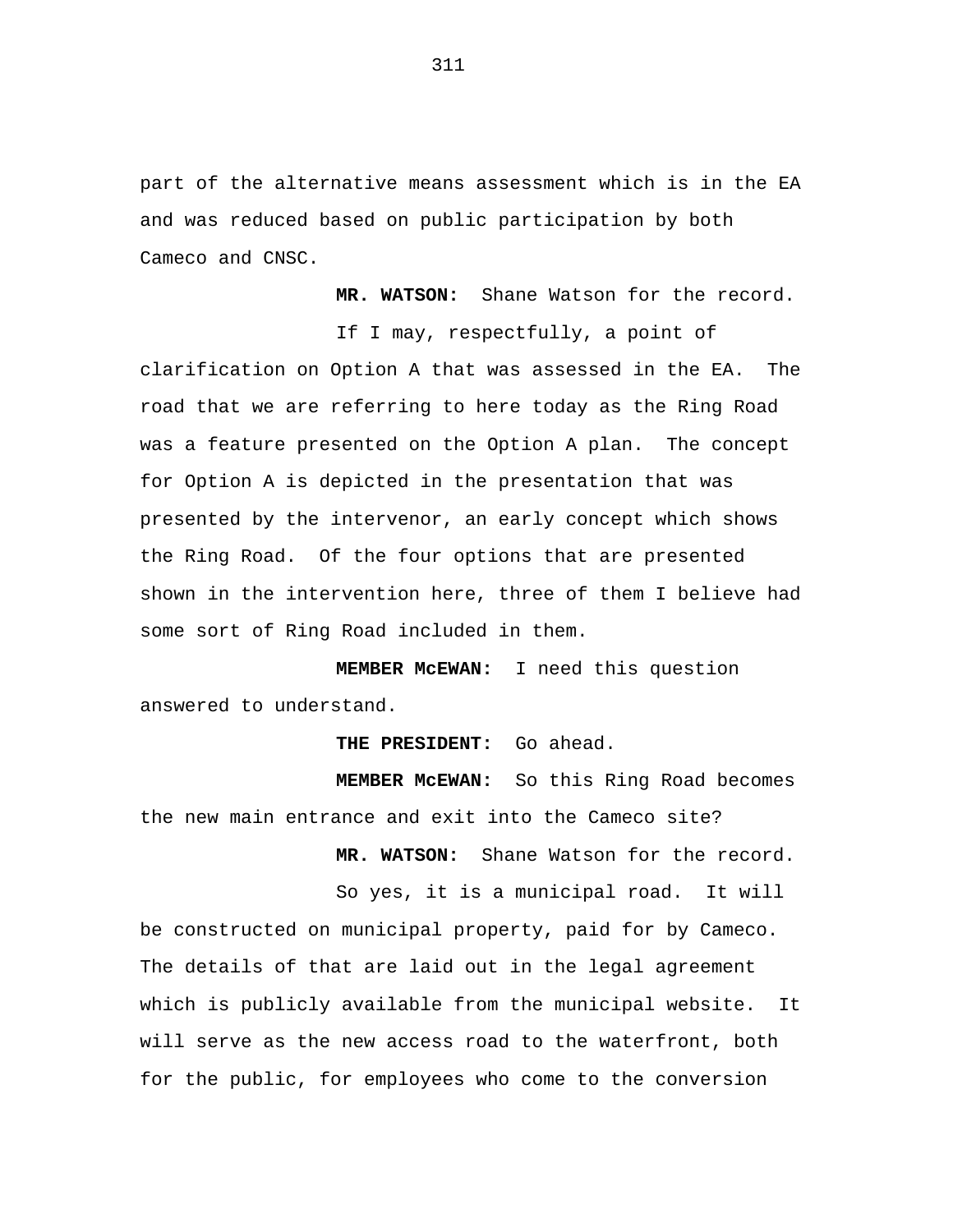facility as well as trucks which are arriving at the conversion facility.

**MEMBER McEWAN:** So this will become the main exit route for the products of the Vision in Motion project?

**MR. WATSON:** Shane Watson for the record.

For the Vision in Motion project, yes, all trucks coming into the facility will use this road to access the site. For logistical reasons, there is another gate at the north end of the facility which we would be looking at using for vehicles that are leaving the site. So particularly for the Vision in Motion project there may not be substantial traffic exiting the facility and using this road.

**THE PRESIDENT:** Go ahead.

**MR. BERGER:** For the record, Denis Berger.

There are a few things that we are going to have to address here, but first, I think the most important one is what three speakers ago mentioned, the issue of politics. Believe me, if we could avoid talking about politics here we would, but we feel that the actions that led to the reason we have to make a presentation today were directly related to Cameco's own poll, which they use their result to indicate a cooperation from the Council and supposedly an agreement by the public who supposedly were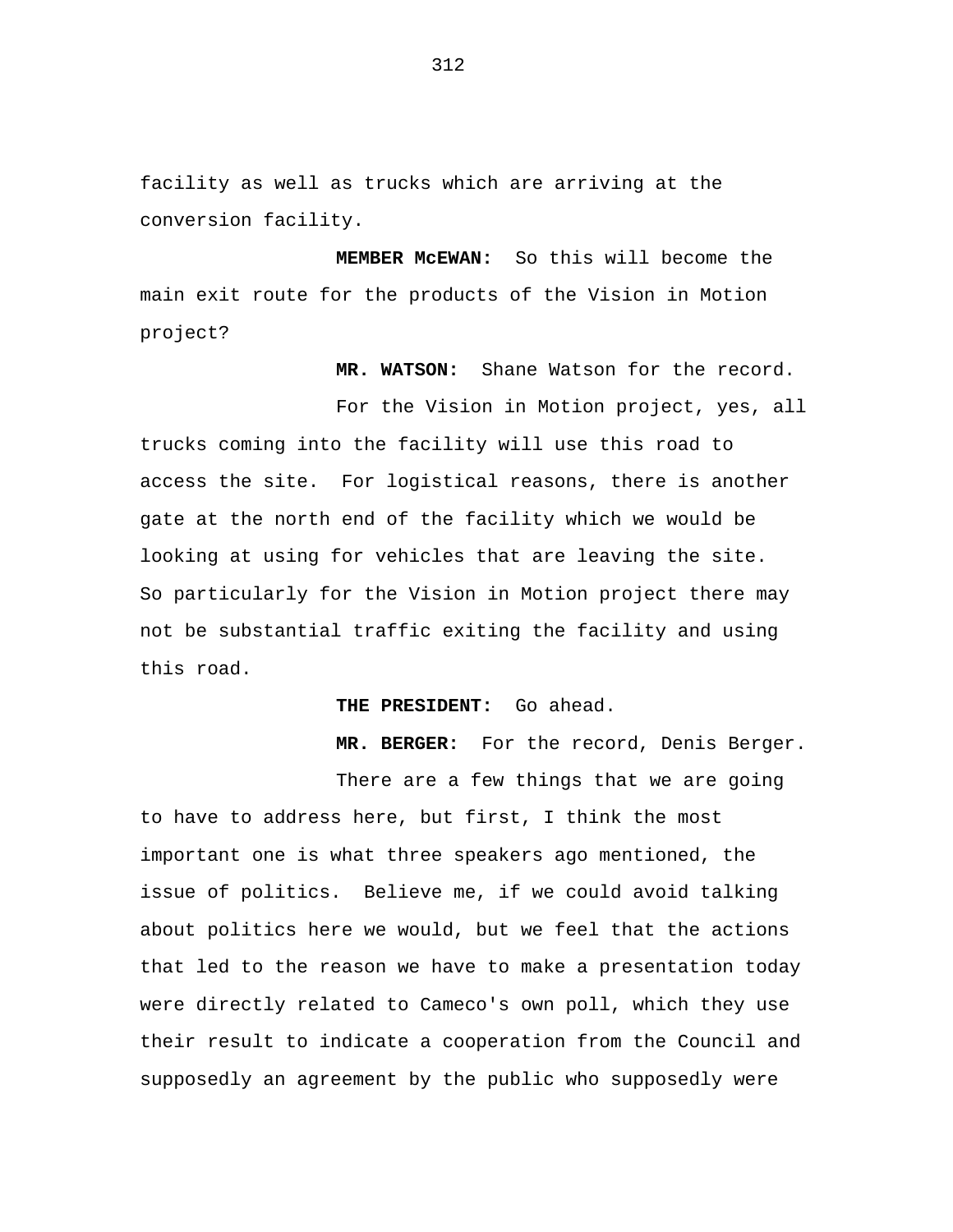informed and kept informed about this.

If you can put the PowerPoint picture here, I'm going to show you, this is -- it's not the final draft, but based on the dimension and the orientation, and the physical restriction to build this road, we believe that it is pretty much where its final positioning would be.

During some of the public information events that Cameco held, one of them was at the yearly - annual fair, farm fair, agricultural Port Hope fair that we have, very popular, where Cameco has a chance to interact with people who might not have a clue what's going by their facility.

We got this picture here, which was -with a little note from Doug Prendergast, who used to be their PR. He's not with the company anymore. This was specifically addressed as the artwork that they were using with the public.

Now when you look at this, and you show this to people, you can't have a clear view of what this means. This is a flat drawing, out of scale. You cannot deduct anything from this, except that the person who did it was not very good.

Therefore, if they have used this drawing, and they had talked a little bit about the physicality of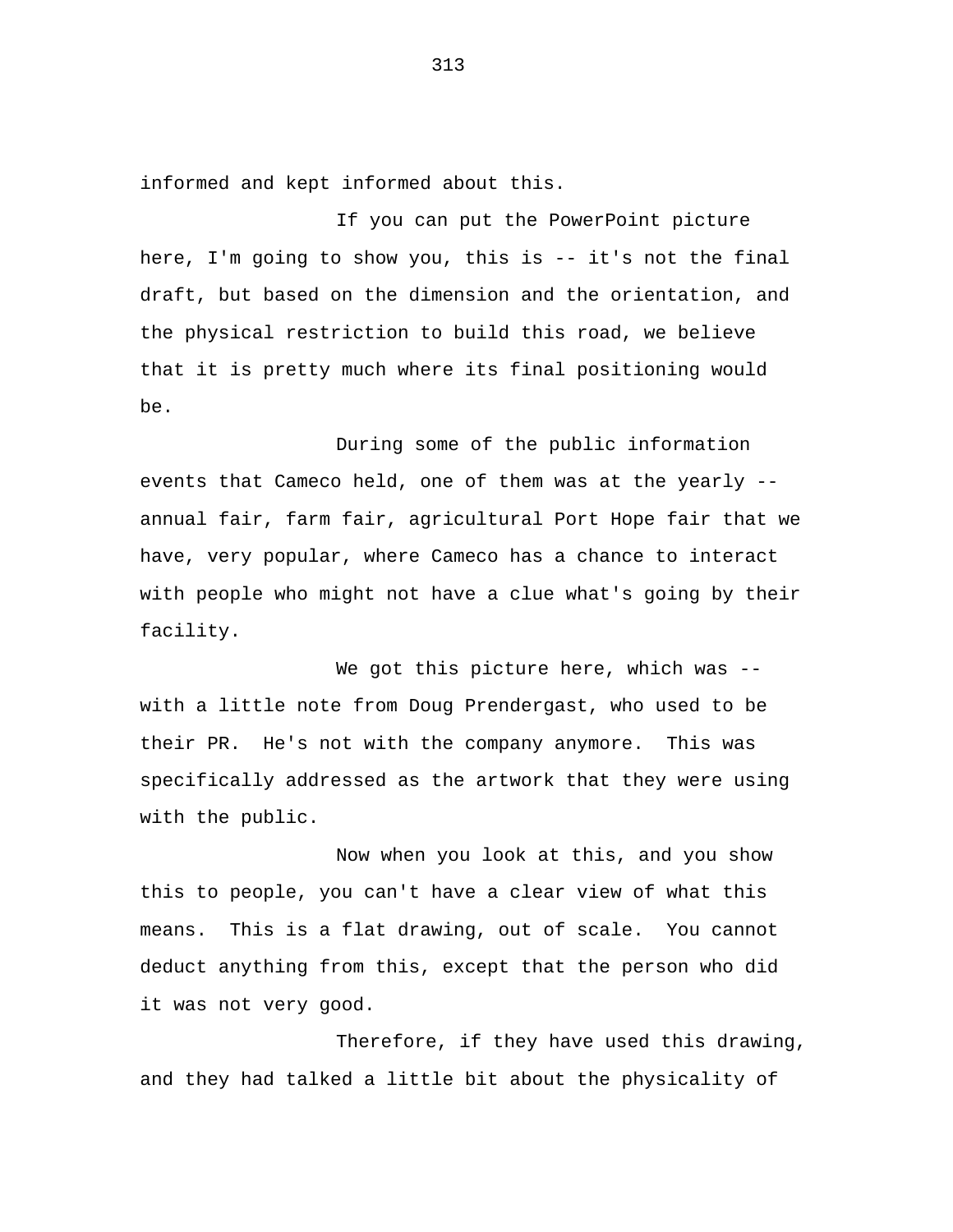it, they might have had a different result in their annual poll, and the various polls that they did. This is why hired we the service of Campaign Research to really look at the data of what really took place.

We heard earlier a member of Cameco explicitly say how many times they had mentioned this information. But you have to also look at how the information and what information was conveyed to the public. It's very misleading when you look at this kind of drawing, or these ones.

These ones were commissioned by SNC-Lavalin early on in the Vision 2010 project, which had to be changed for Vision in Motion. And we like to joke that motion part is about the date moving constantly. To be fair, the PHAI project is way behind, and this is affecting all matters related to the revitalization of the waterfront, including Cameco's own plan for their remediation on their property.

When you look at these drawings here, it's interesting. As a matter of fact, you might not see it very clearly, but SNC-Lavalin -- nobody ever noticed this, I have noticed it, and people have said, "I never saw that." The two top drawings have a bridge going across the approach channel for the marina. Now this marine is used exclusively for sailboats. I don't know how SNC-Lavalin's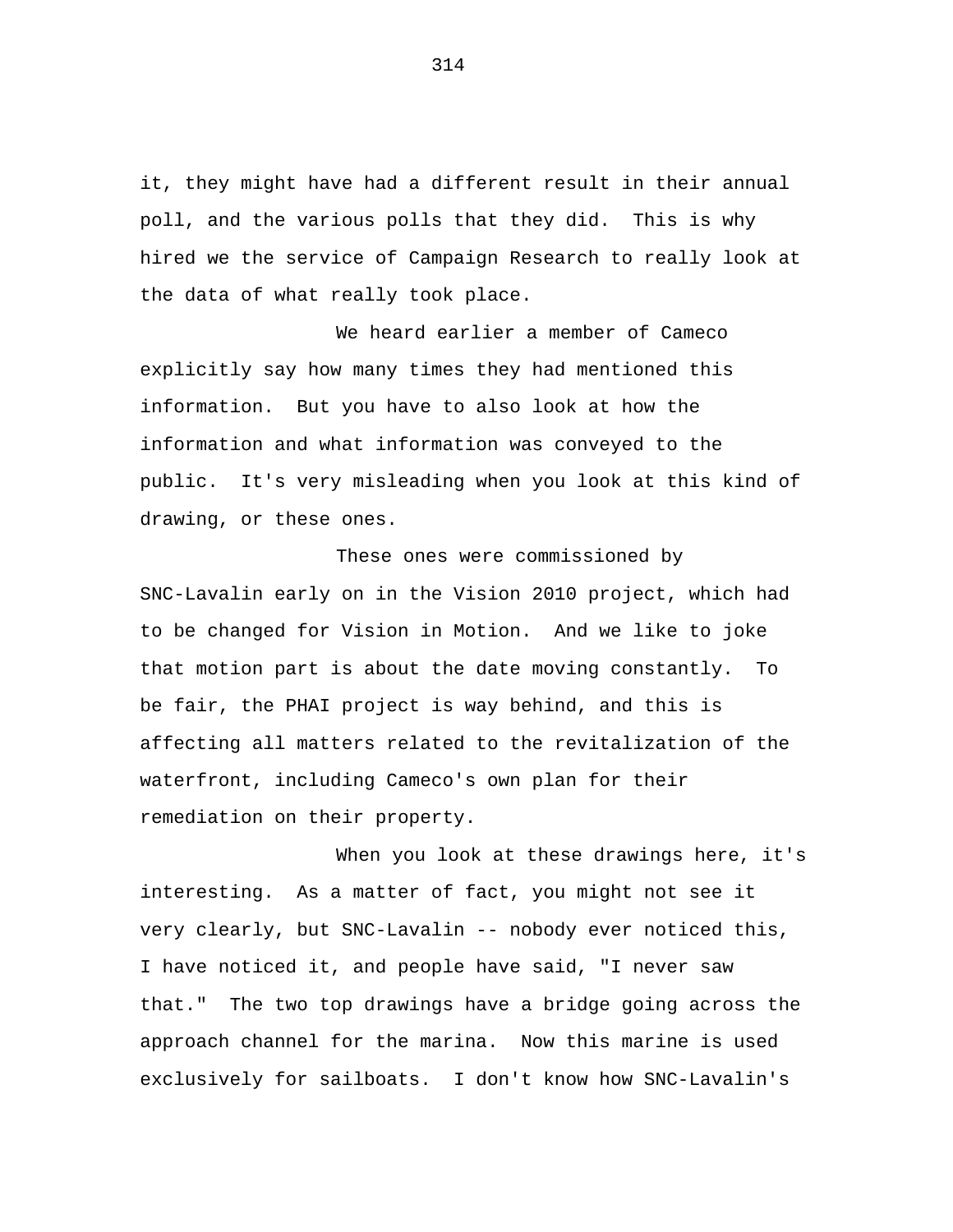designer and engineer were addressed for the project that they were paid for, but, you know, to put a bridge over an approach channel for a sailboat would have to one hell of a high bridge. That would likely be a trail -- like a bridge for the trail that would follow the waterfront. This doesn't make any sense whatsoever.

Another interesting detail on here is if you look on the pier -- which, by the way, was not owned by Cameco. So when Cameco claims that they're giving back 20 percent of land, of green land, they never owned Centre Pier. They stored their material there. And now they have to vacate, including removing some of the buildings, because it's part of the agreement. But they have to. This is not a voluntary action on their part.

But you see on all four drawings this building, that was always to be demolished during the cleanup of the Centre Pier, remains on there, and they even planted trees around it, but maintaining an access in front of it. I don't know why it is. I asked questions and I never found out. You could say it's just a detail. But they were commissioned to do these drawings.

So I wouldn't put too much importance in the validity of these drawings because they're flawed in many ways. They look good, and anybody who looked at them 10 years ago would have thought, This town's going to look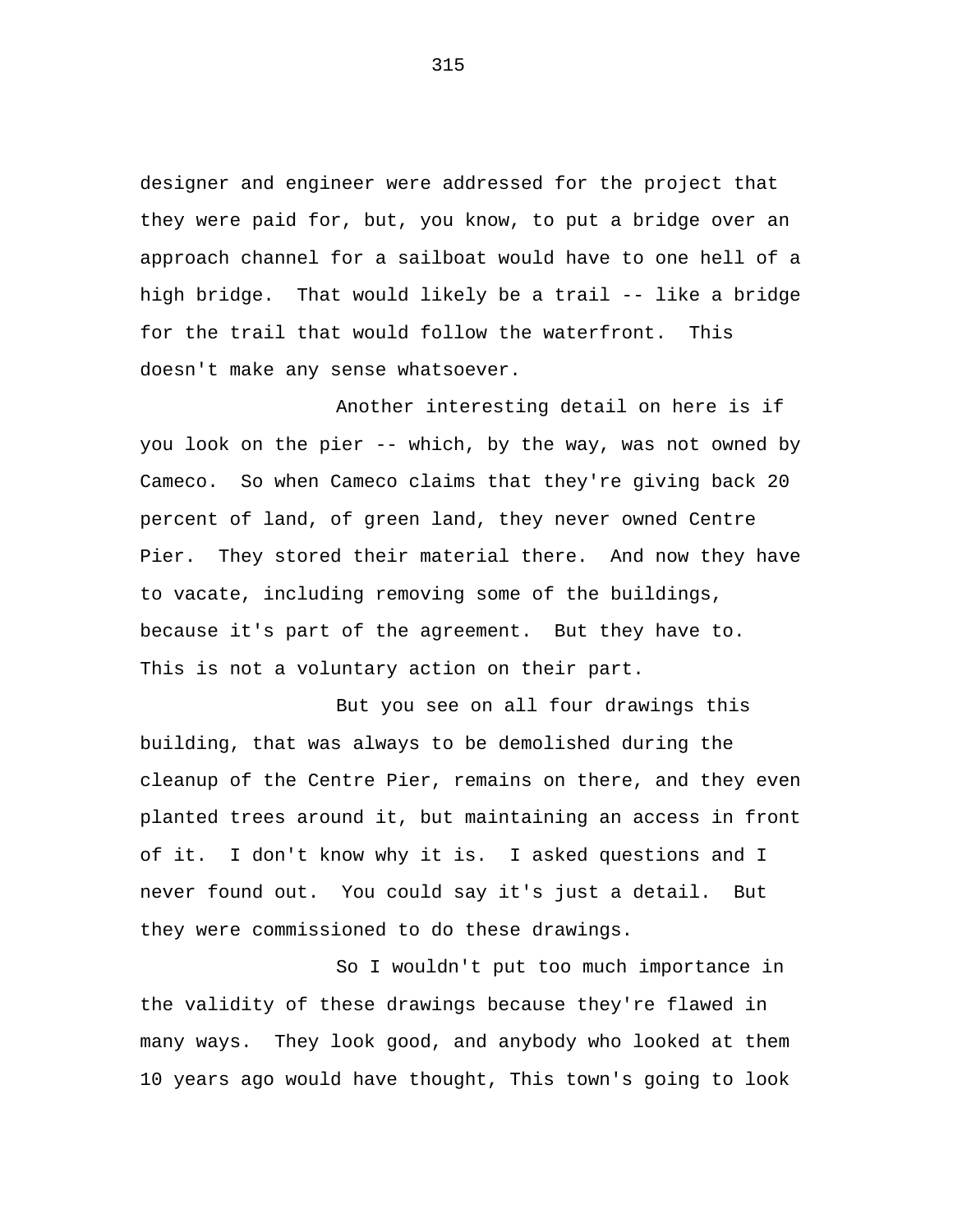really good by the time it's finished.

Now the final draft of the --

**THE PRESIDENT:** We're not going to resolve it here --

**MR. BERGER:** I'm sorry.

**THE PRESIDENT:** -- so I don't want to go into this detail, because we can't really get into this here. This is not the place to do that.

So the question is: what can be done moving forward? And I guess the first thing that I would like to suggest is all the parties get together and thrash it out, including what's required to be done with the approval processes, and when.

I don't know when the road is being planned for. Is it before Vision in Motion starts? ASAP? Next year? What was the time horizon for this?

**MR. WATSON:** Shane Watson, for the record.

In respect to the timeline for construction of the road, there are some activities that need to take place before the road can be built. In particular, remediation of the property upon which it's going to be constructed will be undertaken by CNL, through the Port Hope Area Initiative and the Port Hope project.

As well, the terms of the purchase and sale agreement for Cameco to acquire the Waterworks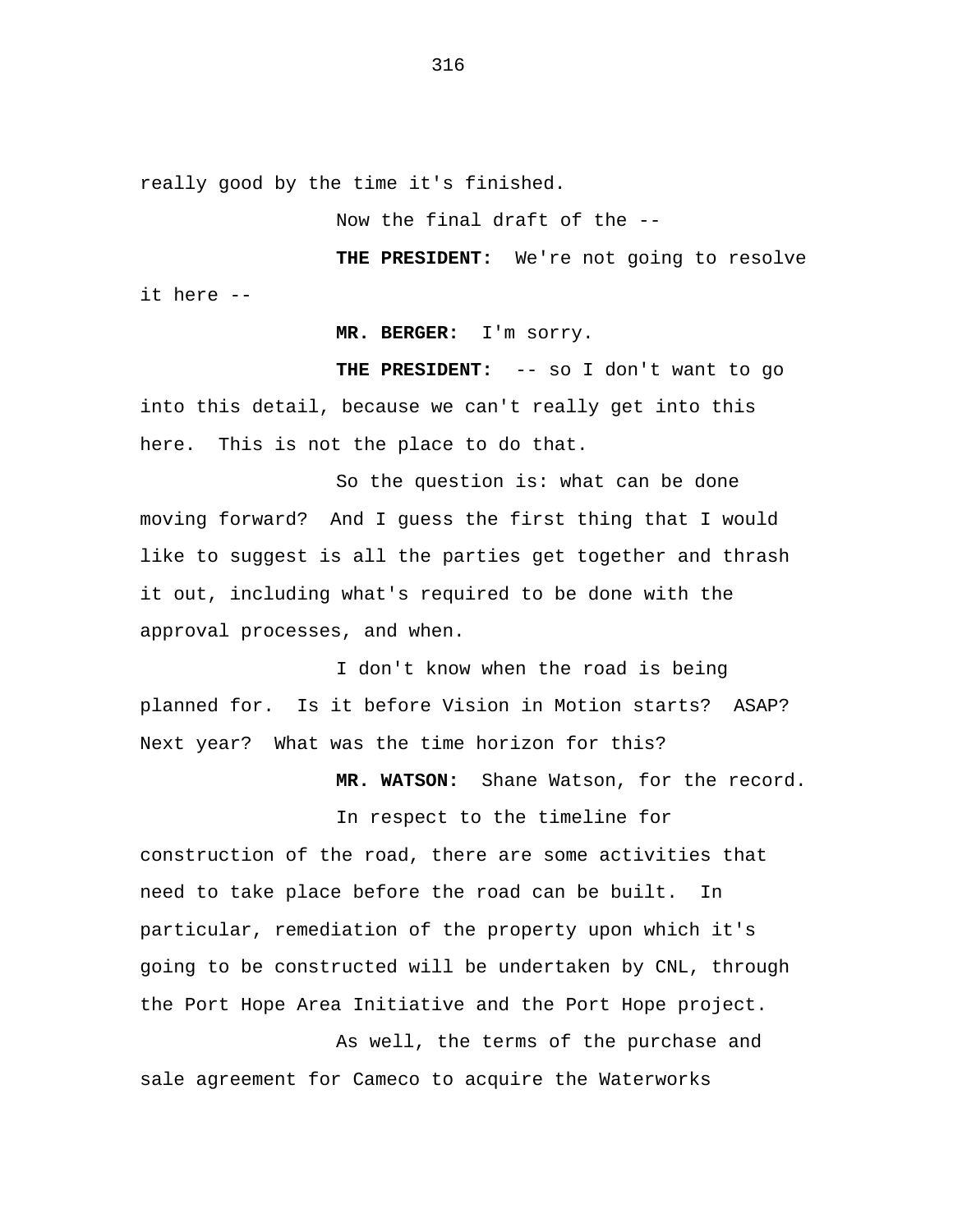property need to be concluded, which includes demolition of the structures on that property.

Just to clarify, the ownership of the former Waterworks property, it's currently owned by the municipality. There is a purchase and sale agreement between Cameco and the municipality for us to acquire it once those conditions are completed.

With the Port Hope Area Initiative starting their work in 2018, it won't be until some time after 2018 that there will be the ability to begin construction of that road.

**THE PRESIDENT:** Our interest here in CNSC is if there is any contamination, legacy contamination, in this particular area: on the West Beach, on the road. Then we would like to know what's going to happen, where there's -- how it's going to be cleaned up and where it's going.

What I would like to do, we have some time here, so I just strongly recommend it's not a licenseable item for the CNSC, but we can be a pest and ask you every time we do a review of -- the regulatory review, we can ask for an update as to how things have progressed, and maybe hope that you can come up to some sort of workable solution.

**MR. SMITH:** Thank you, Mr. Binder. Doug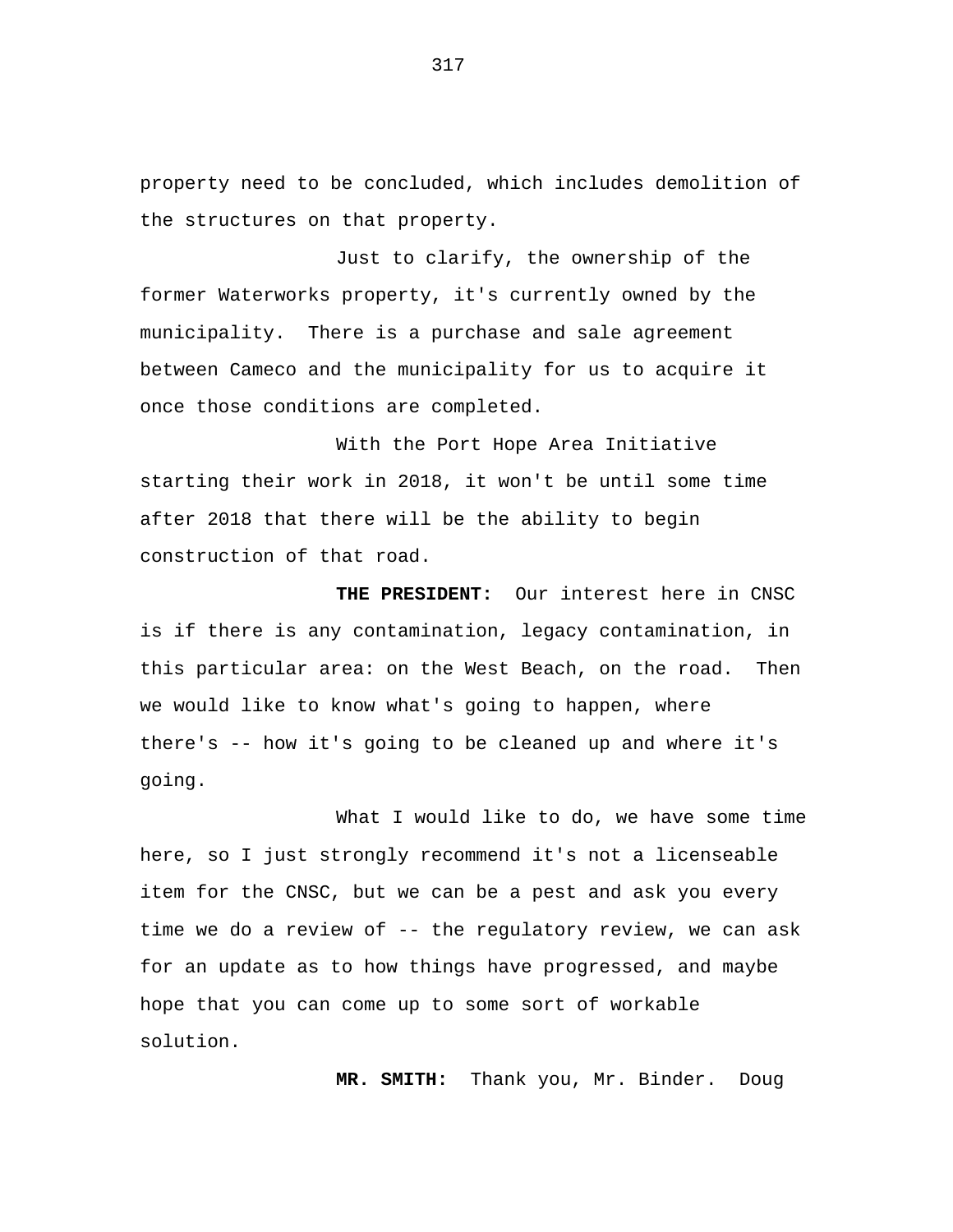Smith.

I guess why we've come to you, really, is because of a number of things, in that Cameco were the driving force for this road. They're paying for it, they wanted it, you know, they're the driving force behind it. You know, be that, you know, we feel they have no public support for it, they never got proper public support for it, they've gone -- you know, they're trying to include their vision -- it's an integral part of their Vision in Motion plan, which they're submitting to the CNSC for this 10-year period.

So, you know, we don't know where to remove that road from their Vision in Motion plan until things get sorted out between the municipality and Cameco. We would be grateful for that. I don't know if Cameco would be willing to do that.

**THE PRESIDENT:** Well, we also heard from Mayor Sanderson, who is quite able and eager to make sure that things go right. He heard the argument, and he has a council, and he's the legal kind of government-level. Since he owns the road, or the eventual road, it's going go be up to them to decide what to do with this, and how to do it.

So I think we cannot proceed any further --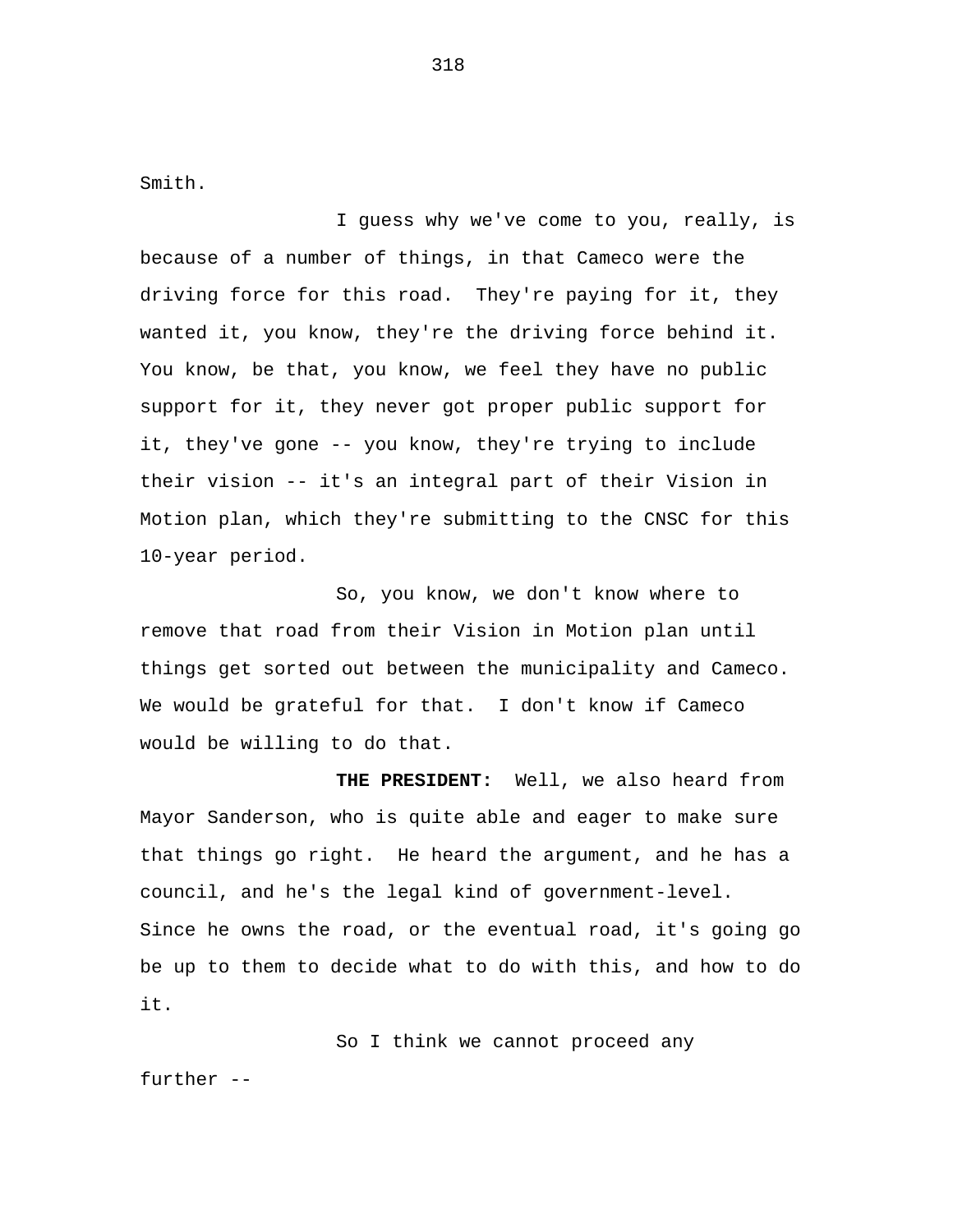**HON. SANDERSON:** Sir, sorry, I'd just like to make a comment as well.

The CNSC, I think, does have some oversight here, because that area needs to be reassessed relative to the PHAI, and we'll have some requirement for remediation aspect to that regardless. That also goes for a fair bit of the West Beach independent of that.

The other thing I'd like to reiterate - and I do agree with the West Beach group -- is that we will require and request a high level of public involvement as we move forward on this, because the entire waterfront master plan -- those were conceptual drawings you saw, some of which, when you put bridges over rivers and skyscrapers by the lake, perhaps we didn't actually buy into that plan as strongly as the group that put it together would have liked us to.

It's sort of sitting on the back burner for now, until we have a better assessment of the remediation needed of the entire West Beach, until we have such public input as to what is the use for the West Beach, in conjunction with the Centre Pier and the East Beach.

So I think we have a fair bit of work to do. I think the element -- you know, the urgency somewhat is relative to the ring road itself, right, and I think there is some work to be done both from the public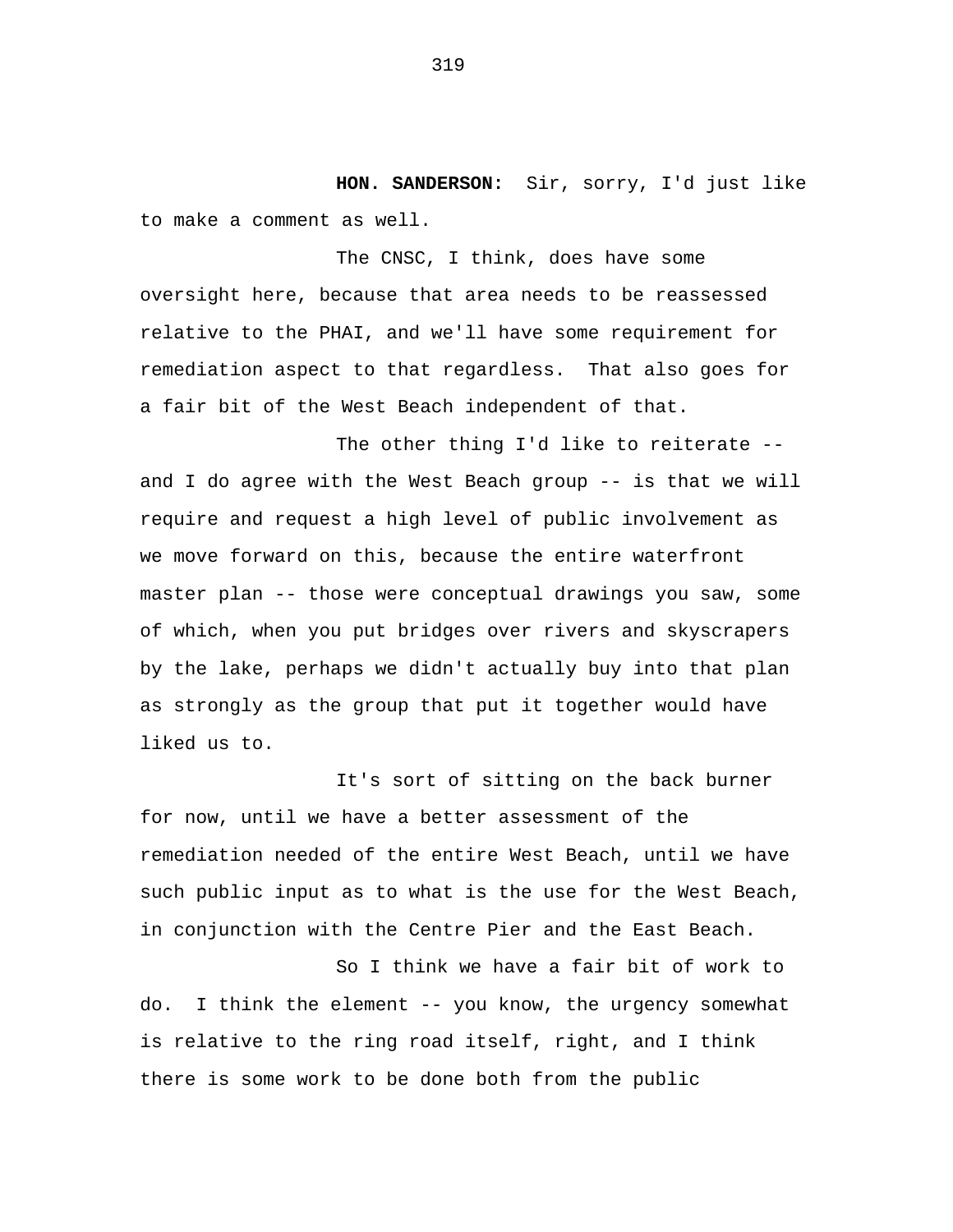perspective, discussions with, you know, Cameco, which we've had, and with the West Beach group, but also to involve the public at a broader basis, and certainly from our council's perspective, to dig into where are we really, as this council? Although other previous councils have legal agreements sitting in place, we've not had a chance to really review those from that perspective.

So I agree with you that we have a lot of work to do to make sure that the end result is appropriate for all parties, but I also would say that the CNSC will be having a role relative to the remediation, not under Cameco so much, because of the PHAI.

Thank you.

**THE PRESIDENT:** Okay. Thank you. Any further comment? So any final, final words? **MS MURTHY:** Sorry, Dr. Binder, may I...? **THE PRESIDENT:** Yeah, go ahead. **MS MURTHY:** Kavita Murthy, for the record.

I do agree with what Mayor Sanderson has said. The CNSC has a very active presence in this area, as CNL and Cameco and the municipality itself also knows. We also hold joint regulatory group meetings which involve MOECC, Environment and Climate Change Canada, and we do have regular discussions. So it is not as though we are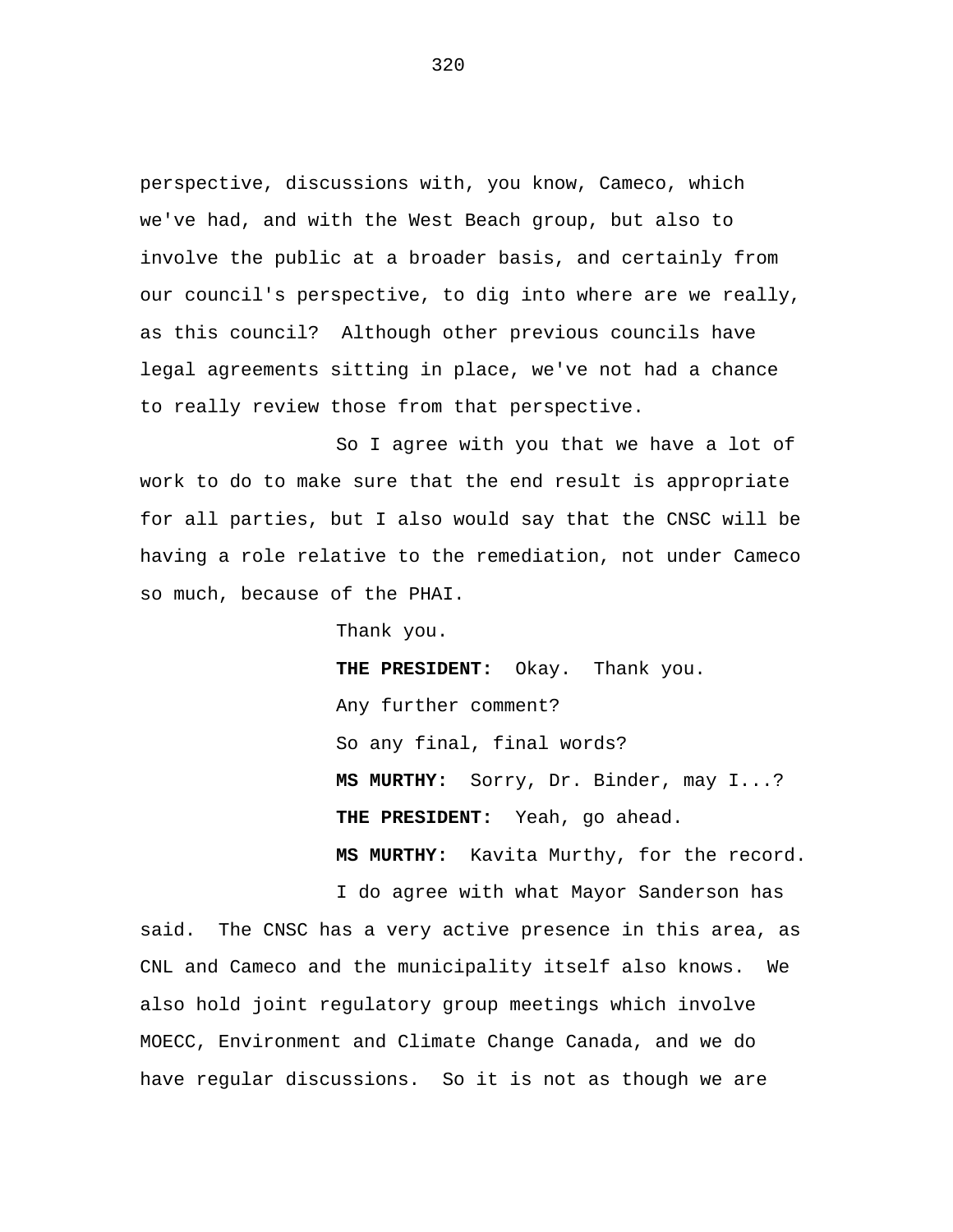not there and not plugged in to what is going on.

I'll pass this to John Thelen for further comments.

**MR. THELEN:** John Thelen, for the record.

Just to mirror that, when it comes to Port Hope Area Initiative, which we'll hear about tomorrow, there are joint regulatory groups for that licence as well, with the same players, as well as we'll discuss tomorrow. Any of the areas outside of the footprint of Cameco's licence sites are and will continue to undergo radiological surveys and cleanup to ensure that any legacy waste in the town is remediated as per the Port Hope Area Initiative licences.

**THE PRESIDENT:** So West Beach will be included in all of this?

**MR. THELEN:** Yes. Any area in town, including West Beach, where there is remediation required will undergo Port Hope Area Initiative --

> **THE PRESIDENT:** Okay. **MR. THELEN:** -- will undergo that program. **THE PRESIDENT:** Thank you.

**MR. CLARK:** May I provide an additional comment, please?

I recognize that, you know, a portion of that is a little outside of the operational licence, and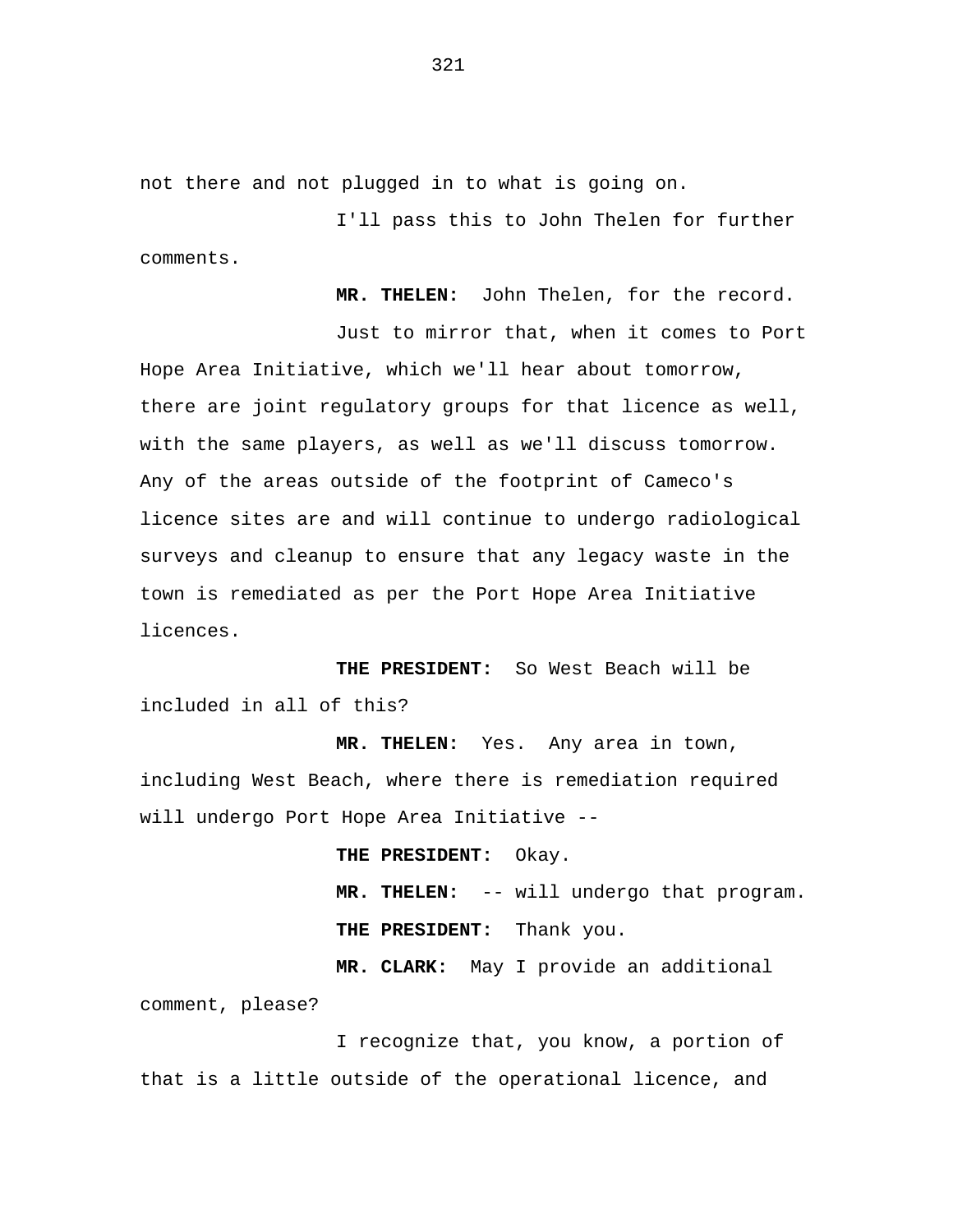we're maybe ready to move on, but there is a personal comment, there's comments in the intervention about ethics, and I would also like to respond to that on the record as well.

First of all, maybe quickly to respond, certainly we agree and will continue to work closely with the municipality. If there's a public approval process, whatever that process is and requires to go through for that municipal road, we'll work closely with them on that.

A quick reference on the polling, and to clarify, the community polling that we do is not intended to poll or ask for information on very specific aspects of a project. It is intended to get general feedback and information on levels of support. I do have information from that, and can respond at a later time to the question from yesterday as well about gender gaps, and information on that, as well.

But specifically, and on the record, I would like to address the comments on ethics that were raised in this intervention, because it's personal. I was personally very surprised, and frankly very disappointed, in these comments. They are not at all consistent with the culture that I see, with the behaviours that I see from our employees at work or in the many different community events that we are involved in. Frankly, I think there's no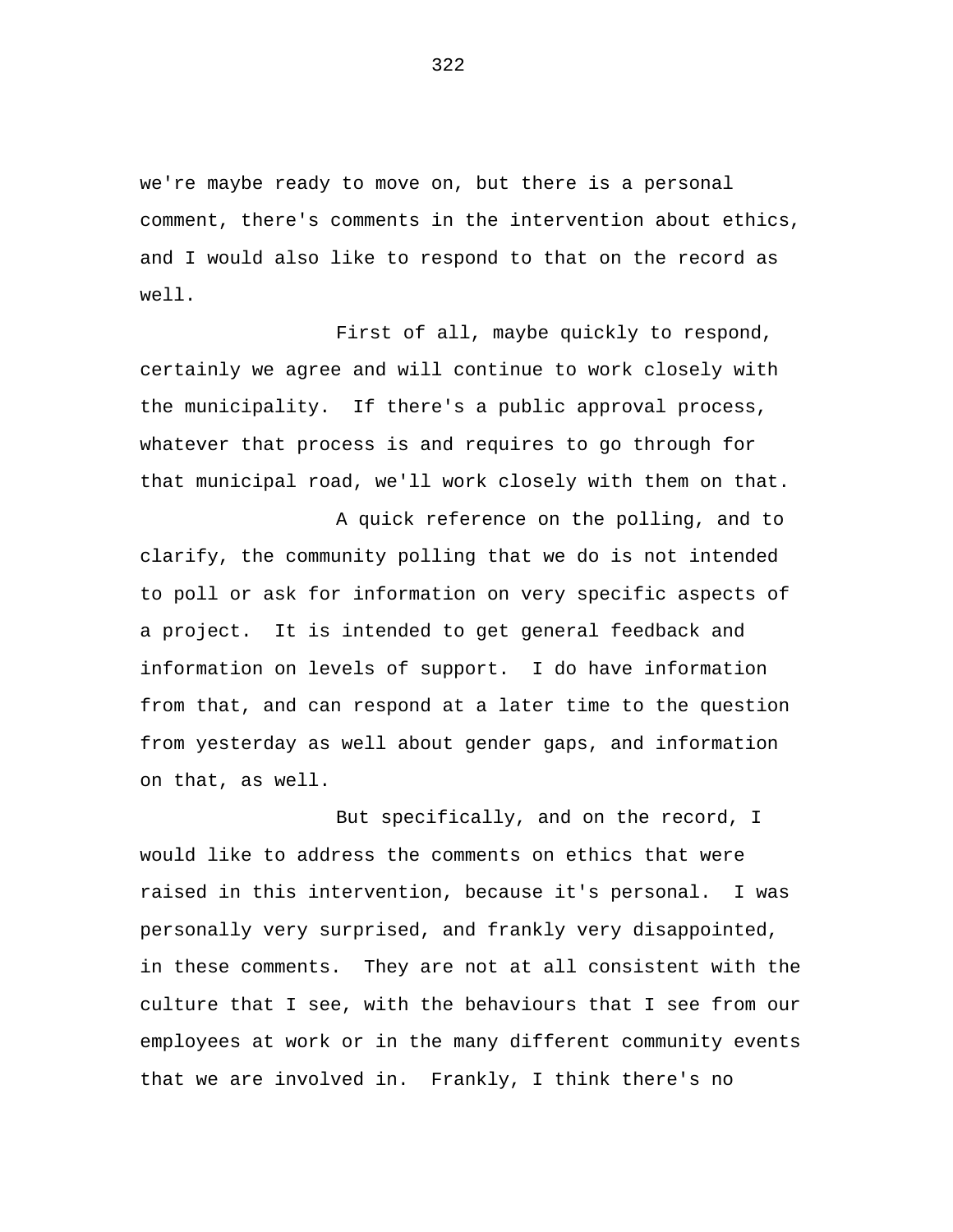better example of that than the employees that we've had speak here yesterday and today.

I can speak to or address the particular scenarios or examples that were given, but, again, I think the quality and the standards and the ethics of our employees were best exemplified by the quality of those interventions that were not solicited, not coached. That's an example of the employees that we have and the behaviours that we have in our every day and in public events.

There was a specific example referred for myself, essentially responding to a question at the 2014 community forum, I believe it was, by dismissing a question and saying, "Next question." In fact, we have that forum, as we do many of our forums, in recent years at least, on video, and that is not true. In fact, I've read the transcript from that, and, again, it is simply not true.

In that particular forum, there were two questions -- from the transcript two questions asked about the West Beach, about the ring road, about community support. We can provide video to support that. Both were answered at length, approximately one minute of an answer for both of those questions, after the second question, at which time the moderator -- the moderator said, "Next question."

That's after almost two full minutes of a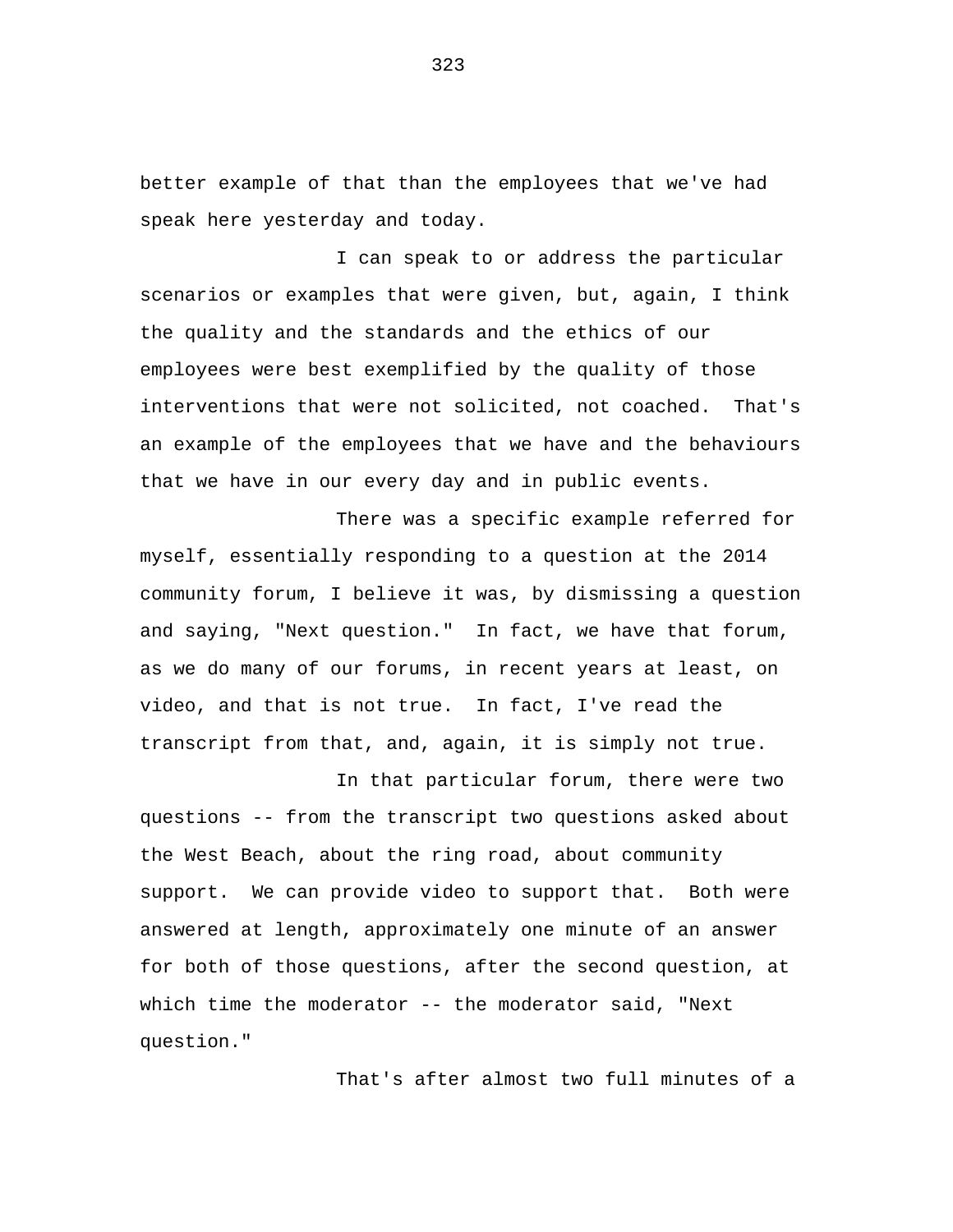response to those questions, which is on video, at the community forum.

I can respond to the other particular questions or accusations, but that's an aspect of this that I felt and wanted to respond to, because I take that very seriously, Cameco takes that very seriously. I'm extremely proud of our employees, of the way we've developed this project, and gotten to the point where we are today, of our operations and of the way that we -- myself and our staff -- conduct ourselves in these different public forums.

Again, I think that's best exemplified by the interventions that we've seen yesterday and today.

**THE PRESIDENT:** Thank you. Okay, are we about to close this particular item? Anything else you want to add? Very quickly, please.

**MR. BERGER:** Yeah, I'll do my best.

Well, we've been told many, many things by Cameco, and believe me we've tried. We've tried. When we hear from the vice-president that they are collaborating and they're willing to work with us and such, our experience has not demonstrated that.

We tried to get a final draft of their overall design. They would not let us have one. What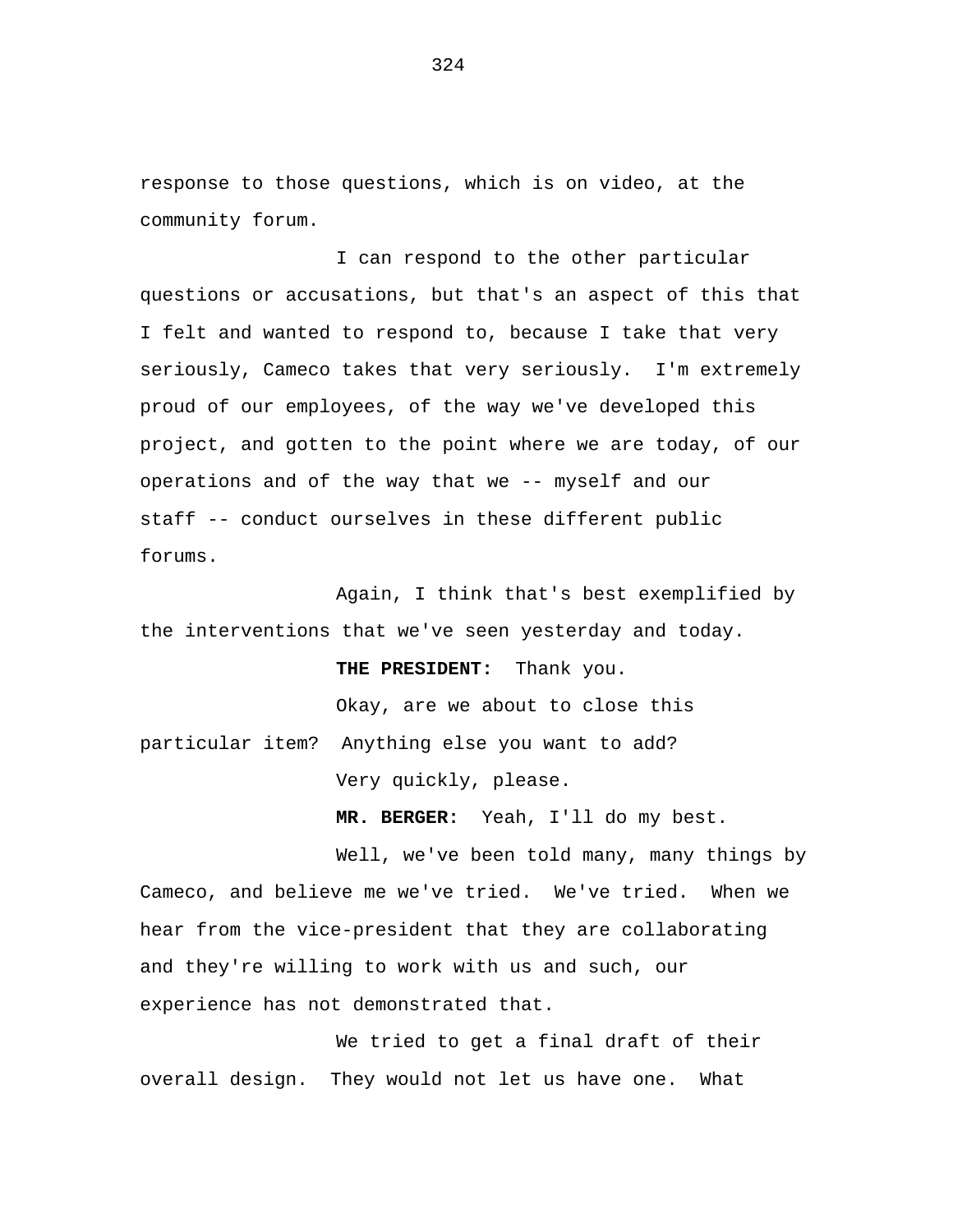we're left with is the pre-draft, which are going to be very different. So we don't know what it's going to look like. That's not co-operation.

Also, we believe that, as a corporate citizen, Cameco has not been acting in the best way that it should. Their intent to work with us in other areas has not been demonstrated. We asked them why they purchased the buildings in the northern portion Choate Street, across the street, which is the old Oliver excavation land, which is what you would see when you arrive at the top and you would be looking for the water shortly.

Those buildings are in the way. They were sold. One building was taken down, and the town rezoned these buildings from commercial to industrial. We asked them: what do you plan on doing with that? Because, you know, it's a valid concern that all of a sudden Cameco could be jumping across the street. So we see it here with the old Waterworks plan, the land that technically they don't need because there's no visitor centre and there's not laboratory that we promised.

So we see Cameco, in its behaviour, moving outside of their established line without proper public consultation, and we haven't had any answer and we haven't had any collaboration, so I disagree with those statements. This is why we're here today, because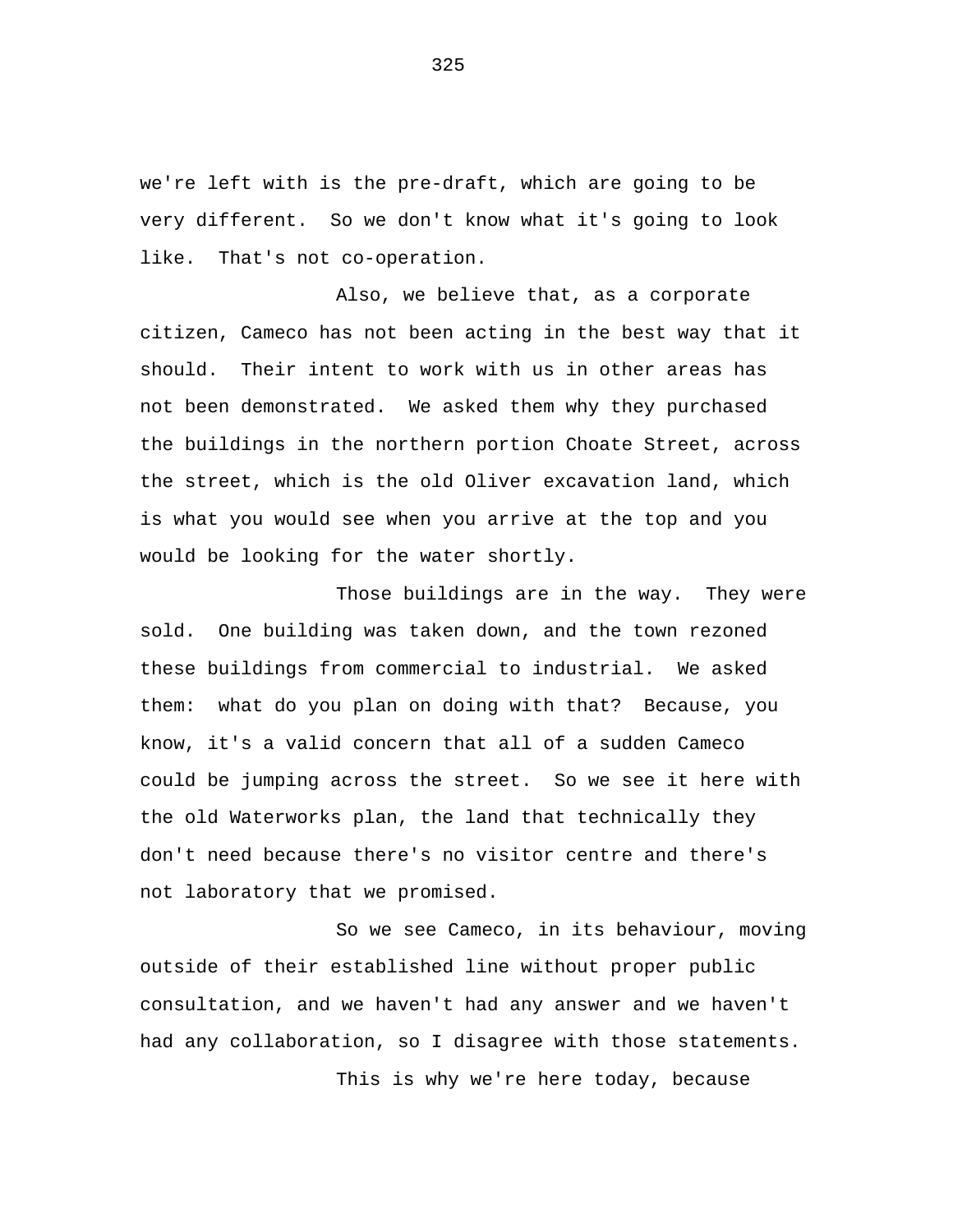we've tried everything. Unless we can cancel this agreement, this is going to be a fait accompli. We're not going to be able to cancel it and we'll just have to accept what's happening.

**THE PRESIDENT:** Okay. Thank you. Thank you for this presentation.

I'd like to move on.

--- Pause

**THE PRESIDENT:** The next submission is an oral presentation by the Capitol Theatre Heritage Foundation, as outlined in CMD 16-H8.21.

I understand that Mr. Joynt will make the presentation.

Over to you, sir.

**CMD 16-H8.21** 

**Oral presentation by the** 

**Capitol Theatre Heritage Foundation** 

**MR. JOYNT:** Thank you.

My name is John Joynt. I am vice-president of the Capitol Theatre Heritage Foundation, the organization responsible for the operation of the Capitol Theatre located here in Port Hope.

I am speaking to you on behalf of the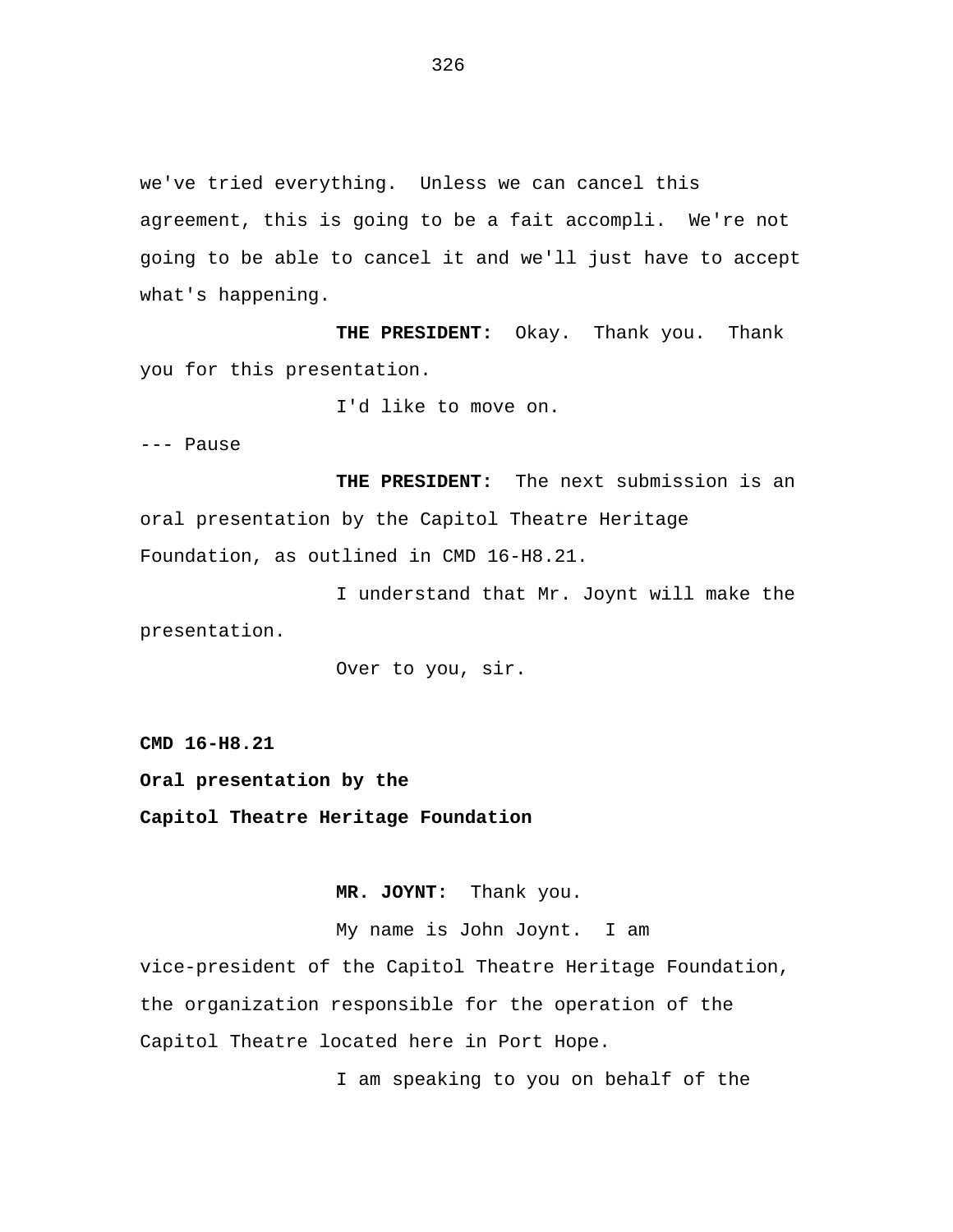board in support of Cameco Corporation's licence renewal application from the perspective of Cameco as a good corporate citizen of the community.

The Capitol Theatre is a year-round performing arts venue. We present over 300 performances annually in the two theatres within the theatre, from Broadway musicals that we direct and produce, to our own original works, to country and western music, children's shows, using local actors, movies and pantomimes.

Other community groups such as the Northumberland Players and Friends of Music rent the Capitol for their professional performances, and as well our space is rented for private functions and corporate meetings and events.

We plan our programming to cater to all interests and ages. Our budget is just over \$1 million dollars, of which approximately 70 percent comes from ticket sales. The remaining \$300,000, we must raise each year from tickets for fundraising activities to ensure we break even.

So you can see that the theatre business is unique. You know before you open your doors that revenue from your product, that is ticket sales, will not cover your costs. Virtually no theatre in Canada or anywhere else has ticket revenues that cover all their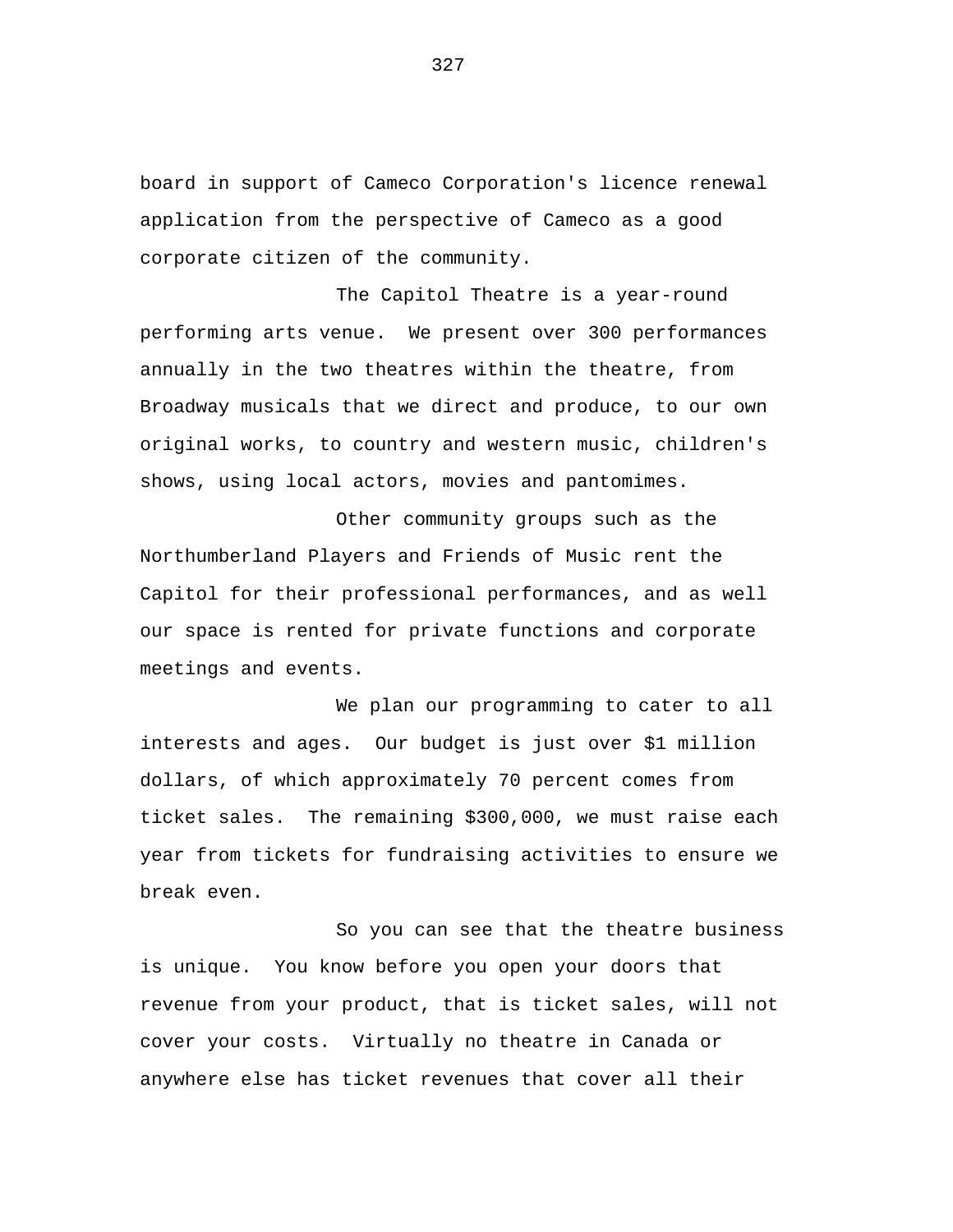expenses. So as an aside, I have some advice for the committee. If you're ever considering going into a business, do not go into the theatre business. The only way to make \$1 million dollars in the theatre business is to start with two million.

--- Laughter / Rires

**MR. JOYNT:** Over 50,000 people come through our doors annually. We have over 125 volunteers, who sell tickets, usher attendees to their seats, tend the bar, et cetera. Without these unpaid people, we would close. We estimate we drive over \$2 million in economic activity for Port Hope and the surrounding area.

As an aside, after a long day and long two days, if you'd like some good entertainment tonight there's a live performance called Take the A-Train, which is a story of music and people in New York City in the 1800s, produced by Albert Shultz, of Sole Pepper, in Toronto, with whom we have a relationship, and the prices are a third of what you'd spend in Ottawa or in Toronto.

The theatre, build in 1928, was one of the first theatres in Canada to be constructed for talking movies. It is called an atmospheric theatre, in that the interior is decorated to resemble a court yard of a European castle, and is only one of a few such theatres remaining in Canada, and, to our knowledge, the only one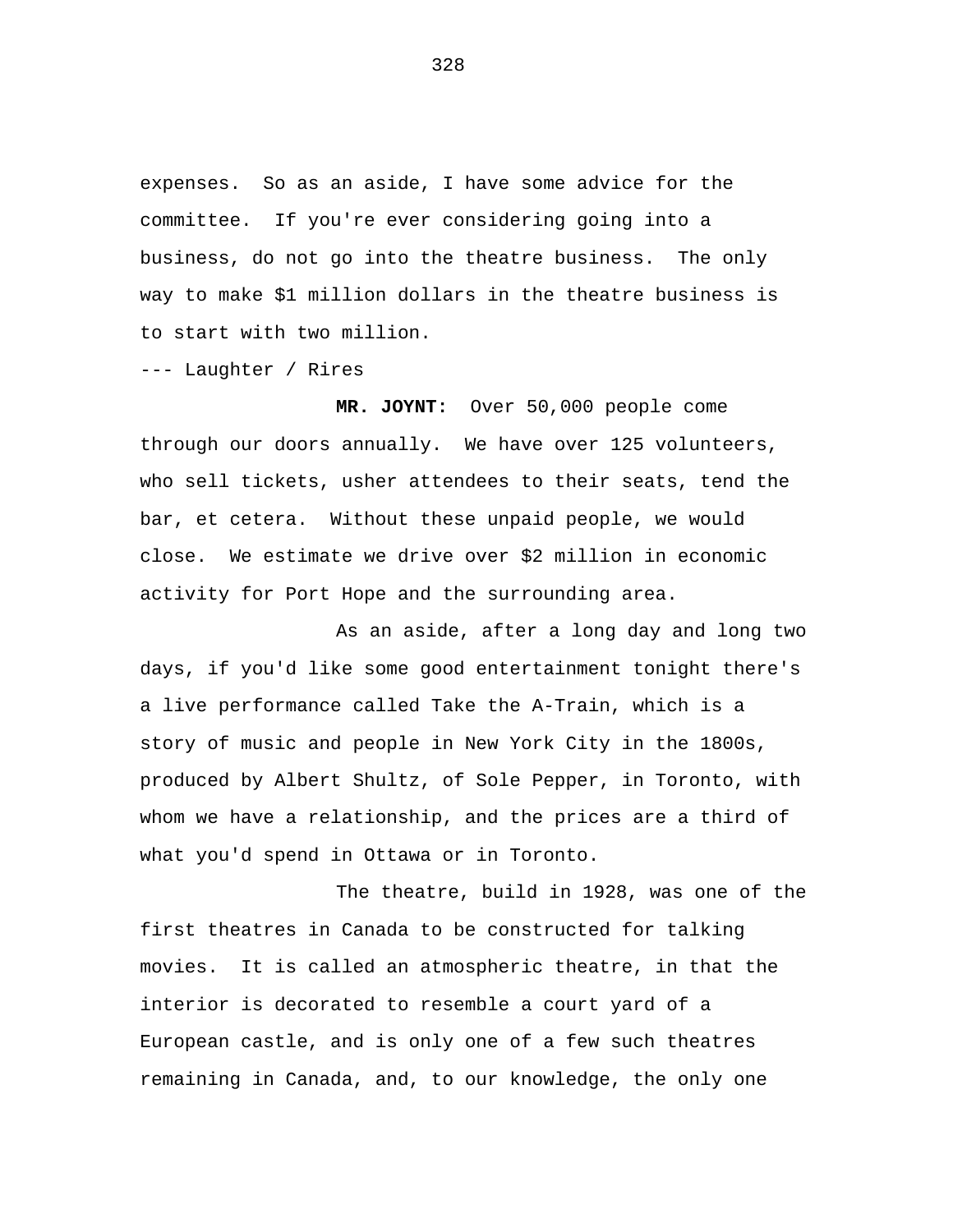that has been fully restored to its original state. Because of this, the theatre was recently given an historic site designation by the federal government.

While the theatre is successful today, it has not always been. In 1987, it fell on hard times and closed. But thanks to the foresight of a few Port Hope citizens, it was saved, restored and reopened in 1995.

But saving the Capitol was not easy. A mortgage on the property was required to pay the cost of restoration, needed enhancements and changes to transform it form a movie house to a performing arts centre. In 2007, it again came close to closing, but thanks to the generosity of the community, over \$1 million dollars was raised to pay off the mortgage and provide a sound financial base for the future.

This is where Cameco comes in. Cameco made the largest donation to the million dollars, and in return was given the naming rights to the theatre, which is now known as the Cameco Capitol Arts Centre. Cameco renewed these rights for a second time in 2013. As well, for the past several years Cameco has been the largest corporate sponsor of our summer Port Hope Festival Theatre productions.

For these reasons, we, the Capitol Theatre Heritage Foundation, strongly support the renewal of Cameco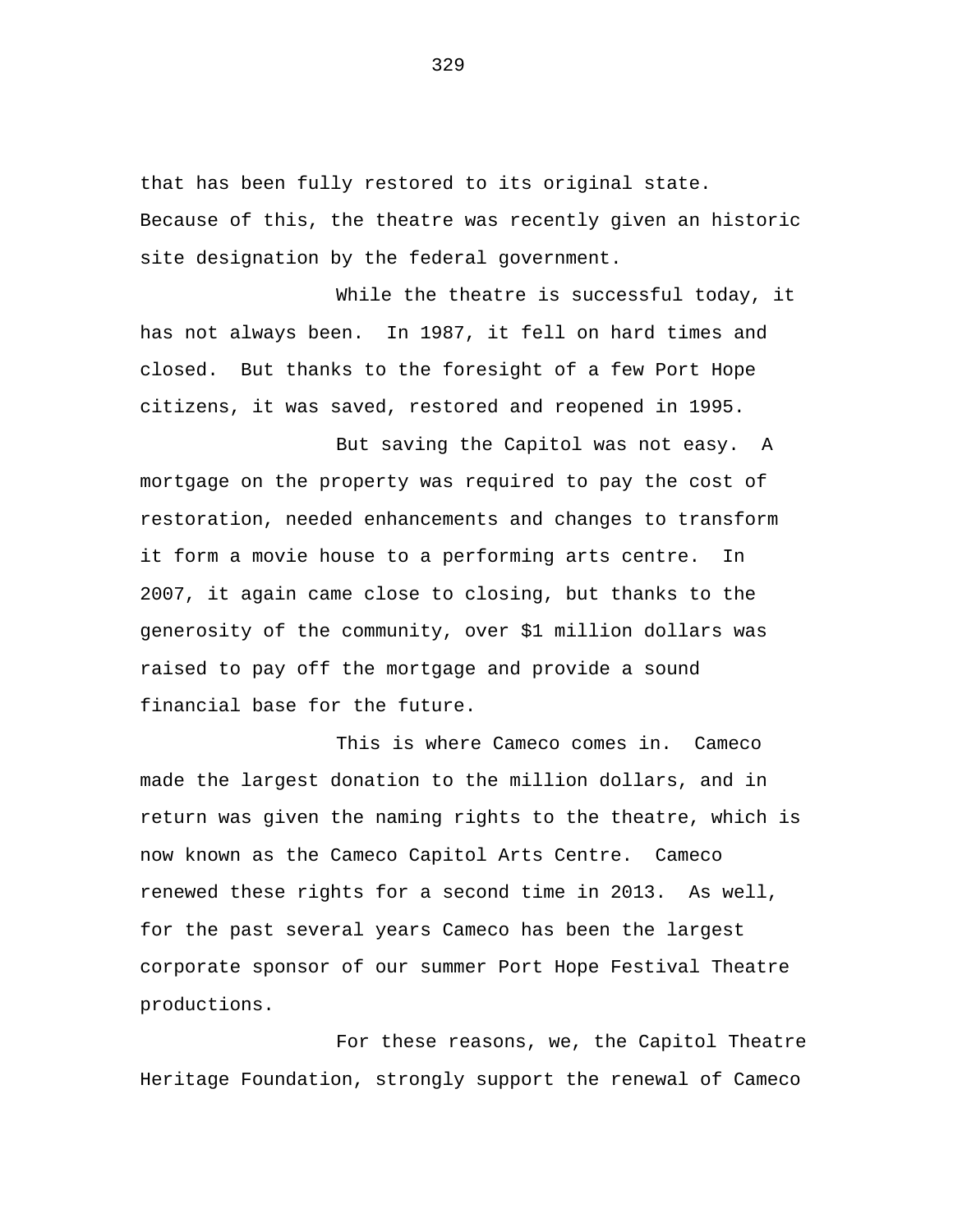Corporation's licence. Cameco is an outstanding corporate citizen.

Thank you.

**THE PRESIDENT:** Thank you. Any comments? Go ahead.

**MEMBER McEWAN:** Did the theatre require significant remediation for contamination, as you regenerated it in the eighties and nineties?

**MR. JOYNT:** That was before my time. I don't know. I don't know.

**THE PRESIDENT:** Neither do I. Anybody

**MS MURTHY:** Kavita Murthy, for the record.

We can only hazard a guess. Because of

the era in which it was built, it probably predates the activities.

**THE PRESIDENT:** Comment?

So just full disclosure, we really were planning to come and see tonight a thing, but I'm not sure we're going to make it anymore.

--- Laughter / Rires

knows?

**THE PRESIDENT:** Maybe tomorrow. Okay, thank you for your presentation. **MR. JOYNT:** Thank you.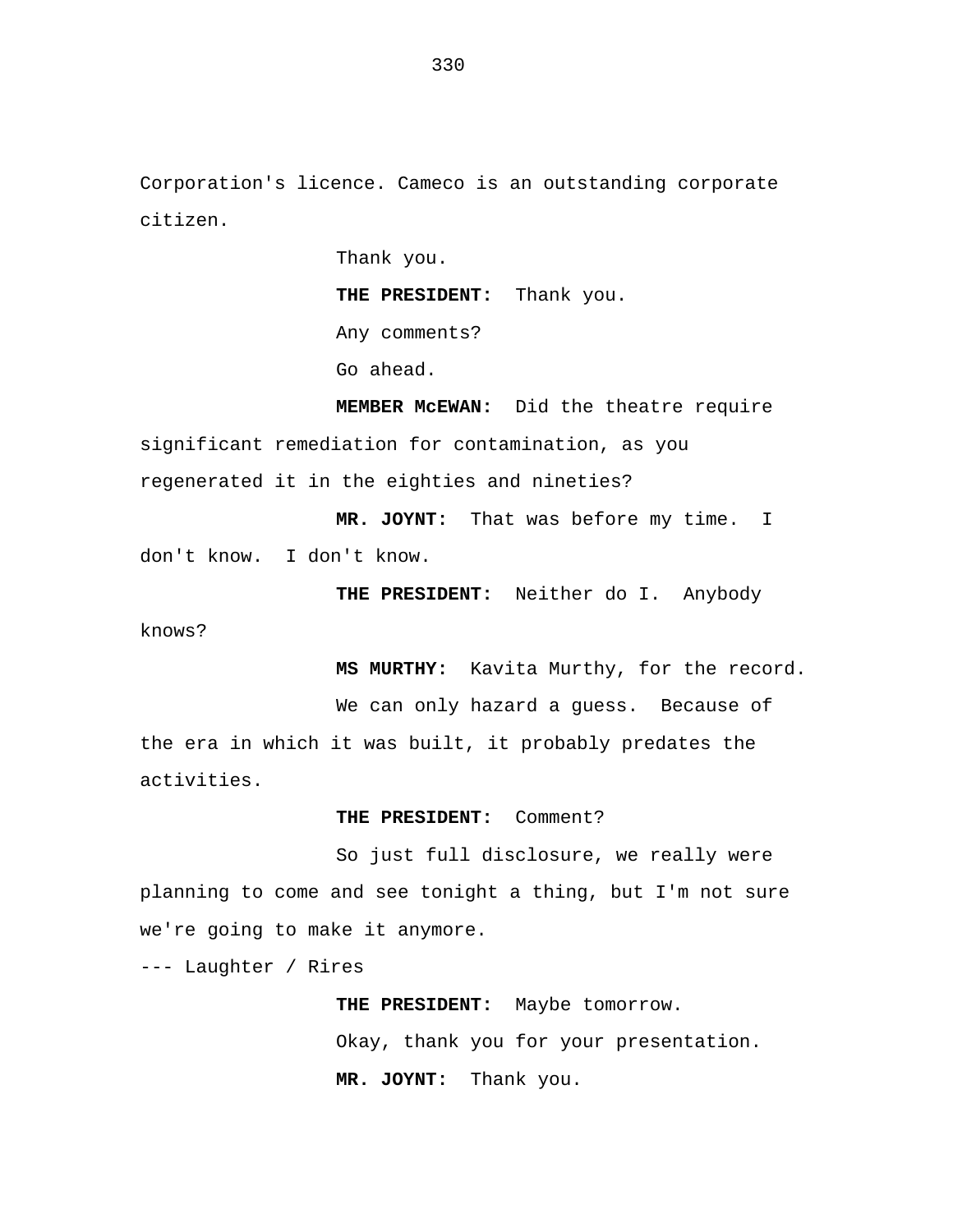**THE PRESIDENT:** We're going to take a 10-minute break, and then we'll go through our final rounds.

--- Upon recessing at 5:49 p.m. / Suspension à 17 h 49

--- Upon resuming at 5:59 p.m. / Reprise à 17 h 59

**THE PRESIDENT:** Okay, we are going to continue with a question period. And starting with M. Tolgyesi. Pas de question?

**MEMBER TOLGYESI:** *Non.*

**THE PRESIDENT:** *Je crois pas.*

--- Laughter / Rires

**MEMBER TOLGYESI:** Don't ask me, you ask for it.

THE PRESIDENT: Okay. Dr. McEwan.

**MEMBER McEWAN:** So if I can go to staff CMD page 16. So actually let me say page 15 and 16, because it's the same thematic question.

You've made two very broad statements on page 16 in the second paragraph of the Change Management section. "Cameco has taken appropriate corrective measures to adequately implement improvements." In the Safety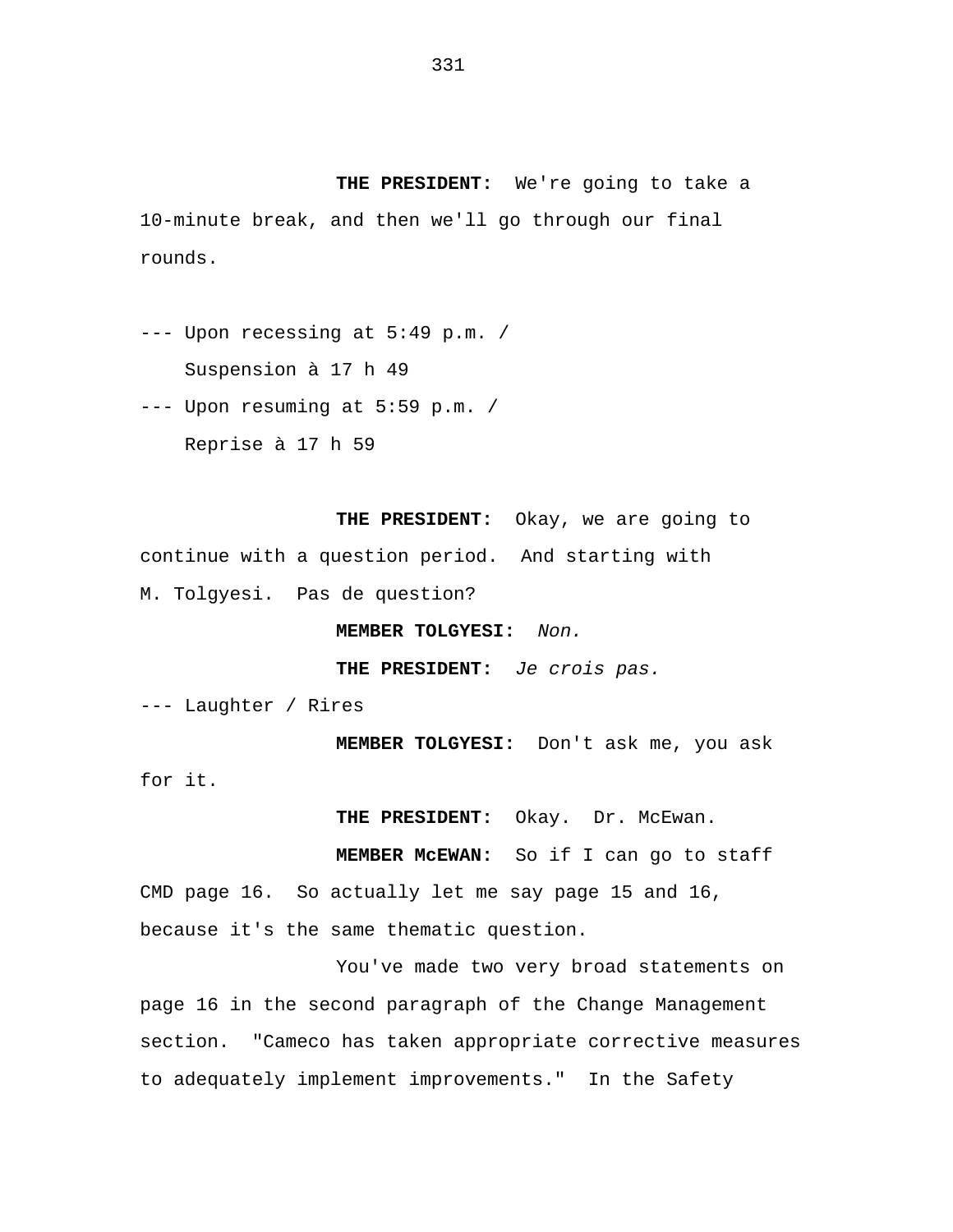Culture, second paragraph on page 15, you've said again a very broad statement. "Thematic areas for improvement," and focus areas for implementation.

That's really not a very helpful statement without a little bit of detail or some examples or some descriptors that give us some sense of what is being done and what the problems were. So can you help us a little with that, please.

**MS MURTHY:** Kavita Murthy for the record.

The safety culture assessment is a new element that has been introduced in the CSA standard in 286-12. And as a part of the work they did before submitting the application, they did do a safety culture assessment, which was reviewed by staff. So I will ask Chantal Gélinas, management system specialist, to respond to the question.

**MR. BOUCHARD:** André Bouchard, director, Human and Organizational Performance Division.

Yes, we did have a review of the self-assessment summary. And from that review, we have identified some areas a bit where the self-assessment - and we could discuss more with the licensee with regards to understanding the self-assessment and the actions that were identified from the licensee standpoint, and the nature and the linkage between these actions and the surveys and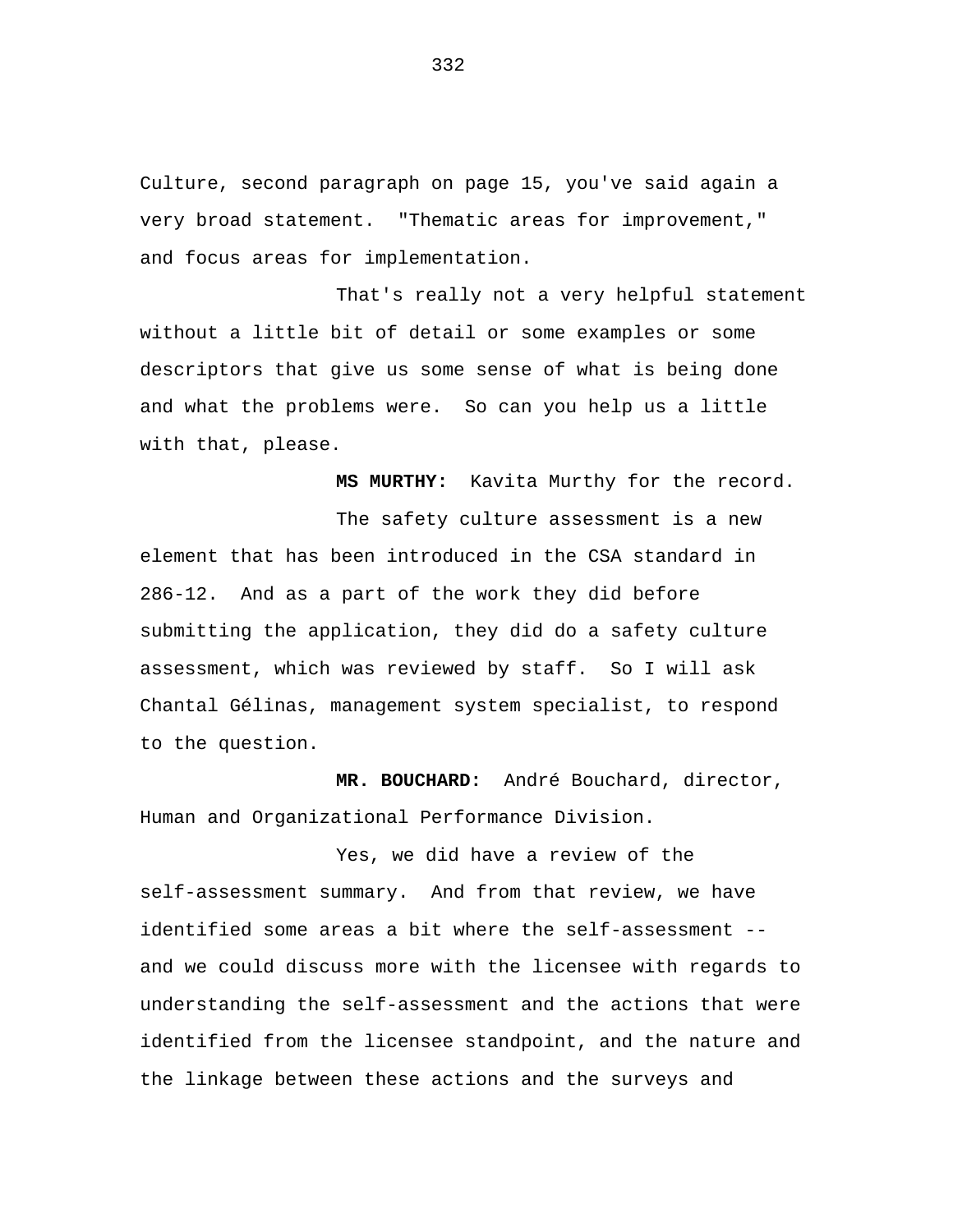areas.

So in the next licensing period, we will do actually a future visit to the licensee to have that discussion and also in line with the upcoming regulatory document on safety culture.

**MS MURTHY:** Kavita Murthy for the record.

If I can add to that, Ben Prieur, who is the senior project officer and inspector for the site, would like to add some detail about the change control program.

**MR. PRIEUR:** Benjamin Prieur for the record.

With respect to CNSC feedback on -- in our CMD on page 16 with respect to change management, this statement here reflects CNSC staff's review of Cameco's process or change in design control program document. During the licensing period, CNSC staff reviewed that program document and ultimately accepted it; therefore, this statement here in our CMD is to reflect the positive changes in that program document.

**MR. INGALLS:** Dave Ingalls for the record. I can provide a bit more context around our safety culture assessment, if you wish. The safety culture assessment we do every five years, and in fact all Cameco facilities we do a safety culture assessment every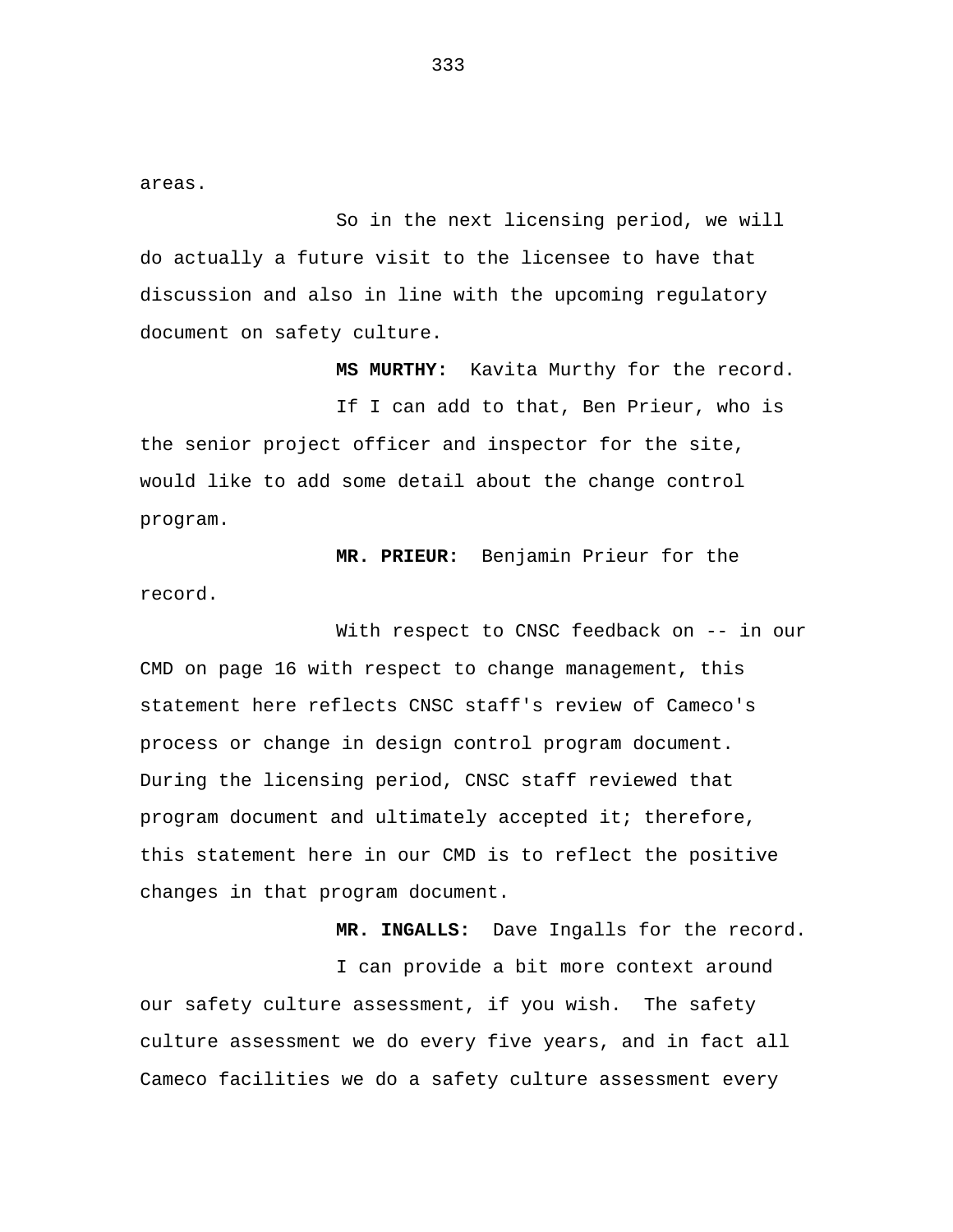five years. We have an outside consultant who's an expert in safety culture come on site and perform it.

And it forms two components. First they do a survey of employees. And really it's a perception survey of saying -- of judging employees' perception of how they feel safety should be compared to the reality that they experience in the workplace. So the first part is a survey that employees are asked to do.

And then a team of interviewees, and it's led by an outside consultant, but we actually bring in employees from other sites to help conduct the site interviews. So based on the feedback from the survey that's provided, they then do a week of interviews with employees that usually represents about a quarter of our workforce that gets interviewed through the interviews to help gain deeper insight into whatever the findings were in the paper survey.

And some of the strengths that were identified there from that assessment was that the overall conclusion was that the safety culture was improving at our facility. Some of the highlights were employees were comfortable raising safety concerns, supervisors are available, and that management holds safety as a priority.

It did identify obviously areas to work on. There's always improvement opportunities we can make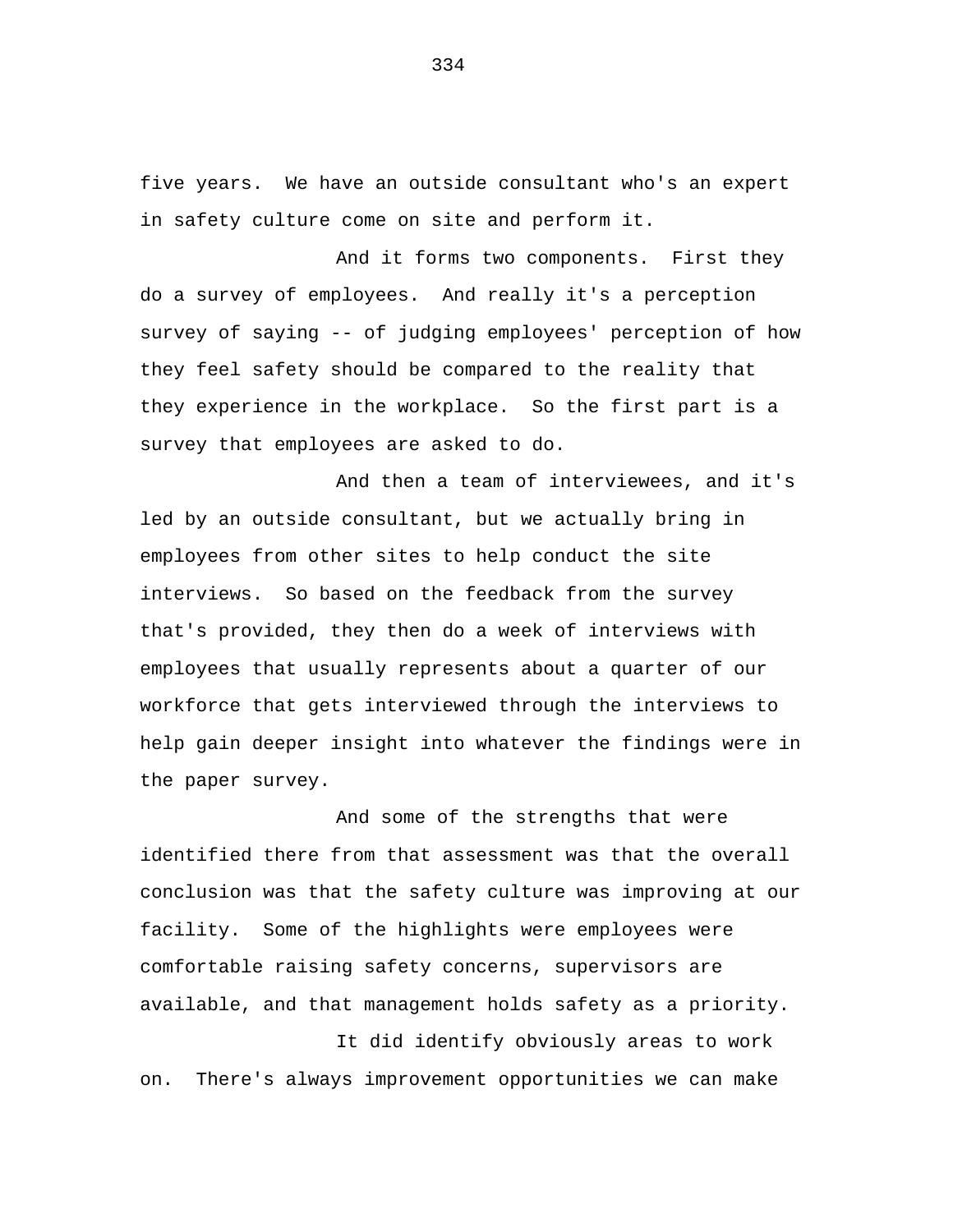in safety culture to improve and enhance our safety culture. And a few of the areas identified were deviations from standards, rules, and procedures, so ensuring that we always are following the same standards at all times. Dealing with people, so there was a perception within the workforce that perhaps we weren't dealing aggressively enough, I guess would probably be the best way of saying it, with some unsatisfactory safety performance from some other employees. And the other aspect was kind of a focus on conventional safety or the employees' perception of a focus on conventional safety versus a focus on human performance.

And some of that -- the consultant that we brought in also -- it was a bit of a language thing. We don't use the word "human performance" commonly in our work place, we use -- we call them "operating fundamentals." They were touched on by some of the employees that came here with the communication, the verification, and the responsibility. Really those are focused around human performance activity.

So some of the actions that we've taken there, we're currently investigating what we call safety absolutes. So those are somewhat common in industry where there are safety rules that there are -- it's very clear that there's basically severe consequences if you violate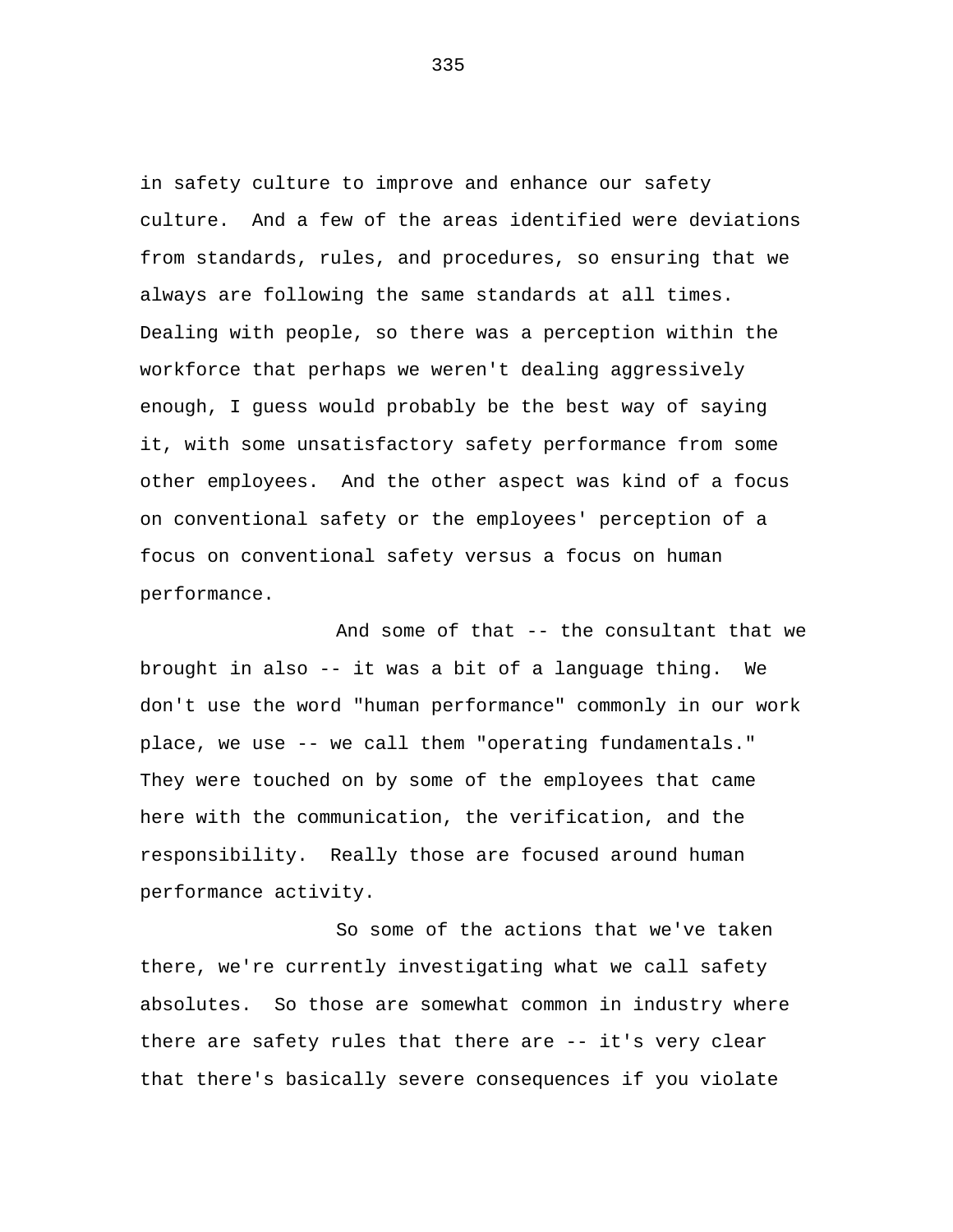safety rules. Normally they're around some of the key safety protocols such as lock-out, tag-out, or working at heights, that type of thing.

We are in the process of rolling out another new human performance too, called self-check, which is again common in the nuclear industry. It's kind of the questioning attitude before you do a job, to make sure you understand the risks ahead of time.

And the last one is we have an ongoing procedural improvement plan at our site that takes in human factors. So we've been over a period of years working on improving our procedures. We actually developed a new procedure development procedure, basically -- a procedure for procedures, if you follow what I'm saying. But it includes human factors. We actually included professionals in that from industry and also university professors to help develop that standard for our facility. And one of the actions from that was to accelerate the process of upgrading all of our procedures to impact those, that new criteria.

**MR. PRIEUR:** Excuse me if I can add a little bit more context to the changes to Cameco's process and design change control program that was reviewed by CNSC staff.

So in the last version that was reviewed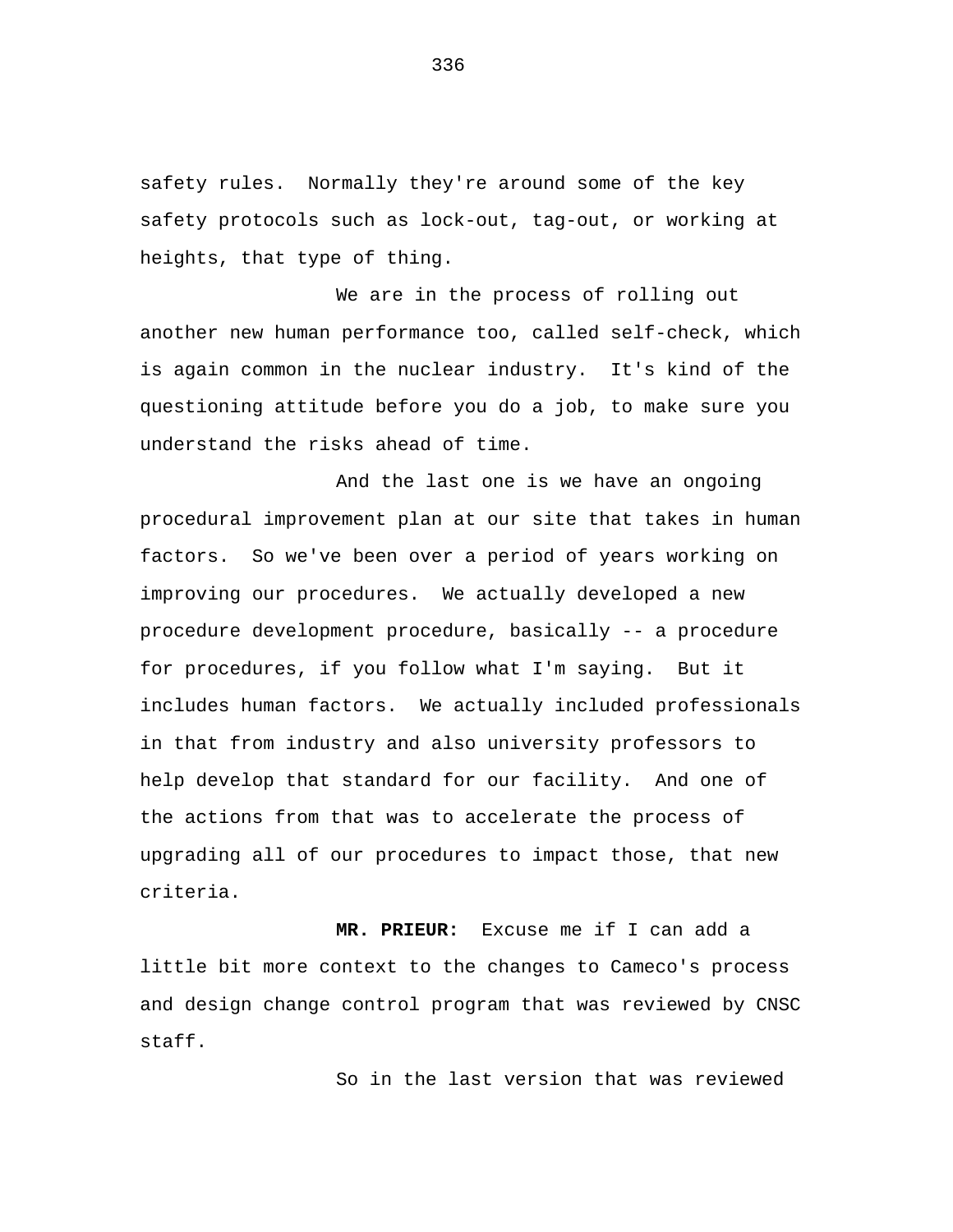by staff, Cameco had made improvements with respect to better linkages to other site programs in their document, updating titles and responsibilities based on organizational changes at the plant or at the facility, also correcting minor wording and formatting inconsistencies, and also as a result of feedback that was raised during an inspection with respect to the need to add more clarity on how this particular procedure is linked with the training change management process at the conversion facility; therefore adequate changes had been made to the program document, and therefore Cameco had satisfied the expectation to address that action notice from that inspection.

> **THE PRESIDENT:** Thank you. Ms Velshi.  **MEMBER VELSHI:** Thank you, Mr. President.

I'd like to start off by making a comment, and it's to commend Cameco. I was particularly impressed with the participation of your employees. At none of the hearings have I seen such a level of engagement, professionalism, commitment. And it seems it was all, you know, done voluntarily without coaching. And it was very striking. So as you said, you must be really, really proud of them.

And the second one was your rather muted outrage at the allegation of a lack of ethical behaviour or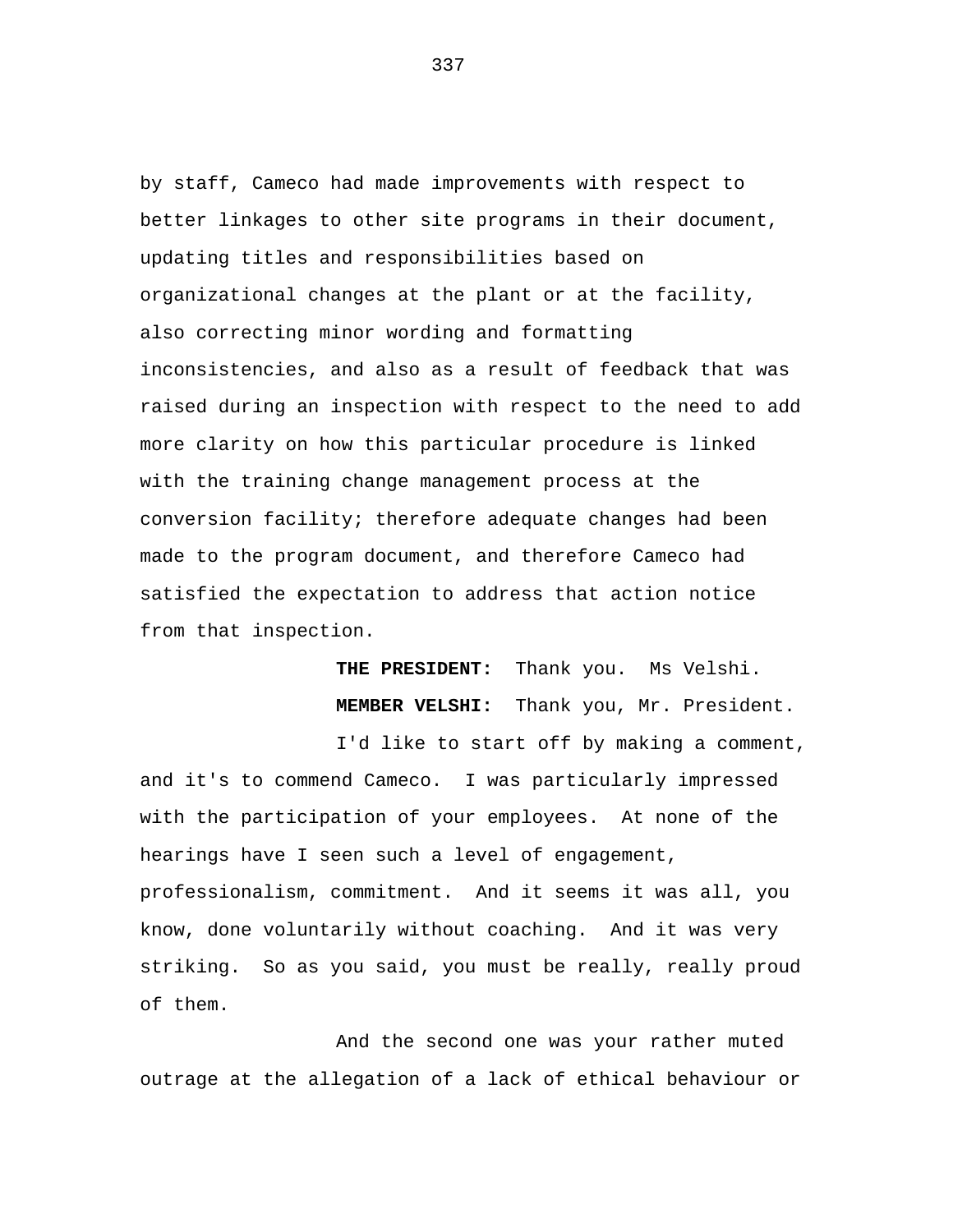code of standards or code of conduct. And I'm really glad that you got that on the public record. Again, a testimony of how strongly you hold that. And so again, my compliments to you.

I have some final questions for staff. And if we turn to page 26 of your written CMD. It was more to get a clarification. So it was around the inspections done and how you categorize any findings from that.

So if I look at the top of the page on Fire Hazard Analysis, you "conducted a focussed" -- there's a typo there -- "inspection of emergency management." Second paragraph: "While some deficiencies were noted, . . . staff did not find evidence of unsafe operations that would result in any immediate risk."

And I think we've heard somewhere, well, what does immediate risk mean? Could there be longer-term risk? But so there was that, that no evidence of unsafe operations.

Further down under Criticality Safety, it says "All findings were minor in nature." Further down somewhere else it said there were no findings.

Is there a grading of findings so that I can interpret what you're saying? This is not serious; this, hey, you know, it's just your way of saying, Watch out; this is a problematic area. Or does it just depend on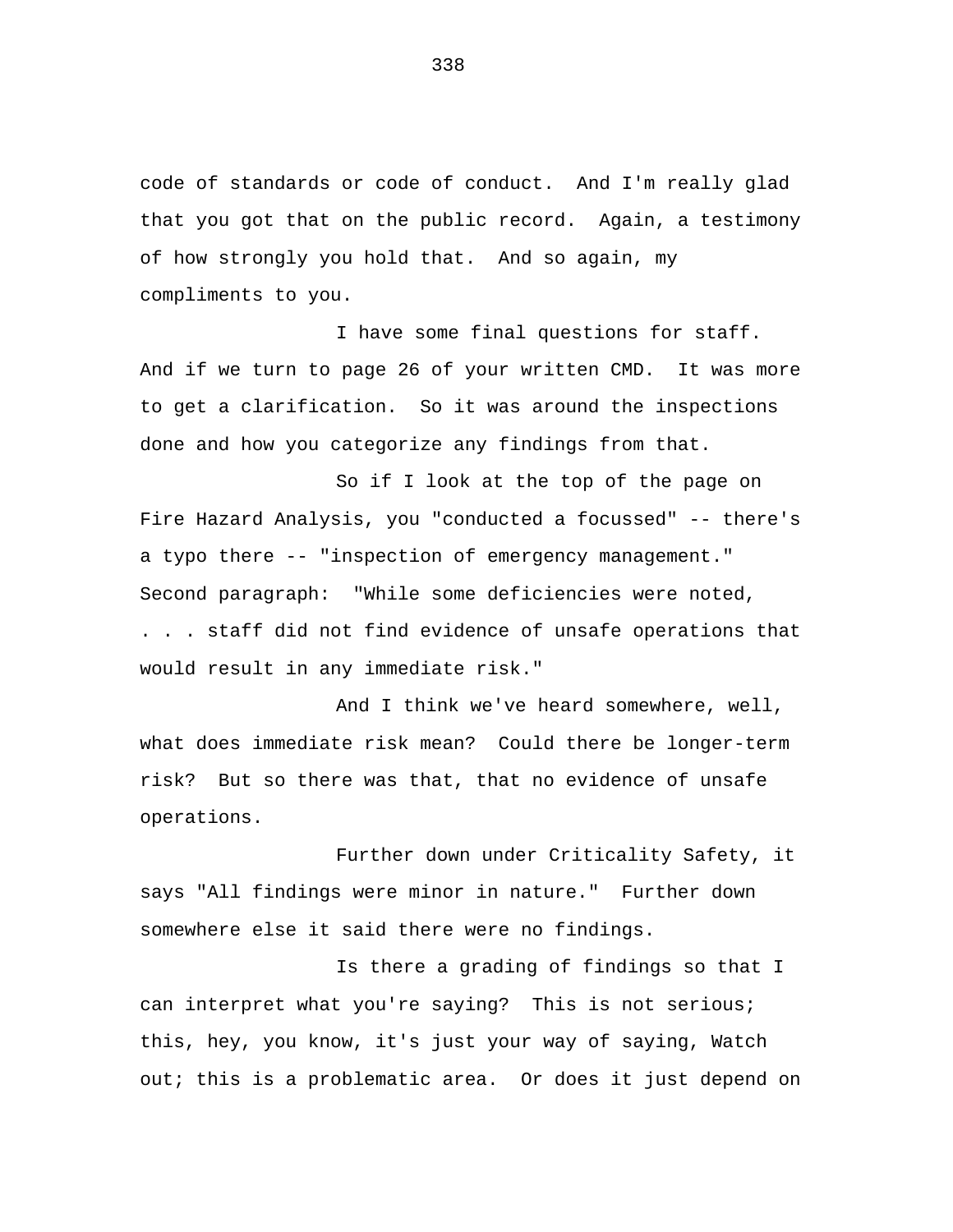the inspector who has done it on what choice of words they use?

**MS MURTHY:** Kavita Murthy for the record.

No, it does not depend on the inspector and the choice of words they use. Any time an inspection finding is such that it presents an immediate or imminent risk to persons or the environment, an inspector has the power to issue an order and stop that act of it immediately from continuing.

When we state that there is no immediate risk, the inspector generally issues a written notice. It is still a non-compliance. A written notice could be an action notice or a directive, and it requires that the licensee take corrective actions within the stipulated period of time.

So with respect to the fire inspections, if you would like to know what were the deficiencies or were you just interested in knowing --

**MEMBER VELSHI:** Yeah, I was just interested in the categorization, because I've seen no findings, minor in nature, low risk significance, you know, no immediate risk. And I just wondered what the categories were.

**MS MURTHY:** Sorry, go ahead. Okay, go ahead.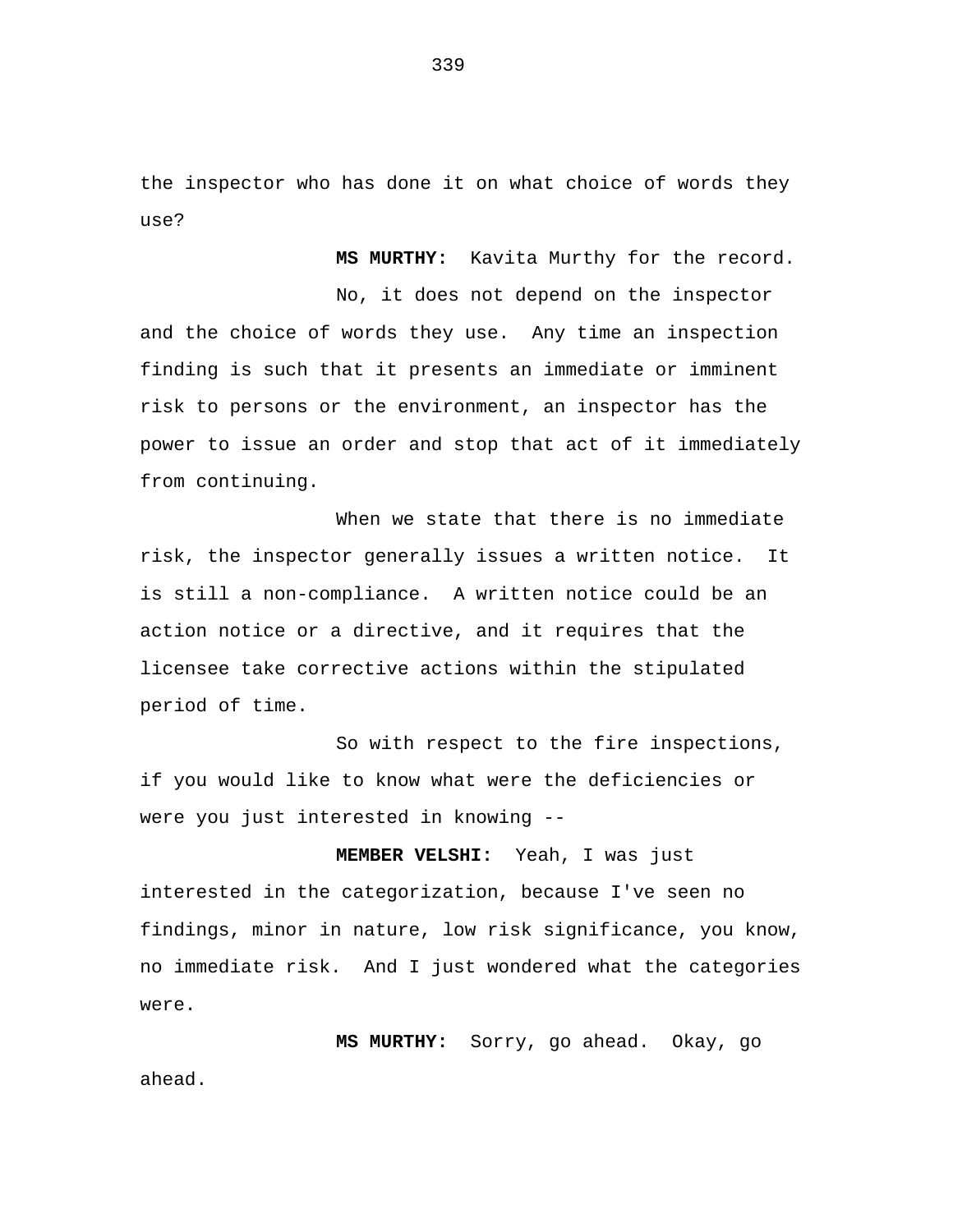**MS TADROS:** Haidy Tadros for the record.

Ms Velshi, if I can draw your attention to one of our appendices, it's a risk ranking appendix, and I think in a broad sense maybe part of what you were searching for may be found in how this table comes together with regards to how risk is identified, and consequently, our reaction to finding through inspections and how things are categorized. So this does take a look at the significant impact that potentially --

**MEMBER VELSHI:** So I can't get easy access to the appendix. But does it say how you would choose the language that you use in describing your findings? I don't know if I'm conveying to you what I'm trying to ask.

Once an inspection is done, is there almost a categorization; this was a level 1, 2, 3, 4, or 5 finding; 1 is nothing, there was no finding, right. Number 2 is, well, there were, but it was minor, no further action, really. Something for you to keep in mind. I mean, do you do 1, 2 -- is it like that? So that when I see something that says "low risk significance," I know that that's still higher than "minor in nature," for instance.

I understand your question. And with regards to your articulation of almost a one page, you're

**MS TADROS:** Haidy Tadros for the record.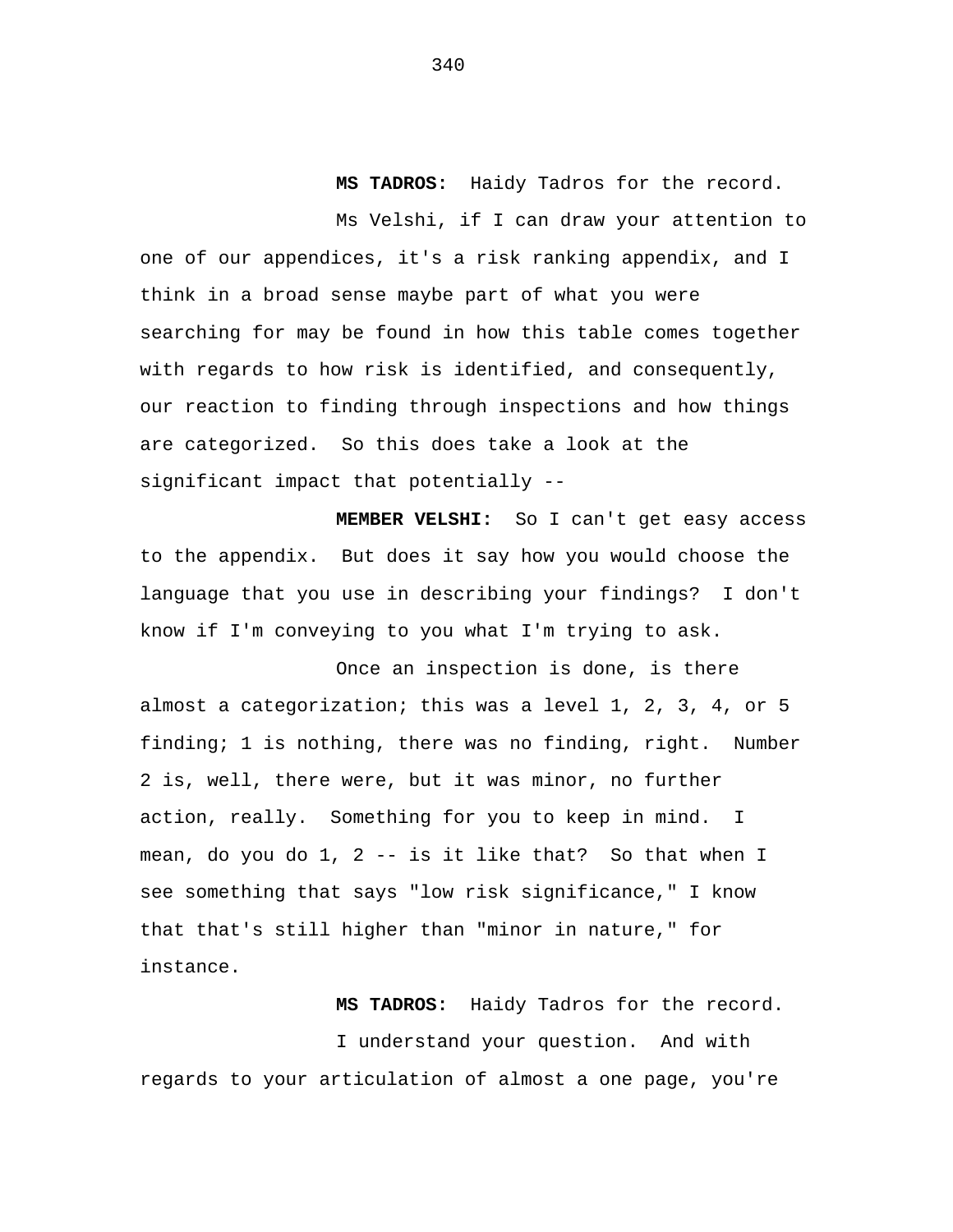articulating how these come together, no, we don't have that kind of articulation of what the definitions are exactly.

But we do look at -- within each safety and control area, as you know, there are very specific criteria that we have to search for. They are regulatory requirements. And given the nature of the programs and how those programs are implemented, it is up to our specialists and our inspectors who are conducting these inspections using inspection criteria and inspection guides. When they go through the facilities and they go through their checklists, if you will, to look at what these findings signify, that is when they categorize them as no finding, obviously, no non-compliance. Low risk would convey, as Ms. Murthy has identified, a level of non-compliance but of low risk to health safety impact to the environment.

**MR. THELEN:** John Thelen for the record.

If I could add to that as well during our original presentation I talked about inspections and how I'm an inspector for the CNSC. And when we conduct inspections, before we leave the on-site portion of the inspection, we leave a document called Preliminary Summary of Facts and Findings. Should there be a risk-significant finding, it would be clearly documented there.

I have gone on inspections in the past at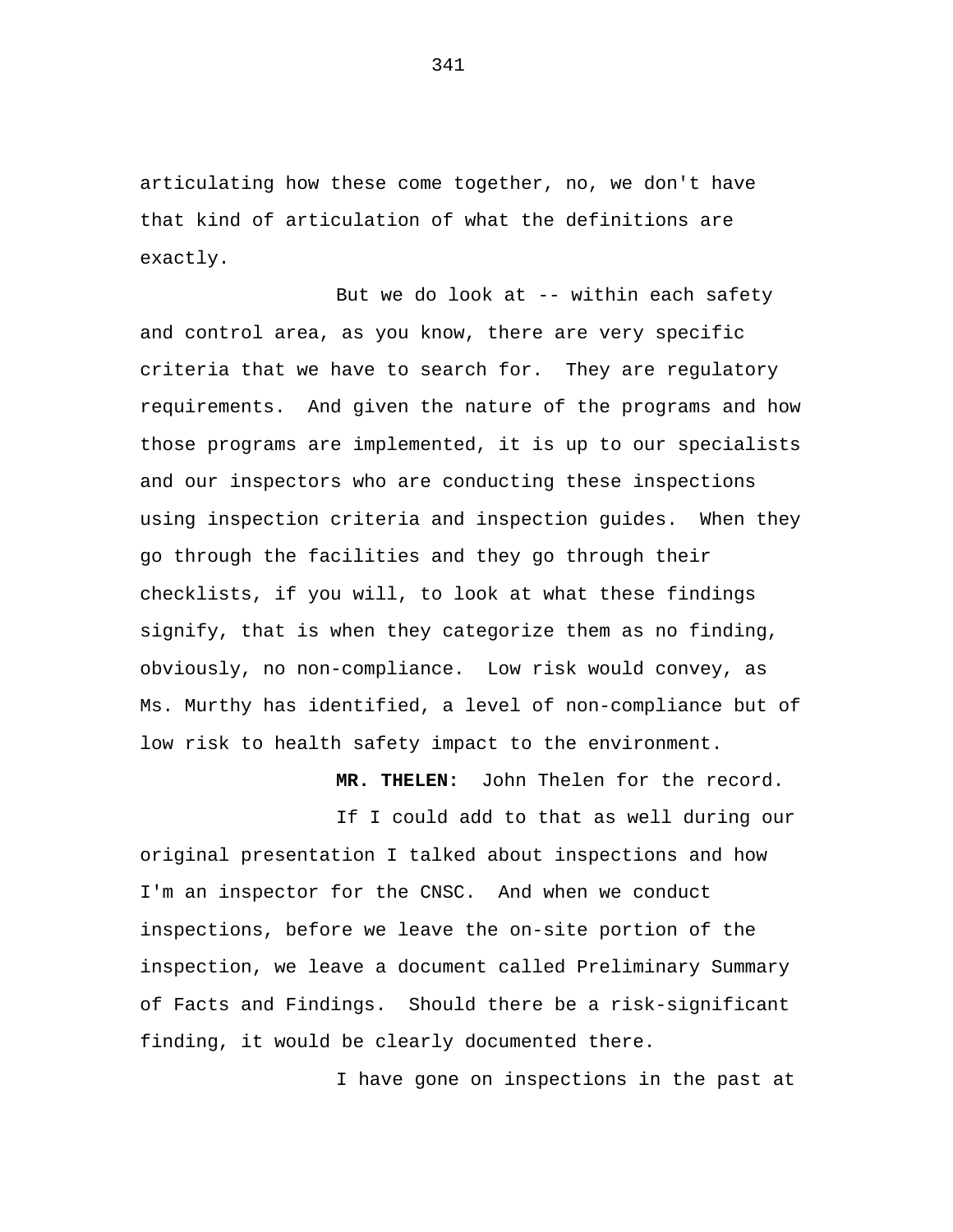non-Cameco sites where I have had a risk-significant finding where it was clearly articulated where the licensee had to do immediate action to remedy that situation. Otherwise the information and the risk significance or an enforcement action that could come from a finding would be contained in the final inspection report, and that could come several weeks after the on-site portion of the inspection.

**THE PRESIDENT:** Thank you. M. Tolgyesi? Still not? Okay. Dr. McEwan?

**MEMBER McEWAN:** There's a picture of the Dorset Street site. Are those drums in the bottom - pardon?

**THE PRESIDENT:** Which, pardon me, is  $it$   $--$ 

**MEMBER McEWAN:** Slide 9, I'm sorry, slide 9. I can't read my writing. It's the map.

**THE PRESIDENT:** Yeah.

**MEMBER McEWAN:** So are those drums in the sort of middle of the picture on the left the drums that we talked about yesterday with the -- by the fence. Okay, thank you. And again if I go to slide 10 -- no, I certainly got that one wrong. I really can't read my writing.

So there are a number of graphs that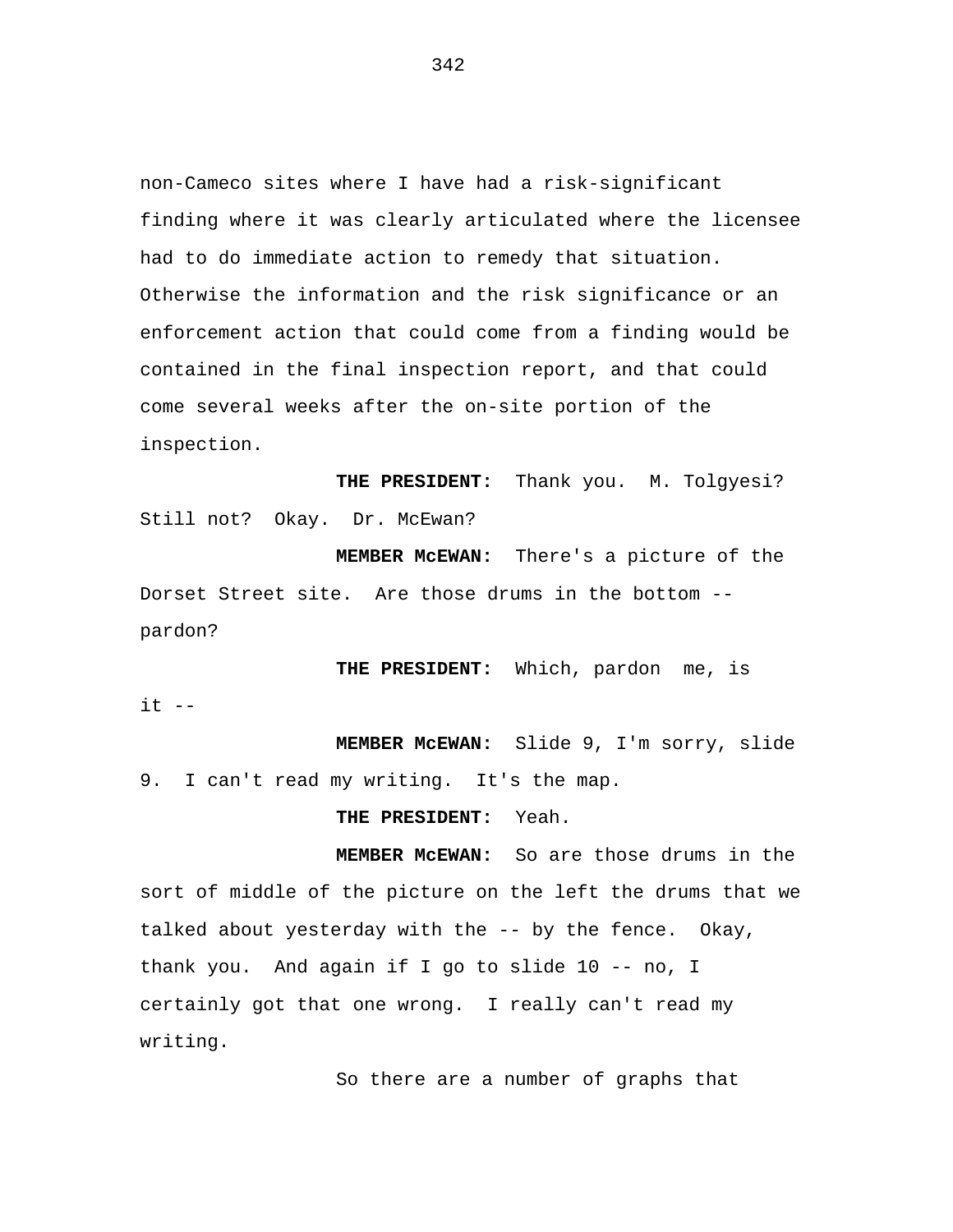you've given us showing release levels and the performance of Cameco. There were no action levels on them. It would be really, really helpful to understand for each of those graphs where the action level was as well as the release level. And that I think would give us some sense of the structure. And again, it wasn't -- I think it was on one of the graphs in the CMD.

**MS MURTHY:** Thank you for that suggestion. We will certainly take that and make the changes next time.

**THE PRESIDENT:** I will go further. And again, it's not kind of mandatory, but if you know there's administrative level, why wouldn't you put them too on the graph so everybody really understands. Your staff is mentioning continuously "defence in depth," so why not if they're available? You don't want to? You don't like that?

**MR**. **INGALLS:** Dave Ingalls for the record.

The one -- I agree with the action levels, and we generally do present that in our quarterly and annual compliance reports. We do present our results in relation to the action level and the licence limit.

In some instances we do show the administration level, though from a CNSC perspective, that level is not a regulated level, so to speak. They are internal administration levels within Cameco.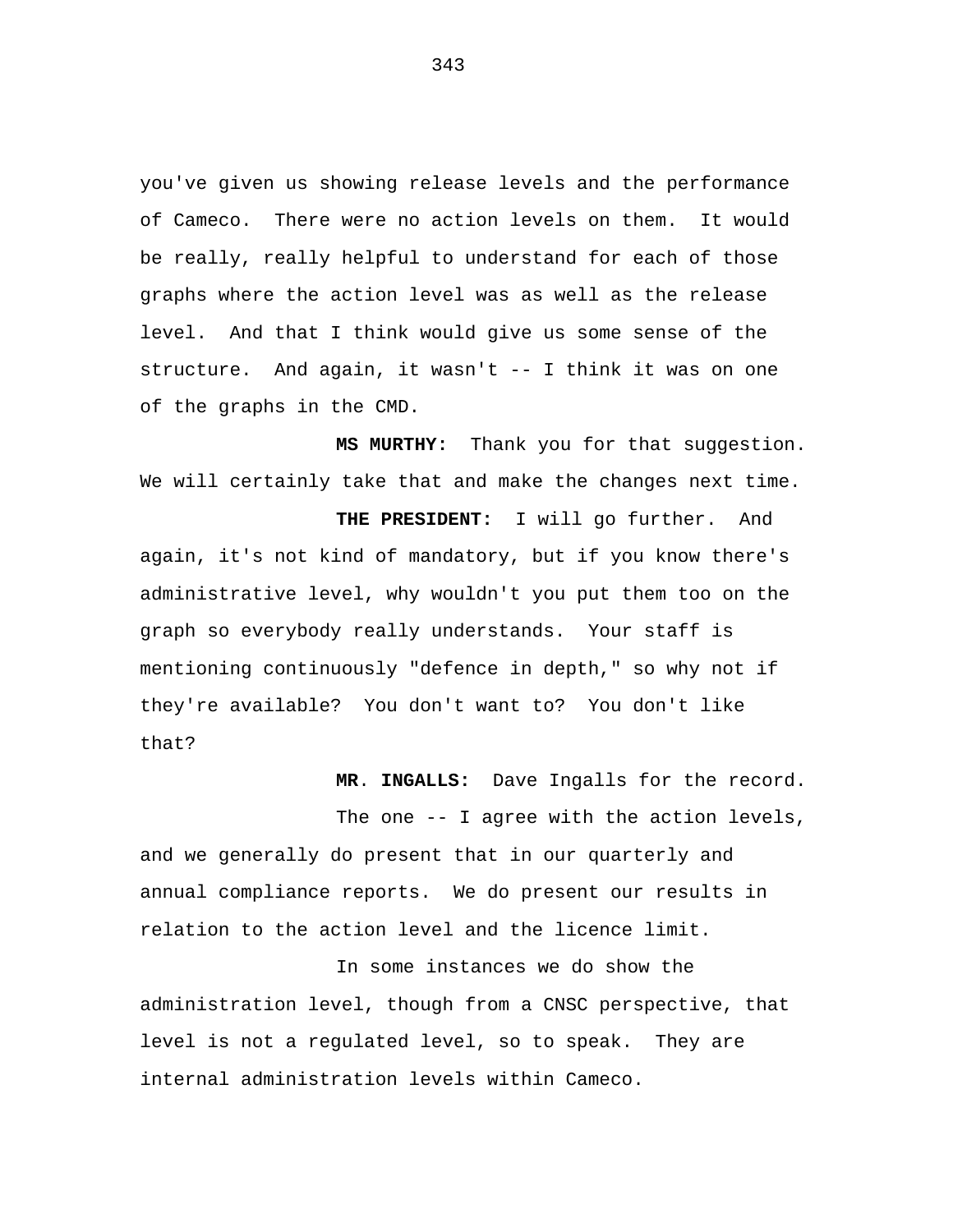**THE PRESIDENT:** I know. But the action limit is also not a regulatory limit, but it demonstrates how the defence in depth is going. So you put yourself at another administrative level that you try to make sure that you don't exceed your action level. So if it's an acceptable practice, tell me what's the down side for showing it?

**MR. MOONEY:** It's Liam Mooney for the record.

I think the action levels are, as Mr. Ingalls referenced, part of the CNSC's regulatory framework and there's guidance documents through the CSA standard on developing -- soon to be published standard on developing action levels.

Administration levels are a little bit of a different story and I take your point on it visibly demonstrates performance at the facility against something, but they're set with a much different audience in mind. And so we'd have to look at how they're set across the organization or across facilities before I think we'd feel comfortable with them being included as part of the public documents.

**THE PRESIDENT:** My last pitch on that is I understand what you're saying. You don't want people to see that you can exceed your administrative licence, and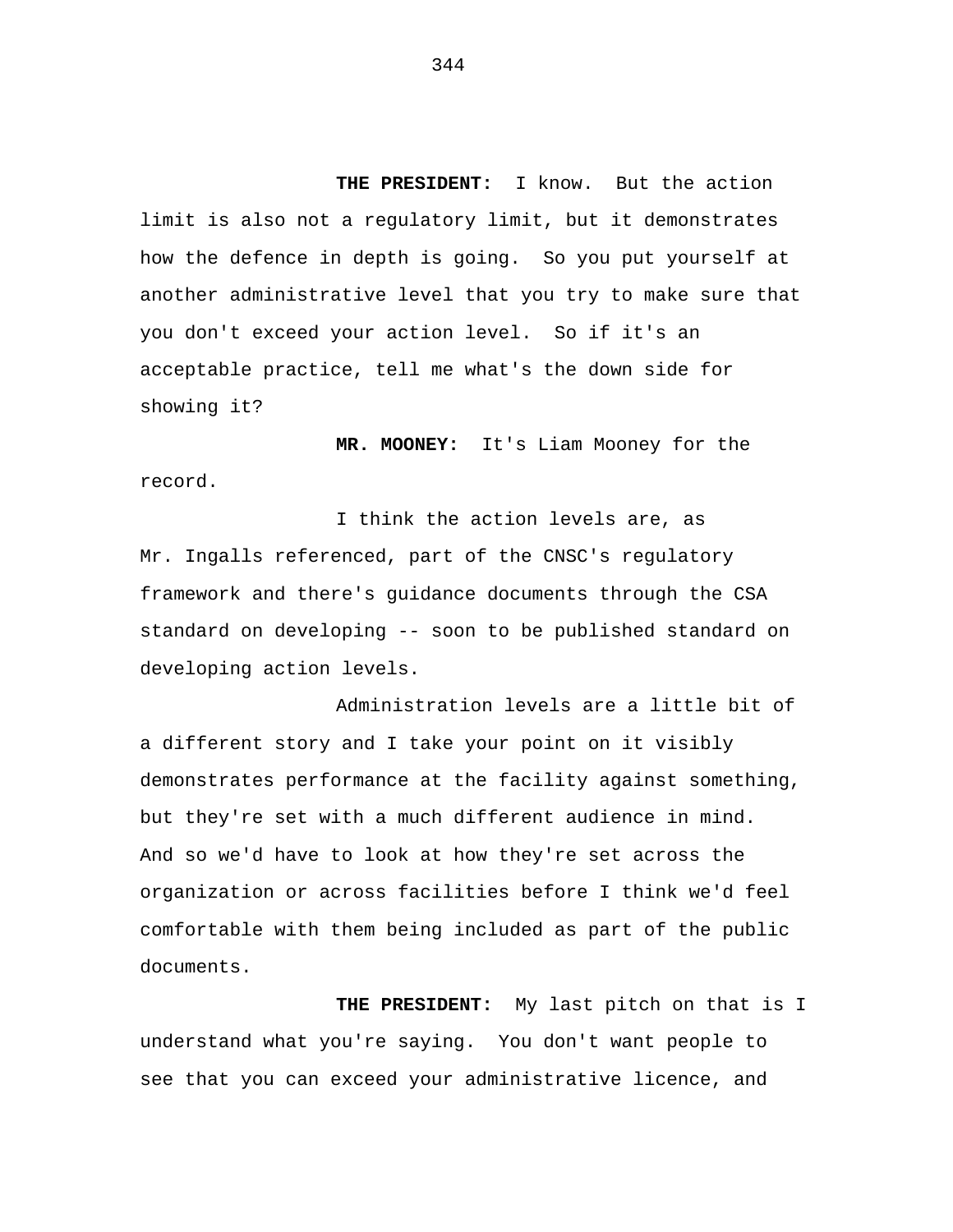people will look at it as some non-compliance of some sort. But the other side of the coin is you get action levels, and then your actuals are so much less that it always begs the question why are the action levels so high.

**MR. MOONEY:** Anyhow, I'm feeling a little punchy because I sat here for most of the day. --- Laughter / Rires

**MR. MOONEY:** But I would say that what we're worried about with those admin levels and making them part of the discourse is that the reaction to getting close to an action level internally is really quite severe because while you're all very nice people, no one wants to be in front of you to talk about those things. So if we start to make it the admin levels we're talking about now as being part of updates and those sorts of things, it becomes again -- we just have to be aware of the behaviour that that might engender.

**MS MURTHY:** So with respect to action levels, we certainly can put those because those are defined in the Licence Condition Handbook. And also another point about action levels, an effective action level is not so far above your operating limits, your operational release levels that you would never trigger it. You need to be close enough that you will be able to pick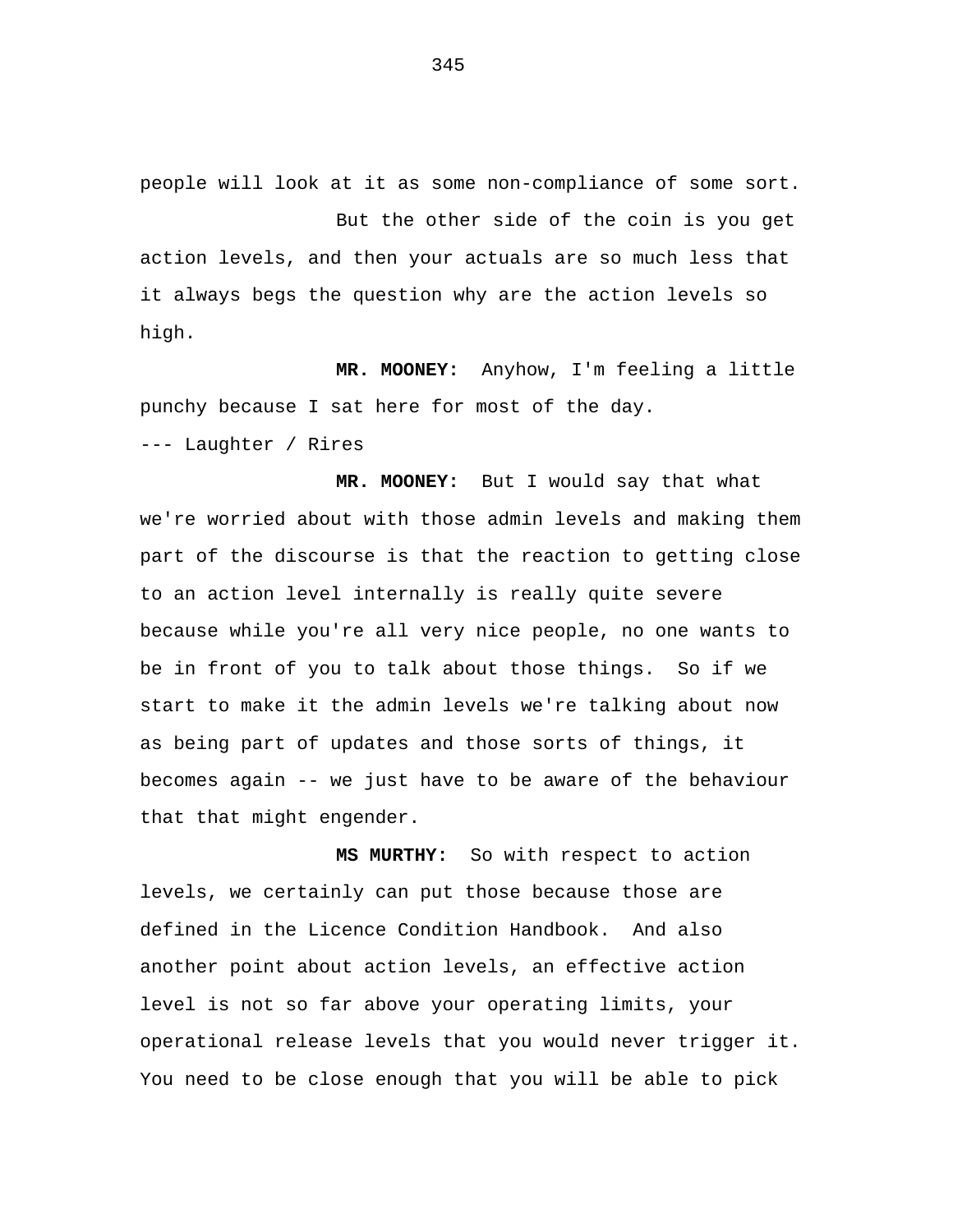up any anomalies in your system.

**MEMBER McEWAN:** So one more very little - well, maybe not a little question. Page 30 of the CNSC CMD. "CNSC . . . confirmed during their compliance inspections that maintenance is performance."

Do you have a maintenance backlog?

 **MR. INGALLS:** Dave Ingalls for the record.

We do maintain a maintenance backlog. And when you benchmark effective maintenance programs, effective maintenance programs actually do have to maintain a backlog just so that you can plan, schedule, and plan and schedule the work accordingly. So yes, it's not that we have no backlog. We do have a backlog.

Our amount of emergency work orders is something that we track as part of our operation reliability KPIs. And our goal is obviously to have all of our work planned and to have very few unplanned maintenance events, and that's the real strategy of our reliability initiative.

 **MEMBER McEWAN:** I guess the key question is the backlog isn't growing because you don't have time to do the routine maintenance?

**MR. INGALLS:** Dave Ingalls, for the record.

No, we maintain a steady amount of backlog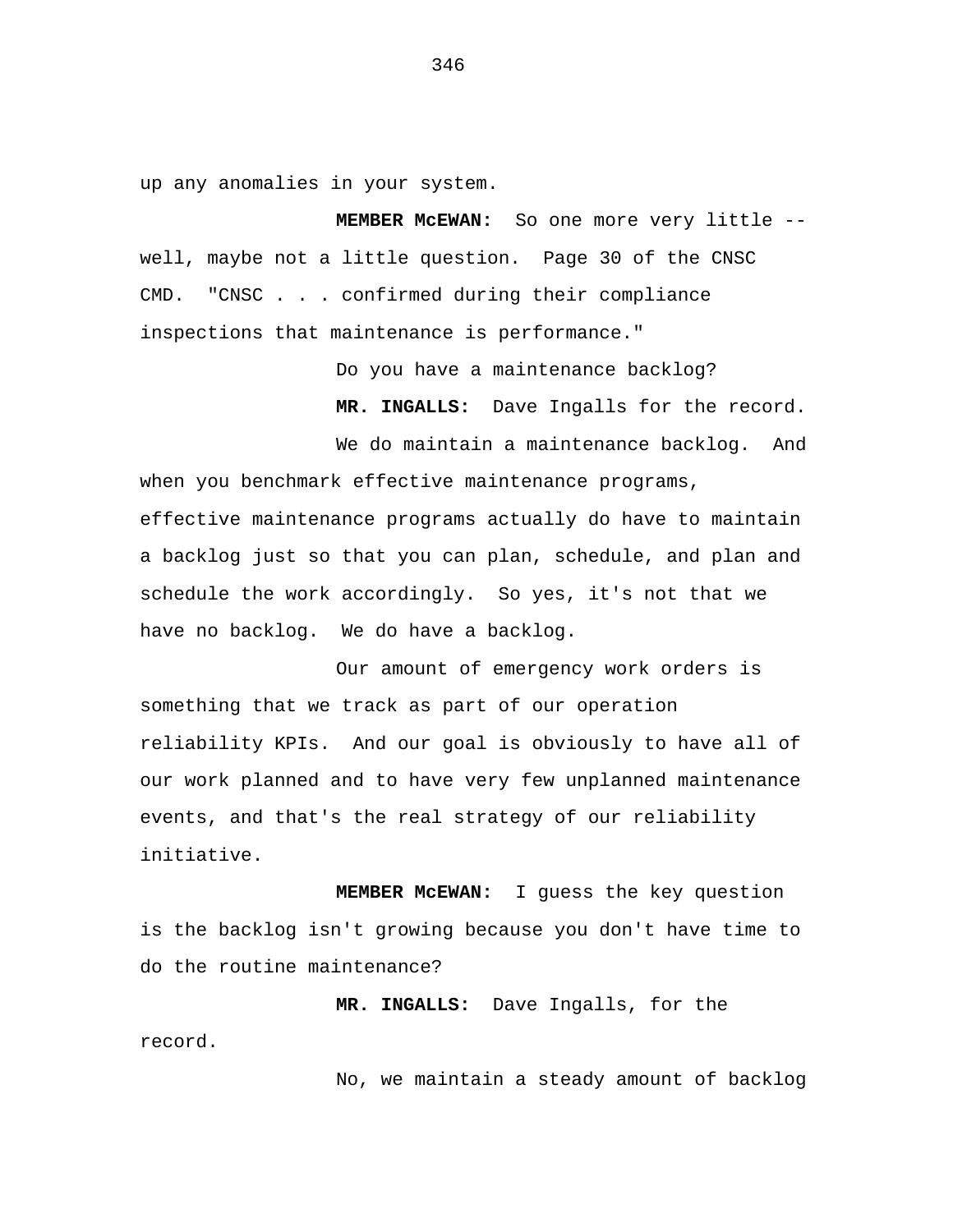within our process.

## **THE PRESIDENT:** Ms Velshi.

**MEMBER VELSHI:** Staff, your CMD page 32, the last paragraph, the second line has some words missing, the one that starts with, "the maximum individ..." So you may have sent an update, but I... Okay, so I'll fill that in.

Question for you, Cameco, around your dosimetry program for internal uptakes. How frequently do your employees submit urine samples and how often is lung counting done?

 **MR. INGALLS:** Dave Ingalls, for the record.

We do have an internal dosimetry licence that outlines our programs for the dosimetry of our employees. For the internal dose, it varies by work group. But if I take, for example, the work group most exposed, for instance the chemical operators or the maintenance department, they would get lung counted twice a year through the lung counter.

In terms of the urinalysis program, they have to submit a urine sample if they've been off site for more than 24 hours. So it's basically every time they change their shift cycle, so it's at least once a week, depending on what shift cycle they're running. For some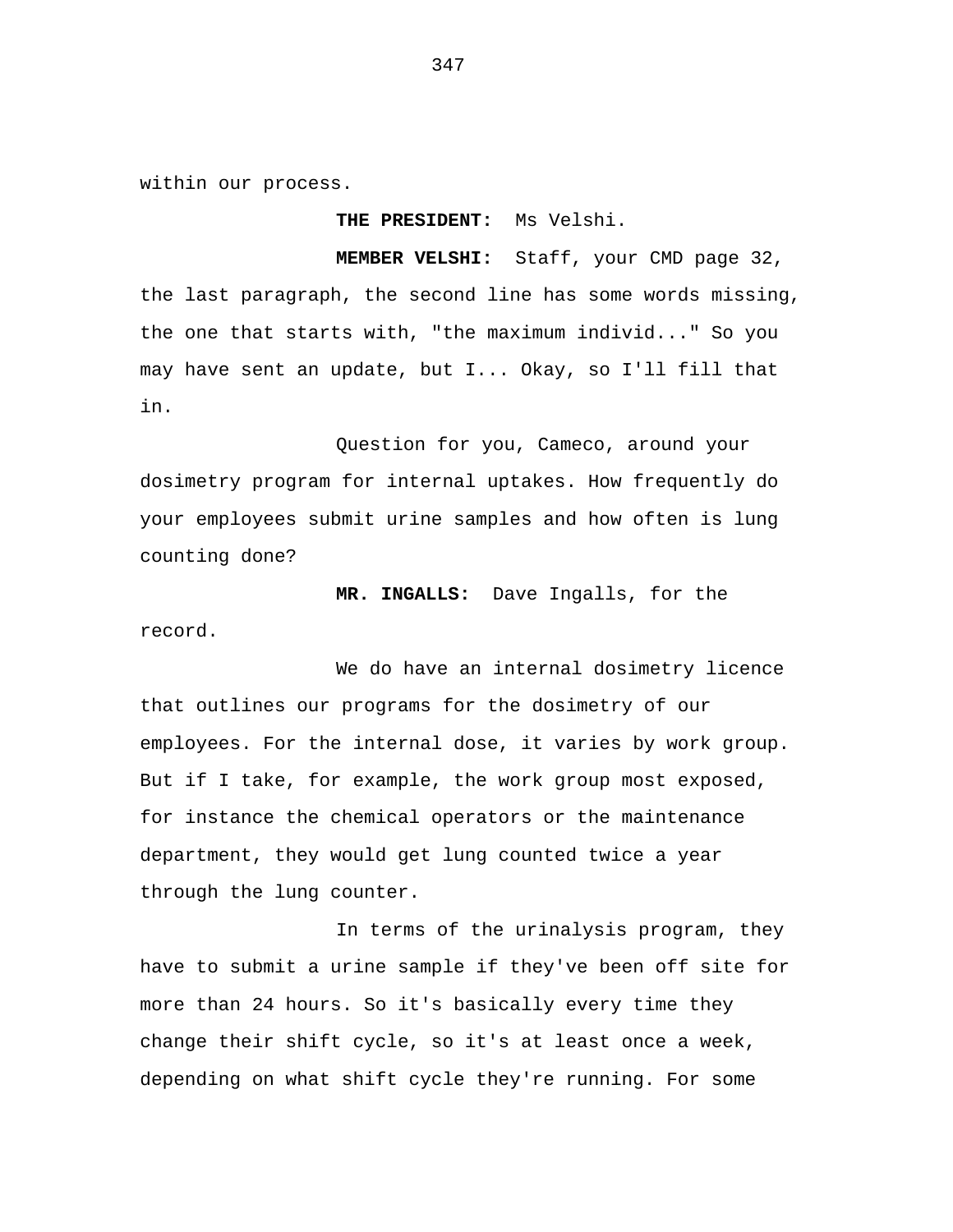employees, that could be two or three samples per week, depending on how their shift schedule actually works.

record.

 **MEMBER VELSHI:** I'm sorry, did you say if they've been away from the workplace for more than whatever it was they have to submit a sample?

**MR. INGALLS:** Dave Ingalls, for the

That's correct. So for production employees, if you're off for 24 hours, it's described in the licensing basis for our dosimetry program, that makes it a result that can be used for a dosimetry calculation. So if they've been off for that period of time, they submit a urine sample.

**MEMBER VELSHI:** It's kind of different from the kind of program that I'm used to. It's normally after an exposure that you'd submit. So is this to check that they haven't received something while they've been away?

**MR. INGALLS:** Dave Ingalls, for the record.

No, it is looking for their occupational exposures. We do have a number of different types of compounds at the facility. Our lung counting program is designed to address the slow-moving type compounds. The urinalysis program is designed to catch the faster moving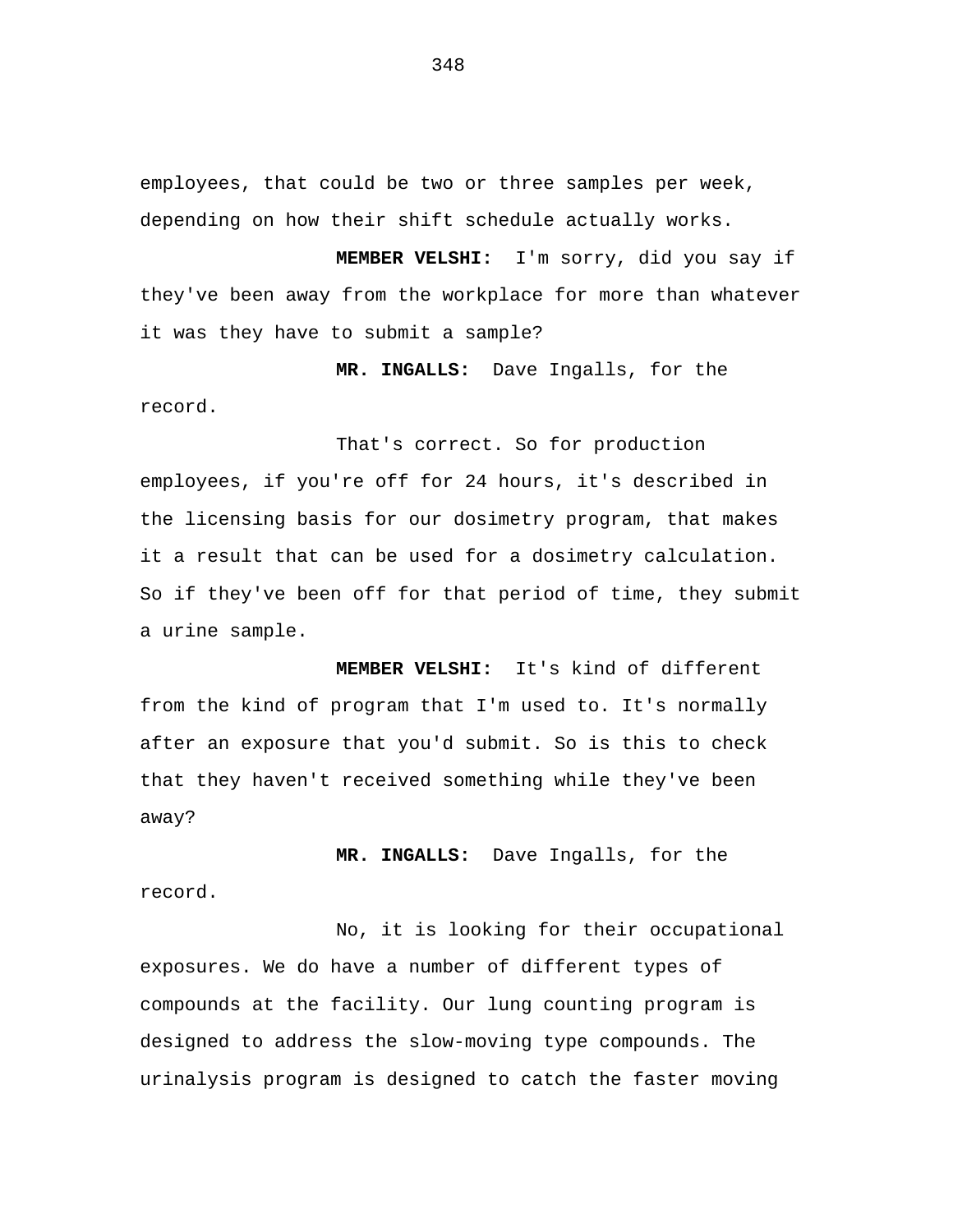compounds. The reason we test so frequently is it allows us to capture if an employee has had an uptake from a fast or medium-moving uranium compound, and allows us to do that investigation in real time.

**MEMBER VELSHI:** Maybe I'll ask staff to explain that. Isn't it usually after the exposure that you submit a sample?

**MR. THELEN:** John Thelen, for the record.

Before we do pass that back, if I could correct the record on the point you brought up previously. On page 32 of CNSC staff's CMD 16-H8, I just wanted to make it clear the two sentences you were mentioning talk about Figure 5. So the sentence before indicates:

> "Figure 5 presents the annual maximum and average individual effective doses of all NEWs monitored at the PHCF..."

-- over the current licence period.

I just want to make this correction for those listening to the webcast and in the audience. The next sentence relates to that figure and indicates the maximum individual effective dose to a nuclear energy worker was 7 milliSieverts in 2015, which is 14 percent of the regulatory dose limit at 50 milliSieverts in a one-year dosimetry period.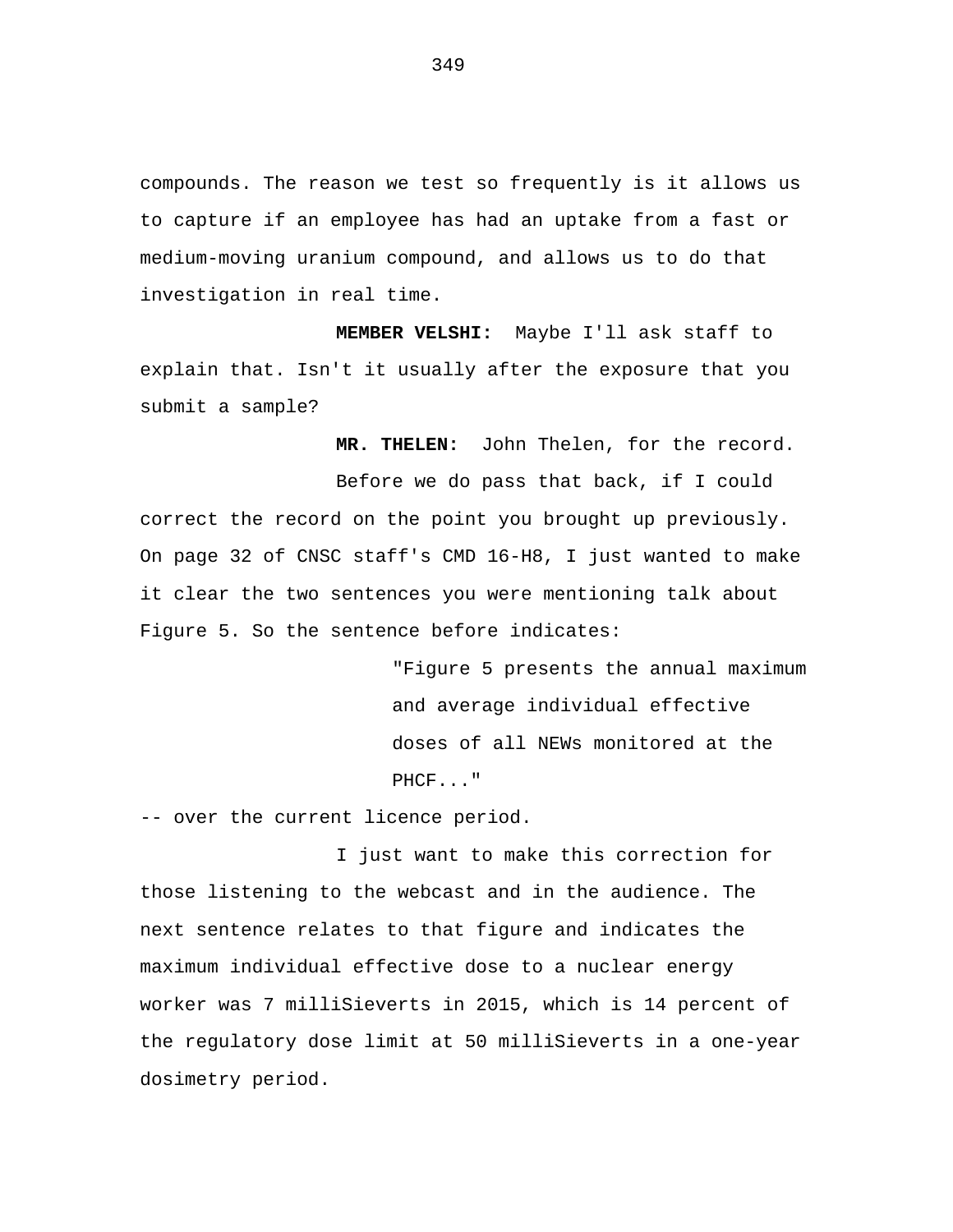I will pass the question that you've just asked to Mr. Bert Thériault, our Dosimetry Specialist who is in Ottawa right now and will be on the teleconference line.

**MS PURVIS:** Good evening, it's Caroline Purvis, the Director of the Radiation Protection Division here in Ottawa. Unfortunately, Mr. Thériault has left for the evening.

I think certainly Christina Dodkin can provide some details. But when we look at the submission frequency of the bioassays for urinalysis, first of all we have to recognize that the urine component for the ascertainment of internal doses due to intakes is trying to catch the fast-clearing uranium compounds that workers could be subject to.

So typically, the urine will be submitted assuming a chronic exposure type of scenario, and they will be looking at the results pre-shift and then of course pre-shift the subsequent shift. So they're looking at a baseline over time.

**MR. INGALLS:** Dave Ingalls, for the record.

The other thing, I can clarify as well that if an employee is involved in an upset condition, there is a requirement that they also have to submit a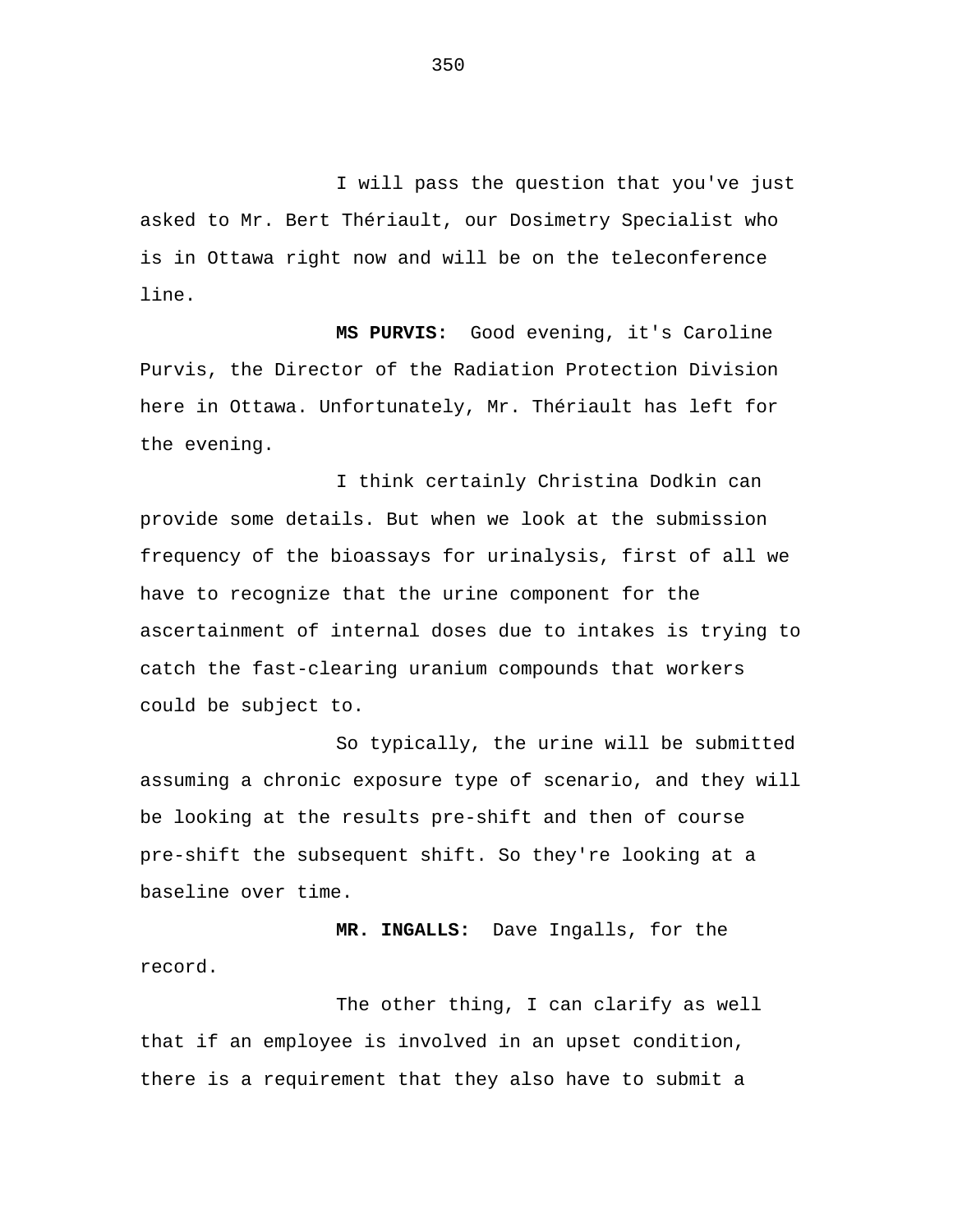post-shift sample as well. We actually encourage employees, if they believe they've had an update, they can submit a post-shift sample anytime they wish. We have some employees that actually submit a post-shift sample every single day, and that's great that they have that amount of interest, and we encourage that.

**THE PRESIDENT:** I'll take one just to break the monotony here.

First of all, I've got to tell you that I really like your slides 13 to 21, 22, they're pretty good, with action level in it.

I didn't understand slide 43. I'm looking at your CMD, so it's page 43, Figure 19. So this is ambient air quality is measured by lime candles. It shows two; MOECC ambient air quality criteria for April 1, and then another one for November. What is this?

**MR. INGALLS:** Dave Ingalls, for the record.

I can allow my colleague, Ms Peters, to give more details if we wish, but the ambient results illustrated here are a result of the lime candles that we have posted around our facility and in the community.

The purpose of the lime candle is it'll react -- if there was a fluoride emission, it reacts with the lime on the -- basically a lime candle is a piece of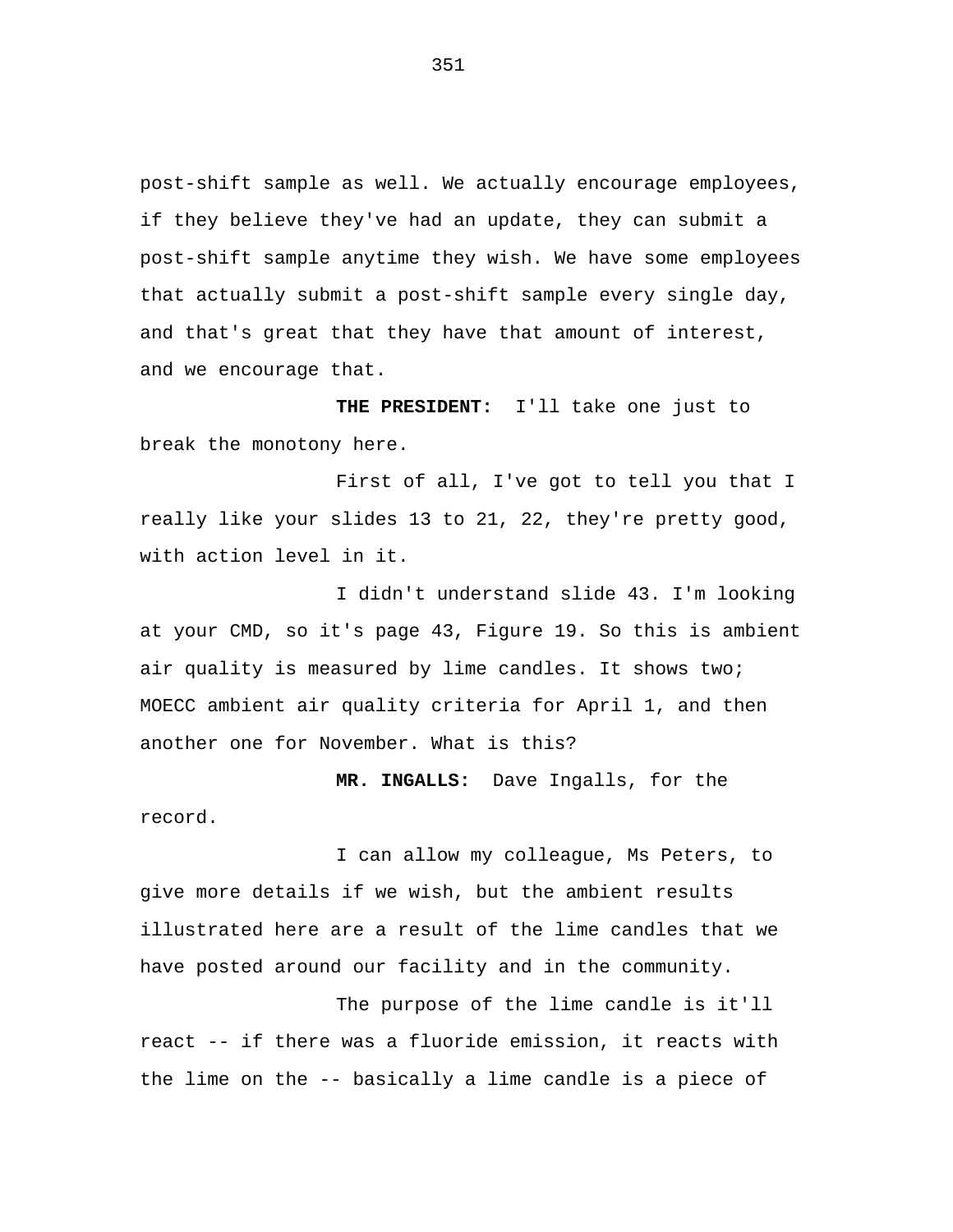paper with lime on it, it will react with that lime, and then we analyze that and assess the amount of fluoride in the sample.

The two bars on there represent a provincial ambient air quality criteria, and there's two of them, and the difference is whether it's in the growing season or not in the growing season.

So during the growing season when fluoride could have an impact on the vegetation the limit is lower than in the wintertime when it's higher. I can allow Ms Peters to elaborate more on that.

**MS PETERS:** Rebecca Peters, for the record.

I agree with what Mr. Ingalls said. The only addition I would say is that that is based on impact vegetation, it's critical in the growing season based on the impact on animals that would forage on vegetation. So that's why there's the two different limits; one's for winter when the grass isn't accessible, and one's for summer when we've got grass growing.

**THE PRESIDENT:** So as we discussed in the last two days, I think MOE Ontario and us got to get together and at least explain some of the things and limits that come in from different purposes, some of them are radiological, some of them are toxicity, some of them just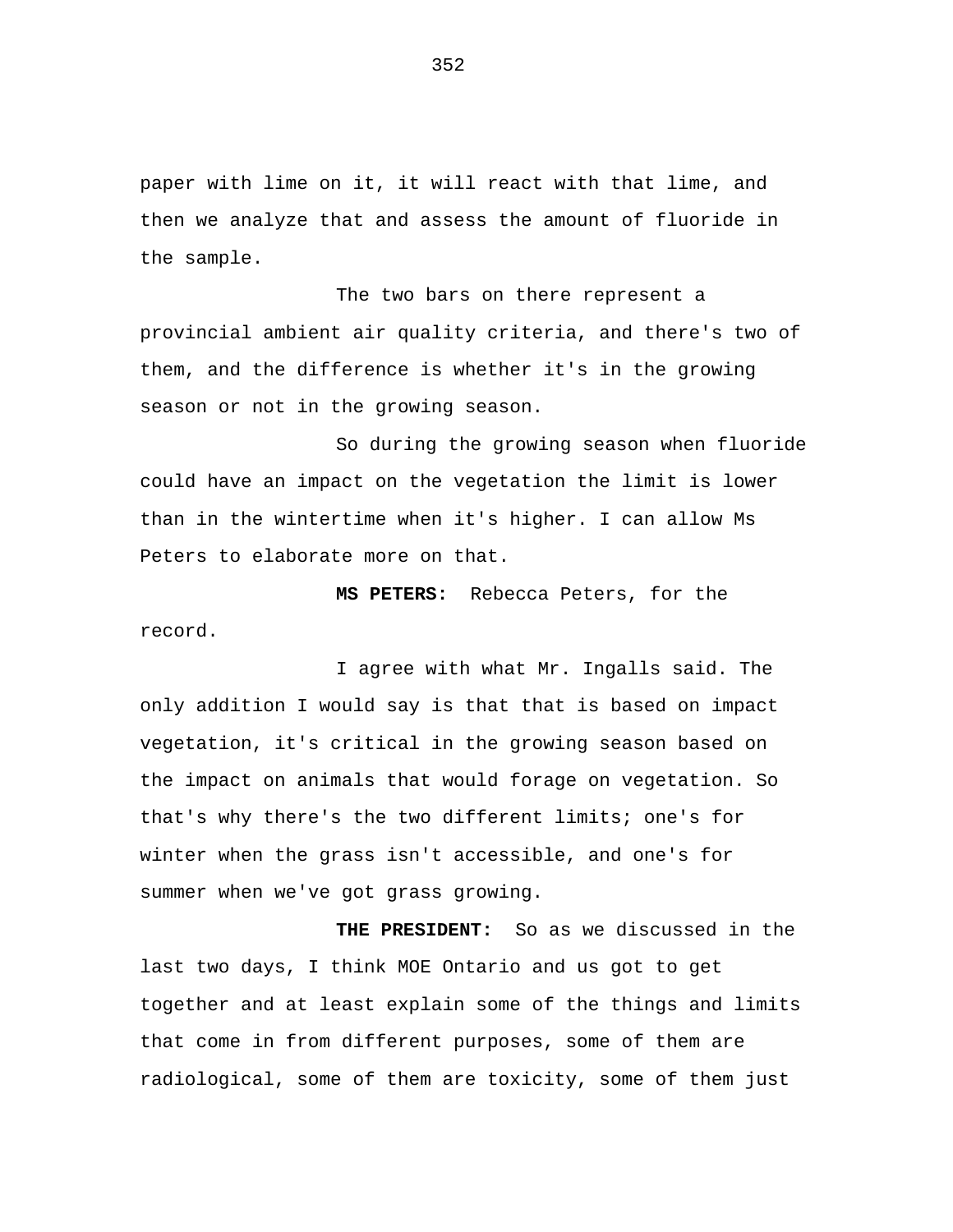protective. We need to do a better job of explaining this. If we don't understand them, then chances are a lot of other people will not understand this.

So while I've got the floor on this, so is there anything new from the Ministry of Environment in Ontario about, for example, the famous 7,000 becquerels per litre? Is that still the limit or the Ministry of Environment at one time were talking about getting it down to 100. Where is all of this?

**MR. BRADLEY:** David Bradley, for the record.

My understanding is that limit has not changed as of yet, and I believe it's still under review.

**THE PRESIDENT:** So far the 7,000 becquerels is the one that is a national kind of accepted limit?

**MR. RINKER:** Mike Rinker, for the record.

So nationally, with Health Canada, it is 7,000 becquerels per litre as the guideline for drinking water. The provinces set the standards, and in Ontario it is a standard of 7,000 becquerels per litre.

**THE PRESIDENT:** That's exactly the thing I need clarification. Sometimes it's a limit, sometimes it's a guideline, sometimes it's a protective kind of thing, objective. We've really got to help us on this thing.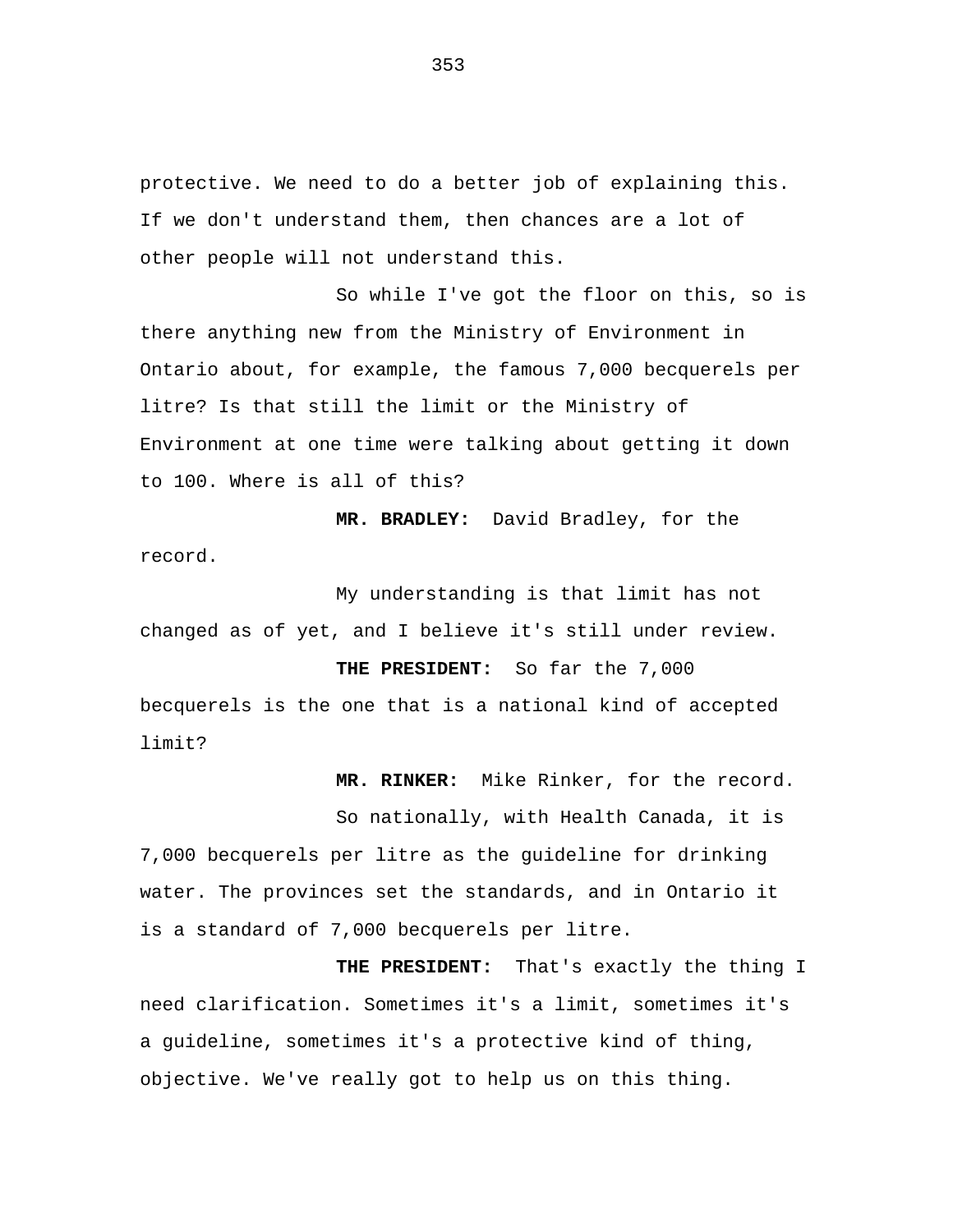It's getting very complicated, not to mention the units, sometimes it's gigabecquerels and sometimes it's terabecquerels, and sometimes it's grams per litre, and sometimes it's kilograms per litre. You know, you've got to help us with this. So we're trying to do some comparisons.

**MS MURTHY:** Kavita Murthy, for the record.

Dr. Binder, since this is going to be captured in the minutes, I just want to make sure that we

are talking about tritium?

**THE PRESIDENT:** We started at tritium, but then I expanded to the universe of data that you present to us in many many forms.

**MR. RINKER:** Dr. Binder, if I could, we made same comments about trying to better explain action levels as well. I wonder if we're going to get together and describe units as a topic? Frequently in our presentations in the regulatory oversight reports and in CMDs we provide, if I could use uranium and ambient air as an example, we provide the data of uranium and air as compared to the standard. However, we don't apply an action level to that measurement. It's a very informative measurement to show protection. The action level's often at the stack or some internal process so that immediate action could be portrayed.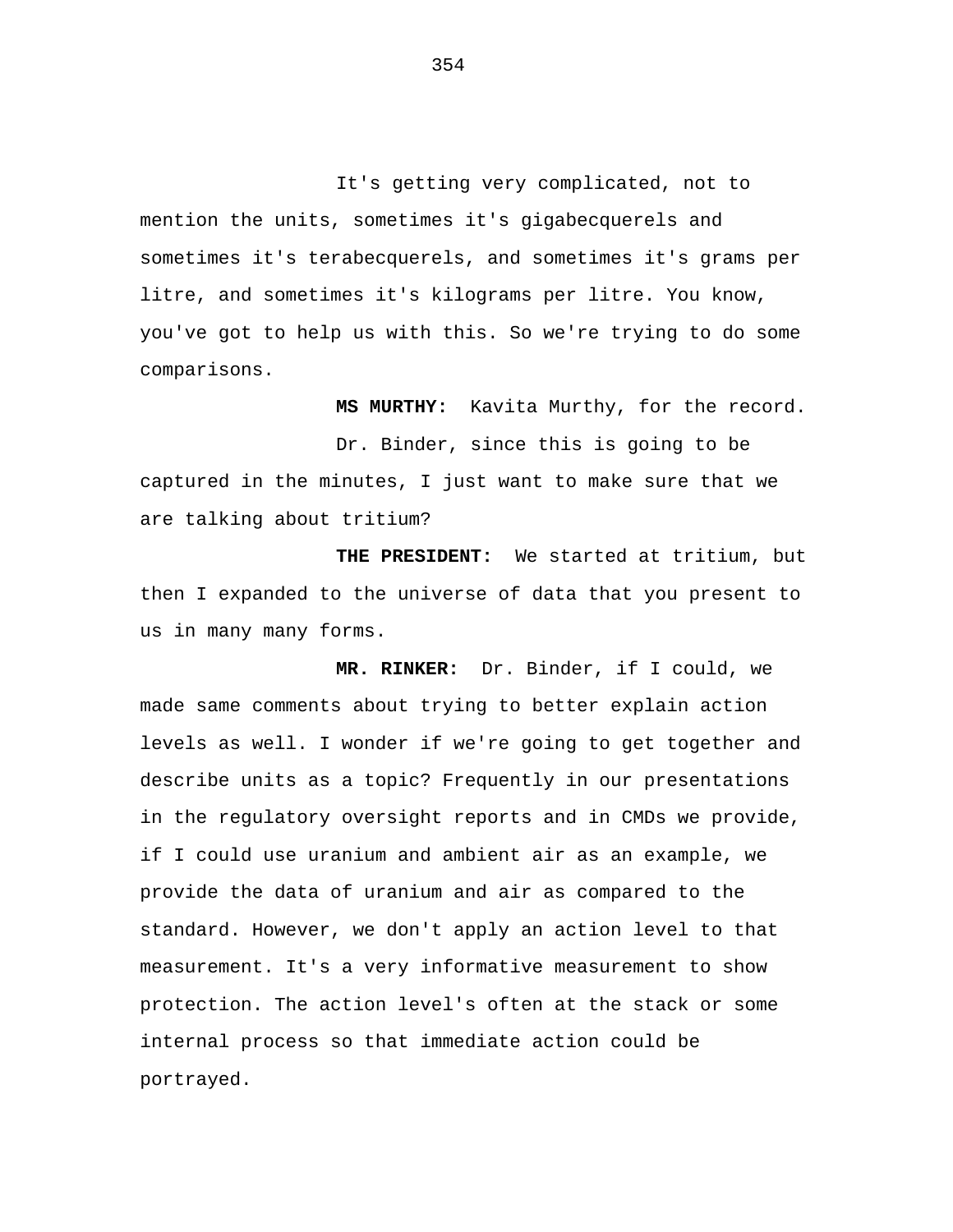So usually the data we put forward, and the same holds for radiation protection, the data that we put forward to be informative to the general public is not the same data that would have an associated action level. But we do have a very strong program of action levels, so I think as a special topic, that might be a proper venue to put that forward.

**THE PRESIDENT:** You have to explain, some data does not require action because it's the ambient outside the facility. People understand it, but you have to explain it. So I think you may develop an appendix that is some of this stuff in your CMD.

**MS SAUVÉ:** I'm going to speak up here. Kiza Sauvé, for the record.

You may recall at the last Commission meeting REGDOC-2.9.1 was before you and there was also a presentation made by Malcolm McKee on the selenium release limits. In those presentations we talked about how Part 2 of REGDOC-2.9.1 would start to be developed, and that whole section of REGDOC-2.9.1 will be about release limits and there'll be a lot more information in there about release limits and action levels and the new CSA Standard that's been discussed a few times here will be in that as well.

So we'll be before you hopefully in the nearest future to have that whole document -- and that will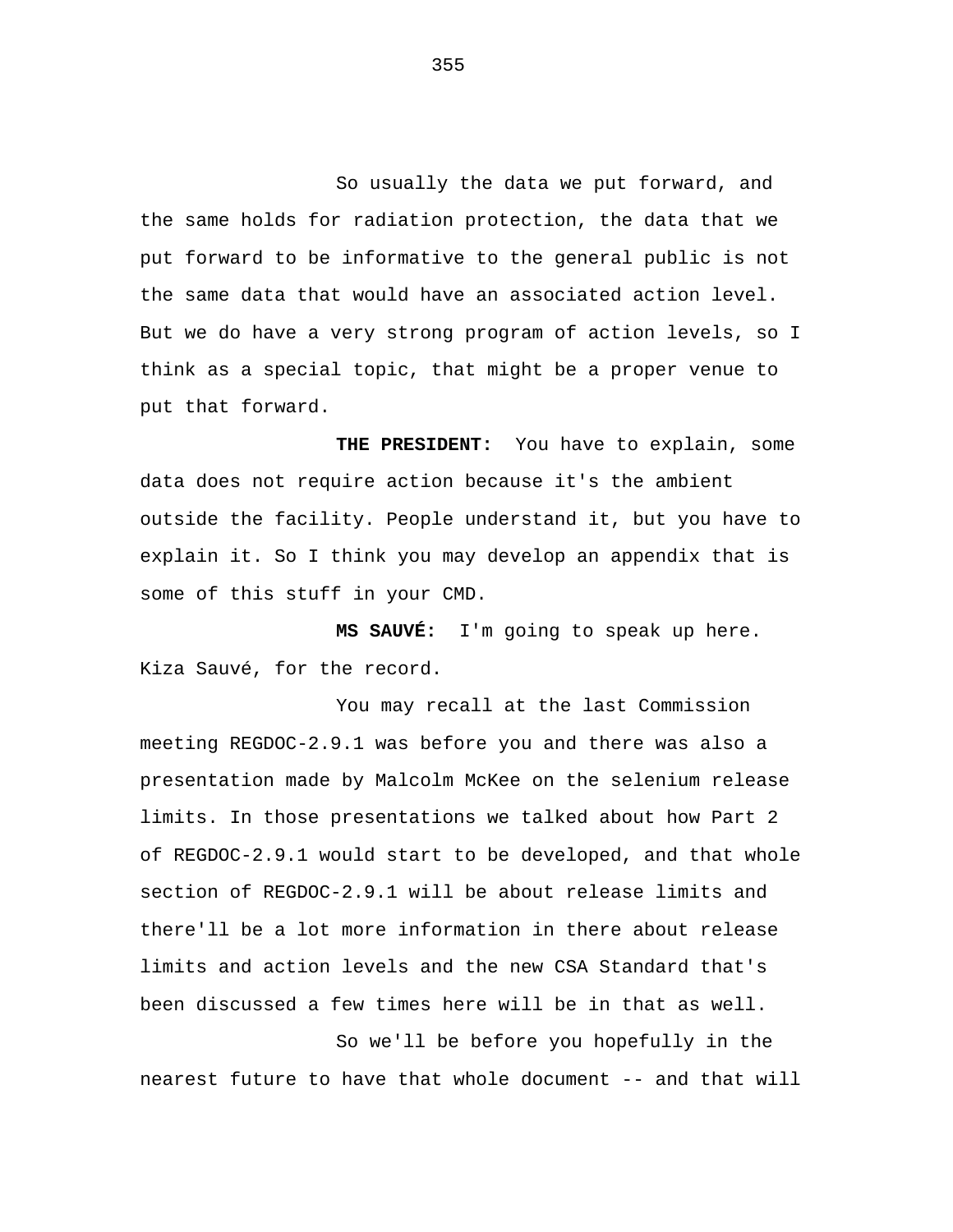hopefully provide more explanation maybe on release limits.

**THE PRESIDENT:** Thank you. Ms Velshi.

**MEMBER VELSHI:** This is my last one. On Slide 51 of Staff's presentation on regulatory focus area. So what you have in there is all very generic standard template stuff. You know, evaluate, performance across all SCAs and so on. I think what I would find helpful is, for this particular licensee, what are your regulatory focus areas for the next licensing period or proposed licensing period?

So any comments on that?

**MS MURTHY:** Kavita Murthy, for the record. Evidently VIM is going to be one area that

we will have a lot of regulatory effort going in on. We have introduced a new human performance management licence condition, so as the CNSC gets on with publishing documents related to that and as we, as licensees, go on to implement those programs, monitoring compliance with those programs will be another area of focus for us in the next little while.

**MEMBER VELSHI:** That's exactly what I'm getting at. Rather than giving us this very generic slide, if you were to add specifics like that, then that would be helpful. Thank you.

**THE PRESIDENT:** So I got two quick ones on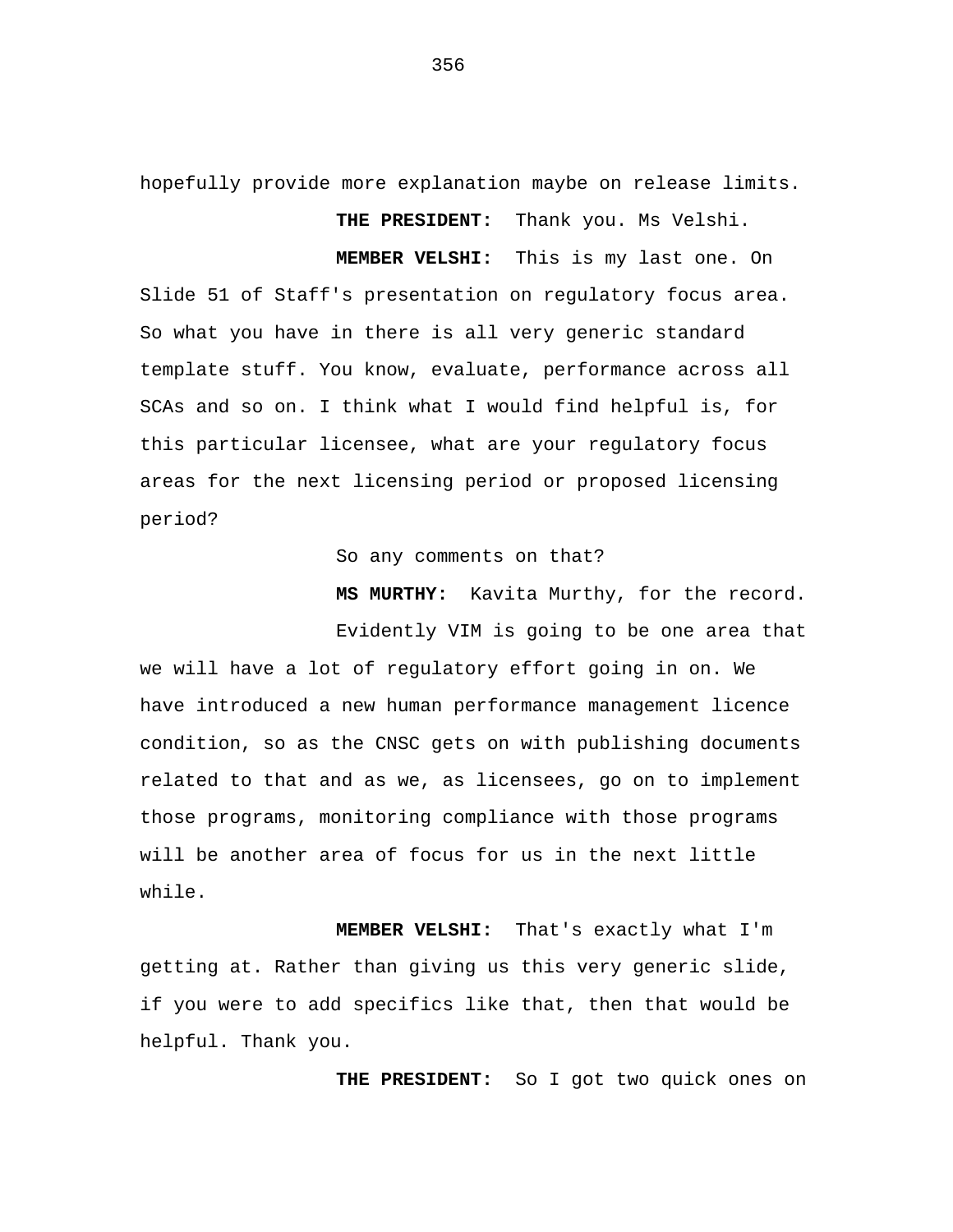CMD, page 12. I notice the number of staff licensing and compliance activity for 2016, dramatically more, and 2016 is not over yet. So is that because it's a licensing year? I assume you're supposed to have a footnote, this number 3, is it ¾, what is it?

**MS TADROS:** Haidy Tadros, for the record. Yes, sir, the footnote is captured at the very bottom and represents the current licence period up to June 30<sup>th</sup>. So the number, as you've correctly stated, is going up.

Partly, that has to do obviously with the licensing hearing that we're here today and the information that CNSC staff have reviewed and has been presented before you as well. The other part as well is the regulatory oversight report. While not quite reflected in the 321 in terms of compliance activities, we do take the opportunity to look at all of the information and bringing the regulatory oversight report together for across the facilities, not just Cameco.

Part of staff's time goes towards being able to do that for the industry as a whole. You'll be hearing about that tomorrow.

**MR. THELEN:** John Thelen, for the record. I just wanted to make it clear to the Commission and to the public as well, in slide 17 of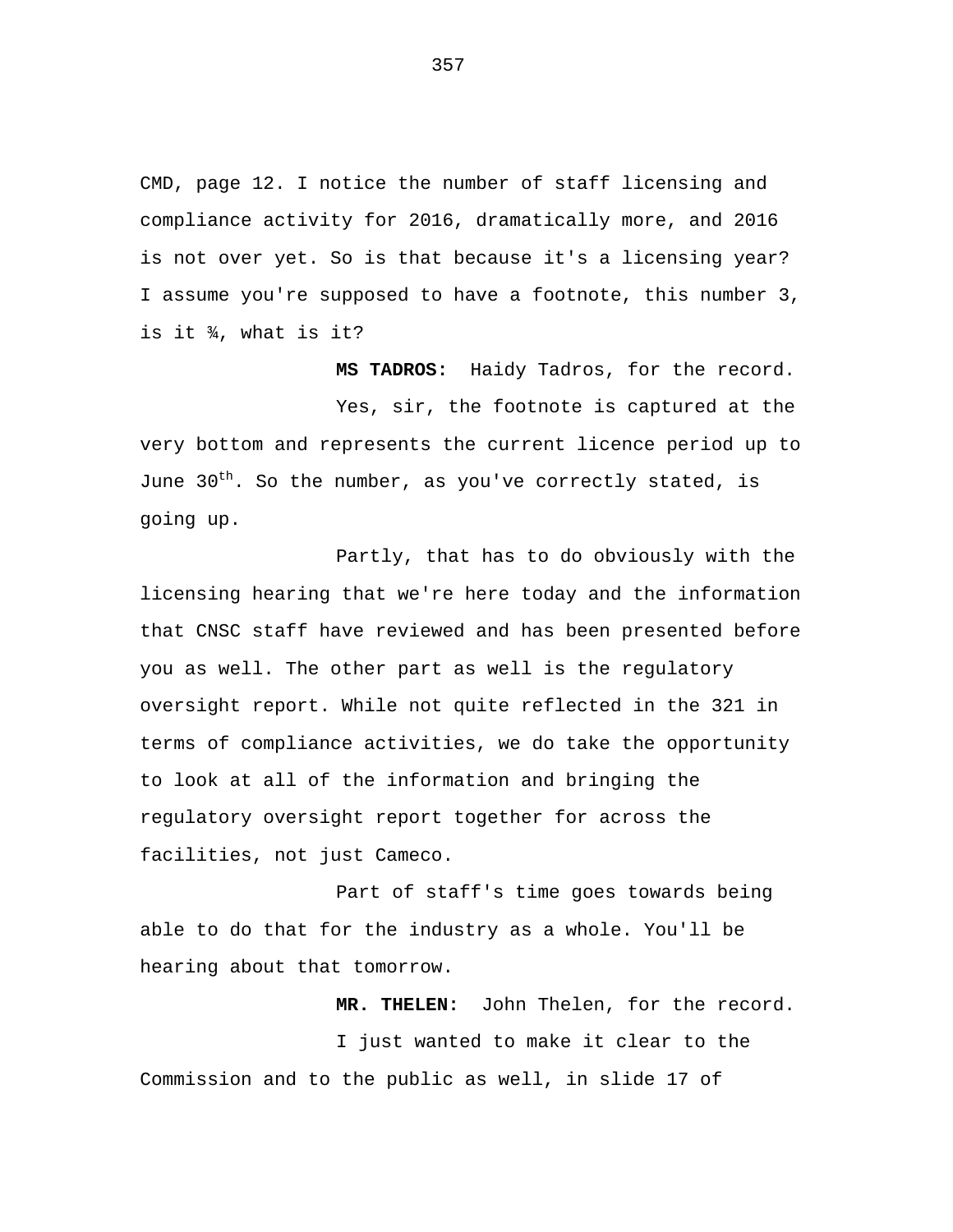Staff's presentation we did update the information that we were just discussing with a three-month update providing additional information through September 30<sup>th</sup>.

**THE PRESIDENT:** Thank you. My last question is we didn't talk about this fissionable materials still in place and the critical activities. What are they? What are these materials that -- are they still using enriched materials? Some of it is legacy, but some of it I think is still activity, is that correct?

**MR. INGALLS:** Dave Ingalls, for the record.

All of the enriched inventory of materials that we have at site are actually all  $-$  it's actually waste contaminated with enriched materials. We're not --

**THE PRESIDENT:** So it's all historical

data?

**MR. INGALLS:** It's all historical material

at this point. We currently don't have any enriched projects on the go or research going on at the facility at the moment. So all of our inventory at the moment is all historical waste materials stored.

**THE PRESIDENT:** So you didn't ask for fissile limits? I thought I saw that somewhere in their presentation.

**MR. INGALLS:** Dave Ingalls, for the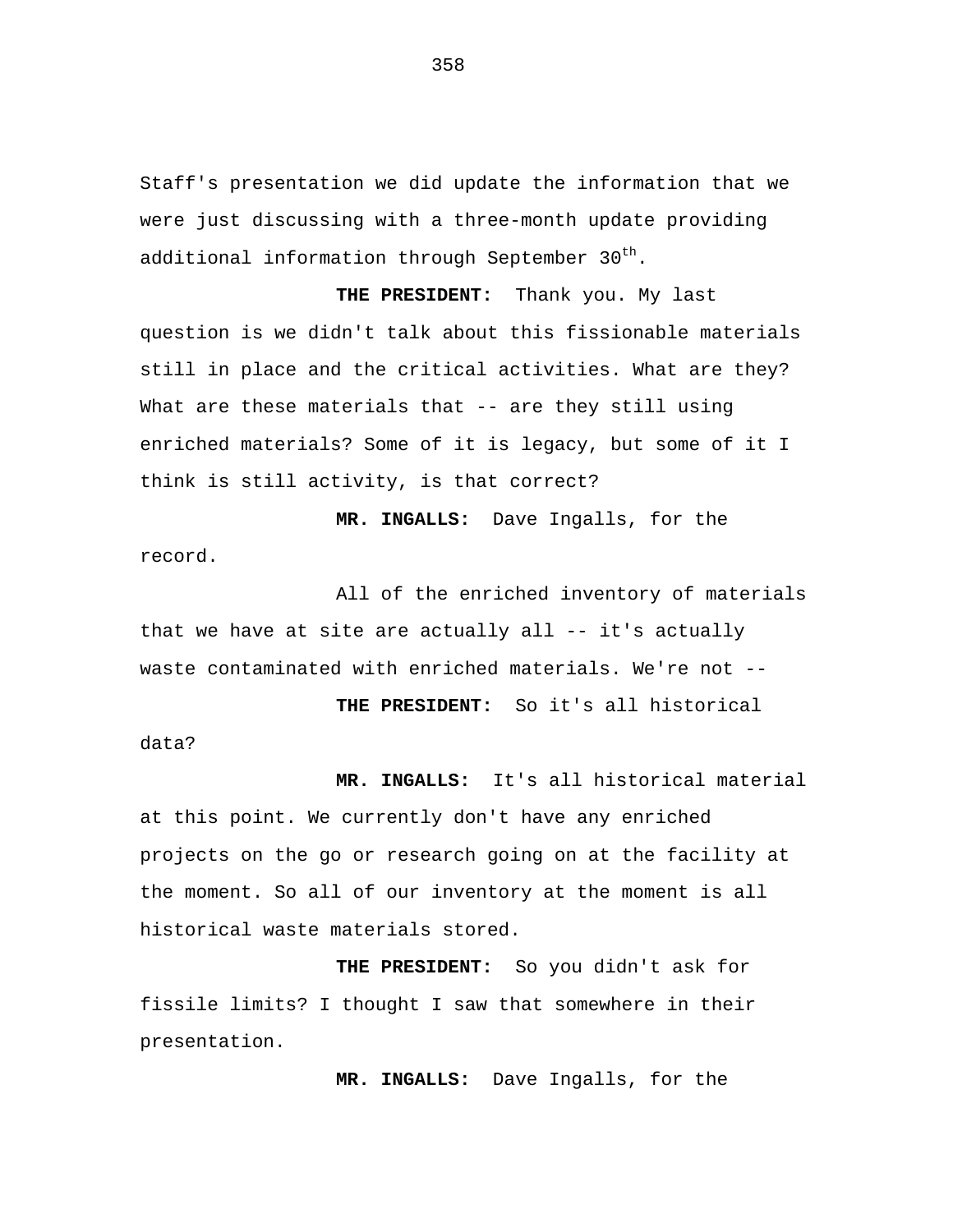record.

In our criticality control plan we do have a limit on the site of .8 of the smallest critical mass, so we maintain and ensure our inventory is below that threshold.

**THE PRESIDENT:** So there is a limit on that. So why do you need that? I'm just trying to understand the activity that's required.

**MR. THELEN:** John Thelen, for the record.

If I could elaborate. There are two site-specific licence conditions that apply to specifically what you're talking about: a licence condition requiring Cameco not to exceed the limit for small quantity of fissionable material; and a licence condition requiring a nuclear criticality program.

For the first licence condition, I mentioned CNSC Regulatory Document 327 defines a small quantity of fissionable material as the total quantity on site that does not exceed 80 per cent of the smallest critical mass, as was mentioned by Cameco. Currently, the total quantity of materials at Cameco's site does not satisfy this definition. In other words, there's not enough material at Cameco's site for a small critical mass, which means that the operations are inherently safe and there's no potential for an inadvertent criticality accident.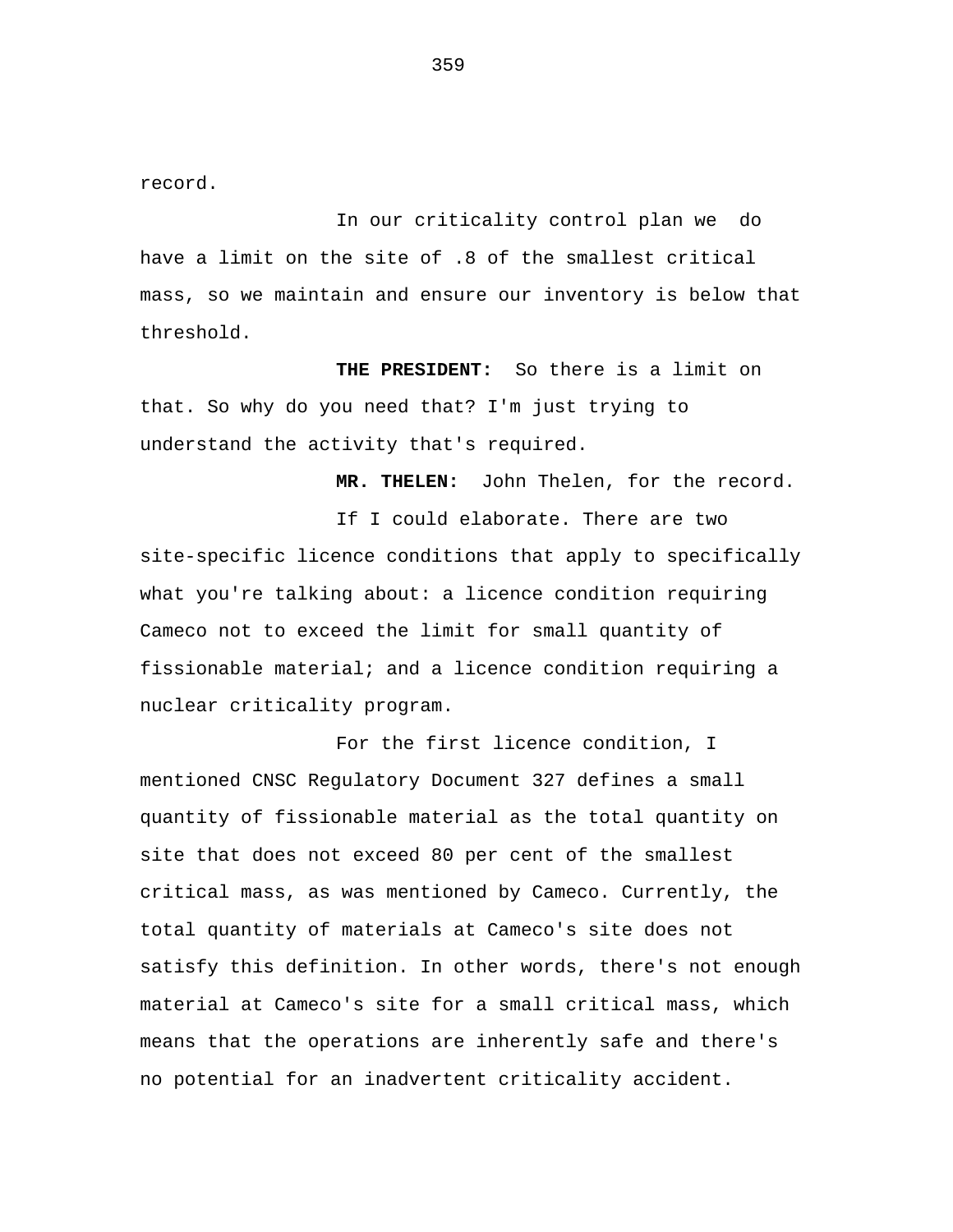However, because Cameco does possess this material, there is a need to maintain a nuclear criticality program with the main objective to account for this material until it is moved off site at some future date to ensure that they do remain under that 80 per cent of the smallest critical mass at all times.

> **THE PRESIDENT:** Okay, thank you. Anything else? You have the last word. **MR. INGALLS:** Dave Ingalls, for the

record.

Dale Clark, Mr. Clark, will provide the overall summary, but I just wanted to follow-up on some comments as well about our employees in the interventions we saw here.

It was very striking to me as well, the dedication of the employees working at our facility. All the employees came here tonight and yesterday on their own behalf, nobody was told to come here, they volunteered to come here and share their stories.

To me, looking at our employees, as I mentioned during the presentation, our employees are really what make us successful as an organization. I'm extremely proud of the employees we have, the dedication, they have, and it give me a great amount of confidence that we're on a good path. Our past performance has been excellent, and I'm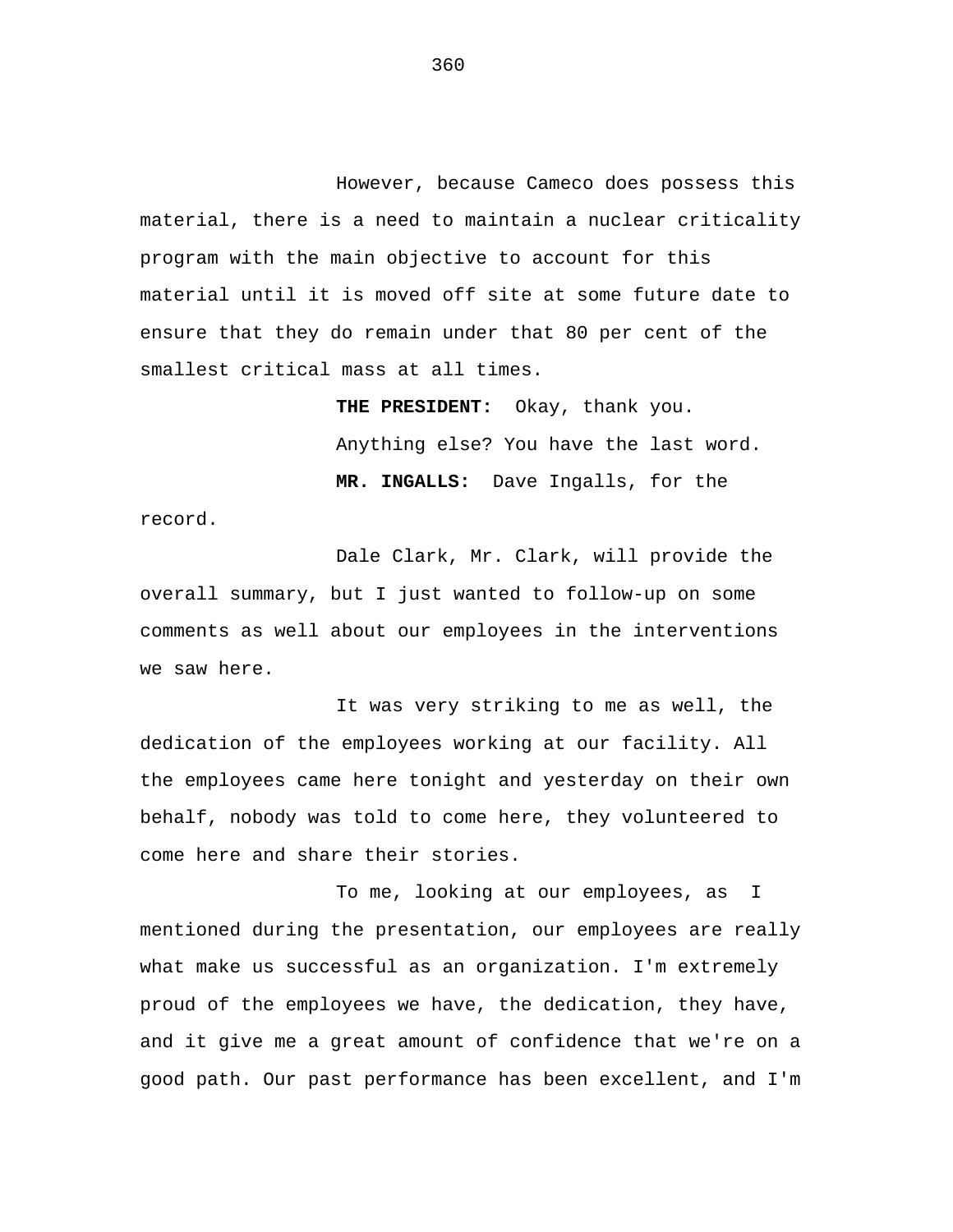confident that in the upcoming licence period of 10 years that we will continue that excellent performance with the great employees we have.

 **MR. CLARK:** Dale Clark, for the record. I will echo some of those comments. Before I do though, one quick follow-up that I didn't get back to earlier. There was a question about the polling data that we had, and if there were any observed differences in gender, differences that we observed.

So overall, the answer is essentially no, no significant differences. A couple of key points. So, as you've probably heard, the large majority, 89 per cent in the last poll, Port Hope residents support Cameco's operations. No real gender gap in that overall number. There are some minor differences in the level that strongly support versus just support, but in the overall level of support no significant difference.

Eight-five percent, the large majority of Port Hope residents, agree that Cameco does everything possible to protect the people and the environment. Nine out of 10, 91 per cent of residents agree that Port Hope is a safe and healthy place to live.

Similar again with both of those, no real gender differences in terms of the overall numbers. Some minor differences in terms of the level of strongly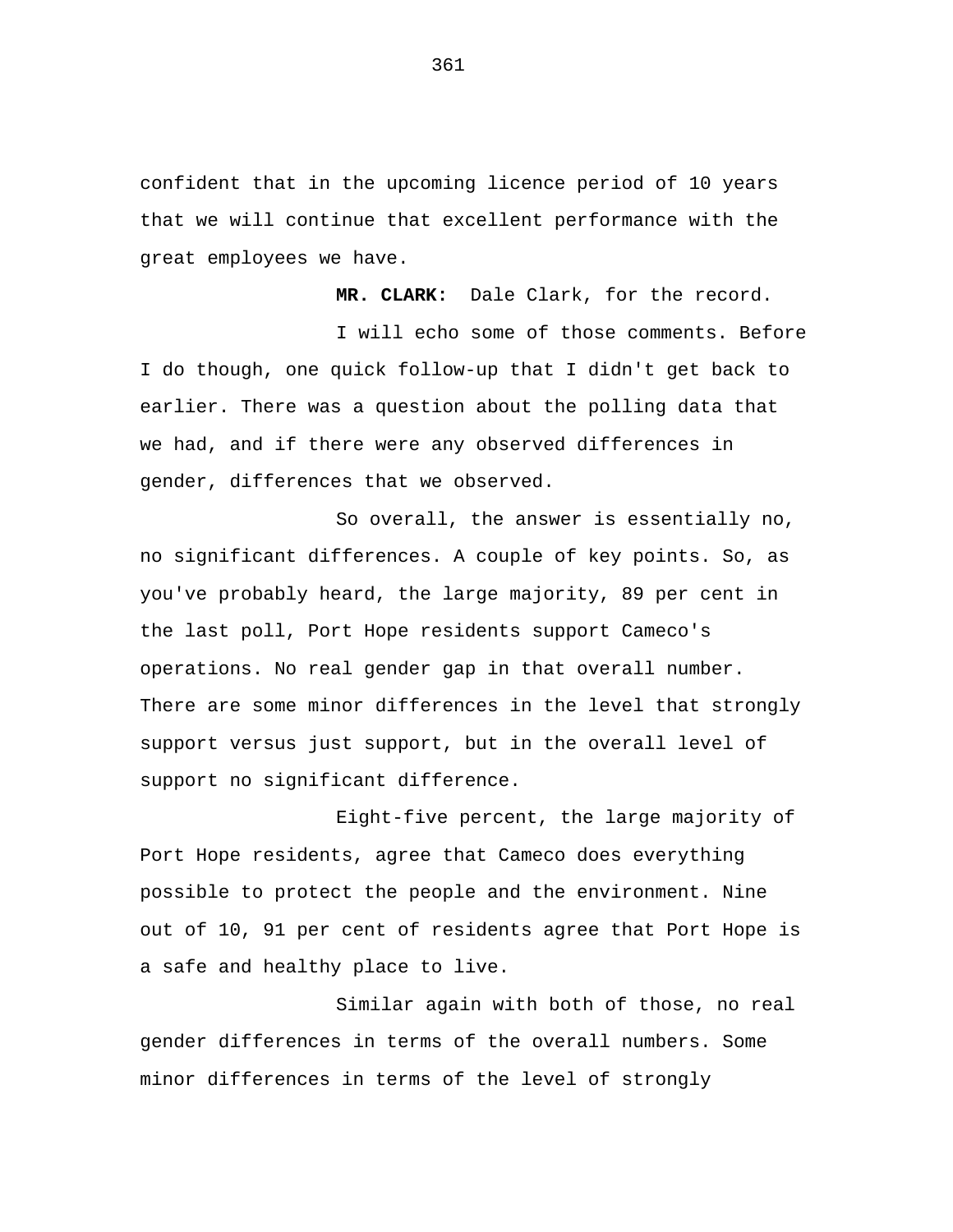support, versus just simply support.

Final comments. I would like to add as well, and largely to echo what you just heard from Mr. Ingalls there. I think really over the last two days you've seen pretty clearly a good example of why we are so proud of our facility and our operations, and also why we are asking, and believe very strongly in our ability, the need for a 10-year operating licence for the facility to continue.

We've spoken to the strong performance that we've seen over the current licensing period. Of course the fully satisfactory rating in all areas throughout the current licence period, you've seen examples such as significant reductions in uranium emissions in one of the key areas of the plant, a 50 per cent reduction in one of those key process emission points.

You've heard about the safety awards and some of the safety performance that we've seen in recent years. Also a commitment to get better, to continue to grow and improve in that area as well.

You've seen the tremendous support that we have I think from the community. I just mentioned the levels of support, 89 per cent overall support from the community. The employees, as we just heard, I think really were the stars from our perspective in the very genuine,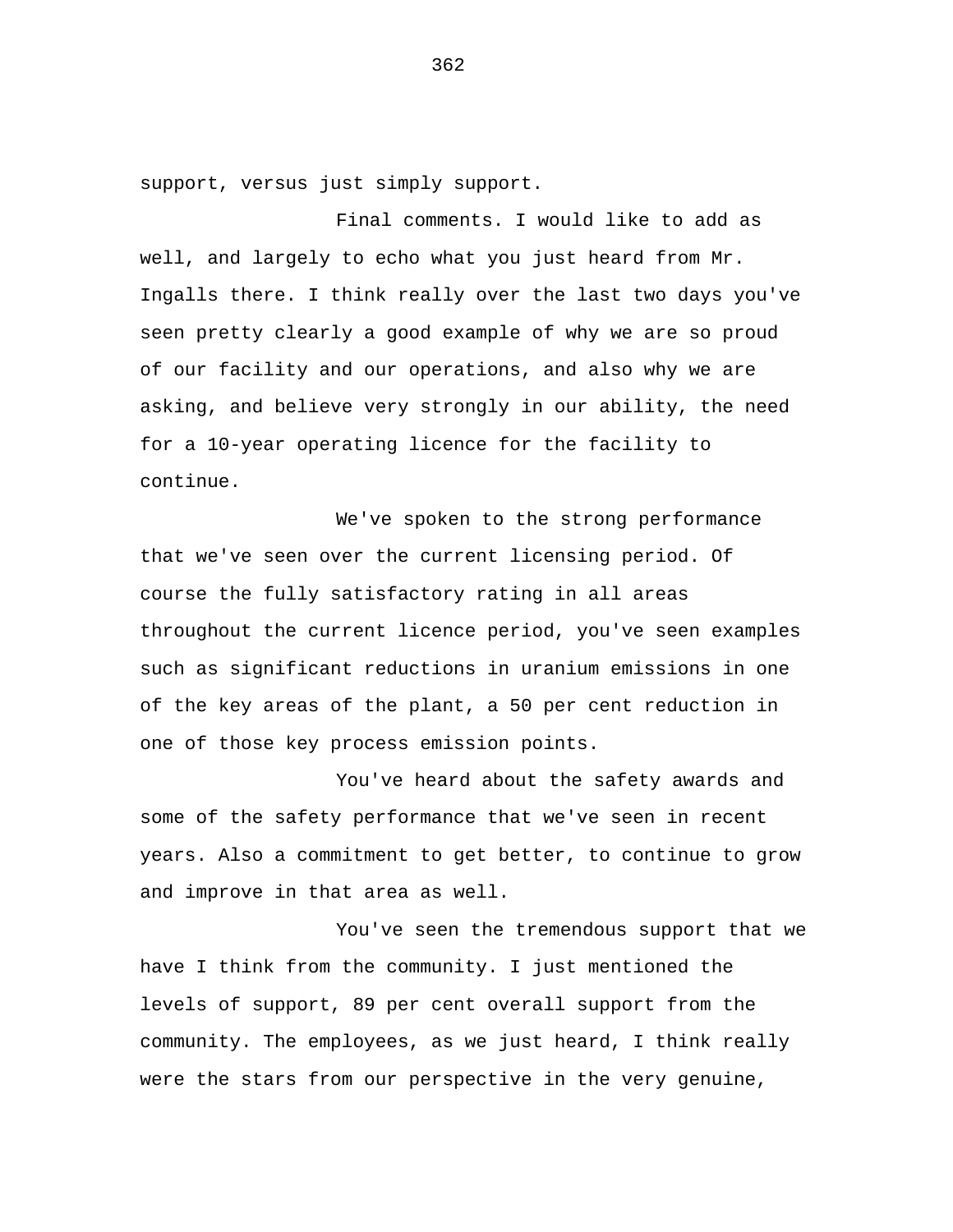authentic comments, and pride that we saw, the high standards, the quality of those employees. That I think speaks better to the quality of our operations and the pride that we have better than I can do here, frankly.

But then also from the interventions, from many of the interventions from the community and even from some of the interventions that have some concerns, but have also expressed, as we heard with the waterkeepers, that have expressed some confidence in our operations and our ability to continue to do the right thing.

Then, you know, also our commitment to the future and during this next 10-year period, as we've discussed a great deal about, the Vision in Motion project is a very significant commitment and investment that Cameco is committed to and prepared to make into the long-term future of this facility and the community. It's important to Cameco, to our employees and to the community. An investment of that magnitude also does require some of those longer-term assurances and goes along with that, that need for a 10-year licence.

Finally, I would say of note is also that a 10-year licence is not unusual in our industry and with our Cameco facilities, that is we have seen that and we certainly believe that we have justified that with our performance as well.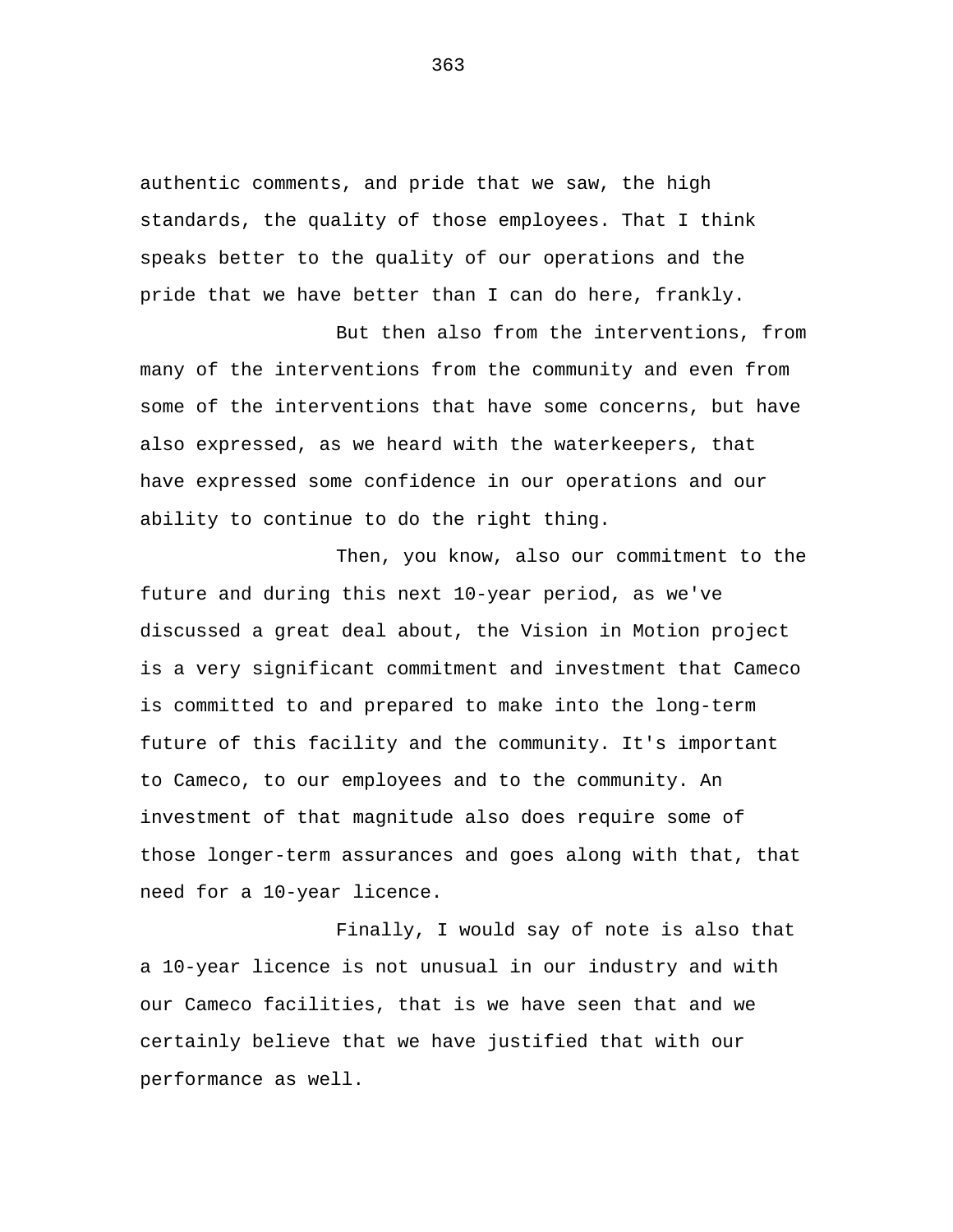So again, you can see why we are very proud of our people, our facility, our operations. We're excited for the future, for the next 10 years, and the opportunity to continue to operate that plant safely and to make the many improvements that we've talked about over the last two days.

So thank you very much and that's all I have.

**THE PRESIDENT:** Okay, thank you. Thank you. This concludes the hearing. I thank everybody for participating.

Marc, what's for tomorrow?

**MR. LEBLANC:** Well, for tomorrow, so with respect to this particular matter, the Commission will now confer with regards to the information that it has considered in the last two days and then all the written documentation, then determine if further information is needed or if the Commission to ready to proceed with a decision. We will advise accordingly.

Then for tomorrow, we have a big day in front of us; we have two key items: in the morning we will start with regular Commission meeting items such as the NPP Status Report and the CNL update on fitness for duty. That will be then followed by the Port Hope Area Initiative Status Report.